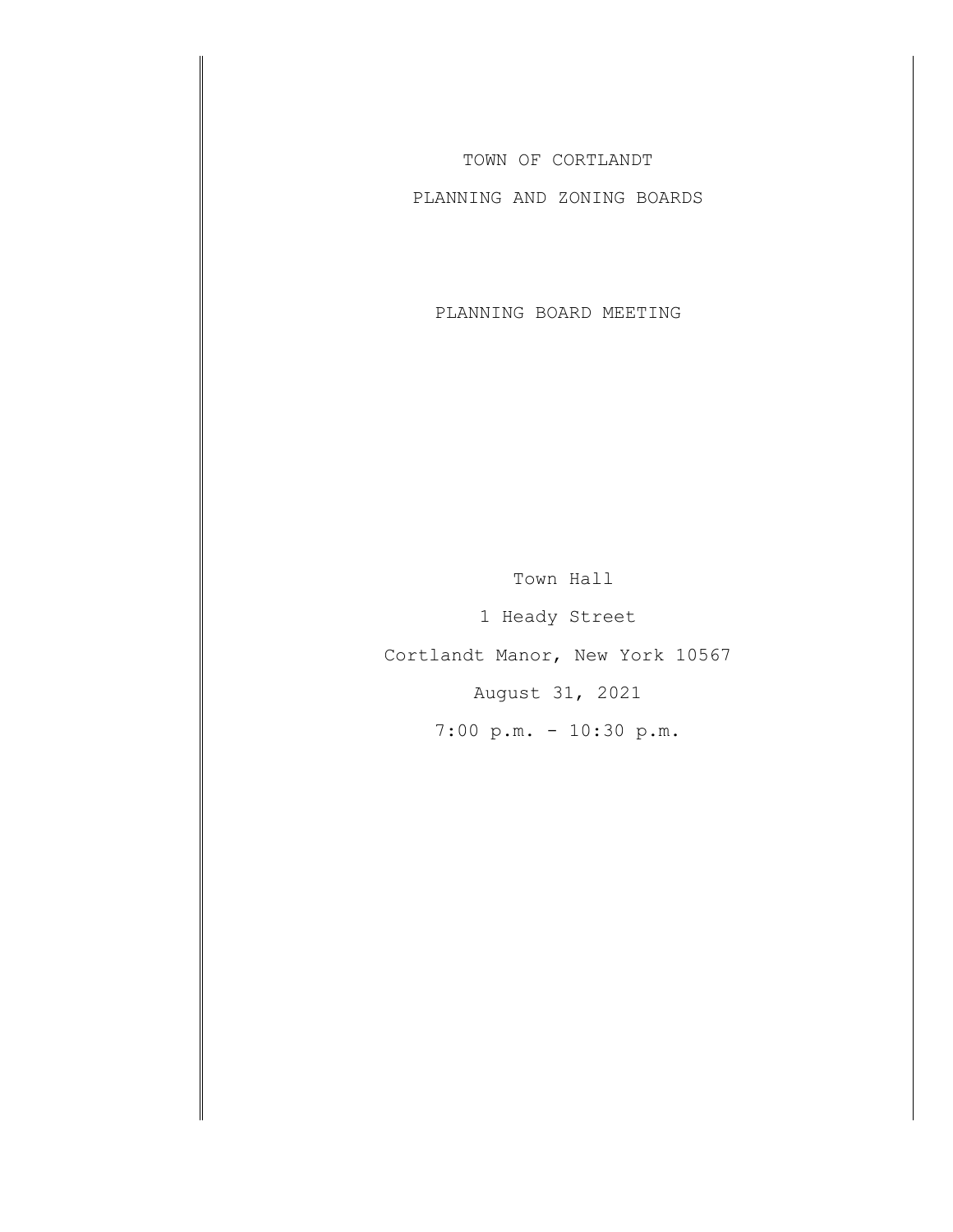MEMBERS PRESENT:

Loretta Taylor, Chairperson

Robert Foley, Member

Stephen Kessler, Member

George Kimmerling, Member

Jeffrey Rothfeder, Member

Robert Mayes, Alternate Member

Chris Kehoe, Deputy Director, Planning Division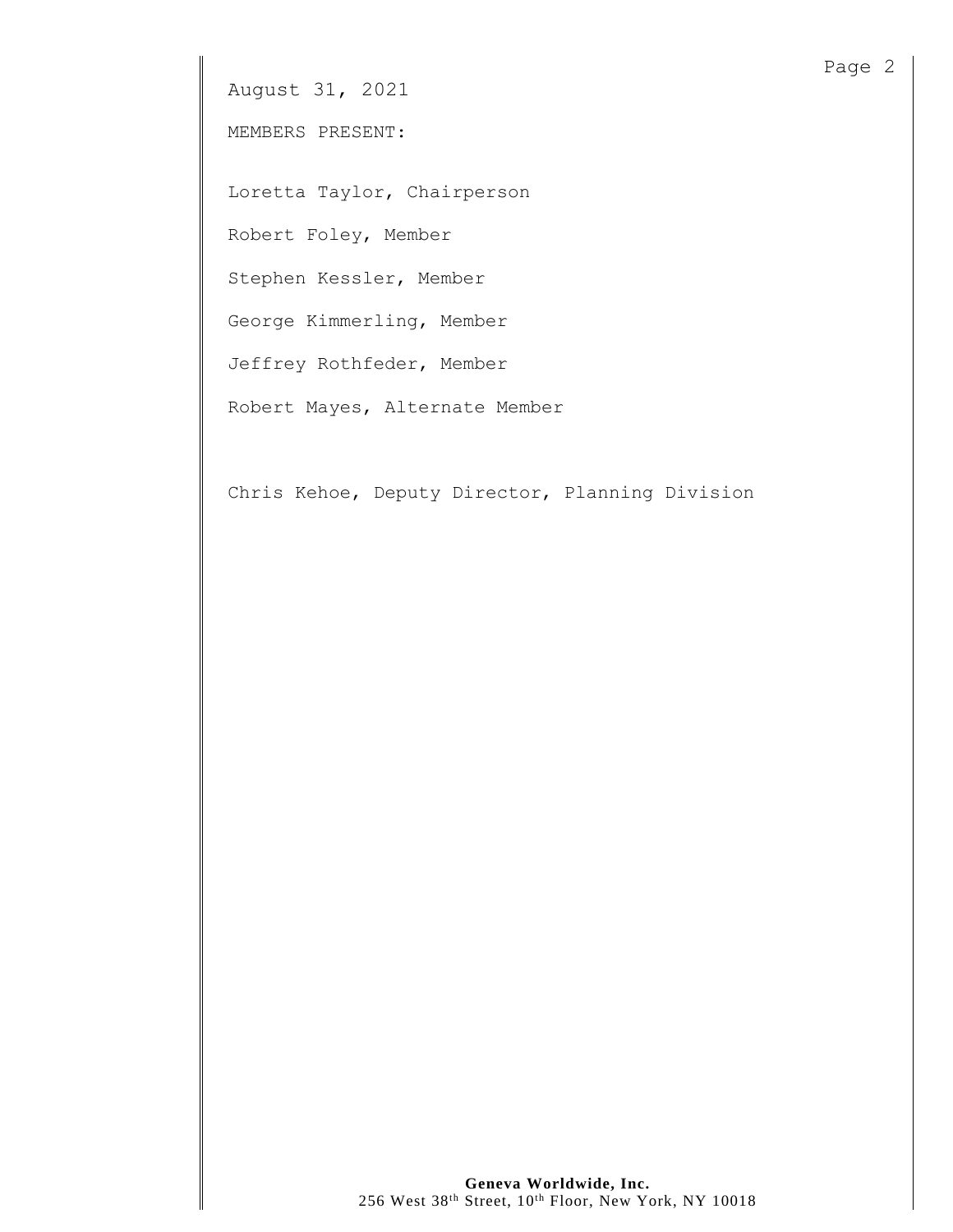|                | Page 3                                          |
|----------------|-------------------------------------------------|
| $\mathbf 1$    | August 31, 2021                                 |
| 2              | (The board meeting commenced at 7:00 p.m.)      |
| $\mathfrak{Z}$ | MS. LORETTA TAYLOR: Pledge.                     |
| 4              | MULTIPLE: I pledge allegiance to the            |
| 5              | flag of the United States of America and to the |
| 6              | republic for which it stands, one nation under  |
| 7              | God, indivisible, with liberty and justice for  |
| $8\,$          | all.                                            |
| $\mathsf 9$    | MR. CHRIS KEHOE: Mr. Kimmerling?                |
| 10             | MR. GEORGE KIMMERLING: Here.                    |
| 11             | MR. KEHOE: Mr. Rothfeder?                       |
| 12             | MR. JEFFREY ROTHFEDER: Here.                    |
| 13             | MR. KEHOE: Mr. Kessler?                         |
| 14             | MR. STEPHEN KESSLER: Here.                      |
| 15             | MR. KEHOE: Ms. Taylor?                          |
| 16             | MS. LORETTA TAYLOR: Here.                       |
| 17             | MR. KEHOE: Mr. Mayes?                           |
| 18             | MR. ROBERT MAYES: Here.                         |
| 19             | MR. KEHOE: Mr. Foley?                           |
| 20             | MR. ROBERT FOLEY: Here.                         |
| 21             | MR. KEHOE: Mr. Bianchi and Ms. Decker           |
| 22             | noted as absent.                                |
| 23             | MS. TAYLOR: There will be one change to         |
| 24             | the agenda tonight. The hearing for PB 6-15,    |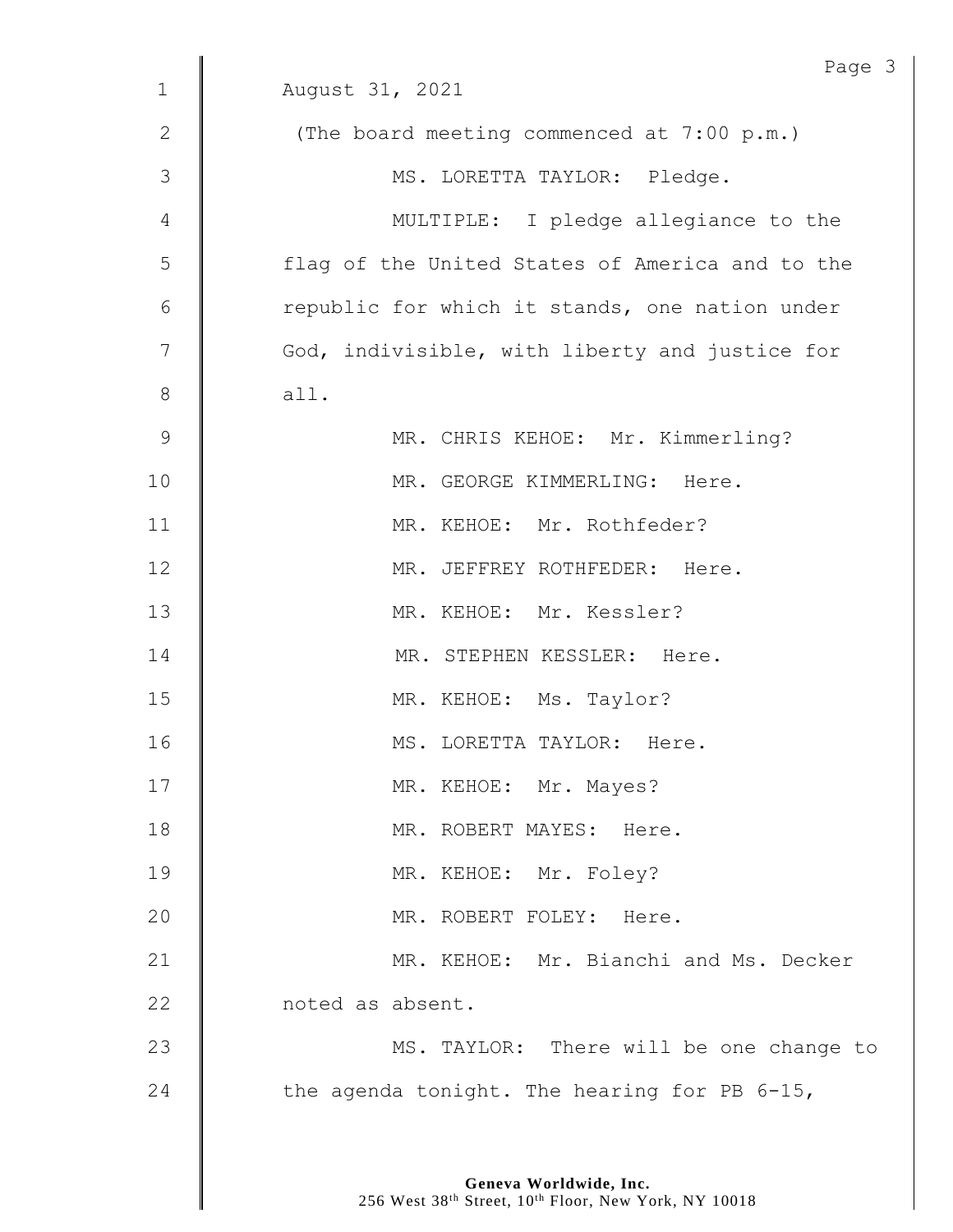|                | Page 4                                            |
|----------------|---------------------------------------------------|
| $\mathbf 1$    | August 31, 2021                                   |
| 2              | that's the Hudson Wellness Hearing will be held   |
| $\mathfrak{Z}$ | on September 9th at the Muriel Morabito Community |
| 4              | Center, so they will not be on for this evening.  |
| 5              | Can I get a motion to adopt the minutes for June  |
| $6\,$          | 1 and July 6th?                                   |
| 7              | MR. KESSLER: So moved.                            |
| $8\,$          | MS. TAYLOR: Thank you.                            |
| $\mathcal{G}$  | MR. KIMMERLING: Second.                           |
| 10             | MS. TAYLOR: Thank you. All in favor?              |
| 11             | MULTIPLE: Aye.                                    |
| 12             | MS. TAYLOR: Opposed? All right, first             |
| 13             | item for tonight's agenda is correspondence, and  |
| 14             | that is for PB 13-05, a letter dated July 30,     |
| 15             | 2021 from Brad Schwartz, Esquire, requesting the  |
| 16             | 19th 90-day time extension of final plat approval |
| 17             | for the Mill Court Crossing Subdivision located   |
| 18             | at the south end of Mill Court.                   |
| 19             | MR. KESSLER: Madam Chair, I move that             |
| 20             | we adopt resolution 11-21 approving the           |
| 21             | extension.                                        |
| 22             | MS. TAYLOR: Okay. May I have a second,            |
| 23             | please?                                           |
| 24             | MR. KIMMERLING: Second.                           |
|                |                                                   |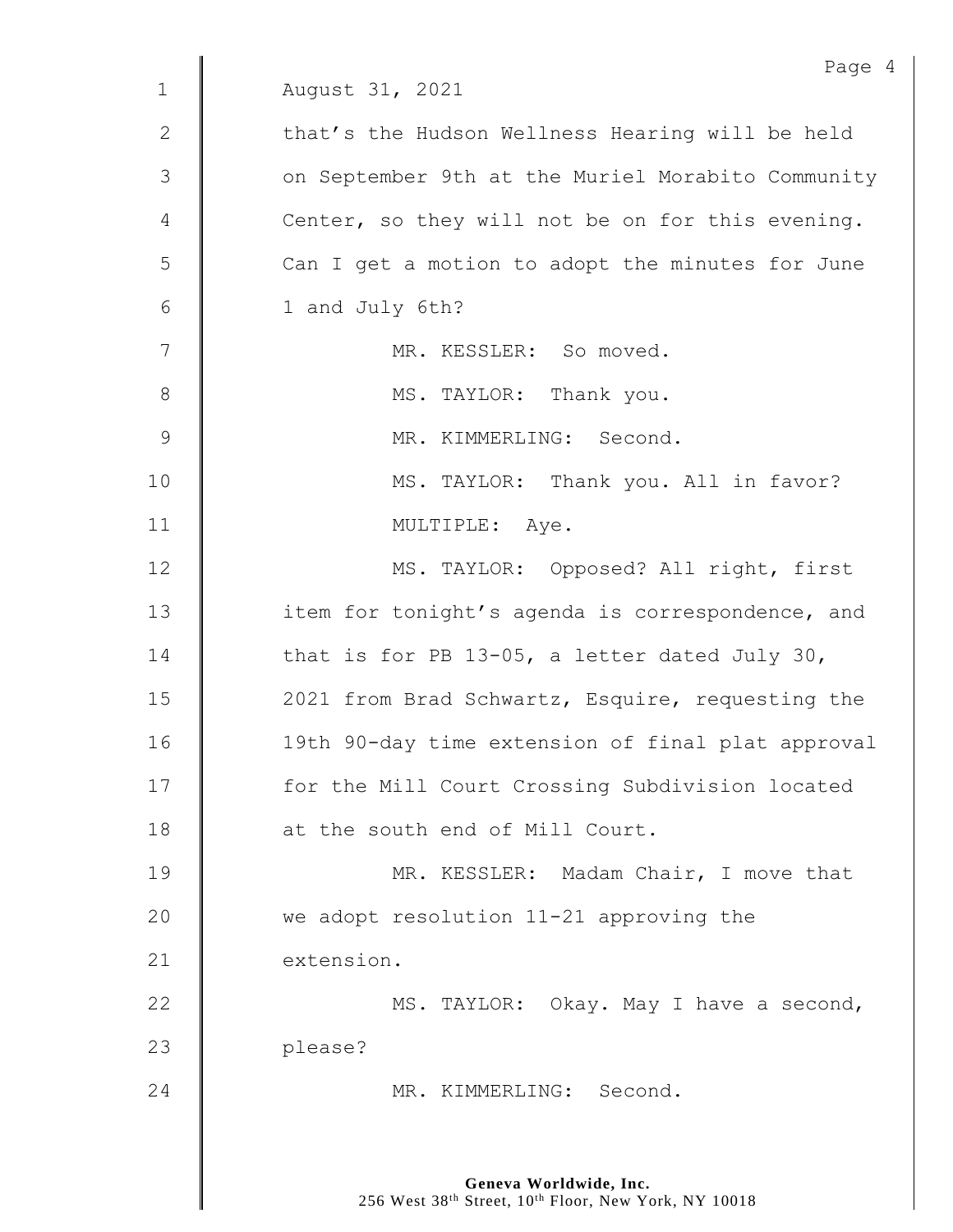|               | Page 5                                            |
|---------------|---------------------------------------------------|
| $\mathbf 1$   | August 31, 2021                                   |
| $\mathbf 2$   | MS. TAYLOR: Thank you. On the question?           |
| 3             | MR. FOLEY: On the question, I will be             |
| 4             | voting no on this extension as I have in the      |
| 5             | past, to be consistent, and I stated my reasons   |
| $\epsilon$    | in a memo to the Board this morning. Basically, a |
| 7             | lot of years have gone by, there have been        |
| $\,8\,$       | changes environmentally, and with traffic         |
| $\mathcal{G}$ | patterns in that quadrant, so I'm concerned.      |
| 10            | MS. TAYLOR: Okay. All right, so all in            |
| 11            | favor?                                            |
| 12            | MULTIPLE: Aye.                                    |
| 13            | MS. TAYLOR: Opposed?                              |
| 14            | MR. FOLEY: Opposed.                               |
| 15            | MR. KEHOE: Mr. Kimmerling?                        |
| 16            | MR. KIMMERLING: Yes.                              |
| 17            | MR. KEHOE: Mr. Rothfeder?                         |
| 18            | MR. ROTHFEDER: Aye.                               |
| 19            | MR. KEHOE: Mr. Kessler?                           |
| 20            | MR. KESSLER: Yes.                                 |
| 21            | MR. KEHOE: Ms. Taylor?                            |
| 22            | MS. TAYLOR: Yes.                                  |
| 23            | MR. KEHOE: Mr. Mayes?                             |
| 24            | MR. MAYES: Yes.                                   |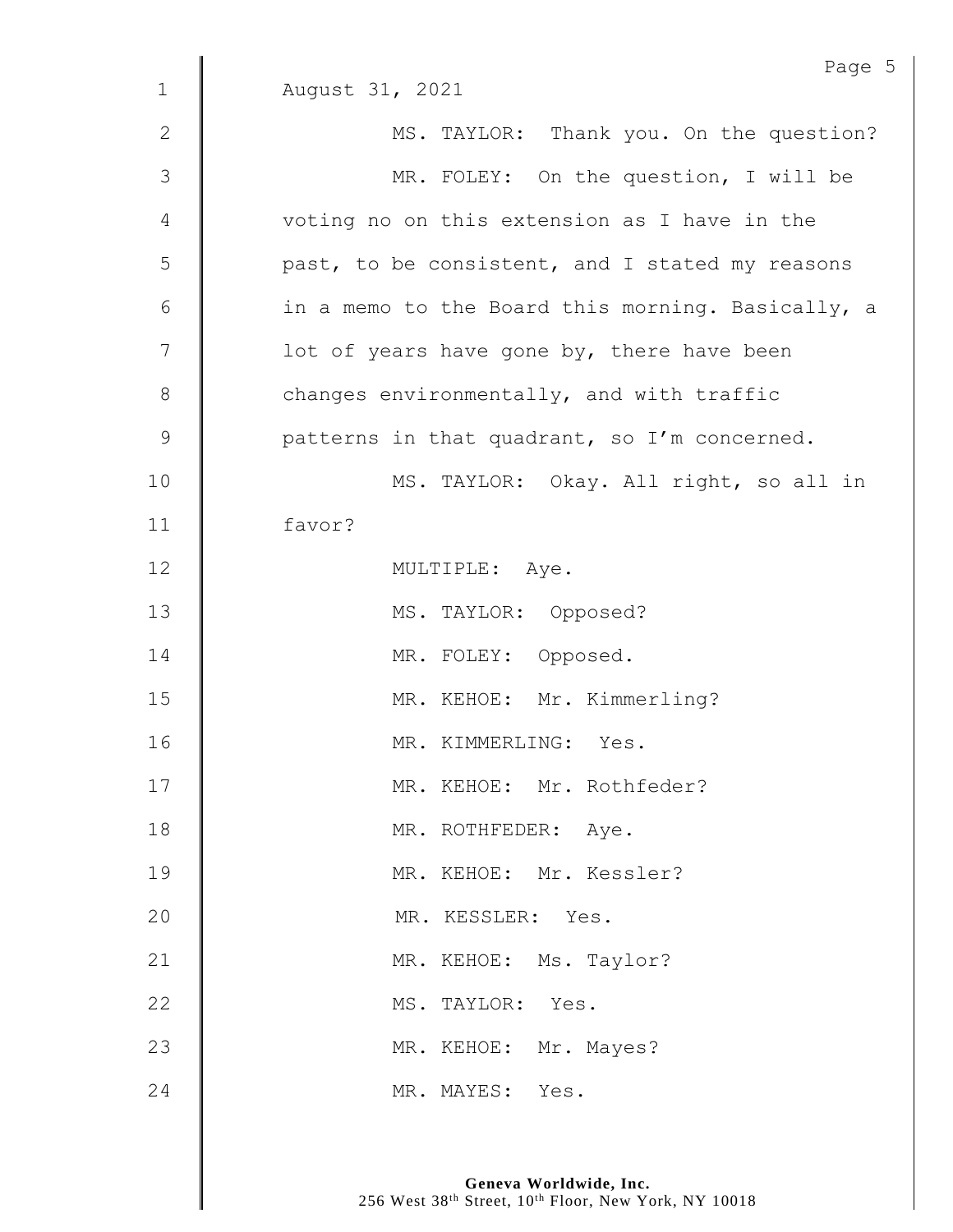|              | Page 6                                            |
|--------------|---------------------------------------------------|
| $\mathbf{1}$ | August 31, 2021                                   |
| $\mathbf{2}$ | MR. KEHOE: Mr. Foley?                             |
| 3            | MR. FOLEY: No.                                    |
| 4            | MR. KEHOE: Motion carries five to one.            |
| 5            | MS. TAYLOR: All right.                            |
| 6            | MR. BRAD SCHWARTZ: Thank you, Madam               |
| 7            | Chair.                                            |
| $8\,$        | MS. TAYLOR: Thank you. Okay. We have a            |
| 9            | couple of new hearings tonight, new public        |
| 10           | hearings, the first being BP 1-16, the            |
| 11           | application of Pomona Development, LLC for        |
| 12           | preliminary plat approval and for steep slope     |
| 13           | wetland and tree removal permits for a proposed   |
| 14           | three-lot major subdivision of an approximately   |
| 15           | 17., 16, I'm sorry, 16.78 parcel of property      |
| 16           | located on the south side of Revolutionary Road   |
| 17           | 500 feet south of Eton Lane. The drawings are     |
| 18           | dated May 19, 2021.                               |
| 19           | MR. KESSLER: And just for the record,             |
| 20           | Chris, we have later drawings than May, right?    |
| 21           | MR. KEHOE: Yes. I don't know if they              |
| 22           | were given to you in your packets. They just came |
| 23           | in. They're on the screen. I think we talked      |
| 24           | about it at the work session that at that time    |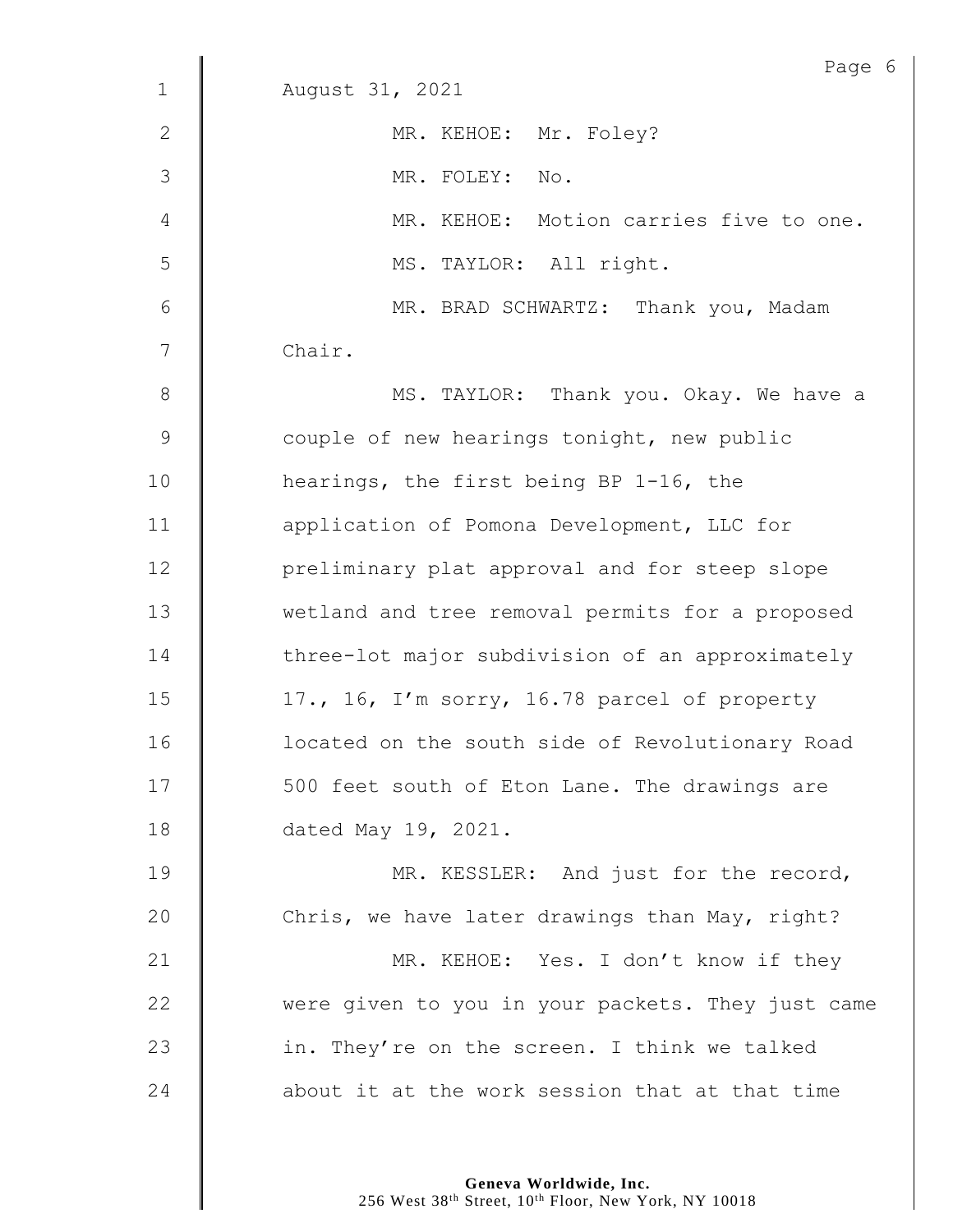|              | Page 7                                            |
|--------------|---------------------------------------------------|
| $\mathbf 1$  | August 31, 2021                                   |
| $\mathbf{2}$ | you didn't have them yet. So, I don't think you   |
| 3            | got the hard copies yet, correct? Right.          |
| 4            | MR. KESSLER: But we'll be talking about           |
| 5            | the new ones tonight?                             |
| 6            | MR. KEHOE: Yes.                                   |
| 7            | MS. TAYLOR: All right.                            |
| $\,8\,$      | MR. CAFO BOGA: My engineer is on the              |
| 9            | way, so let me start by introducing my --         |
| 10           | MR. KEHOE: Could you just state your              |
| 11           | name for the record, please.                      |
| 12           | MR. BOGA: That's what I'm doing. So let           |
| 13           | me start by introducing myself. My name is Cafo   |
| 14           | Boga, C-A-F-O B-O-G-A, and I'm the owner of the   |
| 15           | property. I have met most of you at the site      |
| 16           | inspection. And, but for the benefit of the       |
| 17           | audience, I bought this property about five, six  |
| 18           | years ago with intention to build about nine      |
| 19           | homes. When I first met with the town, I was told |
| 20           | that I may stand a chance for about six homes,    |
| 21           | but then later on, a lot of issues were           |
| 22           | discovered, one being the, the driveway, the road |
| 23           | to it, and some other issues, so to make the long |
| 24           | story short, before you now is a proposal to      |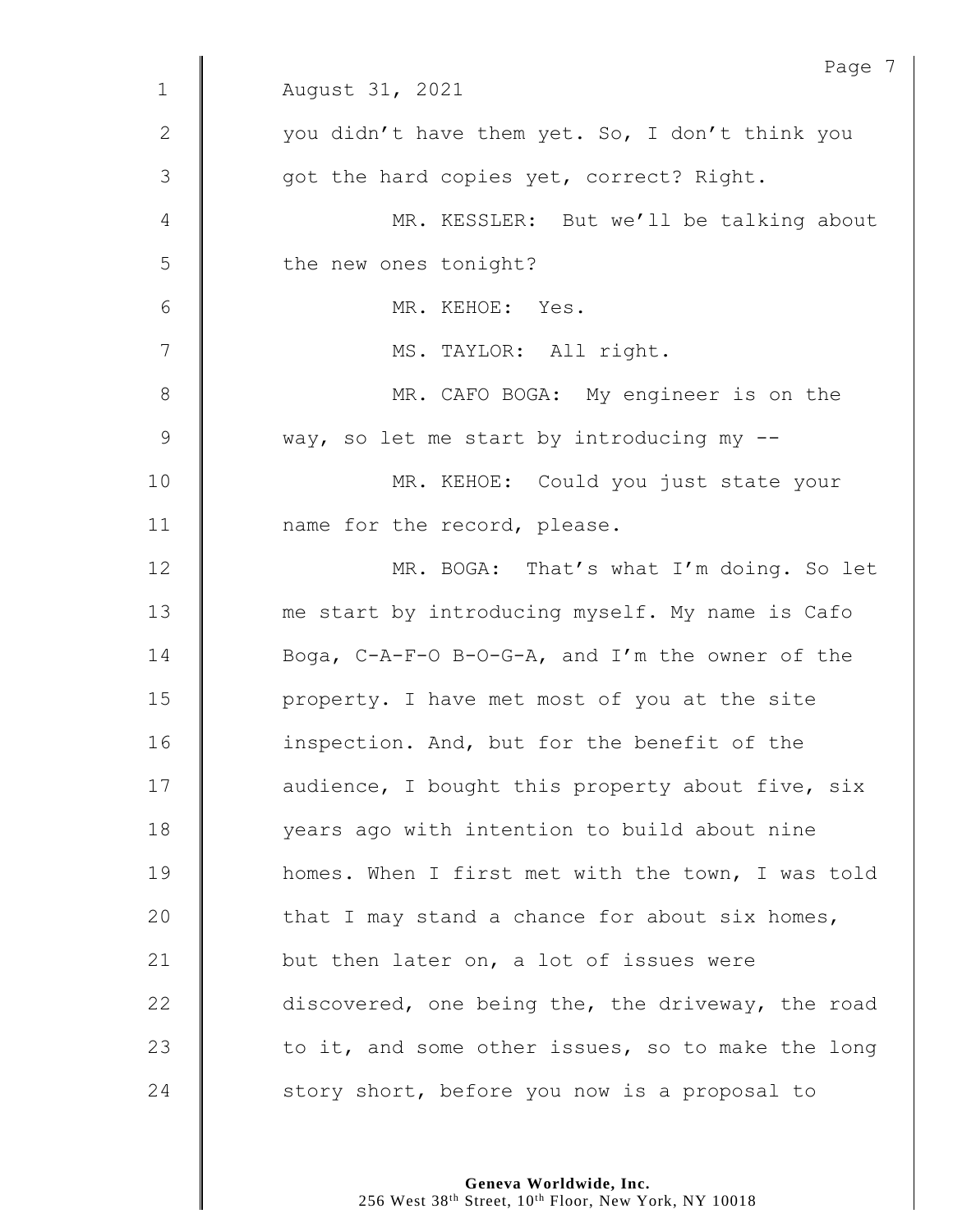$2 \parallel$  approve for three homes. I intend to build three  $3 \parallel$  reasonably nice homes for this market. Basically, 4 | it would be in the range of what sells in the  $5 \parallel$  area, and I think the neighbors would be very  $6 \parallel$  happy to see that, so this place where a lot of 7  $\parallel$  activity [unintelligible] [00:05:32] used to take 8 | place will no longer be there. They will have 9 Some three homes, very nice homes as neighbors 10 | and not unwanted activities in their backyard. 11 | And I'll be happy to answer any questions that 12 **anyone may have.** 

13 | MS. TAYLOR: Okay. Well, this is a 14  $\parallel$  public hearing. And you are invited to come up, 15 **S** state your name, your residence and give us 16 | whatever comments you would like to make either 17 | for or against the project. Apparently we don't 18 **have anyone here for this particular --**

**MR. KEHOE:** As Steve mentioned, the 20 drawings have just come in. The wetland **delineation**, the wetland redelineation is still **Julie 22** outstanding. Paul Jennings is updating the wetlands. Jim Annicchiarico did make some minor  $\parallel$  changes to the drawing, I think shifted a house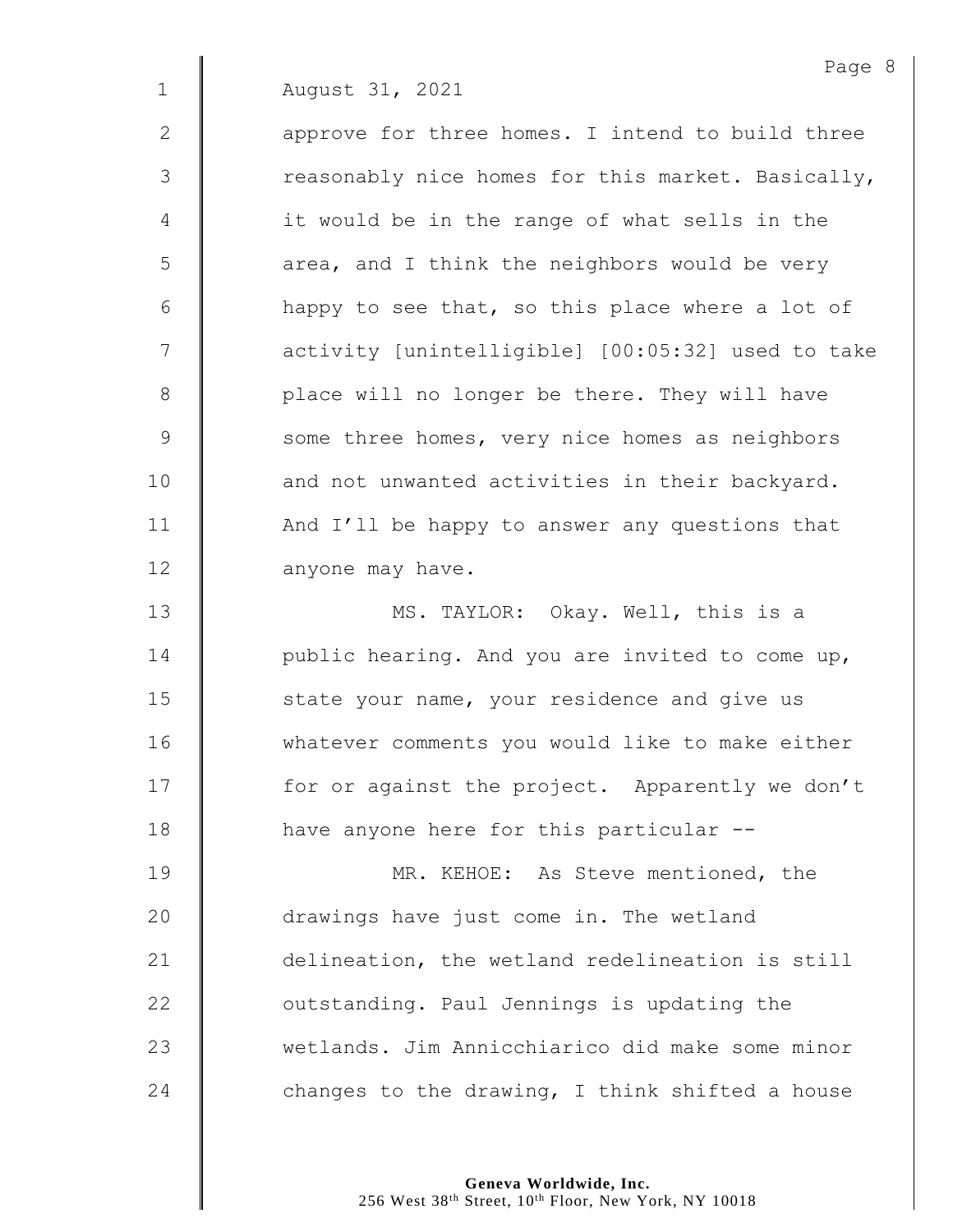2 | location maybe a little bit on lot one. He's 3 | providing more detail on the tree removals. This 4 would be similar to the Mahlab subdivision in the 5 | sense it doesn't really have any common 6 | improvements, so the tree plans are unique to 7 | each individual lot and would be handled I 8 **believe at the time of building permit with** 9 | Tespect to a replanting plan that would be 10 **follow** referred to the CAC for their comment. But we 11 | don't believe the public hearing is ready to be 12 **dec** closed until we have some more time to go over 13 the revised drawings. I don't know if Mike, the 14 **d** engineer has anything to add.

 MR. PREZIOSI: Thank you, Chris. I'll 16 | just piggyback and just clarify the tree removal. 17 | We had discussed with the engineer about 18 | redelineating the wetland since it has been a few **Wears** since the wetlands were delineated. They **had requested that the tree inventory not be dege** redelineated as part of this application, to be **a** able to reuse the existing tree inventory that  $\parallel$  was done about three to four years ago, and then  $\parallel$  to supplement that at the time of filing for a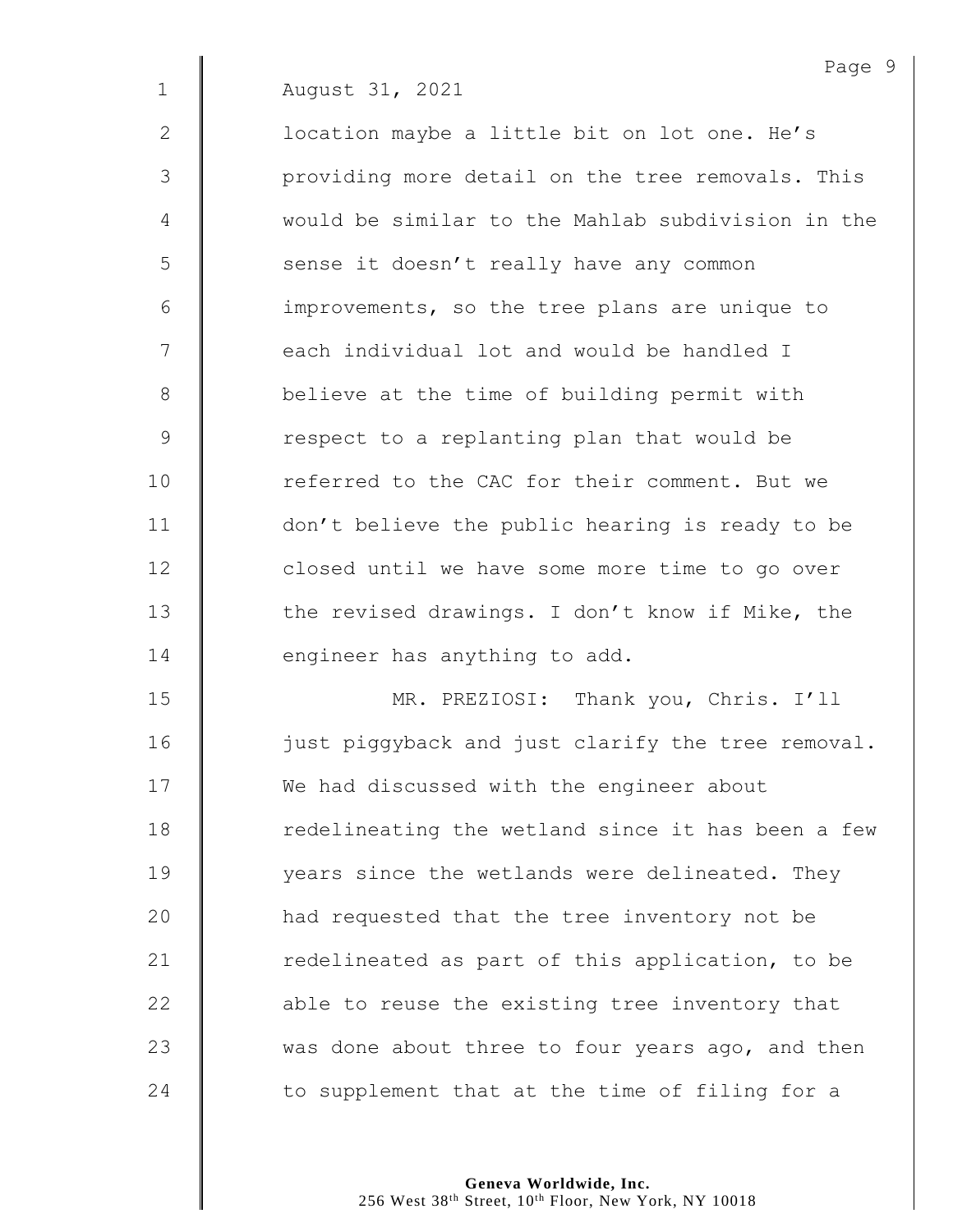|              | Page 10                                           |
|--------------|---------------------------------------------------|
| $\mathbf 1$  | August 31, 2021                                   |
| $\mathbf{2}$ | building permit.                                  |
| 3            | What we would ask the planning board to           |
| 4            | look at and approve would be the overall removal  |
| 5            | as far as total square footage of disturbance for |
| 6            | acreage, and also the total number of trees       |
| 7            | proposed to be removed. And then, if there's any  |
| $\,8\,$      | substantial differentiation or deviation from     |
| $\mathsf 9$  | what the planning board would approve, then we    |
| 10           | would refer it back to the planning board prior   |
| 11           | to a building permit being issued.                |
| 12           | Otherwise, we would have the final                |
| 13           | reforestation replanting plan issued an approved  |
| 14           | at the time of filing for each individual         |
| 15           | building permit lot, similar to what was done in  |
| 16           | the past.                                         |
| 17           | MR. KIMMERLING: But the latest plans              |
| $18\,$       | have how many trees being taken down?             |
| 19           | MR. PREZIOSI: Oh, I have not looked at            |
| 20           | the latest plans.                                 |
| 21           | MR. KEHOE: Yes.                                   |
| 22           | MR. PREZIOSI: But Chris mentioned it,             |
| 23           | they are there.                                   |
| 24           | MR. KIMMERLING: Okay. So we need to see           |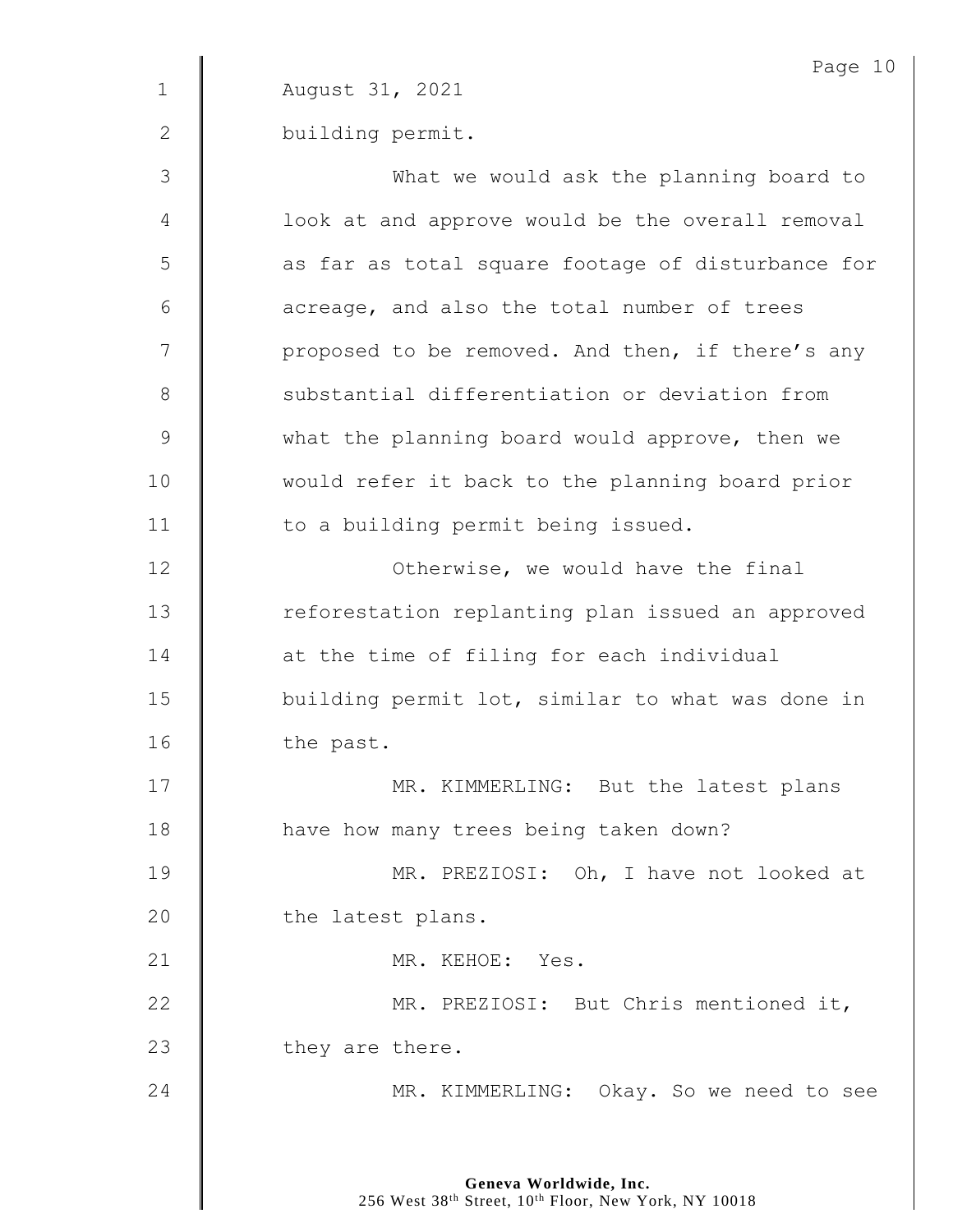|               | Page 11                                           |
|---------------|---------------------------------------------------|
| $\mathbf 1$   | August 31, 2021                                   |
| $\mathbf{2}$  | that first, right. So we should just adjourn.     |
| 3             | MS. TAYLOR: Okay.                                 |
| 4             | MR. BOGA: If I may just add, it's only            |
| 5             | one lot that really will require some tree        |
| 6             | removal. The other two lots are pretty much in    |
| 7             | the clear, and the only trees that would be       |
| 8             | removed are some dead trees.                      |
| $\mathcal{G}$ | MR. KEHOE: Right. So it's hard to see             |
| 10            | on the plan, but 57 trees are proposed to be      |
| 11            | removed on lot one, ten on lot two, nine on lot   |
| 12            | three. A lot of those trees though are necessary  |
| 13            | for the sewer easement that has to connect over,  |
| 14            | those tree removals. Jim, the engineer is here    |
| 15            | now.                                              |
| 16            | MR. JAMES ANNICCHIARICO: It wouldn't              |
| 17            | let me in.                                        |
| 18            | MR. KEHOE: But Jim, the public hearing            |
| 19            | was opened, there was no public comment, so the   |
| 20            | planning board is just discussing the drawing and |
| 21            | the fact that you did email them to me, but they  |
| 22            | haven't gotten to the planning board yet, and as  |
| 23            | we discussed, the wetlands need to be             |
| 24            | redelineated. But we were talking about the trees |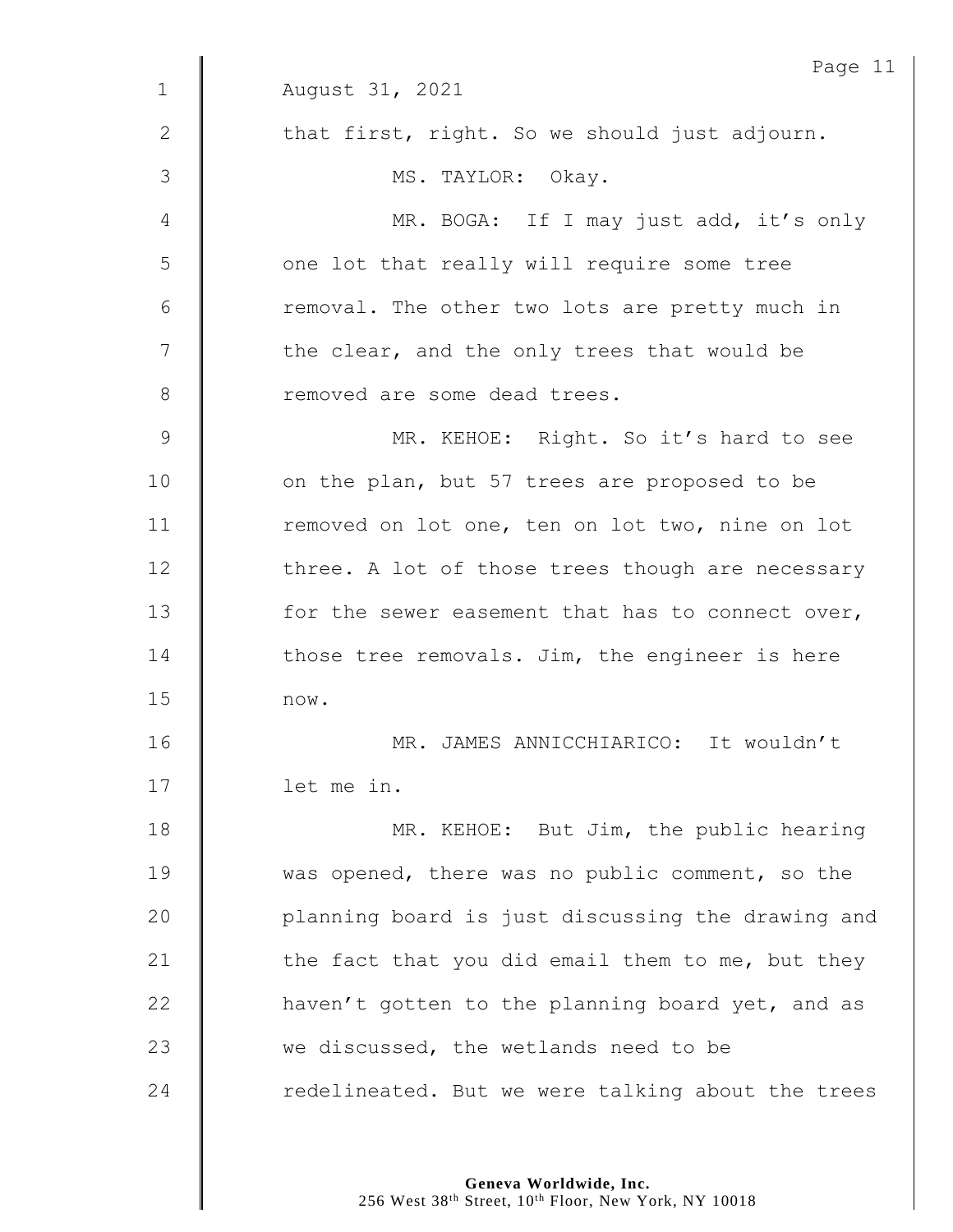|              | Page 12                                           |
|--------------|---------------------------------------------------|
| $\mathbf{1}$ | August 31, 2021                                   |
| $\mathbf{2}$ | a little if you have any information you want to  |
| 3            | update to the planning board.                     |
| 4            | MR. ANNICCHIARICO: Sure. So, I'm the              |
| 5            | tree report that we had --                        |
| 6            | MR. KEHOE: Just, just, just state your            |
| 7            | name, sorry, for the record.                      |
| 8            | MR. ANNICCHIARICO: Yes, Jim                       |
| 9            | Annicchiarico, from Cronin Engineering. So the    |
| 10           | previous tree report that we had done, that's     |
| 11           | still valid. That was done by Trevor and that was |
| 12           | done for the original application for six lots,   |
| 13           | so that included many more trees than we would    |
| 14           | need for the three-lot subdivision as we're       |
| 15           | proposing now. So, it was determined I believe by |
| 16           | staff that the tree, the previous tree report was |
| 17           | still valid.                                      |
| 18           | I put on the tree plan for this                   |
| 19           | submission how many trees were proposed to come   |
| 20           | down for each lot, as I think the Board           |
| 21           | requested. There are very few trees to come down  |
| 22           | on lots two and three, as, you know, the areas    |
| 23           | there are already cleared. Lot one obviously has  |
| 24           | more trees to come down because that's very       |
|              |                                                   |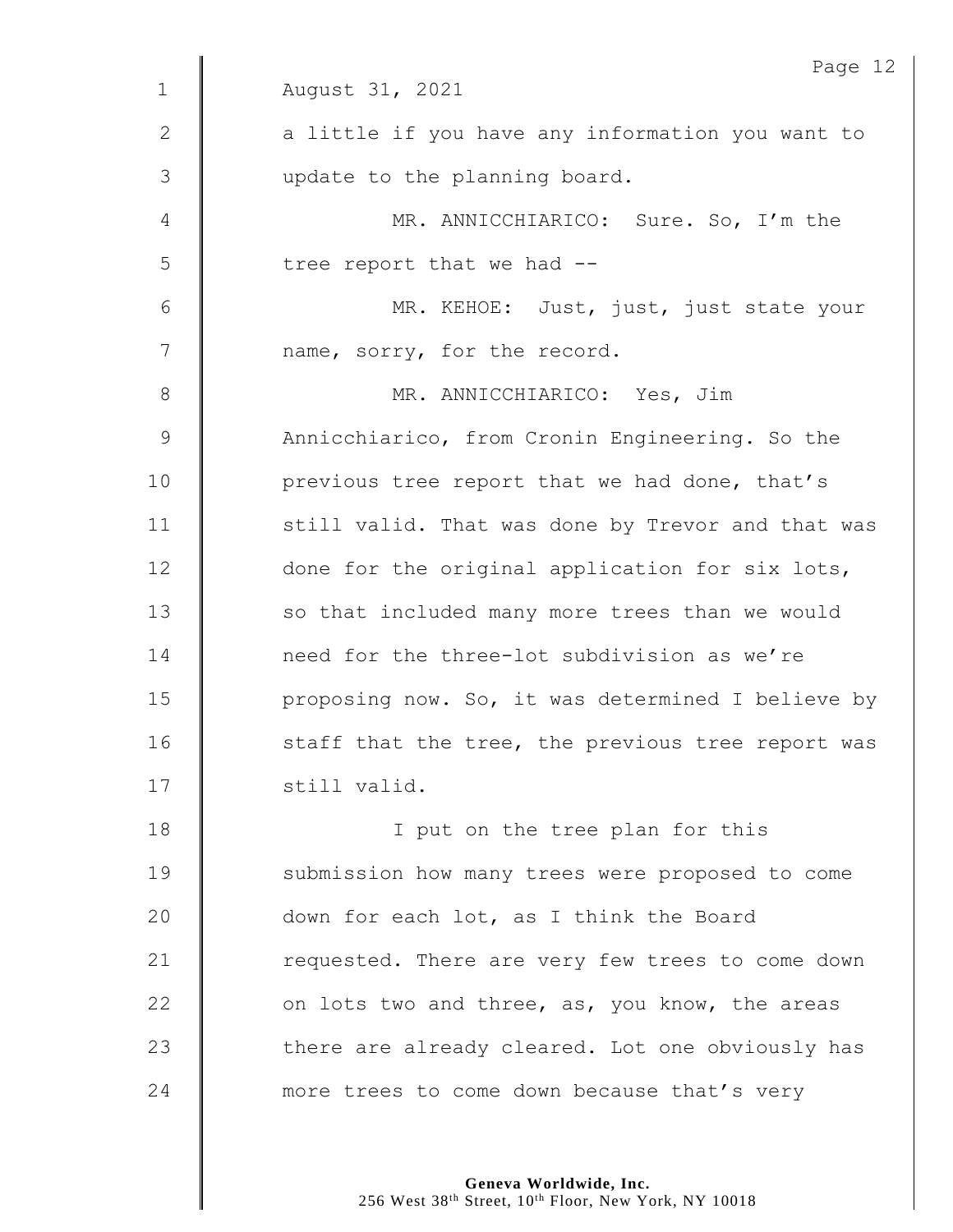2 | wooded and there are, you know a fair amount of 3 || trees that would be removed within the right of 4 way to get up to the property, as required to 5 | widen the existing driveway, you know, to meet  $6 \parallel$  the emergency access requirements.

7 || So I think one of the other things that 8 Was asked of us at the site walk was to possibly 9 **We Start Up in the Start Common Start Common Start Common Start Common Start Common Start Common Start Common Start Common Start Common Start Common Start Common Start Common Start Common Start Common Start Common Start** 10 | looked at it, it could probably be moved up a 11  $\parallel$  little bit more, but I don't think it really 12 **matters too much, because that, like I said,** 13 | there aren't many trees coming down on lot three. 14 **I** Lot one, that could even be moved up a little 15 **further, but, you know, it's right about in the** 16 | middle of the lot, you know, meets zoning 17 | obviously, setbacks, things like that. I think if 18 we moved it up, we'd probably have similar number 19 **deg 19** of trees coming down. They'd just be different 20 **trees.** And then there were, on lot three, 21  $\parallel$  included in lot three, I think we broke that out  $22$   $\parallel$  as well, where the number of trees that would be 23  $\parallel$  required to install the sewer main.

24 | MS. TAYLOR: Okay.

**Geneva Worldwide, Inc.** 256 West 38<sup>th</sup> Street, 10<sup>th</sup> Floor, New York, NY 10018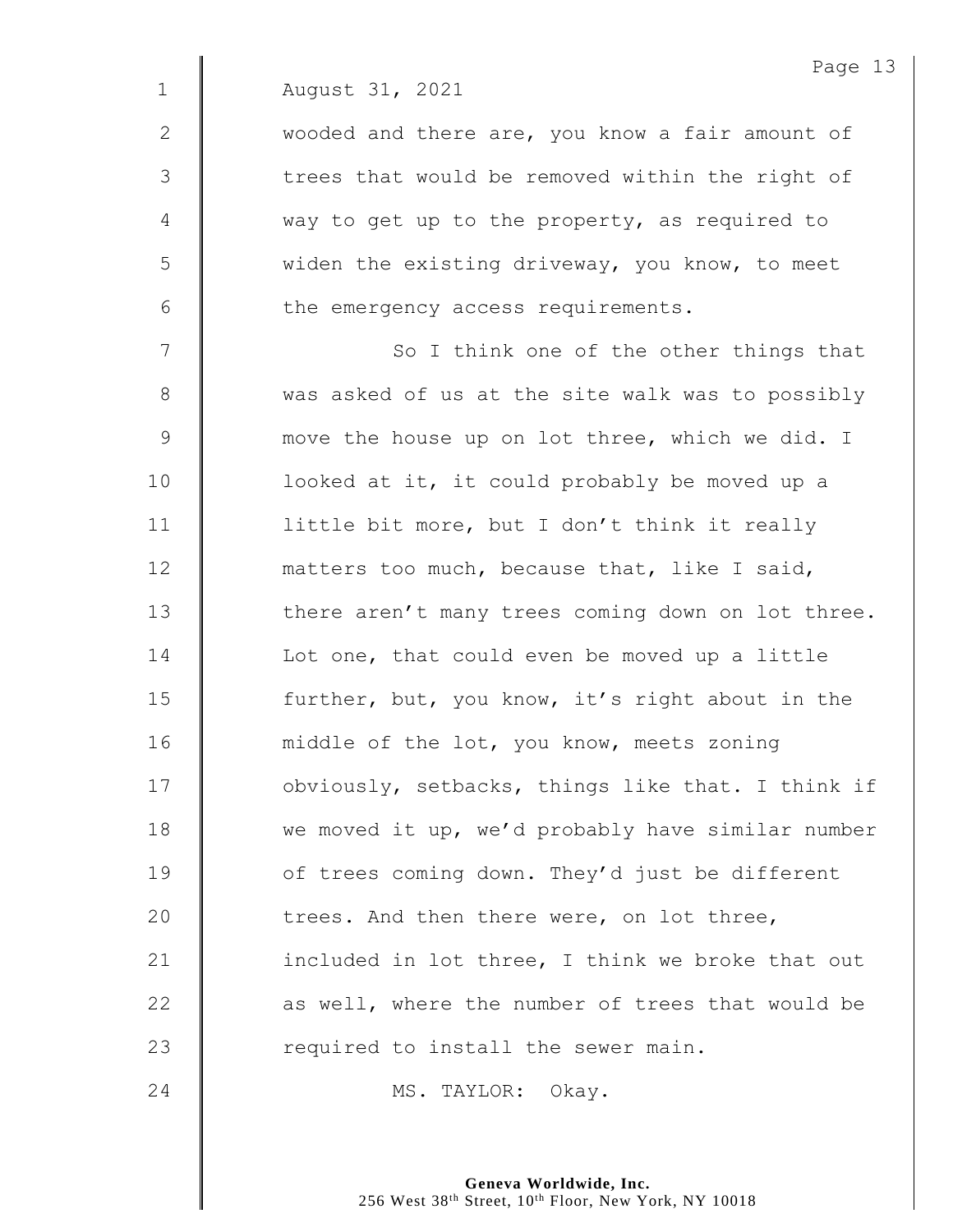|               | Page 14                                           |
|---------------|---------------------------------------------------|
| $\mathbf{1}$  | August 31, 2021                                   |
| $\mathbf{2}$  | MR. ANNICCHIARICO: So I would be happy            |
| 3             | to answer any questions anybody has.              |
| 4             | MS. TAYLOR: Is there anyone on the                |
| 5             | Board who would want to ask a question?           |
| 6             | MR. PREZIOSI: So we have completed a              |
| 7             | fairly comprehensive review for the subdivision   |
| $8\,$         | as we were stating before. We were in agreement   |
| $\mathcal{G}$ | that we can use the past tree inventory to assess |
| 10            | this development plan and then refer it back to   |
| 11            | the planning board in the event that there's      |
| 12            | substantial changes when a building permit is     |
| 13            | filed. There's still a lot of legwork to be done, |
| 14            | so adjourning the public hearing and letting us   |
| 15            | have a chance to review these drawings would be   |
| 16            | the preferred stance of staff.                    |
| 17            | MR. KIMMERLING: Madam Chair, I move               |
| 18            | that we adjourn the public hearing to the next    |
| 19            | meeting.                                          |
| 20            | MS. TAYLOR: Okay.                                 |
| 21            | MR. KESSLER: Second.                              |
| 22            | MS. TAYLOR: Thank you. On the question,           |
| 23            | all in favor?                                     |
| 24            | MULTIPLE: Aye.                                    |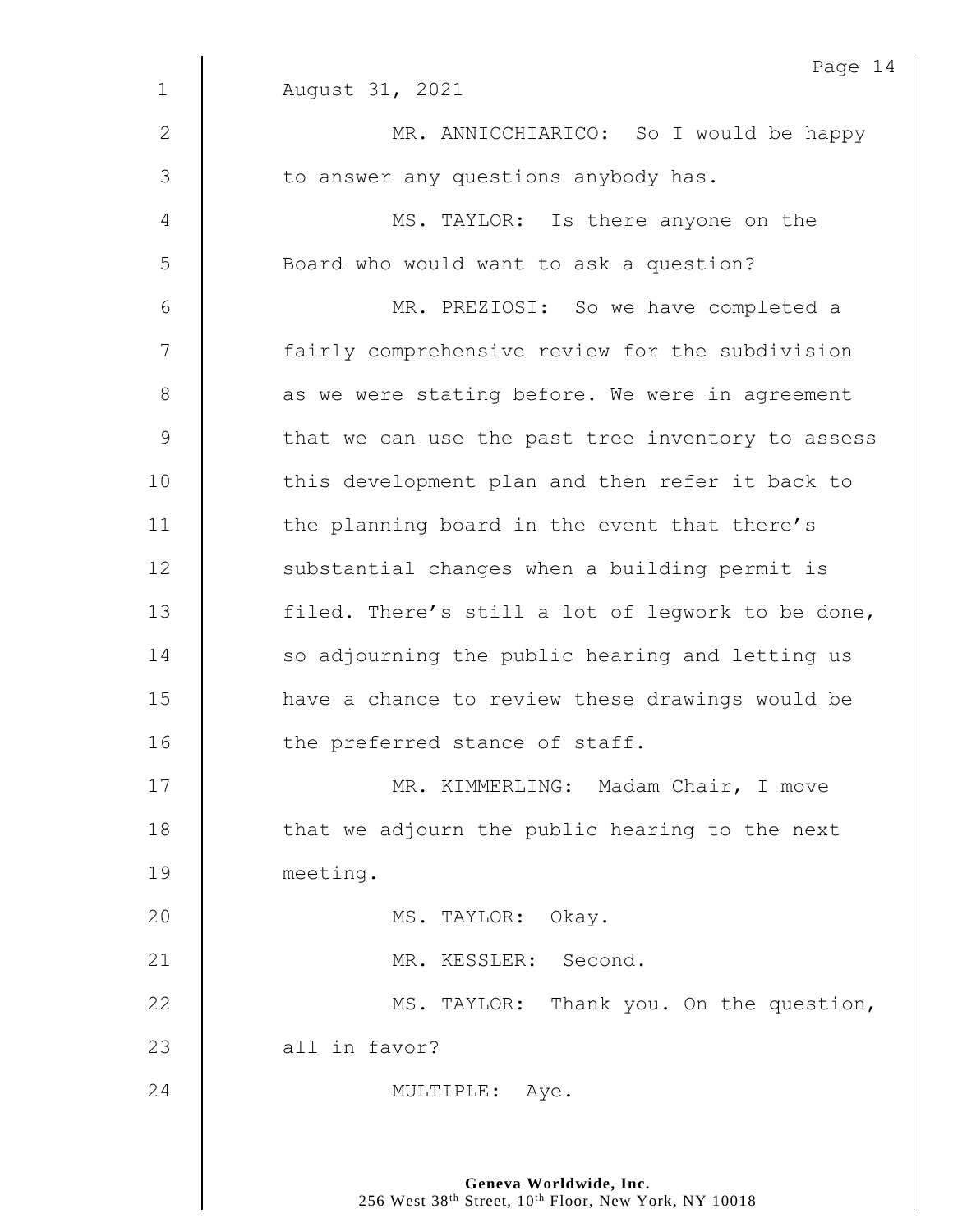|                | Page 15                                           |
|----------------|---------------------------------------------------|
| $\mathbf{1}$   | August 31, 2021                                   |
| $\mathbf{2}$   | MS. TAYLOR: Opposed? Okay. Thank you.             |
| 3              | MR. ANNICCHIARICO: Thank you.                     |
| 4              | MS. TAYLOR: All right, the next item is           |
| 5              | again a new public hearing for PB 2020-6, it's    |
| 6              | the application of Palisades Enterprises, LLC for |
| $\overline{7}$ | site plan approval, a special permit and for tree |
| $\,8\,$        | removal and steep slope permits for a proposed    |
| $\mathcal{G}$  | 2,940 square foot gas station and convenience     |
| 10             | store with six fuel pumps on an approximately 1.7 |
| 11             | acre parcel of property located at 2058 East Main |
| 12             | Street, Cortlandt Boulevard. The latest revised   |
| 13             | drawings are on August 19, 2020. Good evening.    |
| 14             | MR. RALPH MASTROMONACO: Good evening,             |
| 15             | Ralph Mastromonaco for Palisades. We are, we have |
| 16             | an application for site plan approval, site and   |
| 17             | special permit. The application is to convert an  |
| 18             | existing gas station into a bit larger gas        |
| 19             | station. In that process -- this is on, by Bear   |
| 20             | Mountain Parkway and Route 6, in that process --  |
| 21             | oh, good. In that process, one, one existing home |
| 22             | on the right side of that map would be taken      |
| 23             | down. The old restaurant way over on the left,    |
| 24             | the brick building, that would be taken down and  |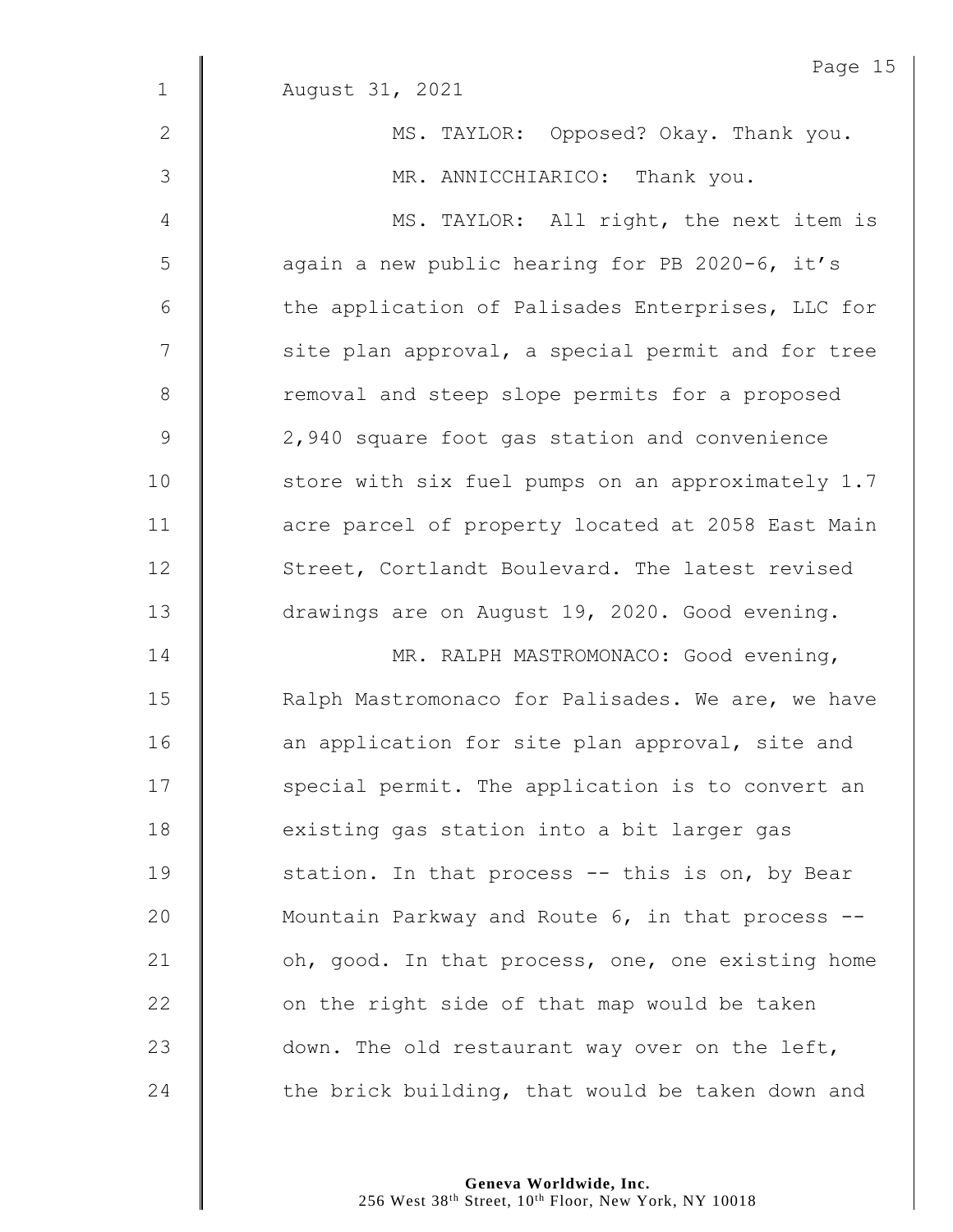|                 | Page 1                                            |
|-----------------|---------------------------------------------------|
| $\mathbf 1$     | August 31, 2021                                   |
| 2               | the gas station would be taken down and built up. |
| 3               | This is a 12-pump gas station with a              |
| 4               | convenience store market. With me today is the    |
| 5               | architect, Mr. Joe Thompson and Andrea Connell    |
| $6\phantom{.}6$ | from Kimley-Horn. Andrea did the traffic study.   |
| $7\phantom{.0}$ | Mr. Canning is in Ireland, and so Andrea is       |
| $8\,$           | sitting in. But Andrea knows everything that's    |
| $\mathcal{G}$   | going on with the traffic.                        |
| 10              | One of the things that we did -- well,            |
| 11              | some of the things that we've done already is a   |
| 12              | tree study, storm water reports, illumination     |
| 13              | plans, we have a system to treat stormwater. The  |
| 14              | total disturbed area is about a little less than  |
| 15              | one acre. And even though we don't -- aren't      |
| 16              | required to do certain stormwater things, we are  |
| 17              | doing them anyway. It would stormwater treatment  |
| 18              | and we have a capture oil separator as well.      |
| 19              | We also did, at the request of the                |
| 20              | Board, a historic analysis. It was prepared by    |
| 21              | Hudson Valley Cultural Resource Consultants. And  |
| 22              | they looked at the brick building, the old        |
| 23              | Popeye's Restaurant. And the ultimate, you        |
| 24              | probably, I assume everyone has this report. And  |
|                 |                                                   |

Page 16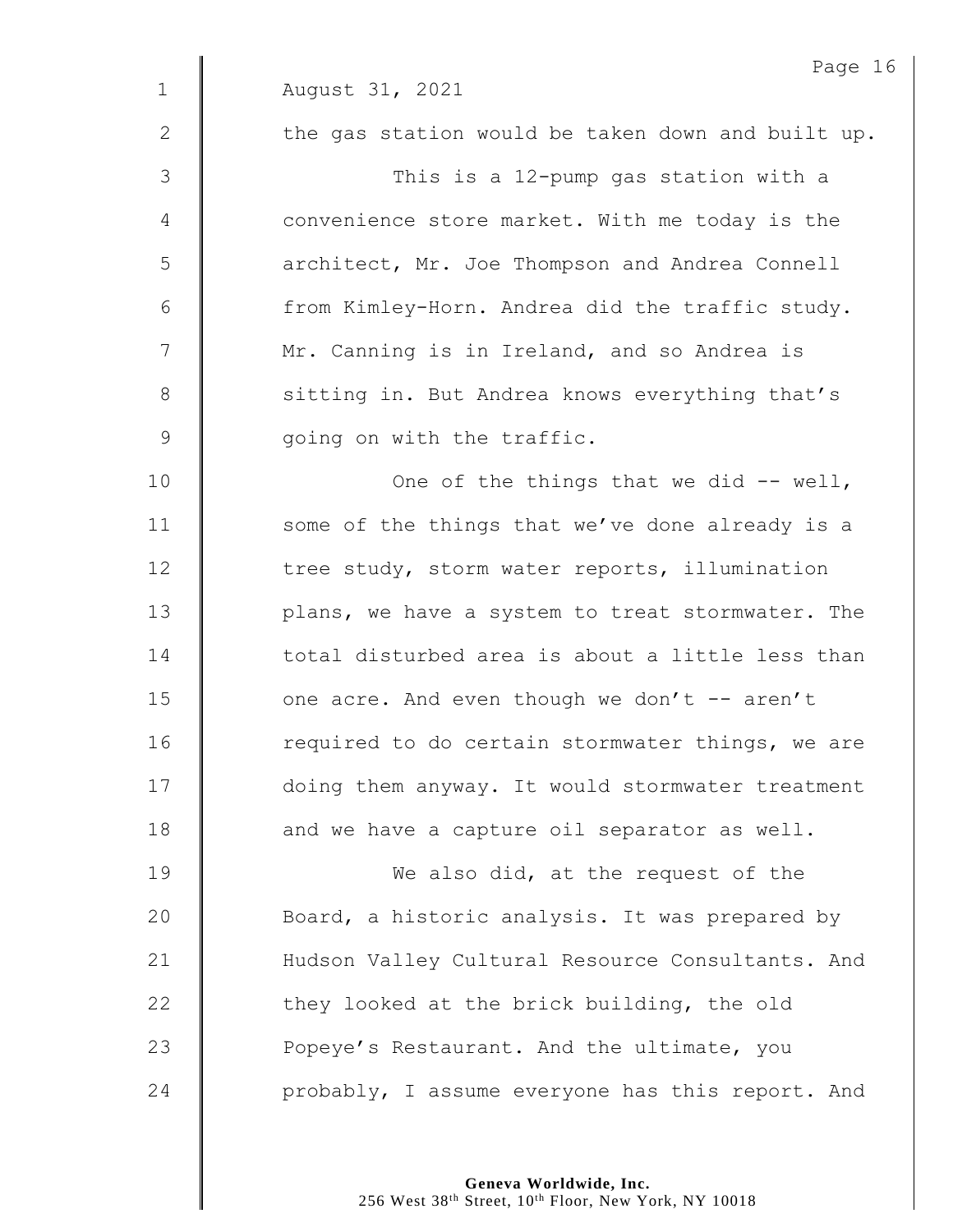|               | Page 1                                            |
|---------------|---------------------------------------------------|
| $\mathbf 1$   | August 31, 2021                                   |
| 2             | I think the conclusion of that report was that    |
| 3             | there was not considered to be sensitive for pre- |
| 4             | contact or historic cultural resources.           |
| 5             | Therefore, no further archeological               |
| 6             | investigations are warranted. And they also were  |
| 7             | pretty sure that there was never a cemetery, even |
| $8\,$         | though anecdotally, someone had said there had    |
| $\mathcal{G}$ | been a cemetery there. So they did all that work. |
| 10            | We're going to take down about 24 trees,          |
| 11            | it's required for the excavation and the paving   |
| 12            | of the property. And that's about it. What I'd    |
| 13            | like to do is I'd like to ask Andrea to talk      |
| 14            | about, which I know is a very important issue     |
| 15            | here, was the traffic studies that they've done   |
| 16            | with conjunction with your consultant and New     |
| 17            | York State DOT. Andrea.                           |
| 18            | MS. ANDREA CONNELL: Thank you, Ralph.             |
| 19            | Yes, I'm Andrea Connell with Kimley-Horn. We did  |
| 20            | the traffic studies for the project. So, as Ralph |
| 21            | said, it's an existing gas station that's looking |
| 22            | to expand and also modernize. The traffic studies |
| 23            | that we did looked at various options for access  |
| 24            | into the property.                                |

Page 17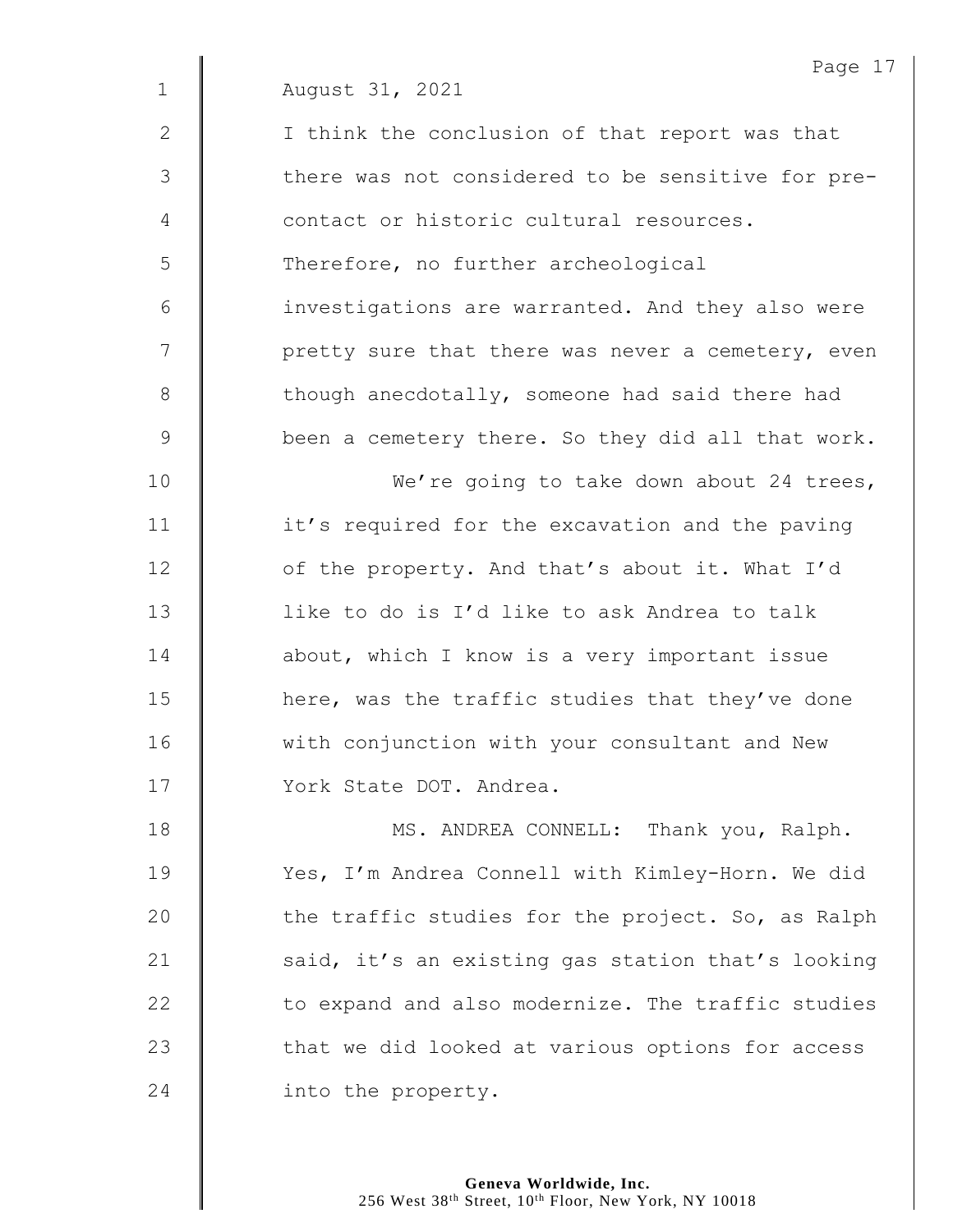| $1\,$           | August 31, 2021                                   |
|-----------------|---------------------------------------------------|
| 2               | So we know that the Route 6 intersection          |
| 3               | with the Bear Mountain Parkway westbound ramp has |
| $\overline{4}$  | been problematic. And our traffic study found     |
| 5               | that a traffic signal installed there would       |
| $6\phantom{1}6$ | improve operations. So this application is an     |
| 7               | opportunity to resolve this longstanding problem. |
| 8               | So your consultant has conducted several          |
| $\mathcal{G}$   | reviews of the traffic studies and has said that  |
| 10              | all of the important issues have been addressed.  |
| 11              | Their latest review from June 24th conditionally  |
| 12              | accepts the findings of the traffic study and     |
| 13              | notes that certain conditions must be met, which  |
| 14              | most of them are related to the New York State    |
| 15              | Department of Transportation's final approval.    |
| 16              | So regarding the DOT, they have said              |
| 17              | that they will approve the signal. During the     |
| 18              | course of the review, they also have determined   |
| 19              | that they're going to prohibit left turns         |
| 20              | entering the site, so that would be eastbound on  |
| 21              | Route 6. And as part of that left turn            |
| 22              | prohibition, in addition to the no left turn      |
| 23              | signage, they also would like to see some type of |
|                 |                                                   |

Page 18

24 a physical barrier installed on the driveway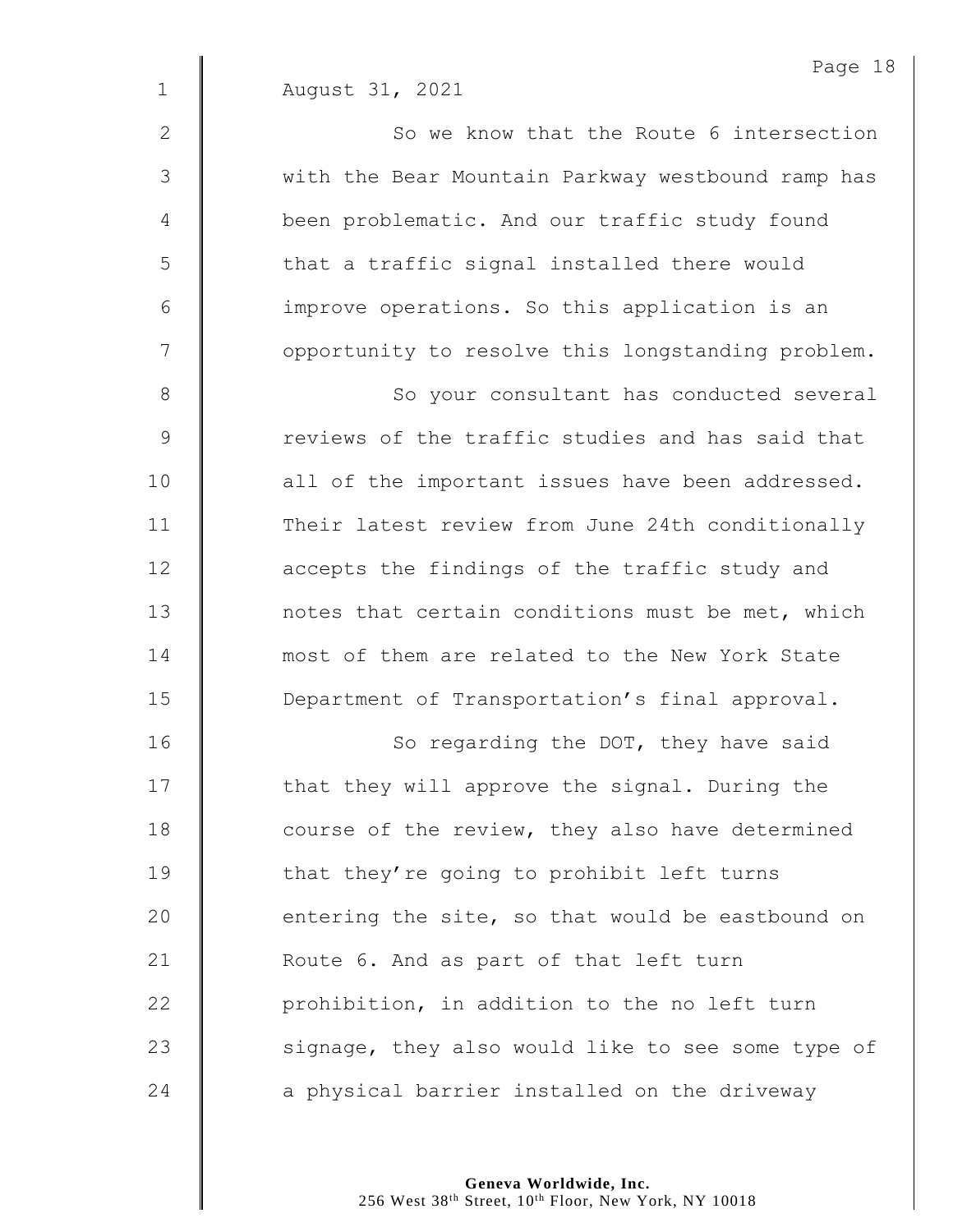2 | itself. Maybe if you zoom in, you might be able  $3 \parallel$  to see that on the main driveway there. So we've 4 | submitted actually this type of a drawing to DOT. 5 We're awaiting them for their decision on whether  $6$  | that would be acceptable or not. You can just  $7 \parallel$  see, there's a little tiny triangle right there, 8 | veah.

9 | So DOT is reviewing this at the moment. 10 | So we are awaiting their approval of the ultimate 11 design of the driveway before we finalize our 12 **driveway plans.** And then we will also do a 13 **detailed traffic signal plan. So some of the** 14 **d** comments in your consultant's recent review will 15 **be** addressed then, some of those regarding 16 **dec**rosswalk striping, signage, those will all be 17 | addressed at that point. That's all I have. 18 | MS. TAYLOR: Okay. This is again a 19 | public hearing, and you are --20 **MR. KEHOE:** Loretta, we do have our 21  $\parallel$  traffic consultant here if you would like to hear 22  $\parallel$  from him. Michael? I guess you can come up here, 23 | or you can go with Michael Cunningham.

24 | MR. MICHAEL BEATTIE: Mike Beattie with

**Geneva Worldwide, Inc.** 256 West 38<sup>th</sup> Street, 10<sup>th</sup> Floor, New York, NY 10018 Page 19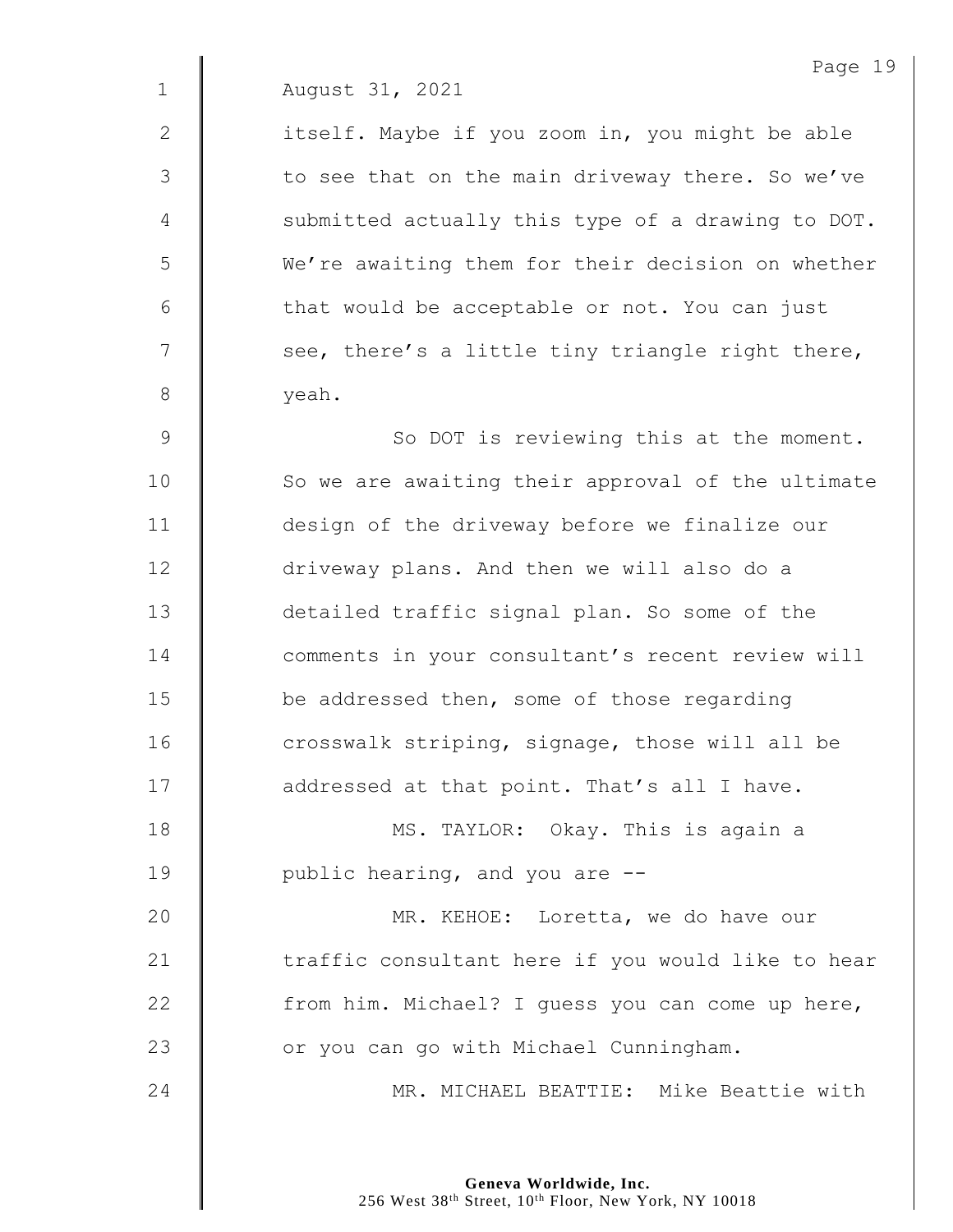2 | AKRF, just filling in temporarily for Marissa, 3 who's on leave. As stated, we issued a memo in 4 July. Generally for the traffic findings, we  $5 \parallel$  agree with the findings. We did have some edits  $6 \parallel$  for them to kind of clean up but the findings in 7 | terms of where it ended up, where the impacts  $8$  | are, what can be done, we agree with.

9 | No. 2010 As was stated, a signal would go in 10 | place at the driveway, left turns would be 11 | prohibited. They do include an island and what's 12 difficult is the island is made so that it would 13 discourage lefts. We can't actually physically 14 **| |** prohibit those left turns because you still need 15 The driveway to exit out for through movement, 16 | it's a left movement. So typically, you would 17 | think you put a barrier in the median, it stops 18  $\parallel$  the lefts. Unfortunately, you can't in this 19  $\parallel$  situation. We think at least the island, the way 20 | it's designed, could at least discourage that 21 | left turn.

22 **Number 22** There's still some elements of the site 23  $\parallel$  plan that needed to be looked at, which we noted. 24 | I know we've mentioned there should be crosswalks

> **Geneva Worldwide, Inc.** 256 West 38<sup>th</sup> Street, 10<sup>th</sup> Floor, New York, NY 10018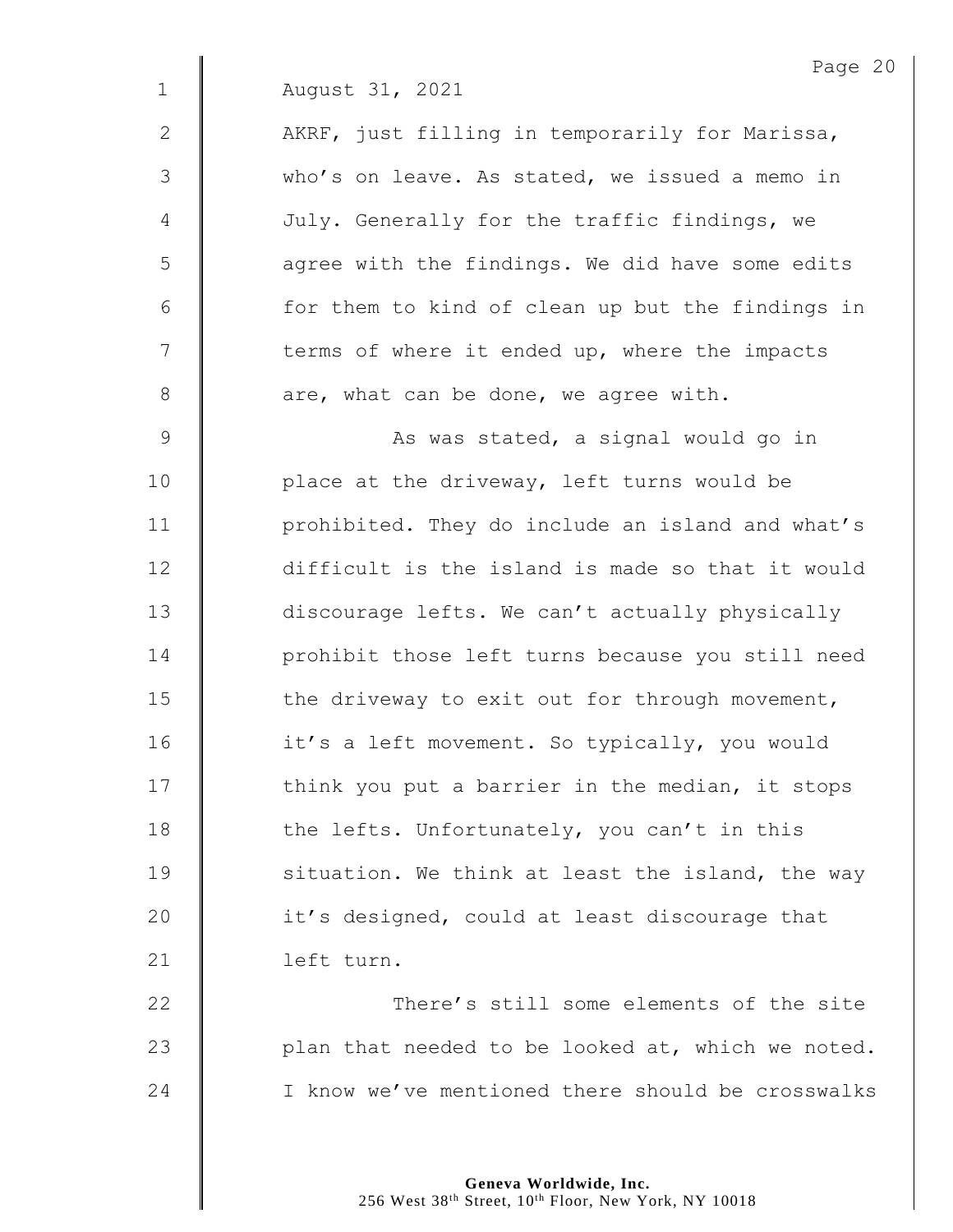2 | present where those curb ramps are. Where the 3 | island is shown there, there's going to have to 4 | be some way for a pedestrian to walk through that 5 | island, so whether it's cut or somehow mounted,  $6 \parallel$  so that might need some detail where pedestrians  $7 \parallel$  are crossing there, we don't want them to go 8 **6** around that island.

9 | And lastly I know there's been some 10 The truck turning diagrams done, I think for large 11 | trucks. But we did ask for fire trucks, since  $12$   $\parallel$  they do operate a little bit differently when 13 | they navigate the site.

**I** So there's some elements in there that I  $\parallel$  think we still want to see for the site plan. But  $\parallel$  for the traffic study, at this point, I think **we're in agreement.** We've just made some notes **for them to kind of clean up the traffic analysis.** That's the town analysis, unless you **quys** have any questions.

21 | MR. KIMMERLING: Can you go directly 22 | from the off ramp of the Bear Mountain Parkway 23  $\parallel$  here and go directly into the facility? 24 MR. BEATTIE: Correct.

> **Geneva Worldwide, Inc.** 256 West 38<sup>th</sup> Street, 10<sup>th</sup> Floor, New York, NY 10018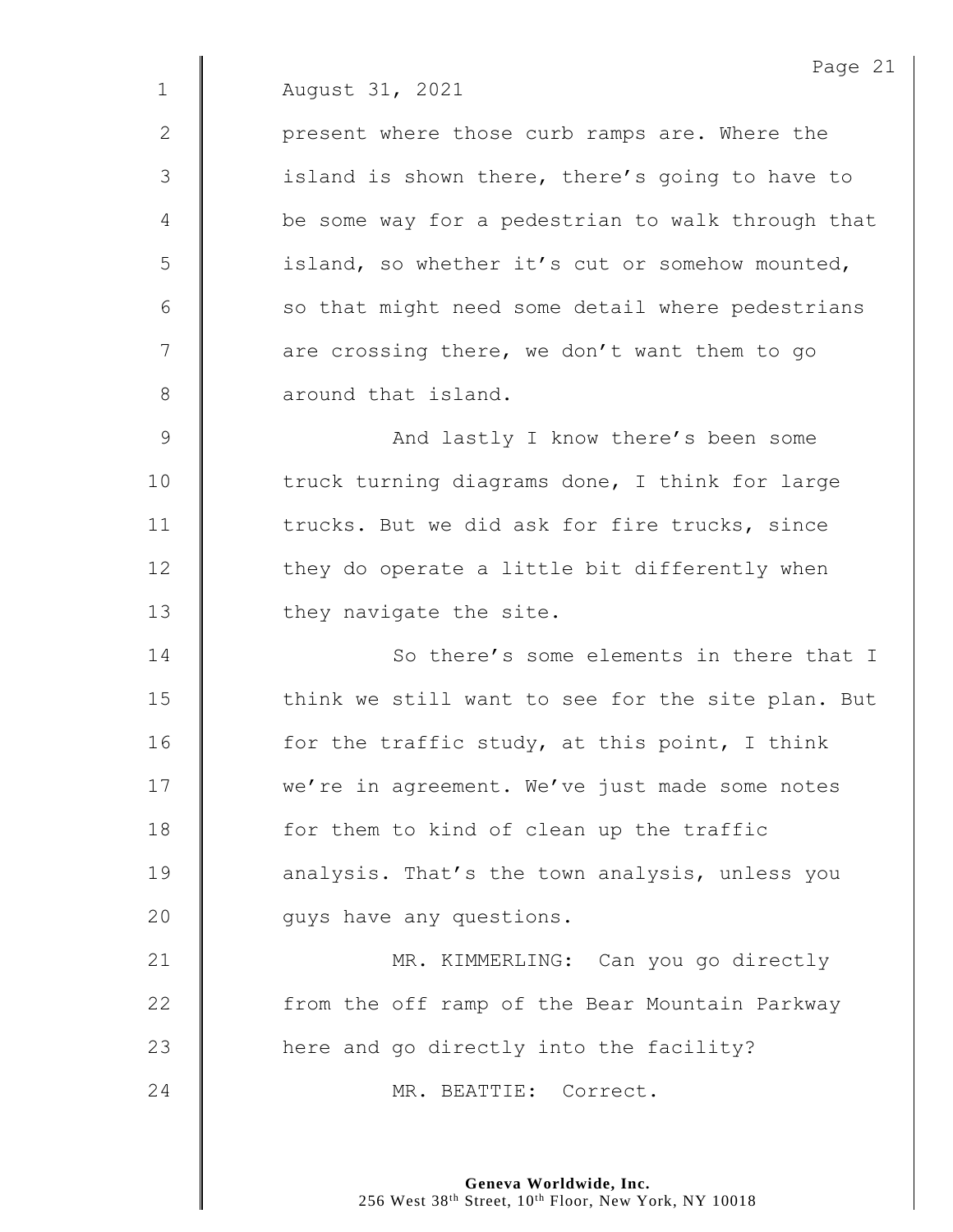|             | Page 22                                           |
|-------------|---------------------------------------------------|
| $\mathbf 1$ | August 31, 2021                                   |
| 2           | MR. KIMMERLING: Okay.                             |
| 3           | MR. BEATTIE: And that's why, and that's           |
| 4           | what makes it a little difficult. Again, to       |
| 5           | prohibit left, you'd want that island to be a     |
| 6           | little more curved in, to really just force right |
| 7           | turns. But because we have to accommodate that    |
| $8\,$       | through movement, they've kind of done the best   |
| $\mathsf 9$ | they can to push the island so that you could     |
| 10          | still accept that through movement, but make it   |
| 11          | difficult for a left turner to make that          |
| 12          | movement.                                         |
| 13          | Again, could someone do it? Yes. But              |
| 14          | hopefully, it's enough where it'll be             |
| 15          | discouraged. But to accommodate that through      |
| 16          | movement off the ramp, and to accommodate the     |
| 17          | people coming out, taking a left, that's kind of  |
| 18          | as far as you can go to prohibit those left       |
| 19          | turns, along with the signage too.                |
| 20          | MR. FOLEY: So you're saying that                  |
| 21          | someone could come off the off ramp of the Bear   |
| 22          | Mountain Parkway on the eastern end of the        |
| 23          | overpass and cut across three lanes on Route 6 to |
| 24          | go into the gas station?                          |
|             |                                                   |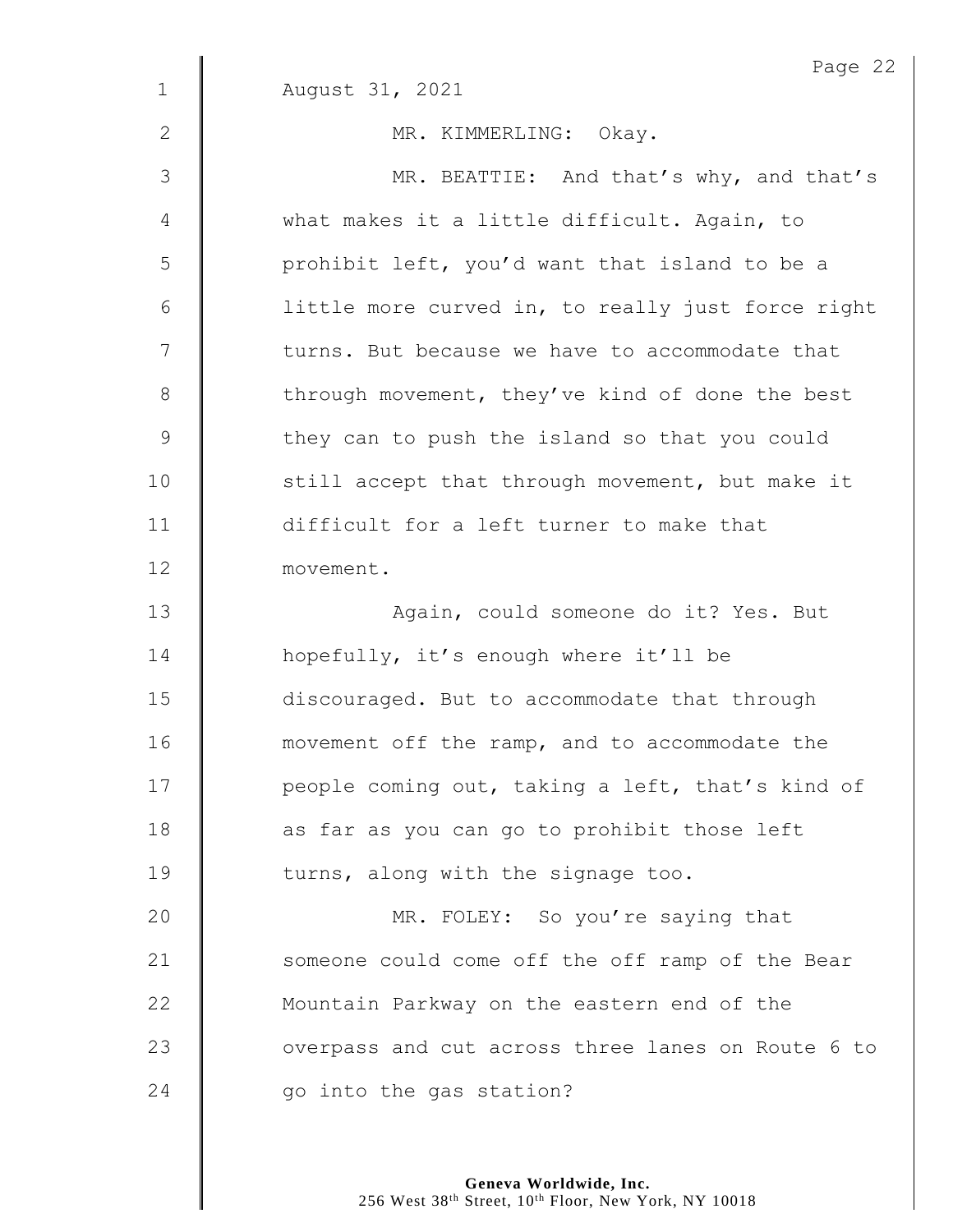|                | Page 23                                         |
|----------------|-------------------------------------------------|
| $\mathbf 1$    | August 31, 2021                                 |
| 2              | MR. BEATTIE: With a signal. So imagine          |
| $\mathfrak{Z}$ | a signal is there. So don't imagine it today    |
| 4              | where it's a side street stop. There would be a |
| 5              | signal there, so you'd have -- it'd be stopped  |
| 6              | for you to cross over.                          |
| 7              | MR. FOLEY: There would be a green arrow         |
| 8              | that you can go straight?                       |
| $\mathsf 9$    | MR. BEATTIE: Probably a green ball.             |
| 10             | MR. FOLEY: Green right, if you want to          |
| 11             | go right.                                       |
| 12             | MR. BEATTIE: Yeah.                              |
| 13             | MR. FOLEY: But you can also go left,            |
| 14             | correct?                                        |
| 15             | MR. BEATTIE: Yes, off the ramp?                 |
| 16             | MR. FOLEY: Off the ramp to go into              |
| 17             | Peekskill.                                      |
| 18             | MR. BEATTIE: Yep.                               |
| 19             | MR. FOLEY: I can understand about the           |
| 20             | no left turn coming out of your facility where  |
| 21             | the island, no, I mean going in.                |
| 22             | MR. BEATTIE: Going in.                          |
| 23             | MR. FOLEY: Going eastbound. Doesn't the         |
| 24             | island, as I look at this, I don't know if it's |
|                |                                                 |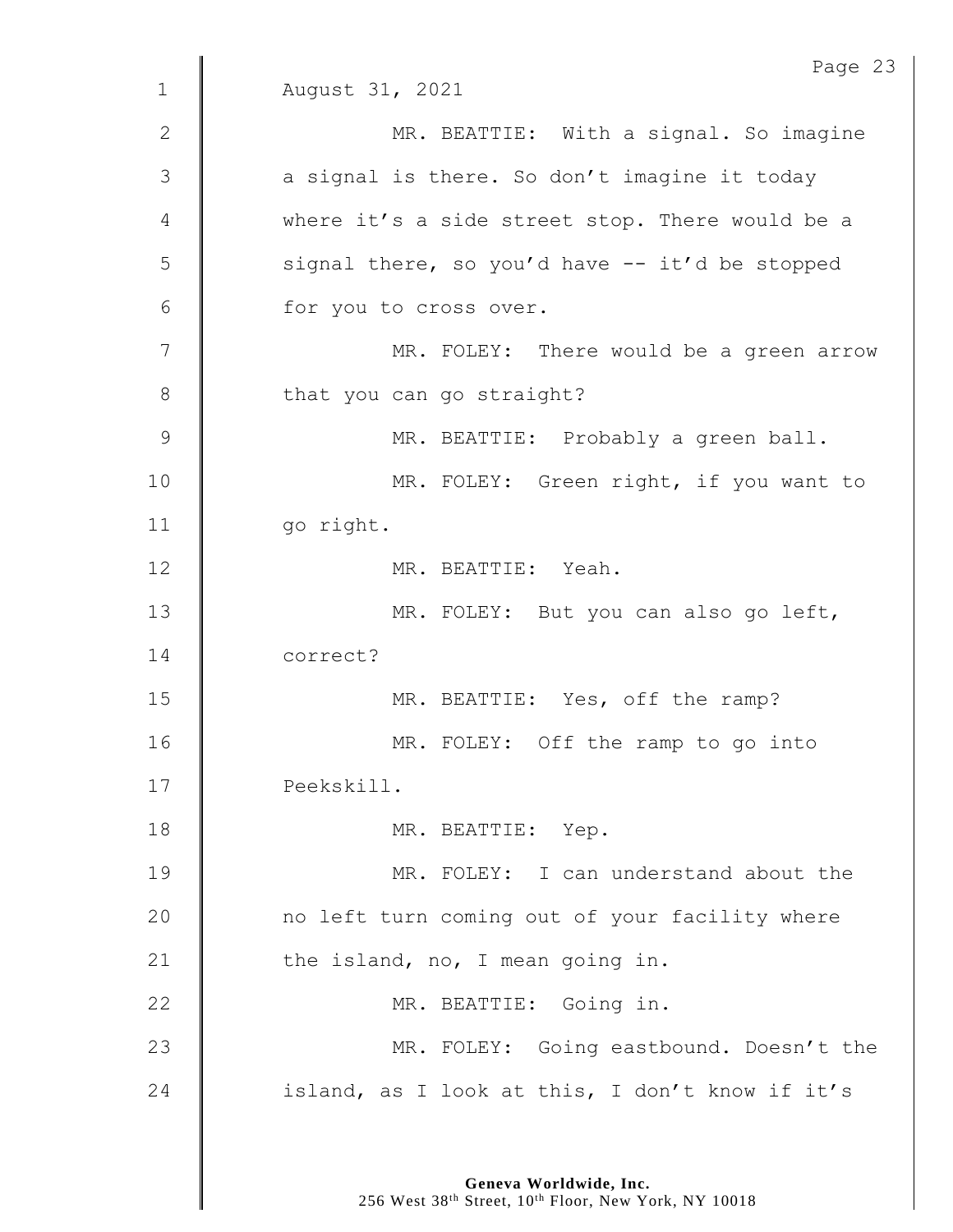|               | Page 24                                           |
|---------------|---------------------------------------------------|
| $\mathbf{1}$  | August 31, 2021                                   |
| 2             | up there, doesn't it almost create somewhat of a  |
| 3             | hazard? It's going to be along the edge of the    |
| 4             | road.                                             |
| 5             | MR. BEATTIE: Correct.                             |
| 6             | MR. FOLEY: And the idea is to prevent             |
| 7             | anyone going eastbound on 6 turning into your     |
| 8             | facility?                                         |
| $\mathcal{G}$ | MR. BEATTIE: Correct. I think the way             |
| 10            | it's designed and correct me if I'm wrong, it's   |
| 11            | not at the curb height level, like you would      |
| 12            | picture like the 6-inch curb. I believe it's a    |
| 13            | mountable curb. So again, if someone were to come |
| 14            | across it, they could mount it. I believe that's  |
| 15            | how it was designed, just for that sort of        |
| 16            | situation. I think that's what I saw on the       |
| 17            | notes. It was mountable?                          |
| 18            | MS. CONNELL: I believe so, yeah. And              |
| 19            | DOT will have the ultimate say, I quess in what   |
| 20            | they want to see there.                           |
| 21            | MR. BEATTIE: So it kind of addresses              |
| 22            | that. Understandably, if it was like a 6-inch     |
| 23            | full curb, you're right, it's getting close to    |
| 24            | that travel lane, so it does have some give with  |
|               |                                                   |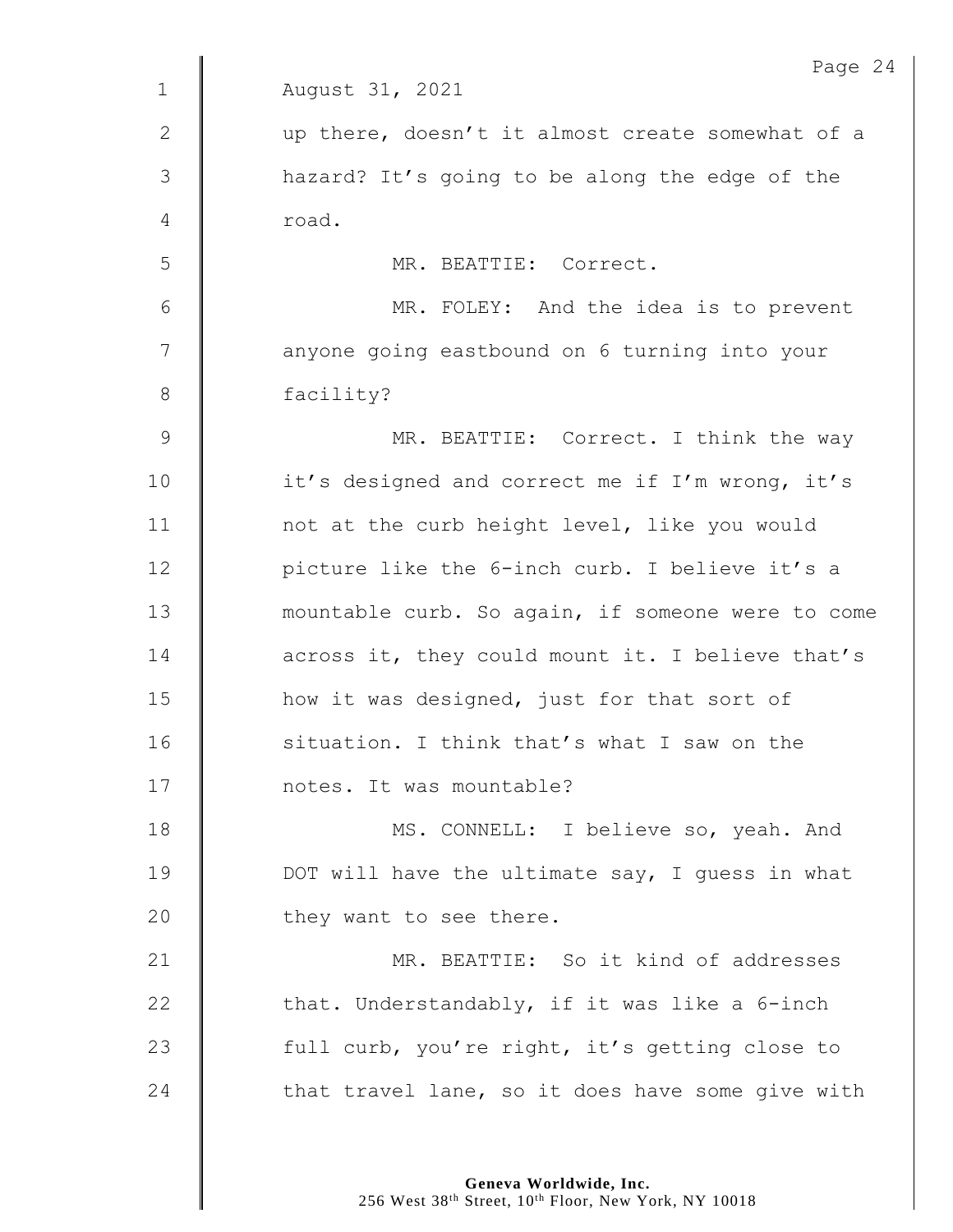2  $\parallel$  that in terms of being mountable. But again, it 3 || still needs some design work where you just put 4 | an impediment for a pedestrian crossing through.  $5 \parallel$  So I think that's still going to be refined with 6 DOT. But short of just having a sign to 7 | accomplish other movements, it's kind of the best 8 | vou have in terms of the size of what that looks 9 like.

10 | MR. FOLEY: I don't agree with just 11 | having a sign. I mean we did a similar thing over **d** at the Town Center, at where Westbrook goes up 13 | into the Town Center a few years ago, where there **is an island on the bend and it's mountable, a l** little bit of a curb. I think, and this size, **there's** been a few incidences there where someone  $\parallel$  jumps it. But it's to prevent making such turns.

18 || MR. BEATTIE: Right.

19 | MR. FOLEY: I'm just, I'm concerned 20  $\parallel$  about not only  $-$  and also coming across Route 6, 21  $\parallel$  even with the signals.

22 | MR. MAYES: So I also have a question, 23 more of a concern. I'm going to try to phrase 24  $\parallel$  this correctly. So going eastbound, prior to

> **Geneva Worldwide, Inc.** 256 West 38<sup>th</sup> Street, 10<sup>th</sup> Floor, New York, NY 10018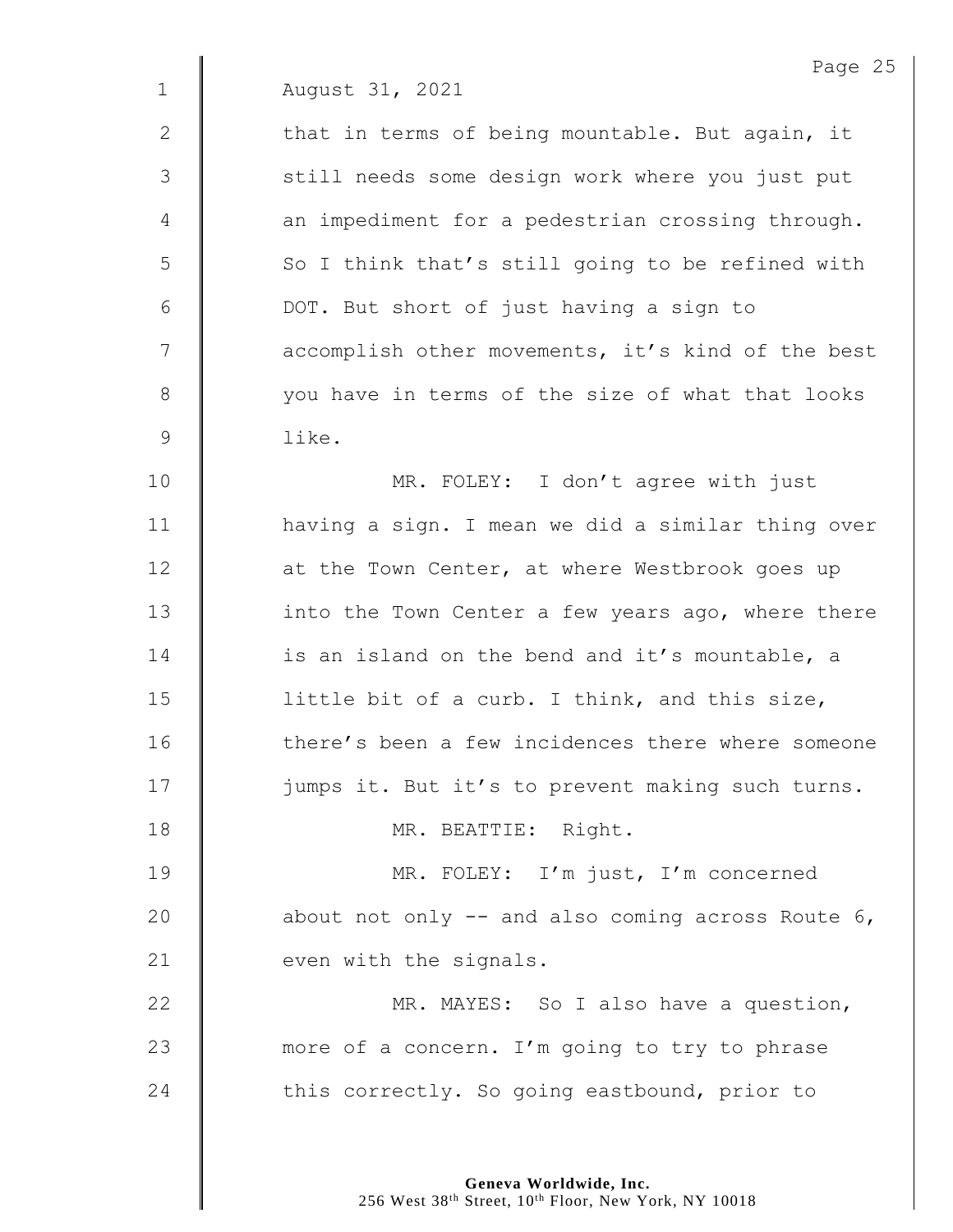2  $\parallel$  reaching that entrance at Bear Mountain Parkway, 3 | where the proposed light is, I believe in the 4 | previous looks like quarter mile or so, there's 5 | two additional traffic lights. One at the 6 **intersection of Conklin and by Taylor Avenue, the**  $7 \parallel$  other one I believe the entrance to the, I quess 8 that would be the eastbound Bear Mountain 9 **Parkway.** 

10 | So even though we're trying, the 11 | applicant is trying to greatly discourage 12 **individuals from making that left turn, I mean** 13 | granted it's probably going to happen at some 14 **d** level. So how much of a traffic problem will that 15 **deg 15** create when you're also dealing with the two 16 | previous lights? I mean couldn't that potentially 17 | create a logjam?

18 | MR. BEATTIE: So what's being done here 19 **is I** believe the applicant's paying for the 20 | light, but it's being put together with the rest 21 | of the system. So this is not being a single in 22 **isolation and then these two are running over** 23  $\parallel$  here, then you have this running by itself. It is 24  $\parallel$  going to be your [unintelligible] [00:25:54] to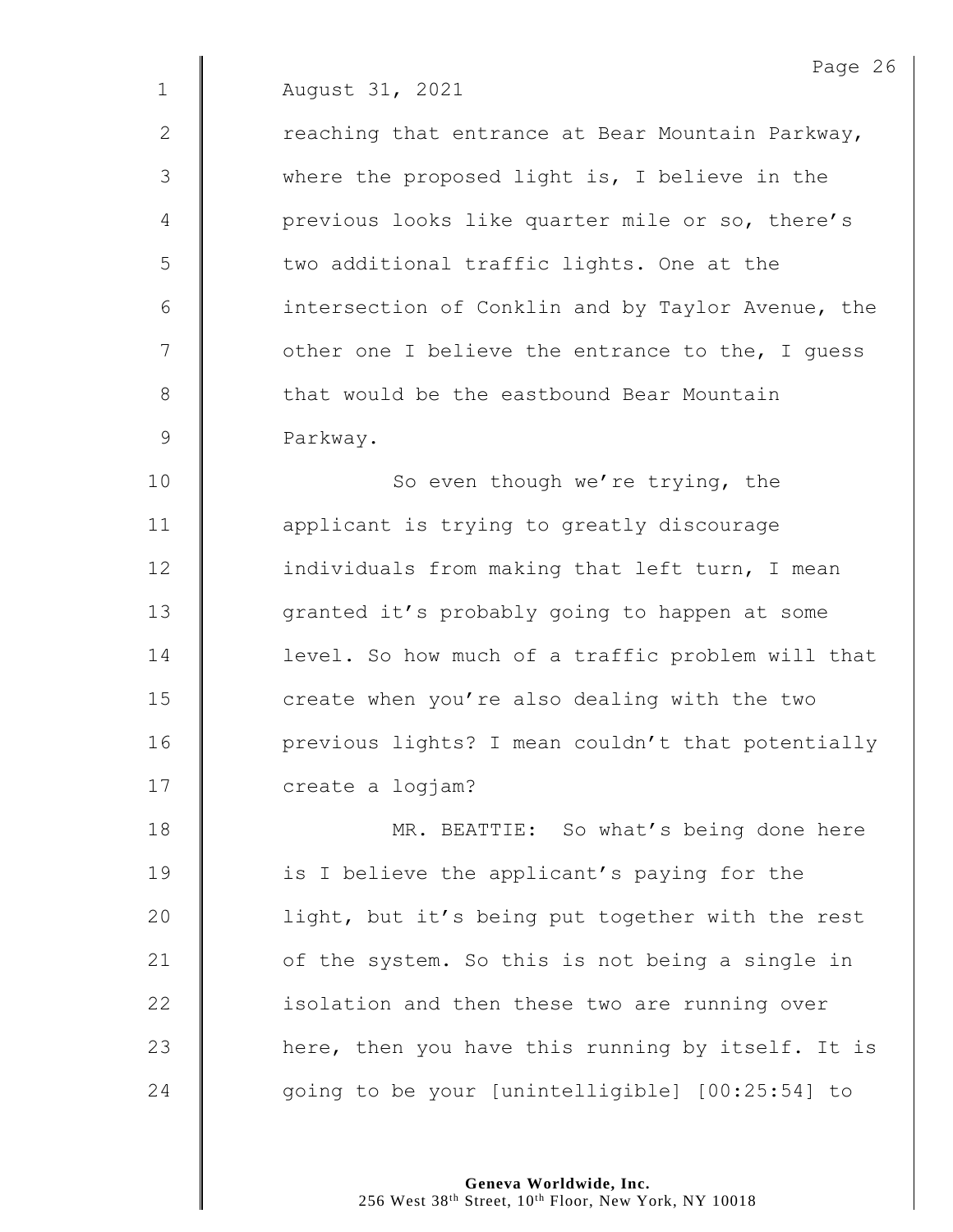|             | Page 27                                           |
|-------------|---------------------------------------------------|
| $\mathbf 1$ | August 31, 2021                                   |
| 2           | traffic control system, it's going to be part of  |
| 3           | that. So it does operate together. So, you avoid  |
| 4           | that what's this light doing here, I've created   |
| 5           | logjams back there. And so it should work in      |
| $6\,$       | coordination. So it is, while it's being paid for |
| 7           | and done with this applicant, it's not a          |
| $8\,$       | standalone signal operating on its own.           |
| 9           | MR. MAYES: Well, it would be in unison.           |
| 10          | I quess my question is there's not going to be    |
| 11          | obviously green arrows to make a left turn        |
| 12          | because we're not trying to encourage a left      |
| 13          | turn.                                             |
| 14          | MR. BEATTIE: Correct.                             |
| 15          | MR. MAYES: I'm just imagining a                   |
| 16          | scenario where you have somebody trying to make   |
| 17          | that left turn, is sitting at that green light    |
| 18          | for 30 seconds waiting to make that turn. It's, I |
| 19          | just find it a little bit concerning.             |
| 20          | MR. BEATTIE: Fair point. Fair point,              |
| 21          | absolutely. If somebody is doing something like   |
| 22          | that illegally, yeah, you then could have people  |
| 23          | trying to get around them. I can't argue that.    |
| 24          | It's definitely a possibility when you can't      |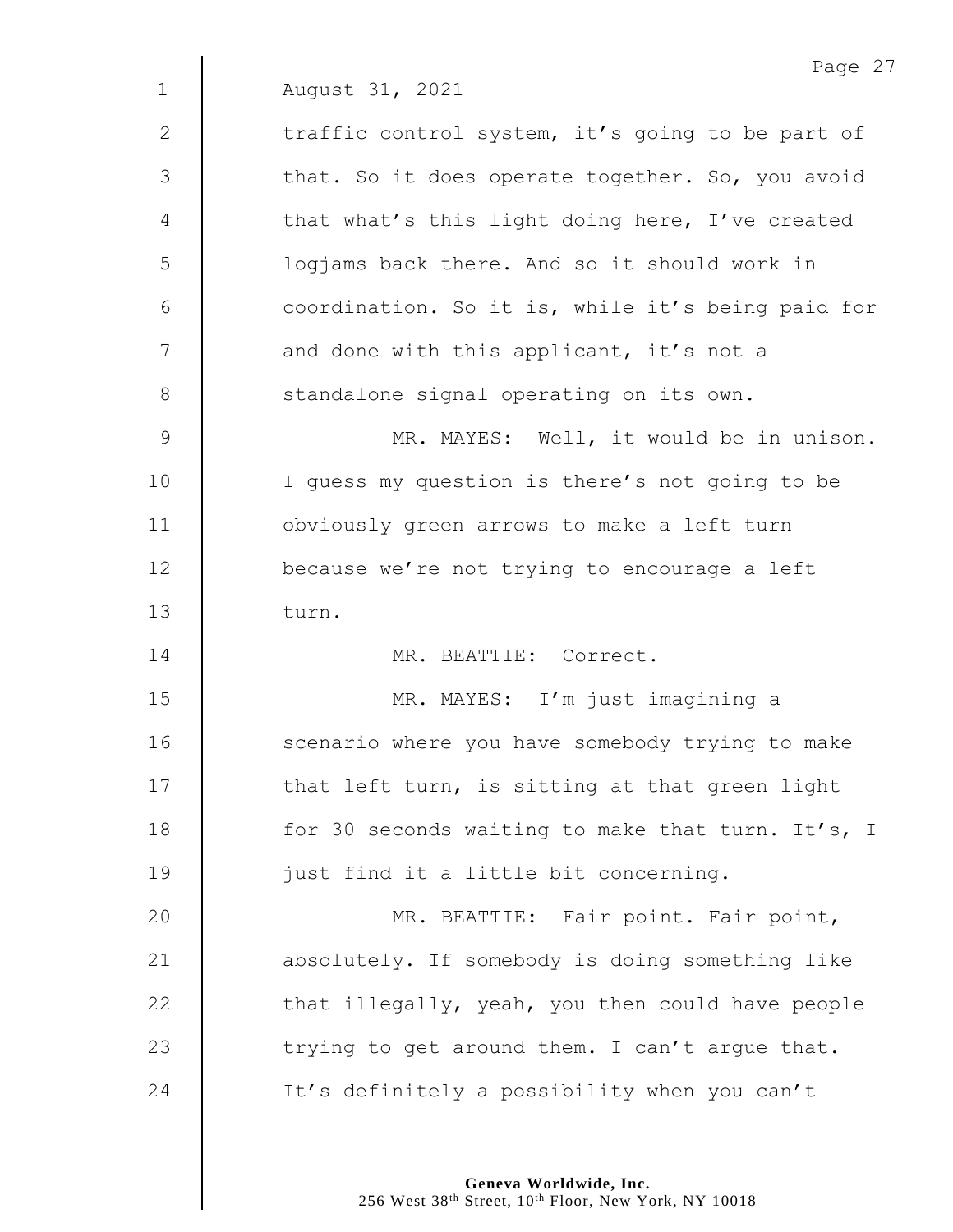|              | Page 28                                           |
|--------------|---------------------------------------------------|
| $\mathbf{1}$ | August 31, 2021                                   |
| 2            | truly prohibit that left.                         |
| 3            | MR. MAYES: And that area has always               |
| 4            | been a very awkward area to turn into             |
| 5            | historically and then we're trying to -- so the   |
| 6            | applicant wants to increase traffic into there,   |
| 7            | so it was just kind of exasperates the problem.   |
| 8            | MR. FOLEY: And there has been a                   |
| 9            | fatality there a year or two ago. I'm reading     |
| 10           | Marissa's report of June 24th, our traffic        |
| 11           | consultant, and I always wondered whether she was |
| 12           | considering -- this goes back to Gasland with the |
| 13           | overpass.                                         |
| 14           | MR. BEATTIE: Mm-hmm.                              |
| 15           | MR. FOLEY: In the queuing lane to go              |
| 16           | into Gasland on the other side, when a tractor    |
| 17           | trailer truck and I've seen them come out of Town |
| 18           | Center, whether it's Wal-Mart, Shoprite, the big  |
| 19           | 18-wheelers, they move to the center of the       |
| 20           | tunnel so they don't hit the lower part. So they  |
| 21           | are then eating up part of the queue lane, at     |
| 22           | least in the westbound going to Gasland and then  |
| 23           | they have to move back to the right. And I don't  |
| 24           | know, tractor trailers I guess will still move to |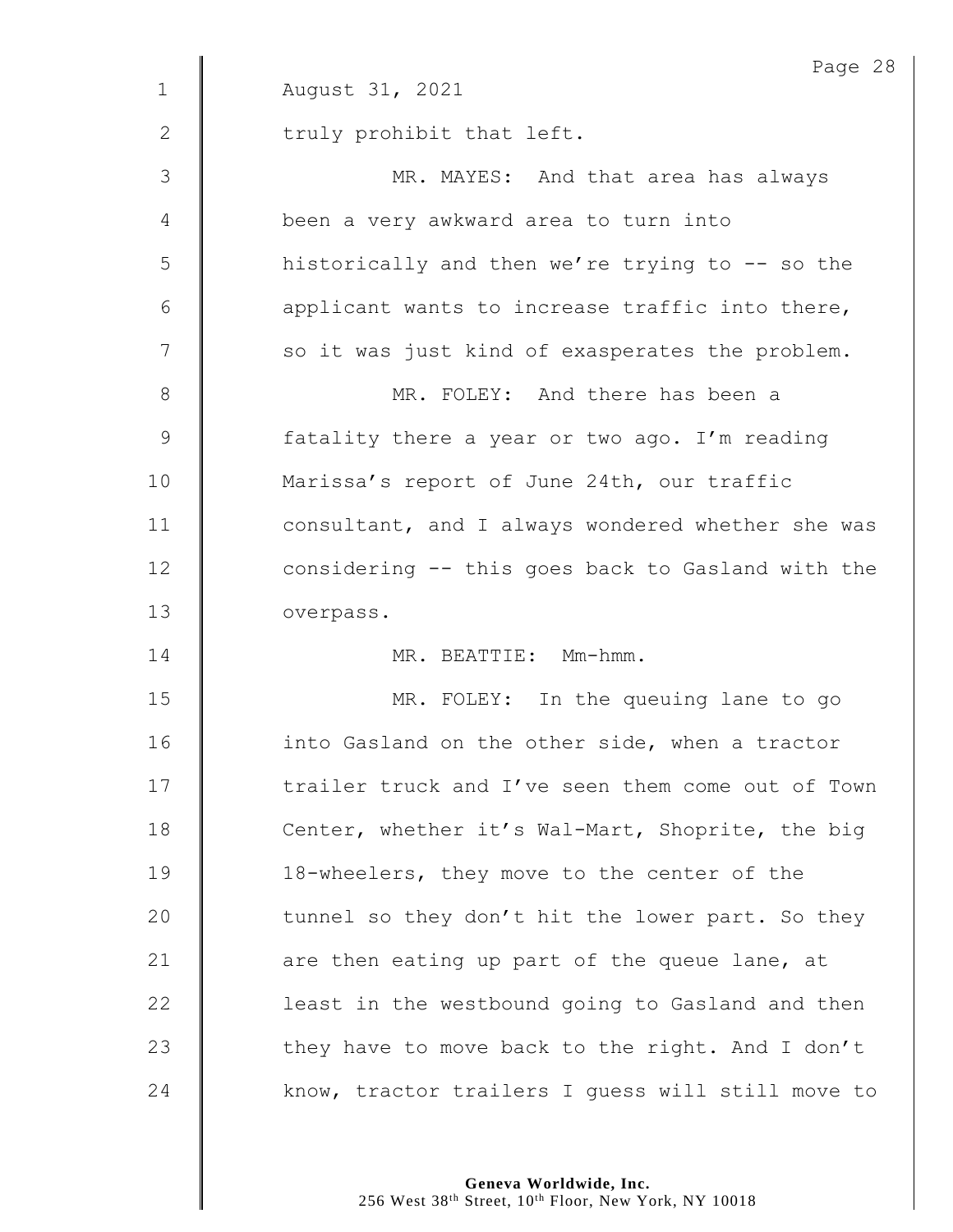| Page 29                                           |
|---------------------------------------------------|
| August 31, 2021                                   |
| the center in front of your facility.             |
| MR. BEATTIE: They would have to.                  |
| MR. FOLEY: Uh, I don't know how much              |
| that was considered in the other reports, but the |
| other thing, what I think Robert was alluding to, |
| the synchronization or lack thereof of that whole |
| lighting system, whether it goes from Westbrook   |
| all the way to Conklin. That was all in the grand |
| plan. Sometimes it works, sometimes, it doesn't.  |
| I've lived here a long time. I think once or      |
| twice, I've made all green lights, maybe from     |
| even Lexington to Conklin to go Holy Spirit, but  |
| very rare. So it seems like it doesn't always     |
| work the way it was planned, the way I imagined   |
| it. I think I asked Marissa at one of the         |
| previous meetings, how do you get that really in  |
| sync to keep the cars moving, because you've got  |
| the light at Parkway also, besides Conklin.       |
| MR. BEATTIE: Yeah.                                |
| MR. FOLEY: So maybe Mike knows.                   |
| MR. PREZIOSI: Yeah. I don't want to               |
| Michael on the spot, but the adapted signals      |
| would be expanded along the Route 6 corridor      |
|                                                   |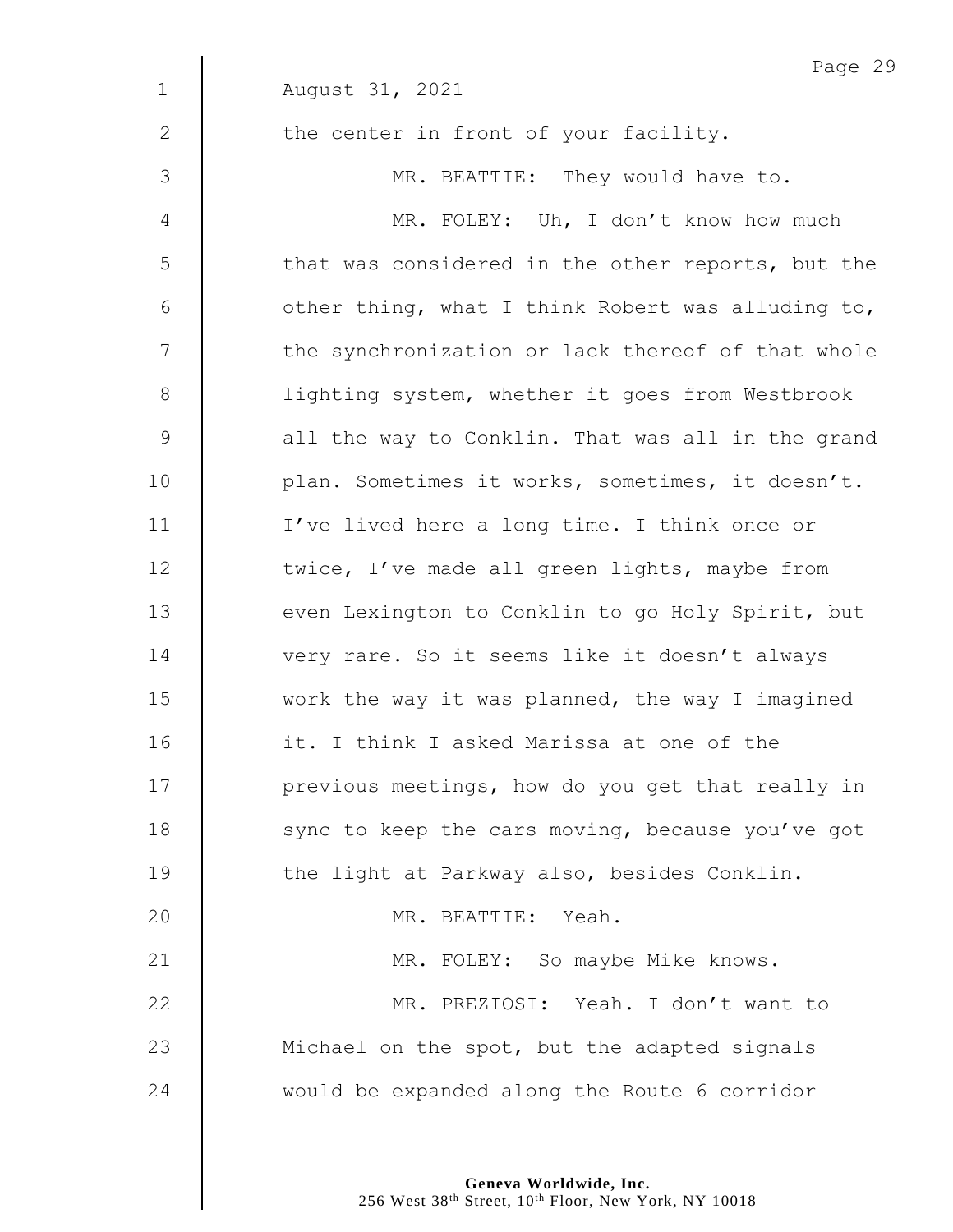|               | Page 30                                           |
|---------------|---------------------------------------------------|
| $\mathbf 1$   | August 31, 2021                                   |
| 2             | towards the Peekskill municipal border with these |
| 3             | two projects. The Gasland project was putting in  |
| 4             | a new traffic signal with two adaptive            |
| 5             | controllers and then this project would be adding |
| 6             | the missing link so to speak, between the Locust  |
| 7             | Avenue and Route 6 site and these two             |
| $8\,$         | intersections. So, the adaptive traffic control   |
| $\mathcal{G}$ | would be across the entire Cortlandt Boulevard    |
| 10            | once these projects are constructed and DOT       |
| 11            | approval is granted.                              |
| 12            | MR. FOLEY: So this is kind of the                 |
| 13            | missing link?                                     |
| 14            | MR. PREZIOSI: Right. the adaptive                 |
| 15            | traffic controls do not extend all the way to the |
| 16            | municipal border with Peekskill. They end at      |
| 17            | Locust Avenue on Route 6.                         |
| 18            | MR. FOLEY: Okay. That's a lot of lights           |
| 19            | and a lot of gas stations and a lot of left       |
| 20            | turns, and I don't know. It seems like we're      |
| 21            | almost creating a problem.                        |
| 22            | MR. PREZIOSI: I think just for record's           |
| 23            | sake, the discussion about prohibiting left       |
| 24            | turns, Michael correct me if I'm wrong, it's left |
|               |                                                   |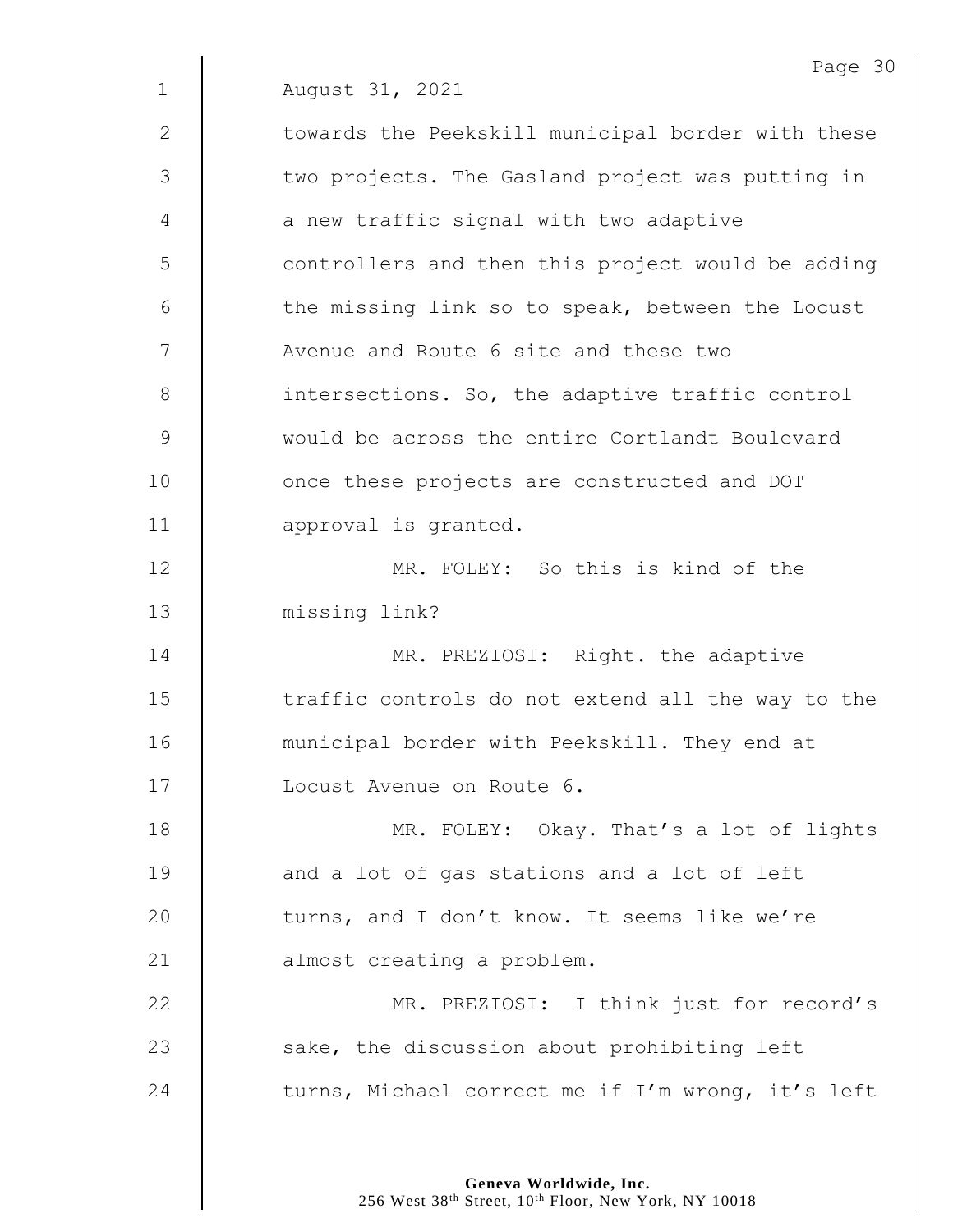|               | Page 31                                          |
|---------------|--------------------------------------------------|
| $\mathbf{1}$  | August 31, 2021                                  |
| $\mathbf{2}$  | turns into the site from Route 6.                |
| 3             | MR. BEATTIE: Correct.                            |
| 4             | MR. PREZIOSI: Not left turns leaving             |
| 5             | the site.                                        |
| 6             | MR. BEATTIE: Correct.                            |
| 7             | MR. KIMMERLING: In terms of how the              |
| $8\,$         | signal and the signage for no left turns would   |
| $\mathcal{G}$ | be, how visible would it be, what would it look  |
| 10            | like, it could be designed and set up so that if |
| 11            | you're coming east on Route 6, you would clearly |
| 12            | see the signal before you go under the overpass, |
| 13            | if I have this correct, right? Like there's      |
| 14            | enough distance, so that the signal would be     |
| 15            | visible to you before you go under the bridge,   |
| 16            | rather than you're past the bridge and then all  |
| 17            | of a sudden, there's a signal?                   |
| 18            | MR. BEATTIE: I can't speak to that.              |
| 19            | I've seen advanced warning signs where if it's   |
| 20            | red, there will be a red signal ahead where you  |
| 21            | have those, like really a visual cone where      |
| 22            | you're looking at as you approach. So I've never |
| 23            | seen really a signal placed beforehand warning   |
| 24            | about the signal coming up except for a flashing |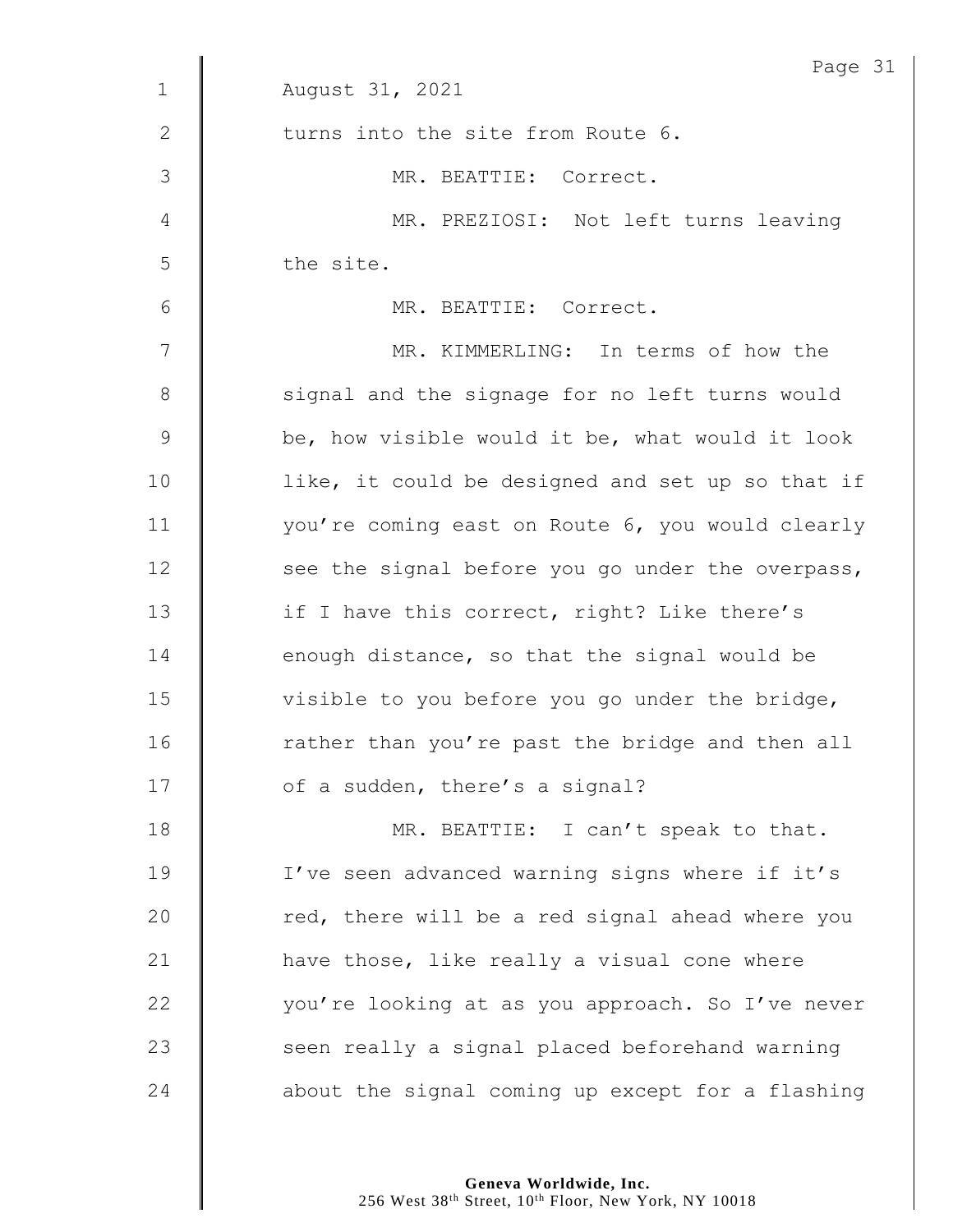2 | warning sign. So the bridge is terms in tough in 3 || terms of people being aware of it. It's just the 4 | hope would be through coordination, you're not 5 || going through a green and being hit with a red 6 immediately.

7 | And then for the signal design, I know 8  $\parallel$  this still has to be done, I've seen stuff where 9 | instead of having a green ball, you show a green 10 **deg** arrow to at least show people that you're going 11 | through as opposed to a green ball which could 12 | indicate you could take all movements. So during  $13$   $\parallel$  the signal design, there could be maybe elements 14 worked on with DOT where show the green arrow,  $15$   $\parallel$  really try to hammer home you can only go through 16 **a** and not take a left, things that could be 17 **Considered.** 

18 MR. KIMMERLING: You could also have a 19 **big sign that says no left turn.** 

**MR. BEATTIE:** And I mean the sign,  $\parallel$  again, I think we put the signs in everywhere  $\parallel$  too, and that's an enforcement issue. So what  $\parallel$  else could we do, and then that's what the  $\parallel$  island. But I think there would be stuff at the

> **Geneva Worldwide, Inc.** 256 West 38<sup>th</sup> Street, 10<sup>th</sup> Floor, New York, NY 10018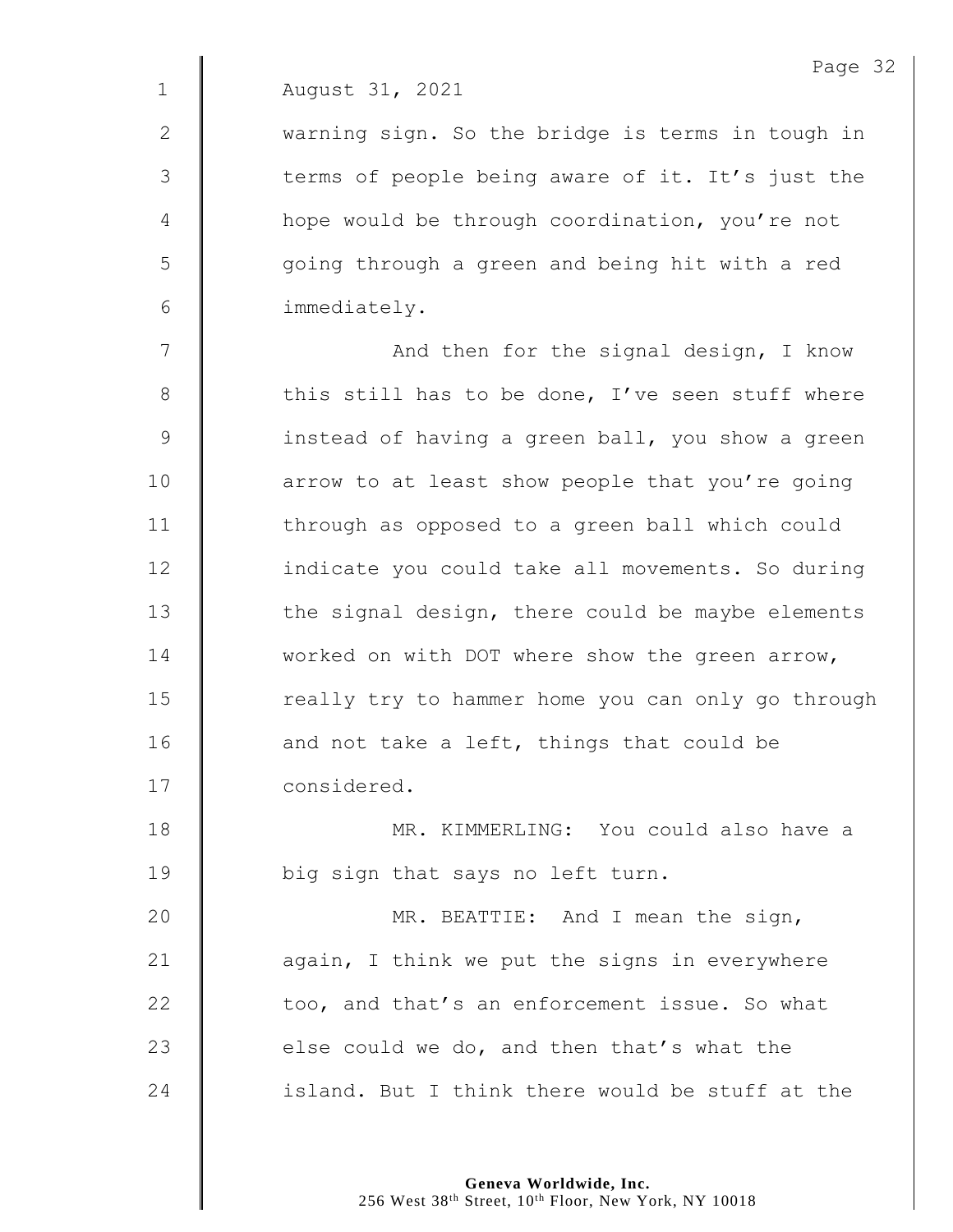|              | Page 33                                           |
|--------------|---------------------------------------------------|
| $\mathbf{1}$ | August 31, 2021                                   |
| $\mathbf{2}$ | signal that again, really tries to facilitate     |
| 3            | through movement. But again, the bridge, again,   |
| 4            | I've seen advanced warning signs. But maybe it's  |
| 5            | something that would have to be discussed with    |
| 6            | DOT, the applicant really had to warn people that |
| 7            | signal's coming with the bridge.                  |
| 8            | MR. KIMMERLING: Yeah, I just can't                |
| 9            | remember what it's like visually.                 |
| 10           | MR. KEHOE: George, Alan wanted to makes           |
| 11           | sure that your mic was on. Is it green?           |
| 12           | MR. KIMMERLING: Hello?                            |
| 13           | MR. KEHOE: Oh, I guess he's saying it's           |
| 14           | good, sorry.                                      |
| 15           | MR. KIMMERLING: It's good now?                    |
| 16           | MR. KEHOE: Yes.                                   |
| 17           | MR. KIMMERLING: Okay. Thanks. And then            |
| 18           | sort of on a scale of one to five, the            |
| 19           | effectiveness of that island in discouraging left |
| 20           | turns is --                                       |
| 21           | MR. BEATTIE: I mean --                            |
| 22           | MR. KIMMERLING: -- it seems like kind             |
| 23           | of a suggestion.                                  |
| 24           | MR. BEATTIE: I think typically it would           |
|              |                                                   |

**Geneva Worldwide, Inc.**

256 West 38th Street, 10th Floor, New York, NY 10018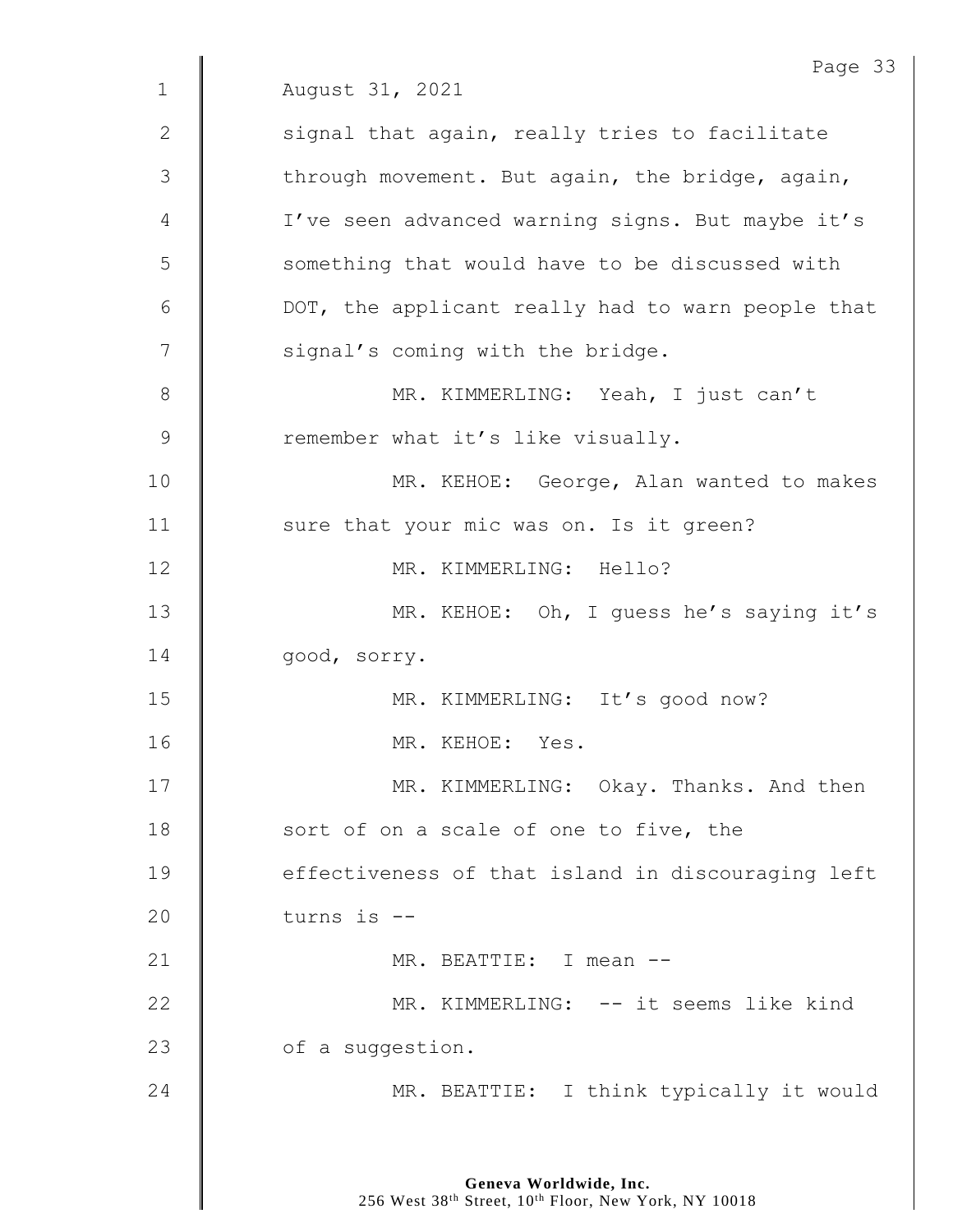|               | Page 34                                           |
|---------------|---------------------------------------------------|
| $\mathbf 1$   | August 31, 2021                                   |
| $\mathbf{2}$  | work. If someone wants to take that left, they're |
| 3             | going to take the left. We can't stop it, based   |
| 4             | on trying to do the other movements.              |
| 5             | MR. KIMMERLING: I mean you don't                  |
| 6             | really, wouldn't see the island until you've made |
| 7             | the left, and then like oh, there's an island.    |
| 8             | MR. BEATTIE: No, you'd be able to see             |
| $\mathcal{G}$ | the island from there.                            |
| 10            | MR. KIMMERLING: Okay.                             |
| 11            | MR. BEATTIE: So you'd be able to see              |
| 12            | with the signage and the signal and you could see |
| 13            | that. You should know, all right, that's          |
| 14            | something I shouldn't be doing, because it does   |
| 15            | make a slightly awkward left. You kind of have to |
| 16            |                                                   |
| 17            | MR. KIMMERLING: Go in and out.                    |
| 18            | MR. BEATTIE: -- [unintelligible]                  |
| 19            | [00:32:34] 90, you're going to look further than  |
| 20            | that.                                             |
| 21            | MR. KIMMERLING: Yeah, yeah, okay.                 |
| 22            | MR. BEATTIE: So I would say yes, it               |
| 23            | would probably discourage the majority of people. |
| 24            | As you brought up, some could do it and now we're |
|               |                                                   |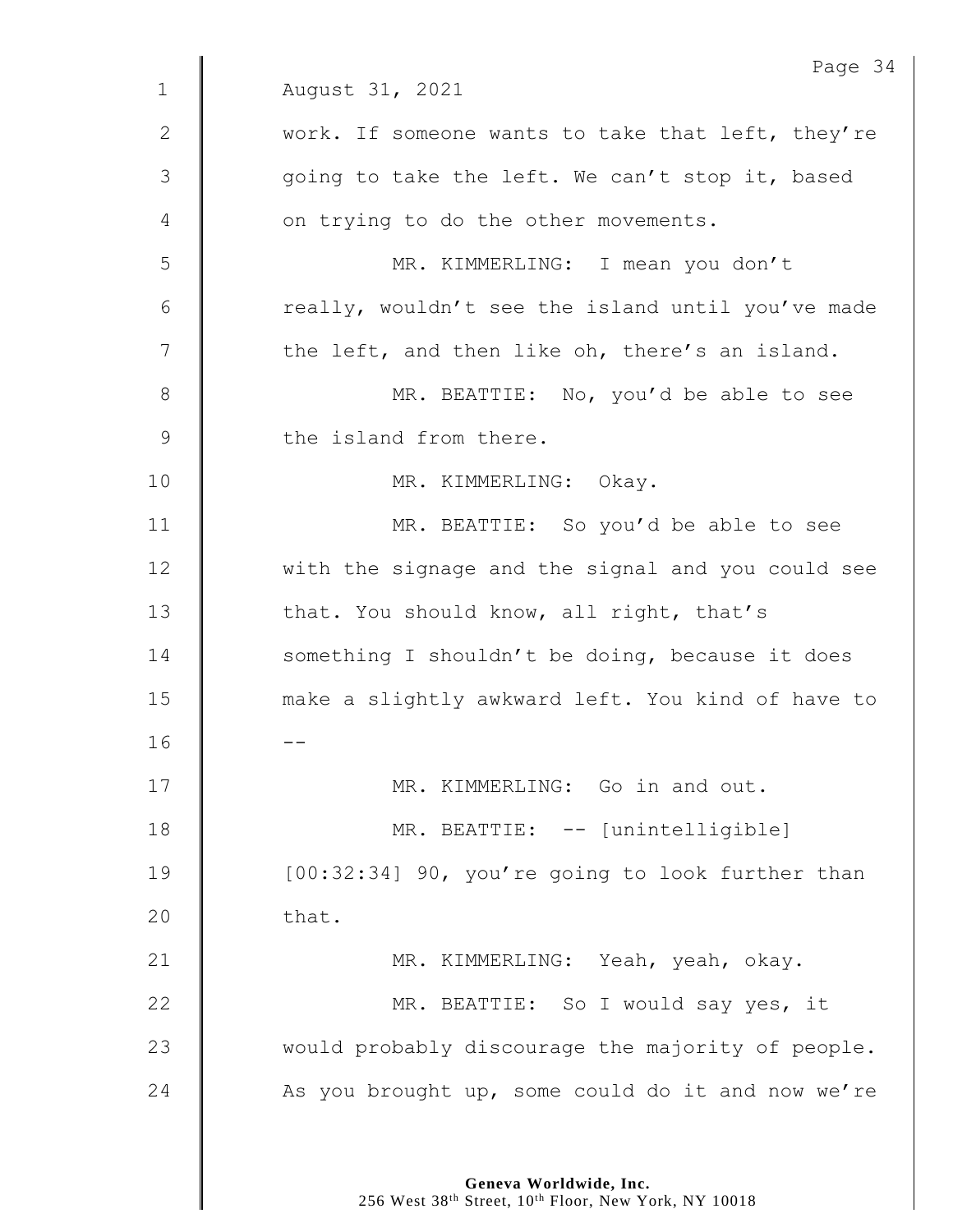|              | Page 35                                           |
|--------------|---------------------------------------------------|
| $\mathbf{1}$ | August 31, 2021                                   |
| 2            | stuck in the situation. Yeah, it's hard to design |
| 3            | around that, to be honest.                        |
| 4            | MR. KIMMERLING: Okay. No, that's really           |
| 5            | helpful though, thanks.                           |
| 6            | MR. MAYES: I want to dive a little bit            |
| 7            | more into what we were talking about before going |
| $8\,$        | under the -- heading eastbound going under the    |
| $\mathsf 9$  | overpass, because you're coming from a light,     |
| 10           | you're going to enter an overpass and then you    |
| 11           | come to another light, I don't know, I can't      |
| 12           | tell, but maybe a hundred yards, if that. How     |
| 13           | visible, I mean, and I apologize if you've        |
| 14           | already answered, but how visible is that light?  |
| 15           | I mean is somebody going to be able to, who       |
| 16           | doesn't, is not familiar with the area, going to  |
| 17           | be able to see the light as they go into the      |
| 18           | overpass?                                         |
| 19           | MR. BEATTIE: We'd have to look at that.           |
| 20           | They have sight distance requirements, so we'd    |
| 21           | have to see, based on NETCD whether they're       |
| 22           | meeting it, and if they're not, that's when you   |
| 23           | may have to do those advance warning signs, for   |
| 24           | at least a red light. I've never seen advanced    |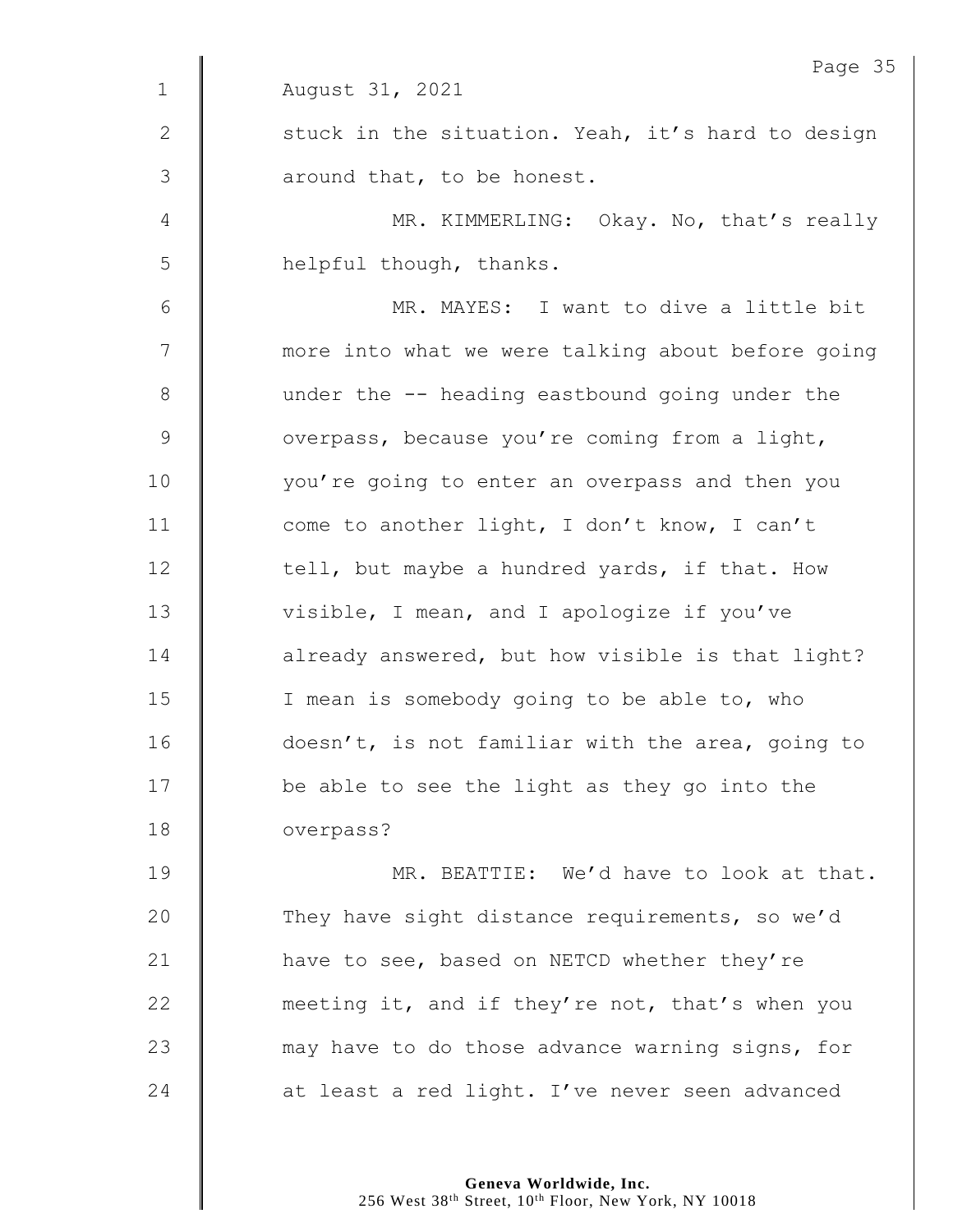|                | Page 36                                           |
|----------------|---------------------------------------------------|
| $\mathbf 1$    | August 31, 2021                                   |
| 2              | warning sign for a green light, but for at least  |
| 3              | a red light, it would tell you red light ahead.   |
| $\overline{4}$ | MR. KEHOE: How often would you get the            |
| 5              | green on the west side of the Bear Mountain and   |
| 6              | catch a red on the east side?                     |
| 7              | MR. BEATTIE: It should be, the way it             |
| $8\,$          | should work, it should be unlikely. It should be  |
| $\mathcal{G}$  | that it progresses. I mean that's the way the     |
| 10             | system should work. At some point, it has to turn |
| 11             | to red, so you may have a car that has to deal    |
| 12             | with that. But the idea of the system is a        |
| 13             | platoon is moving through the system, green,      |
| 14             | green, green then shuts down. But yeah, I think   |
| 15             | that site distance has to be looked at to make    |
| 16             | sure it's meeting the requirements, if there's    |
| 17             | enough going out of that tunnel.                  |
| 18             | MR. FOLEY: So you're saying there has             |
| 19             | to be further sight distance review, because --   |
| 20             | MR. BEATTIE: It needs to be checked.              |
| 21             | MR. FOLEY: Yeah, the overpass --                  |
| 22             | MR. BEATTIE: Because we need to know              |
| 23             | where the signal is being placed to know if $-$ - |
| 24             | MR. FOLEY: -- the configuration of the            |
|                |                                                   |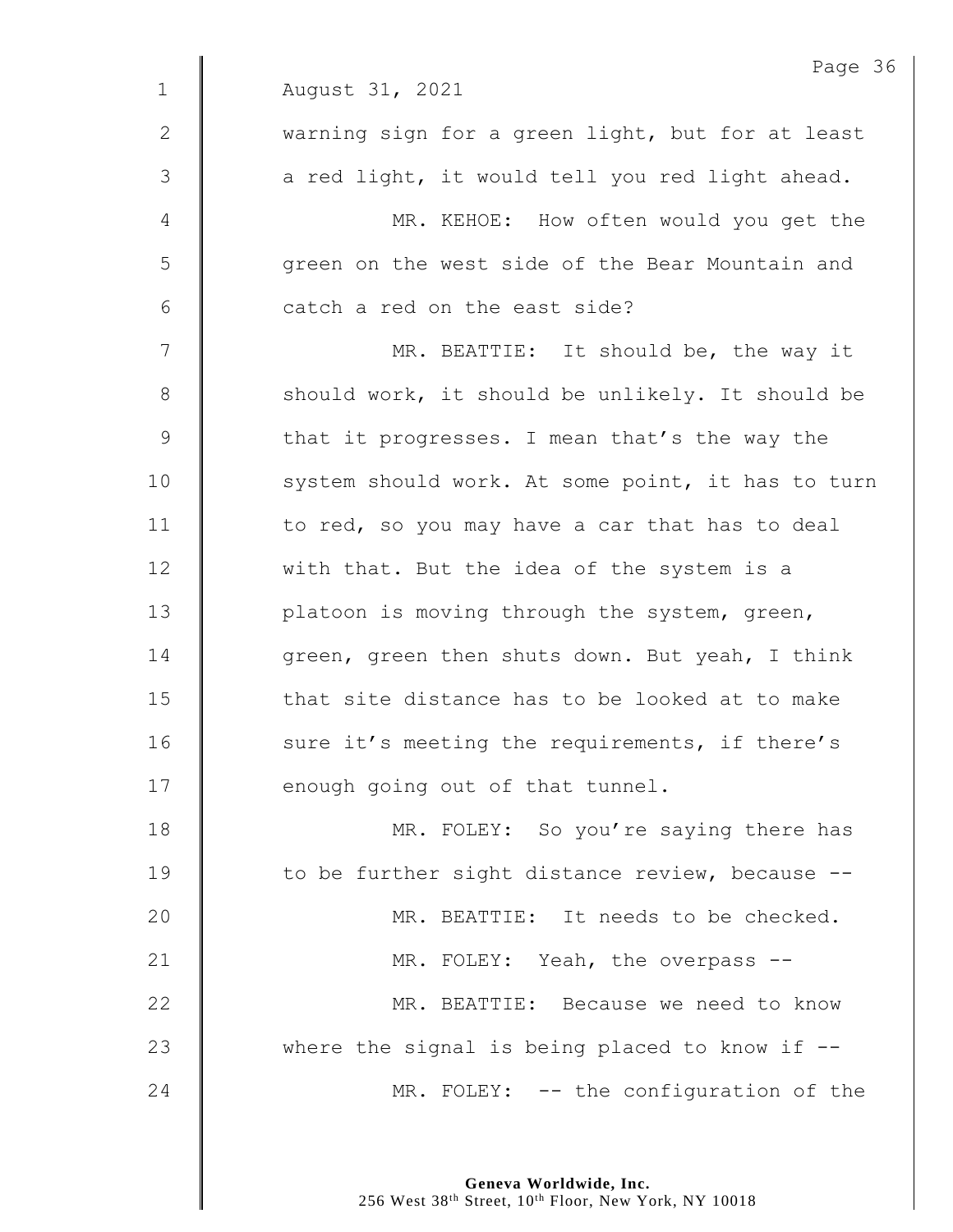|              | Page 37                                           |
|--------------|---------------------------------------------------|
| $\mathbf{1}$ | August 31, 2021                                   |
| $\mathbf{2}$ | Bear Mountain, whatever you call it, tunnel,      |
| 3            | you're not going to see lights that easy, and     |
| 4            | then if you have a lot of signs, all kinds of     |
| 5            | warning signs, where are they going to be up? In  |
| 6            | the traffic light areas?                          |
| 7            | MR. KESSLER: Is there also a regulation           |
| 8            | on how high the light can be?                     |
| $\mathsf 9$  | MR. BEATTIE: Yeah, there's regulation             |
| 10           | on how high, distance to stop are, that's all     |
| 11           | stuff when we do the traffic signal plan, that    |
| 12           | needs to be fleshed out to makes sure you're      |
| 13           | meeting those minimum requirements, or even       |
| 14           | sometimes maximum requirements. That would have   |
| 15           | to be designed accordingly.                       |
| 16           | MR. FOLEY: The other thing, and I may             |
| 17           | have asked Marissa this last year, sunset going   |
| 18           | west, if you've ever been there, it could blind   |
| 19           | you. I don't know about going east in the         |
| 20           | morning, like in this case, you're not seeing the |
| 21           | no left turn sign. So I think that has to be      |
| 22           | looked at also. It's one of those --              |
| 23           | MR. BEATTIE: It's a factor.                       |
| 24           | MR. FOLEY: -- factors you don't think             |
|              |                                                   |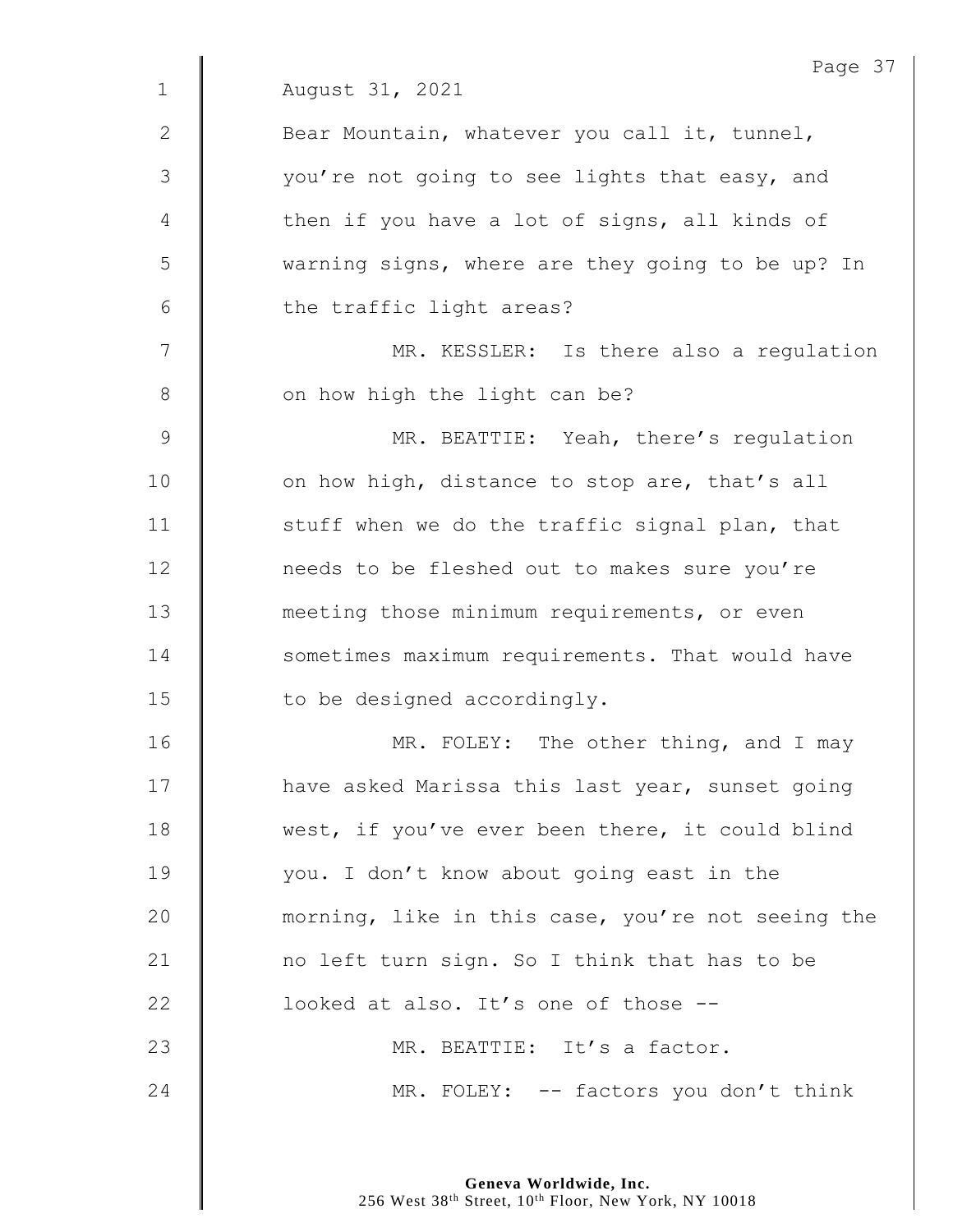|             | Page 38                                           |
|-------------|---------------------------------------------------|
| $\mathbf 1$ | August 31, 2021                                   |
| 2           | about unless you're traveling that route every    |
| 3           | day.                                              |
| 4           | MR. KIMMERLING: I guess the good thing            |
| 5           | is there's other gas stations right up the road   |
| 6           | and so a lot of people hopefully are going to not |
| 7           | make that turn.                                   |
| $\,8\,$     | MS. TAYLOR: Also, let me just ask a               |
| 9           | quick question. The entrance and the egress, in   |
| 10          | terms of the lanes, are they fairly wide?         |
| 11          | MR. BEATTIE: They're adequate in terms            |
| 12          | of being able to accommodate the regular traffic  |
| 13          | and at least so far what we've seen as a truck,   |
| 14          | being able to accommodate at least the width of   |
| 15          | the driveway. But the lanes themselves are I      |
| 16          | believe are adequate enough to accommodate your   |
| 17          | typical vehicles coming in and out. And they do   |
| 18          | truck turn -- and they do car turning templates   |
| 19          | to make sure they can get in and out without      |
| 20          | crossing over. So nothing there kind of draws a   |
| 21          | red flag until at least we also see the fire      |
| 22          | truck turning template.                           |
| 23          | MS. TAYLOR: Some people do have a                 |
| 24          | tendency to come in and even when they're         |
|             |                                                   |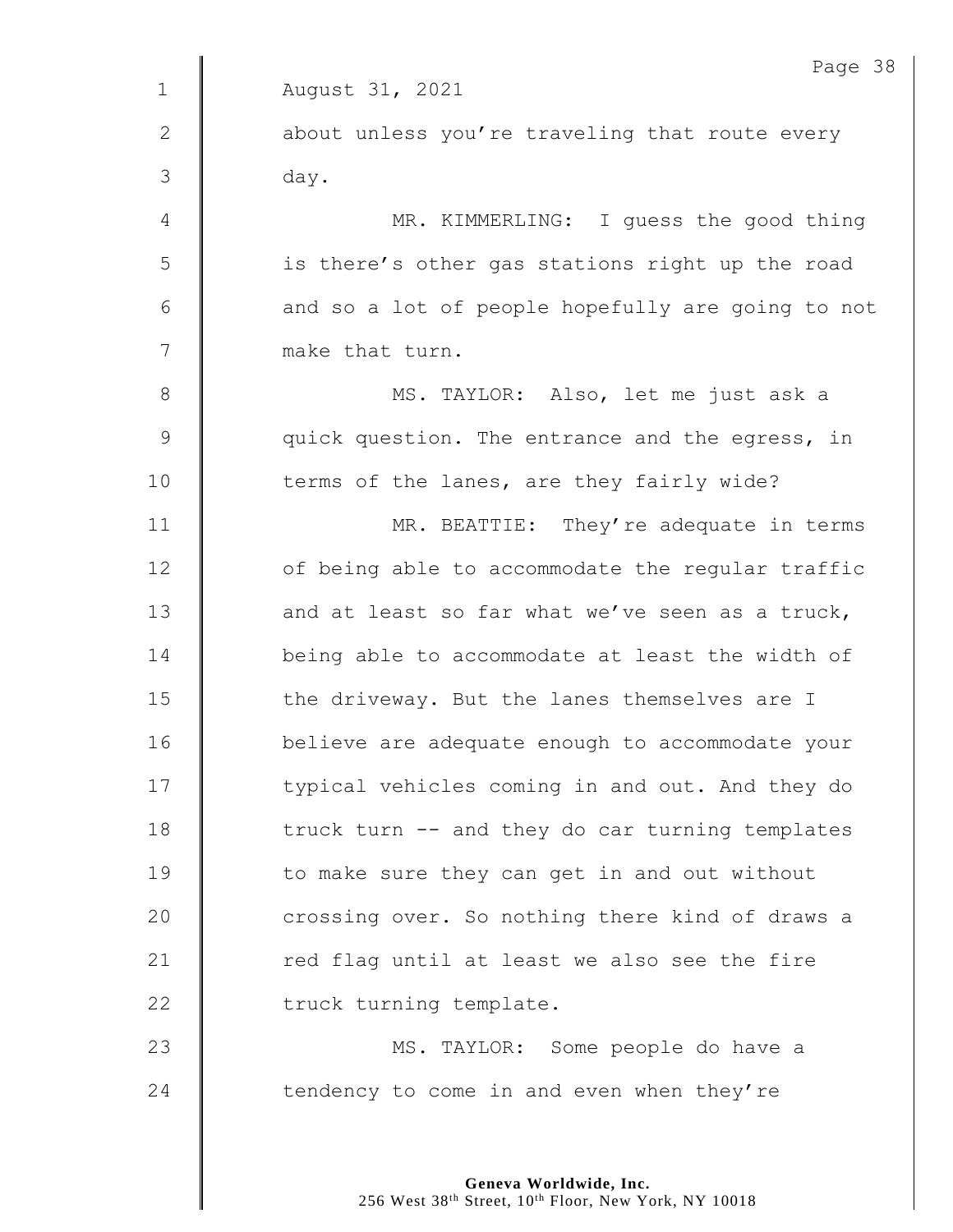|               | Page 39                                           |
|---------------|---------------------------------------------------|
| $\mathbf 1$   | August 31, 2021                                   |
| 2             | leaving, kind of pull the car in the center of    |
| 3             | the lane and then that becomes difficult for      |
| 4             | somebody to get in, so that's why I'm asking if   |
| 5             | you have any extra space.                         |
| 6             | MR. BEATTIE: Well that's the one --               |
| 7             | what's nice about that island right there is it   |
| 8             | does start to force people to be on their side.   |
| $\mathcal{G}$ | So if there's no island there, someone wants to   |
| 10            | take a left, they're maybe already scooting over  |
| 11            | a little bit. Here with the stripe and the        |
| 12            | island, they're already kind of forced to stay on |
| 13            | that right side, so if someone is coming off the  |
| 14            | parkway and coming across, the vehicle that would |
| 15            | opposed them has to be on the other side of the   |
| 16            | island to make that movement. Without the island, |
| 17            | I've seen that too, where someone is already      |
| 18            | making the, I'm going to scoot over to a little   |
| 19            | bit left and beat that person coming across,      |
| 20            | absolutely.                                       |
| 21            | MS. TAYLOR: It would be problematic at            |
| 22            | times.                                            |
| 23            | MR. FOLEY: And what else complicates              |
| 24            | it, it's not just the gas station with expanded   |
|               |                                                   |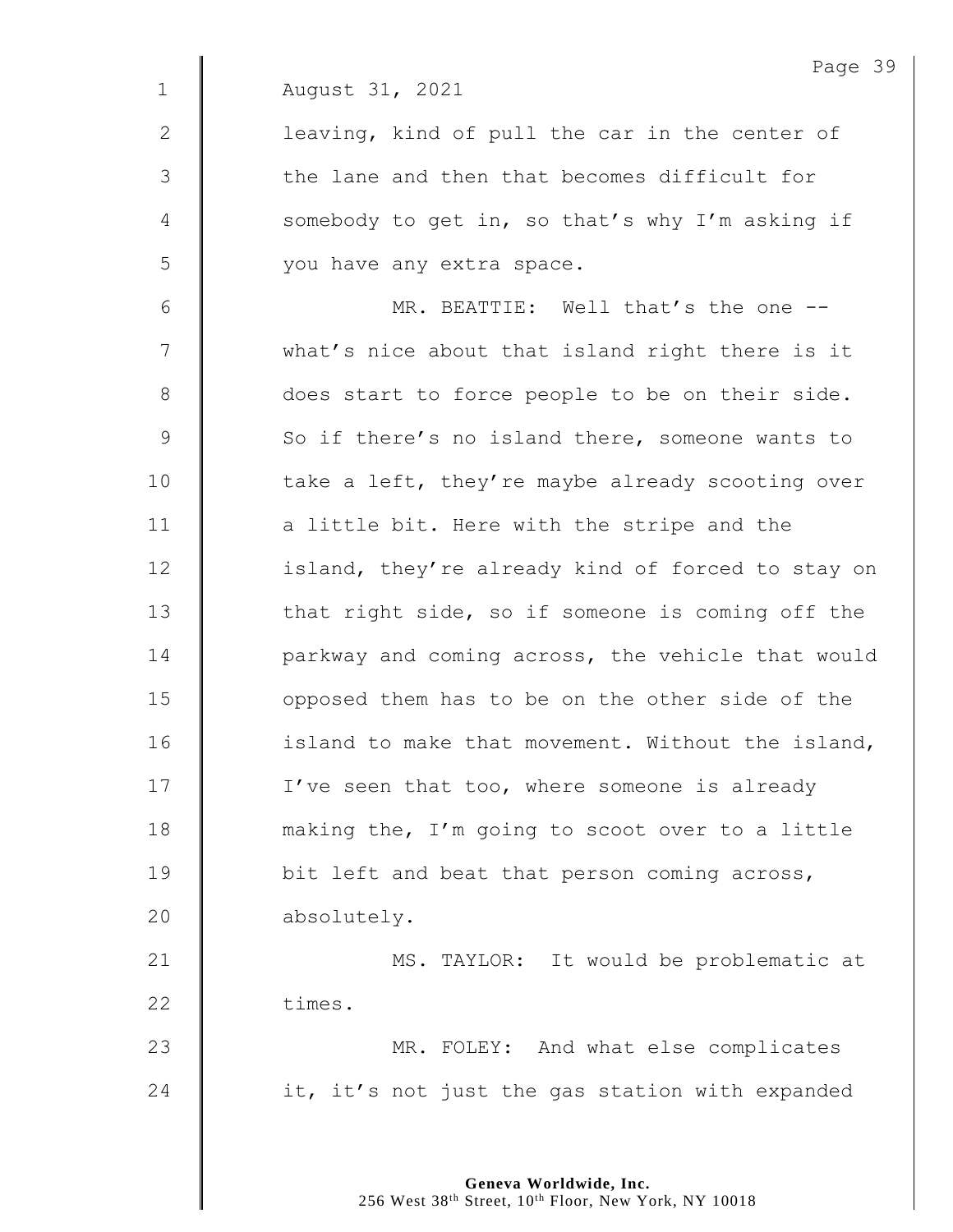Page 40 1 August 31, 2021 2 | pumps. You've got the deli there too with the 3  $\parallel$  drive around. So for people coming there the 4 | first time, I don't know, a little bit of 5 | confusion coming in, in my view. And then when 6 | vou come out behind the deli, proposed deli, it 7 | causes another problem. 8 || I also, you mentioned, or there was  $9 \parallel$  there some diagrams there about truck turning. 10 That included [unintelligible] [00:37:25] fire 11 trucks? 12 | MR. BEATTIE: No. I believe it was just 13 the truck turn, but we've asked for fire trucks 14 **decimal 14** still to make sure --15 MR. FOLEY: Oh, they've still go to do 16 that, right? 17 MR. BEATTIE: Yeah. That was in the 18 **memo.** And I don't believe in the packet I 19 The received, I don't believe I saw fire truck turn 20 | template. 21 | MR. PREZIOSI: It's a standard comment 22  $\parallel$  memo that we do with site plan  $-$ 23 || MR. BEATTIE: Okay. 24 | MR. PREZIOSI: -- review to make sure

> **Geneva Worldwide, Inc.** 256 West 38<sup>th</sup> Street, 10<sup>th</sup> Floor, New York, NY 10018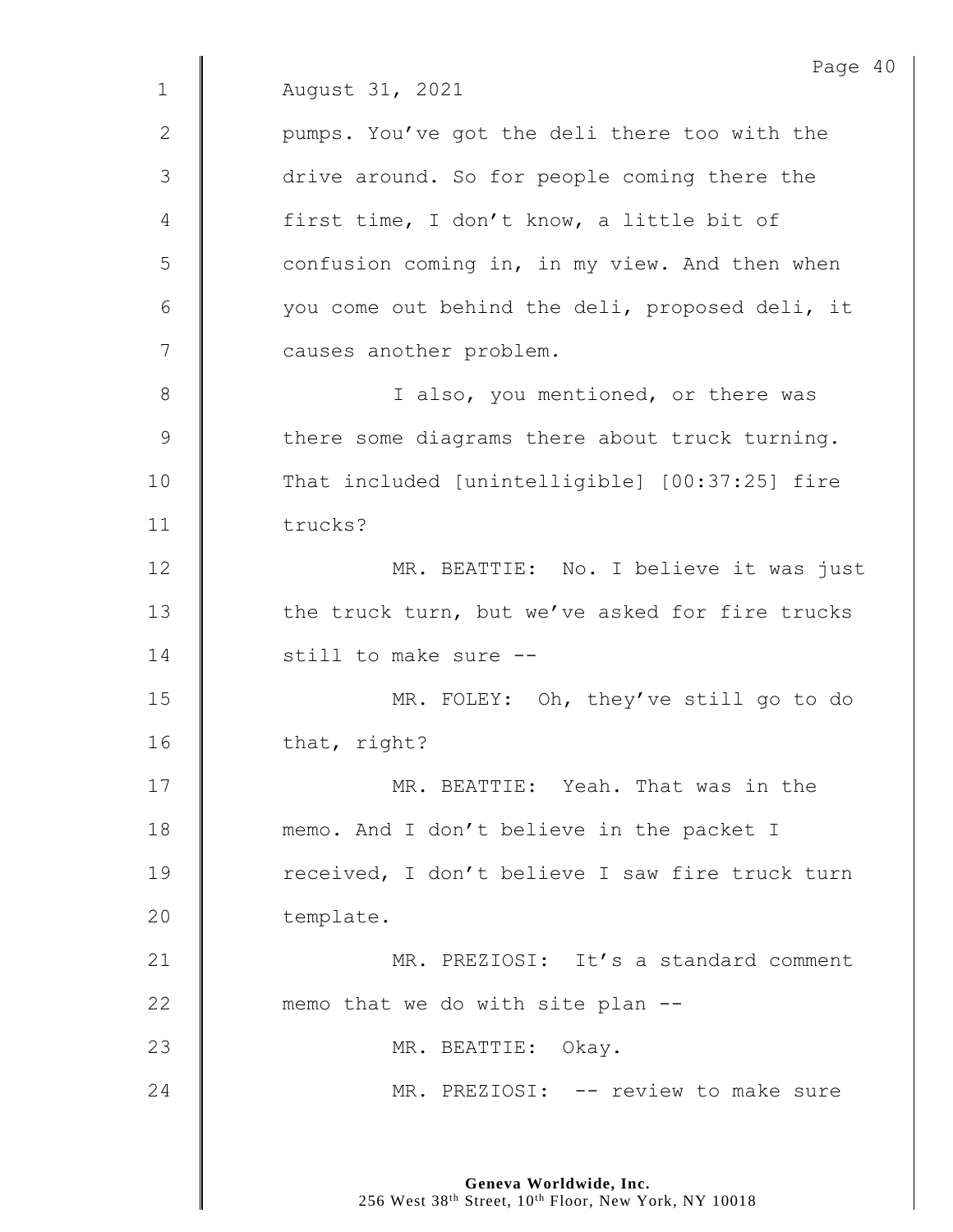|               | Page 41                                           |
|---------------|---------------------------------------------------|
| $\mathbf 1$   | August 31, 2021                                   |
| 2             | that the largest fire apparatus truck for the     |
| 3             | local fire department can make a smooth maneuver. |
| 4             | So that's why [unintelligible] [00:37:46]         |
| 5             | analysis will be provided.                        |
| $6\,$         | MR. FOLEY: I guess it would be a story            |
| 7             | garage with the gas pumps, okay.                  |
| $8\,$         | MR. PREZIOSI: Well, yeah, it's                    |
| $\mathcal{G}$ | clearance in and around the pumps, so as long as  |
| 10            | it can circulate and pull up as required by the   |
| 11            | state building code, then yes, that's what we     |
| 12            | look for.                                         |
| 13            | MS. TAYLOR: Okay. This is a public                |
| 14            | hearing and if there are people among you who     |
| 15            | want to get up and, you know, express a           |
| 16            | particular point of view, pro or con, now is the  |
| 17            | time. You can come up, give us your name and your |
| 18            | residence and make your comment.                  |
| 19            | MR. ERIC LARABEE: Yes, hi, my name is             |
| 20            | Eric Larabee. I am a Cortlandt resident. So, I    |
| 21            | live near there. I am kind of concerned first of  |
| 22            | all, as was mentioned before by Mr. Mayes and     |
| 23            | others, we have, on the west side, we have three  |
| 24            | different traffic lights beforehand. To the east  |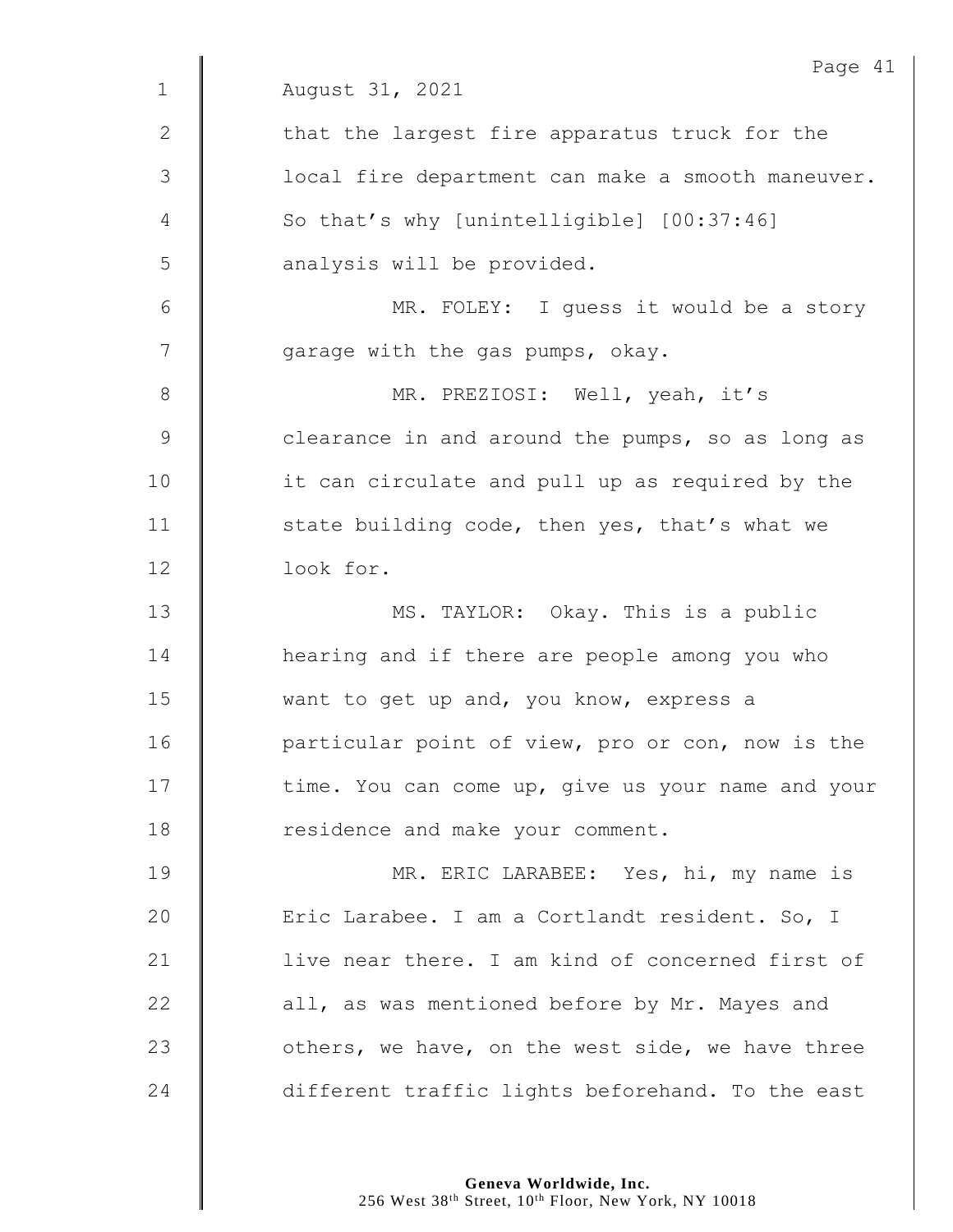2  $\parallel$  side, we have the traffic light at the Mobile  $3 \parallel$  station, so there's in a span of a quarter mile, 4 | vou have four different traffic lights, you're 5 | now adding a fifth. And to the traffic flow is  $6 \parallel$  going to be inconvenient to say the least I  $7 \parallel$  think. No matter how well you try to time it, 8 | it's going to be wrong.

9 Secondly, you already have three 10 different gas stations within a quarter mile of 11 | this existing place. And I think the reason the 12 **existing gas station has basically gone out of** 13 **business is because it's a very inconvenient** 14 **deg is a location.** Has there been any environmental study  $15$   $\parallel$  of what's going to happen to us when it goes 16 | bankrupt, because I don't think it's going to be 17 | viable. People already go to three different gas 18 **S** itations within a quarter mile here. Why do we 19 | need a fourth in a very inconvenient location and  $20$   $\parallel$  tearing down trees and everything else? Thank 21 you.

22 | MS. MCKAREN: Good evening, my name is 23 | McKaren and I'm a 35 year resident of the town of 24  $\parallel$  Cortlandt and I feel this is very important,

> **Geneva Worldwide, Inc.** 256 West 38<sup>th</sup> Street, 10<sup>th</sup> Floor, New York, NY 10018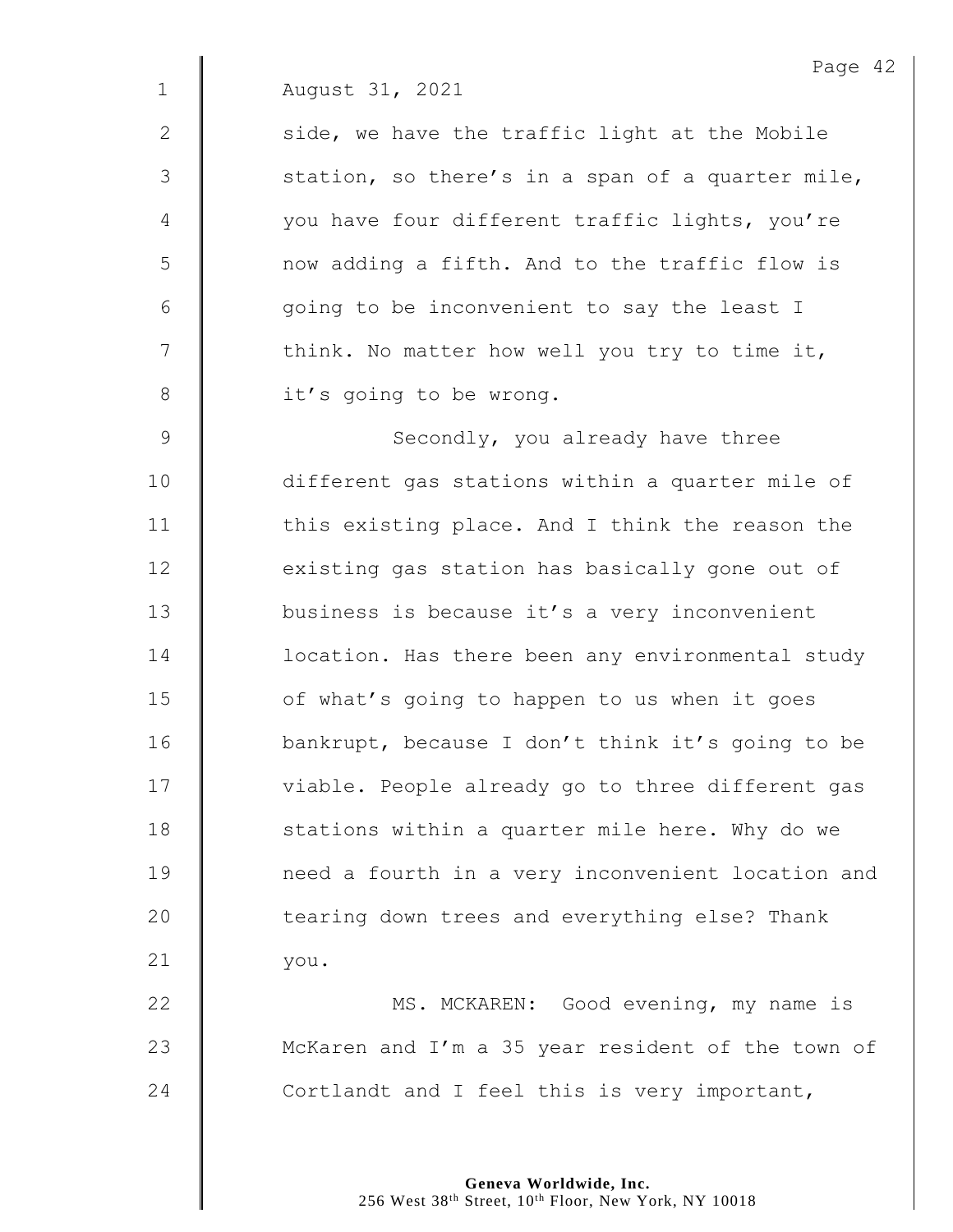|                | Page 43                                           |
|----------------|---------------------------------------------------|
| $\mathbf 1$    | August 31, 2021                                   |
| 2              | that's why I'm here on my birthday.               |
| 3              | MULTIPLE: Happy Birthday.                         |
| $\overline{4}$ | MS. MCKAREN: Thank you. The concern               |
| 5              | that Mr. Foley expressed about the overpass for   |
| 6              | the Bear Mountain Extension is quite valid. That  |
| 7              | whole area is very congested. Any commercial      |
| $8\,$          | vehicle that is over a certain height has to veer |
| $\mathsf 9$    | to their left lane going both east and west. So   |
| 10             | that also contributes to congestion. I also agree |
| 11             | with the gentleman who just said we have two      |
| 12             | existing gas stations on the corner of Locust and |
| 13             | Route 6, we have an empty gas station there that  |
| 14             | went out, and also approvals for a brand new mega |
| 15             | gas station at the exit, bottom of the ramp for   |
| 16             | the Bear Mountain Extension on the other side of  |
| 17             | the overpass. This station would be much more     |
| 18             | light, much more congestion and I don't think     |
| 19             | that there is a need for another gas station in   |
| 20             | addition to the gas station further east on Route |
| 21             | 6, which by the way, is next to Wendy's and       |
| 22             | there's a Shell station. The Shell station and    |
| 23             | Wendy's, both of them, you cannot enter if you    |
| 24             | are heading west on Route 6. And anyone who lives |

Page 43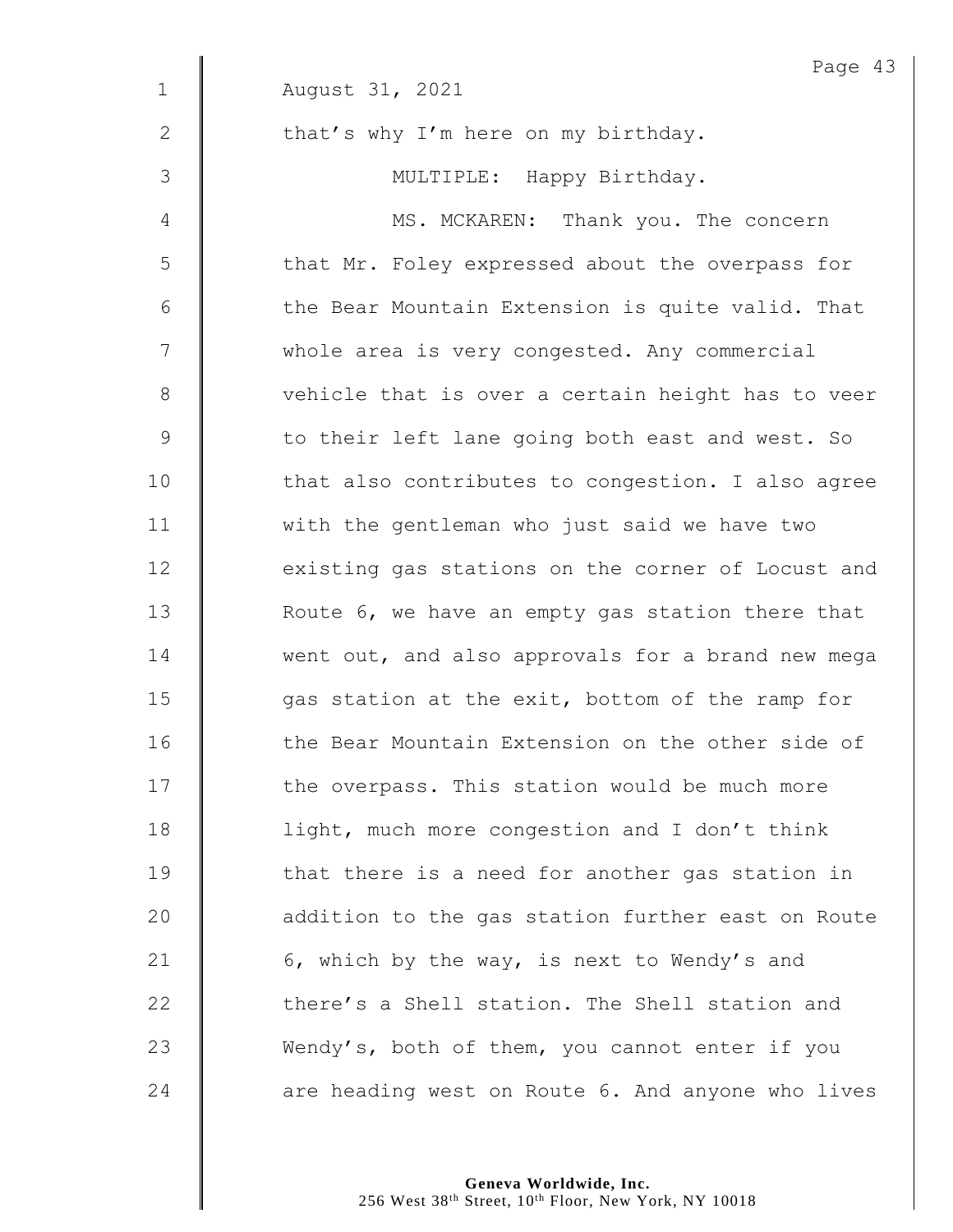$2 \parallel$  in the area or surrounding areas, knows that 3 || people don't necessarily follow the sign do not 4  $\parallel$  make a left hand turn, or, you know, so that's  $5 \parallel$  also a problem. And that area is very busy, but 6 || it is also much wider than what we are presented 7 with here.

8 || I just took some notes. I, we have 9 Concerns about having the green space disturbed, 10 | having rodents from garbage, if it's a bigger gas 11 | station, there's going to probably be a larger 12 **food component, and that obviously contributes to** 13 The refuge and how that refuge is contained and 14 whether or not the people who live nearby are 15 | qoing to have rats or raccoons that do exist, but 16 | not to the extent that we were faced with when 17 | there was an open, viable restaurant in the past.

**We're concerned about the light from Number 19** Route 6. Right now, we are fortunate enough that  $\parallel$  we have a lot of foliage in the summer months and **d** green space back there as a buffer. Once that's 22 disturbed to make way for their parking lot, it  $\parallel$  is going to interfere with that and you know,  $\parallel$  it's going to be a bit, lit up ball field. It

> **Geneva Worldwide, Inc.** 256 West 38<sup>th</sup> Street, 10<sup>th</sup> Floor, New York, NY 10018

Page 44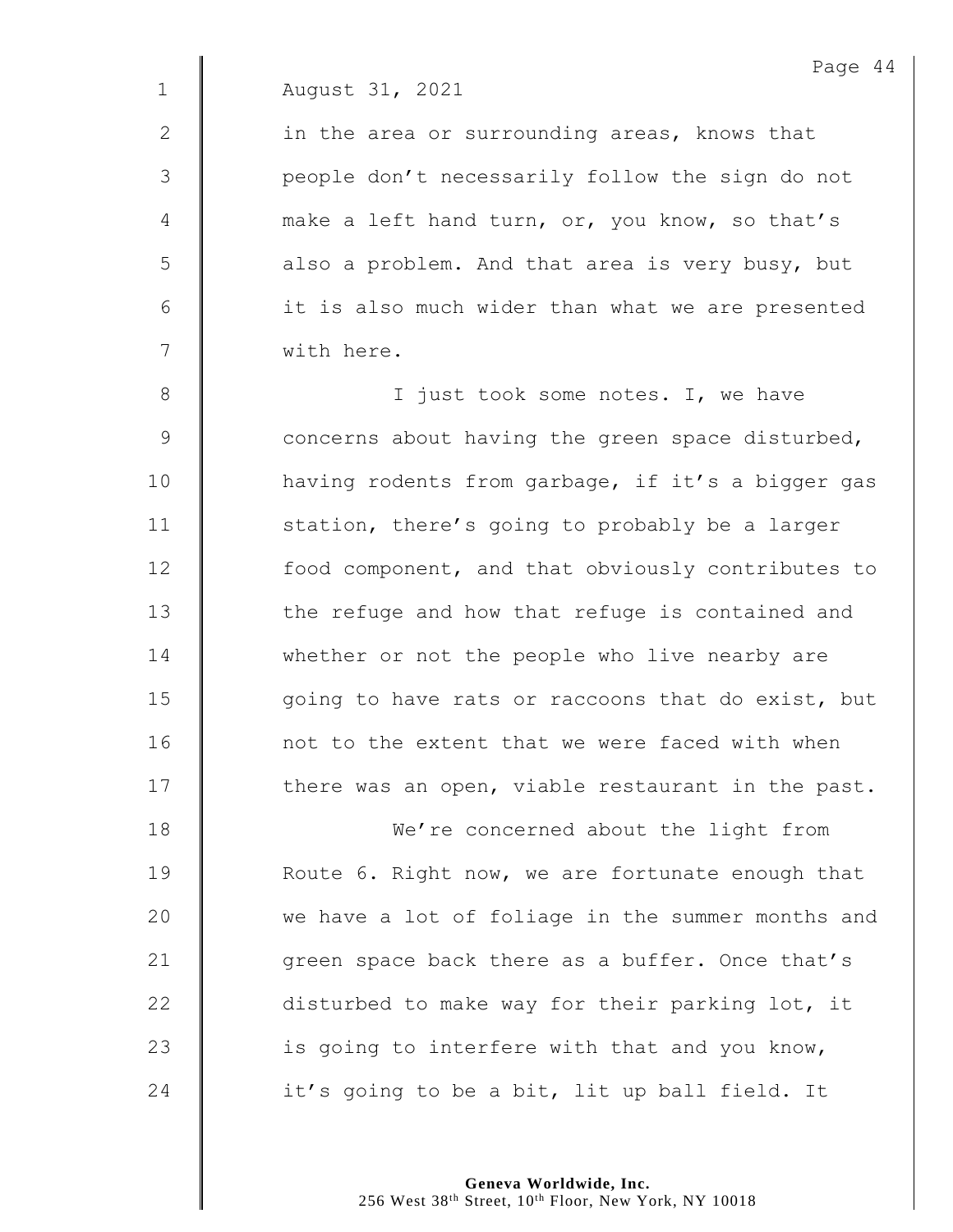2  $\parallel$  could very well be that the times that the gas 3 || station are open also are different than what 4 | they currently are. It's not a very spacious gas  $5 \parallel$  station right now, so the limits, the amount of  $6 \parallel$  cars that can fill up there are reduced. If it's 7 | expanded, it'll be more inviting for larger 8 mumber of cars to gas up. I can't, I didn't quite 9 See the plan well enough to count the pumps. But 10 | currently, it's one small island with a couple of 11 | pumps. And this looks like it's going to be 12 **considerably more.** 

13 **Number 13** Crosswalk is an issue. There's not a lot 14 **d** of room there. It's not very safe to walk there 15  $\parallel$  to begin with. And, I don't know what plans they 16 | have to put in a pedestrian crossing once that 17 | island is established to somewhat encourage or 18 direct traffic. So I think there's a number of 19 | problems just even getting a tanker truck in 20 | there with the new design getting in there and 21  $\parallel$  out of there. Right now, I don't think there's 22  $\parallel$  any type of restriction on whether a car or a  $23$   $\parallel$  tanker or a delivery truck make a left into that 24  $\parallel$  if they're heading east. There's nothing to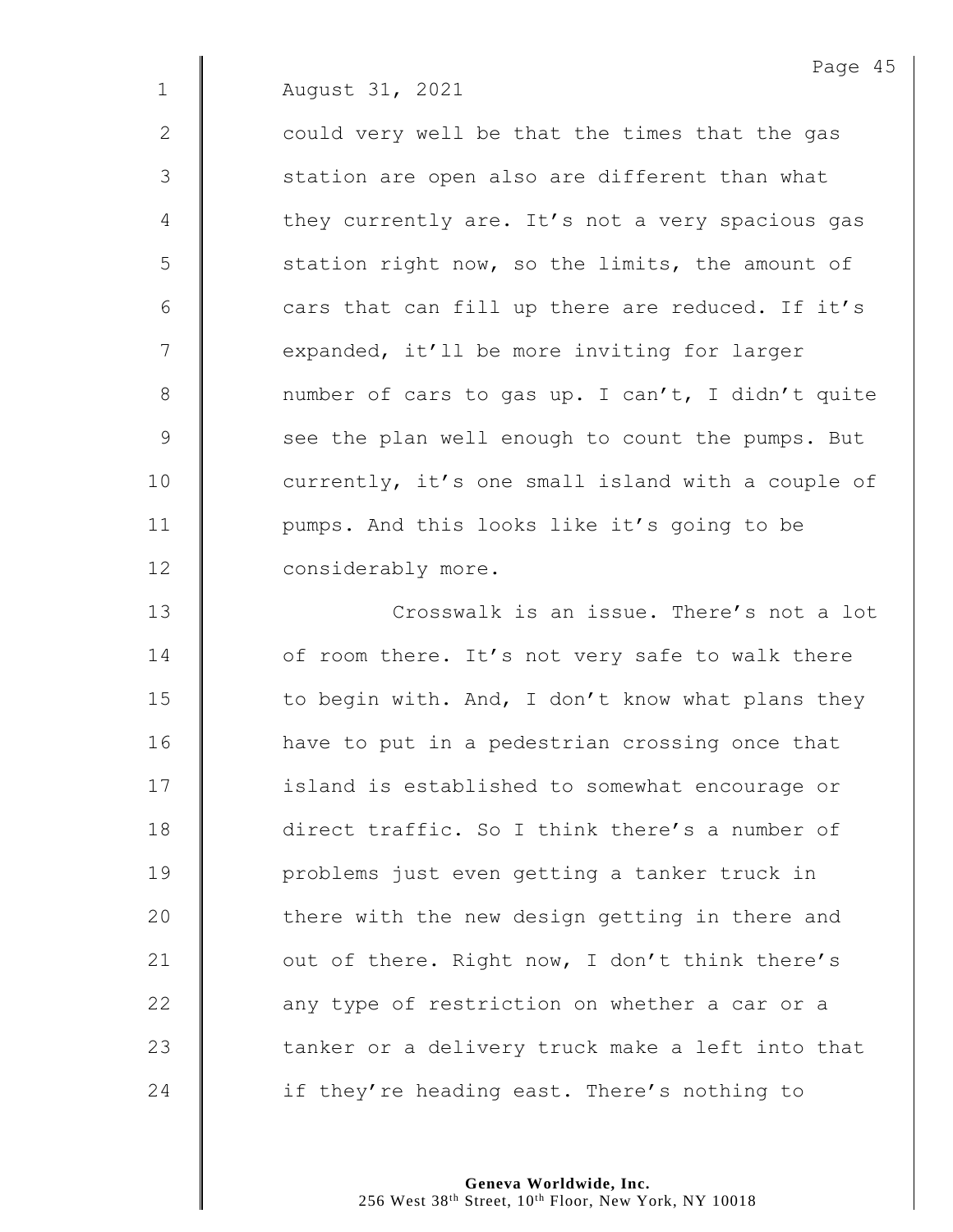|              | Page 46                                           |
|--------------|---------------------------------------------------|
| $\mathbf{1}$ | August 31, 2021                                   |
| $\mathbf{2}$ | prevent anyone from making a left. And that may,  |
| 3            | it may pose problems down the road, eliminating   |
| 4            | making the ability to make a left, all these      |
| 5            | suppliers and these tankers may not be able to    |
| 6            | negotiate the turns they need to make to get into |
| 7            | the lot from Route 6 and not disturb the flow of  |
| 8            | traffic.                                          |
| 9            | Just, we know that process is such that,          |
| 10           | you know, we do need sometimes more services. I   |
| 11           | don't believe that this is a service that this    |
| 12           | area needs right now. Thank you all for your      |
| 13           | time.                                             |
| 14           | MR. LARABEE: Can I add ask one more               |
| 15           | question?                                         |
| 16           | MS. TAYLOR:<br>Yes.                               |
| 17           | MR. LARABEE: Thank you for your time. I           |
| 18           | see this is also cutting quite significantly into |
| 19           | the hill. There's a lot leveling out of the area  |
| 20           | that's going to be needed when I look at the      |
| 21           | grading lines. So that means there's going to be  |
| 22           | a lot of bulldozing, demolition, blasting and     |
| 23           | everything else to get that dirt and rock out of  |
| 24           | there. What's the construction time for this      |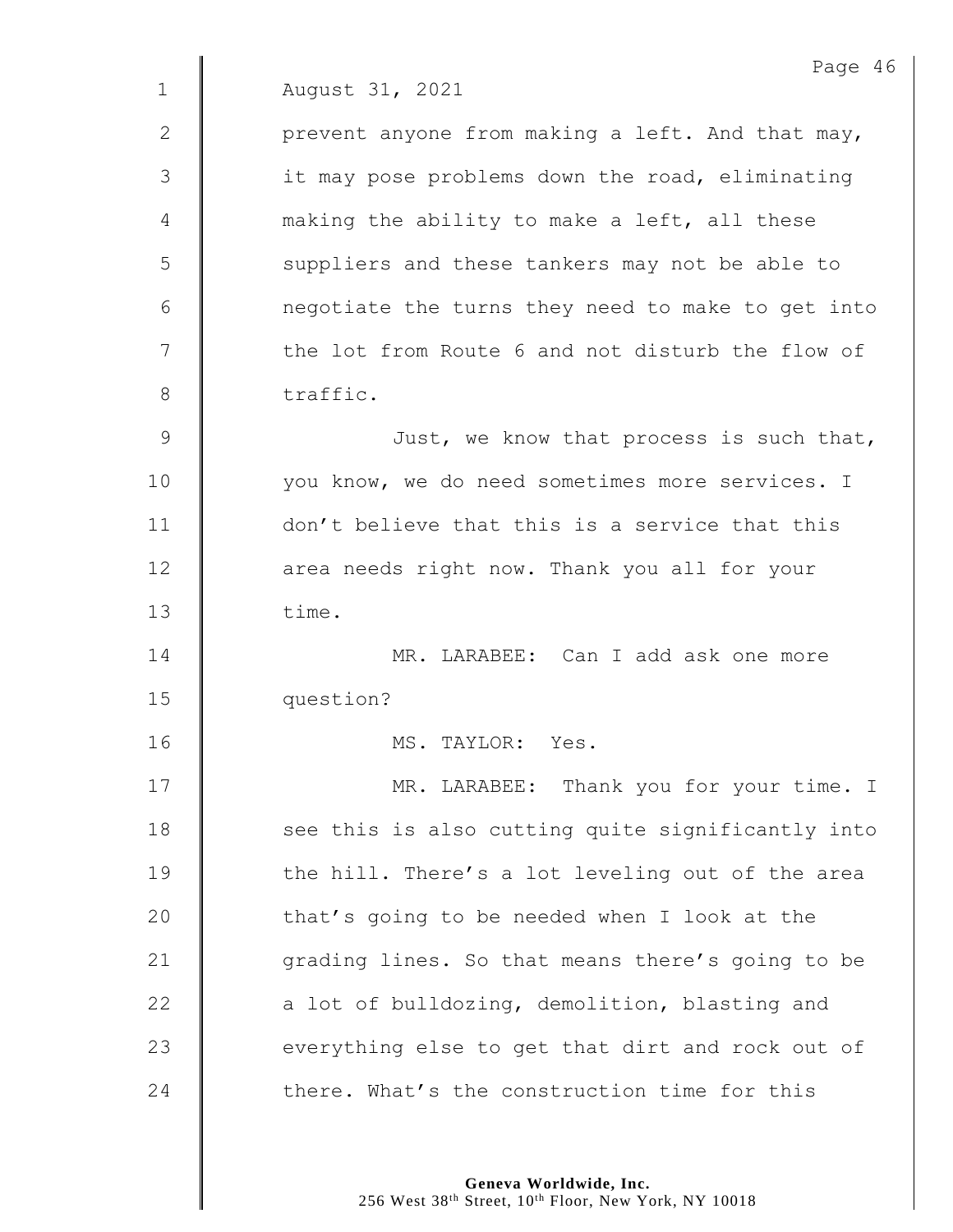2  $\parallel$  particular project, assuming it gets approved, 3 || and I sincerely hope it does not. If it does get 4 | approved, what construction time are you looking 5 | at and what kind of disruption is that going to  $6$   $\parallel$  cause for the traffic flow on Route 6 while this 7 | is going on? Has this been proposed to the 8 | planning board and discussed with anyone? Because 9 | it looks like there's going to be a lot of big 10 | trucks going in and out of this facility for 11 | many, many months and it's going to make Route 6  $12$   $\parallel$  an absolute nightmare, so that's another big 13 **Concern of mine.** Thank you so much for your time.

14 | MR. BERNARD VYE: Good evening, my name 15 | is Bernard Vye. I'm from Verplanck. I was looking 16 | through the, for something else on the town 17 Website and I saw this and have, you know, 18 driving Route 6 all the time, I had some concerns 19 **about this project and to make sure things were** 20  $\parallel$  done. One, I'm glad to hear a signal is proposed 21 **for this, because what's shown on the current** 22 website doesn't show a signal.

23 | One of my first questions was I seem to 24  $\parallel$  recall that four or five, six years ago, DOT was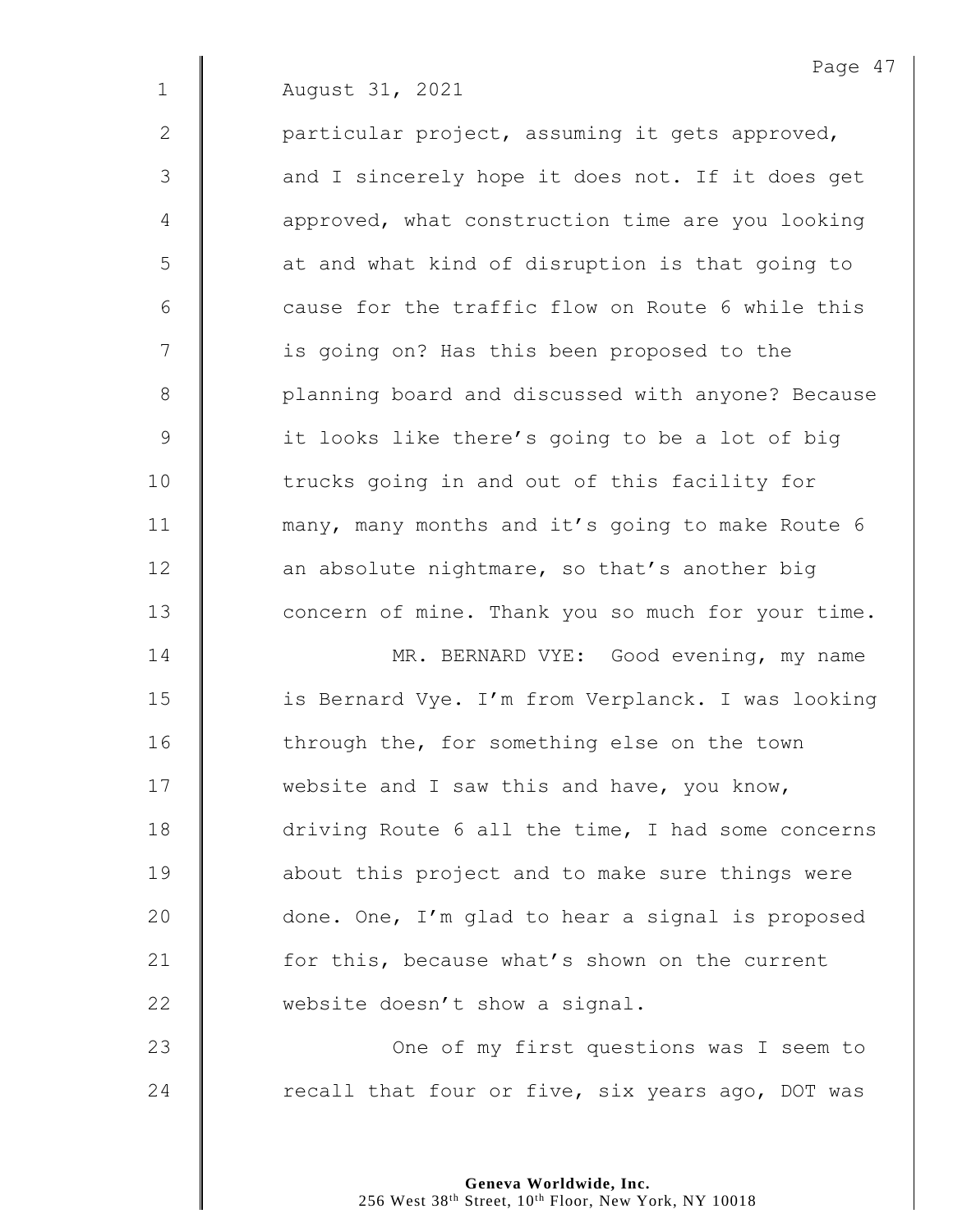$2 \parallel$  talking about building an interchange and taking 3 || out that restaurant. And I believe it was put on 4 | the shelf for funding. I was just wondering with  $5 \parallel$  the infrastructure bill that's coming out, if 6 || that might be resurrected and then this becomes a 7 | moot point. So I mean maybe somebody should check 8 We with DOT and find out if that's a possibility.

9 | The other thing is my concern is you're 10 | qoing to be putting up signs, you're going to be 11 | putting up an island to prevent truckers from 12 **coming into that site. However, I believe most of** 13 | the gas farms around here are up in Newburgh. So 14 The truckers will come down Route 9, they'll come up 15 | Route 6 though Peekskill, and they will want to 16 make that left hand turn. Some of them will see 17 | the sign, they'll go on. Some of them may sit  $18$  | there for who knows how long, creating a traffic 19 **I** problem being stopped in the left lane and 20 **Quare 20** possibly stopping other vehicles from coming 21  $\parallel$  through on the right side due to the low bridge.

22 | And those trucks that do come up Route 6 23 The through Peekskill go to this station, find out 24  $\parallel$  they can't make that left hand turn, where are

> **Geneva Worldwide, Inc.** 256 West 38<sup>th</sup> Street, 10<sup>th</sup> Floor, New York, NY 10018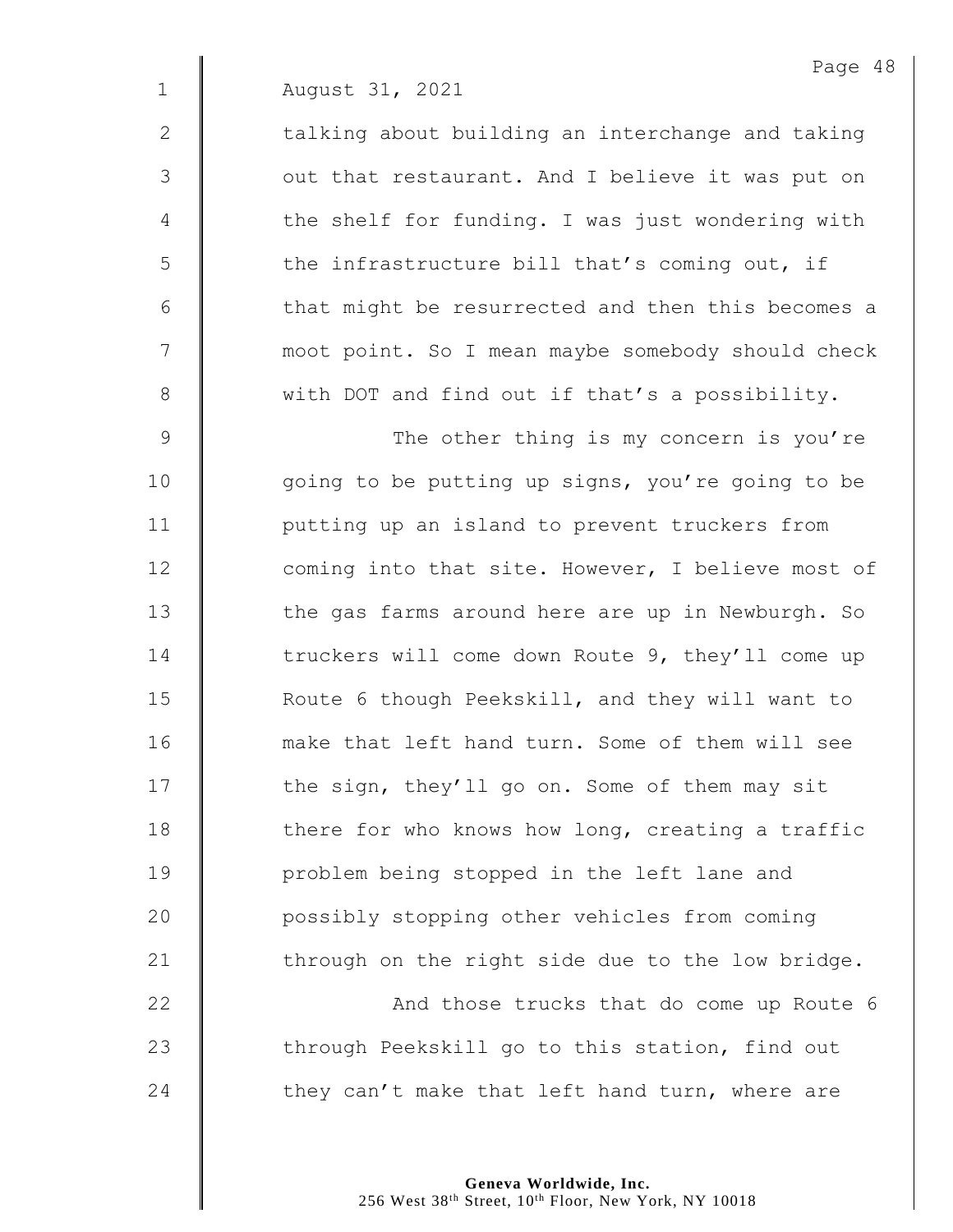2 | vou proposing that they turn around and come 3 back? Because if you have truckers that are not 4 familiar with the area -- I mean we have issues 5 down in Verplanck with Lafarge with tractor  $6$  | trailer trucks coming into the point and they 7 | don't know where to turn around and some of the 8 U turns they make are very hairy. I do not want to 9 See somebody making a hairy turn with a tractor 10 | trailer truck full of gasoline.

11 | You're talking about putting the island 12 | in to prevent the left hand turns. Hopefully, 13 | it's high enough to prevent tanker trucks from 14 Saying well I can jump that and go on in. But the 15 **fillum** 15 flip side of that, you have to worry about the 16 | island being too high because right now you have 17 | a line of telephone poles which are very close to 18 The road and non-desirable. And this is going to 19 **be** that much closer to the road.

20 | In looking at some of the turn diagrams 21  $\parallel$  you have here, I suggest you take a look at it, 22 that for traffic coming in from Home Depot into 23  $\parallel$  this gas station, it looks like that last row of 24  $\parallel$  pumps may have to be eliminated for the turn

> **Geneva Worldwide, Inc.** 256 West 38<sup>th</sup> Street, 10<sup>th</sup> Floor, New York, NY 10018

Page 49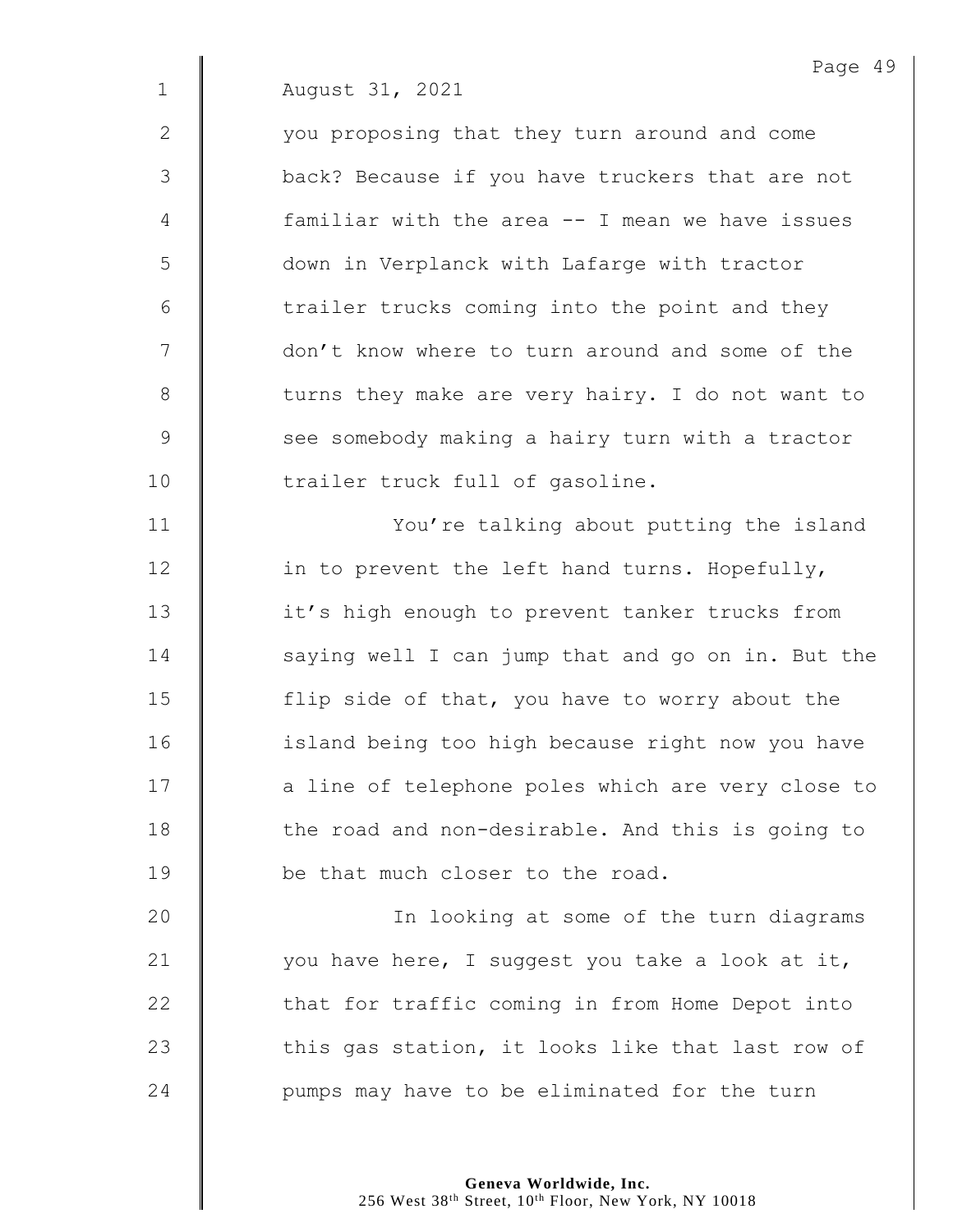2 | because when they're showing the vehicle, they're  $3$   $\parallel$  also showing the radius clipping the edge of the 4 | island. It's not a good thing to have gasoline 5 | tankers clipping the islands. And now with this 6  $\parallel$  signal, you're putting a turn lane on, at Bear 7 | Mountain ramp. With there being no signal there, 8 | vou know, during rush hours, I've seen traffic 9 Solution backed up considerably on that ramp. Is there 10 | enough room on that ramp to allow stacking of 11 | tracking that when the signal is possibly longer 12 **for traffic to clear?** And that would be about it. 13 | Thank you.

14 | MS. TAYLOR: Thank you.

15 **MR. FOLEY:** Mr. Vye, we did look at the 16 | DOT idea of a cloverleaf from years ago. It's 17 | been discussed in the work session and with any 18 **new federal monies, that could all change.** It had 19 **been put aside.** I was on the original sustainable 20 development task force when I saw the diagrams of 21 | it. So, yeah, you're right. This would complicate  $22$   $\parallel$  things. So I hope the applicant knows that. 23 **MR. PREZIOSI:** Yeah, the interchange was 24 mot on the most recent state transportation

> **Geneva Worldwide, Inc.** 256 West 38<sup>th</sup> Street, 10<sup>th</sup> Floor, New York, NY 10018

Page 50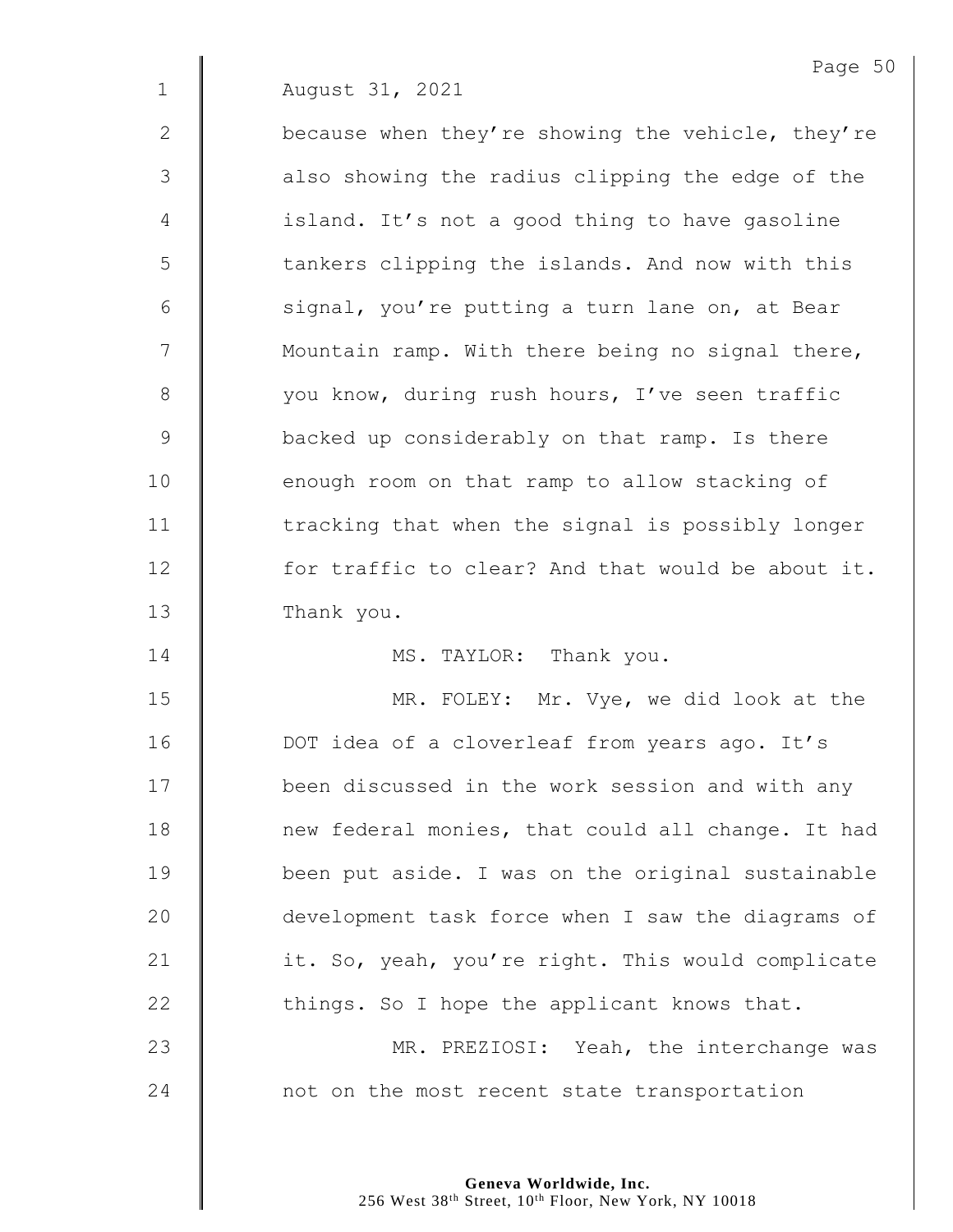|              | Page 51                                           |
|--------------|---------------------------------------------------|
| $\mathbf{1}$ | August 31, 2021                                   |
| 2            | improvement projects list, but we can always      |
| 3            | reach out to the regional director and double     |
| 4            | check that.                                       |
| 5            | MS. TAYLOR: Is there anyone else who              |
| 6            | wants to make a comment?                          |
| 7            | MR. MATT PASQUARELLO: Hi, my name is              |
| $8\,$        | Matt Pasquarello and I'm a recent resident to the |
| 9            | area. And I actually showed up for the previous   |
| 10           | project that you folks were reviewing, and don't  |
| 11           | want to show any disrespect for the people who    |
| 12           | put work in for this project or any of the        |
| 13           | comments made, but would just like to point out   |
| 14           | the future environmental concerns that could be   |
| 15           | present as we move into a greener future. All the |
| 16           | remediation costs that'll be involved in pulling  |
| 17           | all these tanks up from all these different gas   |
| 18           | stations on 6 that are in town. It's not just the |
| 19           | cost now that we have to deal with, but it's the  |
| 20           | cost down the road. That's it, thank you.         |
| 21           | MS. TAYLOR: Okay. Thank you. Okay. I              |
| 22           | guess we're done.                                 |
| 23           | MR. MAYES: Madam Chair, I move that we            |
| 24           |                                                   |
|              |                                                   |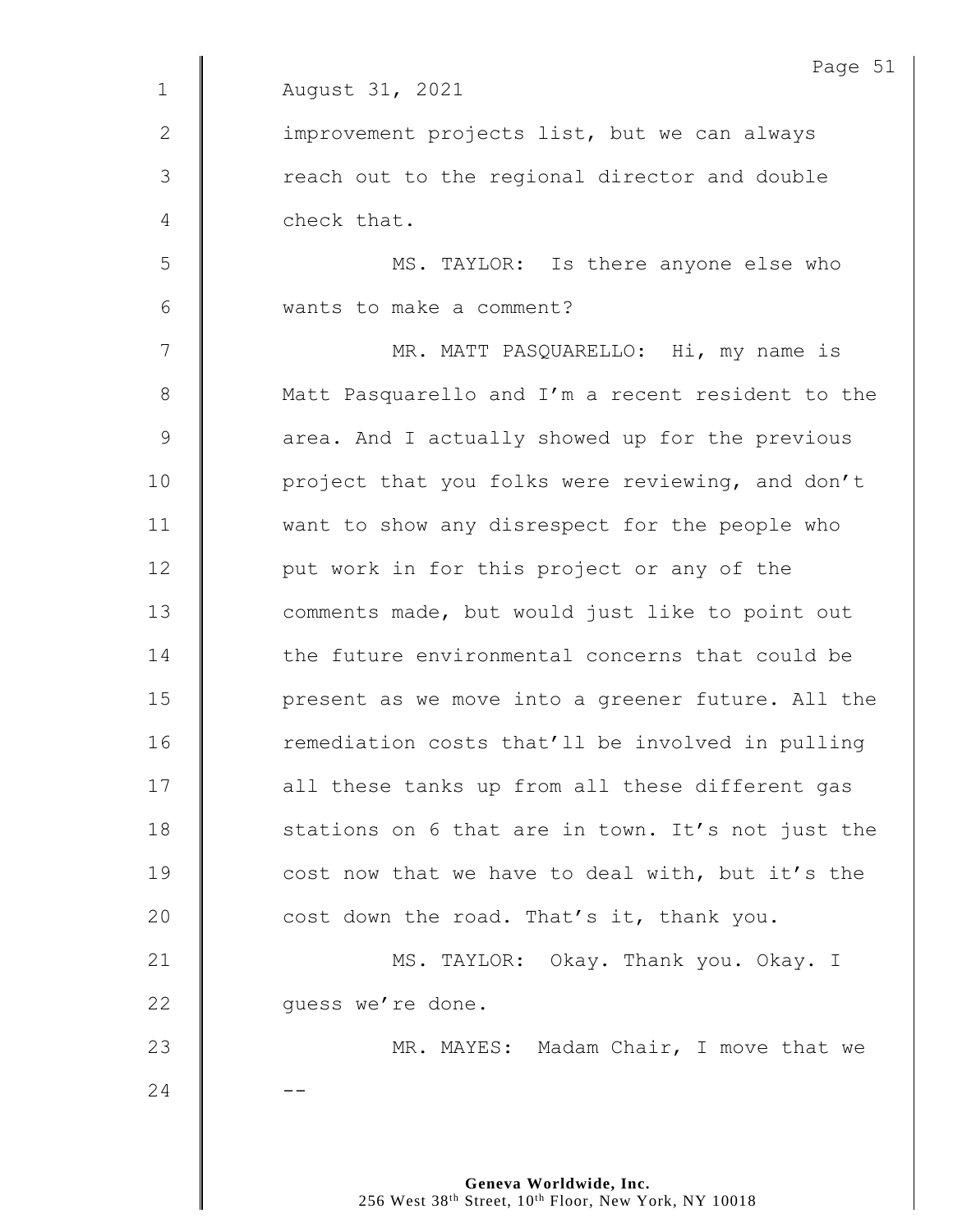|                  | Page 52                                       |
|------------------|-----------------------------------------------|
| $1\,$            | August 31, 2021                               |
| $\mathbf{2}$     | MR. FOLEY: Can we discuss historical at       |
| 3                | all, or I guess that's a $-$ -                |
| 4                | MS. TAYLOR: Pardon me?                        |
| 5                | MR. FOLEY: Historical aspect of this?         |
| 6                | We have a detailed report from the historical |
| $\boldsymbol{7}$ | archeological consultant. I have a question.  |
| $\,8\,$          | MS. TAYLOR: It was mentioned. You want        |
| $\mathcal{G}$    | $a$ -- is there a question?                   |
| 10               | MR. FOLEY: A bunch of questions on it.        |
| 11               | MS. TAYLOR: Okay.                             |
| 12               | MR. FOLEY: I'll address them to Ralph.        |
| 13               | MR. MASTROMONACO: Did you say you had         |
| 14               | some questions? I'm not sure.                 |
| 15               | MR. FOLEY: On the historical report.          |
| 16               | MR. MASTROMONACO: You have the report.        |
| 17               | MR. FOLEY: I have the report.                 |
| 18               | MR. MASTROMONACO: Okay.                       |
| 19               | MR. FOLEY: And I have some questions.         |
| 20               | MR. MASTROMONACO: I, I --                     |
| 21               | MR. FOLEY: You kind of glossed over it.       |
| 22               | Again, but I understand --                    |
| 23               | MR. MASTROMONACO: Well, I went --             |
| 24               | MR. FOLEY: -- [unintelligible]                |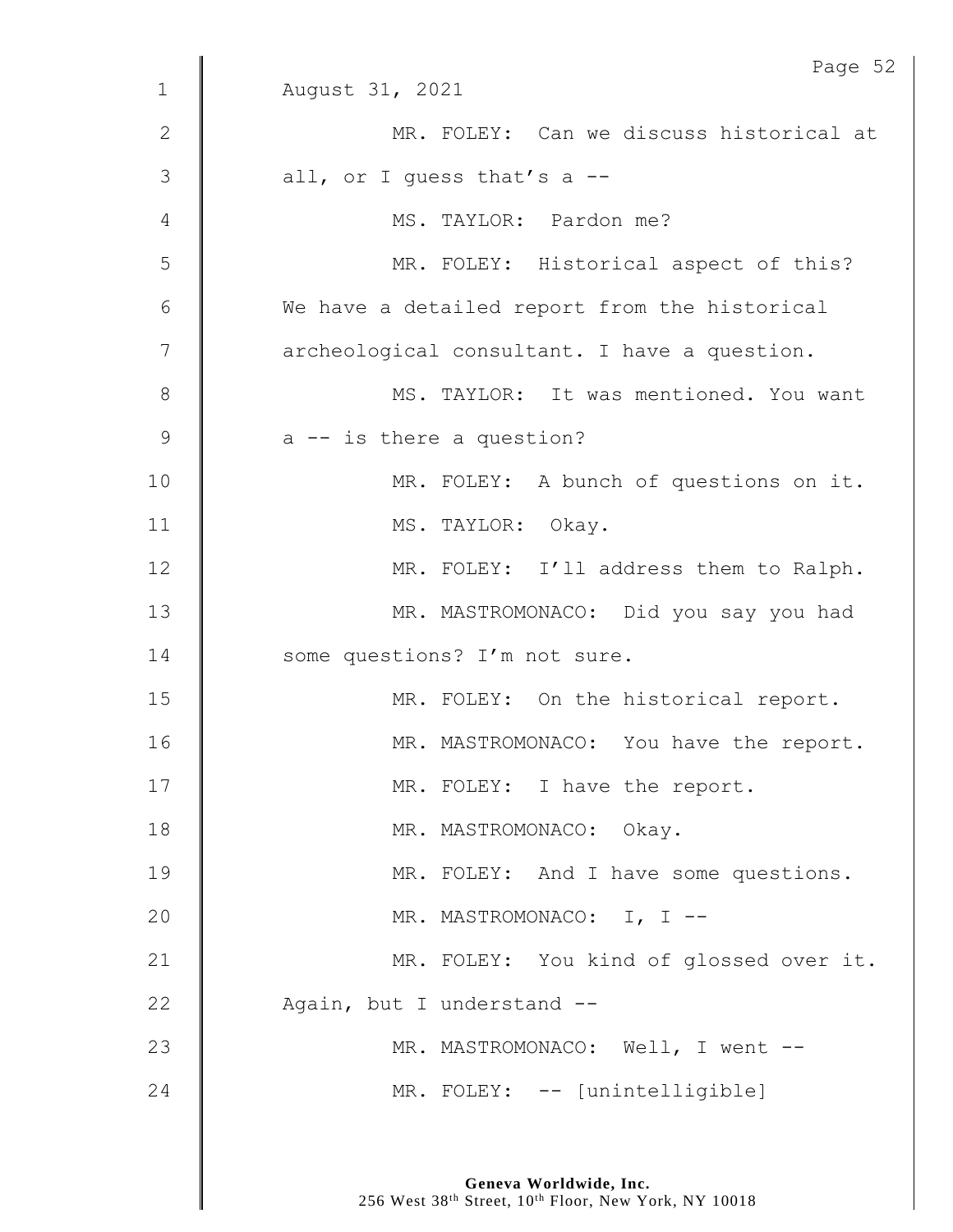|               | Page 53                                           |
|---------------|---------------------------------------------------|
| $\mathbf 1$   | August 31, 2021                                   |
| 2             | $[00:53:04]$ was paramount.                       |
| $\mathcal{S}$ | MR. MASTROMONACO: -- I went right to              |
| 4             | the conclusion, but I really can't speak. The --  |
| 5             | MR. KEHOE: Well, Ralph, we had thought            |
| 6             | that the consultant was going to be here. There   |
| 7             | were some emails back and forth. I mean the       |
| 8             | hearing is going to be adjourned, so it might be  |
| $\mathsf 9$   | best to have the consultant come to the next      |
| 10            | hearing, because I think we made it known to your |
| 11            | client that our planning board members were going |
| 12            | to have questions on this report.                 |
| 13            | MR. MASTROMONACO: Yes, and we couldn't            |
| 14            | get that person here tonight, but all I can say   |
| 15            | is, you know, the report does reach a conclusion, |
| 16            | Mr. Foley.                                        |
| 17            | MR. FOLEY: I know that. After you get             |
| 18            | through all the boiler plate, historical --       |
| 19            | MR. MASTROMONACO: It's at the end, yes.           |
| 20            | MR. FOLEY: -- indigenous, all of the              |
| 21            | history going through all the deeds, then you get |
| 22            | the one paragraph. So I'll just bounce these off  |
| 23            | quick and maybe it could be passed on to the      |
| 24            | consultant.                                       |
|               |                                                   |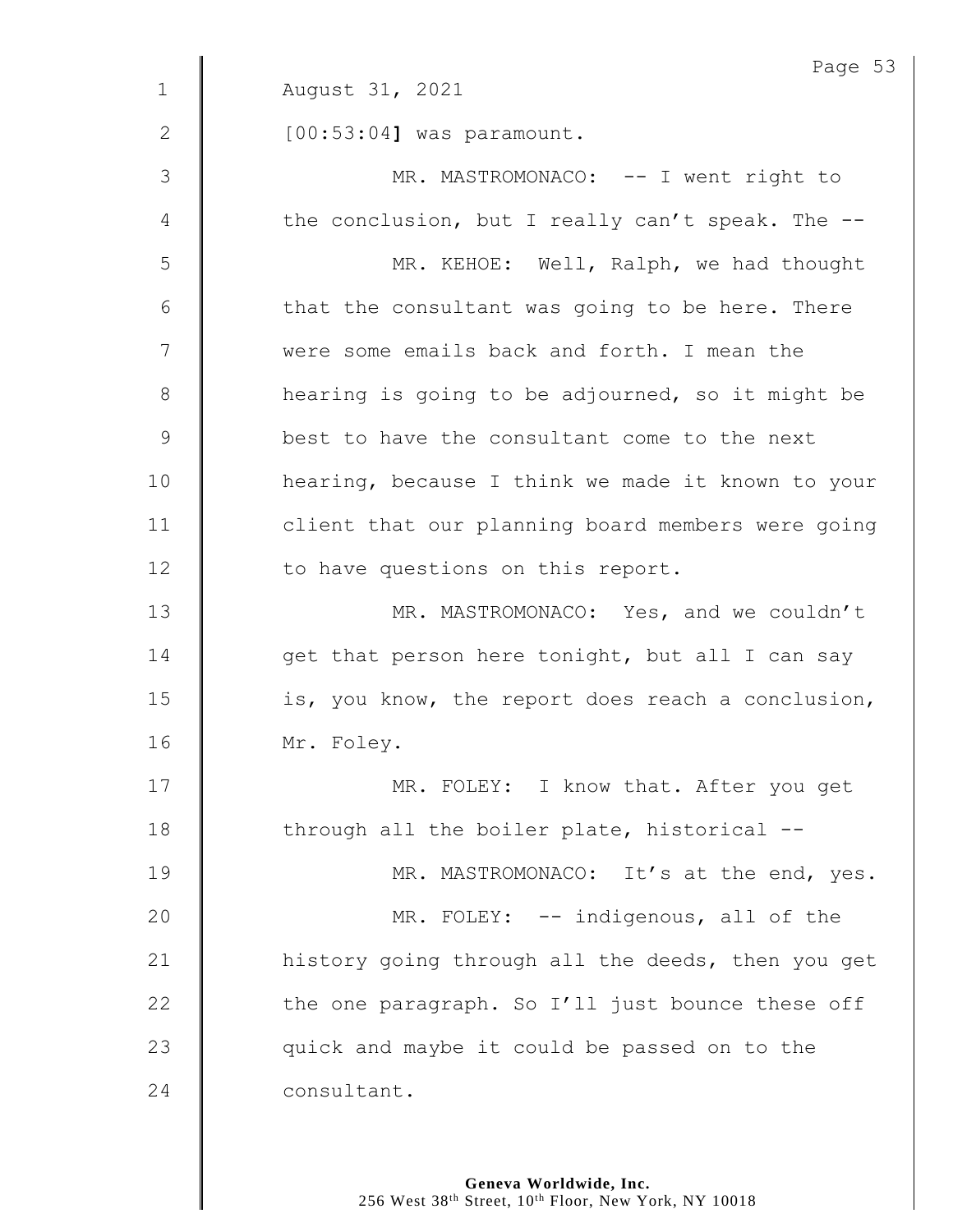|               | Page 54                                           |
|---------------|---------------------------------------------------|
| $\mathbf 1$   | August 31, 2021                                   |
| $\mathbf{2}$  | MR. MASTROMONACO: If you could do that,           |
| 3             | that would be great.                              |
| 4             | MR. FOLEY: To the adjourned hearing.              |
| 5             | There's a mention in her report, I'm not          |
| 6             | questioning here, photos inside the schoolhouse,  |
| 7             | and I didn't see any photos inside the            |
| $8\,$         | schoolhouse in the report. There are plenty of    |
| $\mathcal{G}$ | other photos. The so-called rumor or whatever it  |
| 10            | was about a graveyard which somehow I passed      |
| 11            | along, and I can't figure who mentioned it to me. |
| 12            | The person who came up with the old photos of the |
| 13            | schoolhouse, an historian, he said he didn't      |
| 14            | mention a graveyard.                              |
| 15            | But I did find out back in that era it            |
| 16            | was common to have a graveyard next to a          |
| 17            | residence, in this case it was a schoolhouse.     |
| 18            | Henry Ward Beecher was the one who built the      |
| 19            | schoolhouse, Harriet Beecher Stowe's brother, for |
| 20            | his kids, so there may be a little more           |
| 21            | historical value there than the report states.    |
| 22            | On the possible graveyard, I would like           |
| 23            | to ask your consultant whether she comes to the   |
| 24            | next meeting, or you could ask her, did they do,  |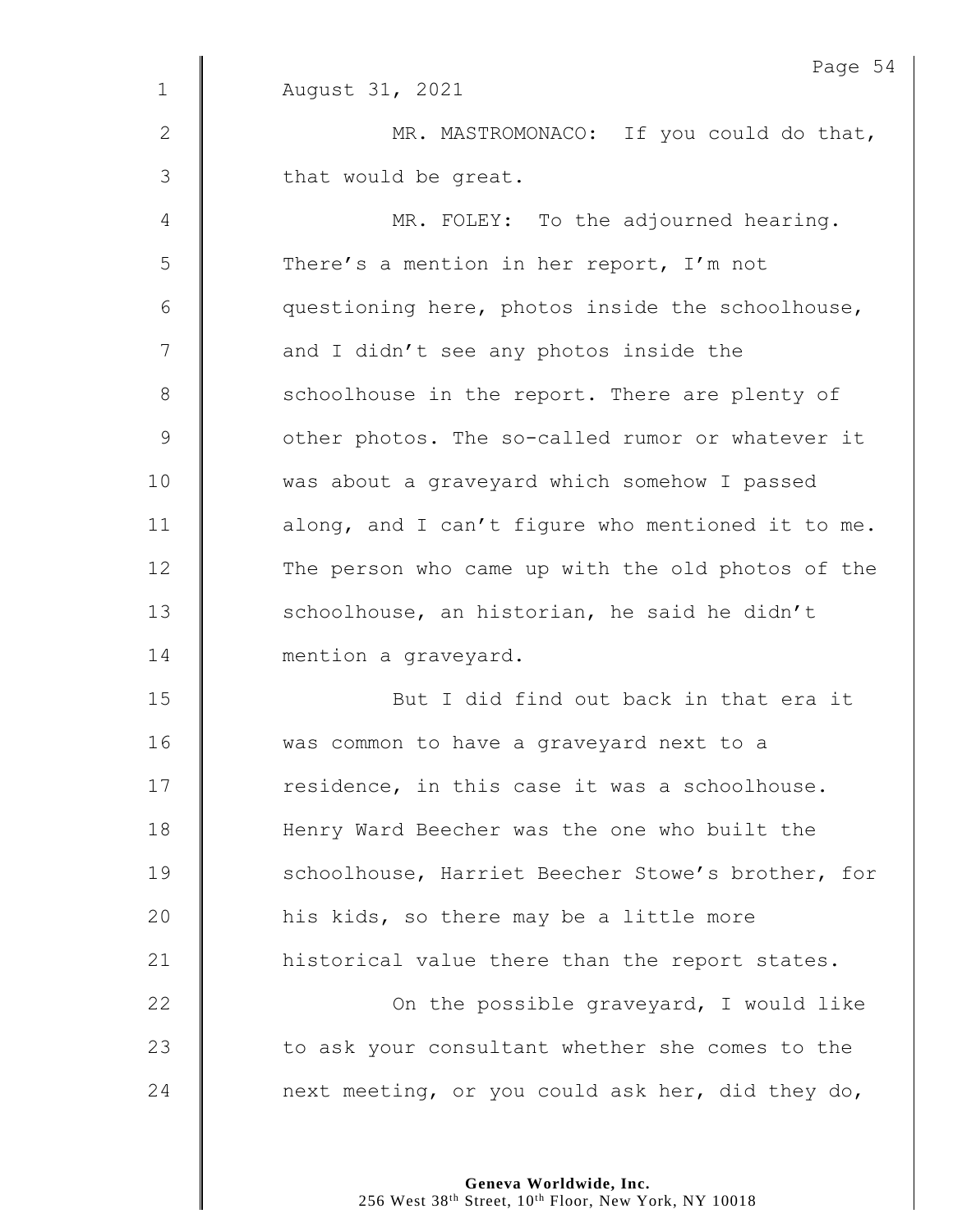|              | Page 55                                           |
|--------------|---------------------------------------------------|
| $\mathbf{1}$ | August 31, 2021                                   |
| $\mathbf{2}$ | other than the walkover reconnaissance, as she    |
| 3            | mentions, through the property, and it is         |
| 4            | compromised property, she kind of focused on the  |
| 5            | back slope, but there's no way there could be a   |
| 6            | graveyard there. But I don't think anyone said it |
| 7            | was on the back slope. But I wonder if they did   |
| 8            | any ground penetrating radar of the site.         |
| 9            | MR. MASTROMONACO: They did not.                   |
| 10           | MR. FOLEY: They did not?                          |
| 11           | MR. MASTROMONACO: No.                             |
| 12           | MR. FOLEY: It's been done.                        |
| 13           | MR. MASTROMONACO: We've done it on                |
| 14           | other projects.                                   |
| 15           | MR. FOLEY: In the other area, yeah,               |
| 16           | there's the book, the cemetery books of           |
| 17           | Westchester and North Castle. They did and        |
| 18           | actually discovered part of the Fishkill Depot on |
| 19           | Route 9 and 84, they discovered.                  |
| 20           | MR. MASTROMONACO: I think in those                |
| 21           | cases, there was indication possibly that there   |
| 22           | was possibly graves there, headstones or          |
| 23           | something like that, but here's there's just no   |
| 24           | indication of that.                               |
|              |                                                   |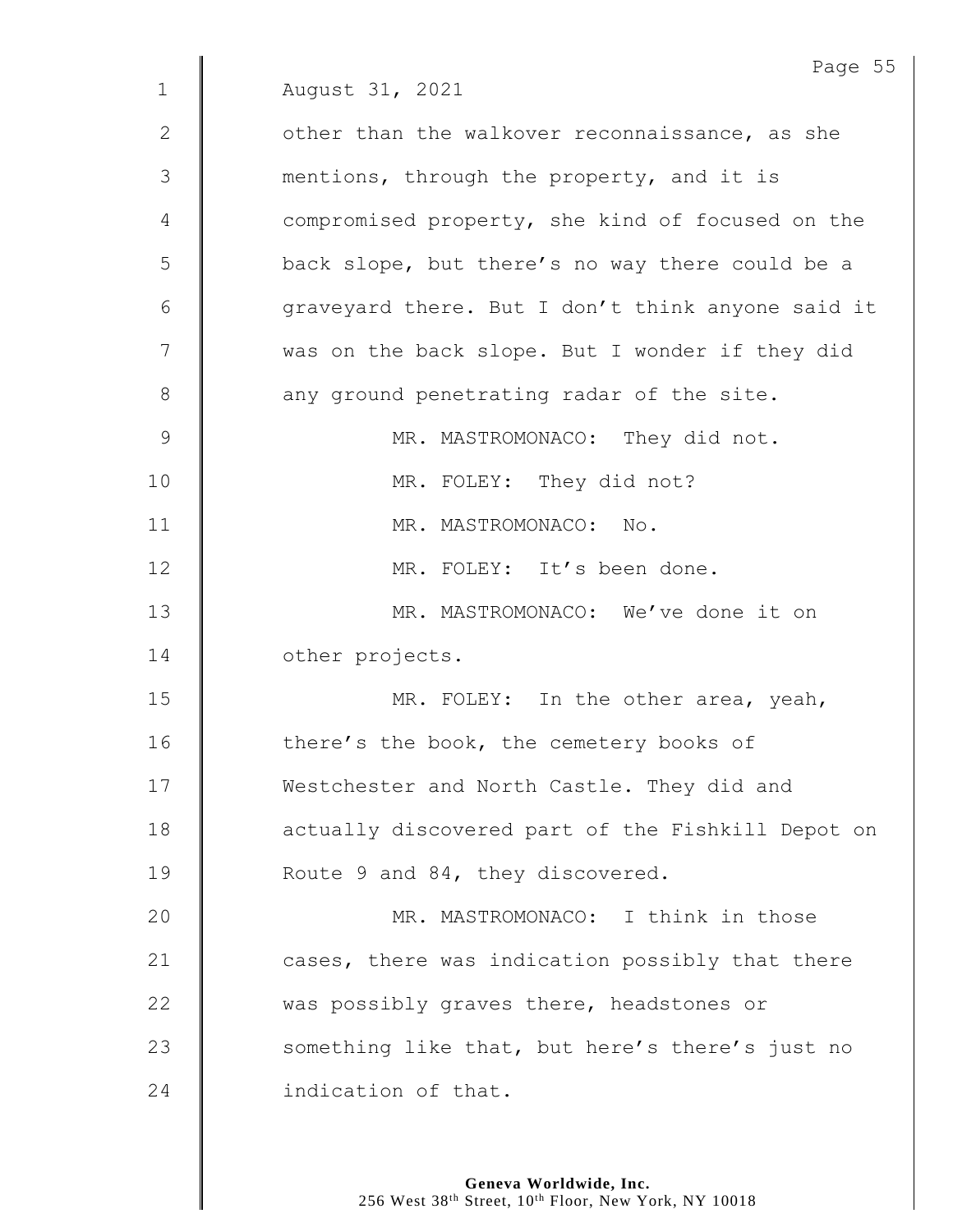|             | Page 56                                           |
|-------------|---------------------------------------------------|
| $\mathbf 1$ | August 31, 2021                                   |
| 2           | MR. FOLEY: Yeah. Other than the word of           |
| 3           | mouth so to speak.                                |
| 4           | MR. MASTROMONACO: I haven't --                    |
| 5           | MR. FOLEY: So I was just curious about            |
| 6           | some aspects of her report. Okay. So, whether she |
| 7           | answers or comes to the next meeting, I don't     |
| 8           | know.                                             |
| $\mathsf 9$ | MR. MASTROMONACO: Okay. If it's                   |
| 10          | acceptable, we'll -- Andrea wrote the questions   |
| 11          | down, if we present them to the consultant and    |
| 12          | have answers for you before the next meeting,     |
| 13          | would that be sufficient?                         |
| 14          | MR. FOLEY: Yeah, there was some holes             |
| 15          | in the report where she says the owner of St.     |
| 16          | Claire said that there's no historical            |
| 17          | significance inside the old brick schoolhouse     |
| 18          | because it was in such deterioration. Yeah, that  |
| 19          | could be, but did she go in the schoolhouse? I    |
| 20          | have those questions.                             |
| 21          | MR. MASTROMONACO: Yeah.                           |
| 22          | MR. FOLEY: Okay.                                  |
| 23          | MR. MASTROMONACO: Well, I, I read it              |
| 24          | that it was -- I mean this was a fairly           |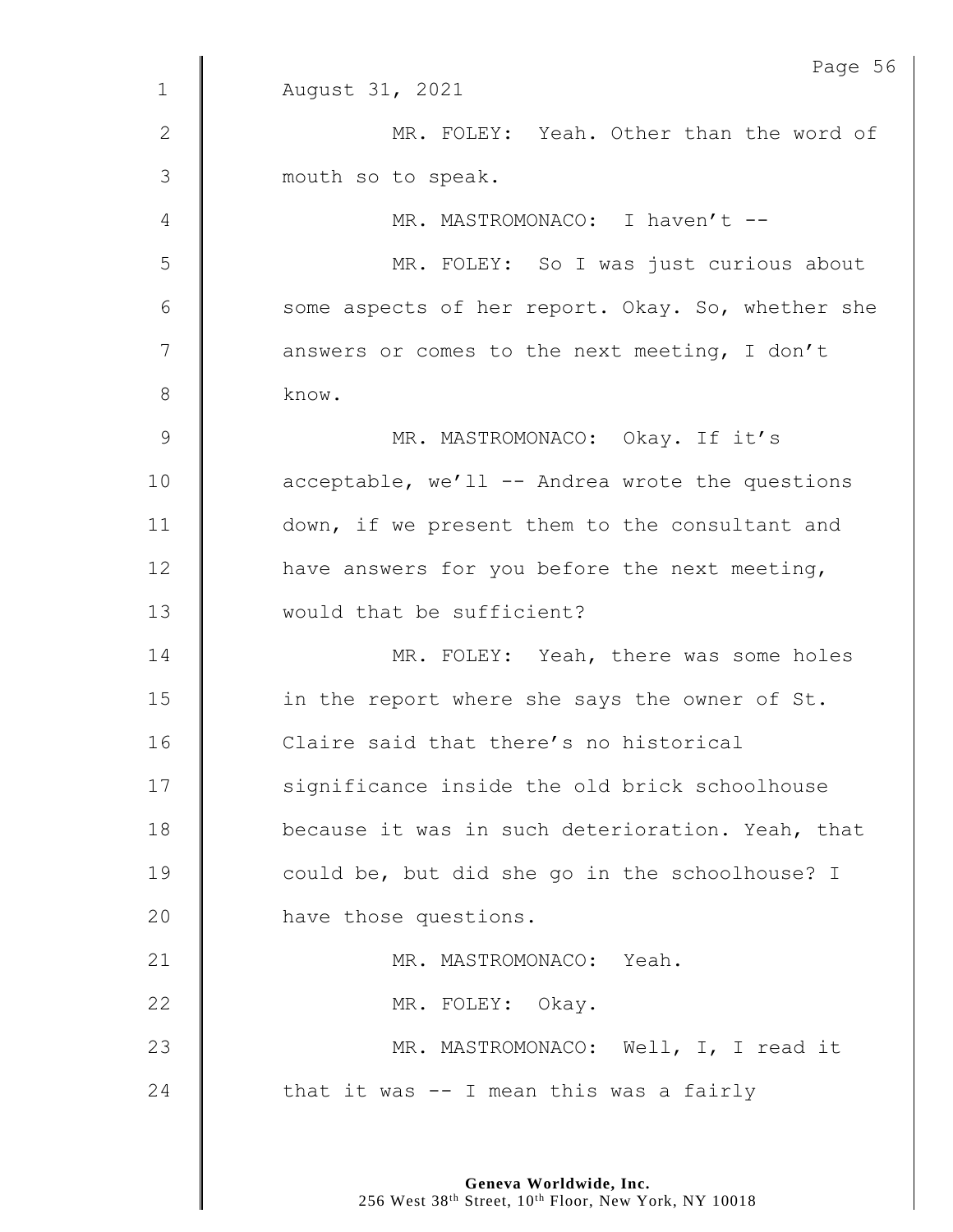|                | Page 57                                           |
|----------------|---------------------------------------------------|
| $\mathbf 1$    | August 31, 2021                                   |
| 2              | professional study and we'll pass those questions |
| 3              | on.                                               |
| $\overline{4}$ | MR. FOLEY: Yeah, I'm not saying it's              |
| 5              | not professional.                                 |
| 6              | MR. MASTROMONACO: Yeah.                           |
| 7              | MR. FOLEY: But I know, I have it here             |
| $8\,$          | also.                                             |
| 9              | MR. MASTROMONACO: Yeah.                           |
| 10             | MR. FOLEY: But it just seems like the             |
| 11             | report is full of the stuff it's supposed to be   |
| 12             | full of, the deeds and everything else, but I     |
| 13             | just wondered. And the other thing is the         |
| 14             | recommendation from the town's historical review, |
| 15             | or whatever the board is that Michelle is our     |
| 16             | liaison to. If this continued, if this proceeds   |
| 17             | on, I would hope they would consider that         |
| 18             | recommendation regarding the old school house.    |
| 19             | MR. MASTROMONACO: Was the                         |
| 20             | recommendation for photo -- was that a            |
| 21             | recommendation for a photo --                     |
| 22             | MR. FOLEY: No. To incorporate, if this            |
| 23             | goes forward, to incorporate part of the Popeye's |
| 24             | structure into the deli in some form. There's a   |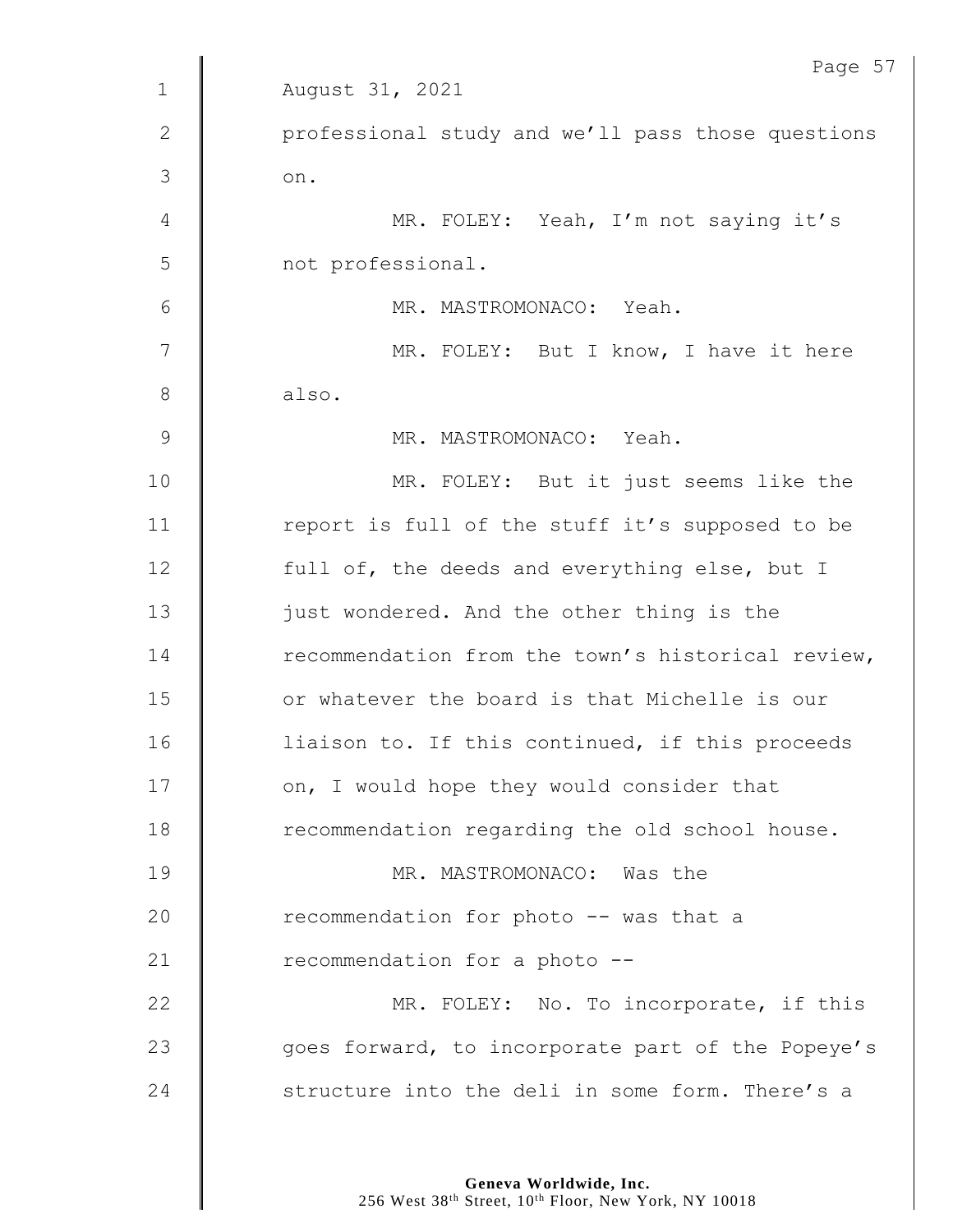|               | Page 58                                         |
|---------------|-------------------------------------------------|
| $\mathbf 1$   | August 31, 2021                                 |
| 2             | report to --                                    |
| $\mathcal{S}$ | MR. MASTROMONACO: Oh, oh, no, no. No, I         |
| 4             | $didn't$ --                                     |
| 5             | MR. FOLEY: You didn't see it?                   |
| 6             | MR. MASTROMONACO: I did a long time ago         |
| 7             | when it was presented to us.                    |
| 8             | MR. FOLEY: Well it was in December of           |
| $\mathsf 9$   | last year.                                      |
| 10            | MR. MASTROMONACO: I, I, frankly didn't          |
| 11            | think that that was possible to do that, so. We |
| 12            | have our architect here if you.                 |
| 13            | MR. FOLEY: But it is done elsewhere and         |
| 14            | she cites, Michelle cites two examples.         |
| 15            | MR. MASTROMONACO: You know, the grades          |
| 16            | are different, it's so different. It's a        |
| 17            | different, different structure. But I will look |
| 18            | at it again.                                    |
| 19            | MR. FOLEY: Well, if it's that                   |
| 20            | different, I don't know why she put it in her   |
| 21            | report then.                                    |
| 22            | MR. MASTROMONACO: I don't know. Okay.           |
| 23            | I'll pass that on.                              |
| 24            | MR. FOLEY: I hate to see this go                |
|               |                                                 |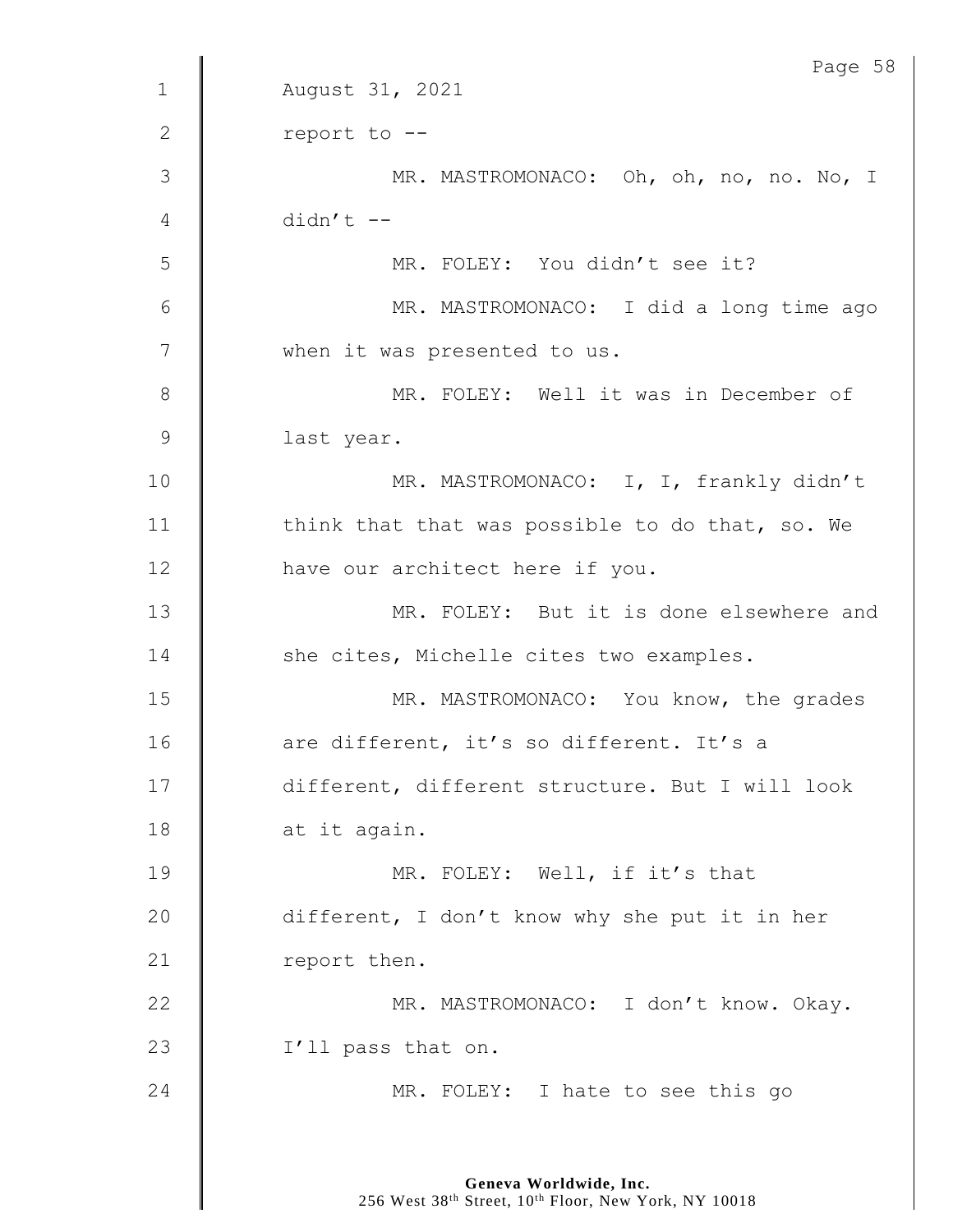|             | Page 59                                          |
|-------------|--------------------------------------------------|
| $\mathbf 1$ | August 31, 2021                                  |
| 2           | forward and then all of a sudden they're         |
| 3           | excavating and they come up with whatever.       |
| 4           | MR. MASTROMONACO: I agree.                       |
| 5           | MR. FOLEY: Okay.                                 |
| 6           | MR. MAYES: Madam Chair, at this time, I          |
| 7           | move that we adjourn the public hearing to the   |
| $8\,$       | next regularly scheduled business meeting.       |
| $\mathsf 9$ | MR. KESSLER: Second.                             |
| 10          | MS. TAYLOR: Thank you. On the question?          |
| 11          | All in favor?                                    |
| 12          | MULTIPLE: Aye.                                   |
| 13          | MS. TAYLOR: Opposed? Okay.                       |
| 14          | MR. MASTROMONACO: Thank you very much.           |
| 15          | MS. TAYLOR: Alrightie, see you next              |
| 16          | time. Okay. We're moving on to a couple of other |
| 17          | hearings at this point, but these are adjourned  |
| 18          | from previous meetings. All right, this is a     |
| 19          | public meeting PB 2021-1 for the application of  |
| 20          | NRP Properties for site development plan         |
| 21          | approval, a special permit, excuse me, a special |
| 22          | permit and for tree removal and steep slope      |
| 23          | permits for a proposed 135 unit active adult     |
| 24          | residential community to be located on an        |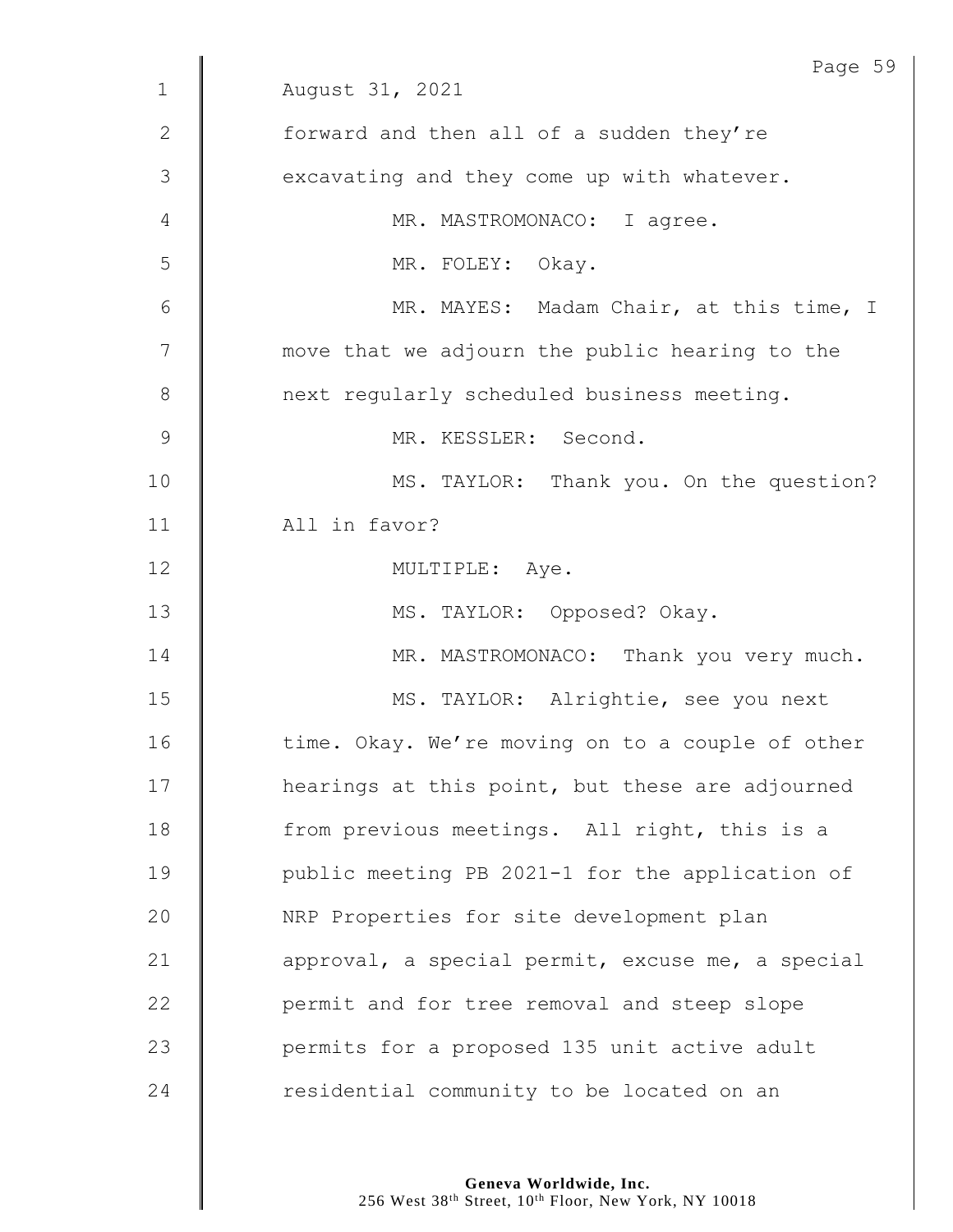|              | Page 60                                           |
|--------------|---------------------------------------------------|
| $\mathbf 1$  | August 31, 2021                                   |
| $\mathbf{2}$ | approximately 8.7 acre parcel of property at 119  |
| 3            | Oregon Road. The latest revised drawings are June |
| 4            | 23, 2021.                                         |
| 5            | MR. DAVID STEINMETZ: Good evening,                |
| 6            | Madam Chair, members of the Board, good to see    |
| 7            | you all. David Steinmetz from the law firm of     |
| 8            | Zarin & Steinmetz, here this evening representing |
| $\mathsf 9$  | NRP. With me this evening, Myles Monaghan from    |
| 10           | NRP, whom you've met previously, the property,    |
| 11           | the current property owners, Sheila and Alan      |
| 12           | Drogy are here, our project engineer, Jerry       |
| 13           | Schwalbe, from Divney Tungy and Schwalbe and      |
| 14           | Carlito Holt from Provident Engineering, our      |
| 15           | traffic engineer.                                 |
| 16           | Madam Chair, members of the Board, what           |
| 17           | we've been doing since we last appeared before    |
| 18           | you has been addressing a number of review memos  |
| 19           | that we received from your staff and professional |
| 20           | outside consultants. We received and responded to |
| 21           | Mr. Preziosi's engineering memo, Mr. Kehoe's      |
| 22           | planning memo, and HVEA's traffic memo. We did    |
| 23           | that as quickly as we could to try to make our    |
| 24           | submission deadline. I know that some of you had  |
|              |                                                   |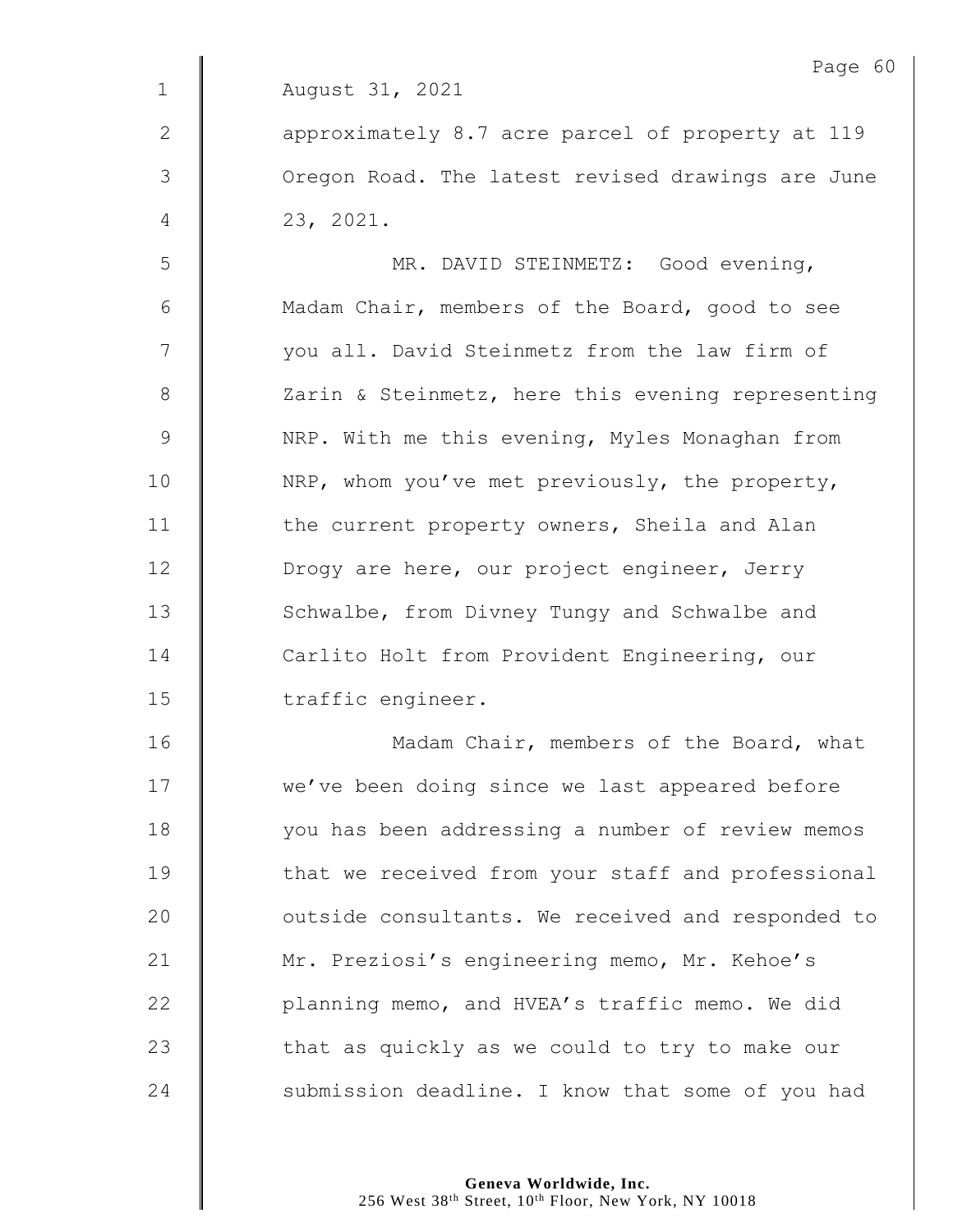2 | hoped we would be turning around and submitting 3 | additional plans in connection with our active 4 | adult project. We did not have enough time to 5 | address all of the specific, meaningful,  $6$   $\parallel$  empirical comments that we got and still do 7 plans.

8 || And I would remind you, technically, 9 we're here with regard to our request for a 10 Tezoning or text amendment to allow for this 11 **dece** adult project at Colonial Terrace. We do  $12$   $\parallel$  know that if we are successful, and complete the 13 SEQR process in front of the town board as lead 14 **dec** agency and secure the rezoning, we will be back 15 | for final site plan approval.

16 | We genuinely appreciate the fact that 17 | the town has allowed us to essentially proceed in 18 | front of your board with our conceptual site plan  $19$   $\parallel$  as well as in front of the town board with regard 20 | to rezoning.

21 **We're here tonight to focus on what we**  $22$   $\parallel$  think are the two primary issues and areas that 23 Seem to be of continued concern and inquiry. We 24 did have representatives present at your work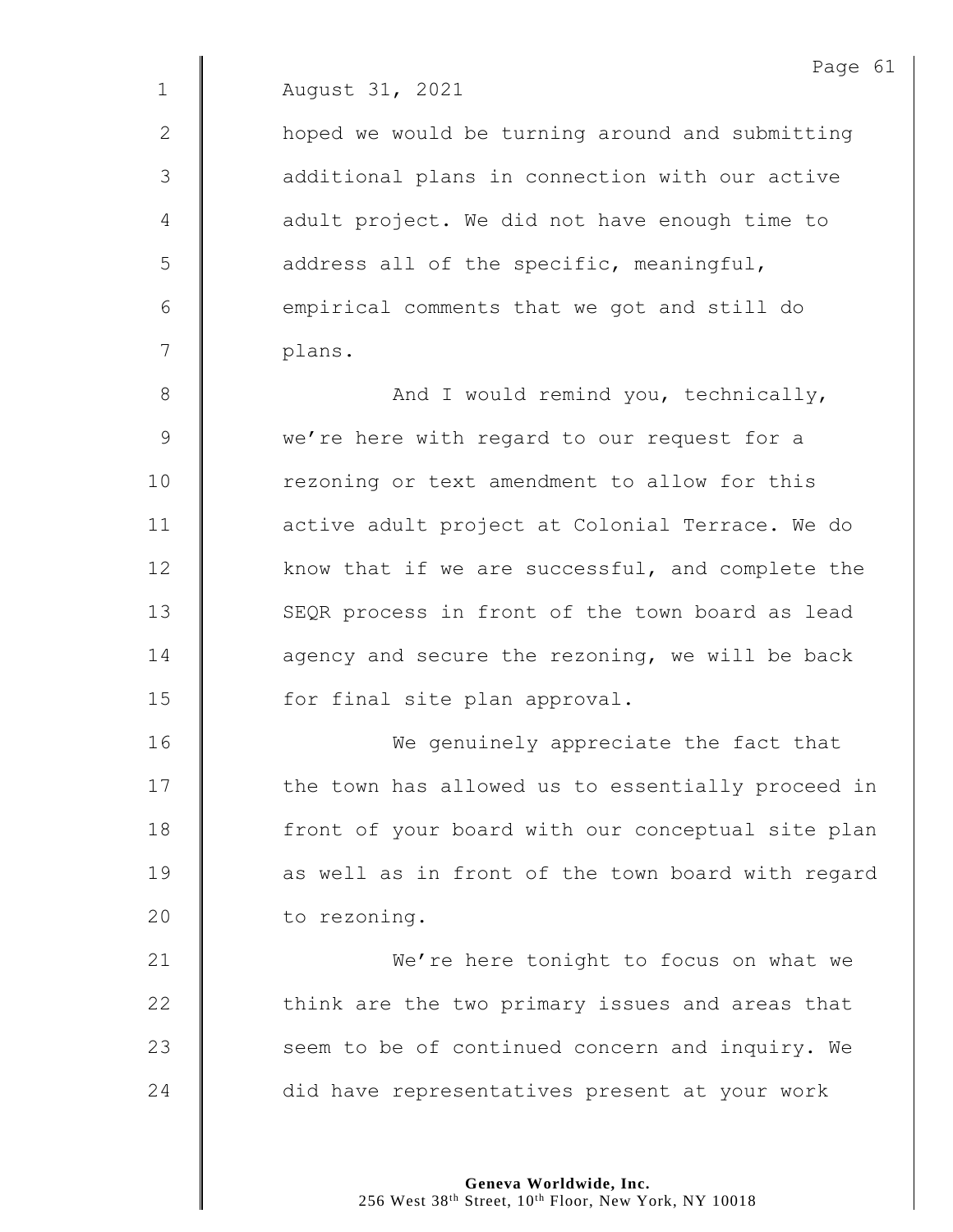2 | session, so tonight, we're prepared, number one 3 | to address in particular the parking question. I 4 | know that there had been some questions from some 5 | of the board members about some of the data that 6 Was assembled, particularly with regard to 7 | Springvale Apartments and other similar projects. 8 We have compiled that information in what I hope 9 | is a more user friendly fashion, and Carlito is 10 | about to walk us through that and explain that to 11 | the Board.

12 | I will state at the outset that Mr. 13 | Monaghan and NRP, as we've told you and the town **board,** they have developed an awful lot of these **Quare 15** projects nationally and regionally. After all of 16 | the inquiries that we got from your board about 17 | parking, we went back to senior level management, 18 | not just the folks on the front line, but others **as well.** Everyone remains quite confident that  $\parallel$  the parking ratio that we have here works. They **feel quite clearly that they're prepared to i** invest and develop the project and if they didn't  $\parallel$  think they were going to have enough parking,  $\parallel$  they would have an unsuccessful project and they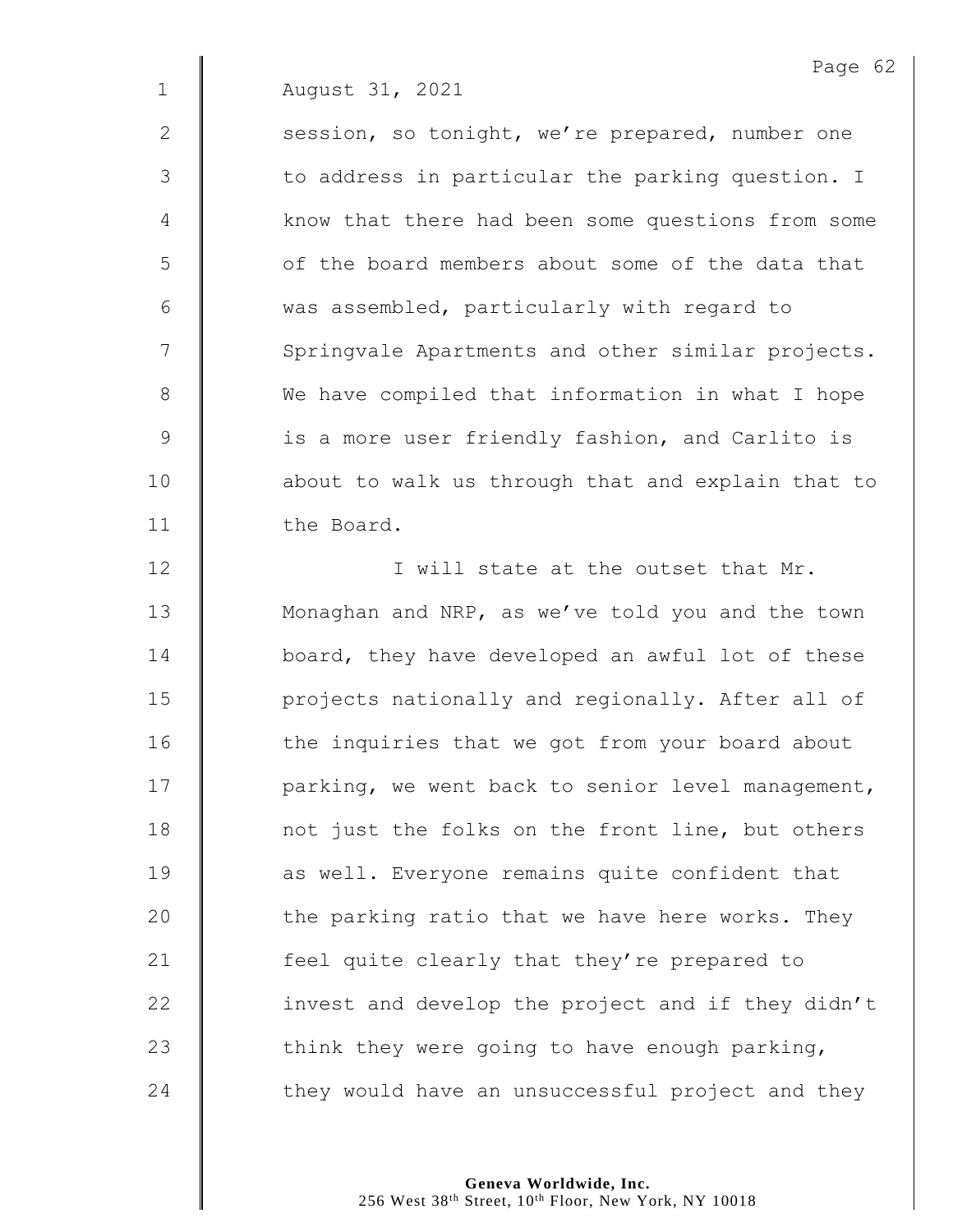Page 63 1 August 31, 2021 2 | would not be where we are here today. So I do 3 || want you to know that they feel quite confident 4 **d** about the parking ratio. 5 || The second issue that we're going to  $6 \parallel$  address this evening is landscaping, in 7 | particular some trees. We've obviously spent a 8 | fair amount of time with your board, as well as 9 With the town's arborist, focusing on vegetation, 10 | landscaping. The Drogy family has done a 11 **magnificent** job throughout the years keeping that 12 | property the way it has been and has appeared to 13 | the public. NRP remains committed to keeping that 14 The tree lined entrance concept and keeping it 15 | vegetated in an attractive fashion. Jerry 16 | Schwalbe is going to address that briefly as 17 well. 18 **We know you have a long agenda, you've** 19 | qot a lot of people outside who are waiting to 20  $\parallel$  get in, so we're going to try to be as efficient

 $\parallel$  as possible so that you can enjoy the folks in  $\parallel$  the hallway and proceed with other applications. 23 | I'm going to turn it over to Carlito. We're happy  $\parallel$  to answer any questions and work through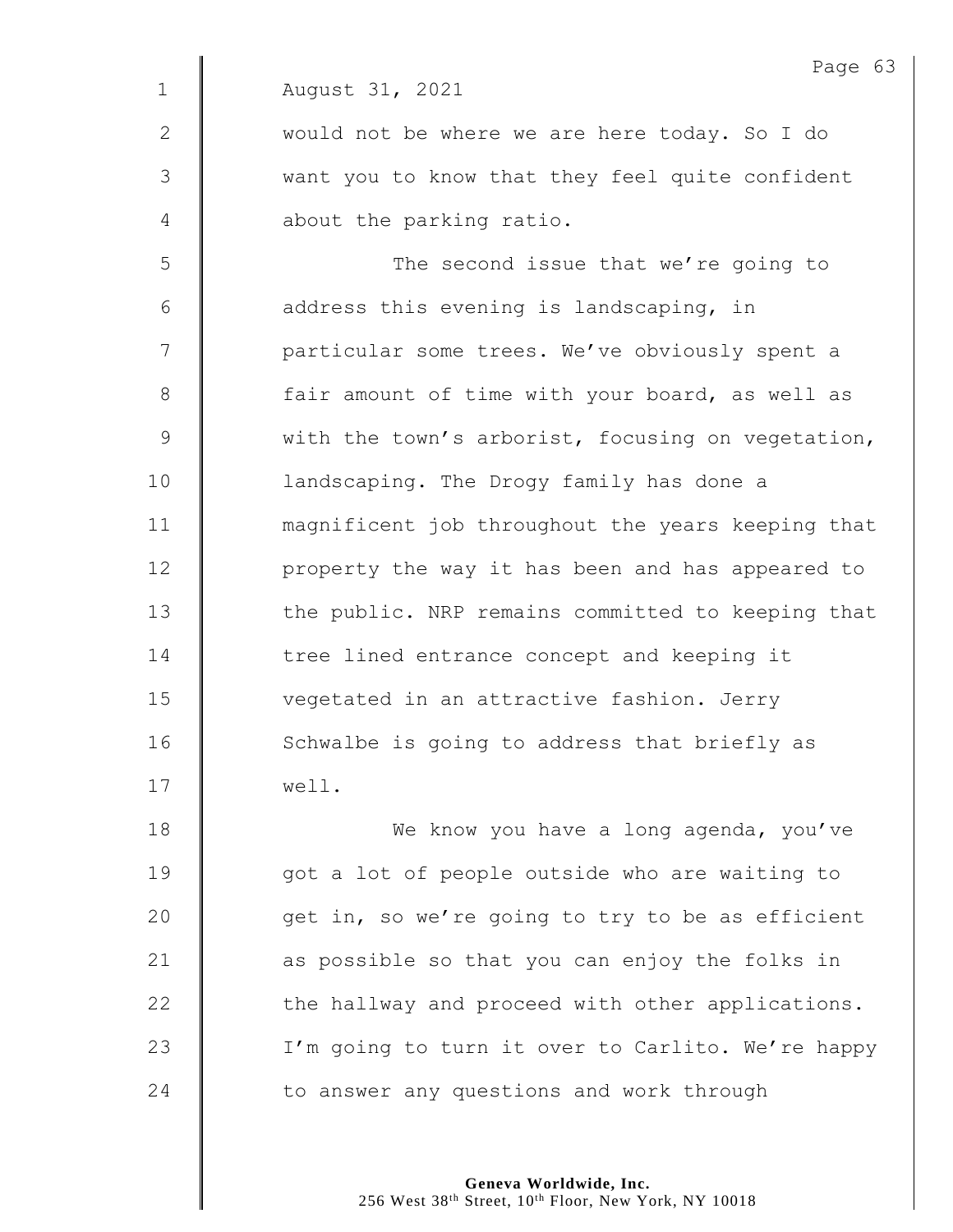|             | Page 64                                           |
|-------------|---------------------------------------------------|
| $\mathbf 1$ | August 31, 2021                                   |
| 2           | everything with you this evening. Our goal, so    |
| 3           | you understand, is to try to at least complete    |
| 4           | the SECR process in front of the town board, try  |
| 5           | to get our text amendment adopted, and then we do |
| 6           | expect that we would return to the planning board |
| 7           | to resolve a number of final details, many of     |
| $8\,$       | which your consultants and staff have already had |
| $\mathsf 9$ | us address, but we are anxious to try to get the  |
| 10          | text amendment in place so that we can then       |
| 11          | develop the plans to their fullest. So I'm going  |
| 12          | to turn it over to Carlito.                       |
| 13          | MR. CARLITO HOLT: Good evening,                   |
| 14          | everyone, Carlito Holt with Provident Design      |
| 15          | Engineering. We're the traffic and parking        |
| 16          | consultant on the proposed application. So as     |
| 17          | David mentioned, we heard some concerns or        |
| 18          | questions concerning some other similar site      |
| 19          | surveys.                                          |
| 20          | And we prepared this table, and I'll              |
| 21          | just walk you through it to give you a sense of   |
| 22          | what we did. So what you're looking at here is a  |
| 23          | parking comparison table of the proposed Overlook |
| 24          | Terrace project, which is in this column here,    |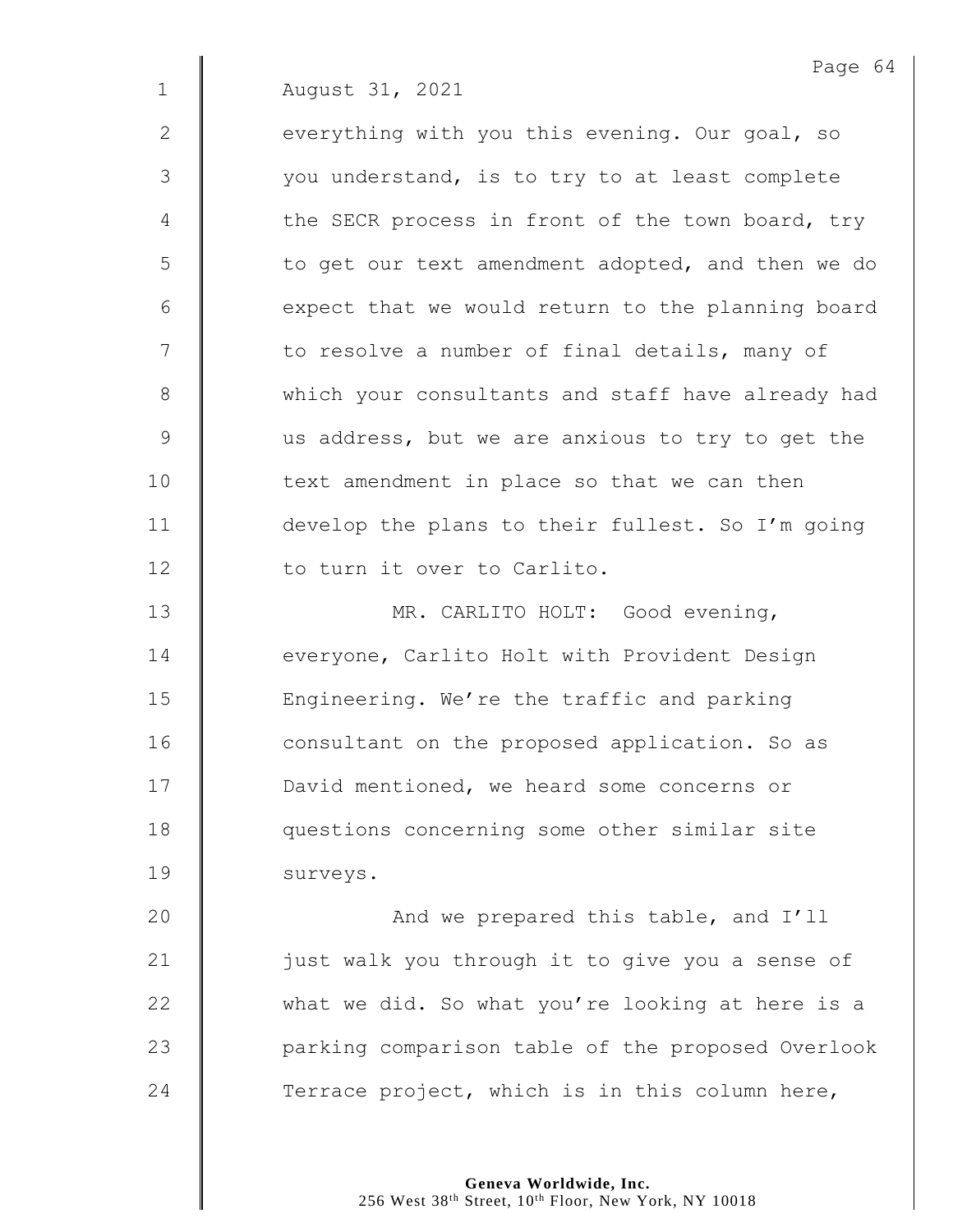2 | aqainst the Jacob's Hill Apartment Complex, which 3 was also a 55+ active adult community similar in 4 | size to Overlook Terrace. The Springvale, again  $5 \parallel$  active adult, but much larger and a much 6 different garden style kind of clustered layout 7  $\parallel$  development and then Roundtop, which is slightly 8 smaller, but it's also non-age restricted, so not 9 quite as comparable.

10 | And what we did in the original traffic 11 | study and at the recommendation of staff was do a 12 **more detailed parking survey at Jacob's Hill** 13 | Road, where we actually got two weeks of data to 14 | find out how much parking was occurring at that  $15$   $\parallel$  site at any time during that two week period.

16 | So running through each row, you can see 17 **total units and we also have total bedrooms and** 18 The as built parking spaces, so obviously this is 19 | the proposed parking for Overlook Terrace to be 20 | provided, and then Jacob's Hill has 122 parking 21  $\parallel$  spaces. We related that parking ratio to number 22 **deg of units, as well as number of bedrooms.** So for 23 **instance, at Overlook Terrace, it'll have 1.08** 24 **parking spaces per unit, and .83 parking spaces**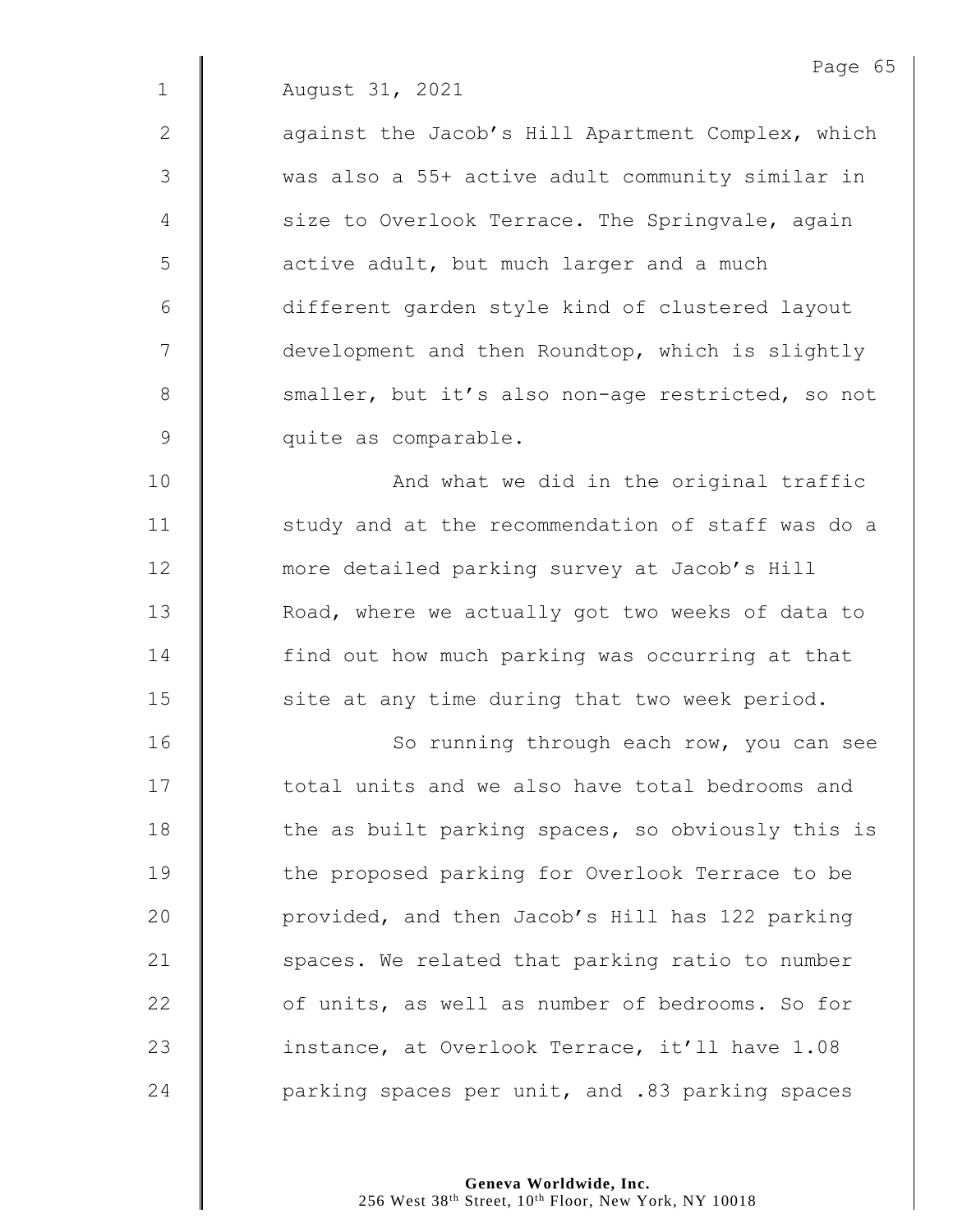|             | Page 66                                           |
|-------------|---------------------------------------------------|
| $\mathbf 1$ | August 31, 2021                                   |
| 2           | per bedroom.                                      |
| 3           | Then the key aspect was really the                |
| 4           | parking utilization count. So these are the       |
| 5           | actual demands observed at each of the sites. Now |
| 6           | this is a proposed facility, the numbers here     |
| 7           | that are represented, are Institute of            |
| $8\,$       | Transportation engineer parking generation rates  |
| $\mathsf 9$ | for a land use that is actually non-age           |
| 10          | restricted. So we took a conservative analysis    |
| 11          | and they recommend .75 spaces per unit and .66    |
| 12          | spaces per bedroom. So obviously, the proposed    |
| 13          | project is above that amount.                     |
| 14          | Then moving to Jacob's Hill Road, what            |
| 15          | we observed over the two week period, the average |
| 16          | peek parking demand per unit was only .77 parked  |
| 17          | vehicles per unit, and .64 parked spaces per      |
| 18          | bedroom. Again, seeing that Overlook Terrace is   |
| 19          | well above that, we felt comfortable and          |
| 20          | confident that this project was parked adequately |
| 21          | to support the proposed use.                      |
| 22          | At Springvale, again, we were a little            |
| 23          | concerned because it's not quite the same         |
| 24          | development style as the product that the         |
|             |                                                   |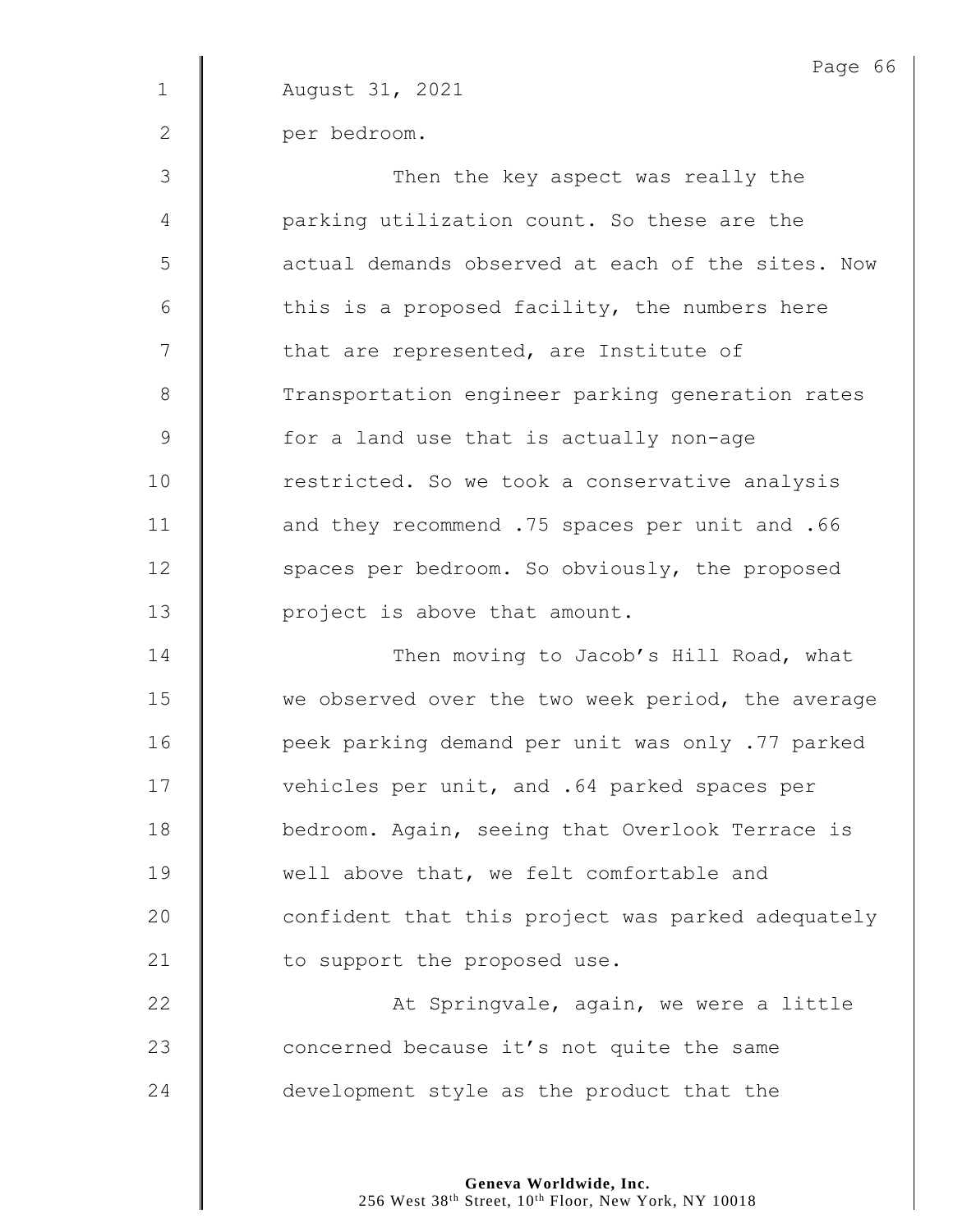|              | Page 67                                           |
|--------------|---------------------------------------------------|
| $\mathbf 1$  | August 31, 2021                                   |
| $\mathbf{2}$ | applicant is producing, but again, still well     |
| 3            | below what the parking to be provided at the      |
| 4            | proposed project is going to be.                  |
| 5            | Roundtop, you know, what's interesting            |
| 6            | here is they have a higher parking demand per     |
| 7            | unit, but that's because they have a higher       |
| 8            | bedroom count per unit. So you when you relate    |
| $\mathsf 9$  | their actual observed parking demand per bedroom, |
| 10           | you get the .83, which coincidentally is exactly  |
| 11           | what the proposed application is providing per    |
| 12           | bedroom.                                          |
| 13           | So I can answer any questions but I               |
| 14           | think this provides a better overview of the      |
| 15           | similar type facilities in the town.              |
| 16           | MR. MAYES: I do have one quick                    |
| 17           | question. For Jacob Hill, Springvale and I can't  |
| 18           | really read, is that Roundup or --                |
| 19           | MR. HOLT: Roundtop.                               |
| 20           | MR. MAYES: -- Roundtop, I'm sorry. Do             |
| 21           | you know whether or not those facilities were     |
| 22           | fully occupied at the time the study was done?    |
| 23           | MR. HOLT: Yeah, they were all fully               |
| 24           | occupied.                                         |
|              |                                                   |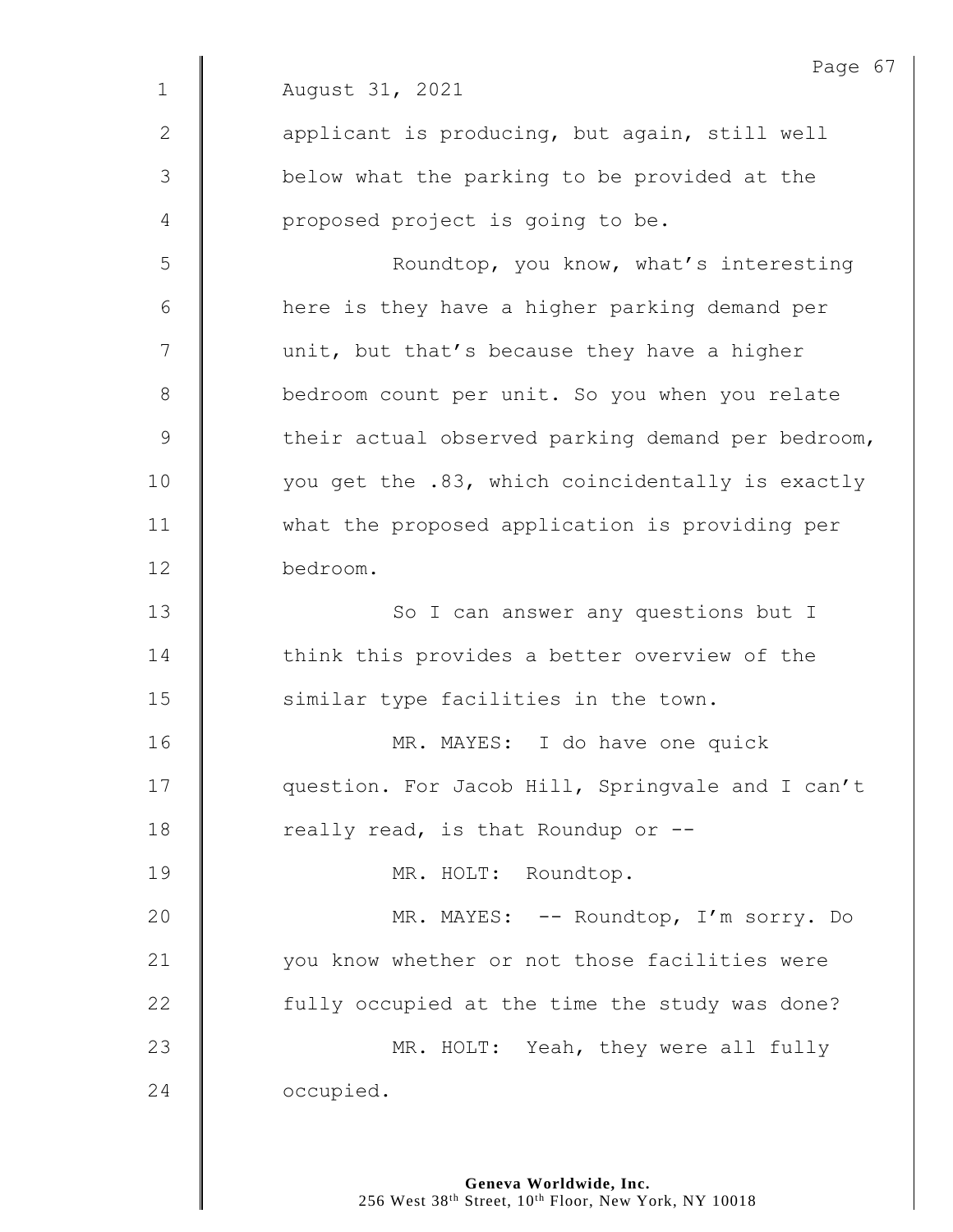|               | Page 68                                           |
|---------------|---------------------------------------------------|
| $\mathbf{1}$  | August 31, 2021                                   |
| $\mathbf{2}$  | MR. MAYES: Got it.                                |
| 3             | MR. STEINMETZ: Any other questions on             |
| 4             | the exhibit?                                      |
| 5             | MR. KESSLER: You'll give us a copy of             |
| 6             | that?                                             |
| 7             | MR. STEINMETZ: Sure.                              |
| $8\,$         | MR. KEHOE: Do we want to keep Carlito?            |
| $\mathcal{G}$ | Because we have our traffic consultant here. Do   |
| 10            | we want to discuss anymore Mike? Do you want to   |
| 11            | discuss the crosswalk or do it later?             |
| 12            | MR. PREZIOSI: Well, I think we can                |
| 13            | maybe stick on the traffic topic right now, and   |
| 14            | just wrap it up. But we do have our consultant    |
| 15            | here from HVEA that can summarize the review memo |
| 16            | that was sent over to the planning board and I    |
| 17            | think we're at a point now where we've completed  |
| 18            | the review of the traffic study and we've come    |
| 19            | done to just a point of clarification as to the   |
| 20            | location of the proposed crosswalk and the        |
| 21            | pedestrian accommodations, and I'll turn it over  |
| 22            | to Brendan who will explain in more detail, but   |
| 23            | essentially it's where the location of the        |
| 24            | proposed crosswalks should go versus where        |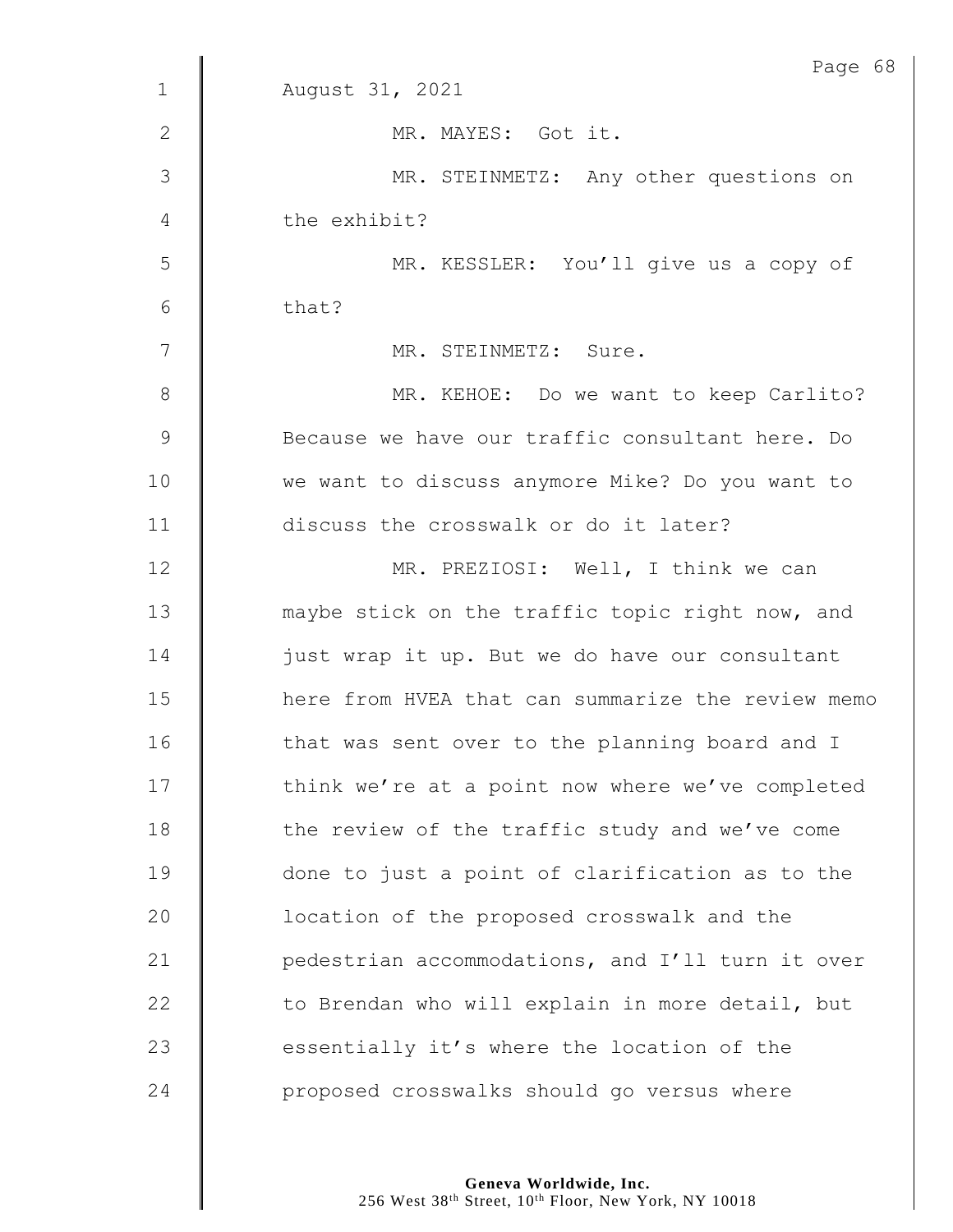|              | Page 69                                           |
|--------------|---------------------------------------------------|
| $\mathbf 1$  | August 31, 2021                                   |
| $\mathbf{2}$ | they're proposed and then just a matter of        |
| 3            | coordinating that into a final site plan for      |
| 4            | review and approval. So, do you want to take the  |
| 5            | lead?                                             |
| $6\,$        | MR. BRENDAN FITZGERALD: Sure, thanks.             |
| 7            | I'm Brendan Fitzgerald from HVEA. I'm glad to     |
| $\,8\,$      | meet all you guys. So with the crosswalk,         |
| 9            | obviously, with this type of development and      |
| 10           | being age restricted, part of it is predicated on |
| 11           | the fact, the use of people being able to walk    |
| 12           | and use public transit. So certainly the crossing |
| 13           | of Oregon Road is an important aspect of this     |
| 14           | development. What the applicant has proposed is   |
| 15           | rectangular rapid flashing beacon in between      |
| 16           | their entrance driveway on Oregon Road and the    |
| 17           | signalized intersection at Pump House, Eton and   |
| 18           | Heady Street.                                     |
| 19           | Looking, there are some guidelines that           |
| 20           | the DOT offers in terms of traffic, traffic       |
| 21           | volumes and speeds, and recommendations for their |
| 22           | use of this type of system. They have been used   |

**in certain situations.** But one of the

23  $\parallel$  all around. We have used them. They are effective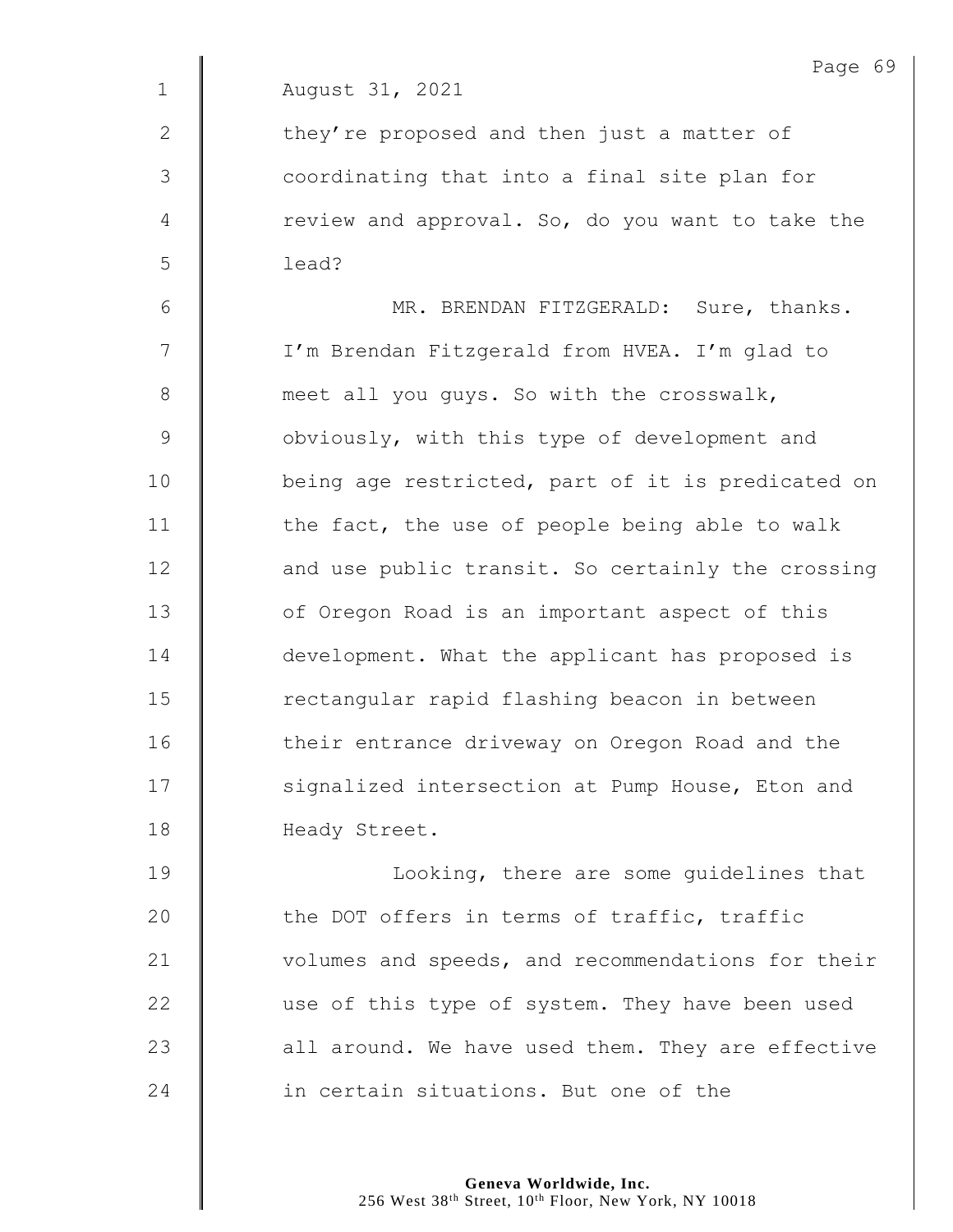|                | Page 70                                           |
|----------------|---------------------------------------------------|
| $\mathbf 1$    | August 31, 2021                                   |
| $\mathbf{2}$   | requirements is that it be located a certain      |
| 3              | distance from other intersections and certainly   |
| $\overline{4}$ | signalized intersections. Here, it's a little     |
| 5              | less than 200 feet from the signalized            |
| 6              | intersection at Eton and, you know, that's --     |
| 7              | they recommend at least 300 feet. In an area like |
| $\,8\,$        | this, it can be reduced to something like 200     |
| $\mathsf 9$    | feet in an urban area. This wouldn't really be    |
| 10             | considered to be, you know, urban in that regard. |
| 11             | So our review of that and our                     |
| 12             | recommendation would be that the crosswalk        |
| 13             | actually be installed at the signalized           |
| 14             | intersection, with pedestrian signalization. It   |
| 15             | is, any reasonable traffic engineer, or any       |
| 16             | engineer for that matter, will tell you that the  |
| 17             | signal at that intersection is certainly          |
| 18             | antiquated. The controller is not a modern        |
| 19             | controller, but it is a controller that could     |
| 20             | facilitate the addition of pedestrian             |
| 21             | signalization.                                    |
| 22             | It would help consolidate it. I think it          |
| 23             | actually coincides very well with the expected    |
| 24             | pedestrian traffic flow in terms of where the bus |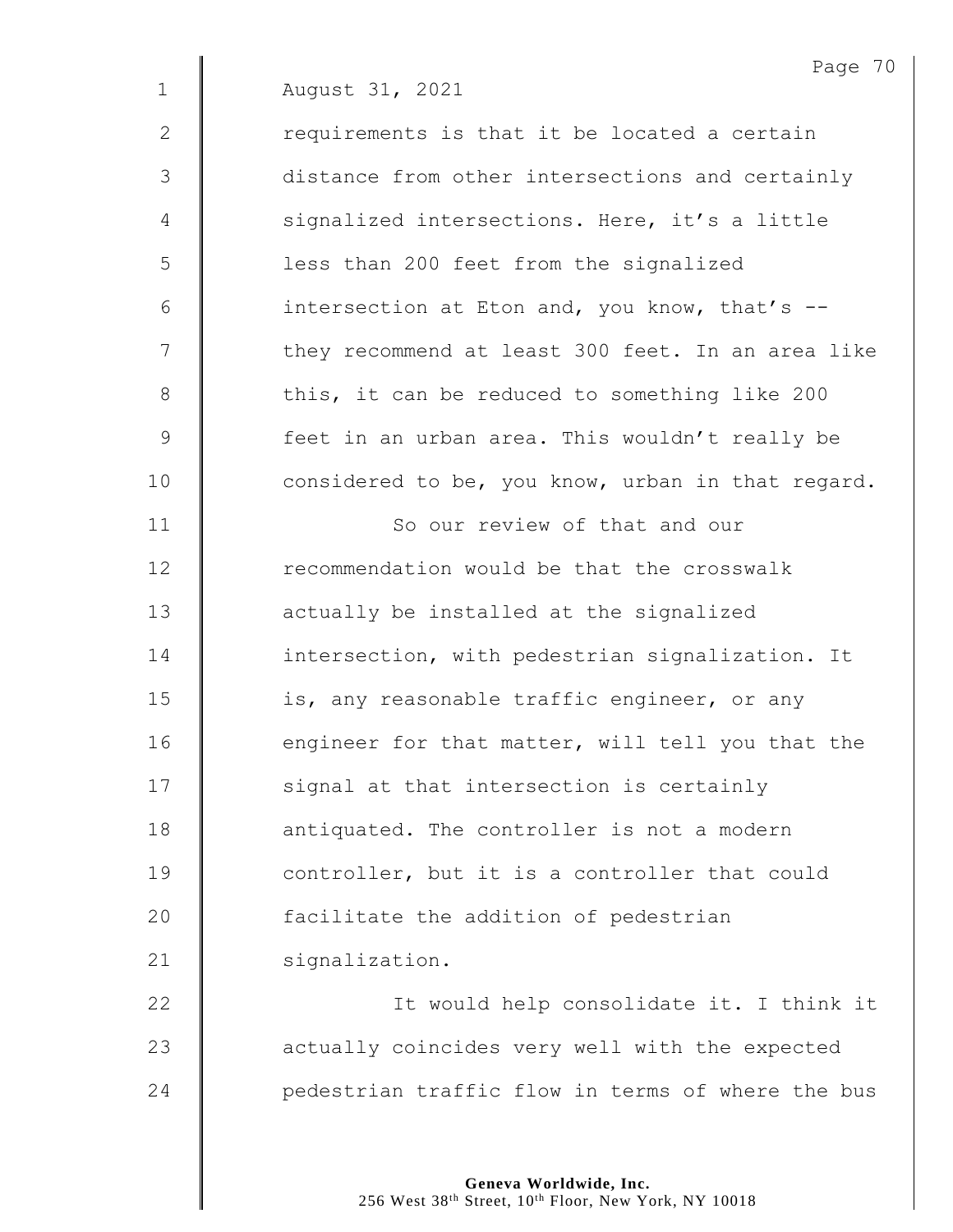|               | Page 71                                           |
|---------------|---------------------------------------------------|
| $\mathbf 1$   | August 31, 2021                                   |
| $\mathbf{2}$  | stops are located. It's going to be a much safer  |
| 3             | location for a crosswalk on Oregon Road, and it's |
| 4             | also not going to result in traffic having to     |
| 5             | stop on more than one occasion.                   |
| 6             | MR. KEHOE: Brendan, this is their                 |
| 7             | drawing, CP2, which seems to have moved the       |
| $8\,$         | crosswalk closer to the intersection from where   |
| $\mathcal{G}$ | it was located on CP1. But is this the exact area |
| 10            | where you and Mike think it should be or just     |
| 11            | closer to where you and Mike think it should be?  |
| 12            | MR. FITZGERALD: Closer. I mean I think            |
| 13            |                                                   |
| 14            | MR. KEHOE: It's moving in the right               |
| 15            | direction, but?                                   |
| 16            | MR. FITZGERALD: -- I think our                    |
| 17            | recommendation, and it's hard to tell from this   |
| 18            | distance for me, but I mean I think our           |
| 19            | recommendation would be that it is actually on    |
| 20            | the corner and, you know, under that signal's     |
| 21            | control with a stop bar for that westbound        |
| 22            | approach being behind there.                      |
| 23            | MR. KEHOE: So maybe over a little more?           |
| 24            | MR. FITZGERALD: Yeah, it's hard to                |
|               |                                                   |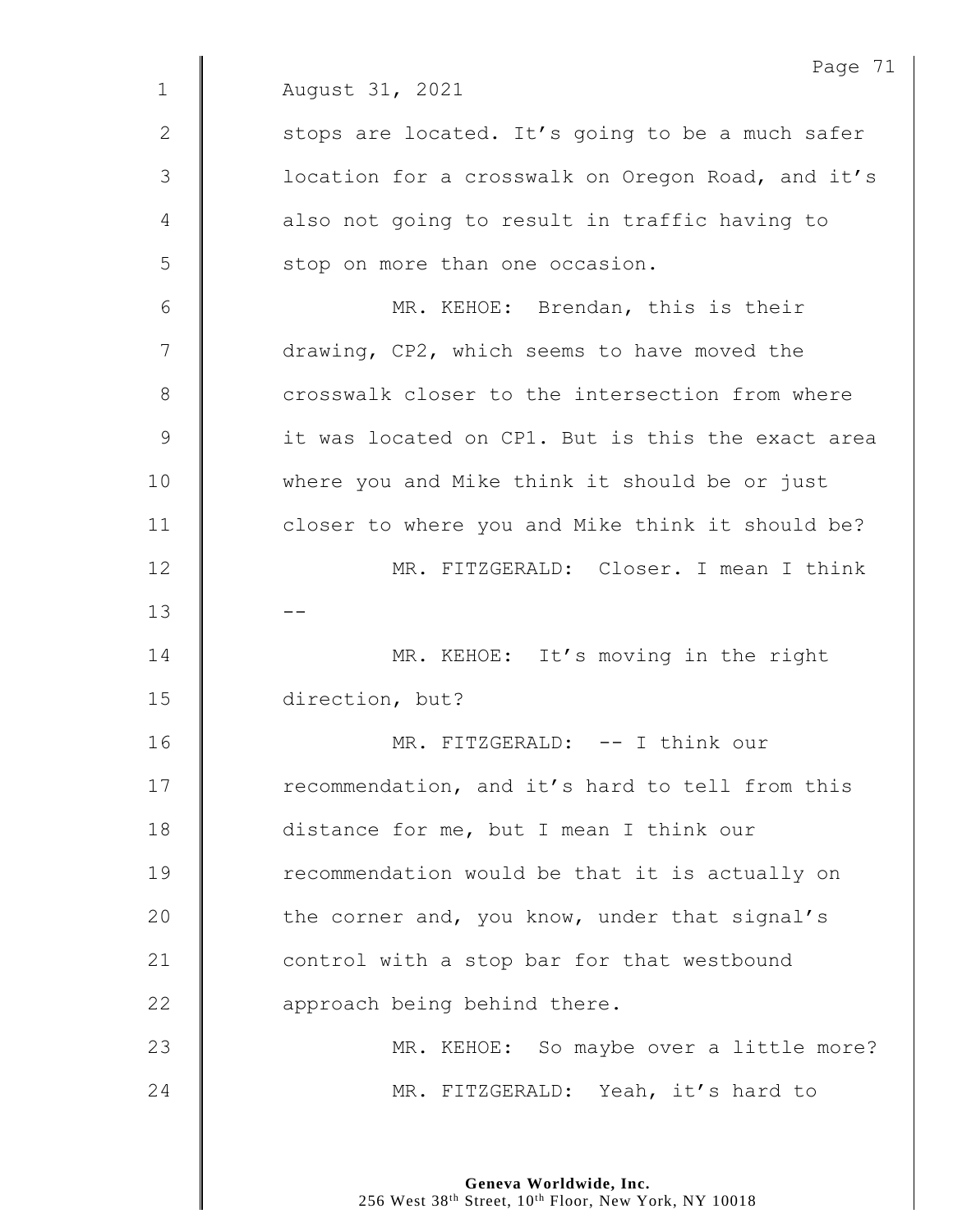|              | Page 72                                           |
|--------------|---------------------------------------------------|
| $\mathbf{1}$ | August 31, 2021                                   |
| $\mathbf{2}$ | tell, though. Is that -- maybe Carlito could --   |
| 3            | MR. HOLT: Well you, don't forget you              |
| 4            | have Eton Downs and Heady Street, so it's, it's   |
| 5            | located --                                        |
| 6            | MR. FITZGERALD: Yeah, I know. So it be            |
| 7            | on the corner of --                               |
| 8            | MR. HOLT: -- it really is located                 |
| 9            | immediately east of Eton Downs.                   |
| 10           | MR. FITZGERALD: Okay.                             |
| 11           | MR. HOLT: So I think it, you know, I              |
| 12           | think I think this is a concept --                |
| 13           | MR. PREZIOSI: This is a concept plan.             |
| 14           | MR. FITZGERALD: Right.                            |
| 15           | MR. HOLT: We can, you know, work out              |
| 16           | those technical details.                          |
| 17           | MR. FITZGERALD: And that's exactly                |
| 18           | right. It would be on that eastern corner of Eton |
| 19           | Downs.                                            |
| 20           | MR. PREZIOSI: Yeah, so just to wrap               |
| 21           | with the traffic discussion, everything else      |
| 22           | seems to have been addressed as far as the level  |
| 23           | of service assessment, of the intersection. The   |
| 24           | applicant and their traffic consultant has        |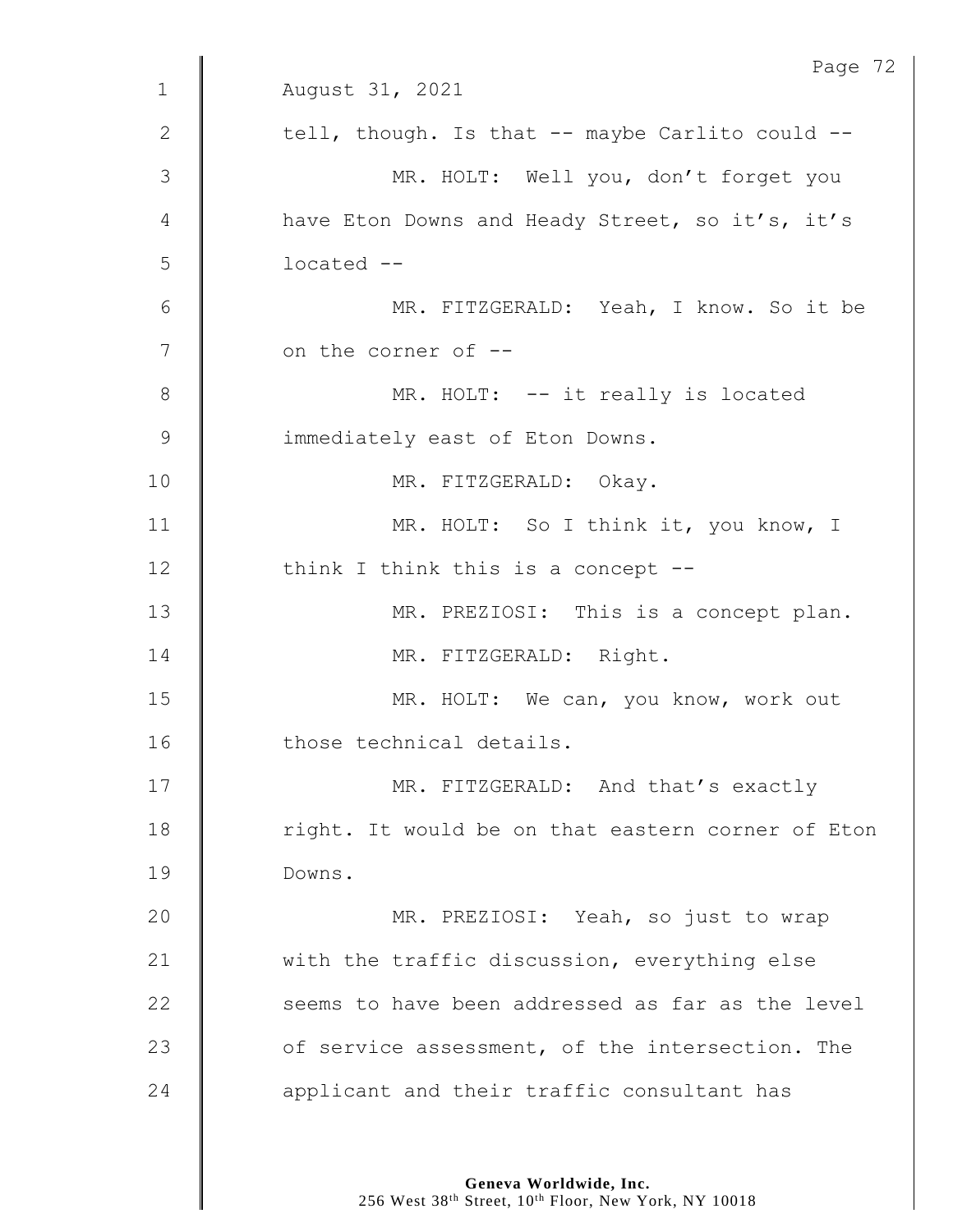2 **d** addressed most of the town's concerns, comments, 3 made some efforts as to providing some concept 4 | plans for future improvements to the intersection 5 || and the traffic light and it's our recommendation  $6$  |  $\blacksquare$  at the moment to just contemplate putting the 7 | traffic crosswalk at the intersection as opposed 8 | to the mid-block red flashing beacon crosswalk 9 Some further along this driveway site. So that's where 10 We are with traffic. I think we can pretty much 11 | at this point wrap it up as far as discussion 12 | goes on that topic, and then turn it over for the 13 Test of the site development, trees, landscaping 14 | and onsite circulation, so. 15 MR. FOLEY: I'd like to ask a question

16 on traffic.

17 MR. PREZIOSI: Sure.

18 | MR. FOLEY: Which I did bring up at the 19 Work session and in the past. I have nothing  $\parallel$  against the project, I think it's a great **| project.** The only issue I have is to try to **diffuse traffic and because as the gentleman just**   $\parallel$  explained with the series of lights on Oregon **Number 24 Number 24 Number 24 Number** 24 Number 24 Number 24 Number 24 Number 26 Number 26 Number 26 Number 2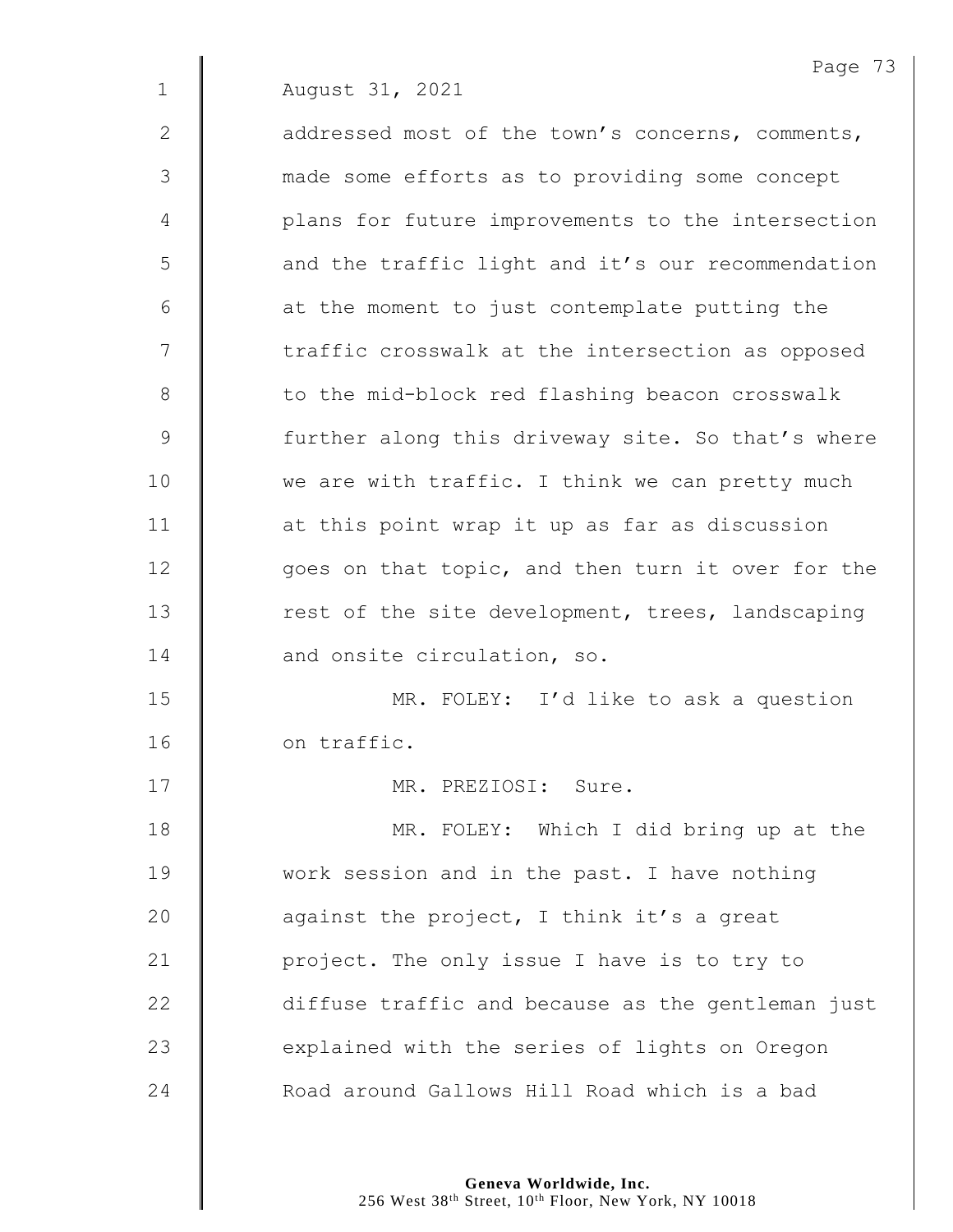|                | Page 74                                           |
|----------------|---------------------------------------------------|
| $\mathbf 1$    | August 31, 2021                                   |
| 2              | intersection, up to Heady Street and Pump House   |
| 3              | Road. I think that if you could have an egress on |
| 4              | to Eton Lane, I know right now, it's only         |
| 5              | designed as an emergency --                       |
| 6              | MR. PREZIOSI: Well, no, actually                  |
| 7              | they've addressed that comment by --              |
| $8\,$          | MR. FOLEY: So you can come out?                   |
| $\overline{9}$ | MR. PREZIOSI: -- agreeing with the town           |
| 10             | and our consultant's recommendation as to         |
| 11             | allowing vehicles to leave the site, turn on to   |
| 12             | Eton Downs and utilize the traffic signal to make |
| 13             | left turns onto Oregon Road. So it will be an out |
| 14             | exit and an emergency in, so emergency entrance.  |
| 15             | MR. HOLT: I think there was some                  |
| 16             | concern about potentially bypass traffic coming   |
| 17             | through the site.                                 |
| 18             | MR. FOLEY: Yeah, I understand that,               |
| 19             | yes.                                              |
| 20             | MR. HOLT: So what they've proposed at             |
| 21             | this point is to have an exit out of their        |
| 22             | facility onto Eton Downs, but it's going to be    |
| 23             | channelized such that it's going to be a right    |
| 24             | turn only.                                        |
|                |                                                   |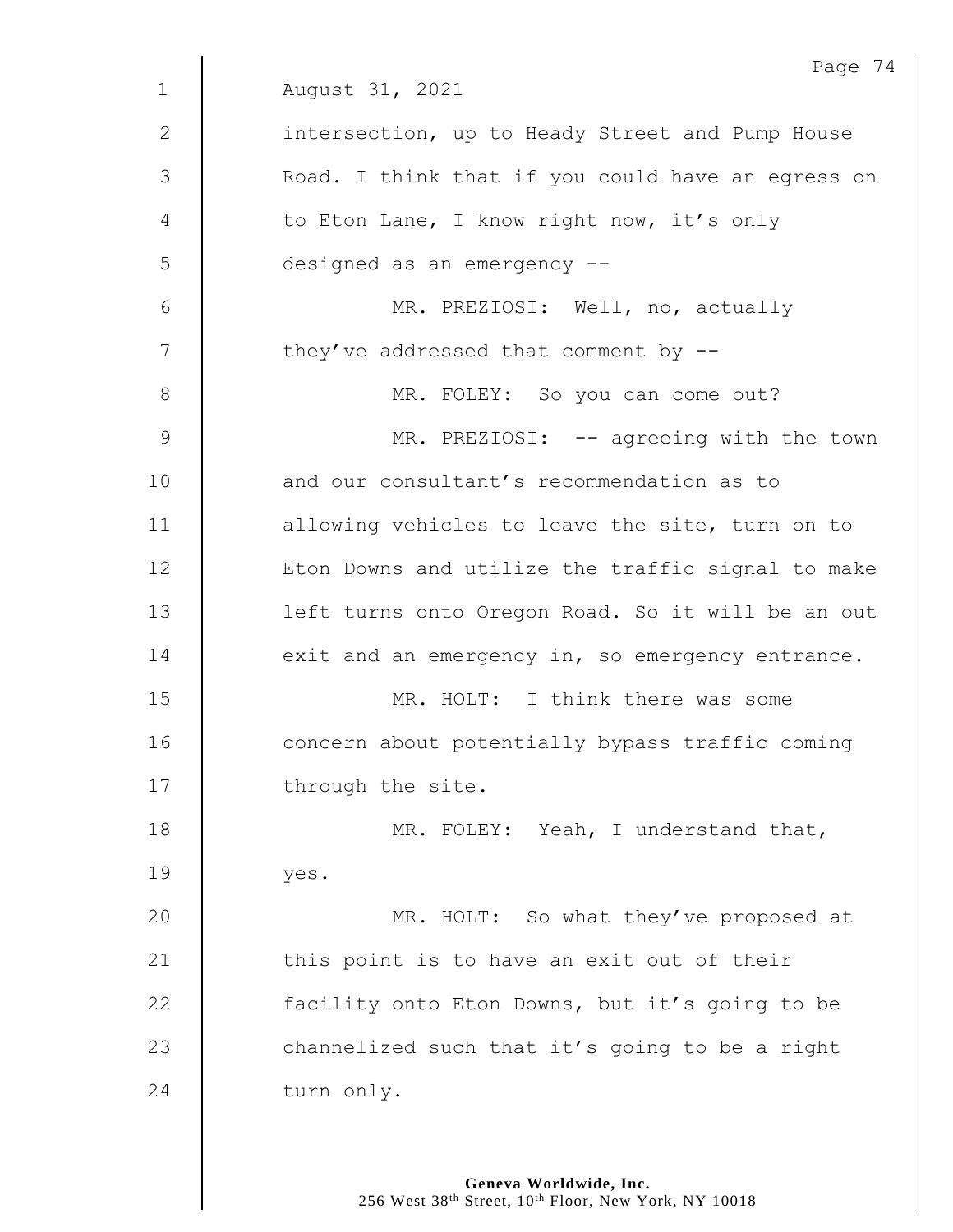2 || MR. FOLEY: Right. So, in other words, 3 | then my idea of having a left turn up Eton Downs 4 | also, which could diffuse traffic going back to 5 | Oregon Road and like, for people who live up in  $6 \parallel$  that area or want to cut up to Waterbury Manor, 7 | along Waterbury Parkway, which is a fairly good  $8 \parallel$  road, up to Route 6, I thought that if you're 9 **a** allowed to make a left turn out of there, that 10 | would help diffuse traffic. Otherwise, they're 11 | all going to feed down to the light at Oregon and 12 | Eton and Pump House.

13 | MR. PREZIOSI: Right. That's a comment 14 We can bring back to the applicant to review and 15 make sure it's a full movement exiting the site, 16  $\parallel$  right out, left out as opposed to an entrance in, 17 **and see if there's enough, or any concerns with** 18 The traffic movement that could potentially impact. I 19 Think the majority of southbound traffic, which 20 Would be coming down the stream is very minimal 21  $\parallel$  on Eton Downs, so it may not be a turning 22 **Conflict.** So we can ask Carlito and Brendan to 23  $\parallel$  just touch base on that and see if it can be 24 **Converted** to full movement.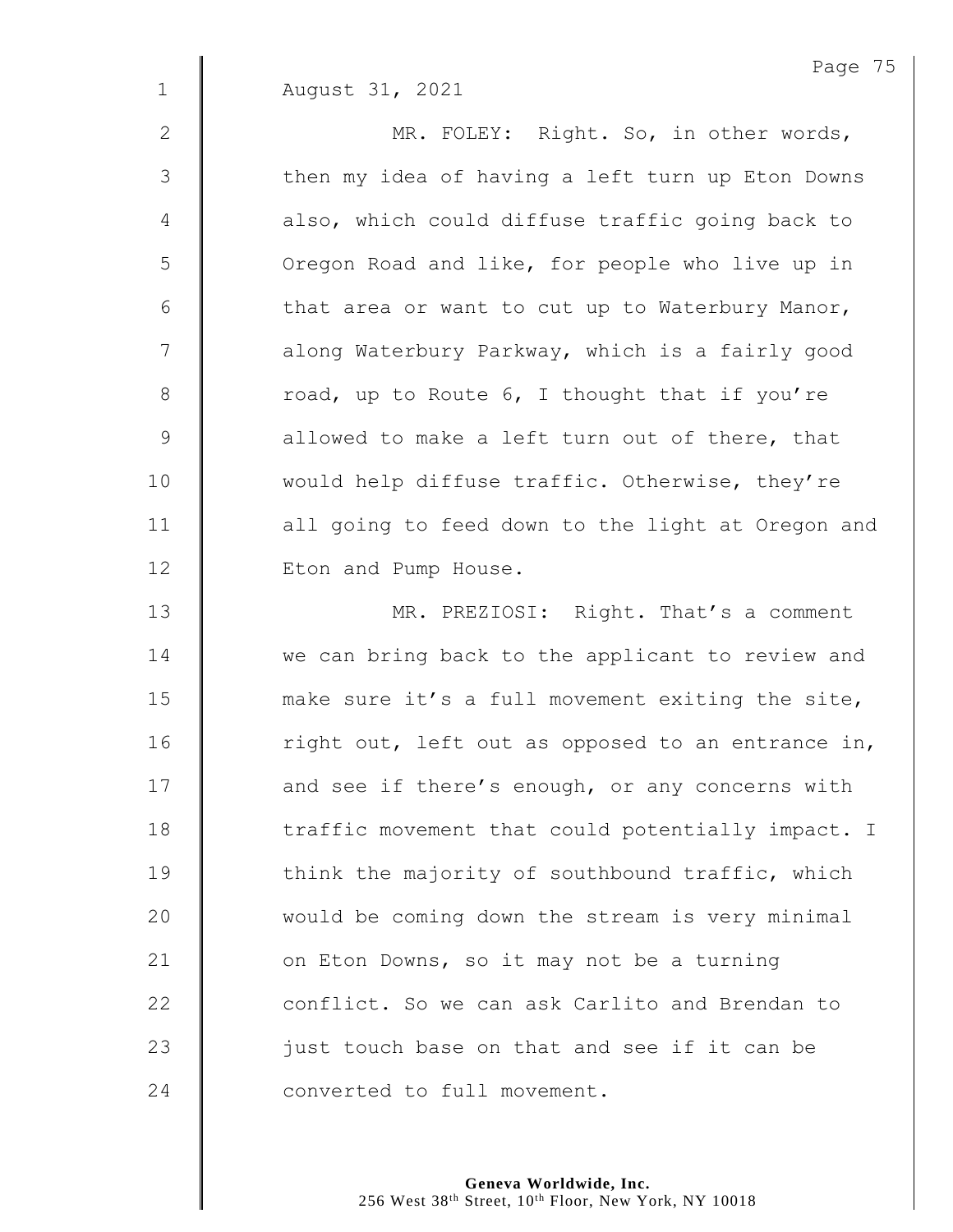|                | Page 76                                           |
|----------------|---------------------------------------------------|
| $\mathbf 1$    | August 31, 2021                                   |
| $\mathbf{2}$   | MR. FOLEY: I don't know how much                  |
| 3              | traffic is going to be generated out of the site  |
| $\overline{4}$ | with employees, supposedly residents, supposedly  |
| 5              | won't have cars, but if this is just 55 and over, |
| 6              | right, so some will have cars.                    |
| 7              | MR. HOLT: Yes.                                    |
| $\,8\,$        | MR. PREZIOSI: Carlito should be able to           |
| $\mathcal{G}$  | address the assignment and distribution of the    |
| 10             | vehicles exiting the site, so.                    |
| 11             | MR. HOLT: Yeah, So, essentially the               |
| 12             | distribution was a 50/50 split on north and south |
| 13             | on Oregon Road. There wasn't any assignment       |
| 14             | really back up Eton Downs Road, and like Michael  |
| 15             | said, the concern was the benefit of maybe one or |
| 16             | two cars making that movement to go that way as   |
| 17             | opposed to coming out and going back up Eton      |
| 18             | Downs was balanced with the potential that people |
| 19             | then would bypass the signal and use the site as  |
| 20             | a cut through, so we had a slight safety concern. |
| 21             | But we can definitely work that out technically   |
| 22             | with staff and consultants. And if we find that   |
| 23             | there is a balance that can be struck to allow    |
| 24             | that movement, I don't think the applicant is     |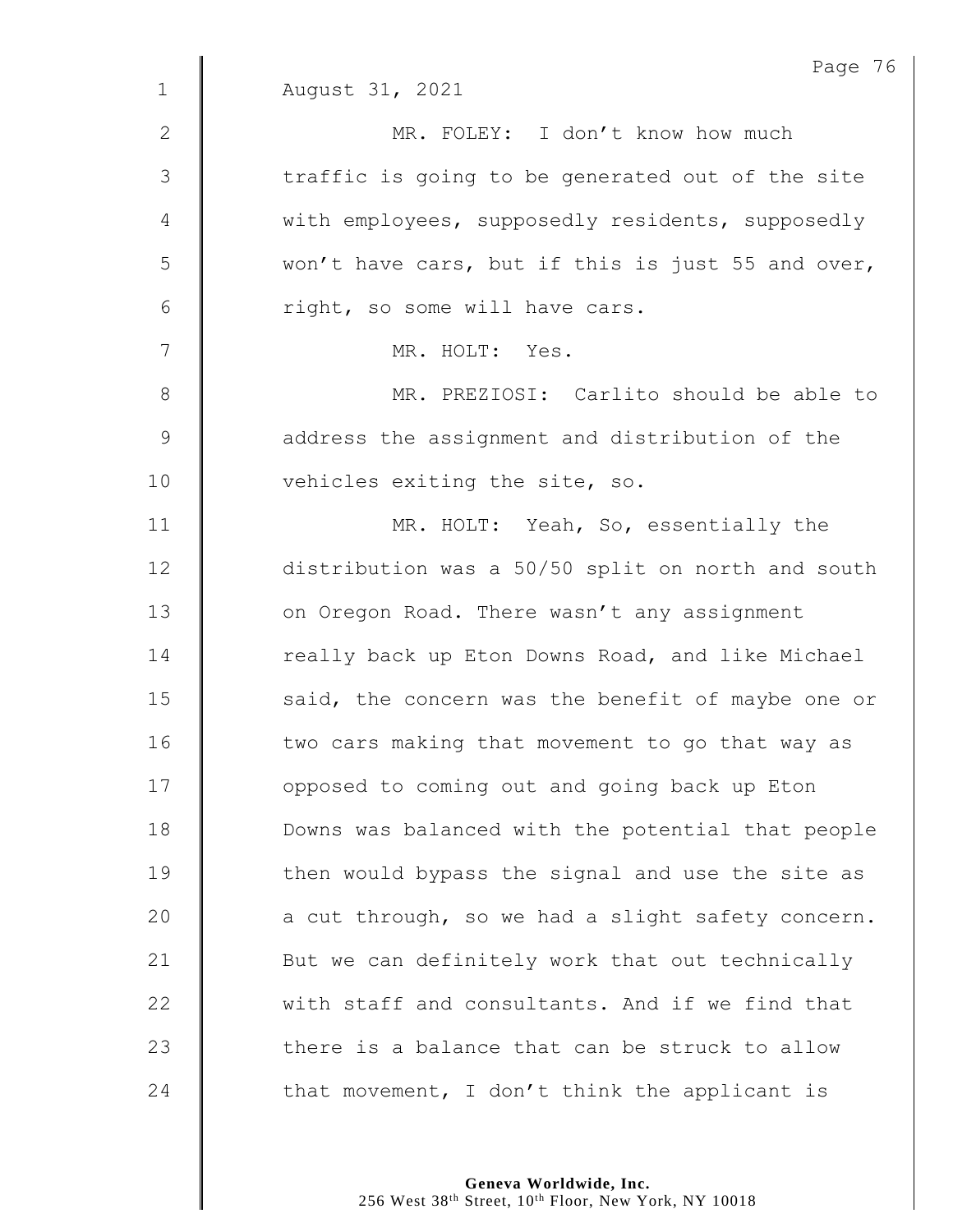Page 77 1 August 31, 2021 2 **0pposed** to it. 3 MR. FOLEY: I don't know how you reached 4 | the figure that it would be very minimal coming 5 | out and making a left, but again, you guys did 6  $\parallel$  the analysis. I'm just trying to find a way to 7 | avoid more cars going down Oregon Road and the 8 **Confusing light system there.** 9 | MR. HOLT: Understood. 10 | MR. KIMMERLING: So the egress to Eton 11 | Downs is right turn only? Up Eton Downs to Oregon 12 Road? 13 | MR. HOLT: Right now, it's proposed to 14 **be right turn only, but would allow full movement** 15 emergency access. 16 | MR. KIMMERLING: Okay. And can people 17 **Come down Eton Downs and make a left into the** 18 project? 19 | MR. FOLEY: A right. 20 | MR. HOLT: A right, no. 21 | MR. KIMMERLING: No, left. 22 **MR. FOLEY:** So in other words, they 23 **would have to go --**24 | MR. KIMMERLING: I can turn down Eton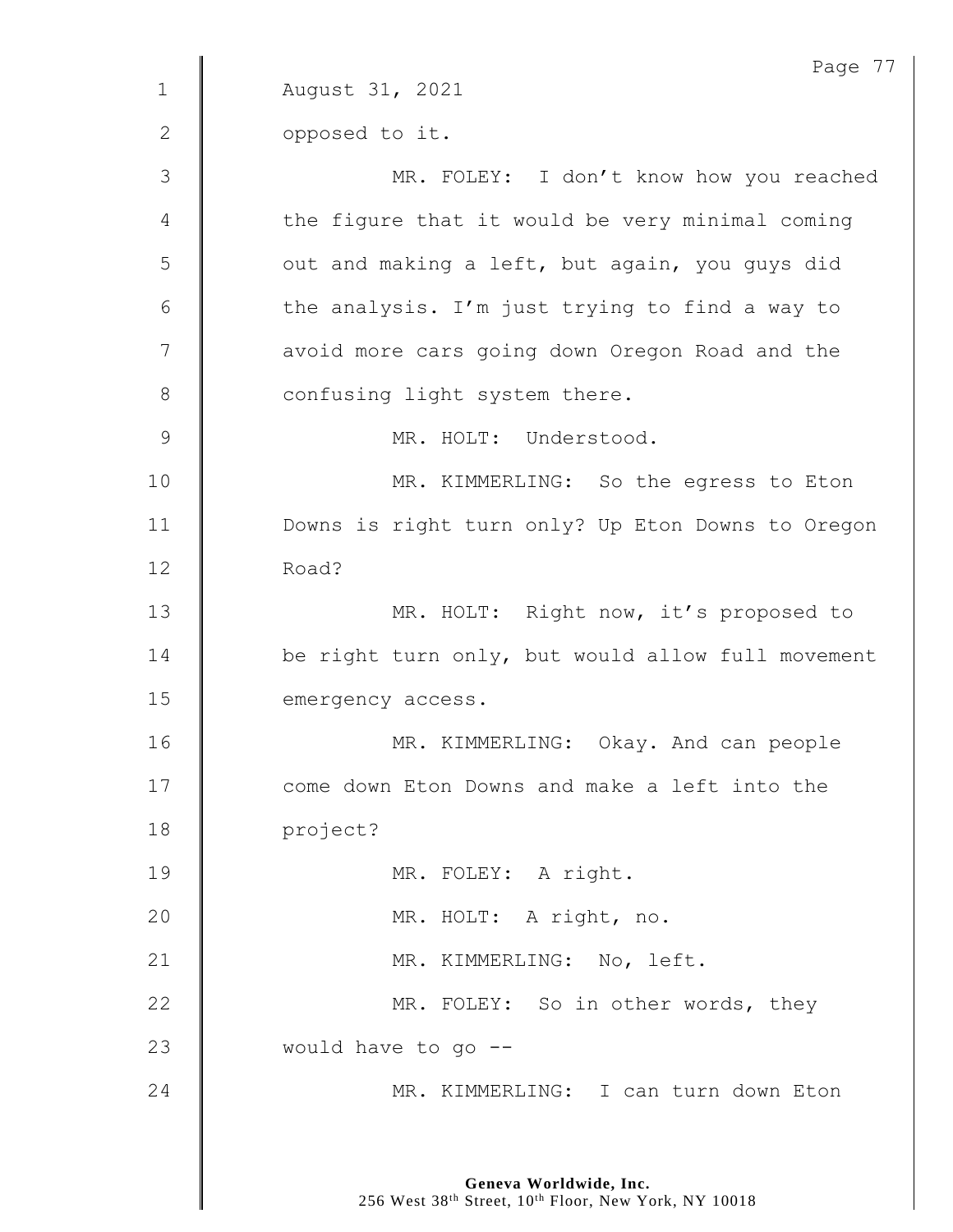|              | Page 78                                           |
|--------------|---------------------------------------------------|
| $\mathbf{1}$ | August 31, 2021                                   |
| $\mathbf{2}$ | Downs, and the go left into --                    |
| 3            | MR. KESSLER: Going up and down.                   |
| 4            | MR. KIMMERLING: What was that?                    |
| 5            | MR. KESSLER: I think we're getting                |
| 6            | confused about up and down. We're using down Eton |
| 7            | Downs.                                            |
| 8            | MR. PREZIOSI: I think the question                |
| $\mathsf 9$  | that's trying to be asked is whether or not       |
| 10           | consideration was given to fully address the      |
| 11           | comment, which was to make the Eton Downs         |
| 12           | entrance/exit a full movement, so it's an         |
| 13           | entrance and an exit as opposed to just an exit   |
| 14           | in this diagrammatic sketch.                      |
| 15           | MR. KIMMERLING: Thank you, Michael.               |
| 16           | MR. FOLEY: Because it seems like what             |
| 17           | George is saying --                               |
| 18           | MR. KIMMERLING: And what is the answer?           |
| 19           | MR. FOLEY: -- and then it would bring             |
| 20           | more cars down to the Oregon Road light as        |
| 21           | opposed to them turning the right into -- maybe   |
| 22           | they work there, maybe they're a resident. I      |
| 23           | don't know.                                       |
| 24           | MR. KEHOE: Well, I guess, George --               |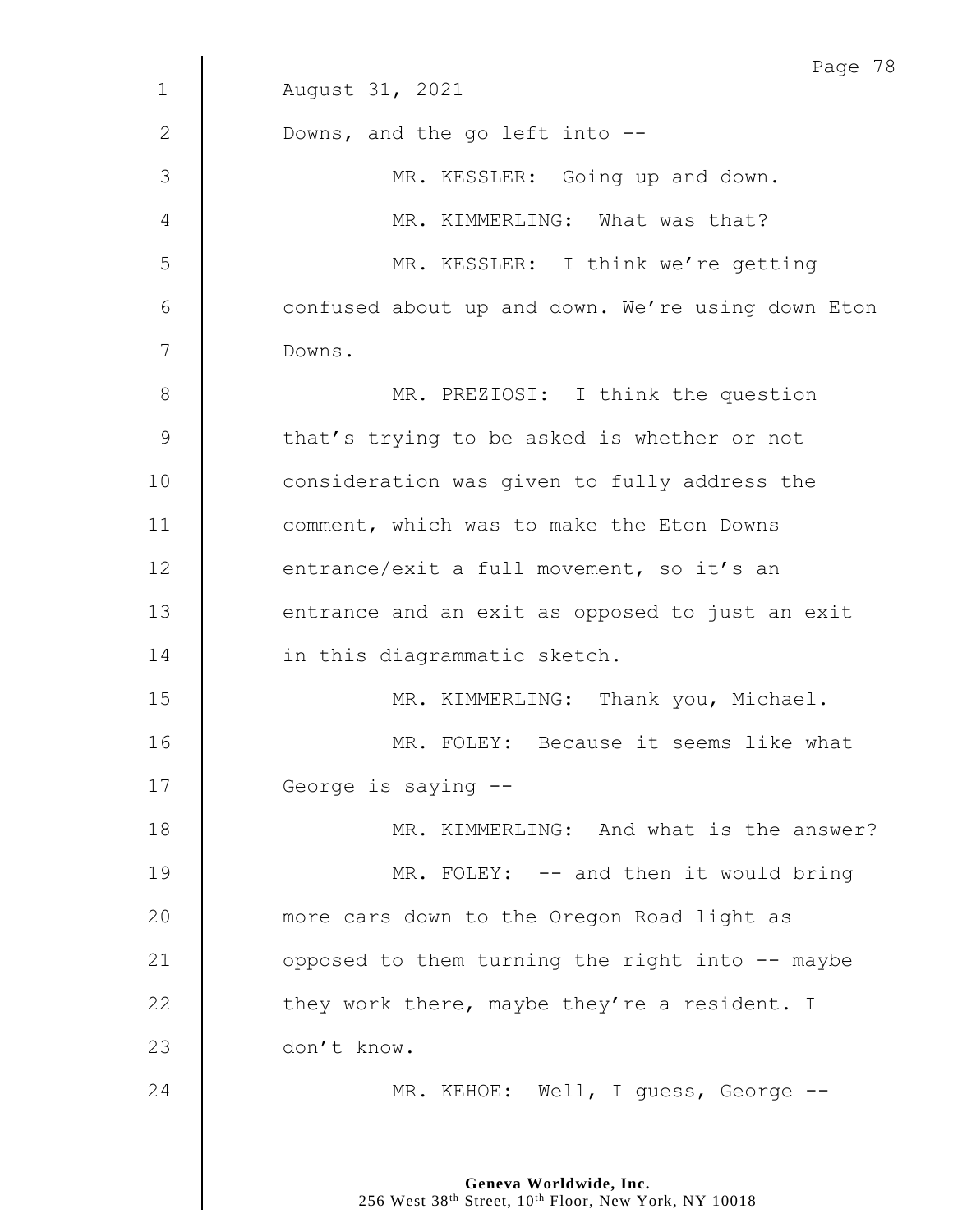| Page 79                                           |
|---------------------------------------------------|
| August 31, 2021                                   |
| MR. STEINMETZ: [unintelligible]                   |
| $[01:19:24]$ the answer?                          |
| MR. KIMMERLING: No. So if I made a                |
| right on Eton Downs, then could I make a left     |
| into the development through that?                |
| MR. HOLT: Well, you make a right, it              |
| would be two right hand turns. So if you're       |
| coming down Eton Downs, you come to the light,    |
| make a right on Oregon Road and then make a right |
| into the site driveway. But you're asking could   |
| you --                                            |
| MR. KIMMERLING: I'm asking if I'm                 |
| coming on Oregon Road and I make --               |
| MR. MAYES: Going east.                            |
| MR. KIMMERLING: -- I don't know.                  |
| MR. KEHOE: Yes, going east.                       |
| MR. KIMMERLING: Going east.                       |
| MR. HOLT: Oh, can you make a right,               |
| then a left?                                      |
| MR. KIMMERLING: You make a right on               |
| Eton Downs and then a left into the project?      |
| MR. HOLT: Not as it, no.                          |
| MR. STEINMETZ: Presently, the answer is           |
|                                                   |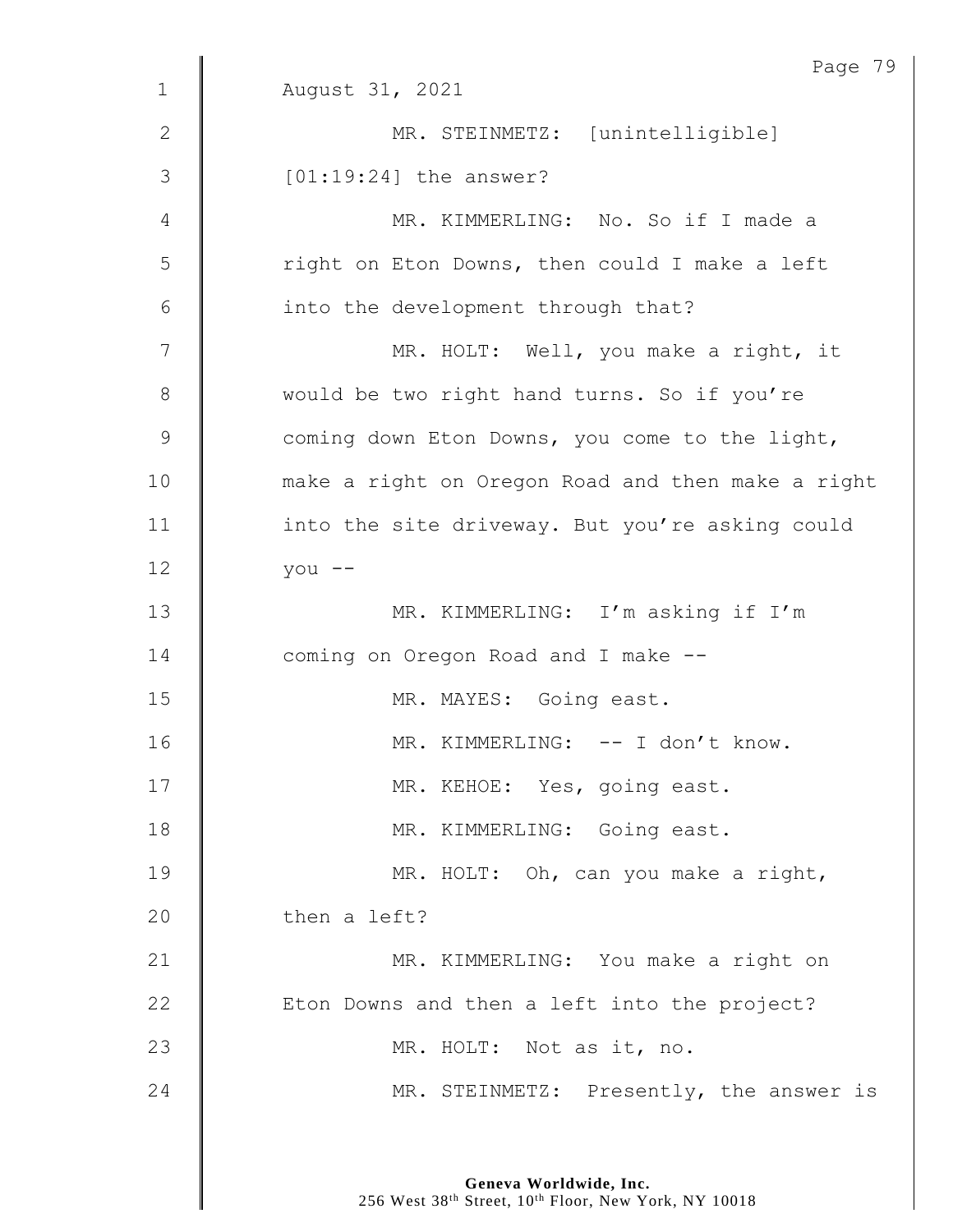|               | Page 80                                          |
|---------------|--------------------------------------------------|
| $\mathbf 1$   | August 31, 2021                                  |
| 2             | no.                                              |
| 3             | MR. HOLT: No.                                    |
| 4             | MR. KIMMERLING: Thank you.                       |
| 5             | MR. STEINMETZ: There's a                         |
| 6             | [unintelligible] [01:20:01] that will be there   |
| 7             | that will be there that will preclude that other |
| $8\,$         | than for emergency purposes.                     |
| $\mathcal{G}$ | MR. KIMMERLING: Okay. Great. Thank you.          |
| 10            | MR. PREZIOSI: It's an exit only is               |
| 11            | what's being shown.                              |
| 12            | MR. KIMMERLING: Right. I have to wear            |
| 13            | sneakers that say right and left sometimes.      |
| 14            | [laughter] I appreciate it.                      |
| 15            | MR. STEINMETZ: I think we're going have          |
| 16            | Jerry [unintelligible] [01:20:19].               |
| 17            | MR. KIMMERLING: Sure.                            |
| 18            | MR. JERRY SCHWALBE: Good evening, Jerry          |
| 19            | Schwalbe from Divney Tung Schwalbe. We had been  |
| 20            | working on the plans since the last meeting. One |
| 21            | of the things that was discussed and obviously   |
| 22            | you were at the site walk, where we had seen the |
| 23            | plans and the layout in the field, the number of |
| 24            | trees that are on the property and existing      |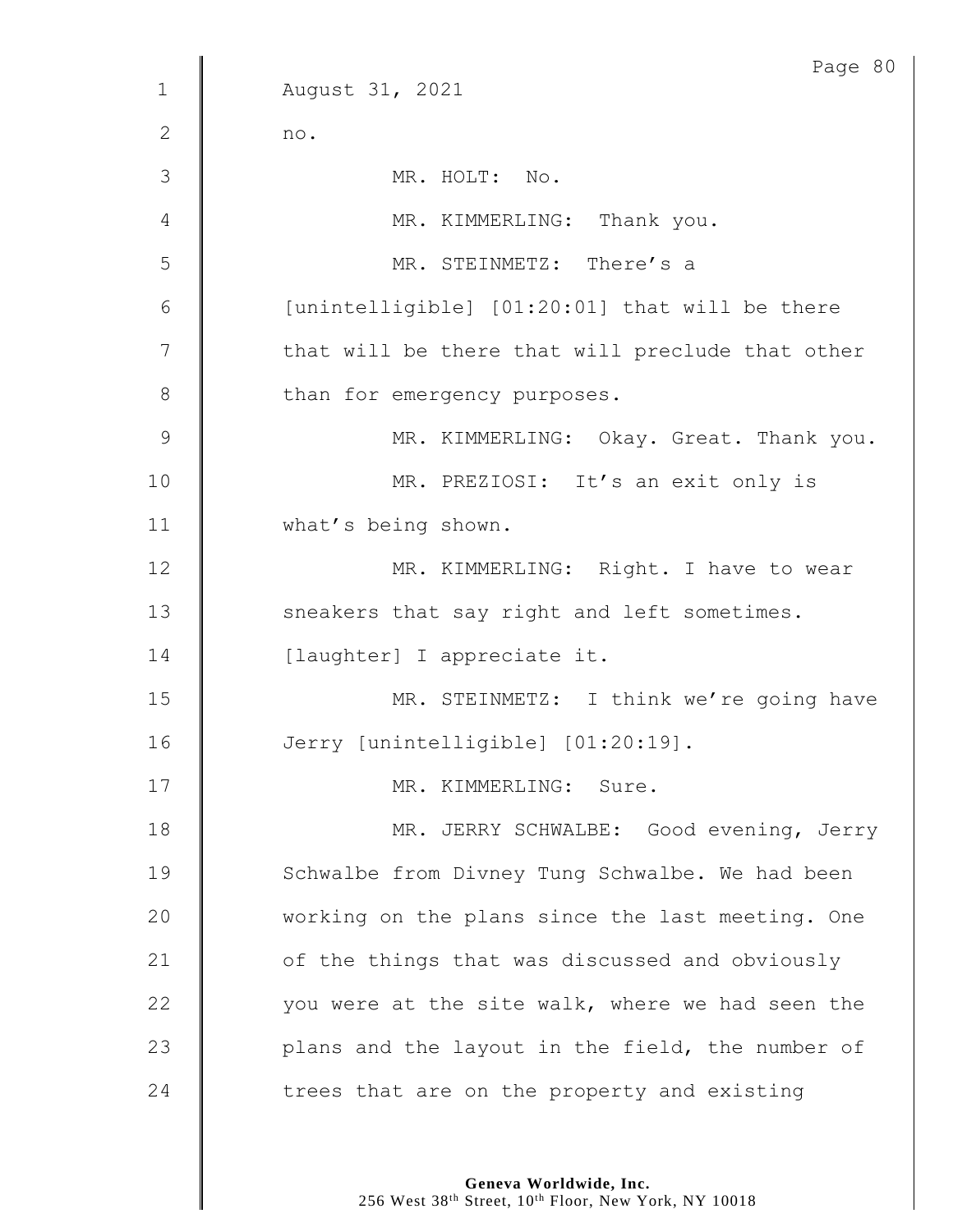|               | Page 81                                           |
|---------------|---------------------------------------------------|
| $\mathbf 1$   | August 31, 2021                                   |
| 2             | infrastructure that's there.                      |
| 3             | One of the things that we were tasked             |
| 4             | with was to restore the property. Obviously, the  |
| 5             | proposed program will, and purposely so, the      |
| 6             | building was nestled down in the site. So I don't |
| 7             | know if you remember, the oval in the back is     |
| $8\,$         | approximately 70 feet higher than Oregon Road at  |
| $\mathcal{G}$ | the driveway. And what we did is to bring the     |
| 10            | building down such that the roof of the building  |
| 11            | is actually less than the existing catering hall  |
| 12            | that's there now. So, the top of the roof         |
| 13            | elevation would be about the same elevation as    |
| 14            | the center point at the oval behind you. So if    |
| 15            | you were driving down the oval, you wouldn't see  |
| 16            | the building at all where right now, it's another |
| 17            | 15 or so feet higher.                             |
| 18            | So that was the guiding principle of why          |
| 19            | we tried to do that. Now, obviously when you do   |

 $\parallel$  that, there's some excavation and grading that 21 | needs to be done. One of the results was we have  $\parallel$  a nice flatter front entry area, we have more 23 | Gradual driveway to get out to Oregon Road and 24 what we've done now is once the layout has been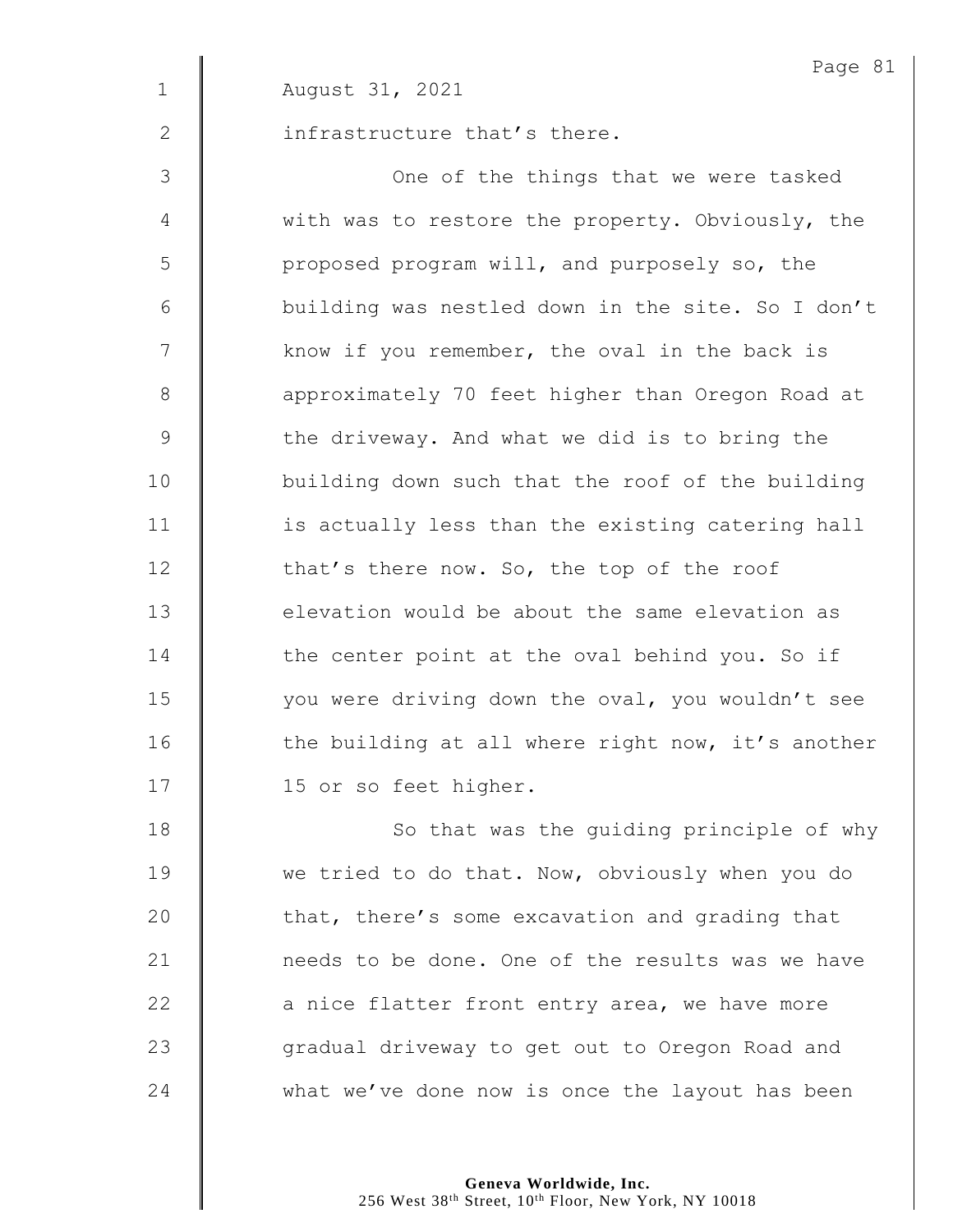2  $\parallel$  set is to try to find a plan that one, creates 3 | the site stabilization because we have some steep  $4 \parallel$  slopes that we had identified before. Obviously, 5 we want to have some visual interest both onsite  $6$  | and offsite, what does it look like from offsite, 7 | and also some diversity in planting. You don't 8 want to do all one type of plants.

9 | So we picked up some cues that the Board 10 | had, one being the entryway coming in. There's a 11 | lot of tall, evergreen trees, which are a mix of 12 **larches and white pines, some of which are** 13 | snapped off at the top. The larches I understand 14 **H** have a disease, they're not doing well. So we're 15  $\parallel$  proposing with the new roadway going through it, 16 | to create sort of nice alley of trees, about 35 17 **feet on center, but increasing the caliper, so** 18 | like four-and-a-half to five inches in size day 19 | one going in. So we'll have ten -- so if you see 20  $\parallel$  in, it's kind of far maybe to see, but the entry 21  $\parallel$  road, you can see, there's ten trees there, and  $22$   $\parallel$  those would be proposed as red maple trees. So in 23  $\parallel$  the fall, you can imagine, you get that really 24 **bright glow of color going as they mature, and**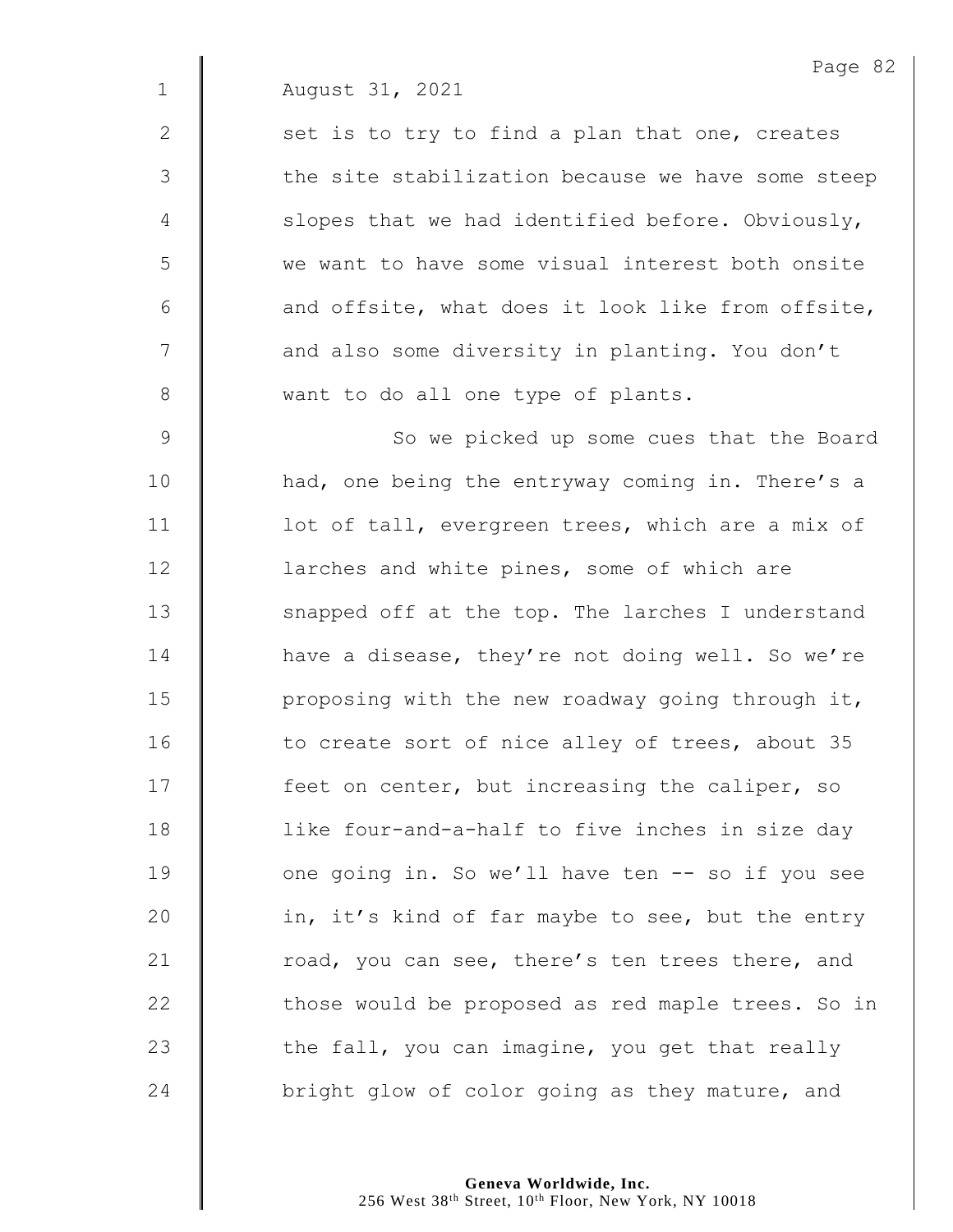|               | Page 83                                           |
|---------------|---------------------------------------------------|
| $\mathbf 1$   | August 31, 2021                                   |
| 2             | it'll be quite nice. And those would be, you      |
| $\mathcal{S}$ | know, as I said, four-and-a-half to five inches,  |
| 4             | good sized trees going in day one.                |
| 5             | Some of the other trees on the site were          |
| 6             | either in the building area, and you know, cuts   |
| 7             | and fills where we -- you know, obviously to save |
| $8\,$         | a tree like a large tree would not be feasible.   |
| $\mathsf 9$   | We did identify one tree which was a 70-inch      |
| 10            | maple tree. So sort of in that left quadrant      |
| 11            | there, you'll see, where the walkway curves over  |
| 12            | to the, down to Oregon Road, there's a circular   |
| 13            | pattern there. That's a 70-inch maple tree that   |
| 14            | we're going to make all efforts to try to save    |
| 15            | that, okay.                                       |
| 16            | So we're going to do some additional              |
| 17            | grading to move the impact of the grading and any |
| 18            | kind of drainage piping, sewer piping that had    |
| 19            | gone there before and sort of keep it out of that |
| 20            | zone. So a 70-inch tree, as you can imagine, has  |
| 21            | a big, large root zone, both on the internal      |
| 22            | structure of it and then also the feeders that go |
| 23            | out beyond that. So we're trying to make sure     |
| 24            | that's $-$ as a gal in my office said, it looks   |
|               |                                                   |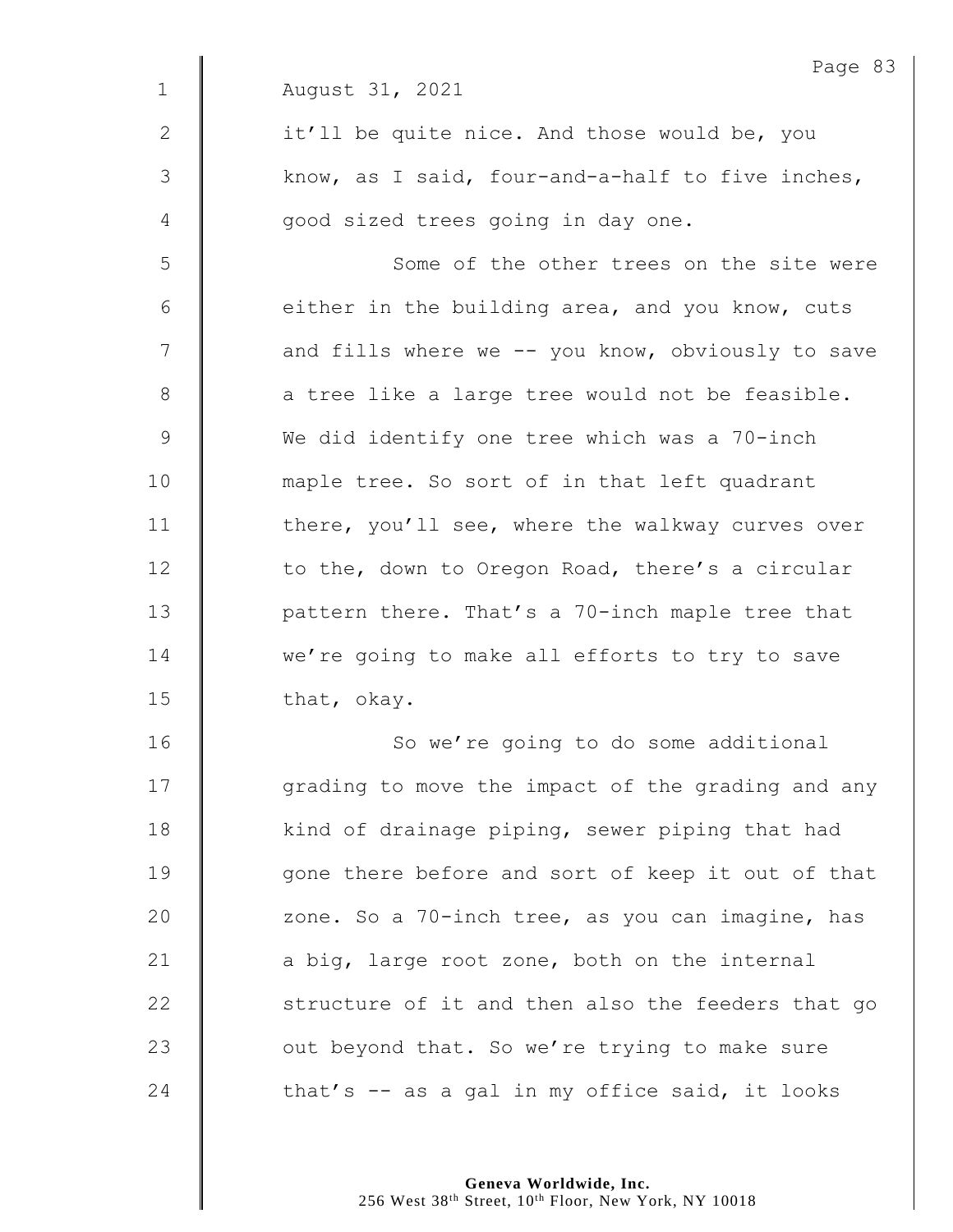Page 84 1 August 31, 2021 2 | like a Harry Potter tree, so I think it's worth 3 | making that effort to preserve it as best we can. 4 || The other areas, along the buffers,  $5 \parallel$  especially on Eton Down, I just drove there today  $6 \parallel$  on my way in, and a lot of invasives in there,  $7 \parallel$  some are not doing well, some are broken off, so 8 we're proposing to go in and do sort of a 9 **cleaning up of that corridor.** I feel that the 10 | buffer there needs to be strengthened a little 11  $\parallel$  bit, but also I think we want to keep some views, 12 **because there's an open lawn area there.** And we 13 **d** adding more trees and a walkway, I think that 14 would be nice to be able to look in and see that 15 | nice front lawn and everything there. So we'll 16 Work with the Board in terms of what the best 17 Solution there is. But I think it's more of a 18 **The Strut Contact** intervalent and strengthening it a 19 little bit more.

20 **The other area, you can see, there's two** 21 basins. There's two basins. There's a stormwater  $22$   $\parallel$  basin on the right, which is more of a quantity  $23$   $\parallel$  kind of basin, which will have more plantings at 24 the bottom, more moist soil and that'll be the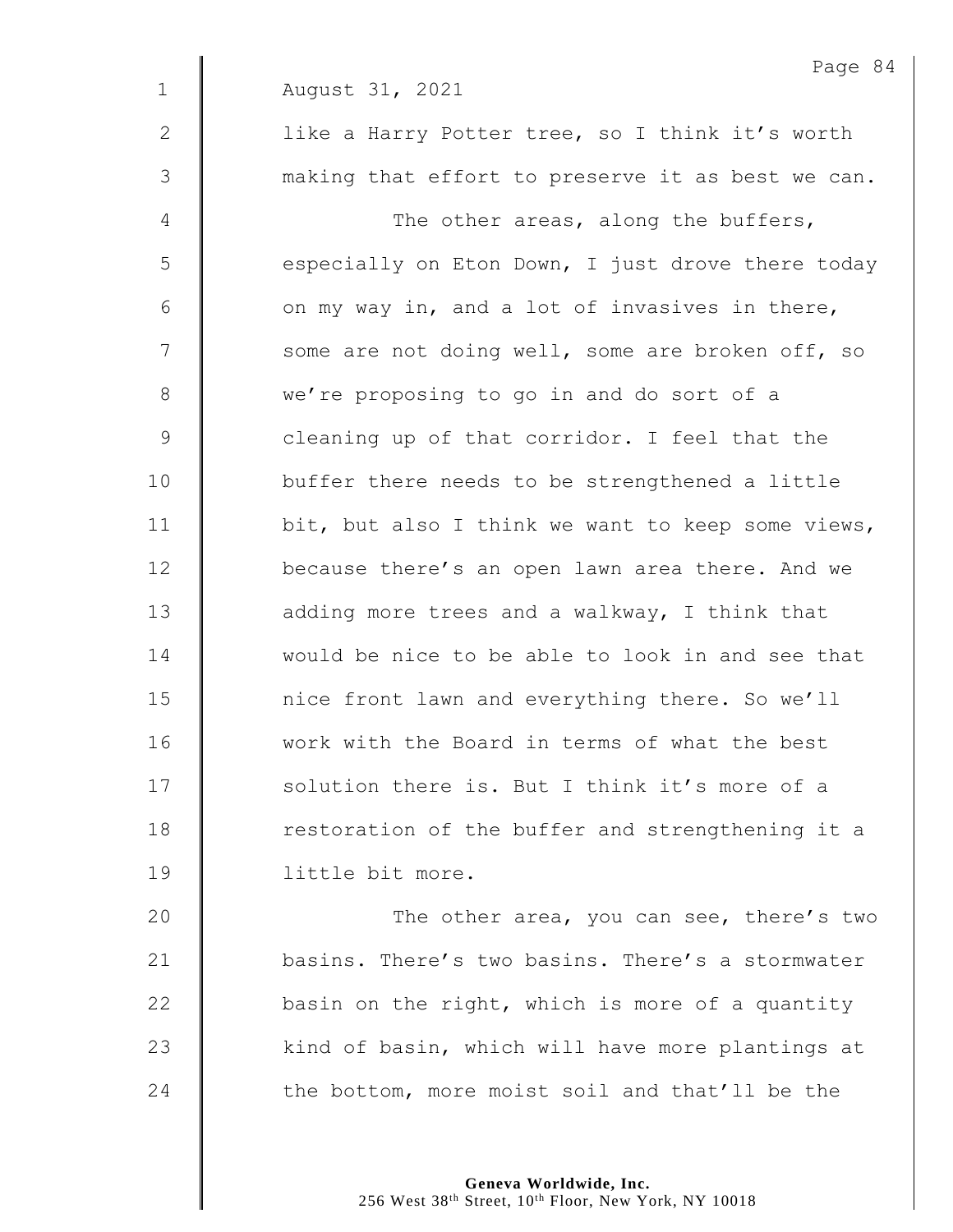|              | Page 85                                           |
|--------------|---------------------------------------------------|
| $\mathbf{1}$ | August 31, 2021                                   |
| 2            | core of the basin, of the site measure that will  |
| 3            | detain and store most of the water.               |
| 4            | The small basin on the left will be our           |
| 5            | water quality basin and that will have some       |
| 6            | trees, some smaller trees, shrubs and wetland     |
| 7            | grasses in there so that would offer a lot of     |
| 8            | diversity in that section, and that'll be right   |
| $\mathsf 9$  | below where that large maple tree is and then the |
| 10           | walkway will come around it. You can see we have  |
| 11           | some flowering trees and some others, large trees |
| 12           | as well.                                          |
| 13           | So a total of right now where we're at            |
| 14           | is about 167 trees going in on this site, with    |
| 15           | shrubs, quite a number of shrubs and then         |
| 16           | grasses. If you zoom out a little bit, Chris, you |
| 17           | can see towards the back of the site, well        |
| 18           | actually if you just showed the whole plan would  |
| 19           | be okay as well. So there's a little shaded area  |
| 20           | right behind the emergency access road, so that's |
| 21           | sort of a steep slope that we're creating as we   |
| 22           | drop the building down. And then there's a        |
| 23           | retaining wall that we had mentioned before. So   |
| 24           | that slope will be revegetated with shrubbery and |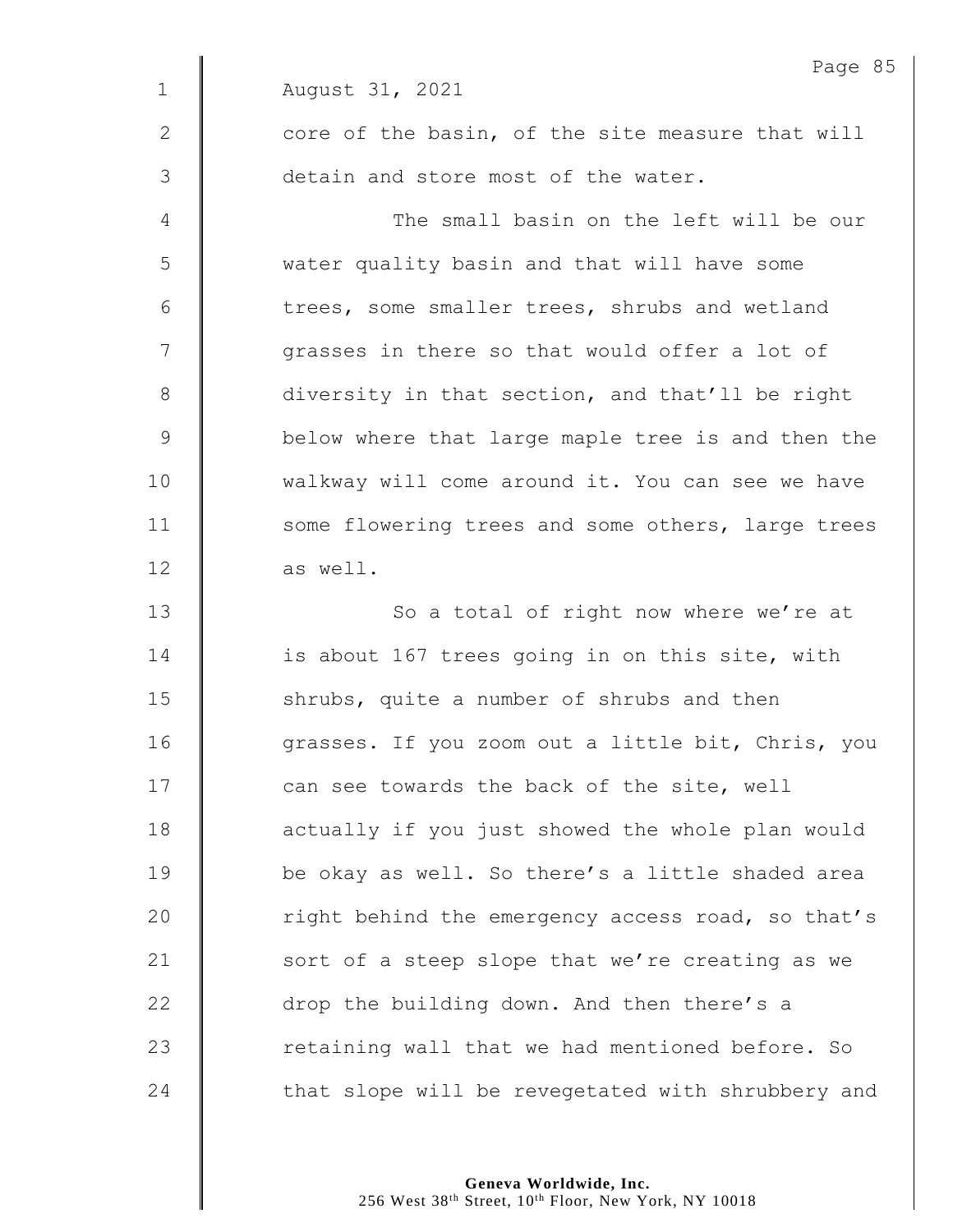|             | Page 86                                           |
|-------------|---------------------------------------------------|
| $\mathbf 1$ | August 31, 2021                                   |
| 2           | ground cover to sustain that in permanence.       |
| 3           | And everything back from that area,               |
| 4           | there's also a sewer line easement that goes      |
| 5           | through there, so part of that wooded area will   |
| 6           | remain but we're supplementing other trees, some  |
| 7           | lower flowering trees. Those colored tree symbols |
| 8           | are the flowering trees that we're proposing, a   |
| 9           | variety of different kind of trees, which we'll   |
| 10          | outline to you, including dogwoods and other      |
| 11          | hawthorn trees, redbuds and hornbeam kind of, you |
| 12          | know, more native and a diverse selection of      |
| 13          | trees in that area.                               |
| 14          | And that's sort of like the plan that             |
| 15          | we've proposed is putting in a lot more           |
| 16          | restoration, a lot more trees in the area, and    |
| 17          | those trees on the buffer, we'll save most of     |
| 18          | those trees, but if they're dying and not doing   |
| 19          | well, I think it's worthwhile to remove them and  |
| 20          | make a more sustainable plan by replanting with a |
| 21          | tree that's been designed to be in that area.     |
| 22          | There's one tree along the entrance road          |
| 23          | at the end by Oregon Road, it was labeled as a    |
| 24          | good tree, but if you stand back and look at it,  |
|             |                                                   |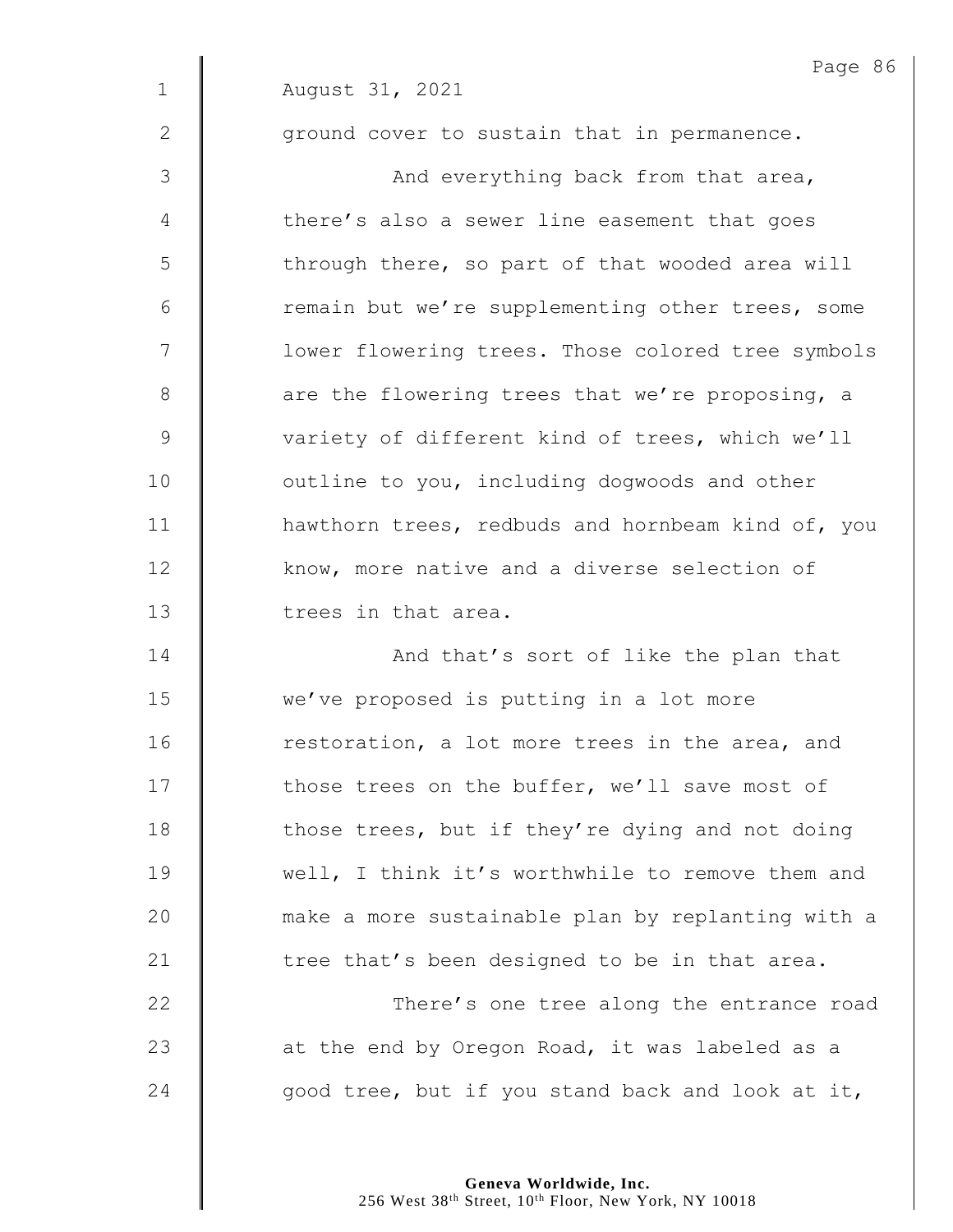Page 87 1 August 31, 2021  $2 \parallel$  a major branch is just snapped off at the crown,  $3 \parallel$  at the top. And to me, that's already going to 4 | invite disease and mold and things. I think  $5 \parallel$  that's the tree that we want to replace anyway. 6 | But those are the things that, you know, you come 7 | across as you go through and clean up the 8 U buffers, so we wanted to apprise you of the 9 efforts we're trying to do here and make a 10 **better, more sustainable plan for the future.** If 11  $\parallel$  there's anything specific, I'd be glad to answer. 12 | MR. KESSLER: We had talked early on 13 **about possibly in the front, some sort of** 14 **dege** covering. Have you thought about that or 15 **I** revisited that? 16 | MR. SCHWALBE: Oh, the canopy? 17 | MR. KESSLER: Yeah. 18 | MR. SCHWALBE: Yeah, I think, Myles, did 19 you -- 20 **MR. MYLES MONAGHAN:** I mean the same 21 **Concept, Member Kessler, that Jerry was referring** 22  $\parallel$  to, which would be to clean up the frontage on  $23$   $\parallel$  any trees that are not healthy and replant them 24  $\parallel$  according to this plan, you know, a caliper that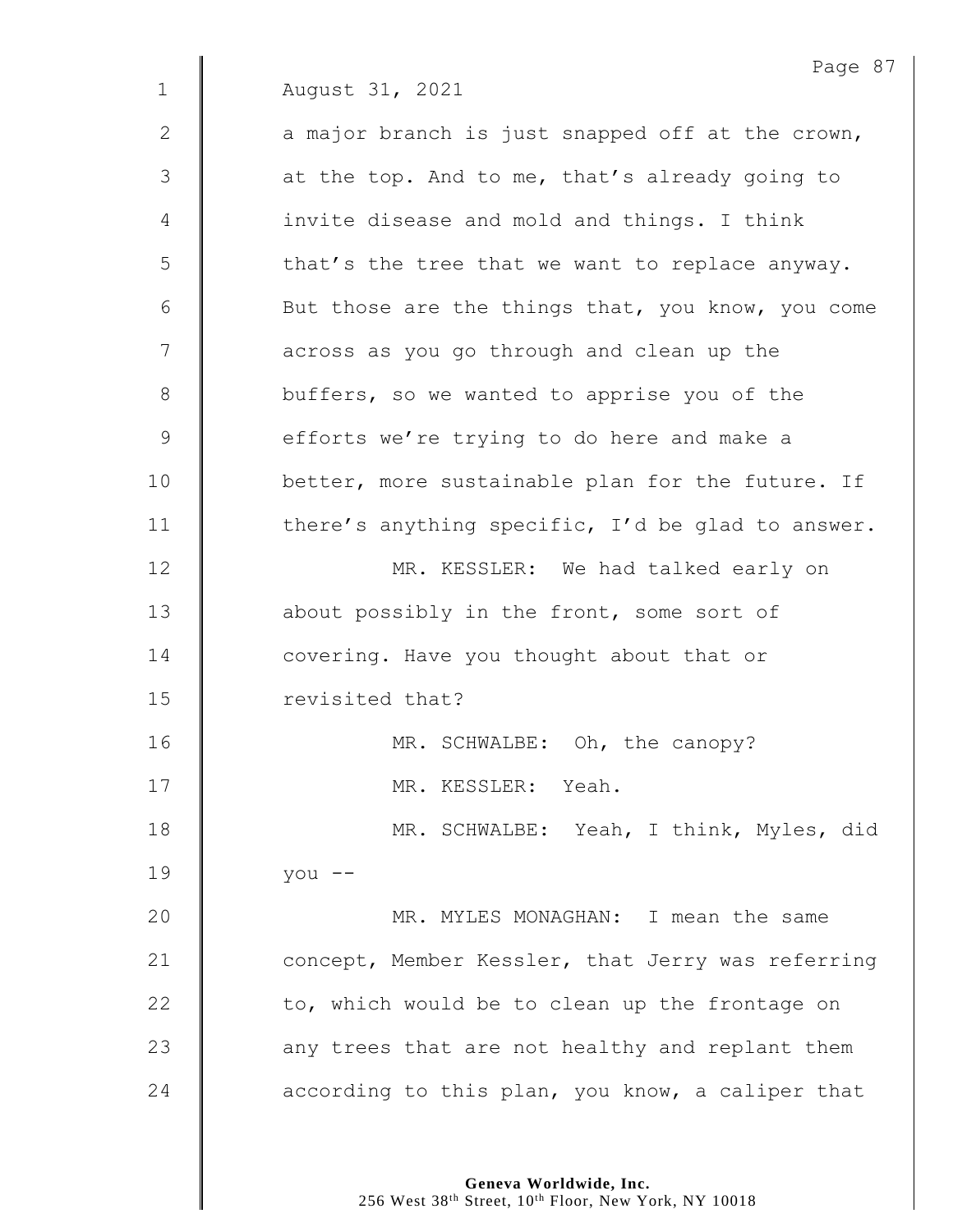|              | Page 88                                           |
|--------------|---------------------------------------------------|
| $\mathbf 1$  | August 31, 2021                                   |
| $\mathbf{2}$ | meets code and the species selections, bottom     |
| 3            | right, you can, a little bit of a menu that we    |
| 4            | created if you can get over that.                 |
| 5            | MR. KESSLER: Yeah, I know, different              |
| 6            | canopy.                                           |
| 7            | MR. MONAGHAN: Oh, yeah, yeah, yeah, at            |
| 8            | the building entrance, sorry. I thought you were  |
| 9            | thinking tree canopy. Got you, roof canopy. So    |
| 10           | it's as proposed, we are open to extending it to  |
| 11           | that island. I do remember that comment. We       |
| 12           | haven't gotten fully into elevations yet. This is |
| 13           | kind of back to David's earlier comment about     |
| 14           | kind of needing to rezone the property and        |
| 15           | getting to a certain point where we're willing to |
| 16           | kind of get into vertical design and really       |
| 17           | explore that. And we're absolutely open to that   |
| 18           | kind of feedback and I think as we progress,      |
| 19           | we'll make those changes and continue the         |
| 20           | conversation.                                     |
| 21           | MR. KESSLER: Thanks.                              |
| 22           | MR. STEINMETZ: So, Madam Chair, we                |
| 23           | really had nothing else affirmatively that we     |
| 24           | wanted to present this evening. We're happy to    |
|              |                                                   |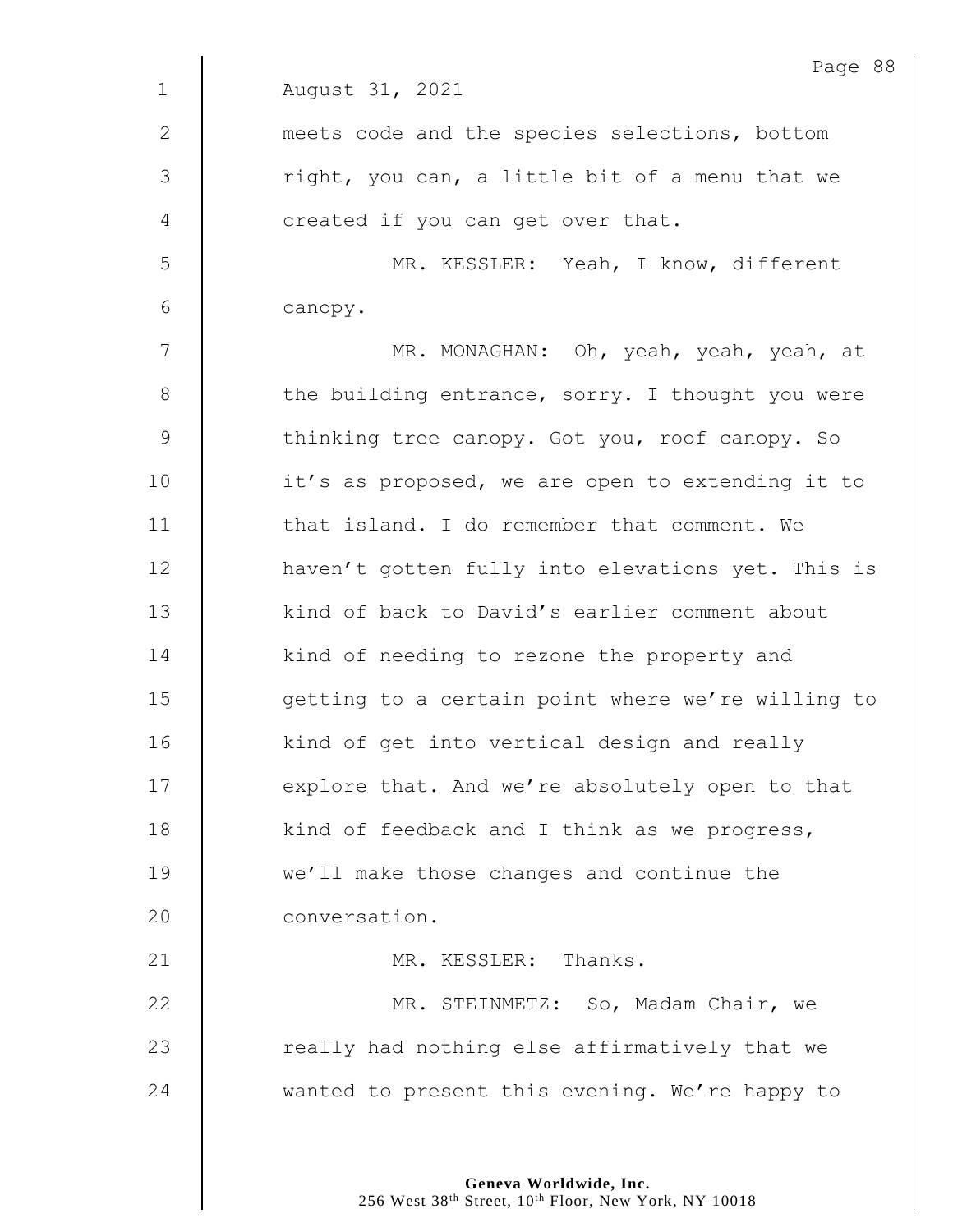2 | answer any other questions. Our primary goal 3 | tonight was to come back, NRP wanted to make sure 4  $\parallel$  that our team was responsive to these issues. We 5 || certainly sent a fair amount of written product 6 back to Michael and Chris and Brendan and their 7 | teams. And we are hoping, Madam Chair and members 8 **6** of the Board, to be in front of the town board 9 during the month of September and to potentially 10 **Conclude** the SEQR process.

11 | Whether your board procedurally wishes 12 | to close your public hearing or hold it open, we 13 | now we're coming back to discuss site plan but we 14 Would like to continue to proceed with the town 15 | board, to try to get the text amendment addressed 16 | and then come in with final design site plans.

17 | MR. KESSLER: Would you think that would 18 **be** the October meeting or the November member 19 **Where we would continue this?** 20 MR. STEINMETZ: That we would? 21 | MR. KESSLER: Continue the discussion,

22 | the public hearing.

23 | MR. STEINMETZ: So it would probably be 24 | smart to keep us on the October agenda and we can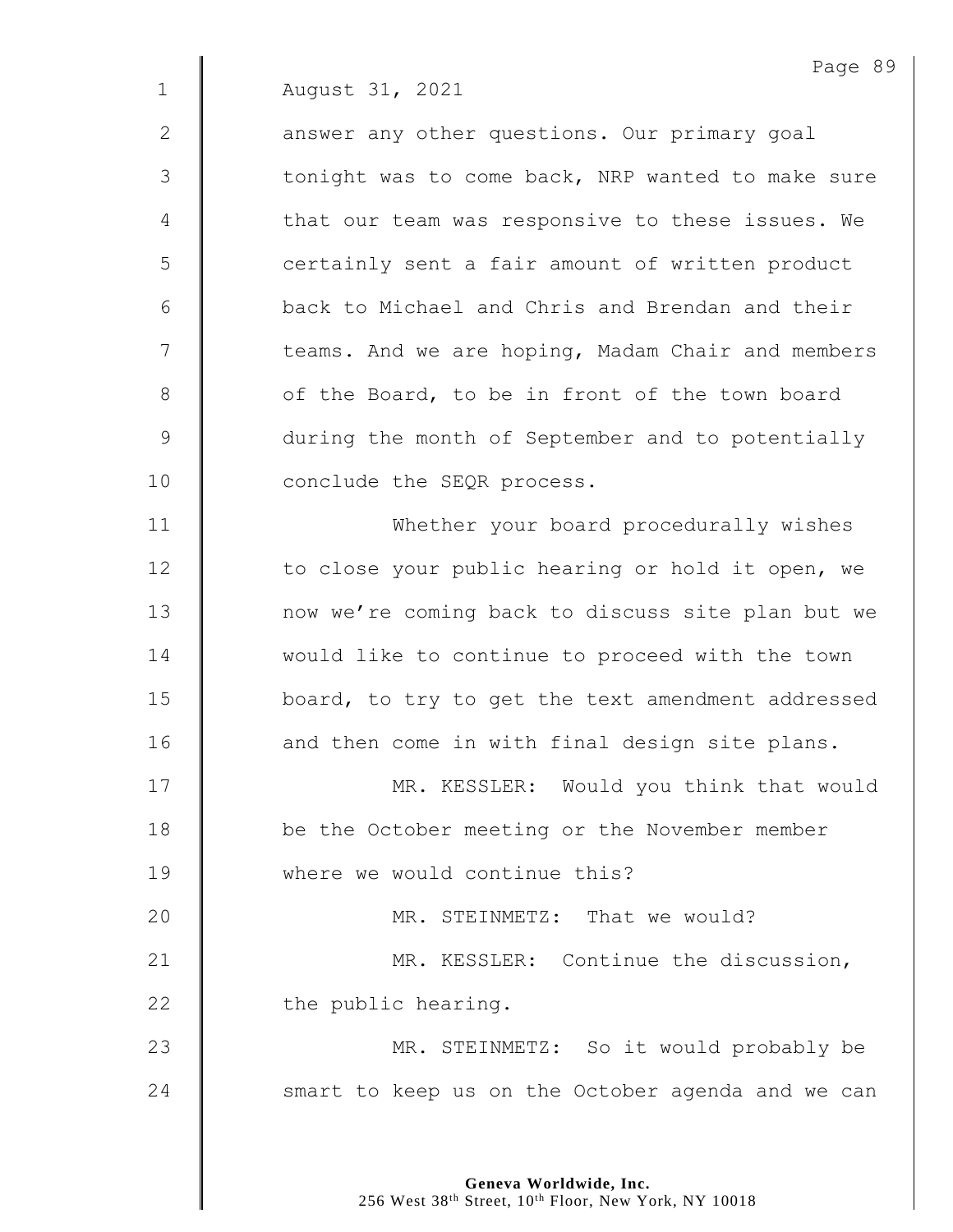|              | Page 90                                           |
|--------------|---------------------------------------------------|
| $\mathbf{1}$ | August 31, 2021                                   |
| $\mathbf{2}$ | always pull off if we don't get your materials in |
| 3            | advance. My discussions with the town attorney's  |
| 4            | office indicated the possibility of being on a    |
| 5            | September 21st town board agenda relative to      |
| 6            | SEQR, so we hope to do that. If that's the case,  |
| 7            | we could be back here in October potentially.     |
| $8\,$        | Sorry, that was a long answer to your             |
| $\mathsf 9$  | question, Mr. Kessler, hold us for October,       |
| 10           | because I know Myles is keeping a fire under all  |
| 11           | of us.                                            |
| 12           | MS. TAYLOR: Sounds good.                          |
| 13           | MR. KEHOE: Well, I believe there are              |
| 14           | people who wish to speak, sorry, so.              |
| 15           | MS. TAYLOR: Okay, we are in a public              |
| 16           | hearing for this project. If there's anyone who   |
| 17           | wants to make a comment, please come forward. We  |
| 18           | need your name and your residence.                |
| 19           | MS. WENDY TALIA: Hello. I'm Wendy                 |
| 20           | Talia, 3 Watson Street in Cortlandt Manor. I'm    |
| 21           | here speaking tonight on behalf of the North      |
| 22           | Cortlandt Residents Vision Committee, just        |
| 23           | responding to the response to comments and the    |
| 24           | EAF as it stands so far, understanding that NRP   |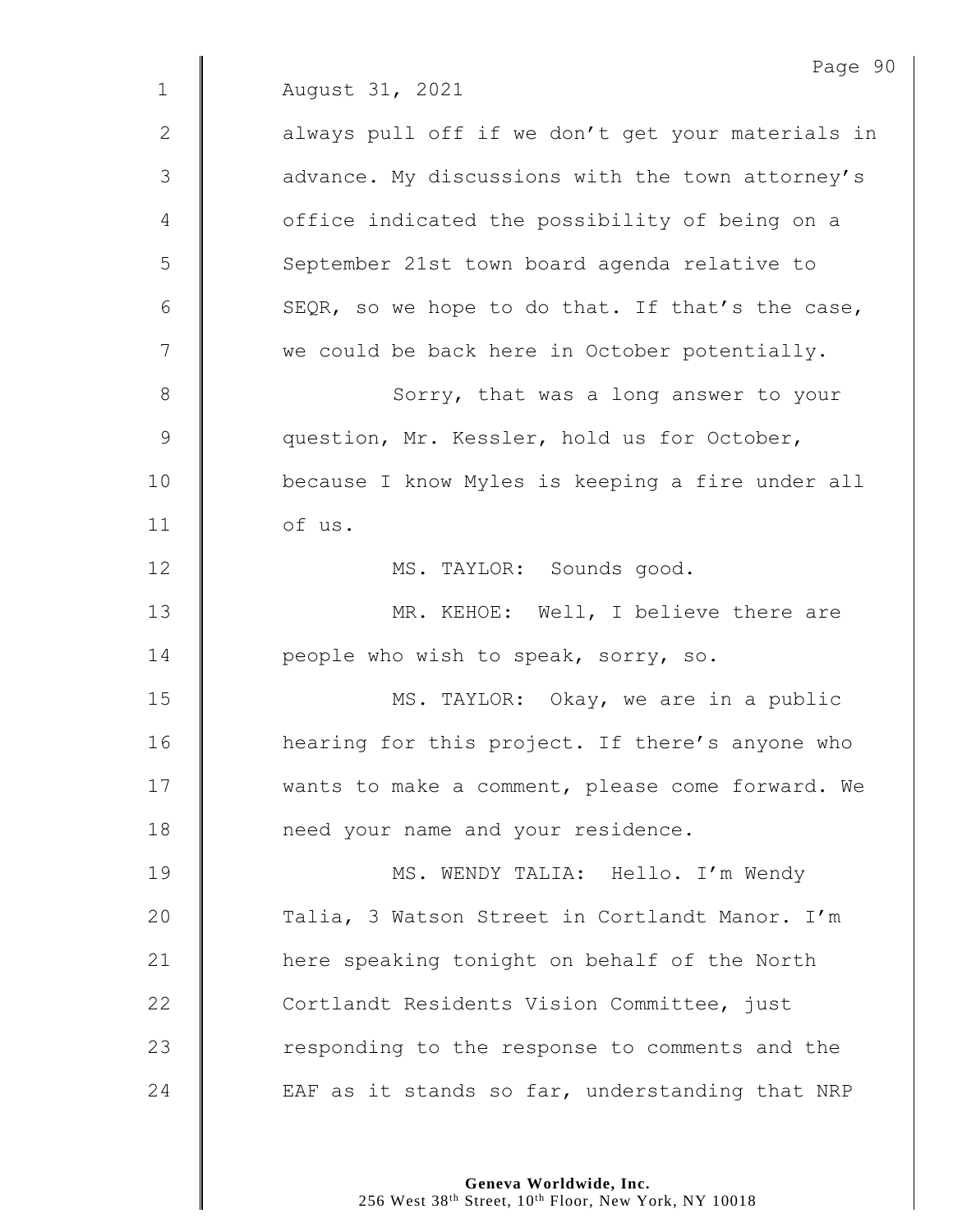2 | has pledged to collaborate with the Historical 3 | Resource Advisory Council. We just want to 4 **express our current observations. So we see that** 5 | the plans for facility thus far appear as if they 6 will impact the community character of the 7 | neighborhood and may actually serve to erase 8 certain chapters of history in the Van 9 Cortlandtville section of town.

10 **The extent of the historical research** 11 | included in the EAF documents to date only 12 **documents a desktop check-in with the New York** 13 State office of Parks, Recreation and Historic 14 **Preservation.** And it simply states, it's the 15 | opinion of the OPRHP -- may I take this off? I'm 16 having a hard time breathing -- that no 17 | properties including archeological and/or 18 | historic resources listed in or eligible for the 19 | New York State and National Register of Historic 20  $\parallel$  Places will be impacted by this project.

21 | This is a true statement, but this 22 | property has never been proposed to be registered 23  $\parallel$  and so it's just simply not in their database. 24 That doesn't mean there's no impact to a historic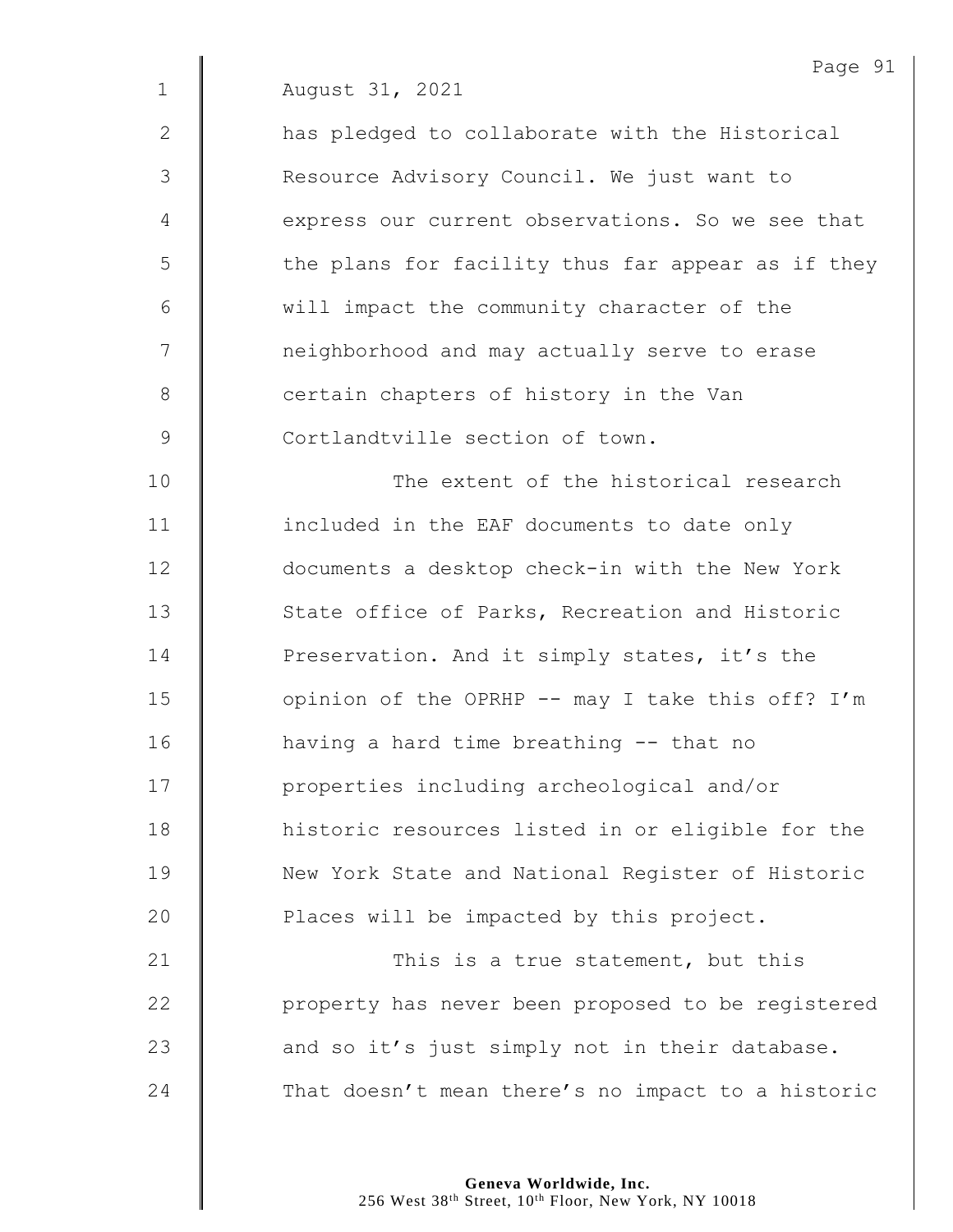|              | Page 92                                           |
|--------------|---------------------------------------------------|
| $\mathbf 1$  | August 31, 2021                                   |
| $\mathbf{2}$ | resource. I know that everyone in this room, on   |
| 3            | this board is well aware of the historical sites  |
| 4            | in the area, so I won't talk at great length, but |
| 5            | I will give a one minute tour for NRP.            |
| 6            | The immediate area is home to several             |
| 7            | sites on the National Registry that includes the  |
| 8            | Little Red Schoolhouse, John Jones homestead, Old |
| 9            | St. Peter's Church, the Old Cemetary and the Van  |
| 10           | Cortlandt Upper Manor House. Oregon Road, Gallows |
| 11           | Hill, Pump House, and Locust Avenue are all       |
| 12           | designated historic roads. The town is part of    |
| 13           | the Washington-Rochambeau national trail and will |
| 14           | be a focal point in celebrations for the nation's |
| 15           | 250th, coming up in 2026.                         |
| 16           | The Colonial Terrace property itself was          |
| 17           | originally part of Van Cortlandt's Manor across   |
| 18           | the street. The Manor House was used many times   |
| 19           | by George Washington and his officers from 1776   |
| 20           | to 1778 and a skirmish with the British occurred  |
| 21           | right on the front lawn of the property that is   |
| 22           | under revitalization I hope.                      |
| 23           | The Van Cortlandt family is not just              |
| 24           | locally significant for founding our town. They   |
|              |                                                   |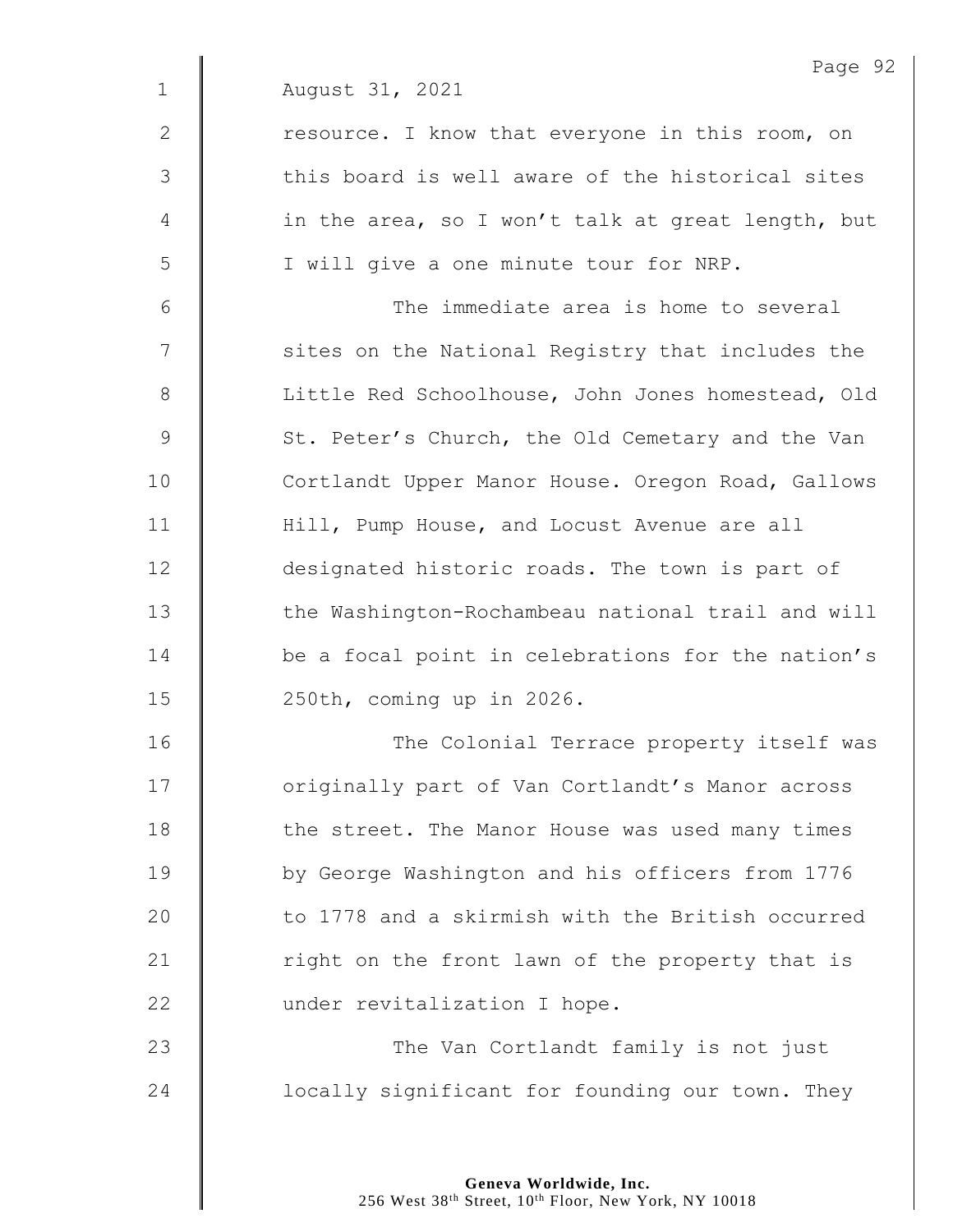2 || played significant roles in the founding of our 3 || country. Pierre Van Cortlandt, Sr., was the first 4 | lieutenant governor of New York State. He helped 5 write the New York State Constitution. His son 6  $\parallel$  Pierre, Jr., studied law in the office of 7 | Alexander Hamilton, he served on the State 8 Assembly, he was elected to the 12th Congress. He 9 **6** also founded the Westchester County Bank in 10 **Peekskill.** And it was his brother, Philip, who 11 | was our first town supervisor.

12 | A later occupant of this property, 13 | Colonel Eugene Waterbury is locally known as the 14 **developer of Waterbury Manor.** He was also a 15 | founding member of the Rough Riders and served in 16 | the Spanish American War. He went on to invent a 17 | process that's still used today to manufacture 18 | vitamin D supplements.

19 | In contrast, NRP's plans so far, show a 20 | columned portico on an otherwise unremarkable 21 **facility that's typical of most condominium** 22 **| projects and bears little resemblance to the** 23 **mansion that it's replacing.** 

24 **This design might be welcomed in a**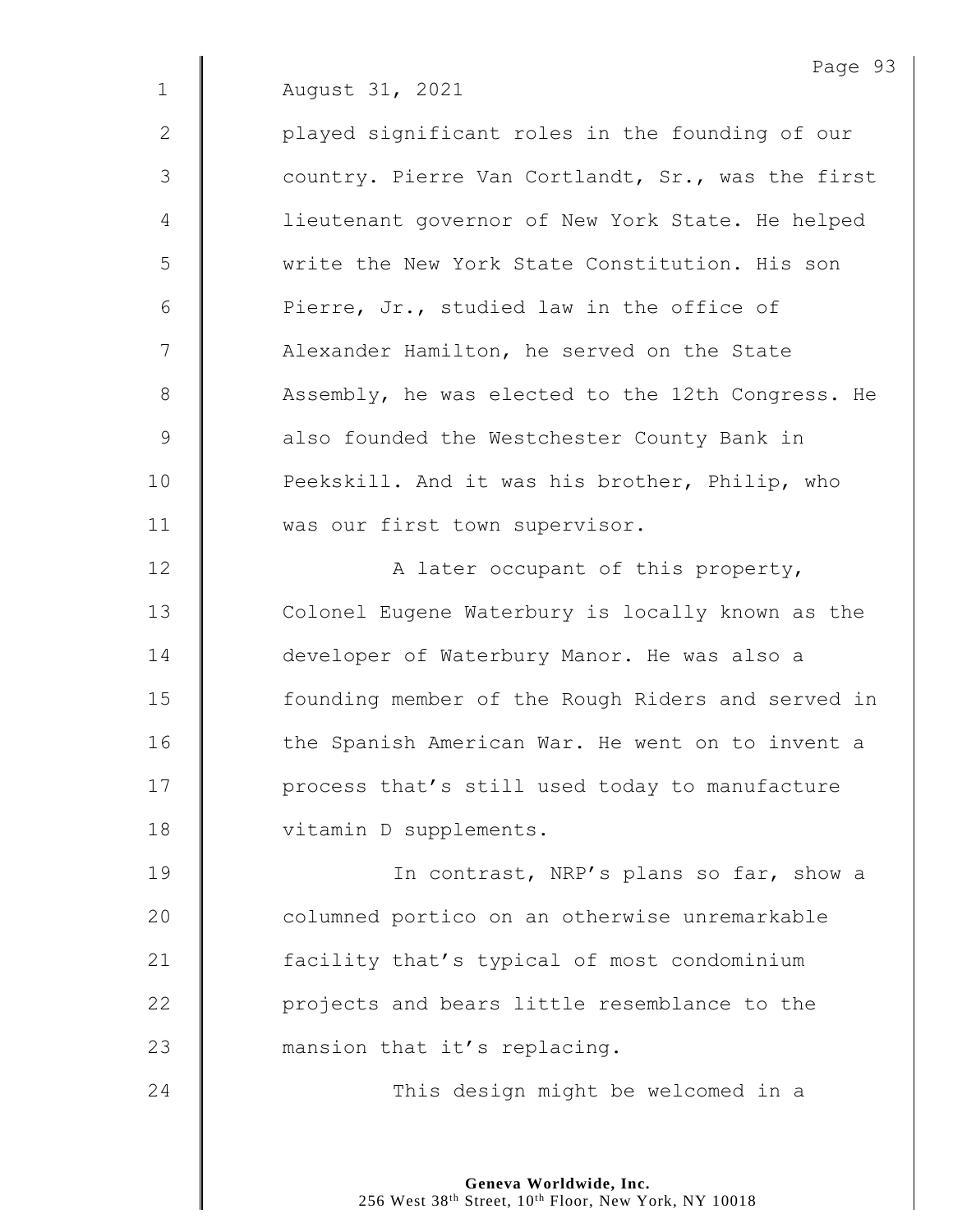|                | Page 94                                           |
|----------------|---------------------------------------------------|
| $\mathbf{1}$   | August 31, 2021                                   |
| $\mathbf{2}$   | blighted urban setting or a rural community       |
| $\mathfrak{Z}$ | seeking revitalization. It doesn't really fit     |
| 4              | well in a prominent section of a historic hamlet. |
| 5              | With all due respect to the Drogy family          |
| 6              | and I really mean this because I had a wonderful  |
| 7              | wedding reception at your facility, a display of  |
| $\,8\,$        | memorabilia from the property's most recent use   |
| $\mathcal{G}$  | as a catering hall does not do justice to the     |
| 10             | memory of its prior occupants or the history that |
| 11             | happened here.                                    |
| 12             | We only ask that NRP better align their           |
| 13             | plans with the town's matter plan, which includes |
| 14             | policies such as developing design guidelines for |
| 15             | historic areas, such as Van Cortlandtville.       |
| 16             | Seeking formal and state national registry        |
| 17             | designations for eligible resources, even if the  |
| 18             | building is not there, the people who came        |
| 19             | through it are worth remembering, developing      |
| 20             | signage and historical plaques and improving the  |
| 21             | visual quality and community appearance of        |
| 22             | existing hamlet areas throughout the area, such   |
| 23             | as streetscapes and public art. And we thank you  |
| 24             | for your improved landscaping plan. We just hope  |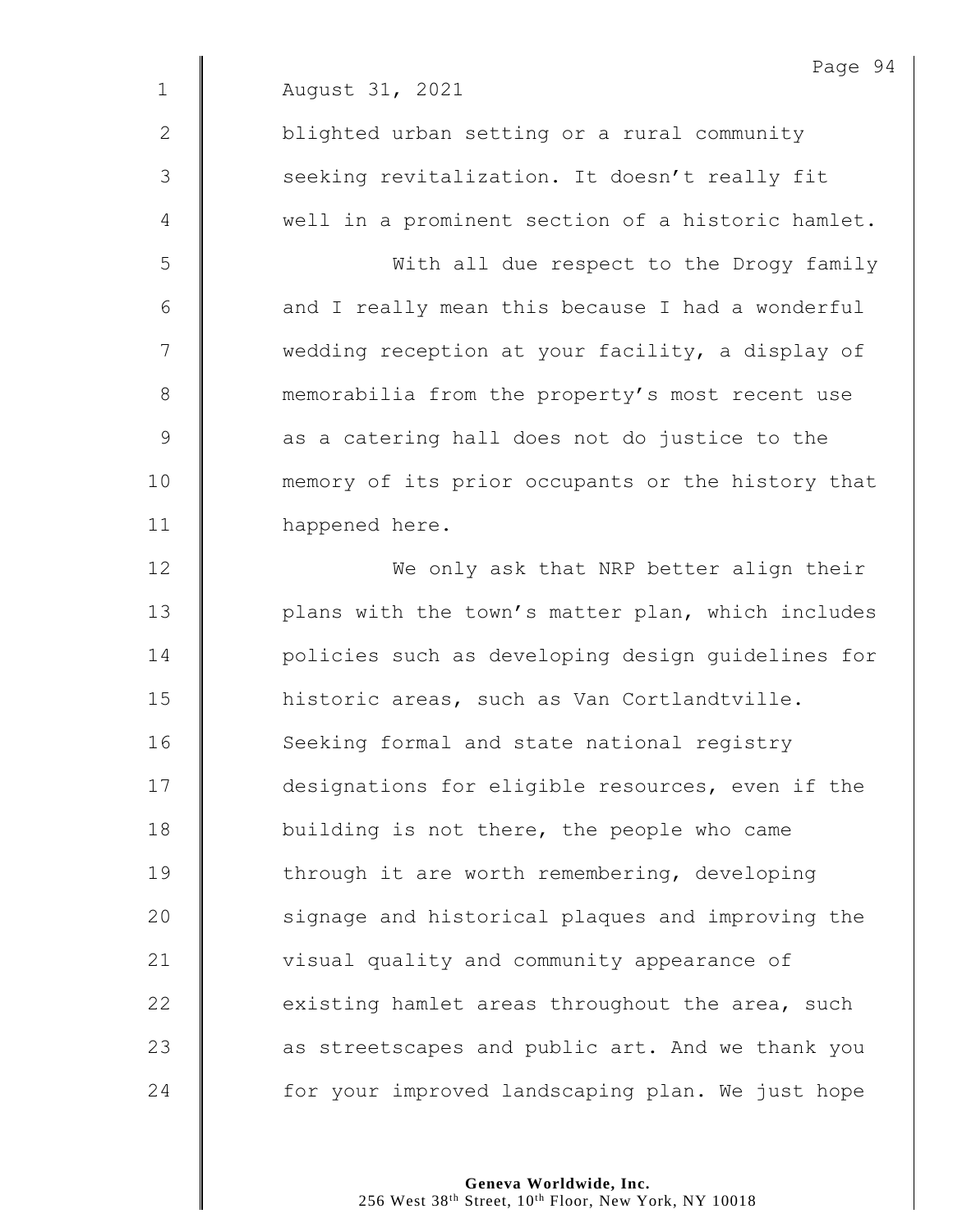Page 95 1 August 31, 2021 2 || vou'll do the same for the building itself. Thank  $3 \parallel$  you. 4 | MR. CRAIG HORSFIELD: Good evening, 5 | Craig Horsfield, Cortlandt Manor resident of 25 6 years. I live on Oregon Road and I just have some 7 | concerns regarding this proposal. I know it was 8 | briefly touched on with the traffic patterns that 9  $\parallel$  are going to affect Oregon Road specifically. 10 | I've been on Oregon Road, like I said, for 25 11 | vears and adding this potential traffic is not 12 | qoing to be conducive to the problem we already 13 | have on Oregon Road, which is, you know, the high 14 **deg** amount of vehicles already that go across Oregon 15 **Noad every day.** 16 | So one of my concerns, I don't know if I 17 | missed the first meeting or the second meeting, 18 | this is the first I knew about this particular 19 | proposal, so it's my concern that adding all this 20 | vehicular traffic to the area is going to cause a 21 Strain on all the resources that we have now 22  $\parallel$  because the only traffic devices that we have 23 Trom Peekskill to Cortlandt, the first one is I 24 **believe on Constant and North Division, which is**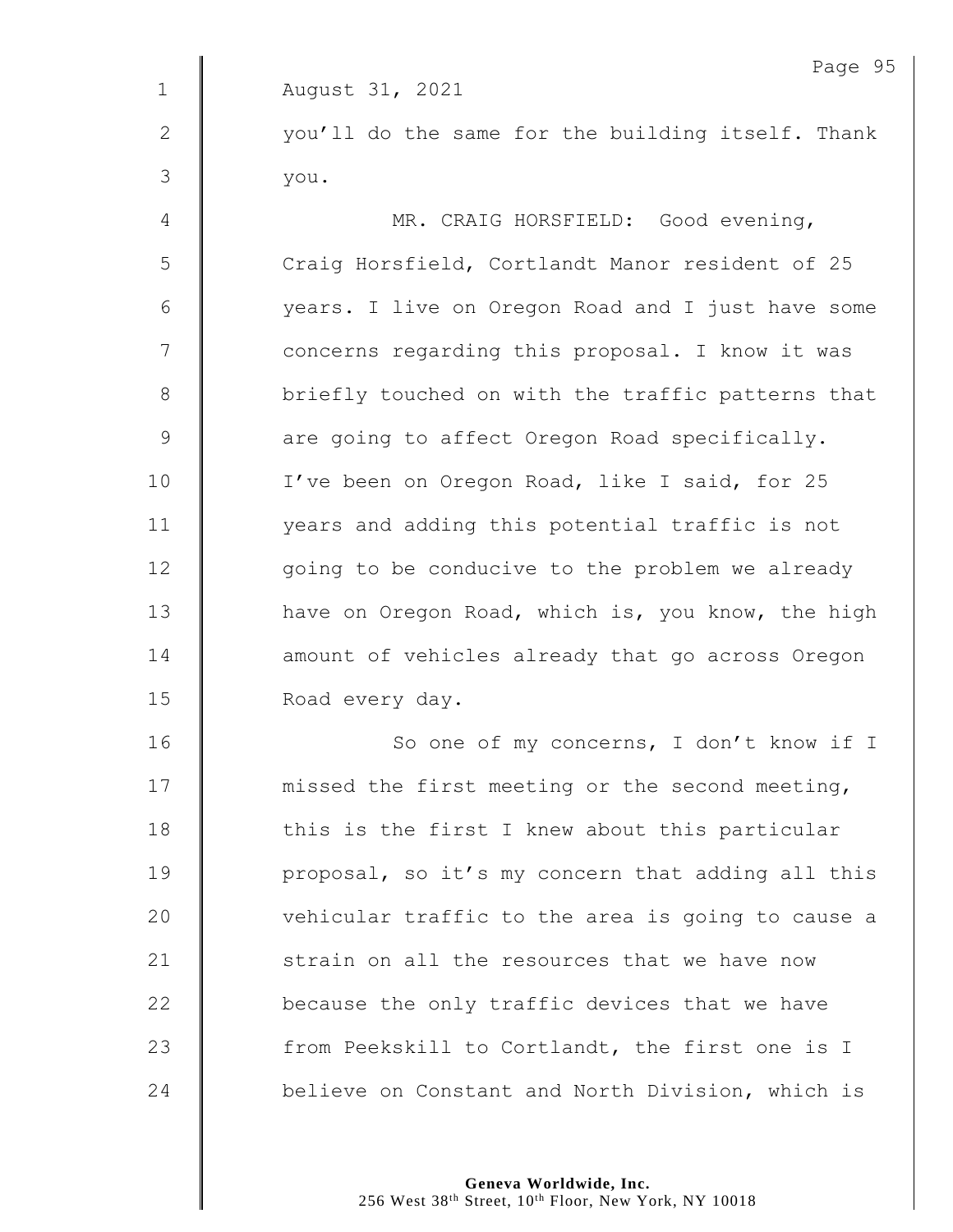2  $\parallel$  a traffic light. And then the next traffic ligh 3 || is not until I believe what is it, Heady, right 4 **Here** at the end of town hall here. So I live 5 | right on the bend of Oregon Road, and I can 6 | honestly tell you we've been trying to address  $7 \parallel$  the issue with that, that cars are coming, you 8 Know, at a substantial speed because there is no, 9 | I don't know what you want to call it, a slow 10 down area.

11 | So now you're getting to a point here 12 where there are two traffic devices in a short 13 | distance, but all these vehicles coming from 14 **| Peekskill into Cortlandt have no way of being** 15 **able to slow down at this added, you know,** 16 | traffic pattern that's going to be onto Oregon 17 | Road, because there's no other access onto Oregon 18 **Noam** Road, I mean no other access out of the specific 19 | site, other than Oregon Road, correct. And, like 20 | I said, it's bad enough what we have already and 21 **adding this particular amount of potential** 22 vehicular traffic is just going to cause more 23 | hindrance for the neighborhood. I mean I 24  $\parallel$  appreciate the effort and everything. And I think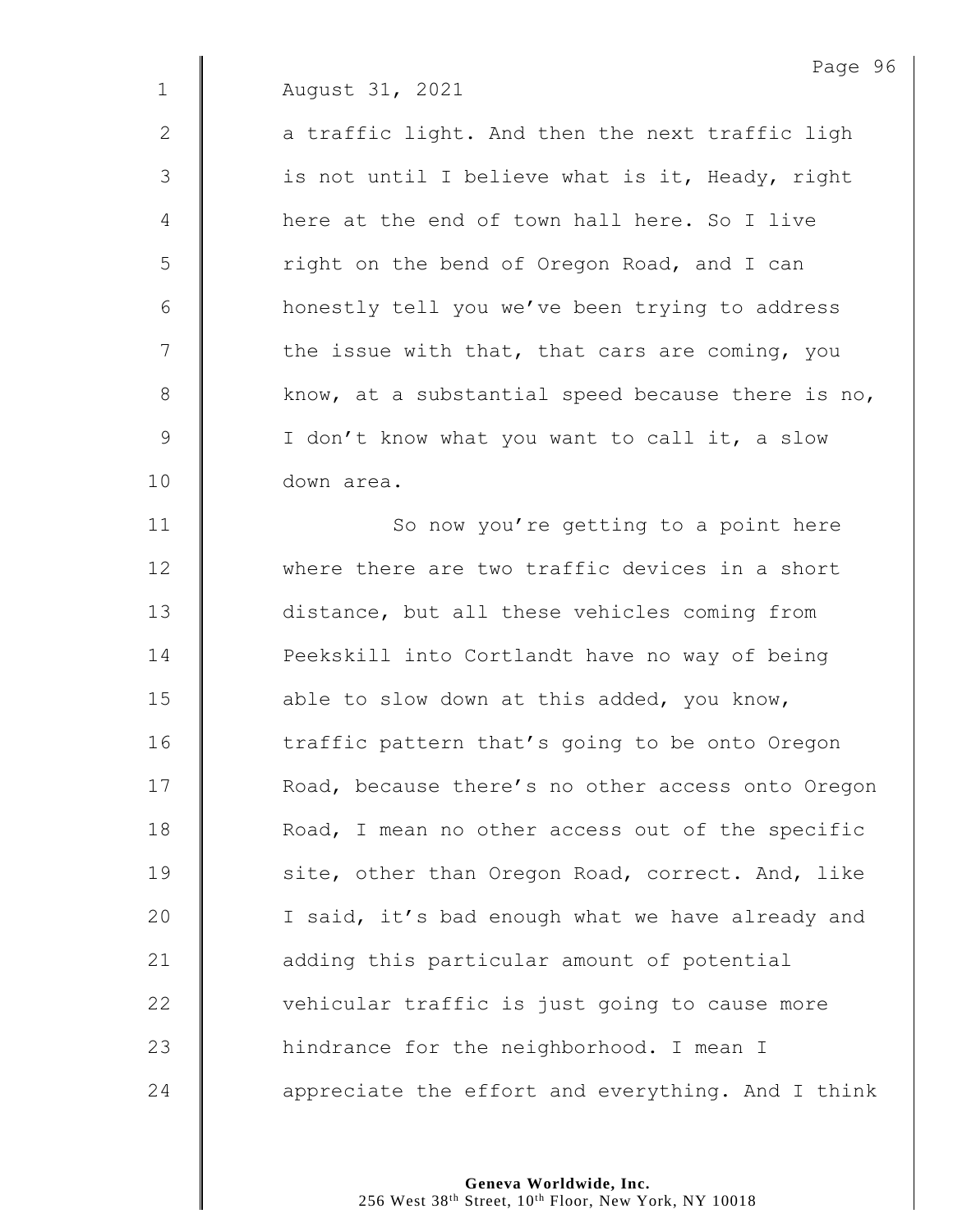|                | Page 97                                           |
|----------------|---------------------------------------------------|
| $\mathbf{1}$   | August 31, 2021                                   |
| $\mathbf{2}$   | it's just a little too much for this specific     |
| $\mathfrak{Z}$ | area, so thank you.                               |
| 4              | MR. CHARLES MESSINA: Good evening, my             |
| 5              | name is Charles Messina, I've lived in Cortlandt  |
| 6              | for 38 years. I live on Dogwood, so it's not too  |
| 7              | far from Colonial Terrace. I seem to, I guess I   |
| $\,8\,$        | must have missed something here also, when we     |
| $\mathsf 9$    | were discussing traffic patterns. A traffic study |
| 10             | was done and what was the conclusion? Did, is it  |
| 11             | going to impact the traffic on Oregon Road? Is    |
| 12             | there going to be a traffic light that's going to |
| 13             | be put in, and Bob had suggested at a previous    |
| 14             | meeting using Heady Street, is that Head Street,  |
| 15             | as an exit.                                       |
| 16             | MR. FOLEY: Eton Downs.                            |
| 17             | MR. MESSINA: Eton Downs, I'm sorry,               |
| 18             | Eton Downs, which I think would be a great        |
| 19             | proposal because then you have a traffic light.   |
| 20             | Once you leave the --                             |
| 21             | MR. STEINMETZ: It's been incorporated.            |
| 22             | MR. MESSINA: It's been incorporated?              |
| 23             | Alright. So, so that is going to be an exit?      |
| 24             | MR. STEINMETZ: Correct.                           |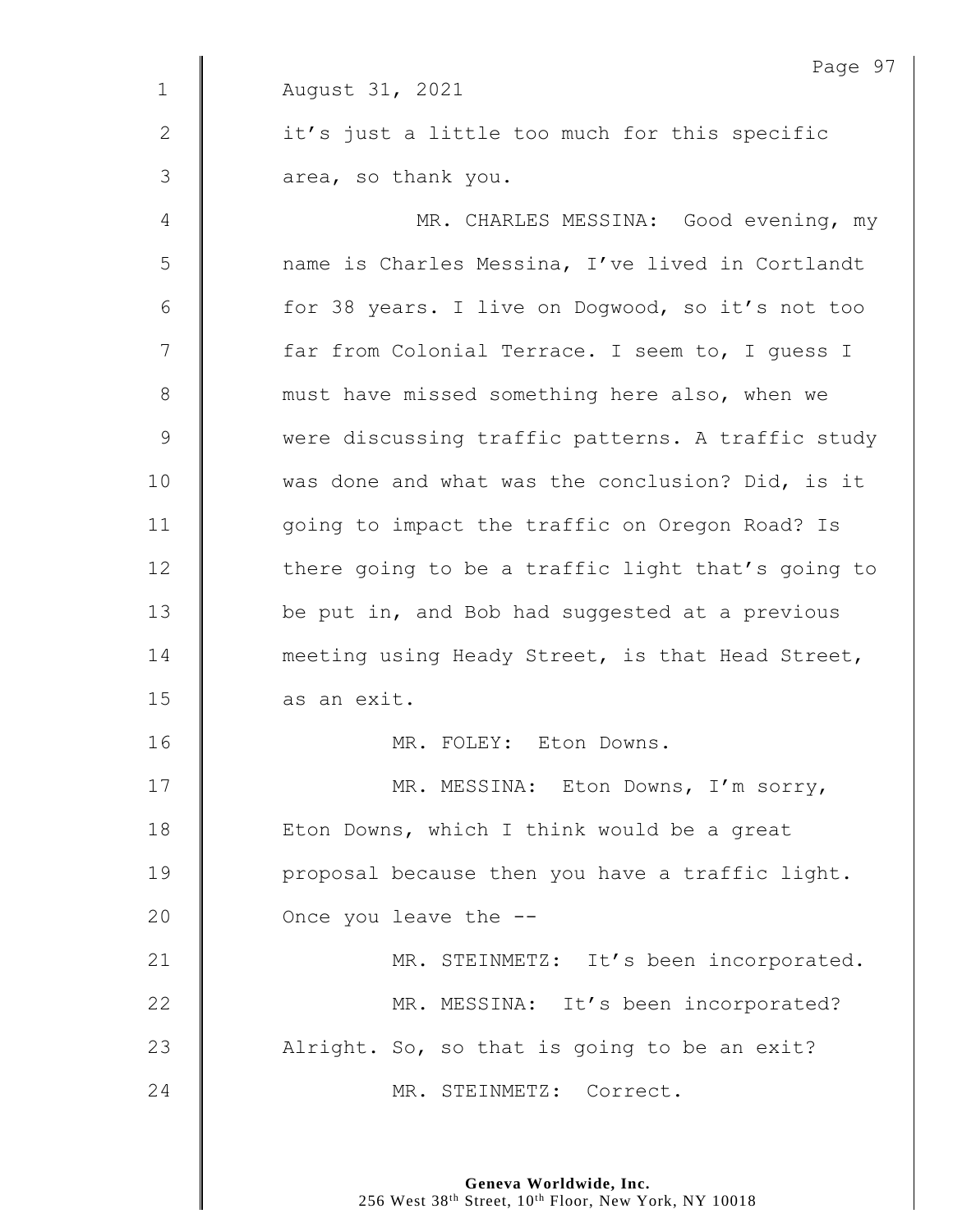|               | Page 98                                           |
|---------------|---------------------------------------------------|
| $\mathbf{1}$  | August 31, 2021                                   |
| $\mathbf{2}$  | MR. MESSINA: Because originally, last             |
| 3             | time I heard it was going to only be for          |
| 4             | emergency vehicles.                               |
| 5             | MR. STEINMETZ: Yeah, it's been                    |
| 6             | incorporated. We said it earlier. You may have    |
| 7             | missed it.                                        |
| $\,8\,$       | MR. MESSINA: Okay. I did miss it.                 |
| $\mathcal{G}$ | MR. STEINMETZ: [unintelligible]                   |
| 10            | [01:40:47] preventing anyone from making a left,  |
| 11            | only right turns out onto Eton Downs.             |
| 12            | MR. MESSINA: Alright. So, when you                |
| 13            | leave the property, you won't be able to make a   |
| 14            | left, you can only make a right?                  |
| 15            | MR. STEINMETZ: Correct.                           |
| 16            | MR. MESSINA: I don't see what the point           |
| 17            | of that is, but whatever. Okay. And the other     |
| 18            | issue, there was another issue, but               |
| 19            | unfortunately, I've forgotten it. Oh, I know. How |
| 20            | many units are actually going in and how many     |
| 21            | parking spaces are there? Could you tell me that? |
| 22            | How many actual units are going in?               |
| 23            | MR. STEINMETZ: 135 units and 146                  |
| 24            | parking spaces.                                   |
|               |                                                   |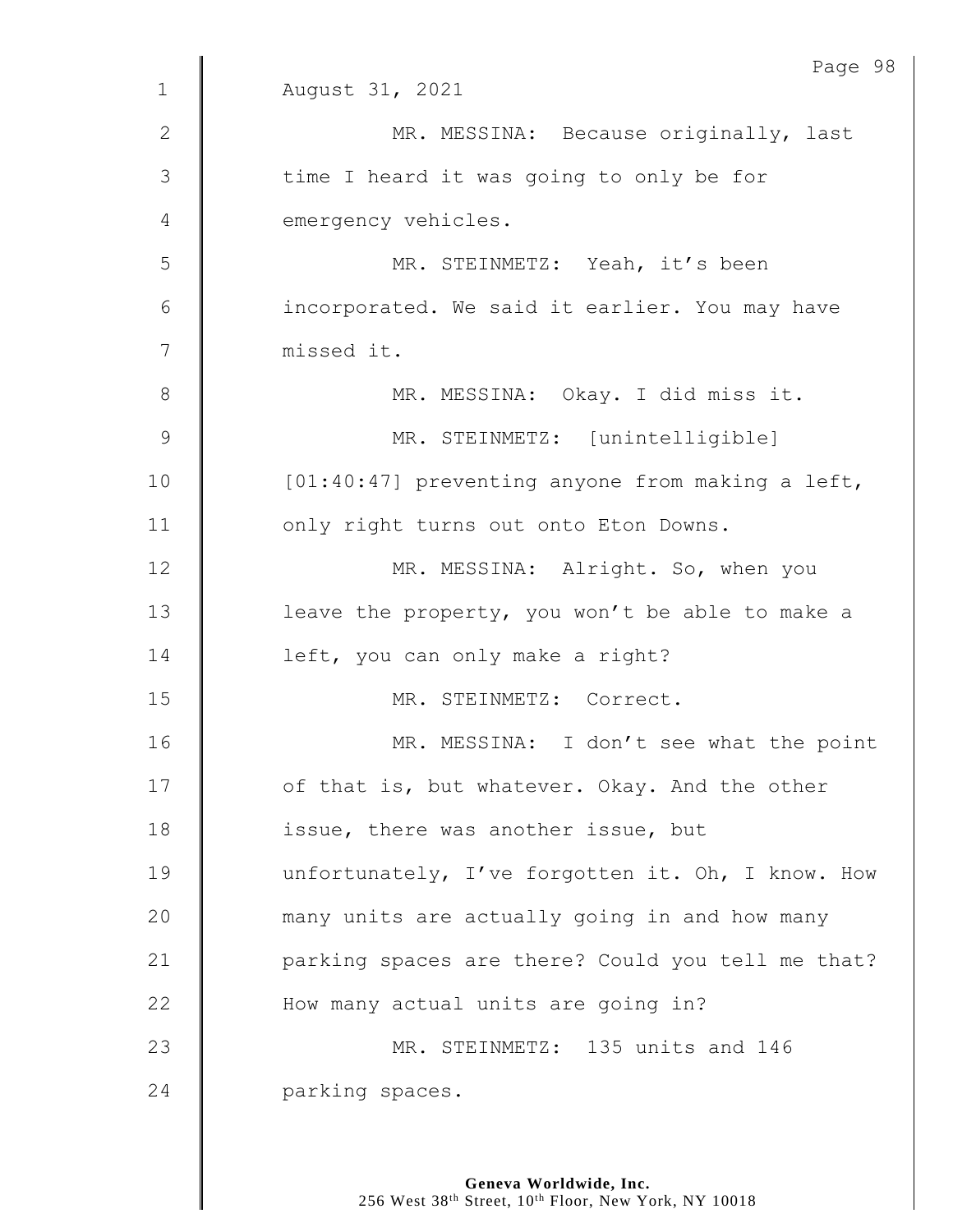|               | Page 9!                                           |
|---------------|---------------------------------------------------|
| $\mathbf 1$   | August 31, 2021                                   |
| $\mathbf{2}$  | MR. MESSINA: And how many bedrooms to             |
| 3             | each unit?                                        |
| 4             | MR. STEINMETZ: We have --                         |
| 5             | MR. PREZIOSI: Let's just focus the                |
| 6             | comments to the planning board and then the       |
| 7             | applicant can wrap up and address some of the     |
| $\,8\,$       | comments at the end of the public hearing.        |
| $\mathcal{G}$ | MR. MESSINA: Alright, then, so someone            |
| 10            | answer the question, how many units? How many     |
| 11            | bedrooms, how many parking spaces?                |
| 12            | MR. PREZIOSI: And Myles, if you would             |
| 13            | like to step up just to answer that real quick.   |
| 14            | MR. STEINMETZ: [unintelligible]                   |
| 15            | [01:41:52] let him finish now.                    |
| 16            | MR. PREZIOSI: Just speak into the                 |
| 17            | microphone Myles, if you don't mind. Thank you.   |
| 18            | MR. MONAGHAN: So the proposed project,            |
| 19            | Overlook Terrace, has 135 total apartments, 175   |
| 20            | total bedrooms with a total parking spaces of     |
| 21            | 146. And as you've seen here, we had our traffic  |
| 22            | engineer from Provident Engineering discuss the   |
| 23            | comparable properties in the town, Jacob's Hill,  |
| 24            | Springvale and Roundtop and you can see them here |

Page 99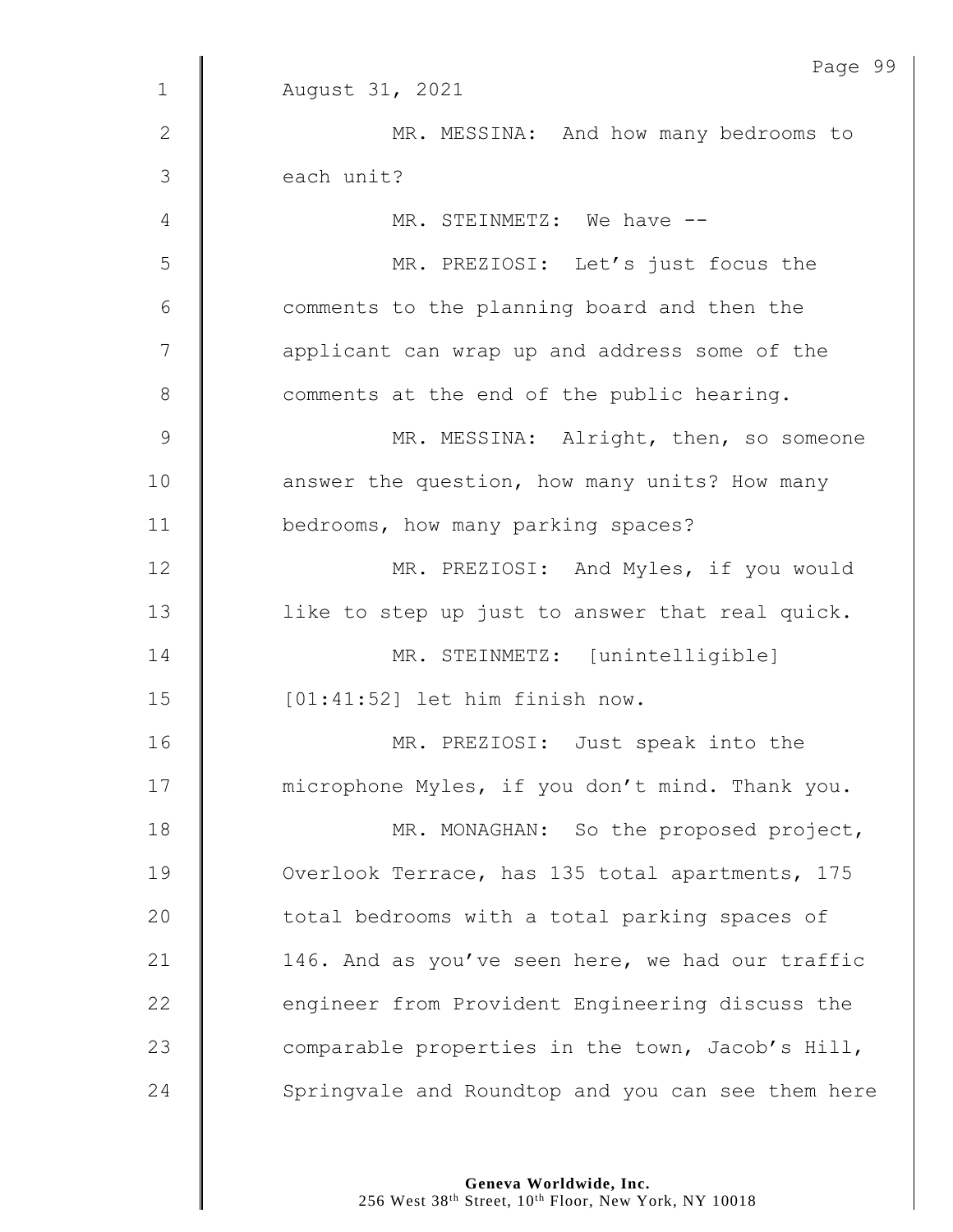|              | Page 100                                         |
|--------------|--------------------------------------------------|
| $\mathbf{1}$ | August 31, 2021                                  |
| $\mathbf{2}$ | compared.                                        |
| 3            | MR. MESSINA: And it is still proposed            |
| 4            | that there will be no assigned parking spaces?   |
| 5            | MR. MONAGHAN: That's true.                       |
| $6\,$        | MR. MESSINA: And was there any mention           |
| 7            | of staff that's going to be working at that      |
| $8\,$        | facility? Was there enough parking for other     |
| $\mathsf 9$  | people coming in, working on the property,       |
| 10           | managers and so on?                              |
| 11           | MR. MONAGHAN: Yes, that's been                   |
| 12           | contemplated, yes.                               |
| 13           | MR. MESSINA: Very good, thank you.               |
| 14           | MS. TAYLOR: Is there anyone else who             |
| 15           | wants to make a comment? Well --                 |
| 16           | MR. HORSFIELD: I'm sorry, back again,            |
| 17           | Craigh Horsfield, just to clarify now, I'm       |
| 18           | getting cross information I think and maybe it   |
| 19           | wasn't explained clearly. So there is no exit,   |
| 20           | other than Eton Downs, is that what I'm hearing? |
| 21           | So you can enter off Oregon Road, but you can't  |
| 22           | exit onto Oregon Road? Is that what was said,    |
| 23           | because before I think what was told was that    |
| 24           | there was going to be an exit but for emergency  |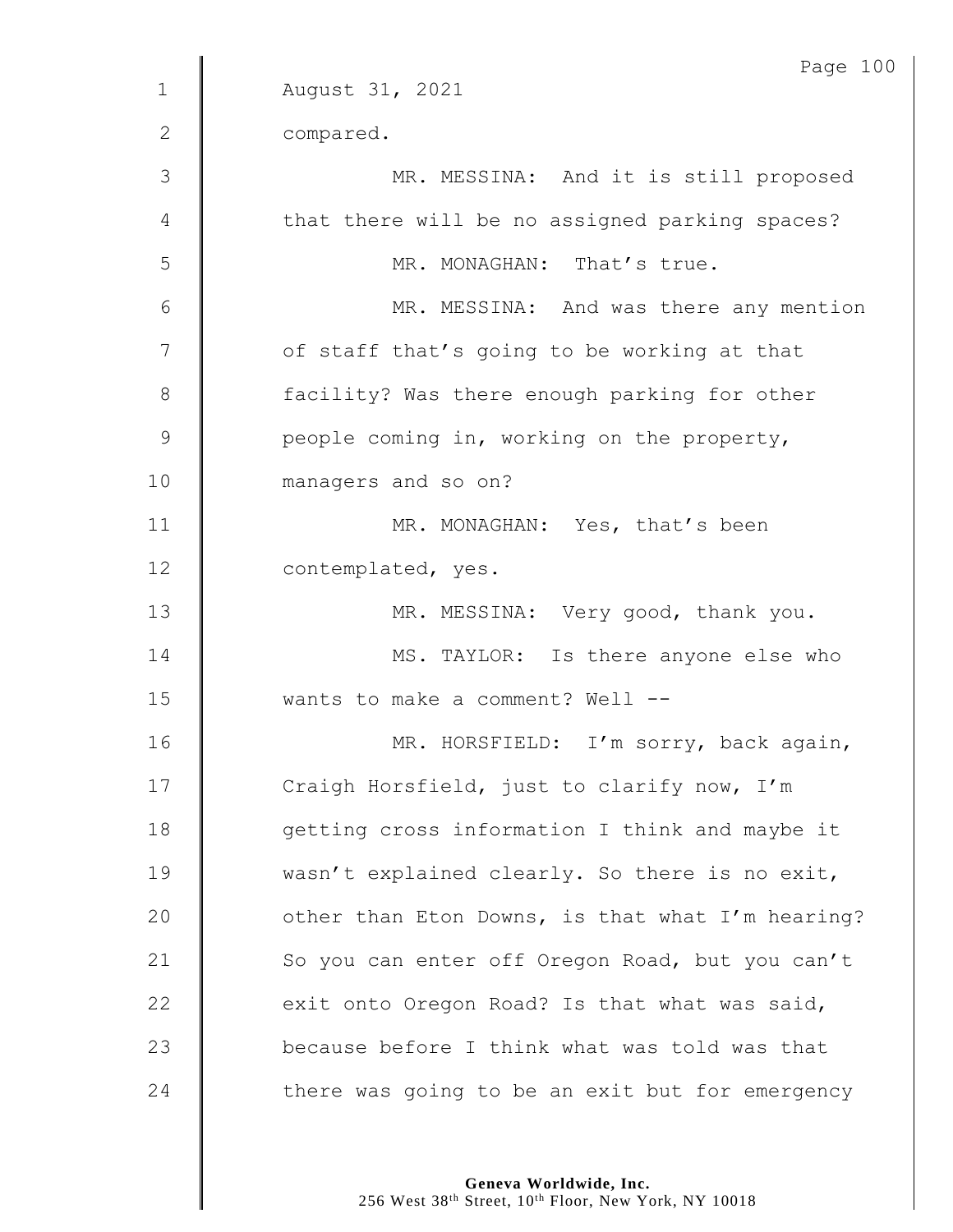2 | purposes only, not as an exit for people to leave 3 | the building, it was only for exigent 4 **d** circumstances that people can leave from that 5 S exit on Eton Downs. And I think that's where 6 | things got crossed because I was paying attention 7 | and it said for exigent circumstances, not for 8 everyday exit. So now we have traffic coming in 9 **A** and going out onto Oregon Road, which is already 10 | qoing to be bottlenecked at that specific area 11 because if you look at Cross Creek having similar 12 | issues to what you quys are proposing may not be 13 **an** issue, because they can't make the left or the 14 Tight, and there's no traffic device there as 15 well. And that's directly across the street from  $16$  | the gas station and I don't think their units are 17 | as many as you guys are requesting.

18 **And according to the charts here, it's** 19 | qreat to make a comparison to the other places in 20  $\parallel$  the area. However, they're not located on  $-$  like 21 | if we look at Overlook Terrace, there's not a  $22$   $\parallel$  major road that runs into their parking lot, you 23 Know. It's off the beaten path and I believe most 24  $\parallel$  of these other facilities are off the beaten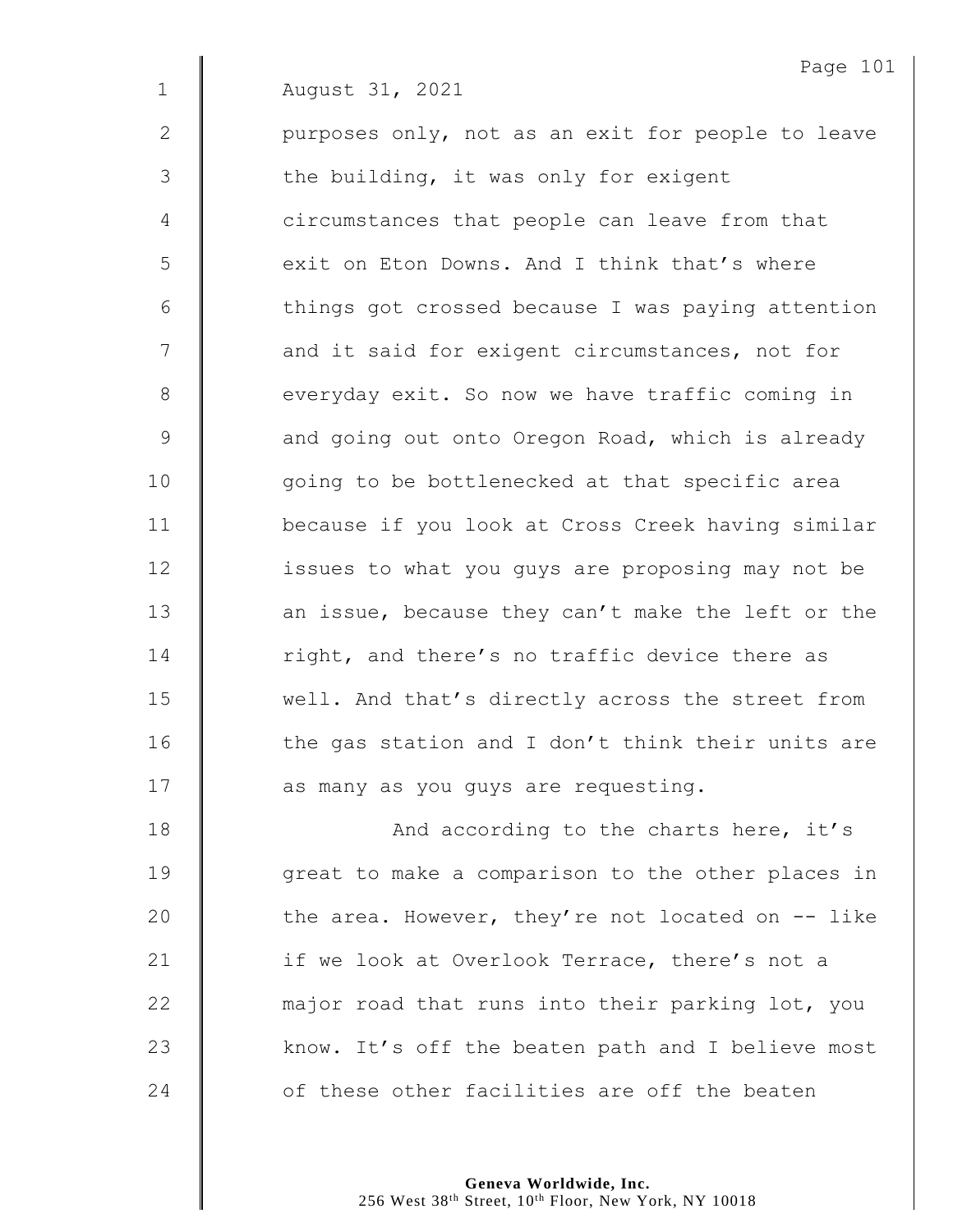2 | path. There's no major concerns of a school 3 | directly across the street, and elderly folks 4 The rehabilitation center across the street and then  $5 \parallel$  also the two traffic lights in between that, you 6 | know, you've got school buses coming every 7 | morning. And when Colonial Terrace was actually 8 | opened, most of the traffic was after the close 9 **J** of business because they ran the business that 10 **catered to weekends and later on in the evening** 11 **where the traffic was able to sustain itself** 12 **during the day because the business was closed** 13 **down** and whatnot.

14 | So now you're creating two spots within 15 | probably less than a half a mile of left and 16 **The Rep is in the U.S.** 16 random values whatsoever on 17 | either one. And like I said, Oregon has the buses 18 coming every morning. I can sit here and I love 19 That you have traffic people all involved. They 20 | don't live on this street. I live on this street 21  $\parallel$  and I can tell you right now that it's going to  $22$   $\parallel$  be a bottleneck. So you can have all that paper  $23$   $\parallel$  stuff and whatnot. You have to actually see it on 24  $\parallel$  a daily basis to see what actually goes on, on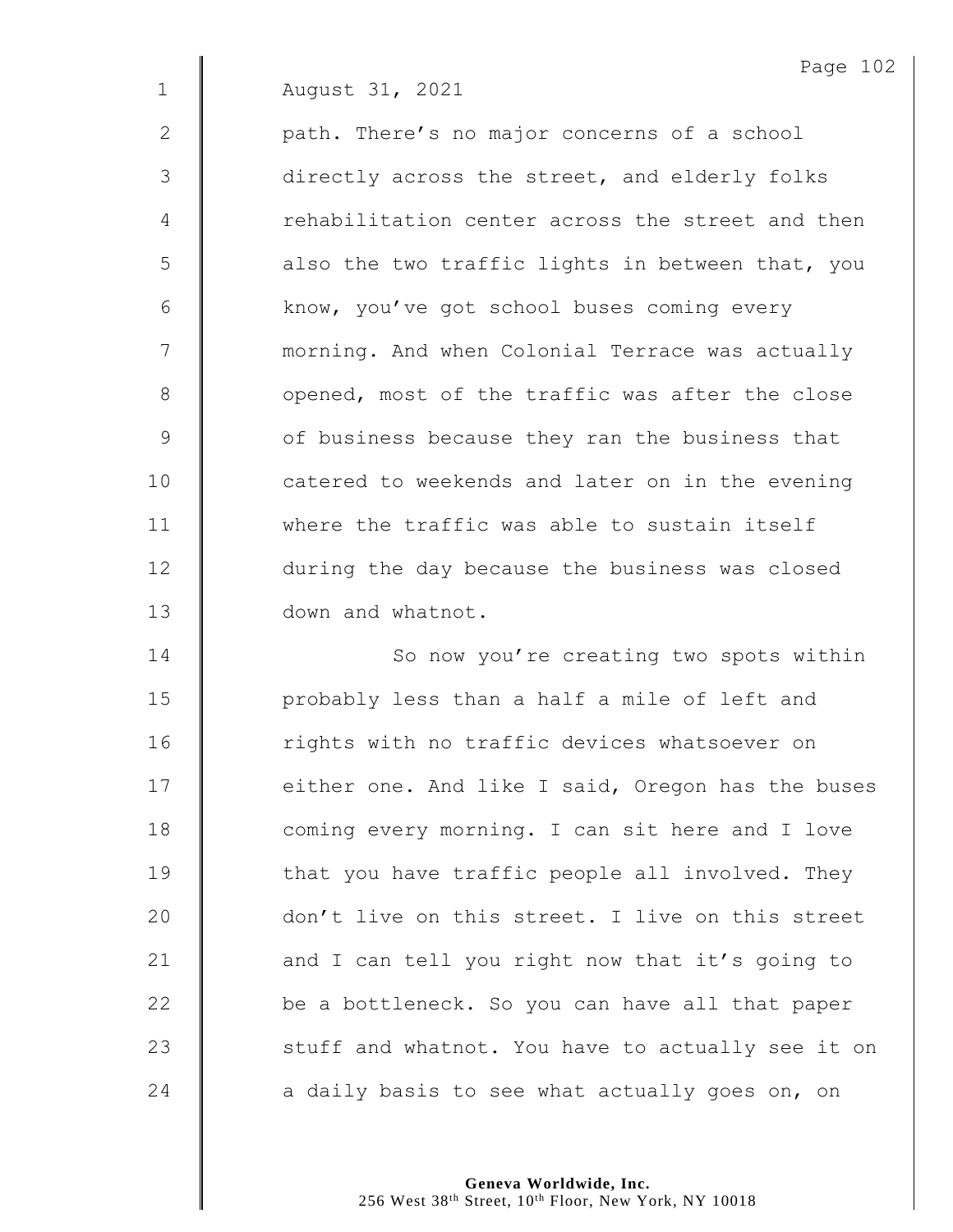2 | Oregon Road. Because we do get the big commercial 3 | traffics with the gas station trucks like I've 4 | heard from the previous proposal and I just want 5 | to know where all this traffic is going. And like 6 | I said, I've been here 25 years and it's only 7 || qetting worse with all the new developments that 8 are coming in and that's my major concern, so 9 | thank you again.

10 | MR. RICK RIBEIRO: Good evening, my name 11 | is Rick Ribeiro, 5 Mill Court, I came for a 12 | different project, but I just wanted to ask a 13 **question with regarding this.** The total units 14 **that were mentioned of approximately 135, is each** 15 | individual unit limited to only one vehicle being 16 | parked on premise or are they allowed to have 17 | multiple vehicles, especially if there's a two-18 | bedroom unit. It seems like the number might be a 19  $\parallel$  little tight as far as the number of units, 20  $\parallel$  parking spaces, people working on the facility. 21  $\parallel$  And then, it hasn't been brought up, hopefully  $22$   $\parallel$  these people, these residents have family members 23  $\parallel$  and friends that are visiting them as well, and 24 vou could increase that easily by 25 percent at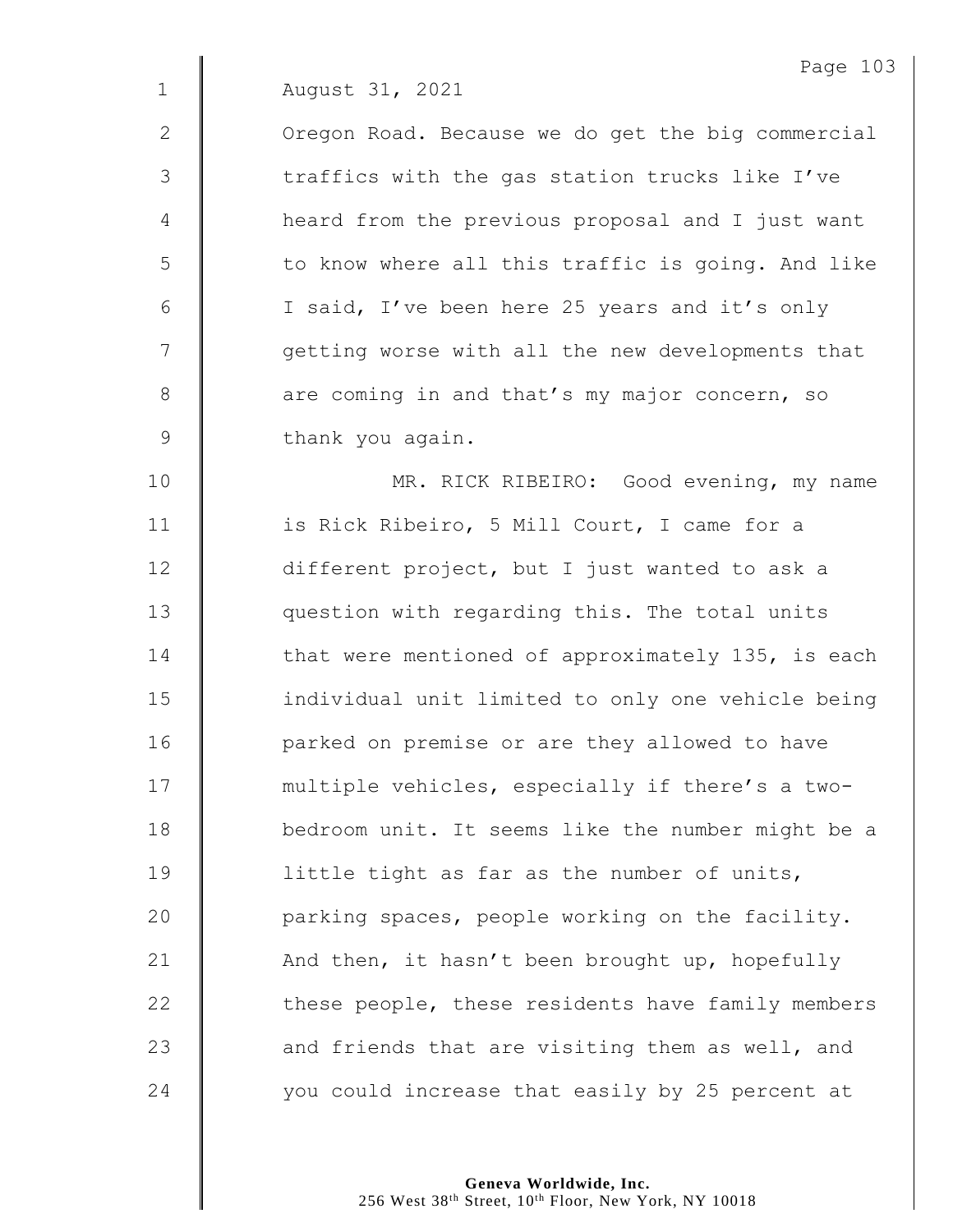|              | Page 104                                          |
|--------------|---------------------------------------------------|
| $\mathbf{1}$ | August 31, 2021                                   |
| $\mathbf{2}$ | any given time, on a holiday, on a weekend. So if |
| 3            | that could be addressed possibly, if there's      |
| 4            | going to be a restriction, parking space per      |
| 5            | unit, as many spaces as you need, or what that    |
| $6\,$        | might look like. Thank you.                       |
| 7            | MS. TAYLOR: Okay. Are we done? Is there           |
| $8\,$        | anybody else?                                     |
| $\mathsf 9$  | MR. STEINMETZ: Just very briefly to               |
| 10           | recap, and really to respond, I apologize, I      |
| 11           | didn't catch your name.                           |
| 12           | MR. HORSFIELD: Craig Horsfield.                   |
| 13           | MR. STEINMETZ: It's possible that some            |
| 14           | members of the public are not fully aware that    |
| 15           | comprehensive traffic analysis was done by our    |
| 16           | client. It was then independently reviewed by the |
| 17           | town's consultant. The conclusions were that      |
| 18           | there was no significant adverse impact           |
| 19           | associated with traffic or parking. In fact, the  |
| 20           | traffic movements actually show that there would  |
| 21           | be fewer movements coming from this project than  |
| 22           | there were during Colonial Terrace, which does    |
| 23           | operate and did operate at the p.m. peak.         |
| 24           | So our p.m. peaks are significantly less          |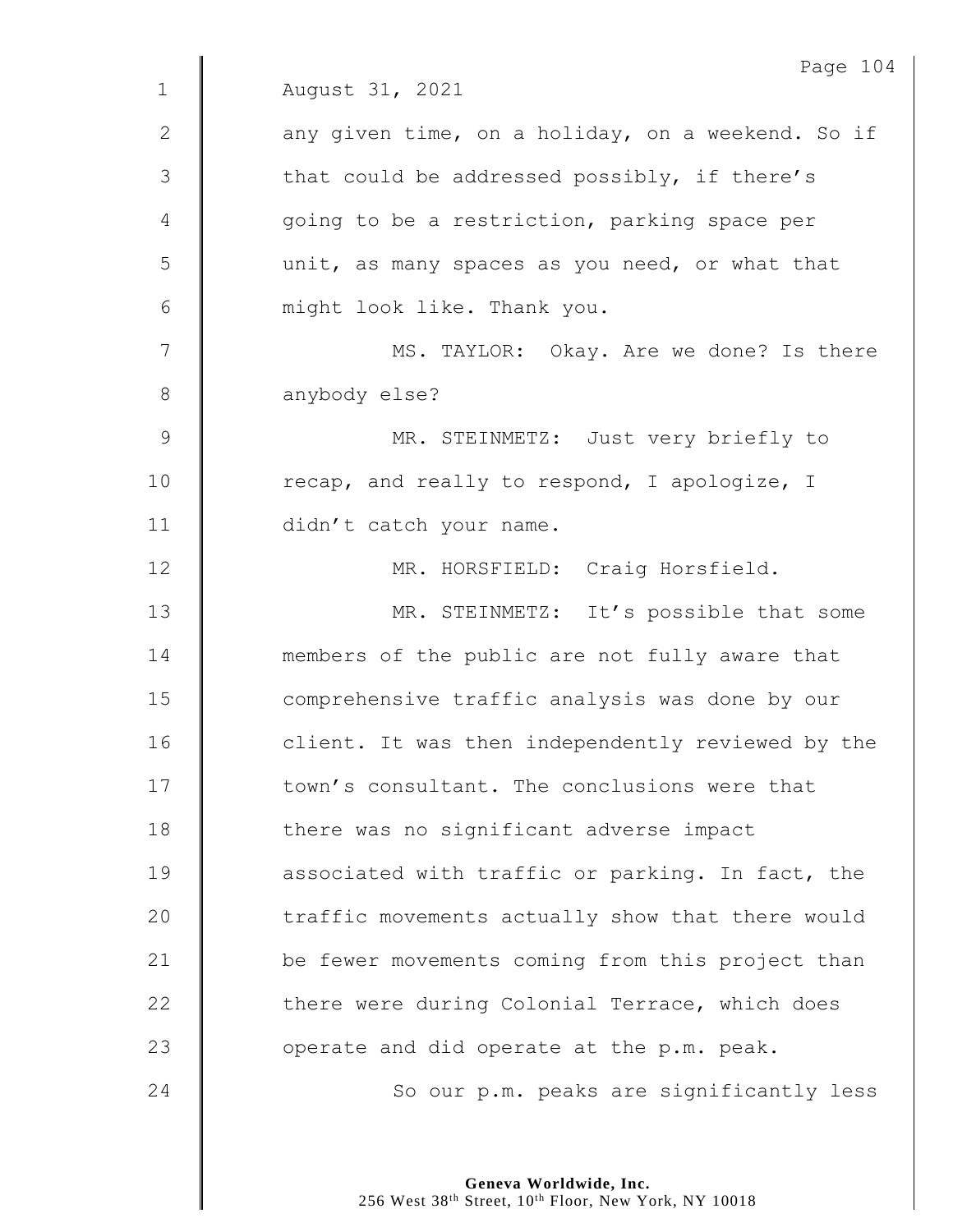|              | Page 105                                          |
|--------------|---------------------------------------------------|
| $\mathbf 1$  | August 31, 2021                                   |
| $\mathbf{2}$ | than p.m. peak movements for Colonial Terrace and |
| 3            | the conclusion of the report demonstrated that    |
| 4            | our a.m. peak would not have an adverse impact.   |
| 5            | Nonetheless, our client voluntarily               |
| 6            | agreed to work with the town to deal with a       |
| 7            | preexisting, and acknowledge, a preexisting       |
| $\,8\,$      | condition that's there. We're very well aware of  |
| 9            | that, sir. In fact, it's something that our       |
| 10           | client not contributing substantially to the      |
| 11           | movements on Oregon Road would love to see Oregon |
| 12           | Road improve, it's exactly why they've agreed to  |
| 13           | step up, as Michael said earlier, and work        |
| 14           | voluntarily with the town on some potential       |
| 15           | design modifications that I think Mr. Fitzgerald  |
| 16           | will confirm can be dealt with in that            |
| 17           | controller, as well as providing the crosswalk.   |
| 18           | Bottom line, Madam Chair, members of the          |
| 19           | board, my client looks forward to helping address |
| 20           | and mitigate a preexisting condition here in the  |
| 21           | town on Oregon Road. Our client looks forward to  |
| 22           | working cooperatively with the community to       |
| 23           | address the historical benefits of this area.     |

24 They're very well aware of what has happened.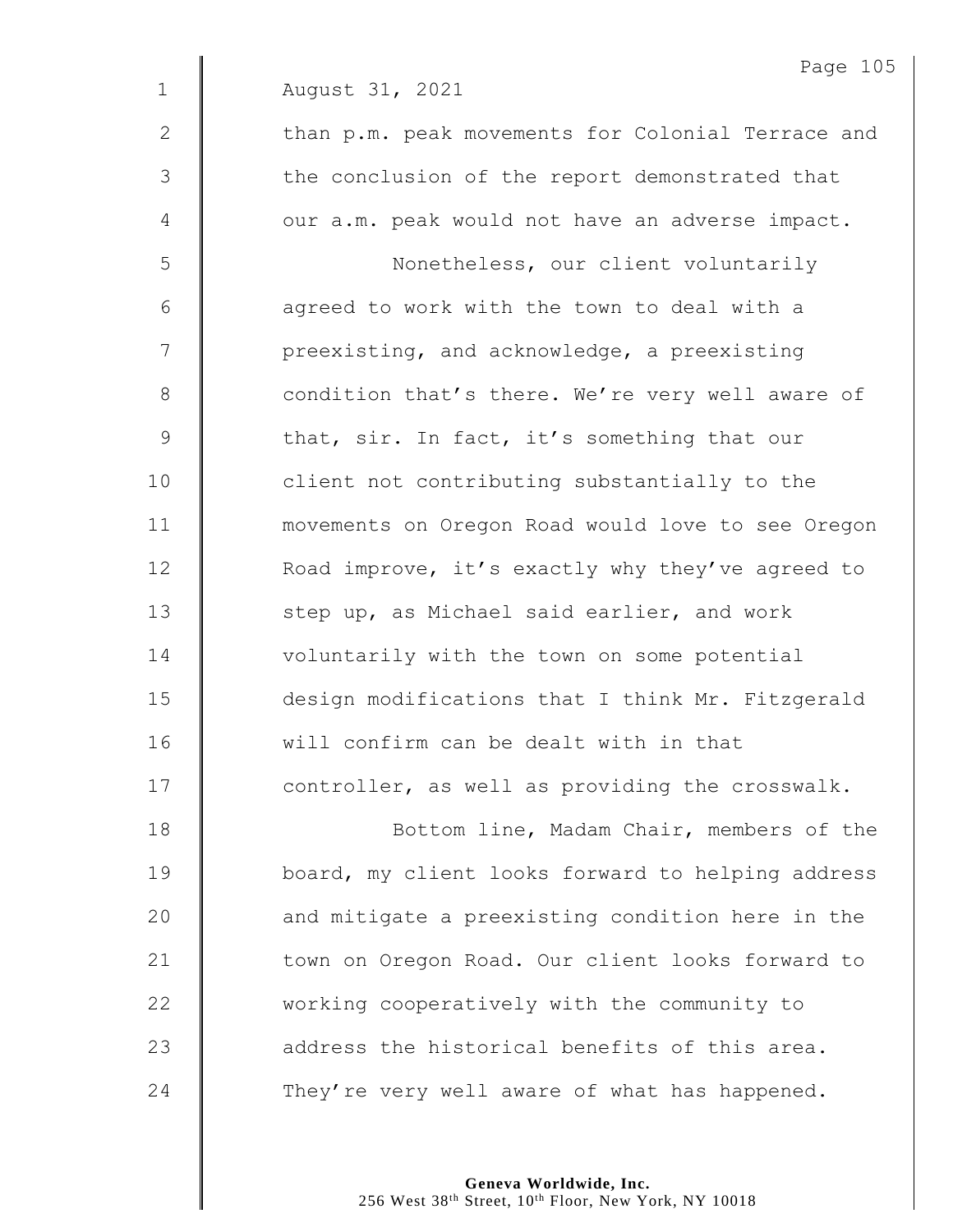2 We've met with other folks directly from the 3  $\parallel$  community, who have expressed some concerns about 4 **Hemica** how we address some of the historic issues. The 5 | Drogys have been wonderful about making some of 6 | their resources available for preservation. And I 7 || appreciate the fact that you quoted SHPO 8 **a** acknowledging that this is not a historic 9 designated site and that they did not find any 10 adverse impact.

11 | Having said all of that, we look forward 12 | to coming back to the Board in October. We look 13 | forward to continuing to work with the entire 14 **Community** cooperatively and we anticipate 15 **a** appearing in front of the town board for a 16 | negative declaration so that the zoning text can 17 **be adopted.** If the Board has no further 18 **questions, I know you have a lengthy agenda** 19 | behind us. We will see you hopefully in October. 20 | MS. TAYLOR: Okay, fine. 21 | MR. FOLEY: Two quick questions I didn't 22  $\parallel$  get a chance to ask Jerry. Briefly, the tree 23  $\parallel$  that's in the front, the bluish green that I 24  $\parallel$  think Loretta was hugging at the site visit,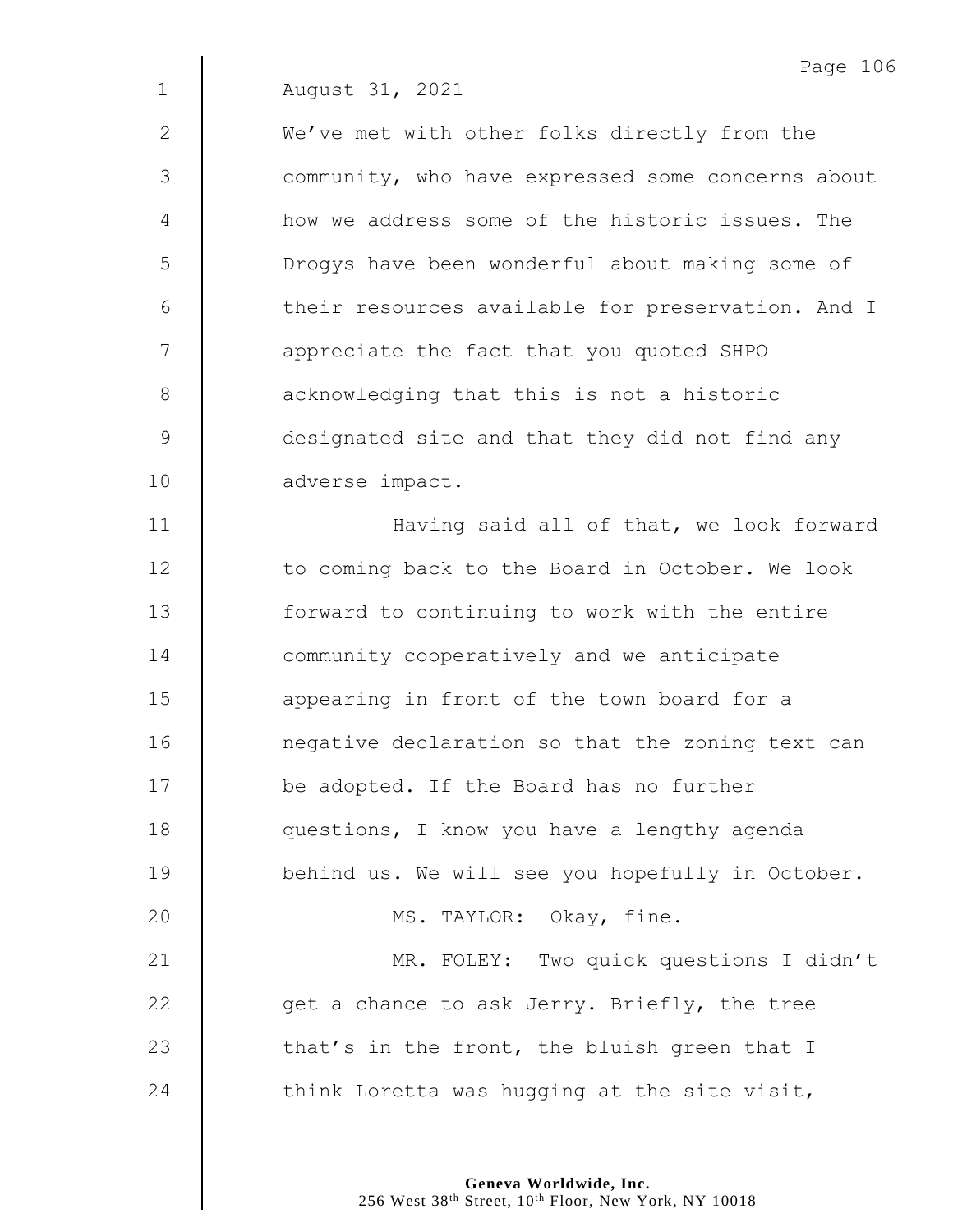| Page 107                                         |
|--------------------------------------------------|
| August 31, 2021                                  |
| that's gone, right? Or did you work it into the  |
| front of the building?                           |
| MR. SCHWALBE: Which one, Bob? Is that -          |
|                                                  |
| MR. FOLEY: As you come up to the front           |
| of the building.                                 |
| MR. SCHWALBE: Right.                             |
| MR. FOLEY: To the left, there's a                |
| beautiful small specimen tree, small.            |
| MR. SCHWALBE: The American smoke tree I          |
| think it was called, yeah.                       |
| MR. FOLEY: Is that gone now?                     |
| MR. STEINMETZ: Yeah, that, there's no            |
| way to $-$ - that's right in the heart of the    |
| parking lot and you know.                        |
| MR. SCHWALBE: It's in the building               |
| path.                                            |
| MR. FOLEY: Okay.                                 |
| MR. STEINMETZ: By the way, Bob, that is          |
| not -- we could replace it with another one, but |
| we wouldn't do that because it's not a native    |
| tree from this area.                             |
| MR. FOLEY: Alright. It just looked               |
|                                                  |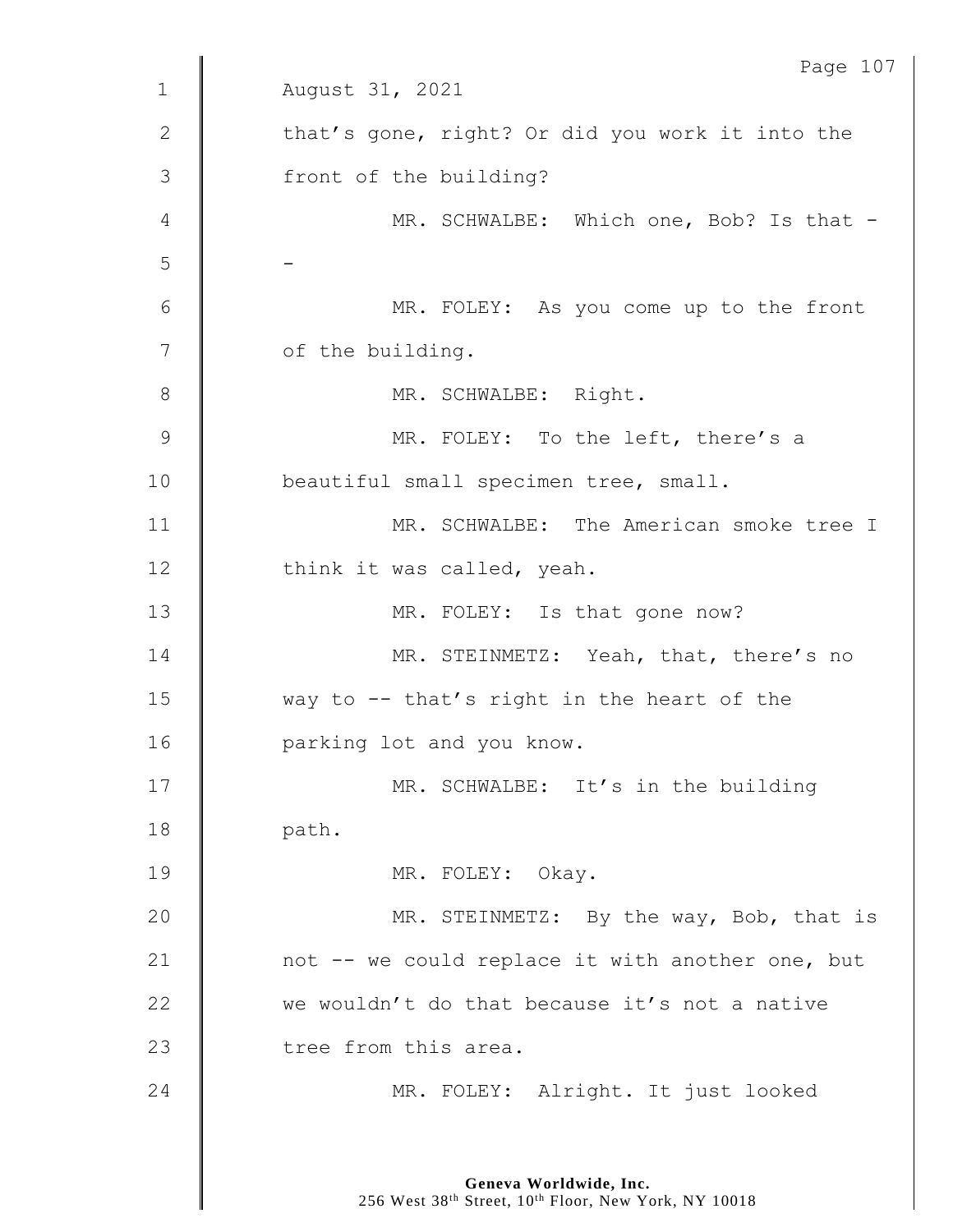|              | Page 108                                          |
|--------------|---------------------------------------------------|
| $\mathbf 1$  | August 31, 2021                                   |
| $\mathbf{2}$ | beautiful.                                        |
| 3            | MR. STEINMETZ: No, I understand, yeah.            |
| 4            | MR. FOLEY: On the, I just want to                 |
| 5            | reiterate before I do the other, my idea on the   |
| 6            | traffic was to diffuse traffic. Now, as I see     |
| 7            | some other people have spoken, when you travel    |
| $8\,$        | that corridor every day, you see the problem with |
| $\mathsf 9$  | the series of from actually Pump House Road,      |
| 10           | which not, Pump House, Gallows Hill, which        |
| 11           | doesn't have a light, but then as you proceed,    |
| 12           | going westerly, there's that series of lights and |
| 13           | whether it's [unintelligible] [01:51:32] in and   |
| 14           | out, Colonial Terrace, great place, I've been     |
| 15           | there many times, you're great people. That is    |
| 16           | not 24 hours a day, right, whereas this will be.  |
| 17           | And I know you did a study.                       |
| 18           | So I would hope that on the traffic, we           |
| 19           | look at it carefully and my idea about Eton Downs |
| 20           | was just to kind of find another way for cars to  |
| 21           | go. And I understand about the concern about cars |
| 22           | cutting through, okay.                            |
| 23           | So let me, and also on historical,                |
| 24           | [unintelligible] [01:52:06] historical on the     |
|              |                                                   |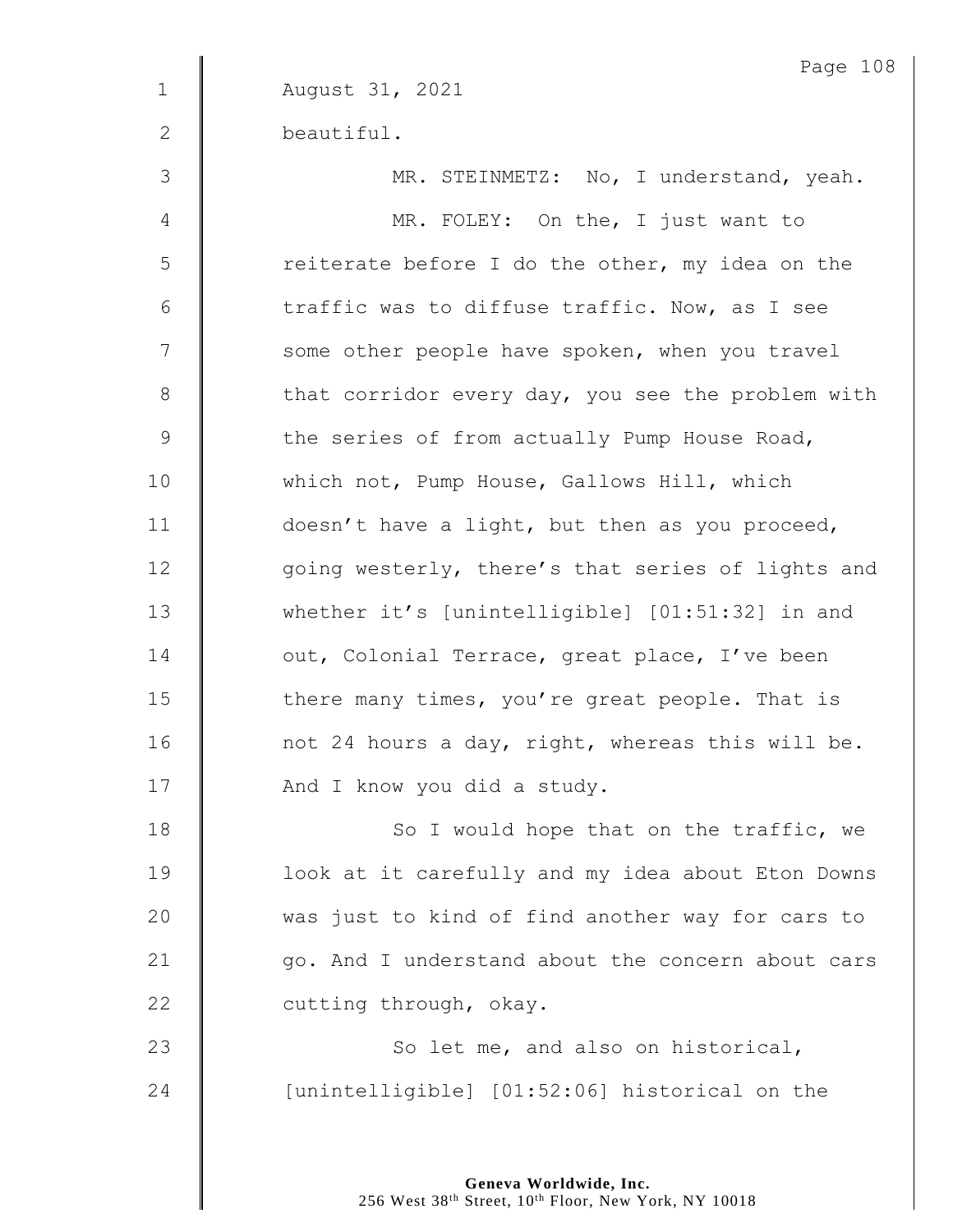Page 109 1 August 31, 2021 2 **Board, and so is Charlie who just spoke. And** 3 | there is an article that the Drogys cooperated 4 With, that Charlie and Jerry Dempsey wrote in our 5 newsletter. I thought I had passed that on to our 6 | board last year. But it was very informative and 7 | there's a lot of historical significance in the 8 area. So whatever you can do, as I Ms. Talia I 9 **believe said, whatever you could do in the**  $10$   $\parallel$  entrance would be good, I mean inside. 11 | MR. STEINMETZ: Understood. 12 || MR. FOLEY: I'd like to make a motion 13  $\parallel$  that we adjourn, are we going to close, we're not 14 | going to close or just adjourn to the October 5th 15 meeting? 16 | MS. TAYLOR: To, yes, to October. 17 | MR. FOLEY: Okay. I make a motion we 18 **adjourn** to October 5th. 19 || MR. KIMMERLING: Second. 20 **MS. TAYLOR:** Thank you, On the question? 21 | All in favor? 22 | MULTIPLE: Aye. 23 | MS. TAYLOR: Opposed? 24 | MR. STEINMETZ: Thank you all. Stay

> **Geneva Worldwide, Inc.** 256 West 38<sup>th</sup> Street, 10<sup>th</sup> Floor, New York, NY 10018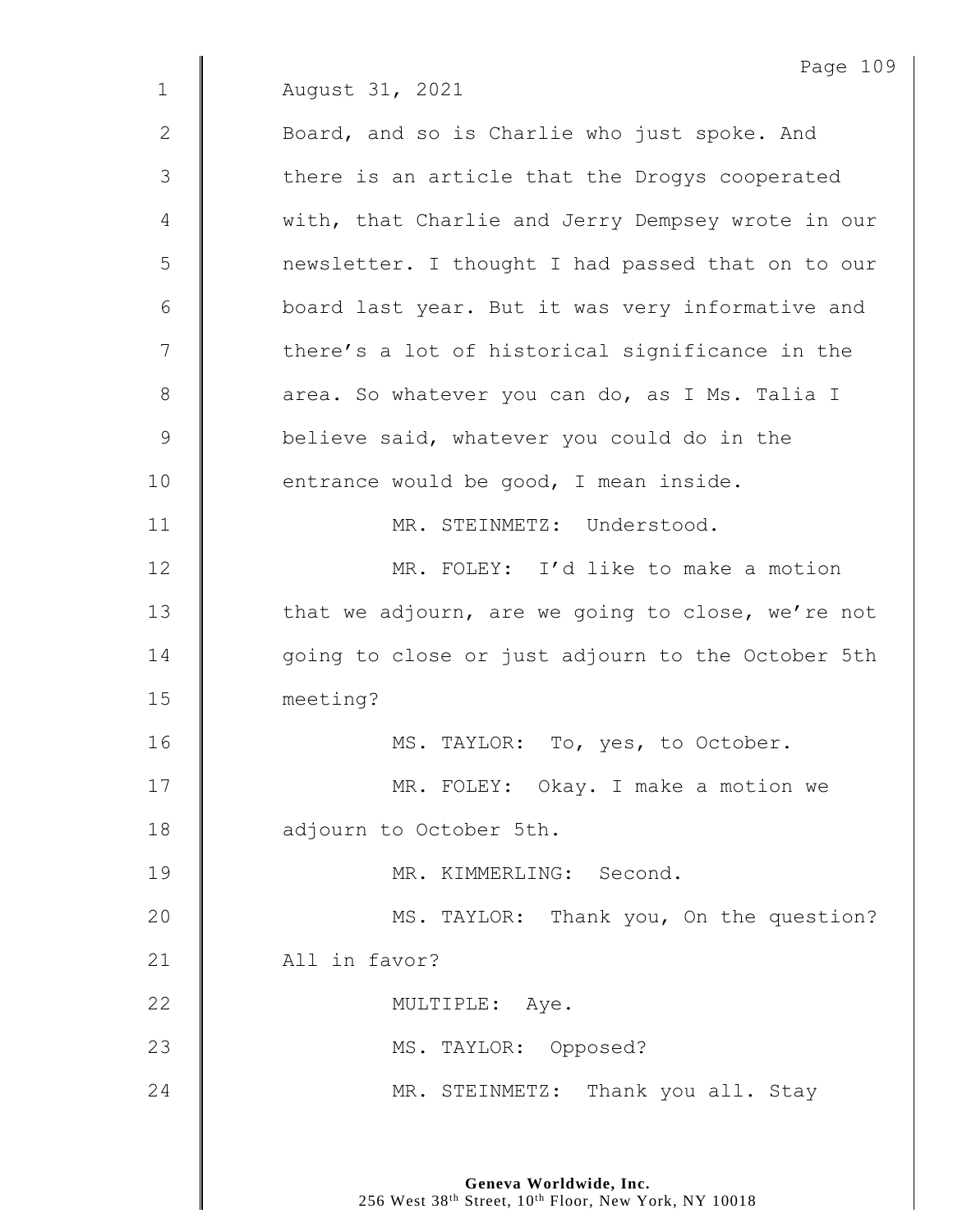|                | Page 110                                          |
|----------------|---------------------------------------------------|
| $\mathbf 1$    | August 31, 2021                                   |
| $\mathbf{2}$   | safe, have a good night.                          |
| 3              | MS. TAYLOR: Okay. Thank you. Alrightie,           |
| $\overline{4}$ | we're moving on to the final public hearing.      |
| 5              | Excuse me. Hello back there, hello. Please. This  |
| $6\,$          | is PB 2020-9, the application of CVE North        |
| 7              | America, Inc., for the property of Kirquel        |
| $8\,$          | Development, Limited and Patrick and Sharon Parr  |
| $\mathsf 9$    | for site development plan approval and special    |
| 10             | permit and for tree removal and for steep slope   |
| 11             | permits for a proposed five megawatt solar energy |
| 12             | production facility to be located on two parcels  |
| 13             | of property located along Red Mill Road and at    |
| 14             | the end of Mill Court, totaling approximately     |
| 15             | 43.12 acres. The latest drawings revised June 17, |
| 16             | 2021.                                             |
| 17             | CARCON WEINAND, Vos bollo Carson<br>MD            |

 $\mathbf{u}$ 

17 | MR. CARSON WEINAND: Yes, hello. Carson 18 Weinand from CVE, great to see the Board tonight. 19 | So, I saw Chris has pulled up our materials for  $\parallel$  the night. Since the last planning board meeting,  $\parallel$  we have responded to a handful of requests that **have come in. So, extensive engineering comments** 23 Trom Michael Preziosi, fire comments and then of  $\parallel$  course, comments from the public. So about a week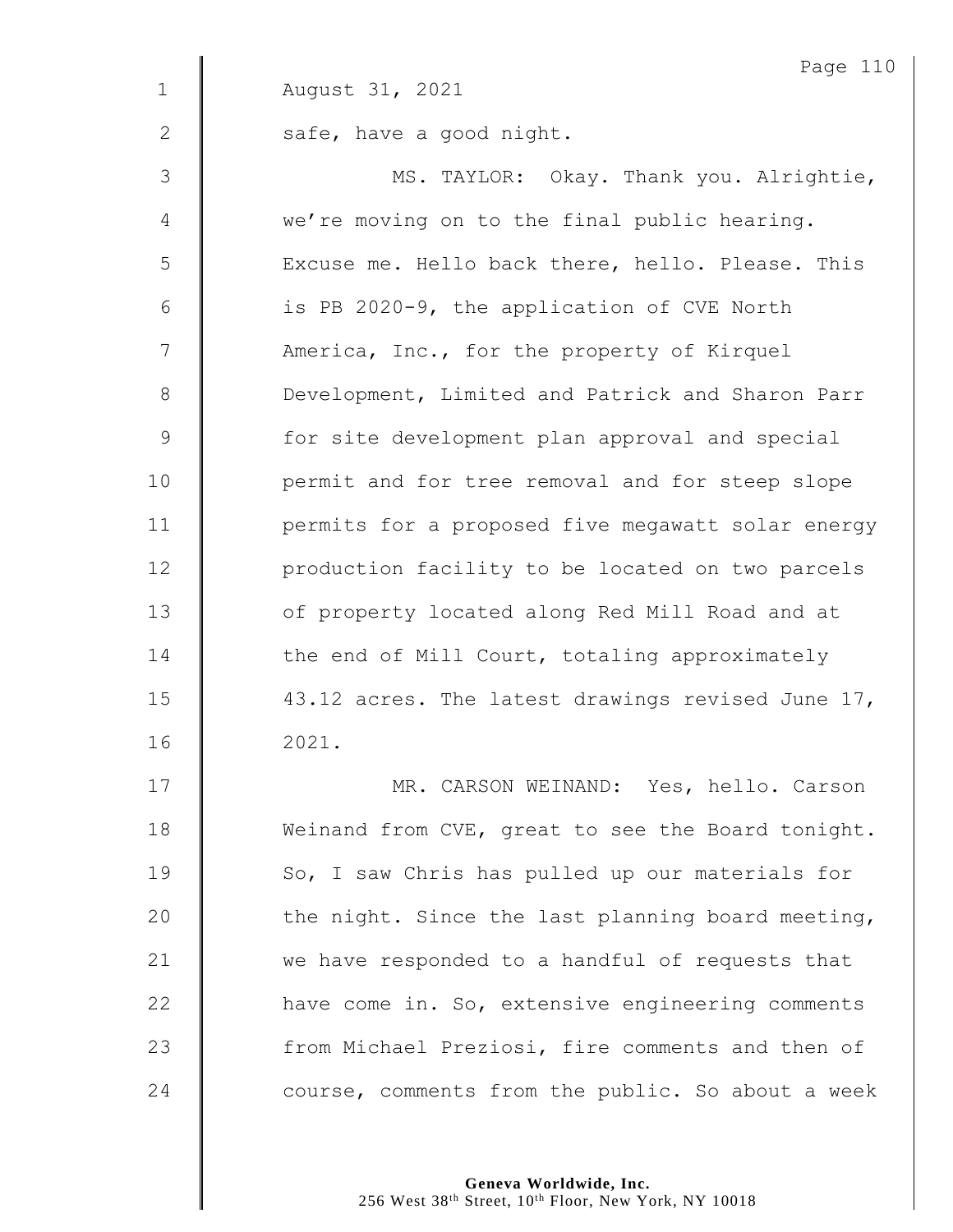|                | Page 111                                          |
|----------------|---------------------------------------------------|
| $\mathbf 1$    | August 31, 2021                                   |
| $\mathbf{2}$   | ago, we submitted a supplemental application,     |
| 3              | responding to all of those comments and           |
| $\overline{4}$ | questions. This information serves as one         |
| 5              | centralized place for all of the important key    |
| 6              | statistics of our solar farm.                     |
| 7              | And tonight, I don't want to $--$ it's 30         |
| $8\,$          | pages, I don't want to go through each slide in   |
| $\mathcal{G}$  | depth. I know there are some time constraints     |
| 10             | tonight, but I want to talk about the highlights. |
| 11             | I wanted to talk about our new setback compliant  |
| 12             | layout. We have a new updated layout that is much |
| 13             | smaller in size. I wanted to compare this new     |
| 14             | layout to the previously approved Mill Court      |
| 15             | residential subdivision at the same site. And     |
| 16             | then I wanted to talk about the extensive         |
| 17             | mitigation efforts that we're taking in response  |
| 18             | to this solar project and some of the new things  |
| 19             | that we've introduced. So I'll keep it brisk      |
| 20             | here.                                             |
| 21             | Just turning he page, on page four is a           |
| 22             | slide on our new layout. So this is our fourth    |
|                |                                                   |

24  $\parallel$  the layout right there. This layout, as compared

23  $\parallel$  layout in our site plan application. Yep, that's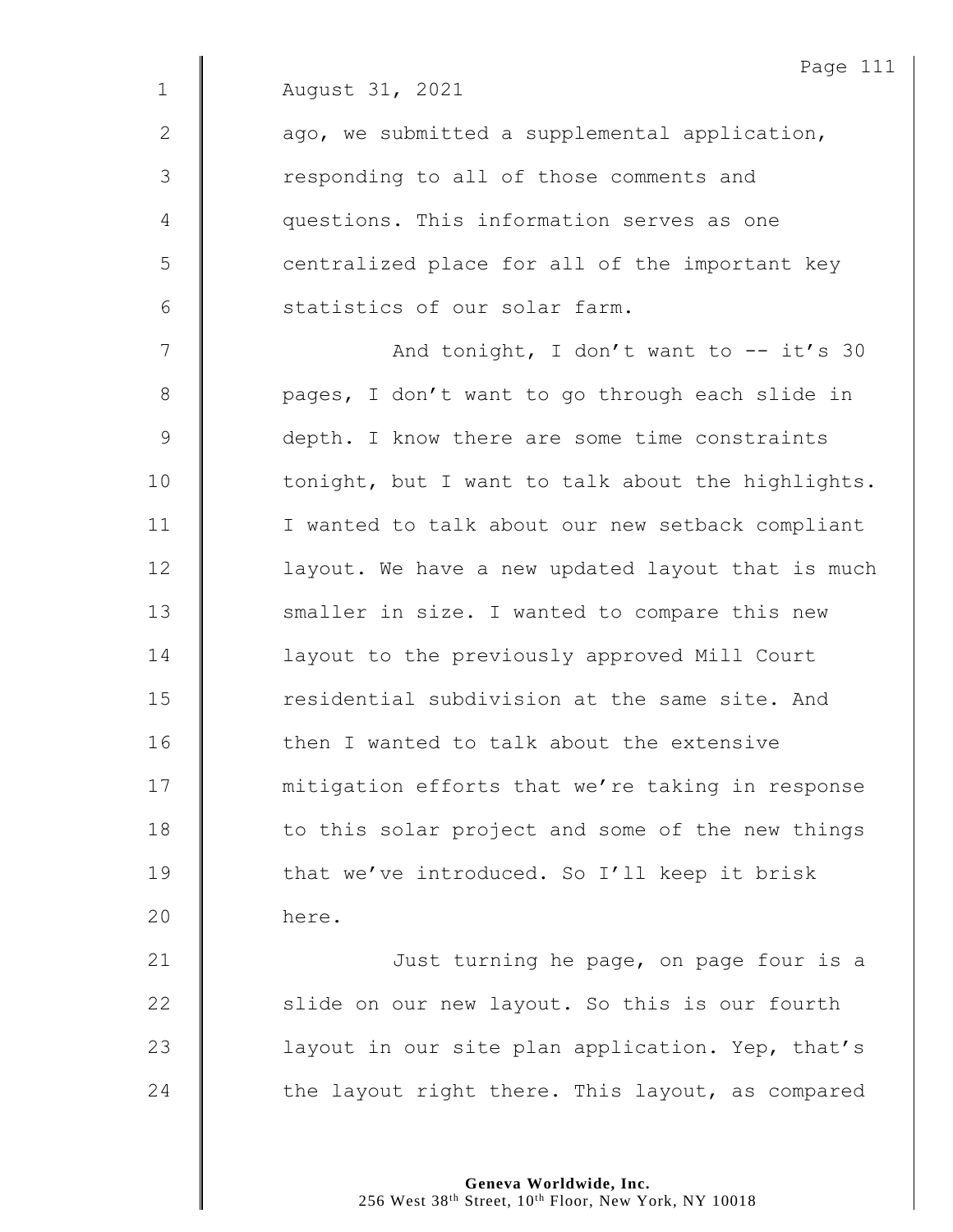|                | Page 112                                          |
|----------------|---------------------------------------------------|
| $\mathbf 1$    | August 31, 2021                                   |
| $\mathbf{2}$   | to layout number three, which was previously      |
| 3              | proposed at the last meeting and is now outdated  |
| 4              | and CVE is recommending and proposing layout four |
| 5              | shown there.                                      |
| $6\,$          | So this layout is 16 percent less in all          |
| $\overline{7}$ | of the key data points. So it is 2,088 fewer      |
| $8\,$          | panels, it's 3.09 fewer acres of disturbed        |
| 9              | acreage and it is impacting 547 fewer trees. It   |
| 10             | is now compliant with all property line setbacks  |
| 11             | so on the north, the west and the south, it's 200 |
| 12             | feet from the solar facility to the property      |
| 13             | line. It is a roughly four megawatt solar system  |
| 14             | now consisting of 9,500 solar panels. Previously, |
| 15             | it was a five megawatt solar system consisting of |
| 16             | 11,500 panels, so, a significant reduction in the |
| 17             | size of our system. We removed two columns along  |
| 18             | the western border of the site, and we removed    |
| 19             | one row, one or two rows along the southern,      |
| 20             | yeah, if you flip back and forth, you can see how |
| 21             | it shrunk.                                        |
| 22             | So now the total trees removed are                |
| 23             | 2,800. Previously they were 3,347, so a big       |
| 24             | reduction in the number of trees, 547 trees that  |
|                |                                                   |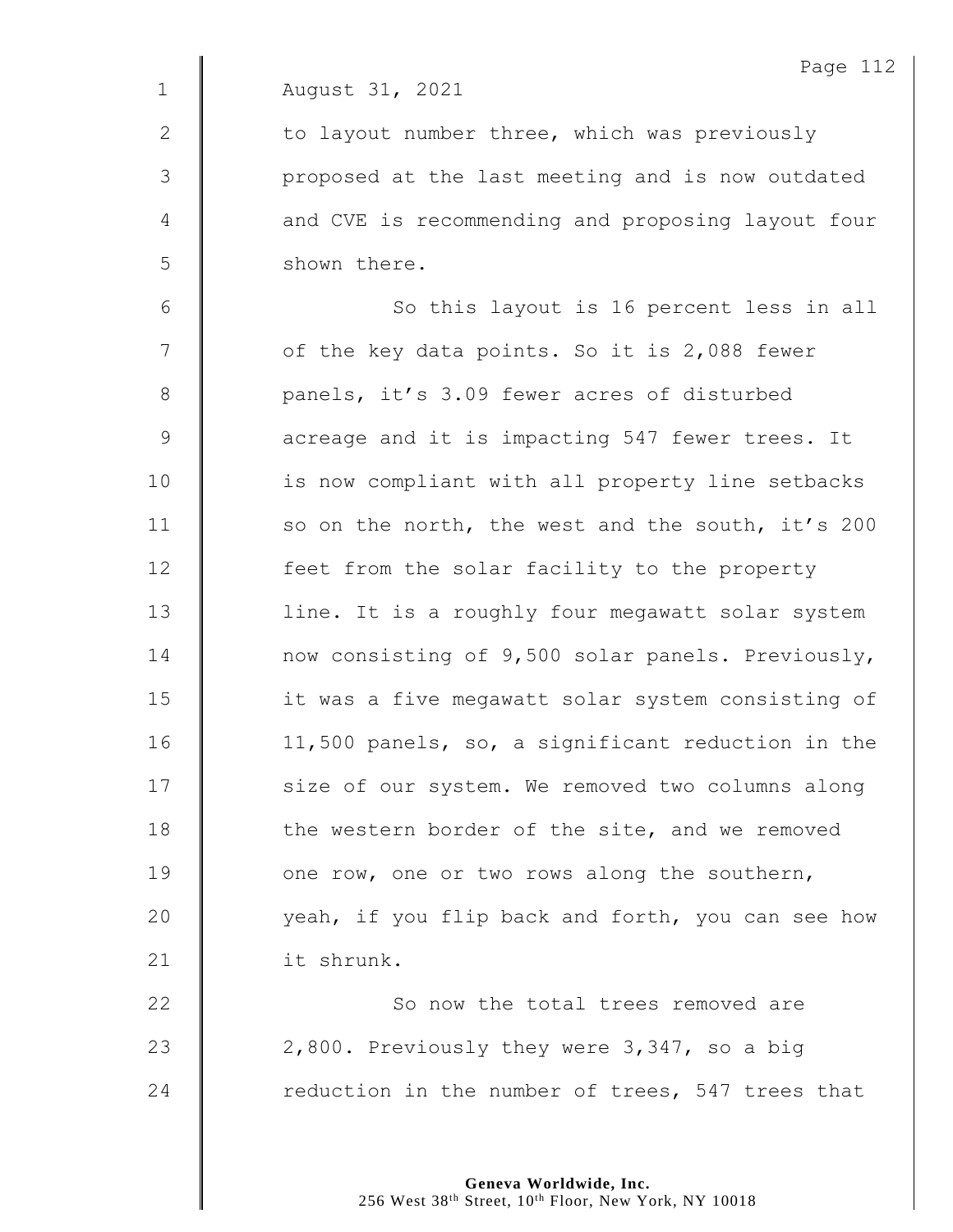| August 31, 2021 |  |  |
|-----------------|--|--|
|                 |  |  |

2  $\parallel$  we are no longer impacting. We are also, which 3 | I'll get to later, but quickly here, I guess, 4 we're planting 80 new trees in the northern 5 | property line buffer, the northern property 6  $\parallel$  setback buffer. So, I believe it's 50 evergreen 7 | trees and 30 deciduous trees.

8 || Cayout five is optional and it's 9 Something we wanted to just prepare and present 10 | to the Board. This is the same size system as 11  $\parallel$  layout four, except it shifts the layout 50 feet 12 **further away from Mill Court. So it's 250 feet** 13 Trom the northern property line, 200 feet from 14 The western property line and now 150 feet from 15 **the southern property line.** Just as an option, 16 | maybe this is more appealing considering it's 17 | further away from Mill Court. It does impact a 18 Small number of more trees, slightly more trees 19 **than layout four though.** 

20 | So how does layout four, if we keep 21 **wave moving maybe to slide ten, how does layout four** 22 **| compare to the Mill Court Subdivision approved in** 23 | 2016? We think it's less impactful, except for 24  $\parallel$  the trees, which I'll quantify upcoming in one or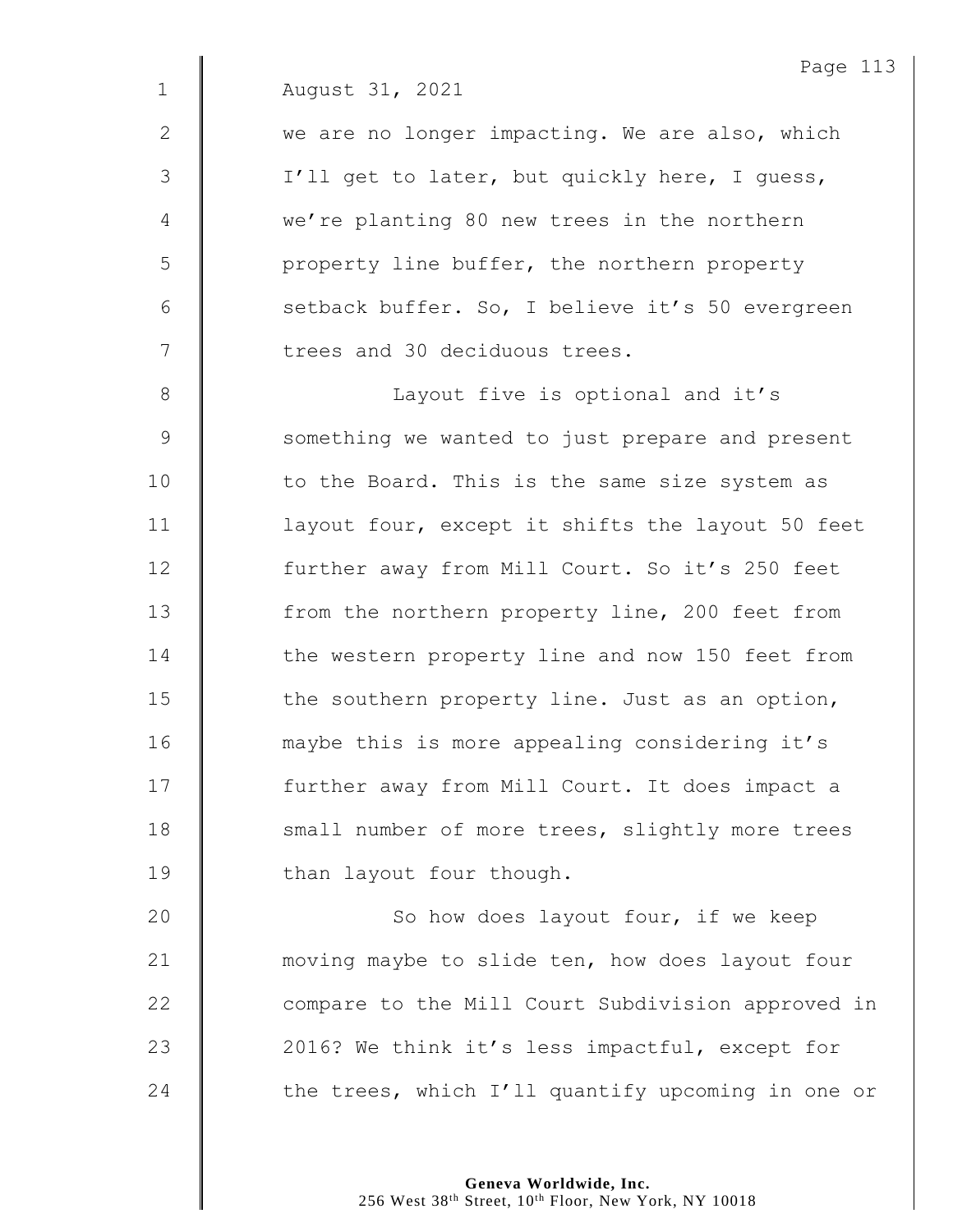|              | Page 114                                          |
|--------------|---------------------------------------------------|
| $\mathbf 1$  | August 31, 2021                                   |
| $\mathbf{2}$ | two more slides. It's less impactful on almost    |
| 3            | all other criteria. So less impactful as compared |
| 4            | to distance to property lines, distance to        |
| 5            | nearest homes, maximum structure height, so now   |
| 6            | our panels are only six-and-a-half feet high. We  |
| 7            | made, a couple meetings ago, we made a big        |
| 8            | adjustment, we reduced the height of the panels   |
| 9            | from I believe 7'9" to 6'5".                      |
| 10           | Our solar farm is less impactful with             |
| 11           | regards to impervious surface, there's no         |
| 12           | asphalt. The construction period is much shorter. |
| 13           | The number of vehicles add, the traffic up Mill   |
| 14           | Court is almost zero. There's no students added   |
| 15           | to the school districts and we are performing a   |
| 16           | whole handful of mitigation measures that that    |
| 17           | subdivision was not required to perform. So we're |
| 18           | mitigating beyond what the subdivision is         |
| 19           | proposing and we're mitigating even beyond what   |
| 20           | the code requires.                                |
| 21           | So, to keep moving forward, some                  |
| 22           | statistics, some hard data comparing our site to  |
|              |                                                   |

24 See, some of these homes were much closer to the

 $\parallel$  the subdivision is on the next slide. As you can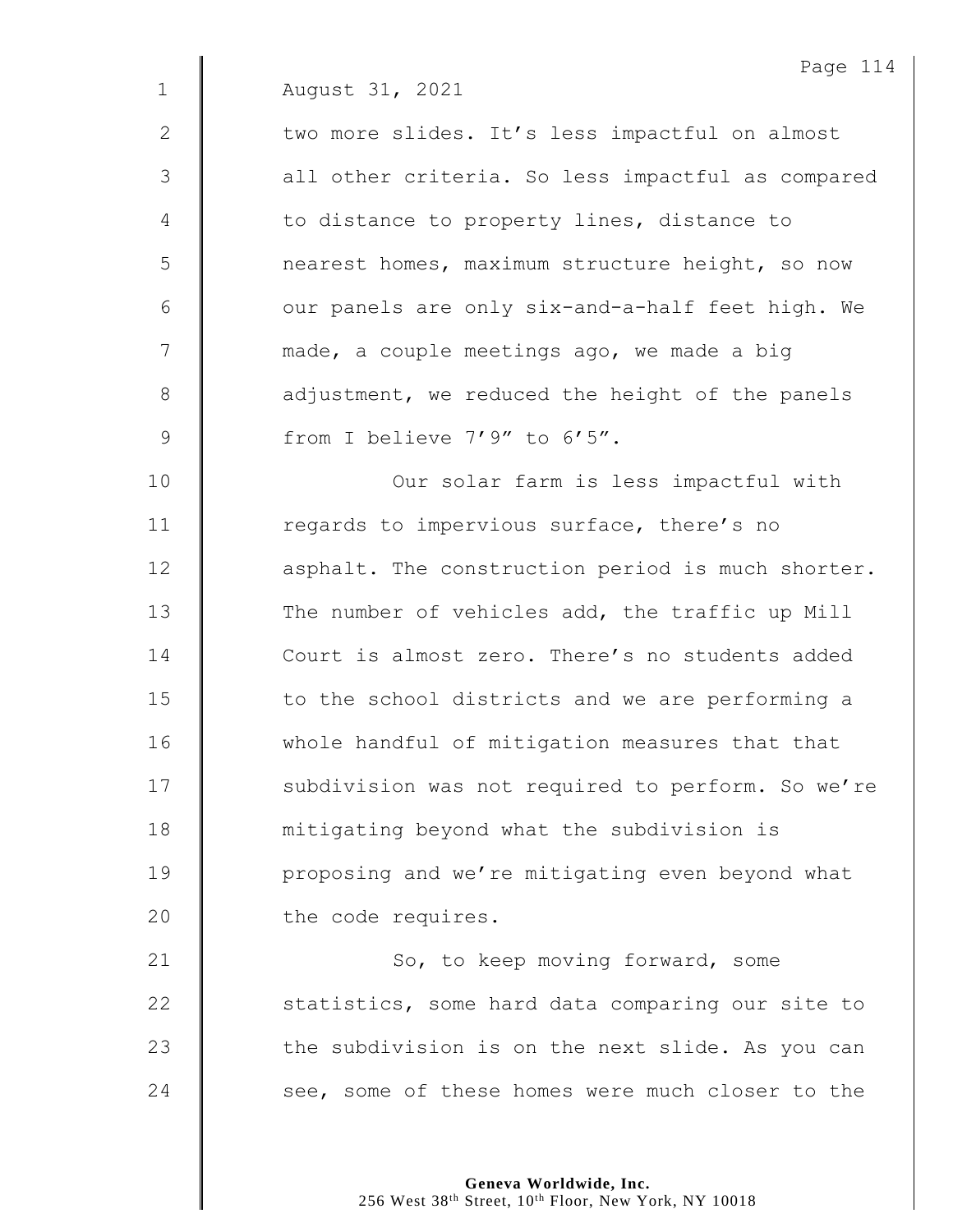Page 115 1 August 31, 2021 2 | property lines, and they were much closer to the 3 other homes.

4 || The solar farm is disturbing six more 5 | acres, the limits of disturbance is six acres 6 | Generater and we're impacting 1,093 more trees. At  $7 \parallel$  the same time thought, we are also implementing a 8 very robust expansive landscaping plan that's 9 mitigating for a lot of those trees. So we're 10 | impacting 1,093 more, but once you factor in all  $11$   $\parallel$  of the trees and shrubs that we are replanting in 12 **comparison to the subdivision, we are only** 13 | impacting 690 more trees than the subdivision.

**The next slide just shows some of those S** statistics I mentioned already, impervious 16 | surface is lower impact than the subdivision, **maximum** height on the structures is lower, **Construction period is significantly less.** I **think to construct 13, 14 homes, it would take** 20 | multiple years. Our site should take about six **| months to construct.** No vehicle traffic, no **Students** added to the school district. 23 We can keep going to mitigation efforts,

24  $\parallel$  slide 14, so I will touch on these quickly. So I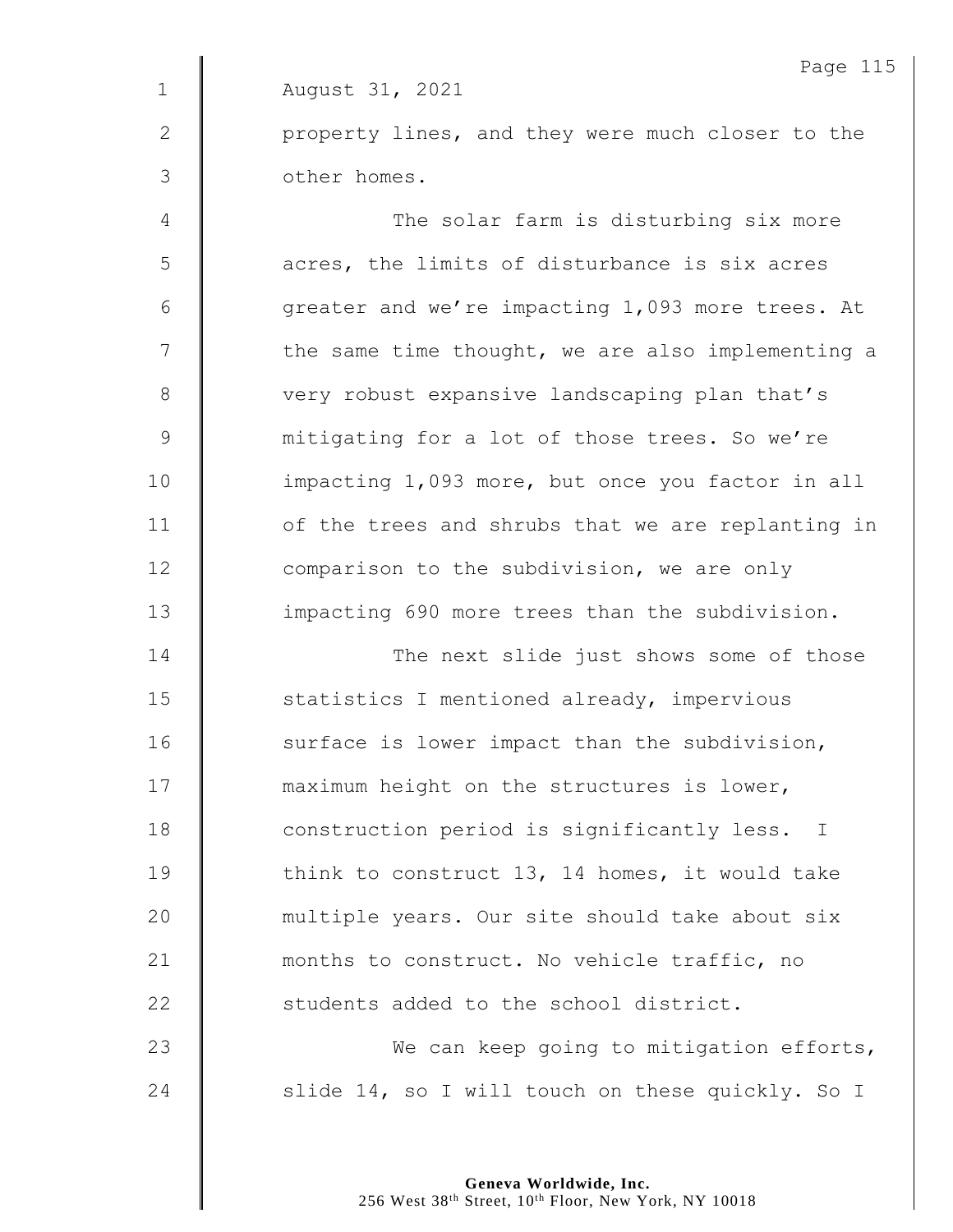$\parallel$  think the first one and a very important one, we  $\parallel$  are offering to place 63 percent of the total **d** acreage of our sites under conservation easement. 5 | It's 27 acres, it adds up to 27 acres. This is **6** 5.6 more acres under conservation than the 7 | subdivision.

8 || And I think another positive of that is 9 We also have a secondary parcel which is the 10 | parcel east of Mill Court, the small sliver 11 | parcel. It's owned by the Parr family and 12 **previously the subdivision did not have control**  $13$   $\parallel$  over that property, was not proposing to use that 14 **deg** property and was not proposing to place that 15 | property under conservation, so everything on 16 | that property will be placed under conservation 17 **except for a small corridor for some underground** 18 Wires. That's a big benefit for the homes on the 19 **eastern side of Mill Court. Their backyards will** 20 **I** never be disturbed.

21 | The next slide shows the landscaping 22 | plan, our landscaping plan in some detail. I 23 don't know if I need to go over this in detail. I 24  $\parallel$  think maybe the highlights are showing that we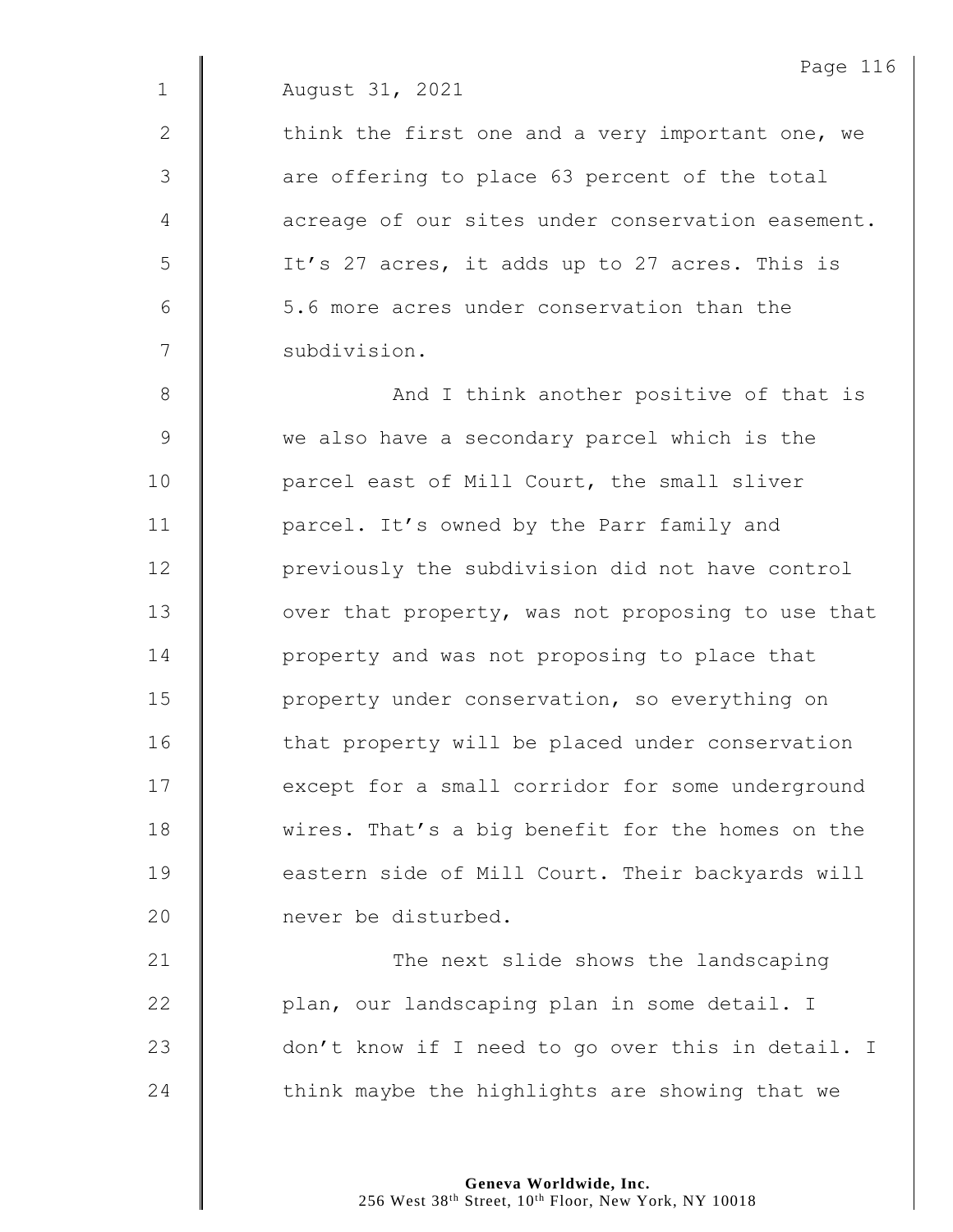2 | replanting a bunch. We're removing 2,800 trees in 3 || gross per the code, we'd be required to replant 4 **| 938.** We are getting credit for 447. So 938 is 5 | what we need to replant per the code. We're 6  $\parallel$  getting credit for replanting 447, so that means 7 We need to still mitigate for 491, 491 trees.

8 || And how are we accounting for that, well 9 | that's the next slide. We are offering to make a 10 | contribution. Well, first, we're required to make 11 **a** contribution for those 491 trees and we will, a 12 **Contribution to the Cortlandt Tree Fund. And then** 13 We are offering, CVE is offering to contribute to 14 The tree fund in excess of those requirements of 15 | the code to deliver a net tree impact equal to 16 That of the residential subdivision. So we're 17 | doing a little extra math here to try to get this 18 **project on equal footing, on par with regards to** 19 **f** trees as compared to the residential subdivision. 20 So we are offering to contribute for an 21 **additional 647 trees to the Cortlandt Tree Fund.** 22 **| The next slide, slide 18, well I think** 23 | I'm one behind you, Chris, yeah, shows the math 24 for the contribution to the tree fund there. So

> **Geneva Worldwide, Inc.** 256 West 38<sup>th</sup> Street, 10<sup>th</sup> Floor, New York, NY 10018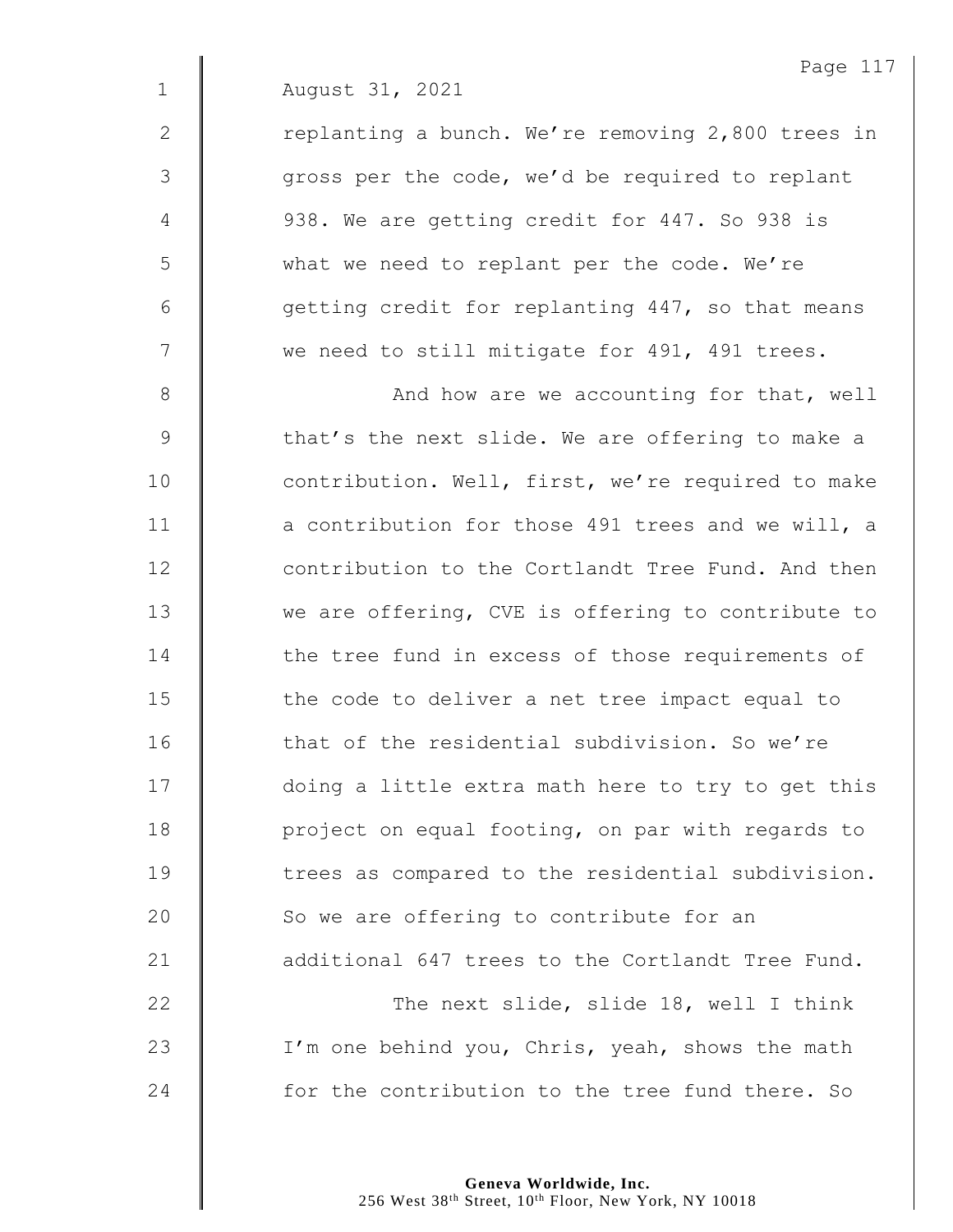|              | Page 118                                           |
|--------------|----------------------------------------------------|
| $\mathbf{1}$ | August 31, 2021                                    |
| $\mathbf{2}$ | we're required to contribute for 491. That's       |
| 3            | \$73,000 CVE is offering to contribute for another |
| 4            | 646, which is \$100,000, for a total contribution  |
| 5            | to the Cortlandt Tree Fund of \$170,000.           |
| 6            | We're also, we've also submitted a                 |
| 7            | reforestation plan at decommissioning, so another  |
| $\,8\,$      | note is that this is a temporary structure with a  |
| $\mathsf 9$  | useful life of 25 to 35 years. Once the facility   |
| 10           | is removed, we will replant, per the code, 491     |
| 11           | trees on site, even though we've done all of       |
| 12           | these other mitigation efforts, we will replant    |
| 13           | onsite 491 trees once the system is removed and I  |
| 14           | think those are all the highlights.                |
| 15           | One other thing worth mentioning maybe             |
| 16           | that's important to the town is on slide 23,       |
| 17           | talking about tax revenue. It's a breakdown of     |
| 18           | the applicable tax revenue, so we will execute a   |
| 19           | pilot with the town once permits are issued. That  |
| 20           | is at the rate -- the highest rate that NYSERDA    |
| 21           | recommends from their pilot guidebook. So it's     |
| 22           | \$11,100 per megawatt AC, so this is potentially   |
| 23           | \$55,000 a year just for the pilot, which will get |
| 24           | split pro rata between the town, the county and    |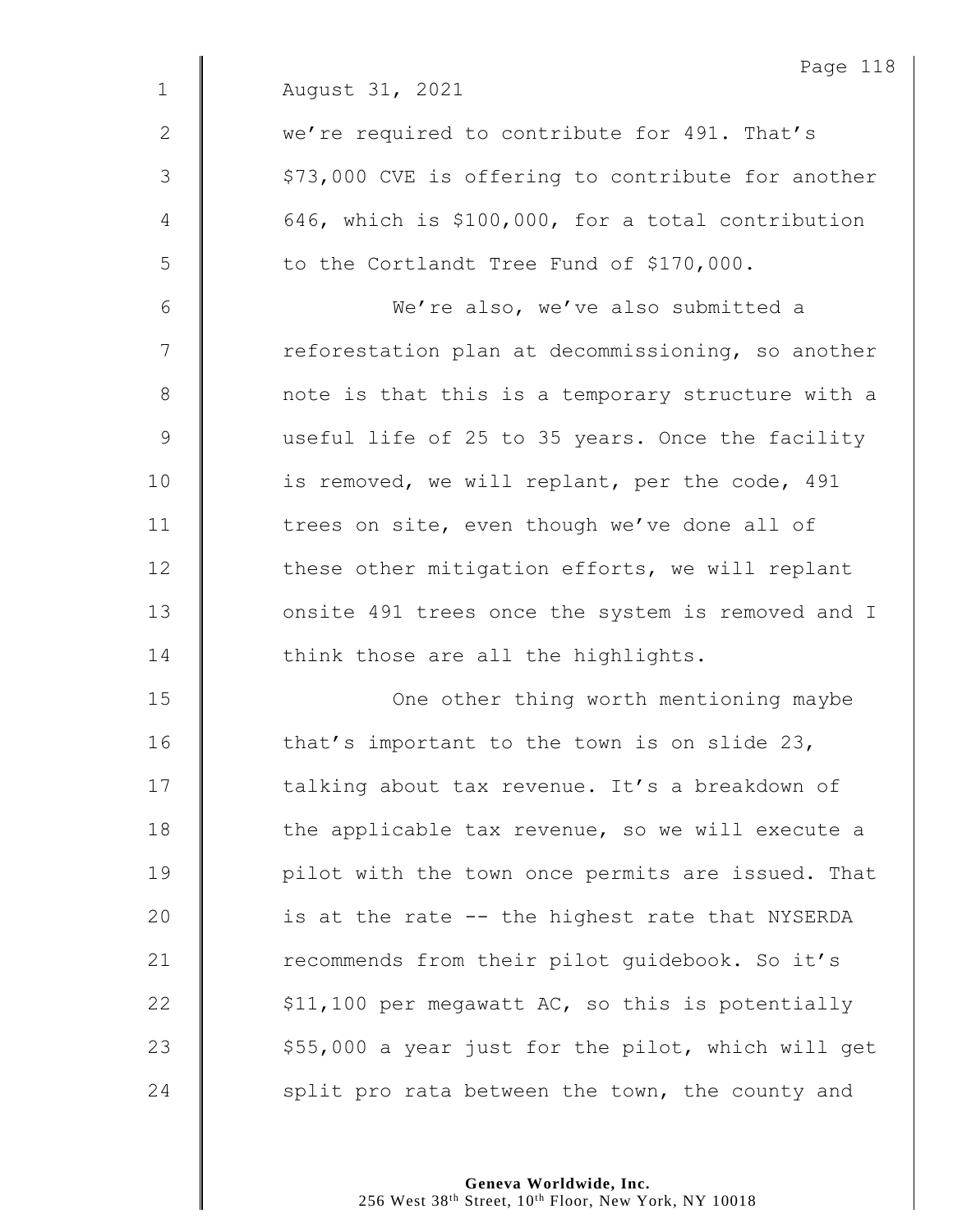|               | Page 119                                          |
|---------------|---------------------------------------------------|
| $\mathbf 1$   | August 31, 2021                                   |
| 2             | the school district. There are additional tax     |
| 3             | revenues to the town though, through special      |
| 4             | district taxes. These are calculated based on the |
| 5             | assessed value of the facility, so the math for   |
| 6             | that is in the footnotes, but we estimate that    |
| 7             | this could be 30 to \$40,000, potentially even    |
| $8\,$         | more, depending on the assessed value of the      |
| $\mathcal{G}$ | facility per year in addition to the pilot.       |
| 10            | And then one other thing that we've seen          |
| 11            | throughout the state and our solar projects       |
| 12            | throughout the state, something new called host   |
| 13            | community agreements, so we are offering and      |
| 14            | willing to execute a host community agreement in  |
| 15            | addition to the pilot. And there's some legal     |
| 16            | language on the sample host community agreement   |
| 17            | on the right side of this slide, but basically,   |
| 18            | it's a contract between the developer and the     |
| 19            | local government where the developer agrees to    |
| 20            | provide the community with certain benefits and   |
| 21            | mitigate specified impacts of the solar project.  |
| 22            | Usually it's an agreement where the town gets     |
| 23            | additional tax revenue, or they get a larger      |
| 24            | share of the tax revenue. So that's something we  |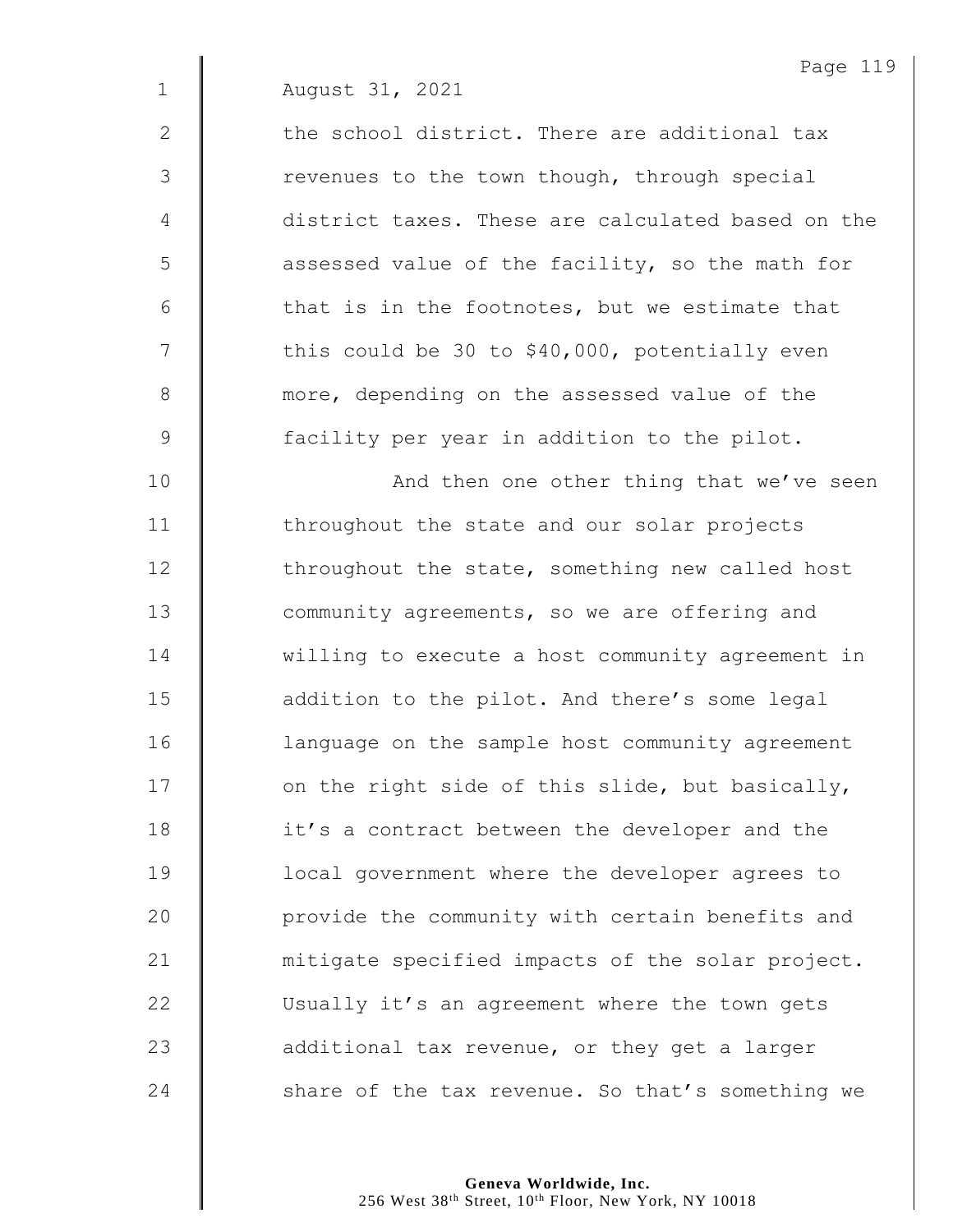| Page 120                                          |
|---------------------------------------------------|
| August 31, 2021                                   |
| could look into. And I appreciate your time. I'll |
| stop there. Thank you very much.                  |
| MS. TAYLOR: Okay. Thank you. This is a            |
| public hearing. If you have a comment that you    |
| wish to make, either pro or con for this project, |
| come up, give us your name and state your         |
| residence as well and make your comment.          |
| MR. RICK RIBEIRO: Good evening, my name           |
| is Rick Ribeiro from 5 Mill Court. I have a small |
| presentation I emailed Chris earlier. I've been a |
| resident in the town of Cortlandt for over 25     |
| years and the town has made great efforts to      |
| protect and preserve our natural forest and       |
| wildlife. The proposed site for this project is a |
| vibrant forest full of mature trees and many      |
| types of wildlife, such as birds, deer,           |
| squirrels, foxes, chipmunks, turtles, coyotes,    |
| turkeys, hawks and countless bugs at a smaller    |
| level that are all part of a wonderful balanced   |
| biodiversity.                                     |
| Setting aside the claims from CVE that            |
| they are following guidelines, I ask you to       |
| simply reflect on the first thoughts that come to |
|                                                   |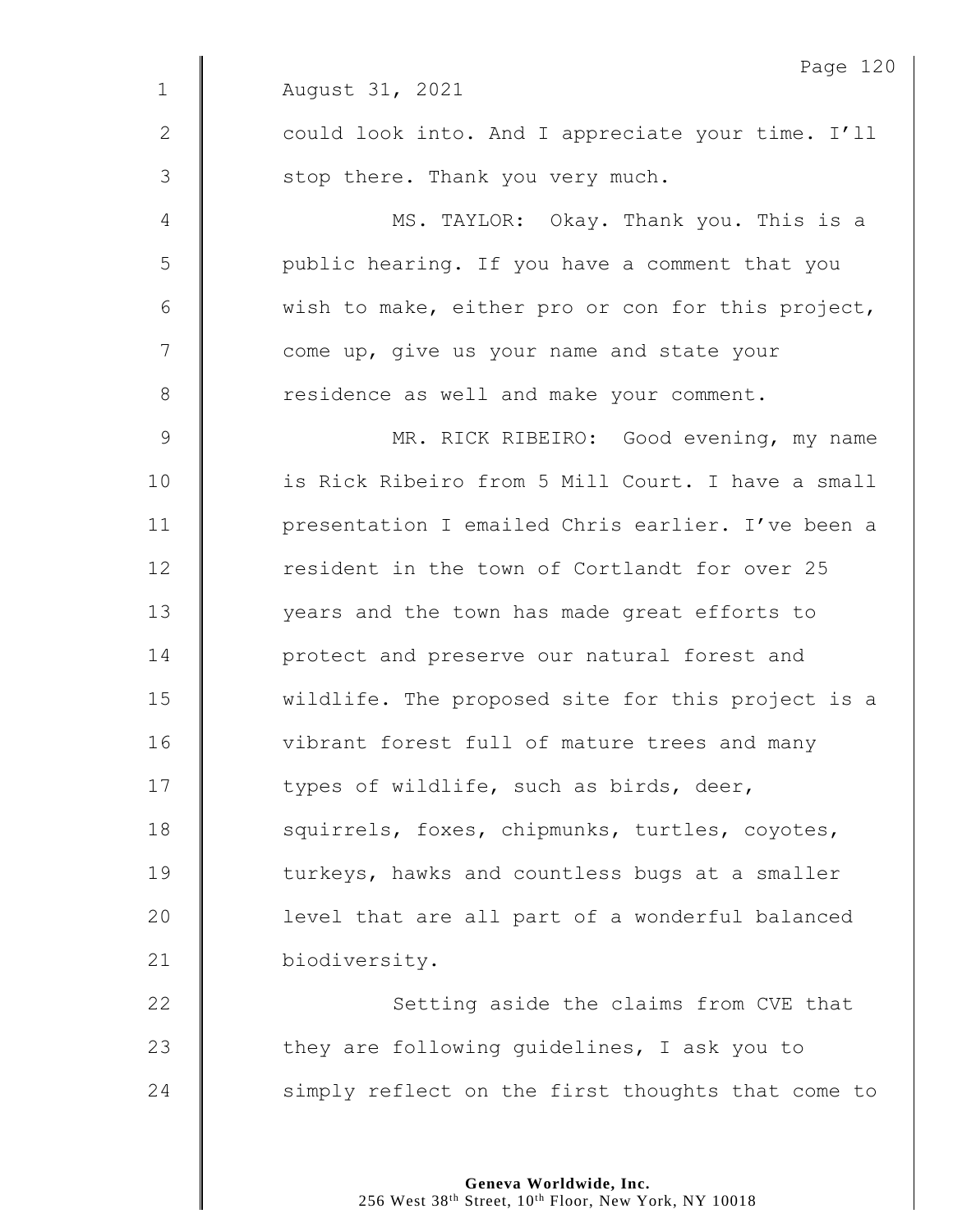|              | Page 121                                                 |
|--------------|----------------------------------------------------------|
| $\mathbf 1$  | August 31, 2021                                          |
| $\mathbf{2}$ | your mind when someone says I have a great idea,         |
| 3            | let's clear cut at least 3,000 trees in a forest         |
| 4            | and put in solar panels. Obviously, it sounds            |
| 5            | like a terrible idea.                                    |
| 6            | This project is a failure before it even                 |
| 7            | starts. The fact that the project already has a          |
| 8            | plan to decommission and remove the solar panels         |
| 9            | after approximately a 20 year time proves that           |
| 10           | this is not the feel good project that CVE is            |
| 11           | trying to convey. If the solar panel field and           |
| 12           | the technology behind it were so good, they would        |
| 13           | create a plan to upgrade the components once they        |
| 14           | fail or when their optimal functionability has           |
| 15           | diminished. These panels start to lose their             |
| 16           | efficiency and start to produce less power as            |
| 17           | time goes on. If something is good for the               |
| 18           | environment in our community, it should be good          |
| 19           | in perpetuity.                                           |
| $\Omega$     | $f \circ \alpha + f h \circ f + h h h \circ f \circ f h$ |

**The fact that this is a money grab for**   $\parallel$  them to capitalize on large incentives that they 22 | will receive from New York State and they have no **interest to spend their own money in the future**  $\parallel$  to upgrade the panels and components with the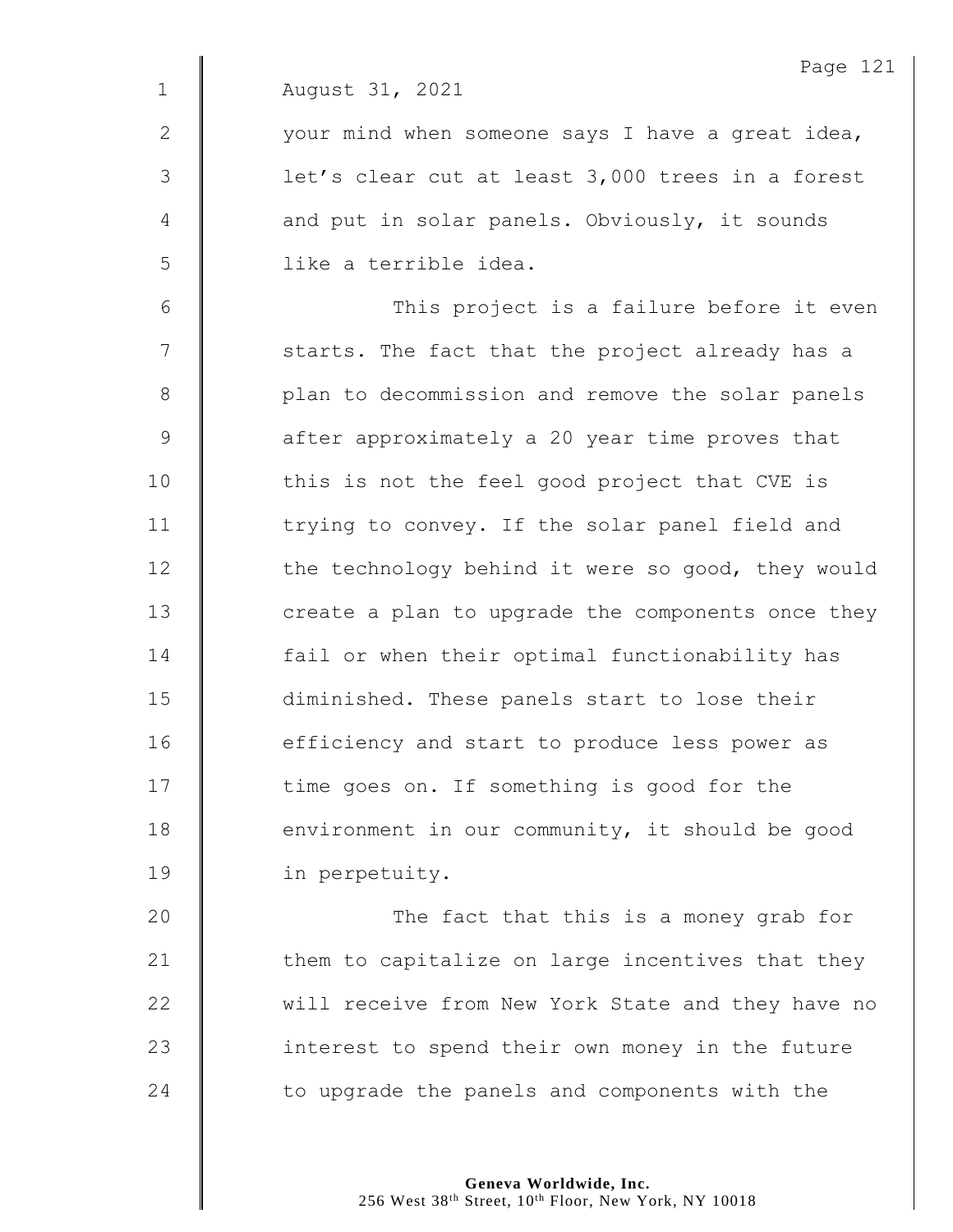|                | Page 122                                          |
|----------------|---------------------------------------------------|
| $\mathbf 1$    | August 31, 2021                                   |
| 2              | next generations of panels that would allow the   |
| $\mathfrak{Z}$ | solar filed to continue to exist as supposedly,   |
| 4              | they say, to help our community.                  |
| 5              | There are several misrepresentations              |
| 6              | that CVE has stated in their plan and I would     |
| 7              | like to show you how this solar field would look  |
| 8              | from a homeowner's view. The first slide will     |
| $\mathsf 9$    | show you that CVE is boasting savings to our      |
| 10             | community when in fact, it's really just peanuts. |
| 11             | Only seven percent of the Cortlandt Manor homes   |
| 12             | will have a chance, but are not guaranteed, to    |
| 13             | save approximately \$10.21 per month. This is a   |
| 14             | far cry from being beneficial to our community.   |
| 15             | The conservation easement that CVE is             |
| 16             | claiming to put into place is only for the        |
| 17             | setback area of the solar field. They like to     |
| 18             | compare how the solar field is better than        |
| 19             | building homes, but you can be sure that after    |
| 20             | the solar field is decommissioned, they will be   |
| 21             | back in front of the planning board asking to     |
| 22             | build homes here.                                 |
| 23             | The line of sight in this document, it's          |
| 24             | very small and it's very hard to see above you,   |

Page 122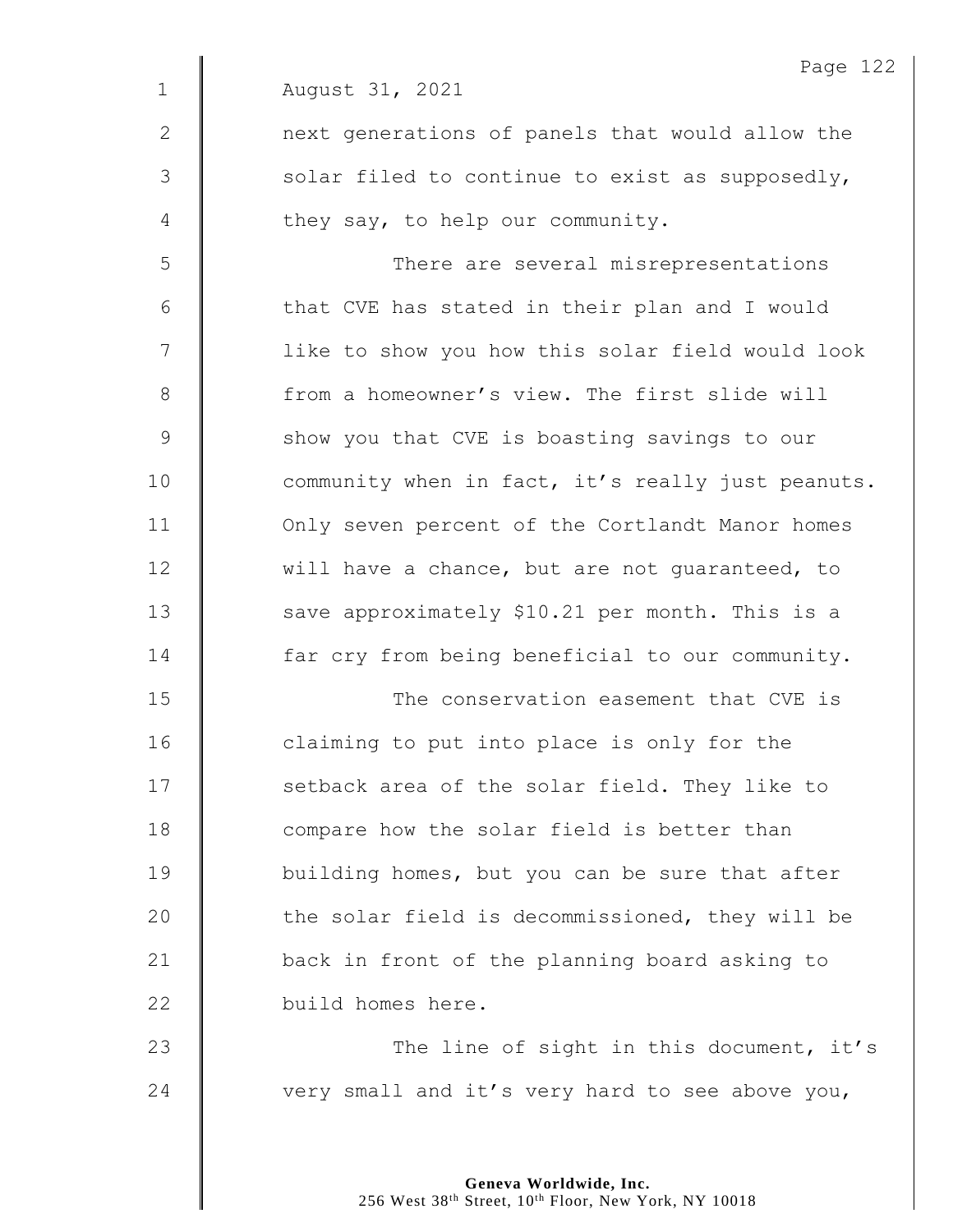|              | Page 123                                          |
|--------------|---------------------------------------------------|
| $\mathbf 1$  | August 31, 2021                                   |
| $\mathbf{2}$ | there's a small dotted line that they like to     |
| 3            | represent that the homeowners will have line of   |
| 4            | sight. It looks like a laser beam. Of course we   |
| 5            | have better vision than that. Our line of sight   |
| 6            | is not that diminished and we can see on the      |
| 7            | sketch that it's rather small.                    |
| 8            | The next slide will show you a blown up           |
| 9            | version of the bottom of this page where they     |
| 10           | have their notes. And you'll see where I          |
| 11           | highlighted and made some notes there. It says    |
| 12           | the claimer -- this sketch has a disclaimer       |
| 13           | saying that it is for illustrative purposes only, |
| 14           | which really translates to this document is our   |
| 15           | portrayal of what we want you to believe. This is |
| 16           | no scientific data correlated to our artistic     |
| 17           | rendering.                                        |
| 18           | It also says that there may be potential          |
| 19           | obscured views of the fence line, inverters,      |
| 20           | battery storage and distant panels and that these |
| 21           | views would not diminish for at least five years  |
| 22           | when plantings might grow larger. Waiting five    |
| 23           | years for shrubs to grow large enough to block    |
|              |                                                   |

 $\parallel$  these views is about 25 percent of the life span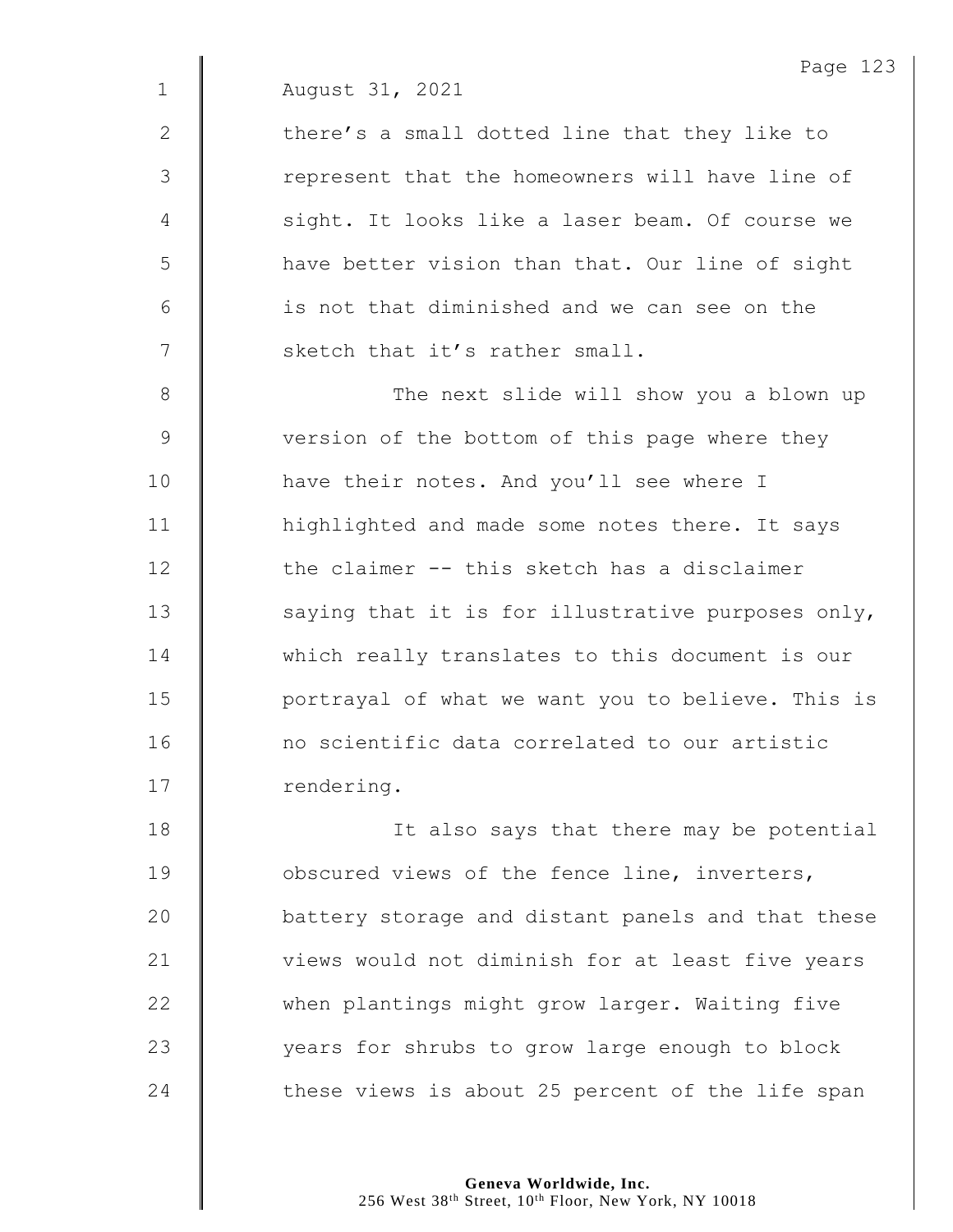|              | Page 124                                          |
|--------------|---------------------------------------------------|
| $\mathbf{1}$ | August 31, 2021                                   |
| 2            | of this project.                                  |
| 3            | The next slide will show you a more               |
| 4            | realistic view of what a human eye could actually |
| 5            | see from where these panels would be. As per      |
| 6            | their elevations on the top of their drawing, the |
| 7            | panels to the south, which is the right side of   |
| $8\,$        | the drawing are 40 feet higher in elevation than  |
| 9            | the homes to the north on the left side of the    |
| 10           | drawing. The approximate distance from the front  |
| 11           | to the back of the solar field panel is about the |
| 12           | length of a football field.                       |
| 13           | So they would like us to believe that a           |
| 14           | six foot tall shrub placed in front of a seven    |
| 15           | foot tall panel immediately behind it, will be    |
| 16           | able to block the views on the rest of the panels |
| 17           | as they rise higher above the elevation of the    |
| 18           | shrubs. This would equate to trying to block the  |
| 19           | view of a 40 foot tall building a football field  |
| 20           | length away with a six foot tall shrub.           |
| 21           | Obviously, it's impossible.                       |
| 22           | The next slide you're going to see a              |
| 23           | small video clip and you can see caution tape     |
| 24           | that I placed in the woods and I had my neighbors |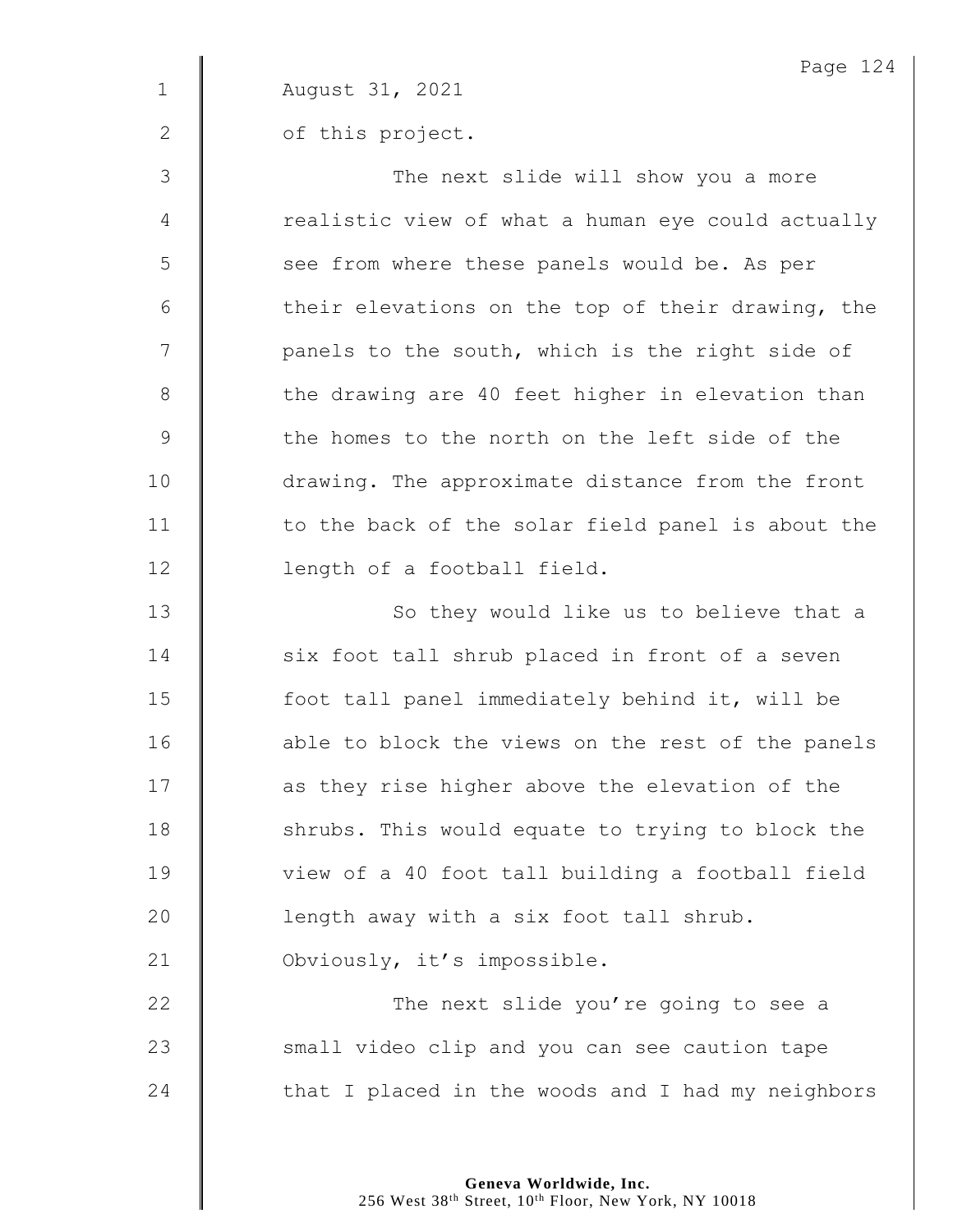|              | Page 125                                          |
|--------------|---------------------------------------------------|
| $\mathbf{1}$ | August 31, 2021                                   |
| $\mathbf{2}$ | also take a look at this as well. It should be a  |
| 3            | video. If you could click once, Chris. There you  |
| 4            | go. In this video, you can see the caution tape   |
| 5            | that was placed at the beginning of the solar     |
| 6            | field at panel height and this is a view from the |
| 7            | back of my home that I'll be able to see on a     |
| 8            | daily basis, every time I'm moving around my      |
| 9            | house or in the back of my property and my other  |
| 10           | neighbors will see the same thing as well.        |
| 11           | The next slide will show you a picture            |
| 12           | of how visible the panels are from the front and  |
| 13           | back of the yard and you will be able to see      |
| 14           | this. I'm sorry, you will be able to see, the     |
| 15           | next one, if you click again, Chris, or advance.  |
| 16           | MR. KEHOE: Advance? Again?                        |
| 17           | MR. RIBEIRO: That's the one. Even under           |
| 18           | low light conditions here, an existing tree       |
| 19           | canopy you can see the area will be atrocious. If |
| 20           | you don't mind advancing to the next please. This |
| 21           | picture shows, this shows the panels will be from |
| 22           | the back of the yard and when the trees are       |
| 23           | removed, the sunlight will illuminate them even   |
| 24           | further into the center of the area.              |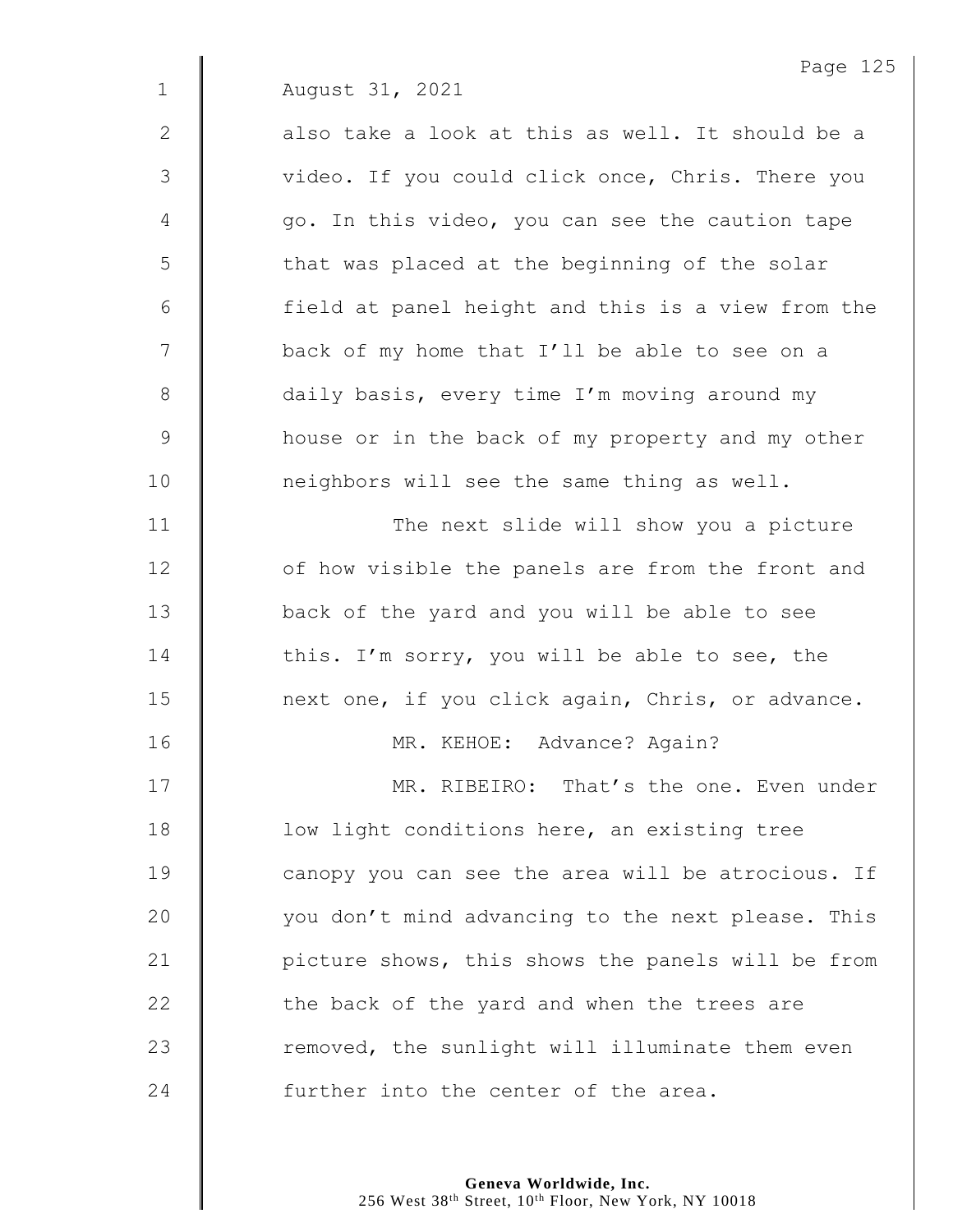2 || The last slide is a picture from my 3 | kitchen window. We'll see, if you advance through  $4 \parallel$  that one, one more, please. Right there. So this 5 | is the wonderful view that I'll be having from my  $6$  | kitchen window and the surrounding windows in my 7 | property, of the solar panels and the solar 8 | field. And you can be sure that the six foot 9 Shrubs that they're going to place in front of it 10 | will not be blocking anything and helping us in 11 any fashion.

12 | As mentioned before, this project is a 13 **failure from the start.** Our trees and wildlife 14 Should not be sacrificed so easily when there are 15 **more suitable locations for projects like this.** 16 The wildlife suffers, the homeowners suffer, the 17 | home values will suffer and the community will 18 | suffer.

19 | And before I forget, I'd like to request  $20$   $\parallel$  that the planning board come out and take a look 21  $\parallel$  at this caution tapes that's still up. I left it 22 up, you know, for a couple more days if you 23 | wouldn't mind coming out, meeting with myself and 24 **wave in the my neighbors, see what this looks like in person.** 

> **Geneva Worldwide, Inc.** 256 West 38<sup>th</sup> Street, 10<sup>th</sup> Floor, New York, NY 10018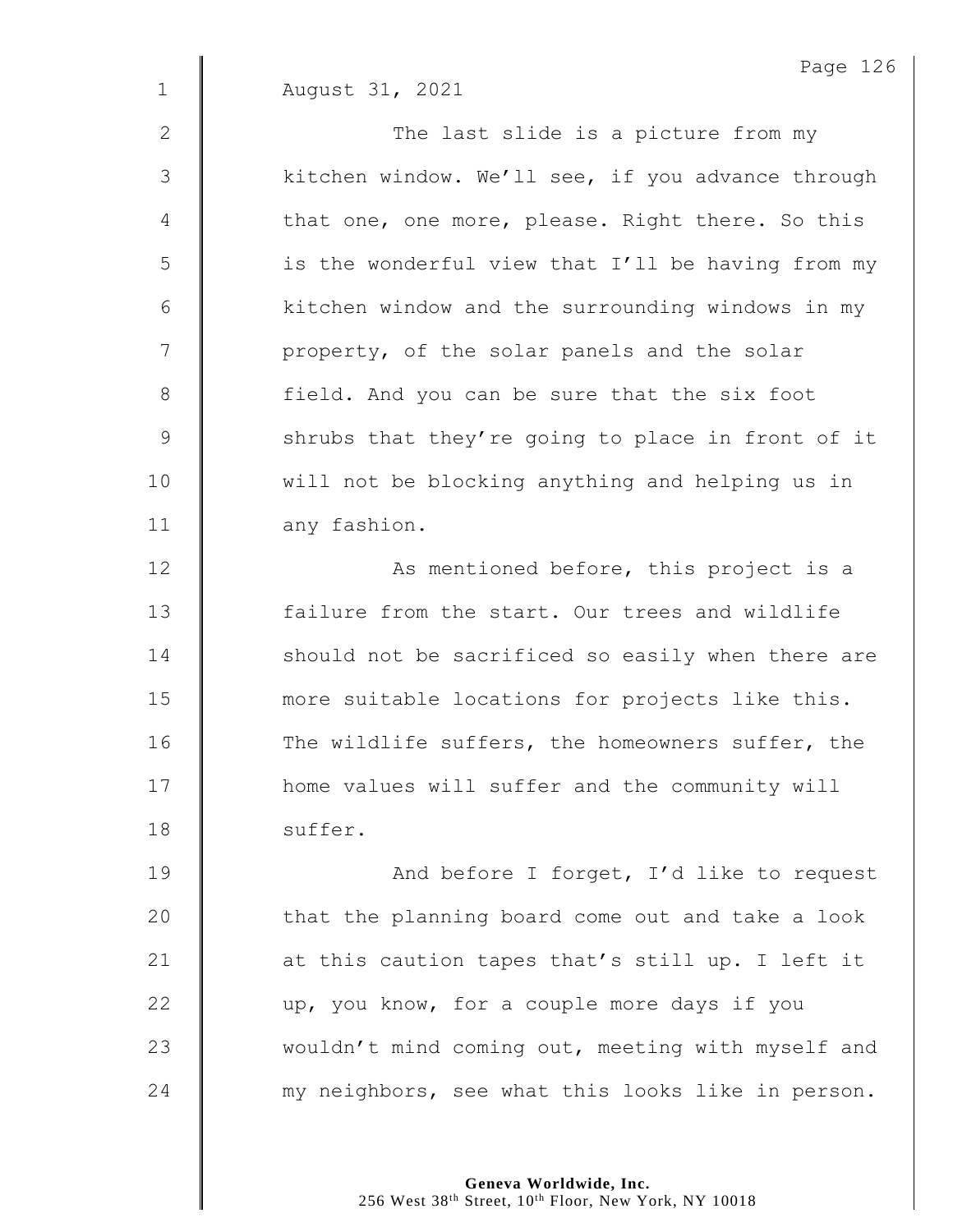|                | Page 127                                          |
|----------------|---------------------------------------------------|
| $\mathbf{1}$   | August 31, 2021                                   |
| $\mathbf{2}$   | Looking at plans, looking at lines on a piece of  |
| $\mathfrak{Z}$ | paper is a much bigger impact when you see it in  |
| 4              | person. Thank you so much. [applause]             |
| 5              | MS. SANDRA RIBEIRO: Good evening. So my           |
| $6\,$          | name is Sandra Ribeiro. And I want to talk about  |
| 7              | in the response to my original question last      |
| $8\,$          | public meeting, regarding the decommissioning     |
| $\mathcal{G}$  | plan, and I do know that the CVE did answer it in |
| 10             | the document and it actually had very similar     |
| 11             | language seen in the New York State model of      |
| 12             | solar energy law document.                        |
| 13             | But there is still some present concern           |
| 14             | that I found about this project. And it's about   |
| 15             | that New York State currently does not have a     |
| 16             | recycling plan at all for these decommissioned    |
| 17             | solar panels. So looking into research, I found   |
| 18             | that there is information that shows, based on a  |
| 19             | couple of articles, they're entitled              |
| 20             | "Socioeconomic and Environmental Impacts of Solar |
| 21             | Panels" and the other article is "Solar Energy"   |
| 22             | and these are found in the International Journal  |
| 23             | of Energy Research. What I found was that the     |
| 24             | article said that these disposables, or disposing |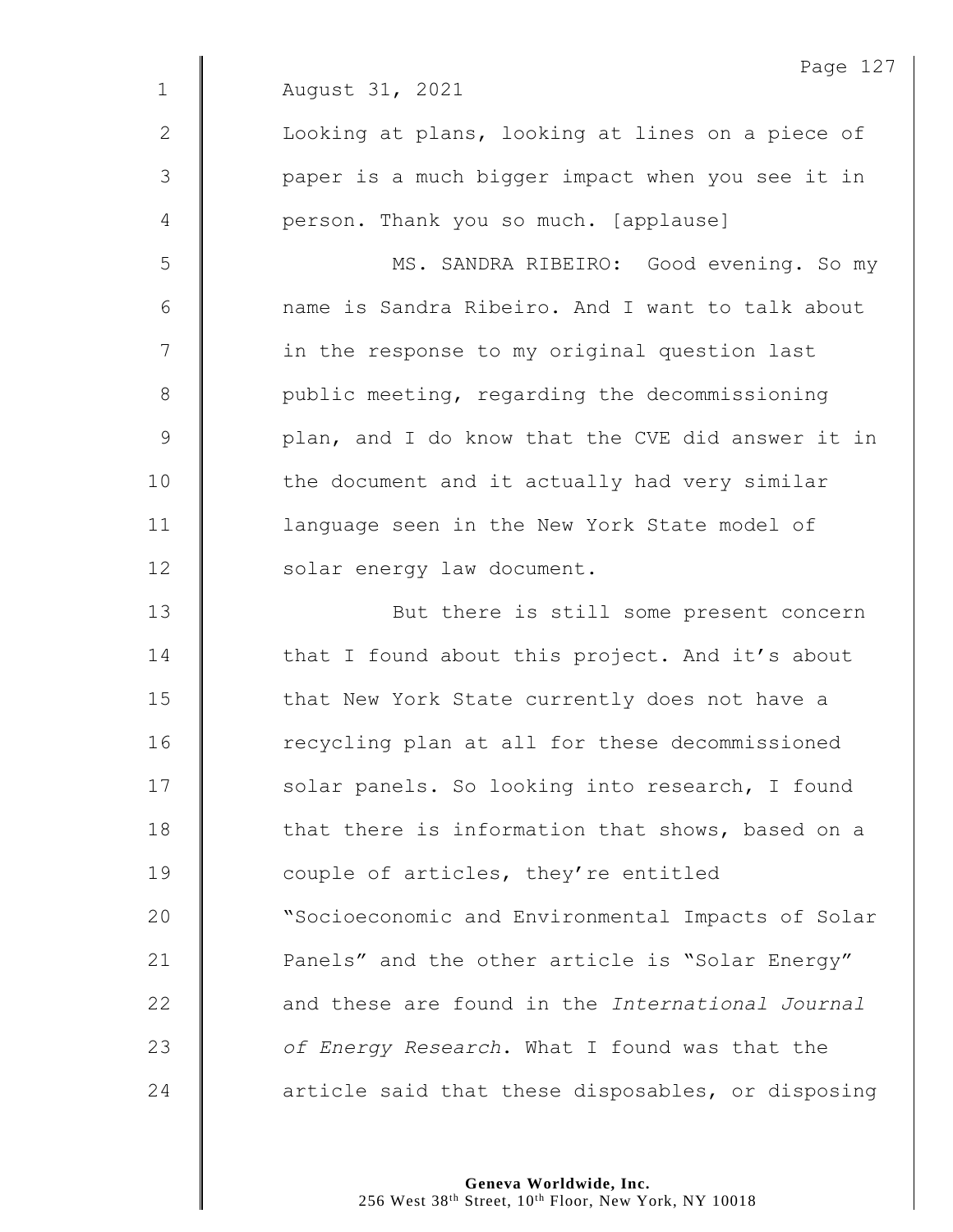2 || of these solar panels can actually become an 3 | environment and health problem. So many of these 4 | panels vary in their photovoltaic cell makeup and 5 | it all depends on if it's generation number one,  $6$   $\parallel$  two, or three. Regardless of their generation 7 | types, they actually have hazardous materials and 8 **that are at risk to the environment. Some** 9 **M** materials mentioned were glass, copper aluminum, 10 | gallium arsenide, cadmium, telluride, and other 11 **I** metals and silicon.

12 | So, there can be potential as well of **fight** these leaks in the modules that hold these **photovoltaic cells, which are actually toxic carcinogenic or flammable. Furthermore, these** 16 | solar panels actually contain harmful pollutants  $\parallel$  known as sulphur hexafluoride, which is actually **more potent than carbon dioxide.** So this sulphur hexafluoride is a greenhouse gas used as an 20 electrical insulator. It's actually colorless, **C** odorless, and flammable.

22 | So these articles also highlight a 23 **Couple of other changes brought forth that can** 24 **a** affect residents and the environment. The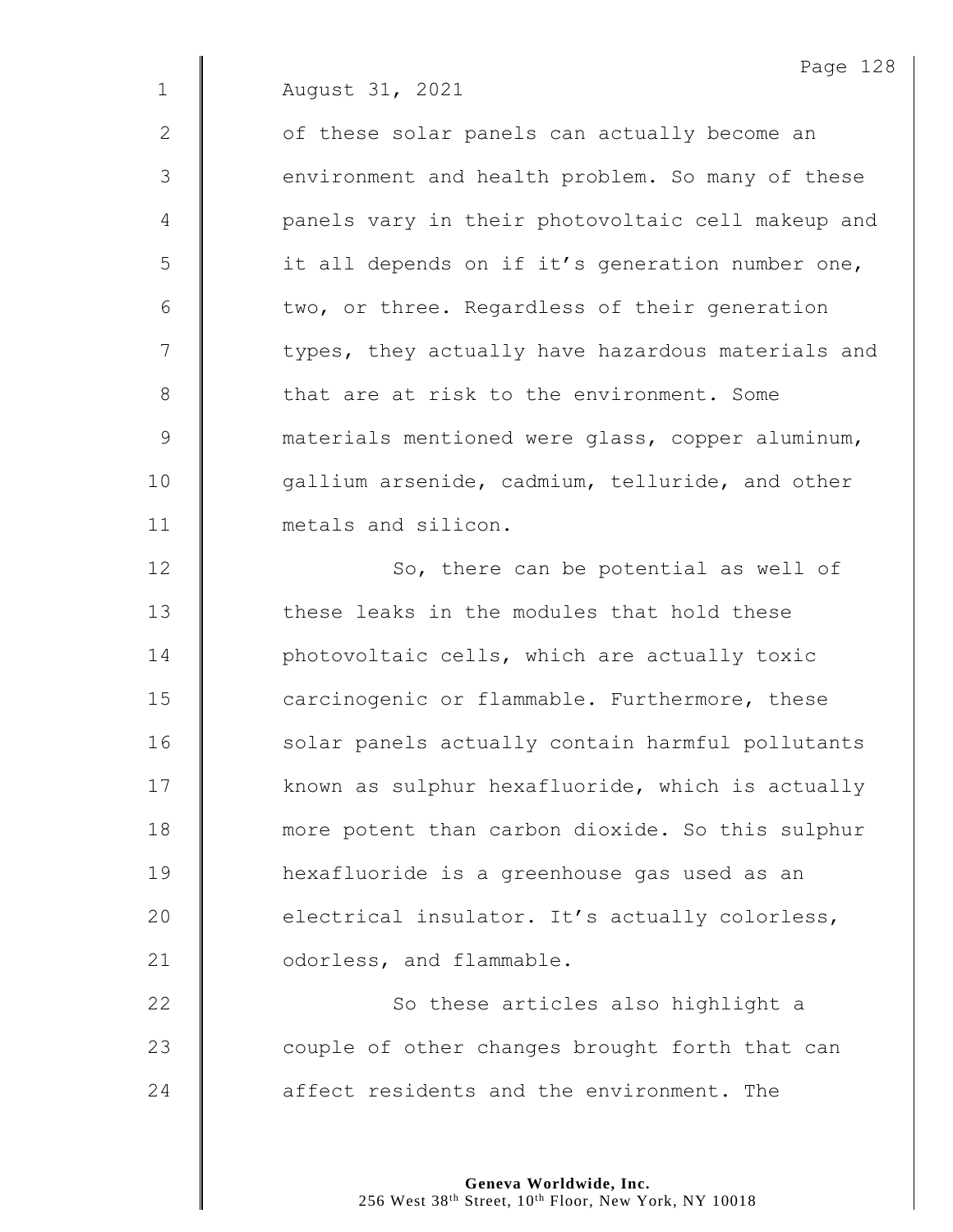|             | Page 129                                          |
|-------------|---------------------------------------------------|
| $\mathbf 1$ | August 31, 2021                                   |
| 2           | photovoltaic electricity generation systems cause |
| 3           | a microclimate change to the flora, fauna,        |
| 4           | especially the birds, not to mention the          |
| 5           | degeneration of vegetation and soil erosion. I    |
| 6           | know these have also been mentioned by other      |
| 7           | residents prior.                                  |
| 8           | All of these are potential for an                 |
| 9           | inconsistent, an intermittent energy that is      |
| 10          | based upon the amount of direct sunlight and its  |
| 11          | concentration. Do not forget that after they      |
| 12          | remove these trees, the bordering trees can cause |
| 13          | shade decreasing the amount of sunlight actually  |
| 14          | hitting these solar panels. So there's also, like |
| 15          | mentioned before, a decline of energy. These      |
| 16          | articles state that about 20 percent become       |
| 17          | efficient over time and it's not said how or when |
| 18          | they lose these efficiencies, but it's known that |
| 19          | they do lose their deficiencies and their energy. |
| 20          | So therefore, that leads me to the                |
| 21          | impact to the environment. So the question was    |
| 22          | the impacts to the natural resources. Is this     |
|             |                                                   |

24 Well, let's see. The section 424 of the New York

23 Sufficiently qualified and completely minimized?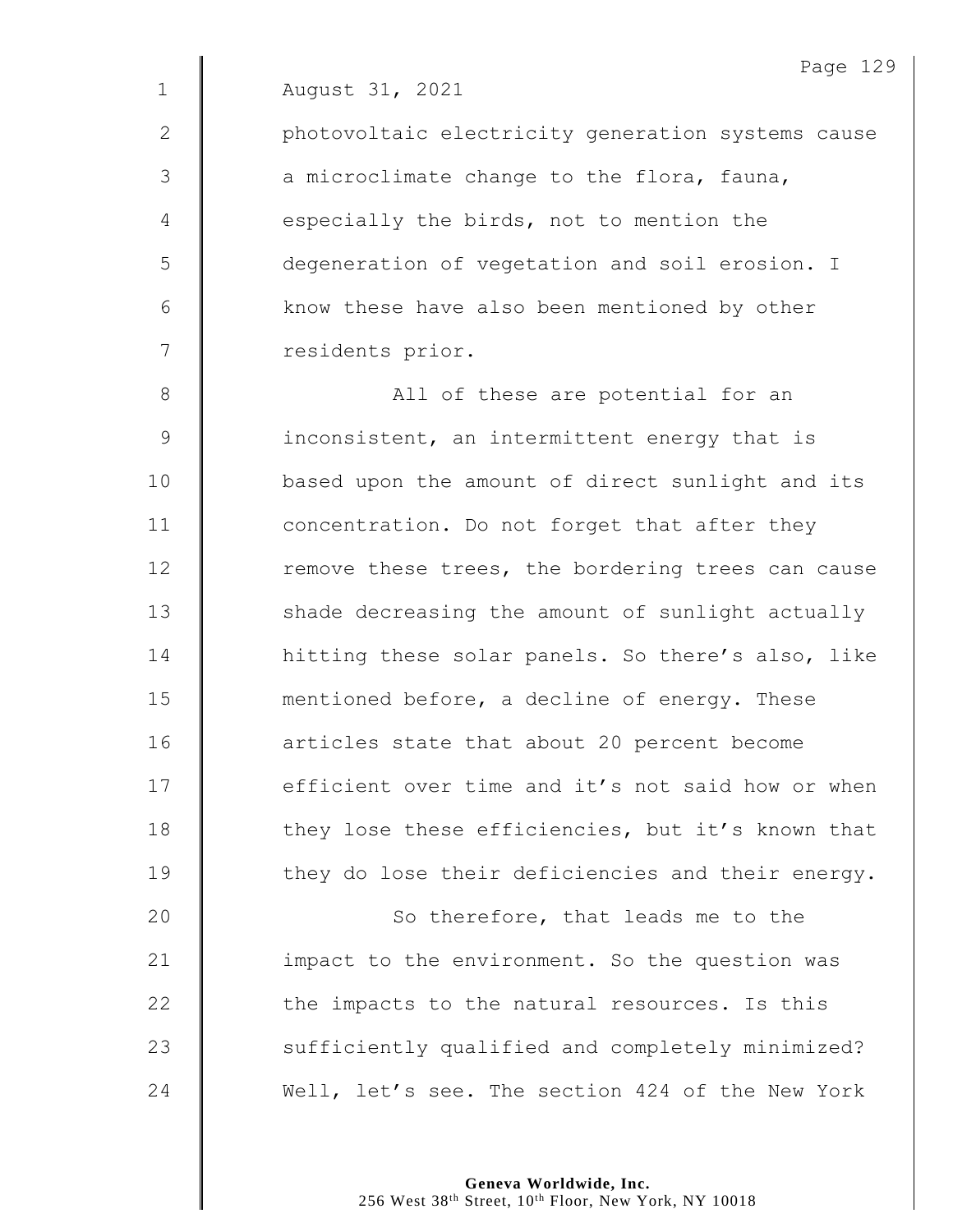2 | State Solar Guidebook states that projects that 3 | require site plan review, like this one, will be 4 | reviewed by the municipal planning board and 5 || public input to review the environmental impacts  $6$  | and determine its significancy, which is what 7 | we're doing. I then hope that the planning board 8 | of Cortlandt carefully considers this plan.

9 So let's look at the cost benefit 10 | analysis of this project from a scientific point 11 | of view. Trees, via chlorophyll, and solar panels 12 via these photovoltaic cells, both use 13 **photosynthesis to convert light energy into** 14 **deg** chemical energy. Therefore, removing a tree for 15 | solar panels shall be further examined.

16 | A single tree transpires and provides 17 | about 400 liters of water a day and has air 18 **conditioning efficiency of about 20 kilowatts,** 19 **the mature trees that provide a positive effect** 20  $\parallel$  to air temperature and humidity. If we are 21 | thinking about energy saving to homes or 22 | community, a house with trees can reduce energy 23 | by about 20 to 50 percent in comparison to houses 24  $\parallel$  in the open. Therefore, when trees are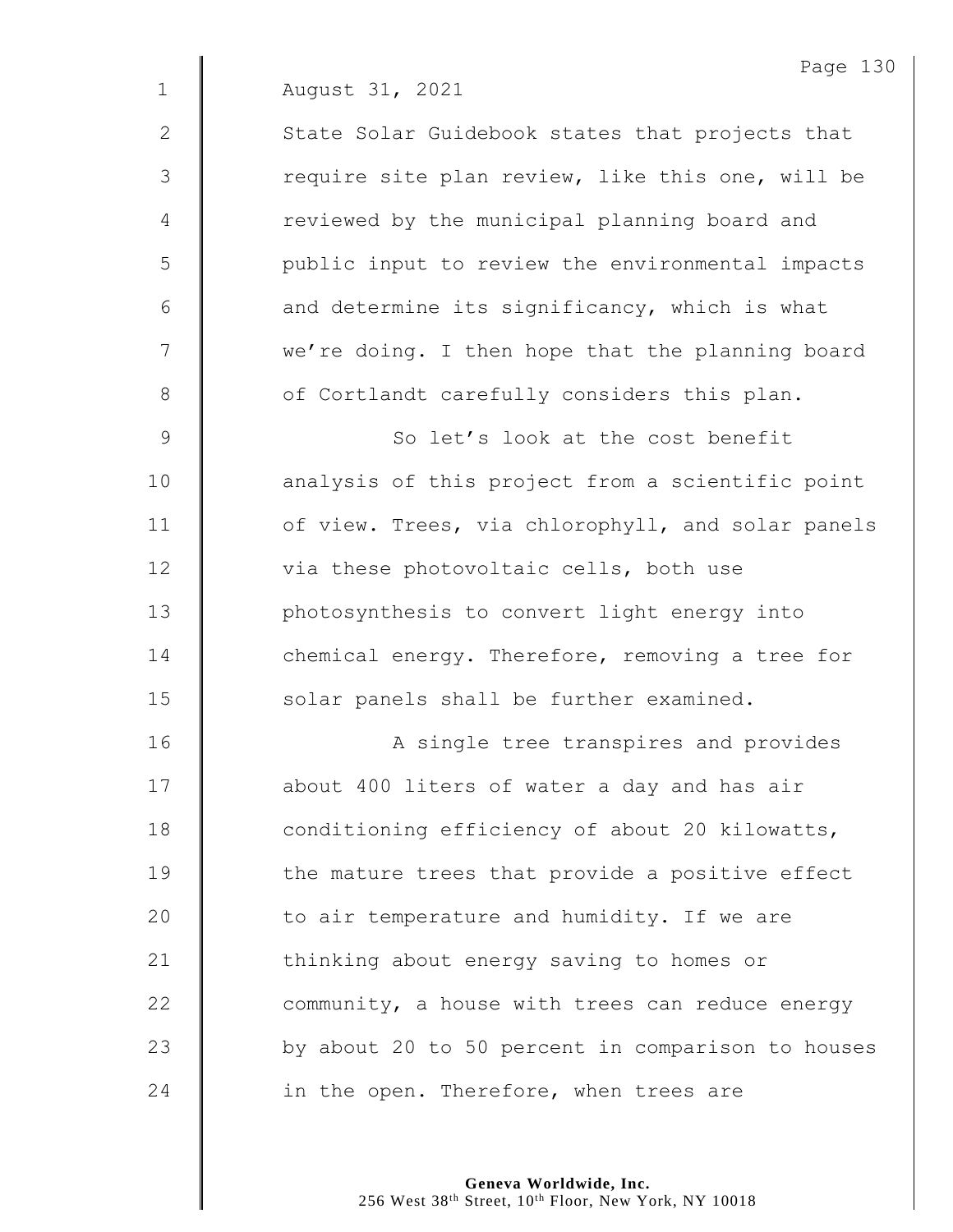|              | Page 131                                          |
|--------------|---------------------------------------------------|
| $\mathbf{1}$ | August 31, 2021                                   |
| 2            | distributed close to homes and in a neighborhood, |
| 3            | there is impact of temperature and energy savings |
| 4            | to residents. Other benefits of mature trees are  |
| 5            | to reduce solar radiation about 70 to 90 percent  |
| 6            | in the summer and reduce winds by 30 percent.     |
| 7            | In solar energy, only 100 terawatt is             |
| $8\,$        | converted into photosynthesis, being low for      |
| $\mathsf 9$  | human energy consumption, with research actually  |
| 10           | indicating a need to supplement planned growth in |
| 11           | order to make the solar energy facilitate biomass |
| 12           | production.                                       |
| 13           | In closing then, I hope that the                  |
| 14           | information mentioned today will be concerned by  |
| 15           | the planning board because it overall does have   |
| 16           | an impact to the environment and the overall      |
| 17           | present and future to the town of Cortlandt for   |
| 18           | the residents and the community as a whole. Thank |
| 19           | you so much for your time. [applause]             |
| 20           | MS. WENDY TALIA: Hello again. Wendy               |
| 21           | Talia, 3 Watson Street, Cortlandt Manor. The      |
| 22           | North Cortlandt Vision Committee had asked CVE to |
| 23           | explain how they selected this site, why they     |
| 24           | believe the impact to the natural resources       |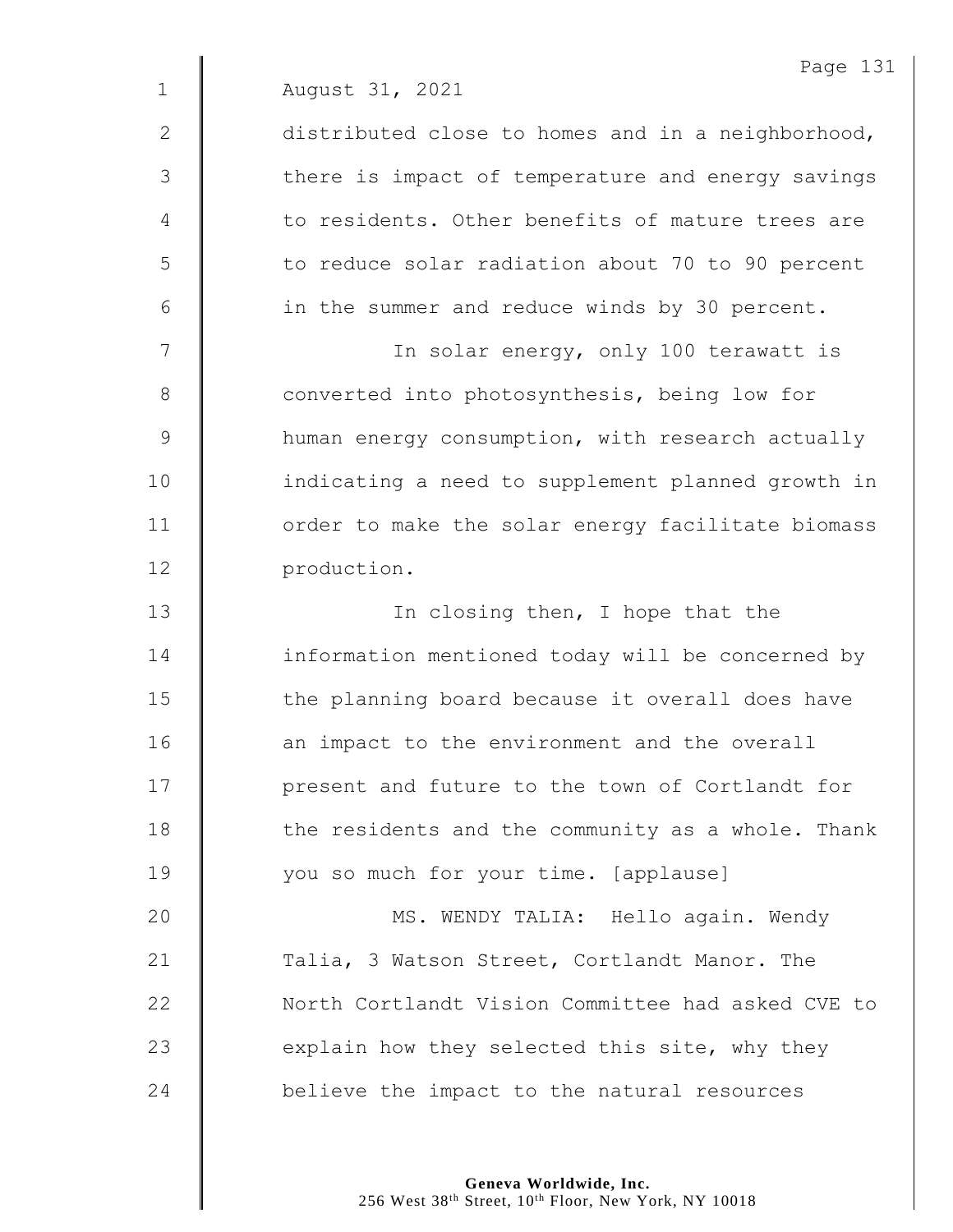|             | Page 132                                          |
|-------------|---------------------------------------------------|
| $\mathbf 1$ | August 31, 2021                                   |
| 2           | present here is acceptable and why they believe   |
| 3           | the plan represents a fair tradeoff for the       |
| 4           | stated benefits.                                  |
| 5           | CVE's response only confirmed for us              |
| 6           | that their method of site selection does not      |
| 7           | prioritize previously disturbed land, that they   |
| 8           | undervalue these natural resources, consequently  |
| $\mathsf 9$ | understating the negative impact of the project,  |
| 10          | and that the benefits do in fact justify this     |
| 11          | impact. I'll speak to each of these in turn.      |
| 12          | So regarding the site selection, CVE's            |
| 13          | response represents a perfect case study that     |
| 14          | highlights the unintended consequences of the New |
| 15          | York State's incentive programs and NYSERDA's     |
| 16          | model solar ordinance. According to CVE, their    |
| 17          | selection process did not follow the selection    |
| 18          | process laid out by Scenic Hudson, which was to   |
| 19          | first seek out a priority site, then at all costs |
| 20          | avoid, or minimize and then mitigate any impact   |
| 21          | to environment or humans. And then finally to     |
| 22          | ensure the feasibility in terms of proximity to   |
| 23          | power, the topography and the acreage they need.  |
| 24          | Instead, CVE's first step was to target           |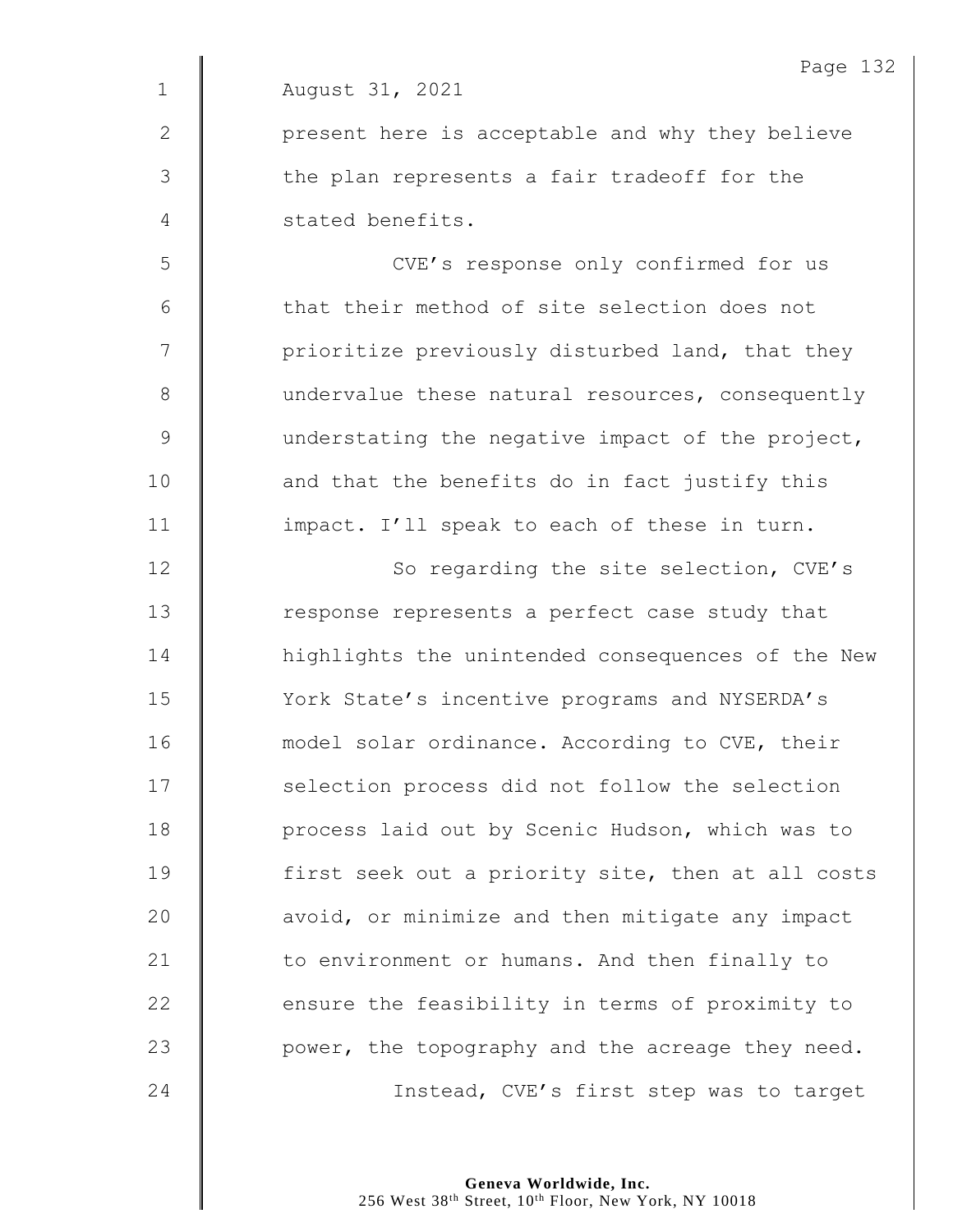2  $\parallel$  the town of Cortlandt because of its location 3 | within the ConEdison territory, which is highly 4 | incentivized by the state. They then worked 5 | backwards from step three, assessing feasibility 6 **6** and then worked the cost of environmental 7 | mitigation into their business plan, with no 8 **a** acknowledgment that a forest patch embedded in a 9 | residential neighborhood is not a priority site.

 The site does however meet CVE's **deg 11** criteria, which included it's zoned R40, and if  $\parallel$  they can just meet the environmental regulations **for that, they're good to go.** It is compliant 14 With our solar law as it's currently stated. It **is privately owned and not previously developed. IDED** In other words, the owner is motivated to sell. 17 | And it is not located within a protected **environmental community, which is true at the moment**, but not the intention of the town.

20 | The Short, New York State incentives 21 **combined with our own local laws and the lack of** 22 **protection on this land has left the site a** 23  $\parallel$  vulnerable sitting duck. And it is worth noting, 24 as CVE pointed out in their response, that when

> **Geneva Worldwide, Inc.** 256 West 38<sup>th</sup> Street, 10<sup>th</sup> Floor, New York, NY 10018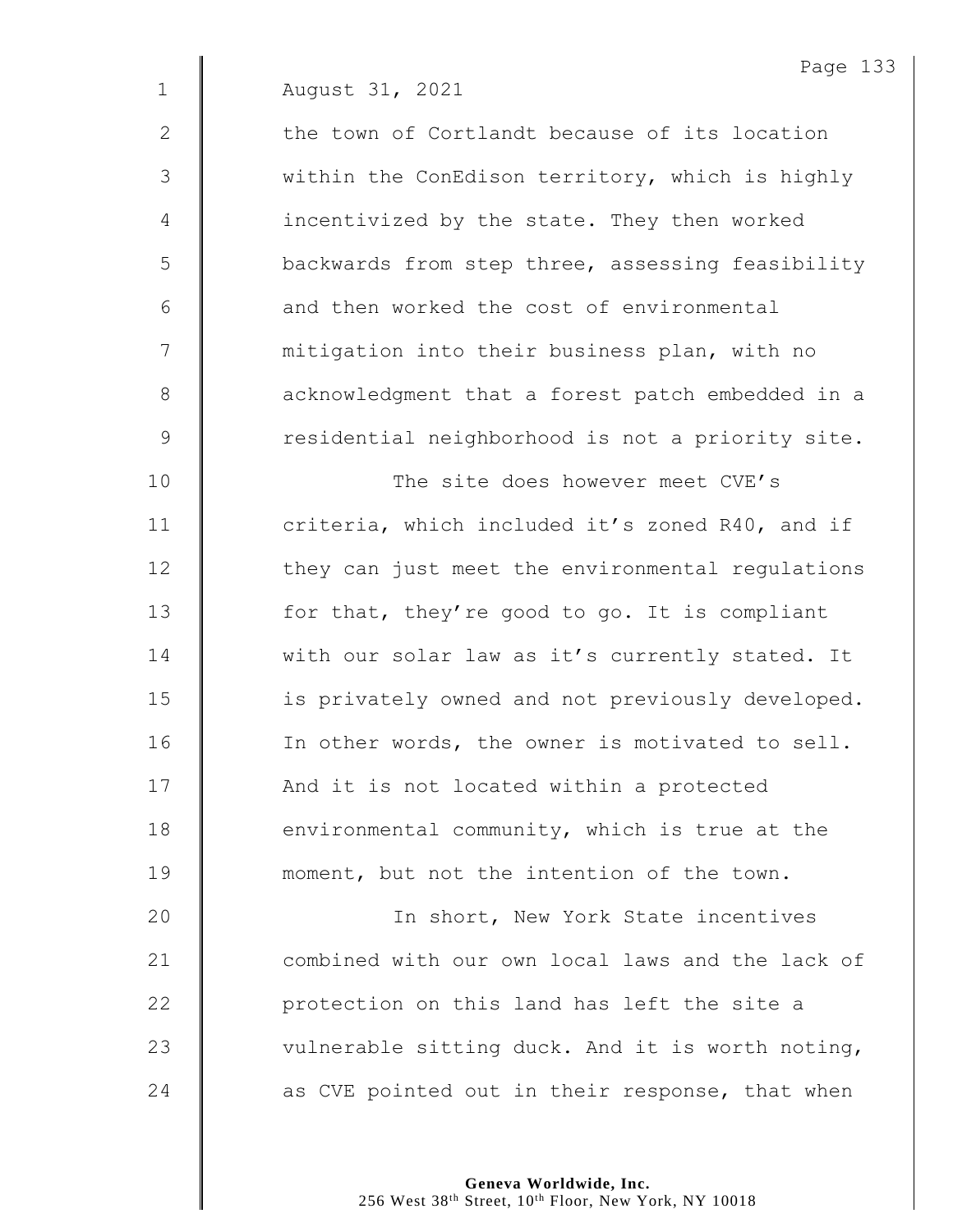|              | Page 134                                          |
|--------------|---------------------------------------------------|
| $\mathbf{1}$ | August 31, 2021                                   |
| $\mathbf{2}$ | they were negotiating with the landowner for an   |
| 3            | option to purchase the property, a whole group of |
| 4            | other developers were also interested.            |
| 5            | This is consistent with what many towns           |
| $6\,$        | in Westchester County are experiencing in terms   |
| 7            | of the numbers of applicants for solar energy     |
| $8\,$        | systems.                                          |
| 9            | Regarding the impact to the natural               |
| 10           | resources, Tab W in their response confirmed that |
| 11           | 27 percent of the core forest will be converted   |
| 12           | to edge, essentially altering the nature of the   |
| 13           | wetland buffer zone. Even in the new, preferred   |
| 14           | alternate number four, the eastern portion of the |
| 15           | limit of disturbance is still adjacent to the     |
| 16           | wetland buffer. The removal of the trees still    |
| 17           | creates a new edge, beginning at the wetlands 100 |
| 18           | foot buffer, forest edge extends 100 meters into  |
| 19           | the wetland. Alternative four is still putting a  |
| 20           | field, no longer shaded by canopy, in between     |
| 21           | wetlands to the east on the Kirquel property and  |
| 22           | also wetlands to the northwest, off their site,   |
| 23           | which is currently owned by the town.             |
| 24           | The end result is increased                       |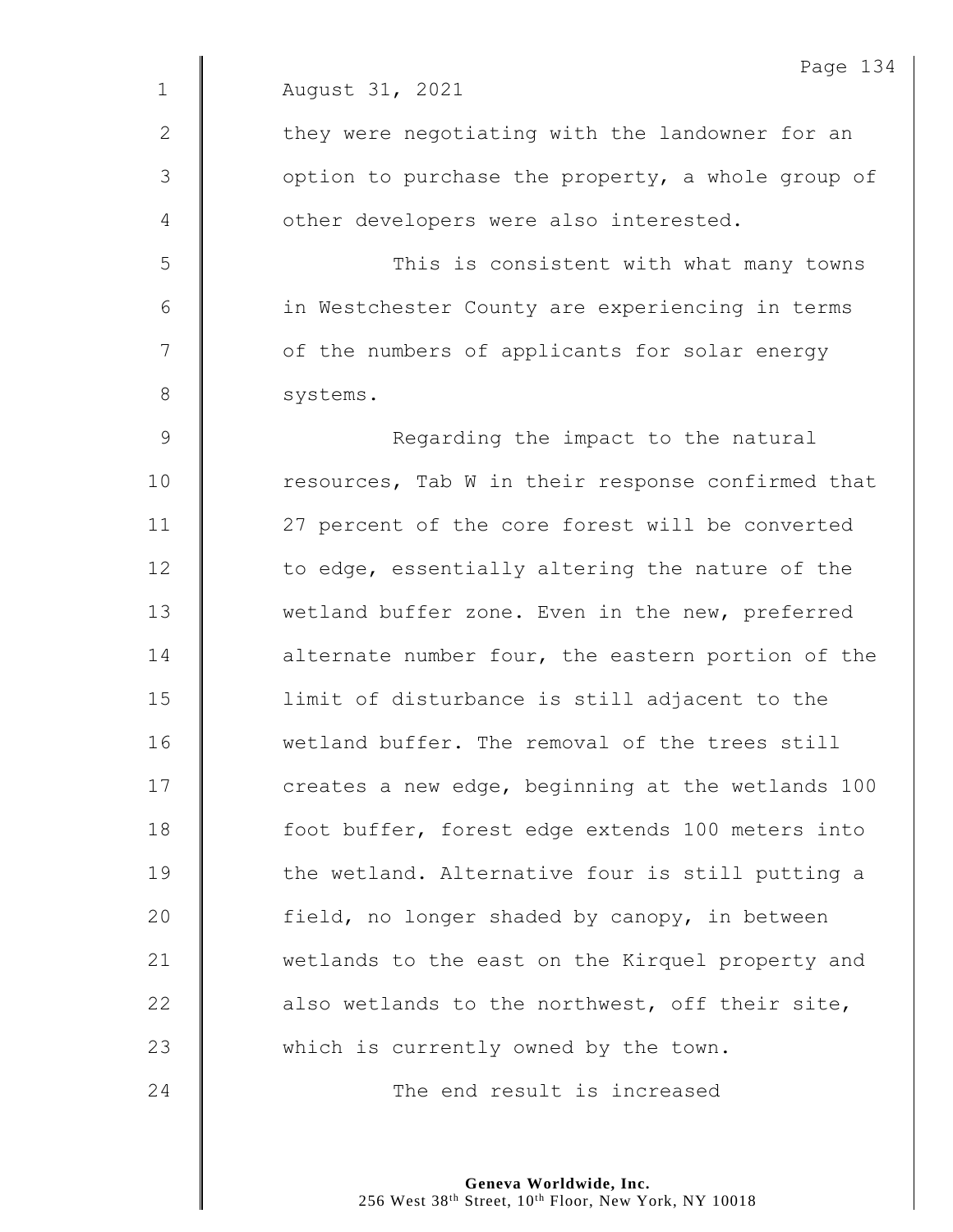2 | fragmentation and stress from development, 3 || increased temperature in the area and conserving 4 | only the wetland portion as was already included 5 || in the residential plan will not prevent this 6 impact.

7 | The extensive mitigation that CVE so 8 | proudly presents here is only necessary because 9 | CVE chose a forest patch with wetlands in it. 10 They have to destroy thousands of trees to make 11  $\parallel$  the plan work, but they did not have to choose a 12 **forest.** Mitigation should be a last resort, not 13 | your going in strategy.

14 **The response further attempts to** 15 | rationalize their site choice decision by 16 Teferencing the fact that there's still tens of 17 **thousands of acres of core forest within five** 18 miles of the site, presumably referring to the 19 | Hudson Highlands.

20 **Because the woods on this site are** 21 | technically designated as young woods and have a 22 | low index weighting, they ultimately conclude the 23 | project is not impacting a high quality or a rare 24 **forest community.** in other words, CVE would like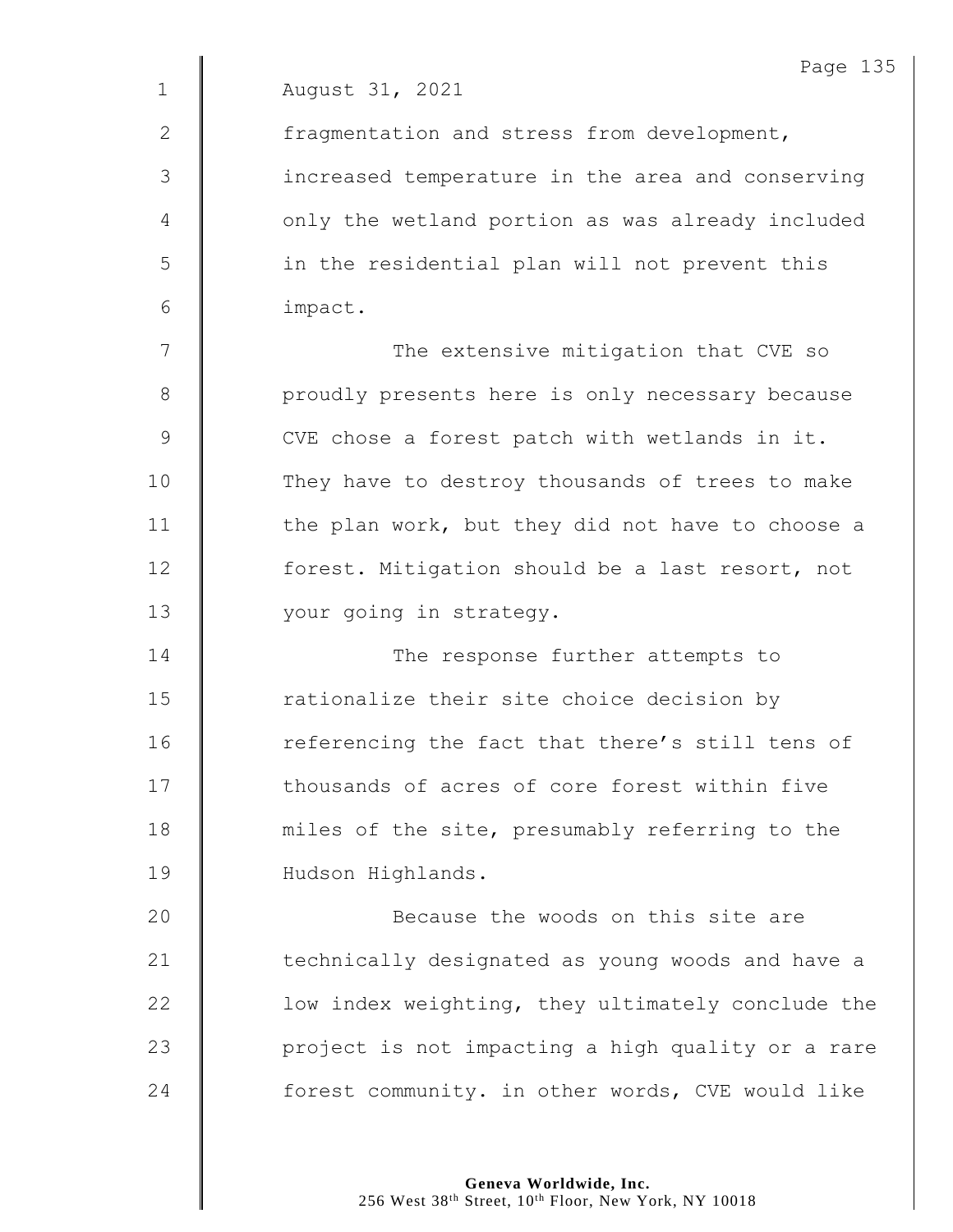|                | Page 13                                           |
|----------------|---------------------------------------------------|
| $\mathbf 1$    | August 31, 2021                                   |
| $\mathbf{2}$   | us to believe that unless a forest is of the size |
| 3              | and caliber of the Hudson Highlands, and home to  |
| $\overline{4}$ | threatened, endangered or otherwise exceptional   |
| 5              | species, then it's disposable.                    |
| $6\,$          | RCAC states otherwise in its open space           |
| 7              | plan, which identified this patch as among its    |
| $8\,$          | highest priority for conservation. They had       |
| $\mathcal{G}$  | several reasons for this. Presence of             |
| 10             | environmentally sensitive natural resources and   |
| 11             | ecological services they provide, they contribute |
| 12             | to public health and climate resiliency without   |
| 13             | any manmade assistance. They protect the          |
| 14             | wetlands, they support a healthy and diverse      |
| 15             | wildlife and a plant community of several species |
| 16             | that require being in a core forest.              |
| 17             | The canopy keeps the temperature cool             |
| 18             | and the root system helps control of flooding of  |
| 19             | groundwater, especially to the surrounding        |
| 20             | residential areas. And the trees do make oxygen.  |
| 21             | As the only remaining bit of open space           |
| 22             | in one of the most densely populated, highly      |
| 23             | trafficked and commercially developed areas of    |
| 24             | town, the land also offers improved quality of    |

Page 136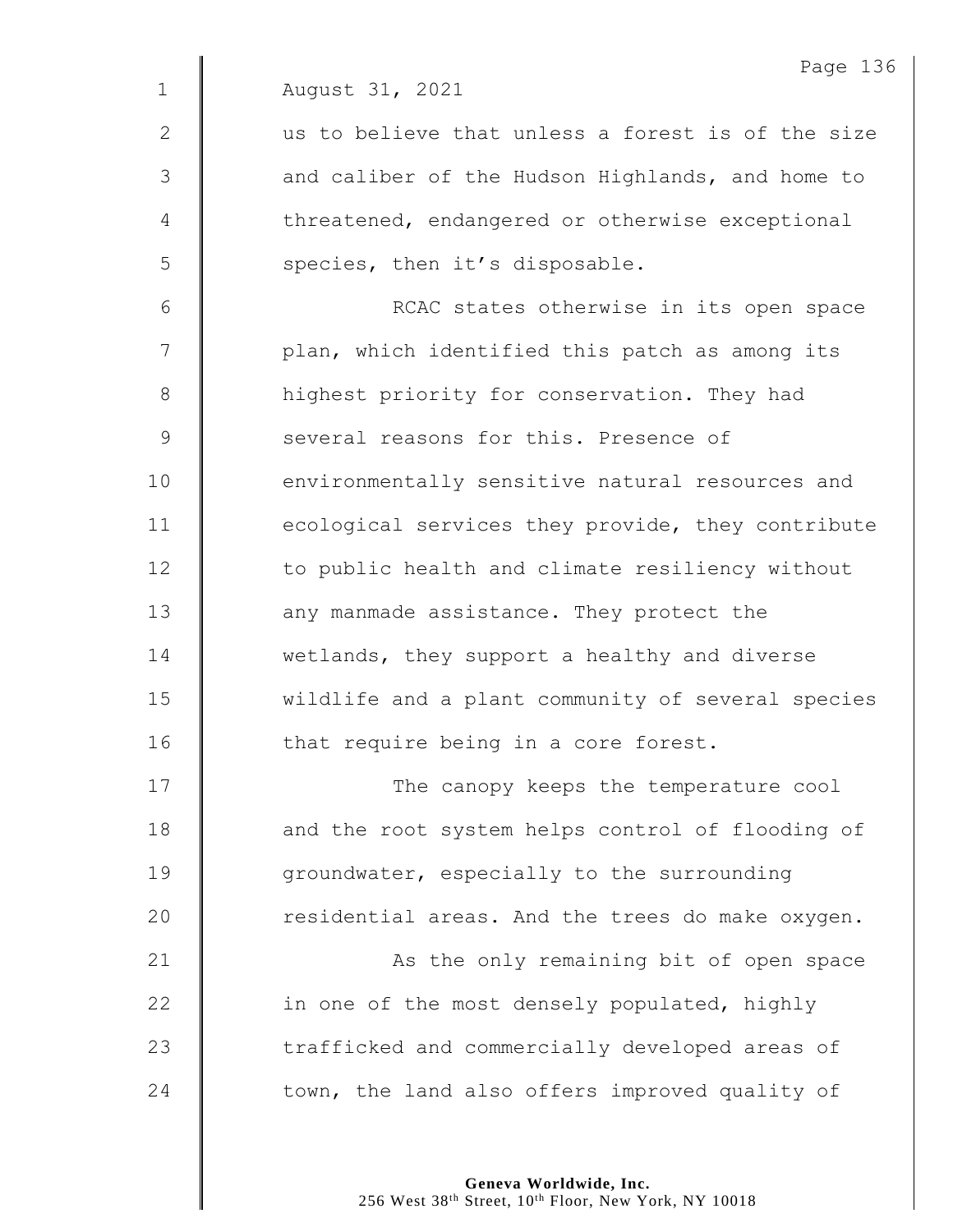| August 31, 2021 |  |
|-----------------|--|

2 | life for humans. A visual buffer for residents in 3 || the immediate area were encroached by commercial 4 development, it's sitting at the easternmost 5 | gateway to the town. The patch as a whole  $6 \parallel$  contributes to the overall community of the town 7 | itself and there is potential for nature trails 8 and opportunity for educational programs.

9 | The forest is estimated to be only 75 to 10 | 100 years old, which might be young, relatively 11  $\parallel$  speaking, for a forest, but in terms of human 12 | life, it will be 100 years or four generations 13 | beyond decommissioning of the solar energy system 14 **before we could hope to have it back.** It's only 15 | for want of time and funding that this patch is 16 | not already environmentally protected.

17 | Regarding direct benefits to the 18 **Community, if and only if 1,061 households** 19 Subscribe, they might collectively \$130,000 a 20 year and if they were all Cortlandt residents, 21  $\parallel$  that would mean seven percent of our population, 22 | might save us \$123 a year. 23 | CVE will pay a pilot amount of 55,000 a

24 vear, plus \$39,000 in a special district tax.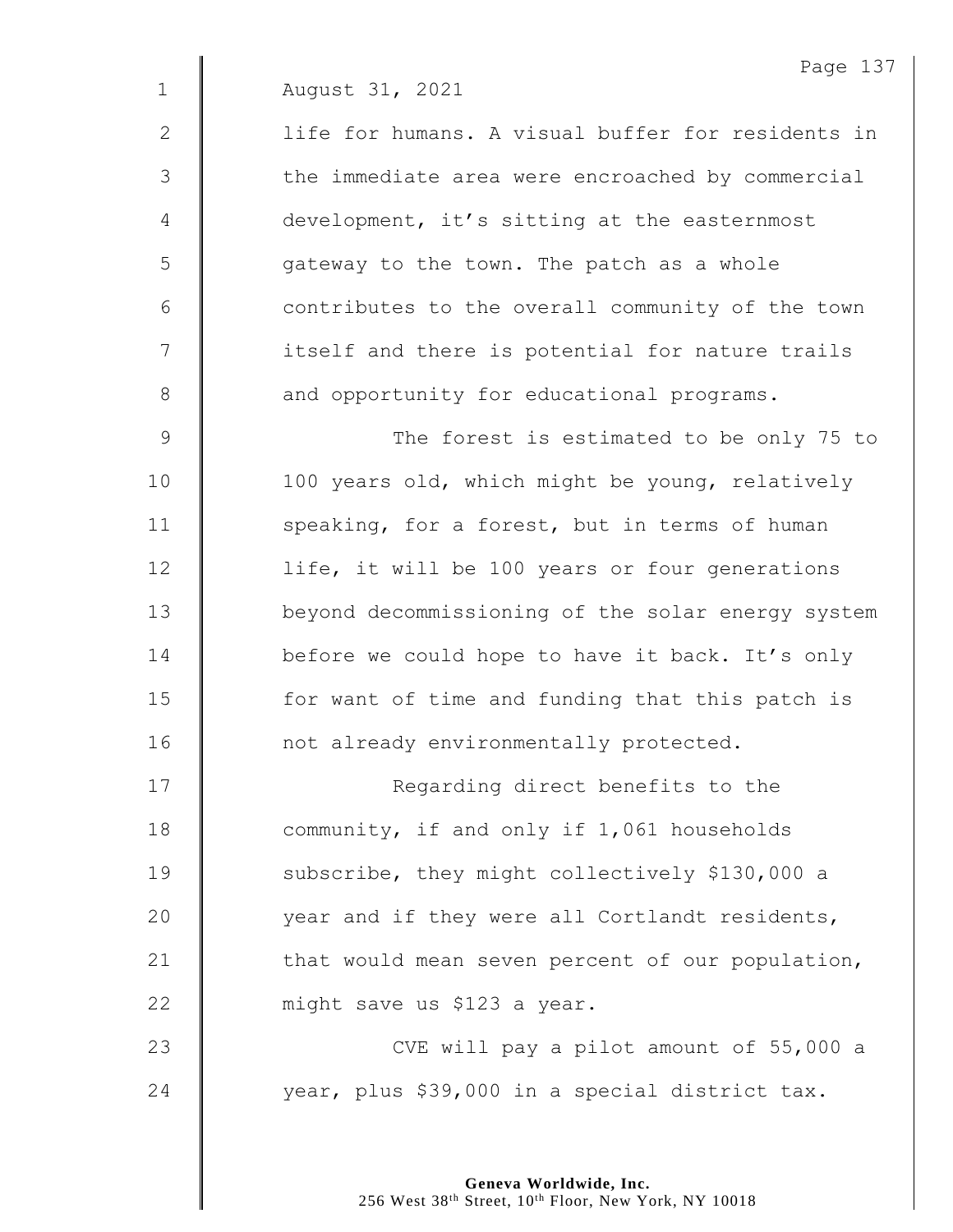|              | Page 138                                           |
|--------------|----------------------------------------------------|
| $\mathbf 1$  | August 31, 2021                                    |
| $\mathbf{2}$ | It's a contribution of \$95,400 per year, but put  |
| 3            | in context, it represents .05 percent of the \$176 |
| 4            | million that the town's residents contribute       |
| 5            | every year.                                        |
| 6            | CVE has also offered to bump up the                |
| 7            | donation to the tree fund \$270,000 to make amends |
| $8\,$        | for the potential residential plan approved        |
| $\mathsf 9$  | before the tree ordinance was in place. They will  |
| 10           | donate \$1 per panel for the now reduced number of |
| 11           | panels 9,504 to a local environmental agency.      |
| 12           | While I'm sure this money will be put to good      |
| 13           | use, it still means 9,504 solar panels on what     |
| 14           | amounts to, I think it's actually about a dozen    |
| 15           | football fields in the backyards of our            |
| 16           | residences.                                        |
| 17           | Given that there are plenty of other               |
| 18           | places to install solar energy systems that do     |
| 19           | follow Scenic Hudson's guidelines and in fact, we  |
| 20           | do have other installations in town, it's not      |
| 21           | like Cortlandt isn't doing its part to reduce      |

**emissions.** We do not believe the benefits of

24 exchange for our forest. Thank you. [applause]

 $\parallel$  installing these four megawatts is a fair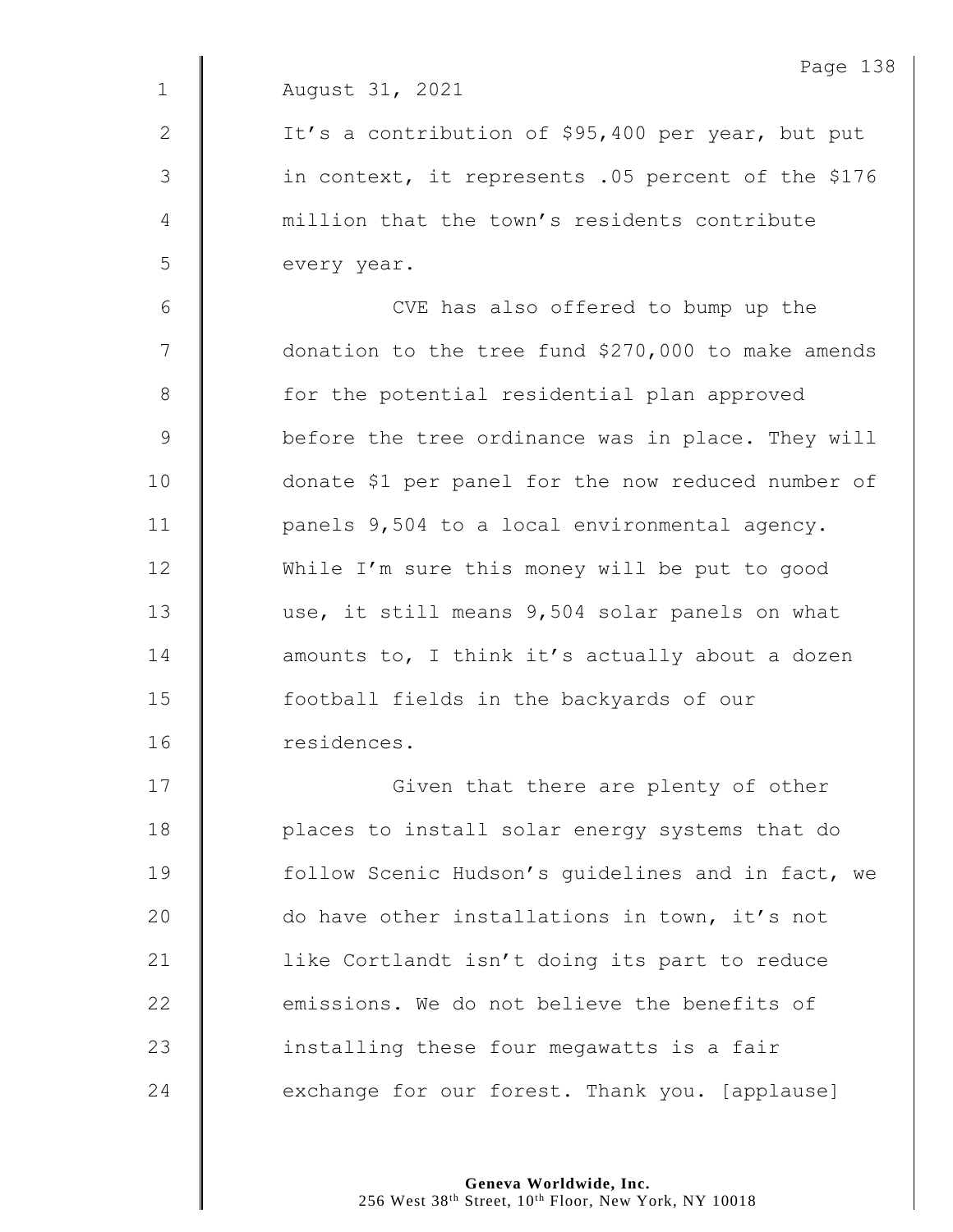2 MR. ERIC LARABEE: Hi, my name is Eric 3 | Larabee. I live on the Arthur Street, which is 4 | right near this area. I've been a resident for 23 5 years at Arthur Street. I love the area. So to 6 quote Ansel Adams, once destroyed, nature's 7 | beauty cannot be repurchased at any price. Also, 8 **h** he said that it is horrifying that we have to 9 | fight our own government to save the environment.

10 **Number 1** There's some bike trails back there that 11 | my son rides on, on a fairly regular basis. If 12 | vou look down the road, walk down the road, 13 | vou're going to see flyers of people with their 14 **dec** lost pets. The lost dogs, lost cats that have 15 **been eaten by the wolves and, not wolves, coyotes** 16 | in the area and this has gotten a lot worse since 17 | the Shoprite has been installed on Route 6 right 18 **next to Van Cortlandt Elementary School.** 

19 | So the wildlife have no more place to  $\parallel$  go. They are going other places to look for food,  $\parallel$  and when we install this project, they're going  $\parallel$  to have even more dire straits and they're going  $\parallel$  to be even more aggressive in trying to find  $\parallel$  their food sources. So, it's just, it's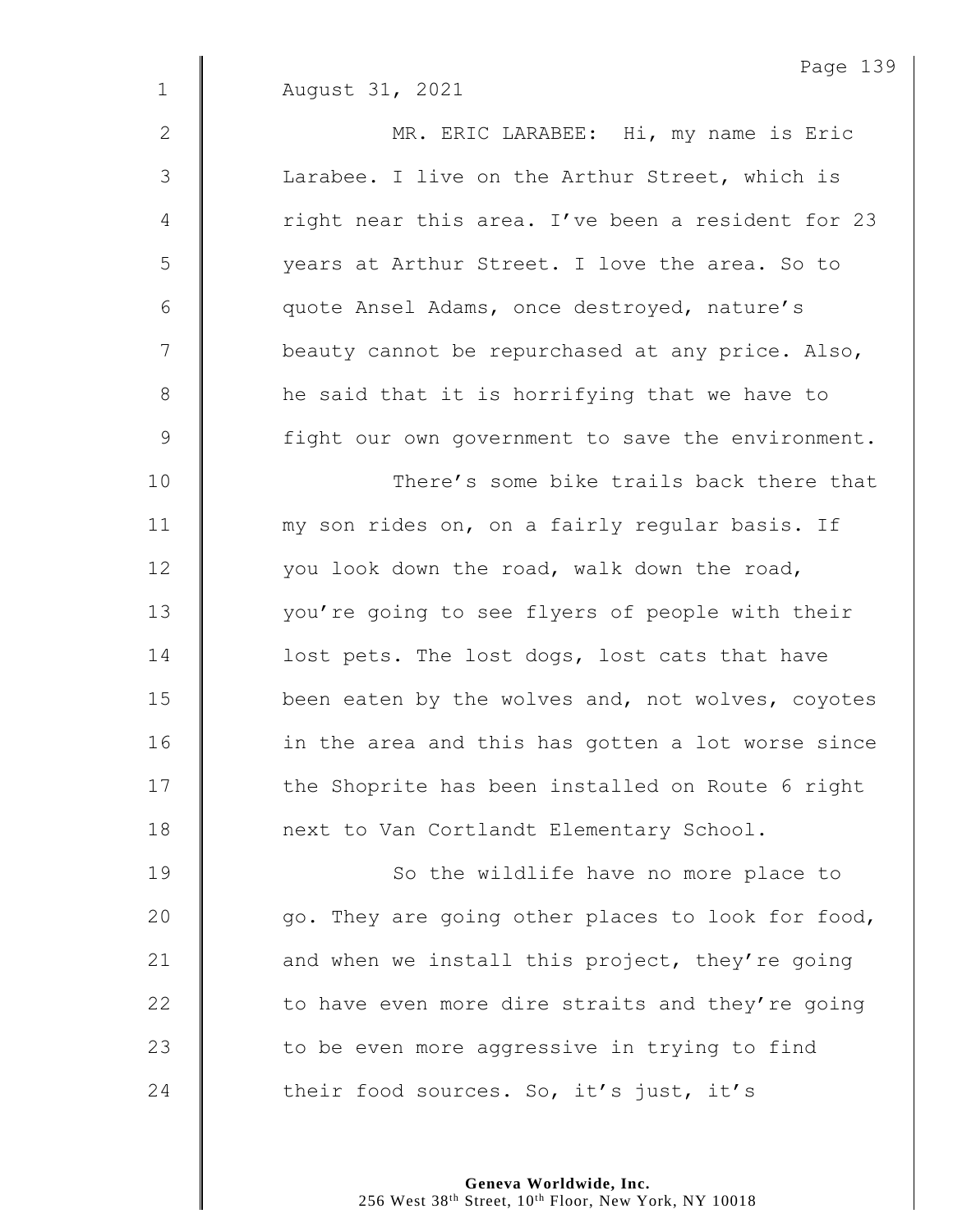2  $\parallel$  absolutely horrific, what we're going to be 3 | proposing here. There's plenty other options that 4 we can do. There is solar carports that can be 5 done on existing parking lots. I'd be all for  $6 \parallel$  that. I have solar on the top of my roof. I have 7 | qeothermal in my house. I'm 100 percent for clean 8 energy. But there's other things that we can do 9 | that doesn't have to require deforestation of our 10 | area.

Page 140

11 | So we have other places that are, like 12 | Indian Point that's closing down, we could put up 13 | solar panels down there once that gets removed. 14 There are places that we have that are dead zones 15 **within** the town that we could repurpose that 16 **industrial area for a solar farm. Great.** I'm all 17 **for that.** We do not need to deforest.

18 | So, in closing, please read Dr. Seuss's 19 *The Lorax*. I am the Lorax. I speak for the trees. 20 Thank you. [applause]

21 | MS. NANCY YOUNG: I've spoken with you 22  $\parallel$  before about this project. I spoke at the July 23 | 6th meeting. I live at 9 Mill Court. Probably one 24 **July 24** of two houses, Rick, my neighbor, is at 5 Mill

> **Geneva Worldwide, Inc.** 256 West 38<sup>th</sup> Street, 10<sup>th</sup> Floor, New York, NY 10018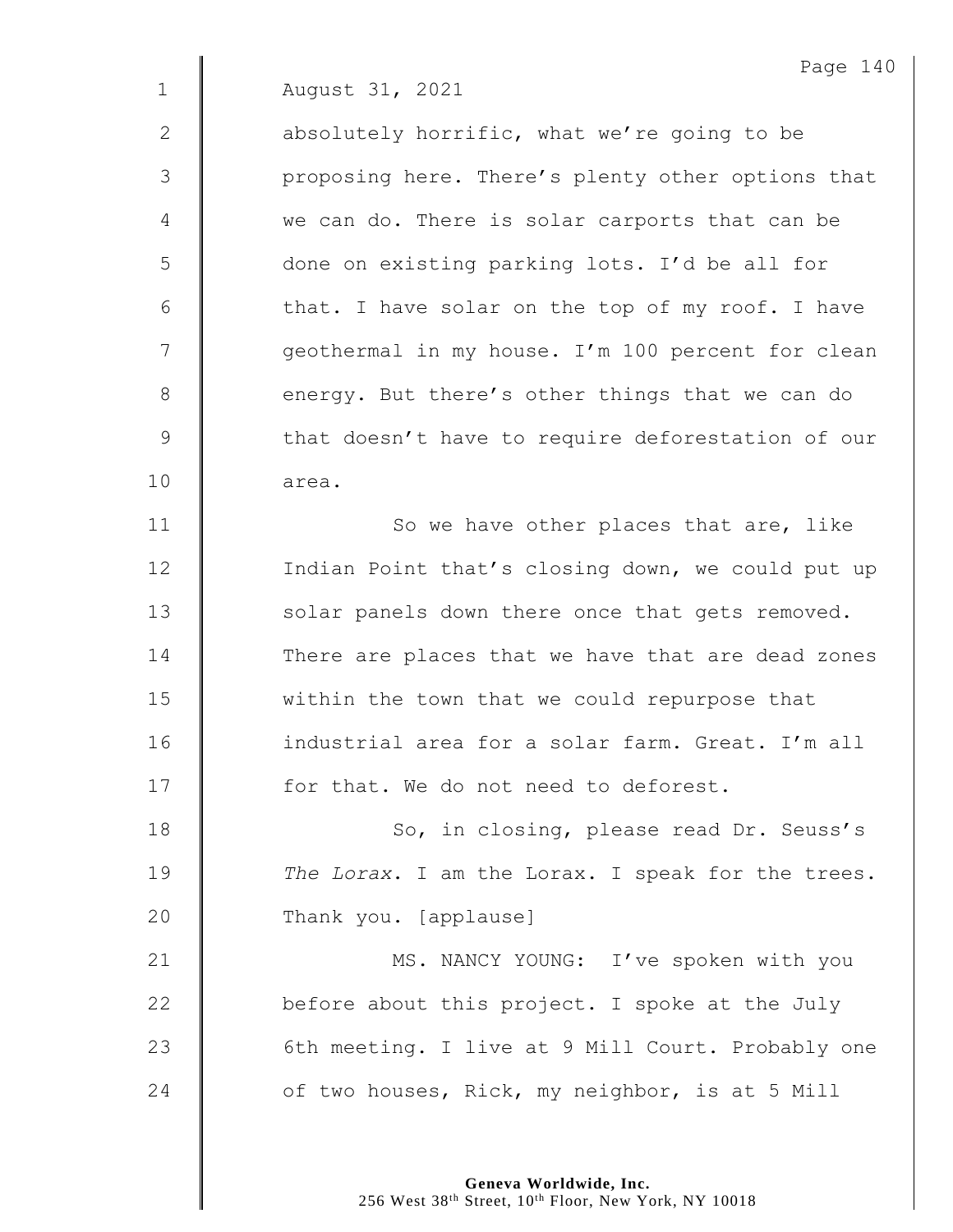|               | Page 141                                          |
|---------------|---------------------------------------------------|
| $\mathbf 1$   | August 31, 2021                                   |
| $\mathbf{2}$  | Court. We're the houses closest to the perimeter  |
| 3             | of the array. This parcel is bordered by          |
| 4             | residences, the Cortlandt Colony, Mill Court,     |
| 5             | Wild Birch Farms and homes along Mountain View    |
| 6             | Road. Projects of this nature do not belong in    |
| 7             | residential areas. And we can spend all the time  |
| 8             | CVE would like debating whether the project       |
| $\mathcal{G}$ | itself is worthy of considering, but for          |
| 10            | tonight's discussion, that's a moot point,        |
| 11            | because this is a project being proposed for the  |
| 12            | wrong location.                                   |
| 13            | In reading the NYSERDA Solar Guidebook,           |
| 14            | never is a healthy, young forest that requires    |
| 15            | clear cutting mentioned as a recommended site for |
| 16            | a solar farm. To the contrary, the quide states   |
| 17            | that they should be placed on reclaimed land, in  |
| 18            | brown fields, in unfarmed fields and on           |
| 19            | commercial or residential buildings.              |
| 20            | I've read as much as I could possibly             |
| 21            | read of the latest response submitted by CVE and  |
| 22            | there are some changes, but nothing substantively |
| 23            | different than their original plan for the        |
| 24            | parcel. And one of the things I found most        |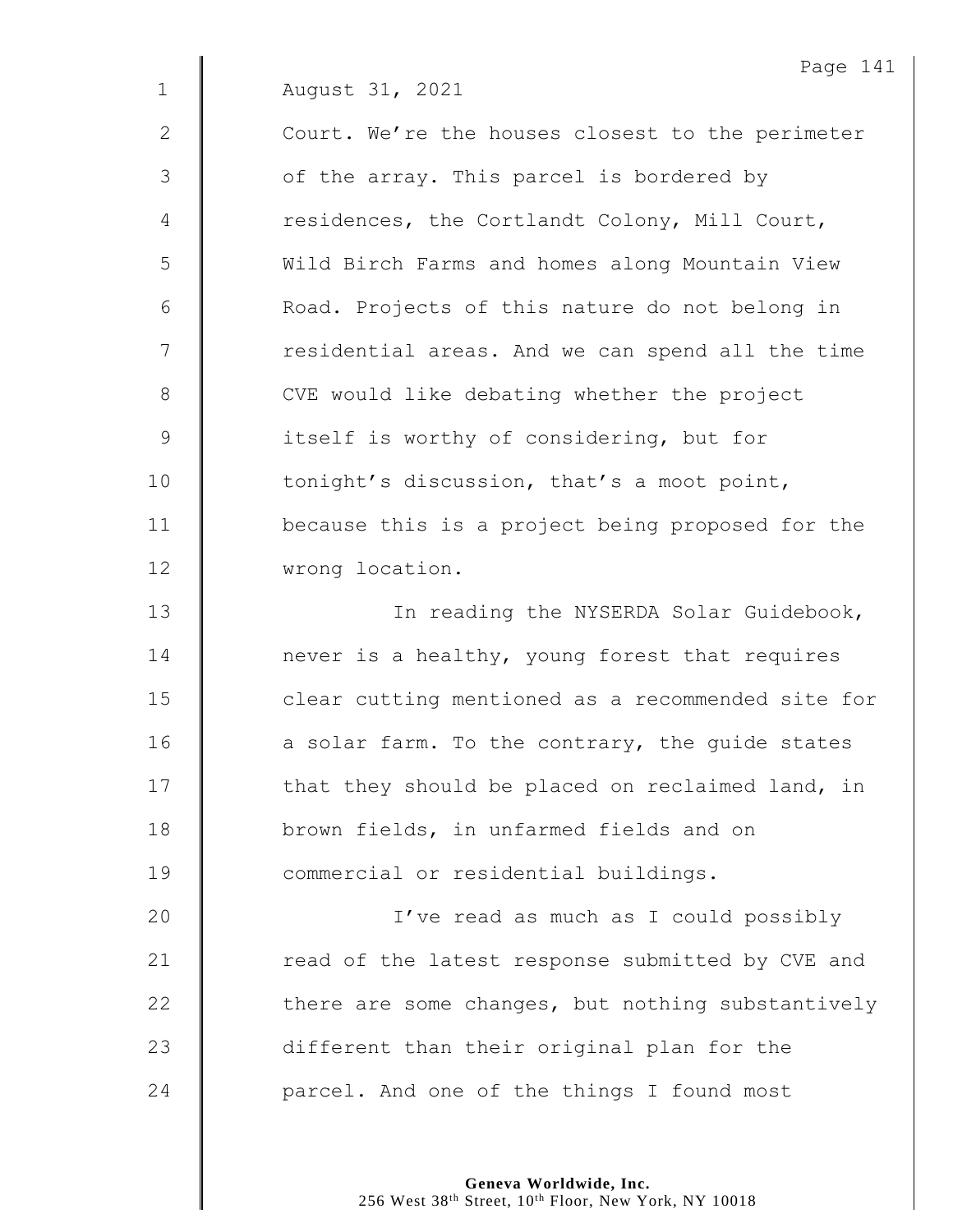2 | interesting in the document is the lack of 3 | consistency in describing the parcel at the end 4 | of Mill Court. For example, at times they include 5 | the parcel within the Hudson Highlands forest  $6$  |  $\Box$  acreage as a way to demonstrate that converting 7 | Chis acreage two a solar farm will not 8 Significantly reduce total forested areas. At 9 Souther times, they identify the parcel as being 10 | fragmented and not really part of the Hudson 11 | Highlands, so its loss is not significant to 12 | wildlife who are already disconnected from the 13 | Hudson Highlands. You cannot be part of the 14 | Highlands when it suits your argument and 15 detached when it does not.

16 | When CVE discusses the removal of trees,  $\parallel$  it doesn't really mention the number of trees 18 We with a circumference less than four inches that **would be clear cut. And there are a lot of young**  $\parallel$  saplings in that forest that are of that  $\parallel$  circumference. And if they did mention that, it  $\parallel$  would be painfully obvious that the total number  $\parallel$  of trees being removed are far in excess of their **newly** revised figure.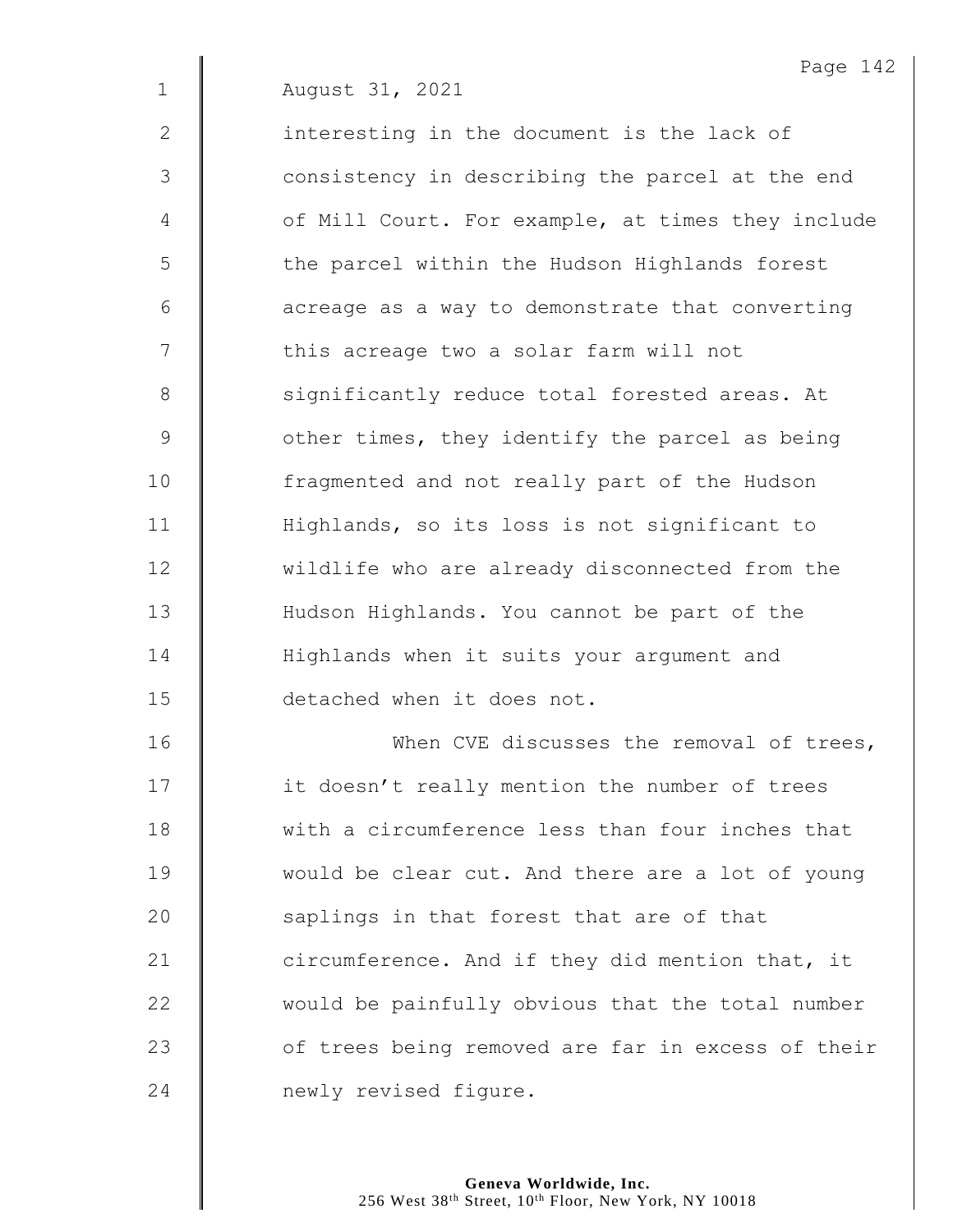1 August 31, 2021 2 || And nowhere in their proposal will you 3 | find mention of tree topping, which is the 4 | drastic removal or cutting back of large branches 5 | in mature trees leaving large, open wounds, which  $6$   $\parallel$  subject the tree to disease and decay. According 7 | to Purdue University Cooperative Extension, 8 | topping creates a health and safety crisis for 9 the tree. Pruning away live, green tissue reduces 10 | the tree's ability to photosynthesize and 11 **manufacture food products.** This action also  $12$   $\parallel$  creates wounds that require energy to close. 13 | Topping slows the growth of the tree, 14 Which reduces its ability to maintain sources and 15  $\parallel$  it ruins the tree architecture. This 16 indiscriminate pruning permanently damages the  $17$   $\parallel$  tree as the branch stubs die and the tree decays. 18 The interior wood of topped branches, which is 19 | typically older, can decay rapidly, making new  $20$  | sprouts more susceptible to failure as they grow. 21 | And tree topping occurs when you need to reduce 22  $\parallel$  the height of surrounding trees, the trees that 23  $\parallel$  you have not clear cut, to ensure that the solar 24  $\parallel$  panels have the best exposure to the sun that is

Page 143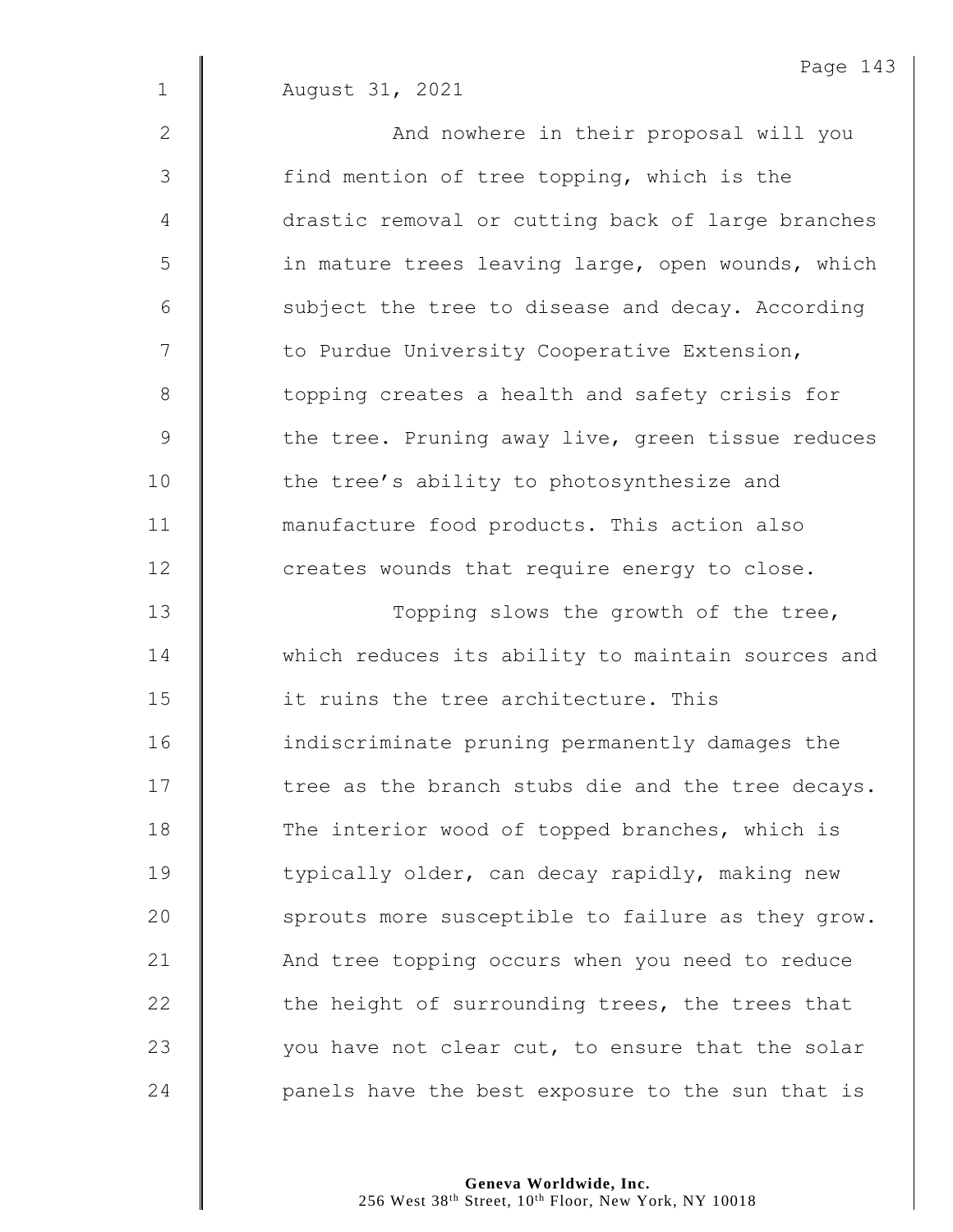|             | Page 144                                          |
|-------------|---------------------------------------------------|
| $\mathbf 1$ | August 31, 2021                                   |
| 2           | possible.                                         |
| 3           | So my question this evening is this was           |
| 4           | never mentioned in the proposal. I was just       |
| 5           | wondering if this project requires tree topping   |
| 6           | in order to provide the panels with the necessary |
| 7           | amount of sun exposure.                           |
| $8\,$       | I learned more about solar projects from          |
| $\mathsf 9$ | speaking with the director of planning in a town  |
| 10          | that has some solar installations and is in the   |
| 11          | process of making a second amendment to its       |
| 12          | zoning ordinances to protect them in the future.  |
| 13          | That planning board started out supporting the    |
| 14          | idea of community solar energy, but that is no    |
| 15          | longer the case.                                  |
| 16          | I believe there is a lesson to be                 |
| 17          | learned from our neighbors in towns where solar   |
| 18          | ground arrays have been installed. The director   |
| 19          | of planning that I spoke with described their     |
| 20          | situation to me as managing an onslaught of solar |
| 21          | providers seeking to install solar arrays.        |
| 22          | My second question this evening is if             |
| 23          | CVE is so invested in solar energy and the        |
| 24          | environmental benefit it provides, why are they   |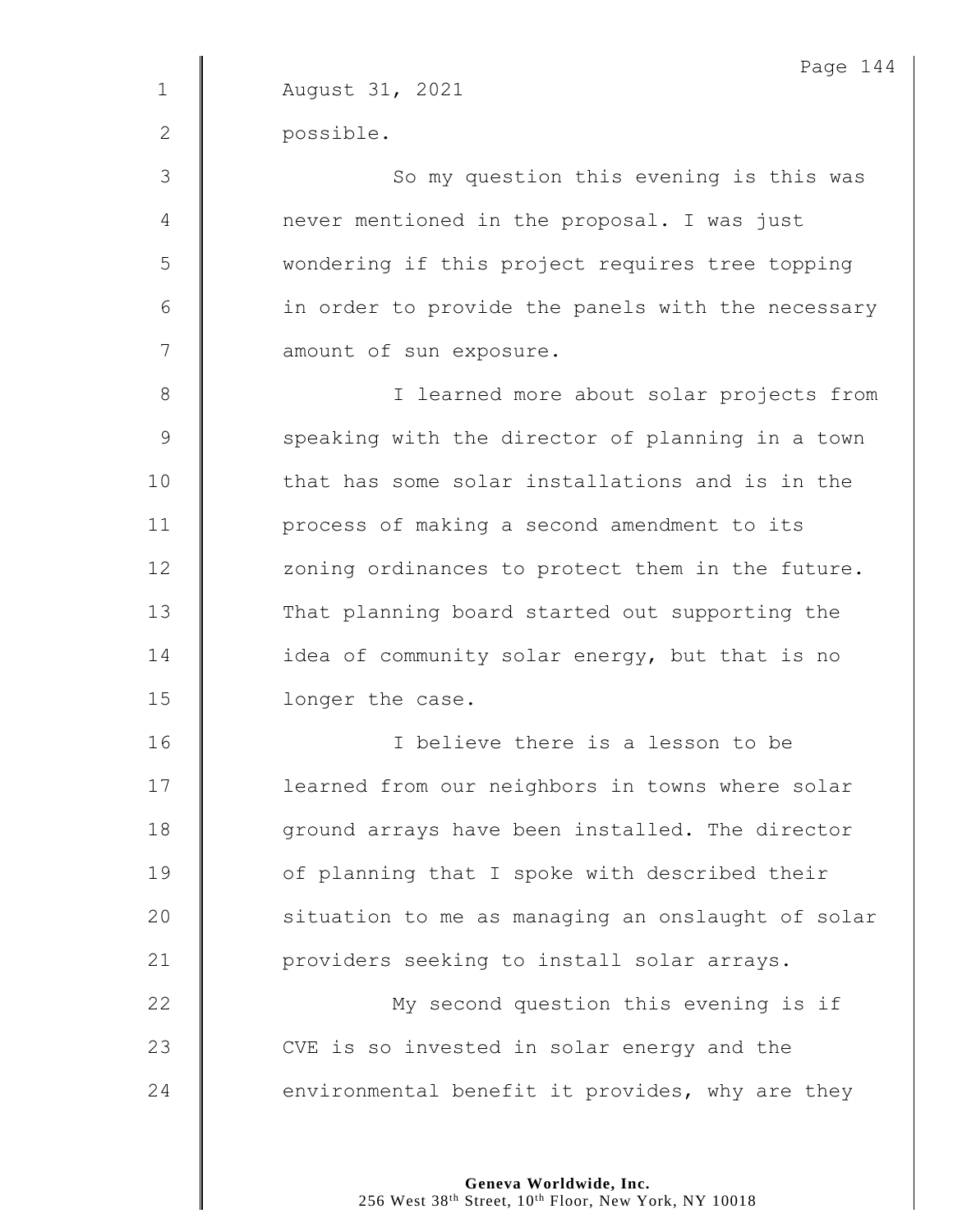2 | not proposing solar projects on commercial roofs 3 | Or on canopies over parking areas? Metro North is 4 | in the process of seeking consultants and perhaps 5 | even close to choosing solar providers to do 6 | installations over parking areas at the Croton  $7 \parallel$  and even potentially the Cortlandt train station.

8 || Not only do these panels provide solar 9 energy, but they also lower the temperature in 10 | autos parked beneath the canopy, allowing them to 11 **W** work more efficiently and reduce emissions on 12 | startup during summer months.

13 || I've lived in this town for 28 years. We 14 | bought our home with the plan of putting down 15 **I** roots and staying because we wanted to become 16  $\parallel$  part of a community, we wanted to contribute, we 17 | wanted to be proud of where we lived. And we  $18$   $\parallel$  truly love where we live and I think this is one 19 **J** of the best decisions my husband and I ever made. 20 | But choosing to live here was not simply a 21 | financial or investment decision predicated on 22 **M** making money at some future date with the sale of 23  $\parallel$  our home, because our home is a sanctuary,  $24$  especially for people like my husband and I who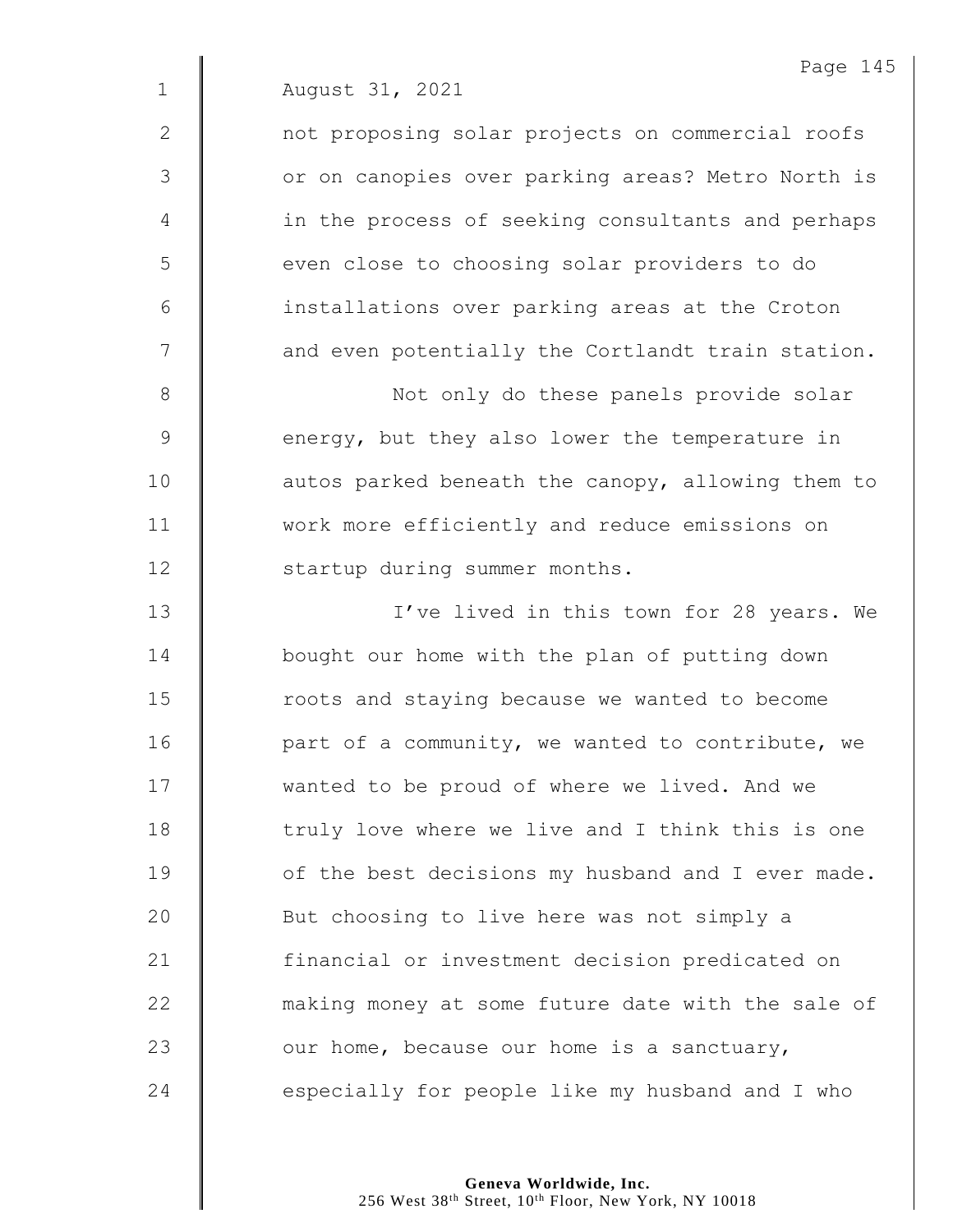|              | Page 146                                          |
|--------------|---------------------------------------------------|
| $\mathbf{1}$ | August 31, 2021                                   |
| $\mathbf{2}$ | were born and raised in New York City.            |
| 3            | Given all of that, I never once thought           |
| 4            | that the value of my home would be negatively     |
| 5            | impacted by the intrusion of an inappropriately   |
| 6            | placed and artificial project being marketed as   |
| 7            | good for the environment while destroying the     |
| $\,8\,$      | environment we value and should be protecting.    |
| $\mathsf 9$  | And then I walked into the woods after            |
| 10           | reviewing the latest plan, alternative number     |
| 11           | four with my neighbor Rick, who had put the       |
| 12           | caution tape at the height that the panels would  |
| 13           | be, about six feet, maybe a little bit taller.    |
| 14           | And he ran the caution tape around the perimeter  |
| 15           | of the proposed solar array. It was only then     |
| 16           | that I realized that randomly space, individual   |
| 17           | stakes at ground level do not accurately          |
| 18           | represent the massive amount of space the solar   |
| 19           | array takes up both in width and height. We're    |
| 20           | talking about an area the size of 12 football     |
| 21           | fields. And that array will be clearly visible    |
| 22           | from my kitchen windows, my back deck, and the    |
| 23           | side and rear areas of my home. And this is right |
| 24           | now, when the trees are pretty much in full leaf. |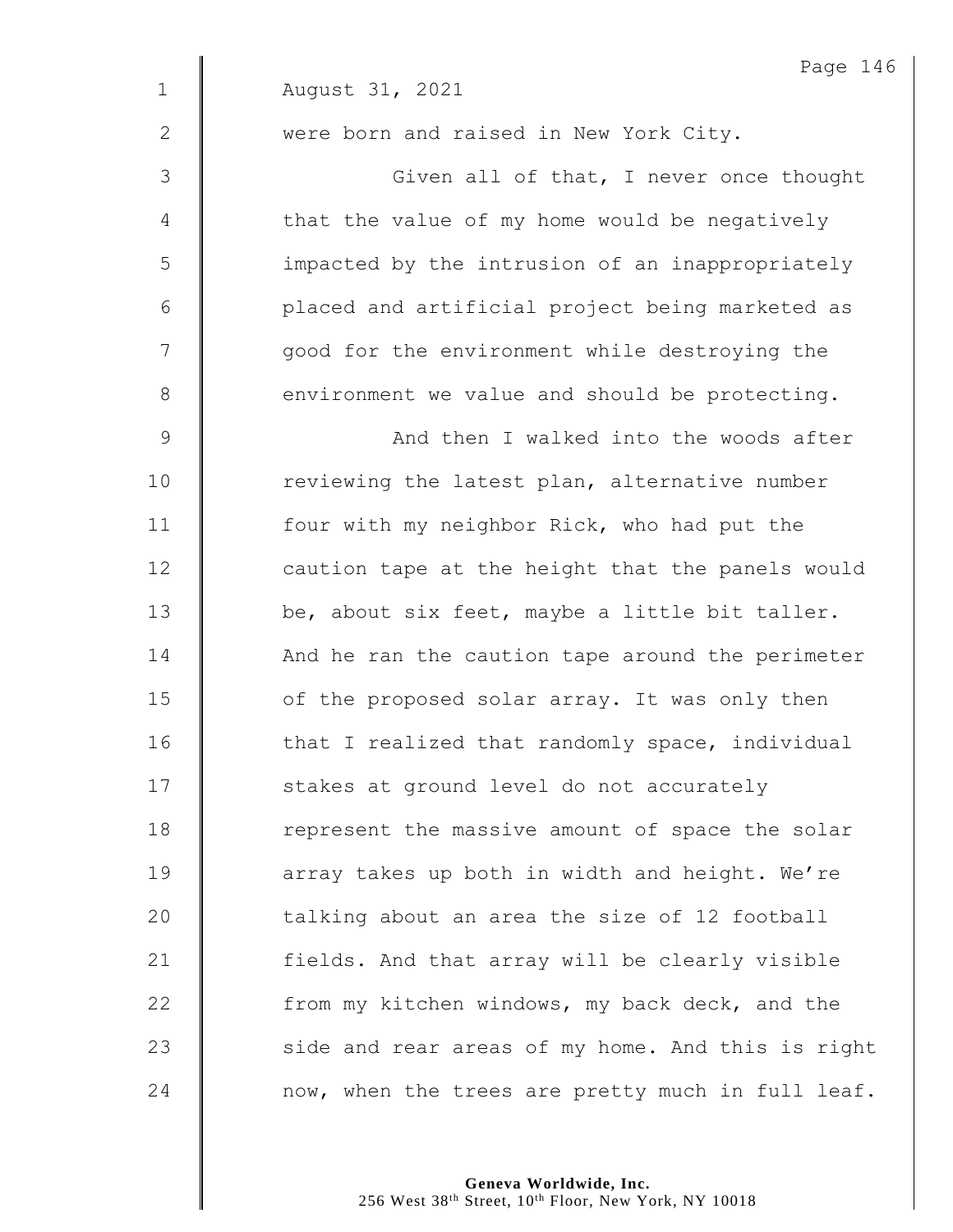2 | And it'll only be worse when the leaves have 3 || fallen. Only after looking at it this way did I  $4 \parallel$  realize that the project will be impacting the 5 | value of my home in a town where I've paid my  $6$  | fair share of taxes and contributed, because I  $7 \parallel$  still think this is a great place to live.

8 And we're going to be the losers here, 9 the loss of habitat and open space and the loss 10 | and the value of our homes. This is not a project 11 | with limited impact. To the contrary, its 12 **environment impact will be felt for at least 100** 13 | vears as Wendy just noted. And in the short term, 14 | it's impacting home owners who didn't choose  $15$   $\parallel$  their homes as a way to make money in the future 16 | but who will now be penalized for the choice they 17 made.

18 | And I cannot state this strongly enough. 19 The photos of the view, views of, and from our homes included in the CVE proposal do not **accurately represent what we'll be seeing when we lack** look out our windows or enjoy time outside. So to  $\parallel$  the members of the planning board, I know you've  $\parallel$  already made one site visit. But tonight, I'm

> **Geneva Worldwide, Inc.** 256 West 38<sup>th</sup> Street, 10<sup>th</sup> Floor, New York, NY 10018

Page 147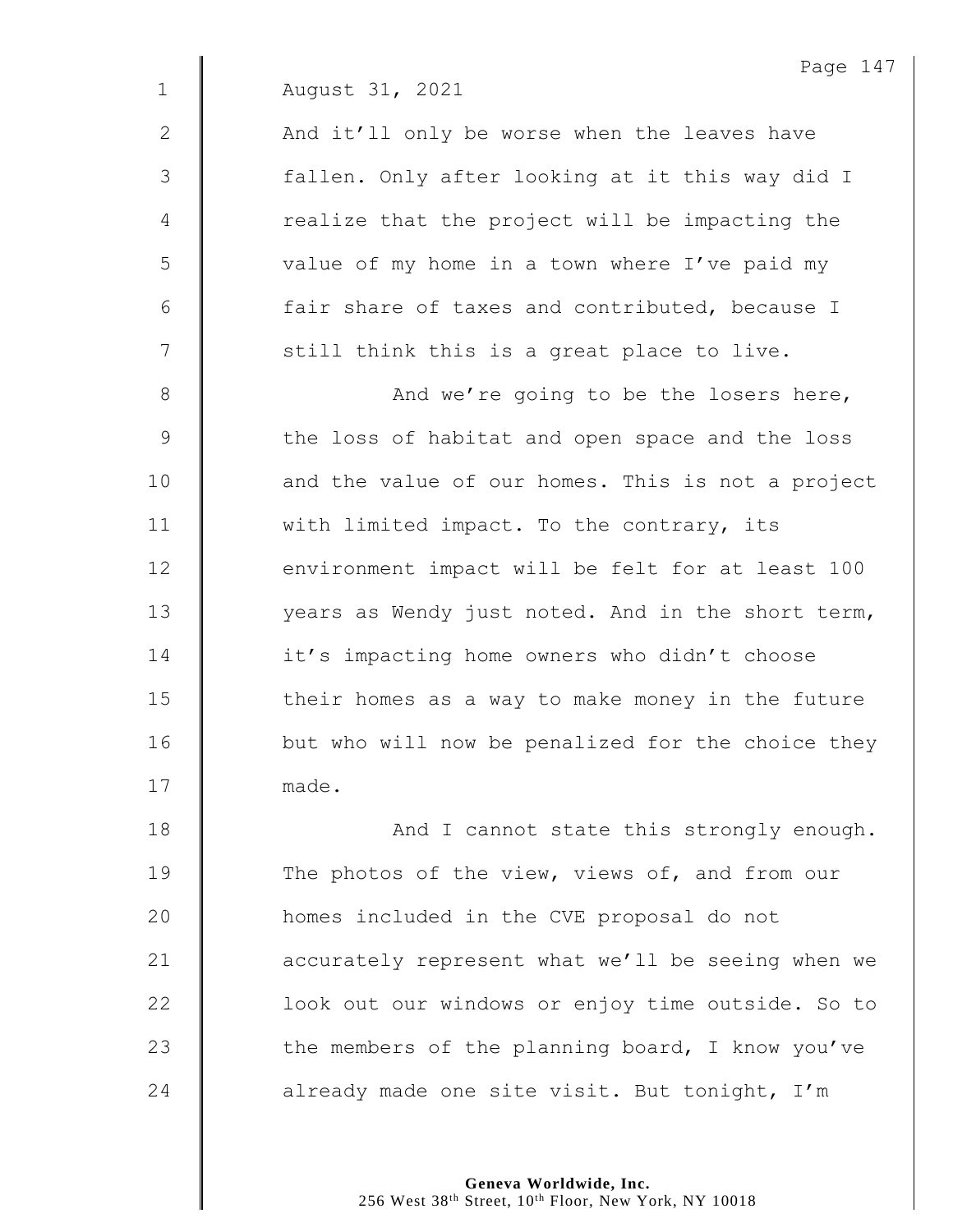2 **asking, along with my neighbor Rick, that you** 3 || please return to the site with the homeowners  $4 \parallel$  affected by this project, walk the boundaries 5 | with us, take a look at the tape that's been laid  $6 \parallel$  out at the perimeter and at the height of this 7 | project. And imagine this site once the leaves 8 are gone, the trees are clear cut and there's an 9 enormous sun exposed landscape covered with solar 10 | panels and surrounded by fencing and just imagine 11 | what that would be like to see that outside your 12 | windows every single day. And we'd be happy to 13 Wedget all that property with you again. Thank you. 14 [applause]

15 | MS. Good evening. My name is Mae 16 | Carpenter. I am a former resident of Cortlandt 17 | Manor. I chose to raise my children there, here 18 Trather, and I am a Westchester resident. I have 19 | lived here all my life, except some parts, and I 20  $\parallel$  have chosen to be here, to live here, to raise my 21 **children here for the fact that it is an** 22 **e**nvironmentally beautiful, recreational area and 23 **beautiful, beautiful woodlands that house our** 24 **native plants, creatures, and our beautiful**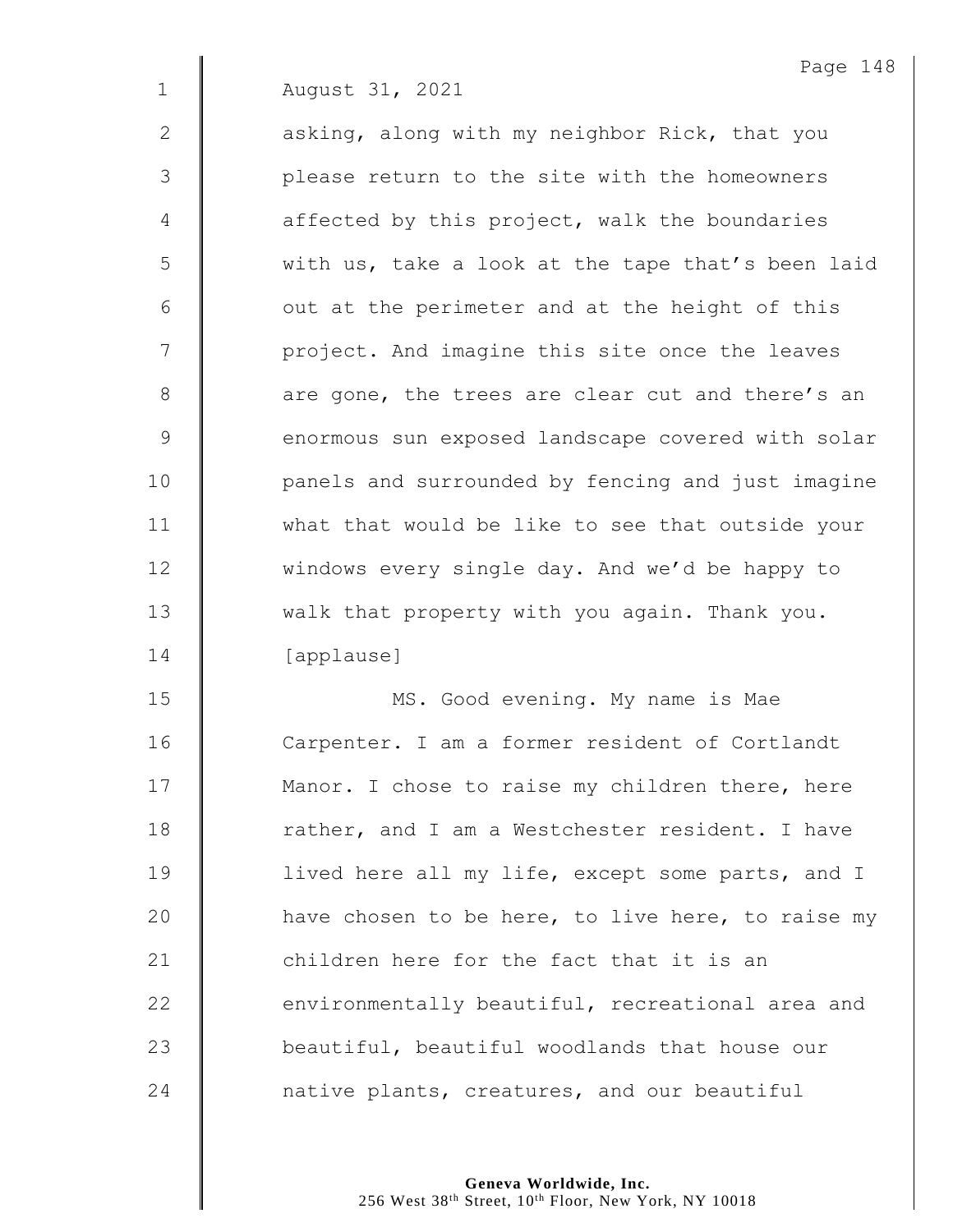Page 149 1 August 31, 2021  $2 \parallel$  views. They cannot be compared anywhere in the 3 world. 4 This is a part of the Hudson Valley that 5  $\parallel$  contributes to the Hudson River and our wetlands  $6 \parallel$  and our marshes contribute to its flow and its 7 | resource as a recreational and a commercial 8 viaduct. 9 We are, the members of the Cortlandt 10 | Manor Garden Club, we are 150 plus members strong 11 | as of the beginning of this spring and we are 12 **qrowing ever more.** We are against this project 13 **J** because clear cutting is not anything that we 14 **deta** ever want to face. We do not want to see any of 15 **J** our forests brought down in this manner, and the 16 **dec** mature trees that are there have been there so 17 many years and giving us enjoyment of our  $18$   $\parallel$  environment, we want to preserve that for our 19 **children, our grandchildren, the saplings that** 20 | are there are not being counted in this survey of 21 trees. 22 | If you take the quarter of an acre that 23  $\parallel$  they actually counted, okay, in that quarter acre 24 | is not the same density as in other parts of this

> **Geneva Worldwide, Inc.** 256 West 38<sup>th</sup> Street, 10<sup>th</sup> Floor, New York, NY 10018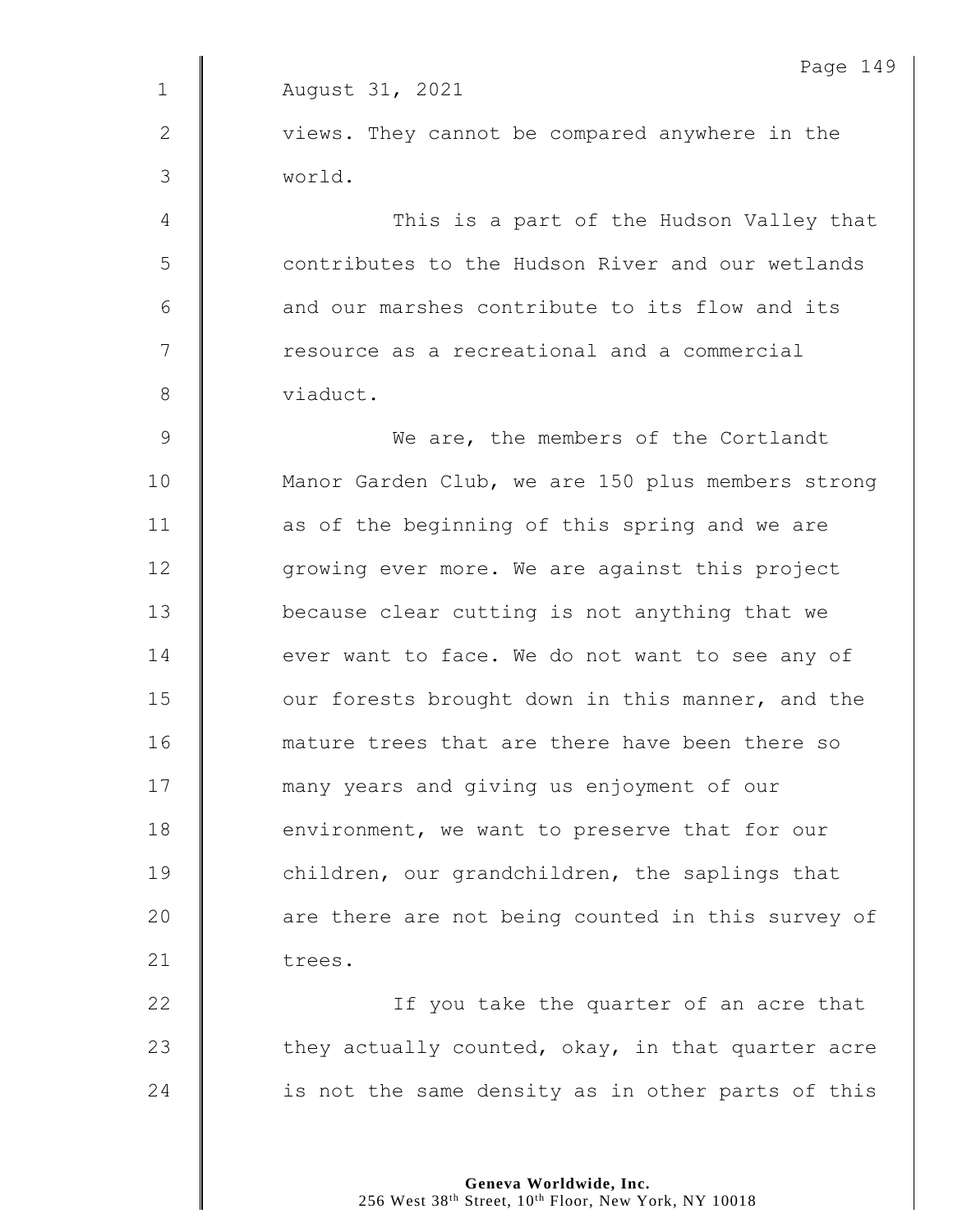2 | forest, and if you multiply the amount of trees 3 || in that quarter acre and you do it on the scale 4 | of where in that quarter acre there are only a  $5 \parallel$  third of what there is in the rest of the forest, 6 | vou're going to have a lesser, a much lesser 7 | number of trees. So their estimate of about 2,800 8 | trees isn't correct.

9 | In the inner forest, there will be more 10 | saplings, there will be more, there will be more 11 **| mature trees, there will be more cost to the** 12 **environment.** You have native species of animals 13 **and creatures,** you have native, you know, 14 wildlife, native plants. You will not find them 15  $\parallel$  near the edges, because that's not where they 16 | live. You're going to have way more trees. You 17 | could multiply this figure by three. So you're 18 | qoing to have 6,000 trees that are going to be 19 **clear cut and you're going to have three times** 20 **wave 10** more habitat that they are giving you as figures. 21 We do not want to see this forest used

22  $\parallel$  as a playground for people who want to benefit 23 | financially. It is not to our benefit as a town 24 **decive** in Westchester. We do not want to see this

> **Geneva Worldwide, Inc.** 256 West 38<sup>th</sup> Street, 10<sup>th</sup> Floor, New York, NY 10018

Page 150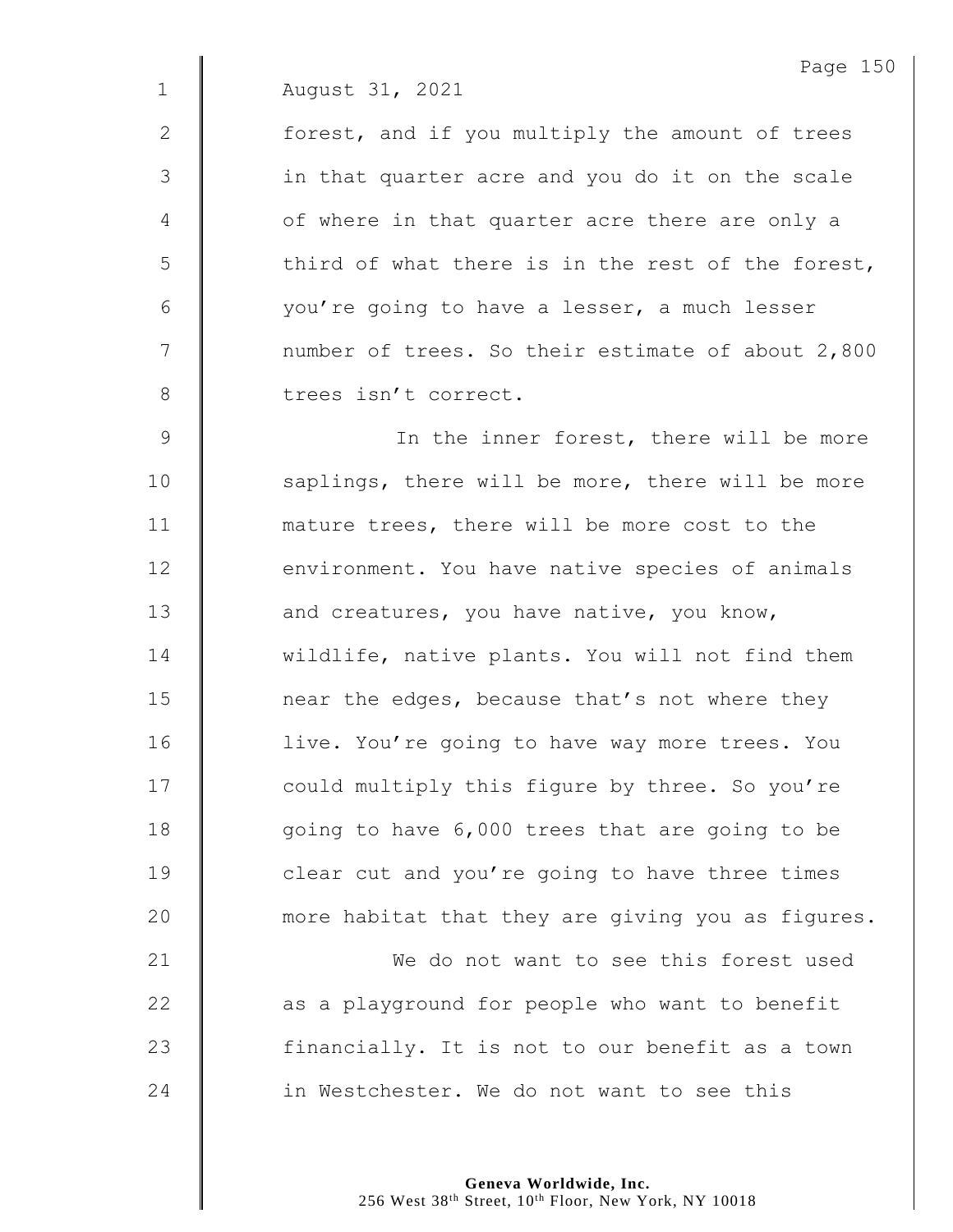Page 151 1 August 31, 2021 2 deforestation, we do not want to see this. It's 3 | ugly. I have seen this such project in Maine, an 4 | entire long, long field of solar panels. It is 5 | horrific, something that you might imagine gives 6 you the feeling of the *1984* book and movie. It is 7 | not something that is for that area. We should be 8 | using rooftops of commercial and community 9 **buildings.** We should be using garage rooftops, on 10 | top of train stations, we should be, you know, 11 mandating maybe 30 percent of every new structure 12 | in the town to be solar panels and the benefit 13 | goes directly to the consumer first then to the 14 town. 15 | I don't know what they do with the 16 | lumber, I think that they probably sell it to a 17 | mill and that's to CVE's benefit. We do not get  $18$   $\parallel$  the benefit of that, and it does not benefit us 19 **I** in any way. Thank you. [applause] 20 MR. GREG PECKHAM: Hi, Greg Peckham, 8 21 | Mill Court. I've been a Cortlandt resident for 18 22  $\parallel$  vears, but I've been at Mill Court for about five 23  $\parallel$  years. A couple things that we, I think we missed

24  $\parallel$  tonight so far. Number one, I don't think that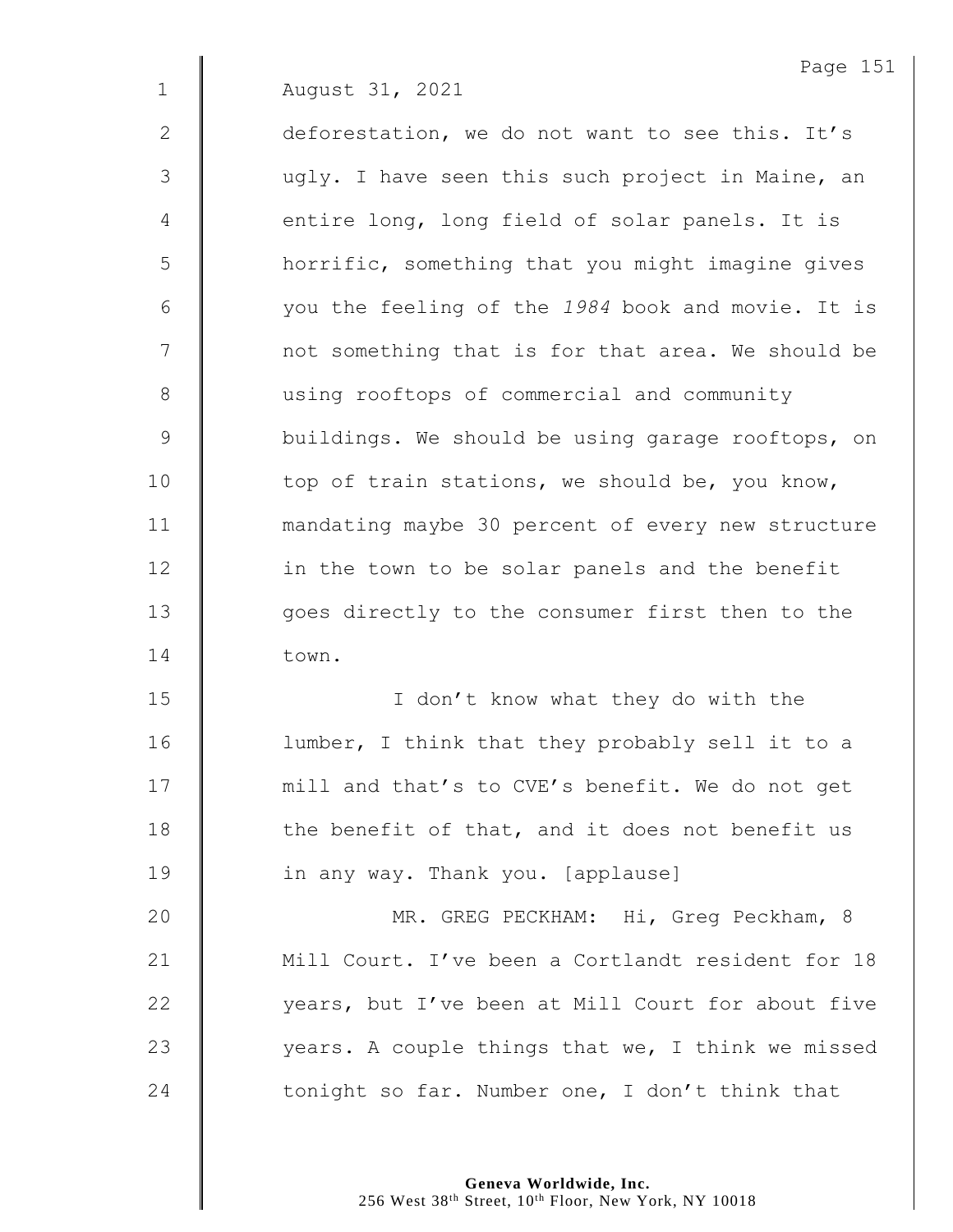|               | Page 152                                          |
|---------------|---------------------------------------------------|
| $\mathbf 1$   | August 31, 2021                                   |
| 2             | the CVE response to the rainwater runoff issue    |
| 3             | was adequately addressed. Anyone that has         |
| 4             | traveled up and down Red Mill Road in the spring  |
| 5             | knows that at the bottom of Mill Court, the water |
| 6             | percolates there in the spring. It's a very heavy |
| 7             | runoff. Clear cutting this many trees will        |
| 8             | absolutely cause more water.                      |
| $\mathcal{G}$ | We have, Rick has done half the                   |
| 10            | driveways on our street because the rainwater     |
| 11            | destroys the front of the driveways. I think that |
| 12            | will only get worse, so that is going to be a     |
| 13            | major problem.                                    |
| 14            | The second issue is I'm two houses away.          |
| 15            | I'm kind of across the street and diagonal across |
| 16            | the street from Nancy and I can see Rick's tape   |
| 17            | from my front porch. That's only going to get     |
| 18            | worse in the winter when there's no leaves and I  |
| 19            | think that this is a residential neighborhood and |
| 20            | this just does not belong in this neighborhood.   |
| 21            | That's it. Thanks. [applause]                     |
| 22            | MR. GREG DIAMOND: Greg Diamond, from 9            |
| 23            | Mill Court, one misrepresentation that was made   |
| 24            | earlier on when it was talking about the fourth   |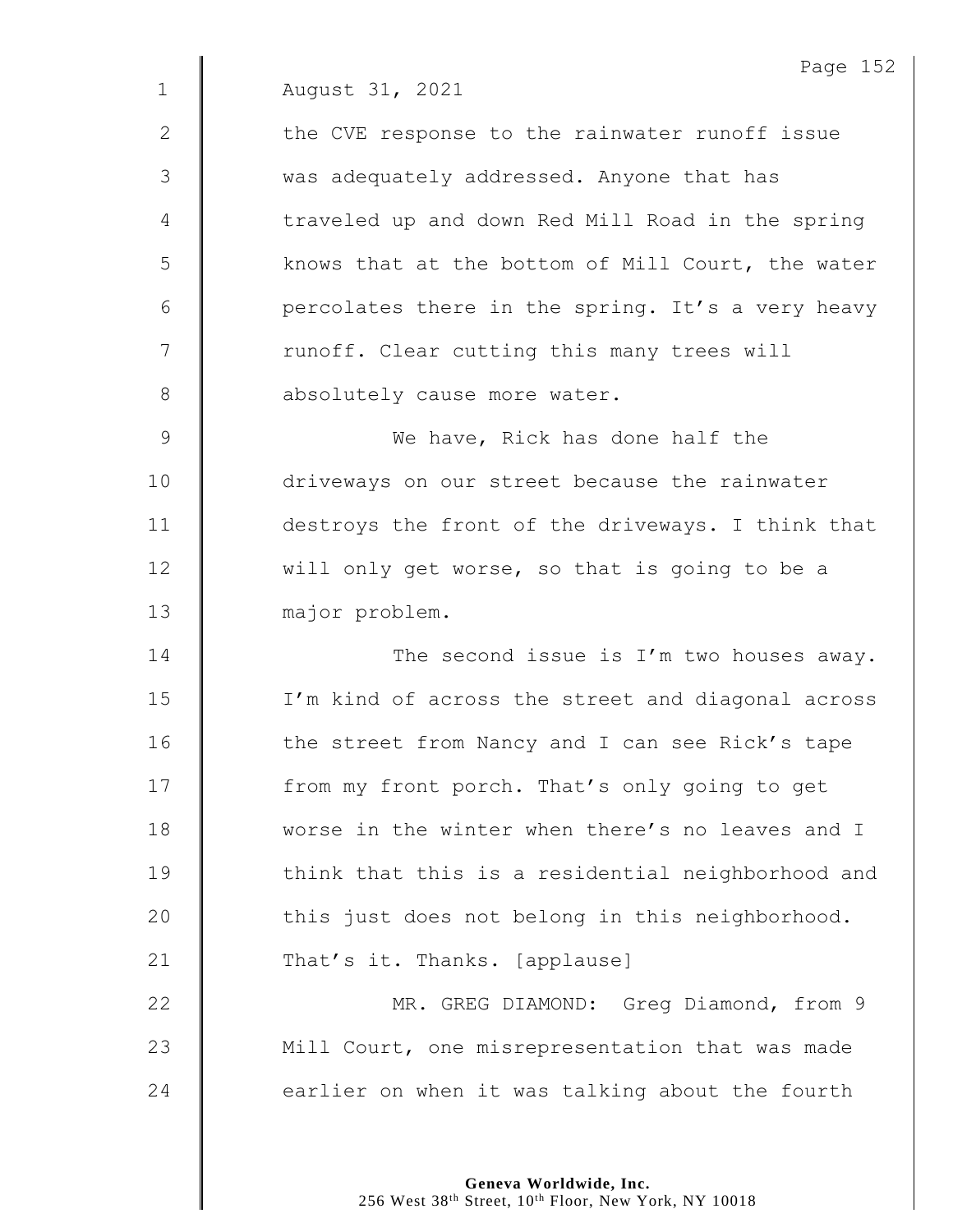|              | Page 153                                          |
|--------------|---------------------------------------------------|
| $\mathbf 1$  | August 31, 2021                                   |
| $\mathbf{2}$ | alternative, which they have chosen as the best.  |
| 3            | He said that Mill Court was the, that that        |
| 4            | alternative was the furthest away from Mill       |
| 5            | Court. If you look at their data, that fourth     |
| 6            | alternative is the closest to the property lines  |
| 7            | of the homes there. And I can, it's three or four |
| $\,8\,$      | slides earlier. It's 200 feet. The others are     |
| $\mathsf 9$  | higher. So I don't know if you want to go back,   |
| 10           | but.                                              |
| 11           | Secondly, he talked about taxes that              |
| 12           | they'll be paying. I'm sure there are just a few  |
| 13           | of the homes that the people who have talked here |
| 14           | add up to more taxes paid than they're going to   |
| 15           | be paying. And once our homes are devalued and    |
| 16           | there will be a lot of homes in the area that are |
| 17           | devalued, you will lose that tax revenue far      |
| 18           | beyond what they'll be paying.                    |
| 19           | I support everything that's been said             |
| 20           | here. I think Rick's last point about the water   |
| 21           | runoff needs to be addressed as it was addressed  |
| 22           | with the prior project. Thank you. [applause]     |
| 23           | MS. ANDREA MONTALVO: Good evening. My             |

24  $\parallel$  name is Andrea Montalvo. We are 7 Mill Court.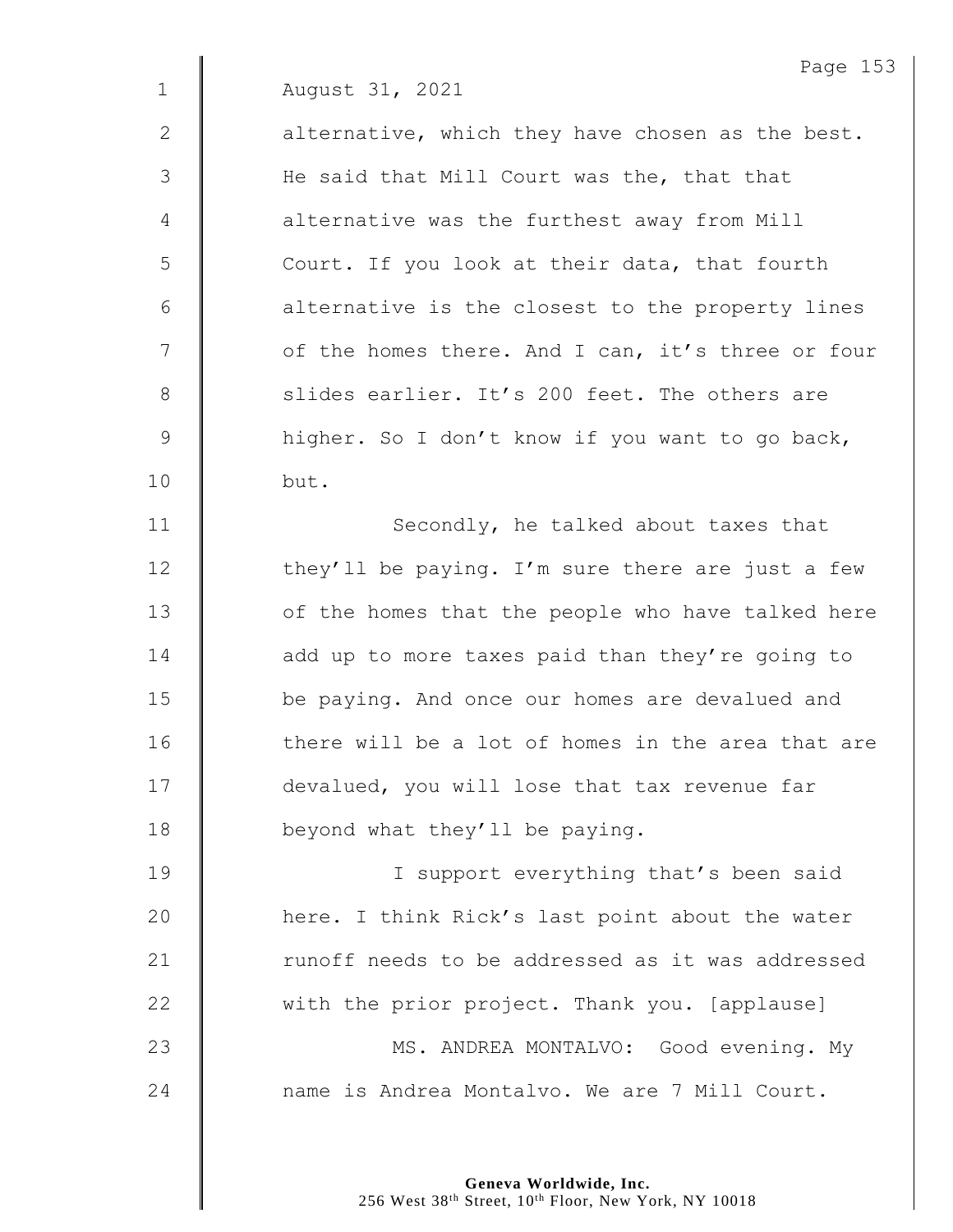2 | Actually we're the slate roof house that's been 3 | on that court for over 100 years. We moved in 4 | about two years ago, been in Cortlandt for over 5 | 20, because of how beautiful the area is. And I  $6 \parallel$  actually want to say how proud I am to have you 7 | quys as my neighbors because you are freaking 8 **awesome.** [applause]

9 | Okay. This is amazing. So, and thank you 10 | for your time. I won't restate everything. 11 **Clearly, they've handled that. But, you know,** 12 | there is something to say about numbers and I do 13 We want to bring to your attention that a number of 14 | people were not able to come in who were on this 15 | topic because there was no room. So it's very 16 | passionate to a lot of people. And the property 17  $\parallel$  is just amazing and to see what, to have the 18 demonstration, it really hit home like a ton of 19 **bricks.** We have deer, just a plethora of wildlife 20  $\parallel$  that we get to see and at the end of a 14-hour 21  $\parallel$  shift, it's become a bit of a sanctuary. So, 22 | just, please, thank you for your time in 23 | listening to my neighbors. [applause] 24 | MR. BERNARD VYE: My name is Bernard Vye

> **Geneva Worldwide, Inc.** 256 West 38<sup>th</sup> Street, 10<sup>th</sup> Floor, New York, NY 10018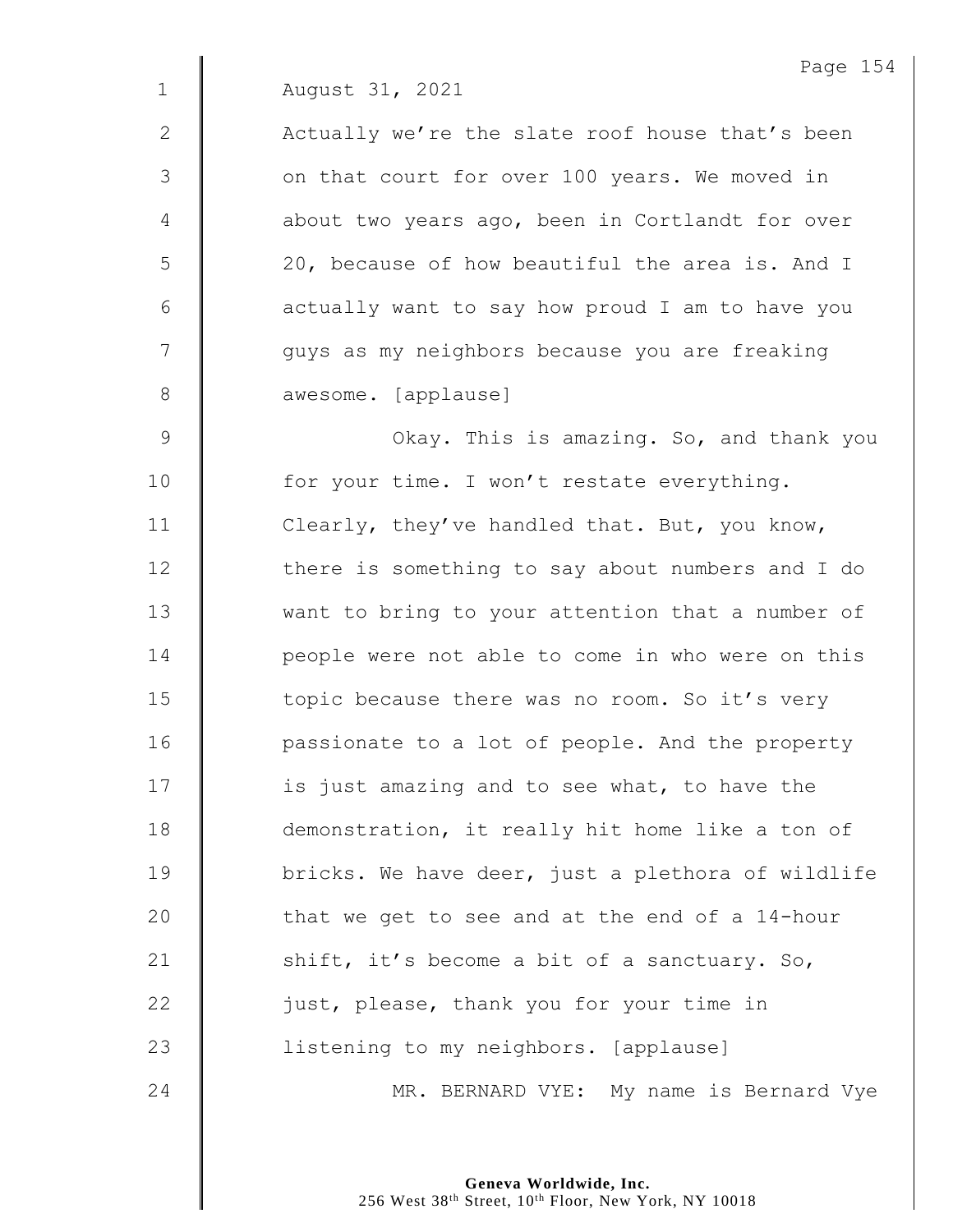2 | from Verplanck. My concern is not necessarily 3 **a**bout this farm, but it's about solar farms in 4 | qeneral in the town. The big question is how 5 | qreen are these solar farms between their 6 **6** manufacturing and everything else, and when you 7 | qet to something like this where you're clear  $8 \parallel$  cutting, how green -- it reduces that green value 9 | of the energy. I would like to see them come up 10 | with something that's, the solar that is 11 | generated is a wonderful idea but they still have 12 **to straighten out a number of things.** 

13 | With the closure of Indian Point, we're **finding out what end of service costs are and** 15 What the hidden costs are. These guys are talking 16 | about 25 to 35 years. With Indian Point, we were  $\parallel$  all told there's going to be -- they're going to  $\parallel$  qet rid of spent fuel, it's no problem. They're 19 | qoing to have the same issue with the panels. One  $\parallel$  of the things we were looking at when they were  $\parallel$  talking about a blade factory in Verplanck was  $\parallel$  end of service for the blades. Everybody was  $\parallel$  talking about everything is green, green, green. Well, the turbine blades are ending up going into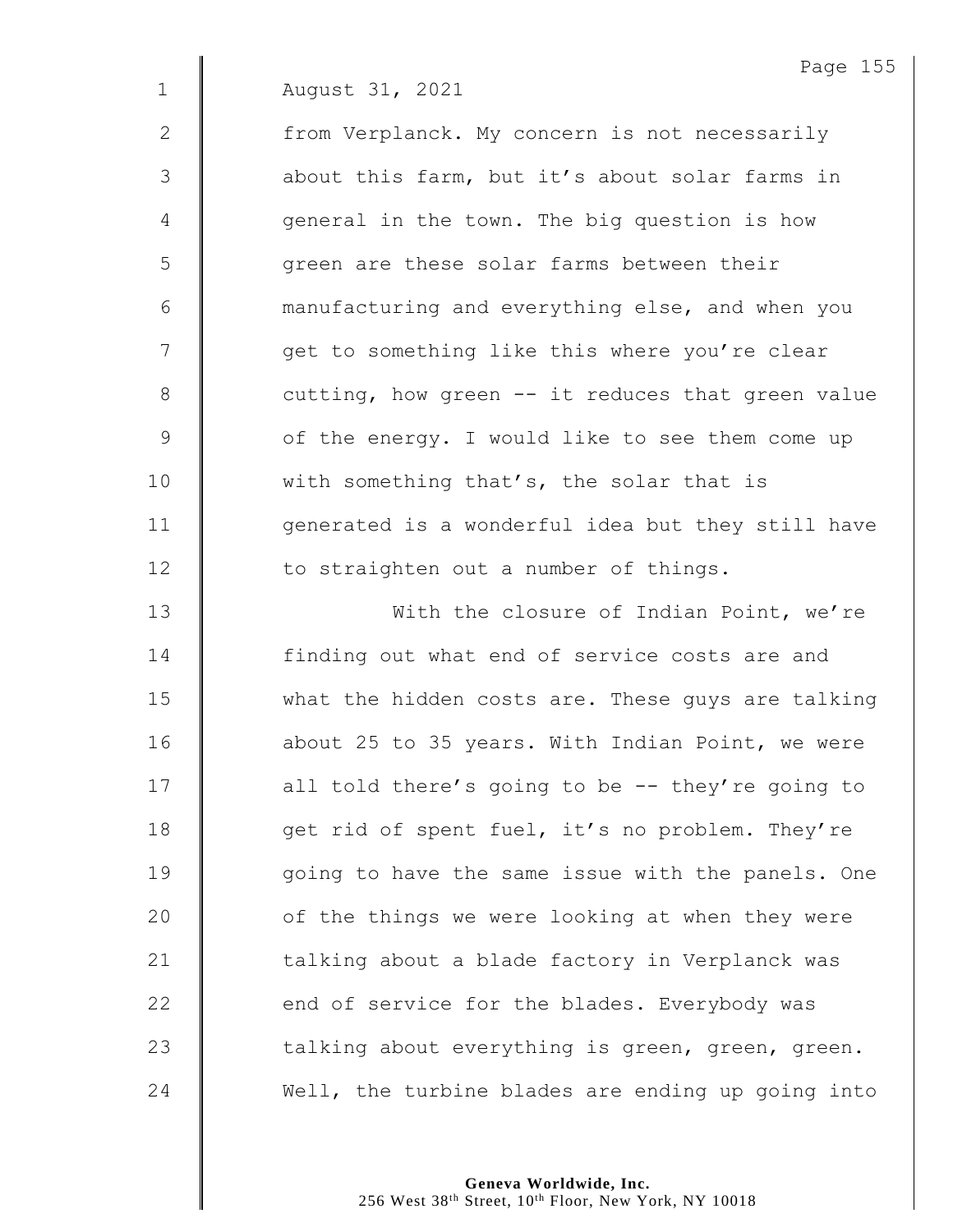2 | landfills. With these panels, I doubt they can go 3 | into landfills. Now, supposedly they found a new 4  $\parallel$  green solution for the turbine blades is to burn 5 | them in concrete plants, but that takes more fuel  $6$  | and everything else, so there goes your green 7 issues.

8 || And the other thing is what's to say 9 that if they set up X number of dollars for this 10 | to be decommissioned at the end, they spend that 11 | money and if it's not enough money they say we're 12 | gone, have the property, have the panels, it's 13 yours.

14 The other thing I'm looking at is with  $15$   $\parallel$  these solar farms, I'm wondering what the impact 16 | is on the fluctuating loads to our electric 17 | grids. When they're generating their power, it's 18 | qoing to be fluctuating throughout the day 19 **depending on how much sun they have, how much** 20 **cloud cover they have, passing storms.** It's going 21  $\parallel$  to be placing loads on -- they're going to be 22 | telling one company you don't produce power 23 **because we're buying solar, but at a moment's** 24 **Number 24** notice, they may now have to switch back and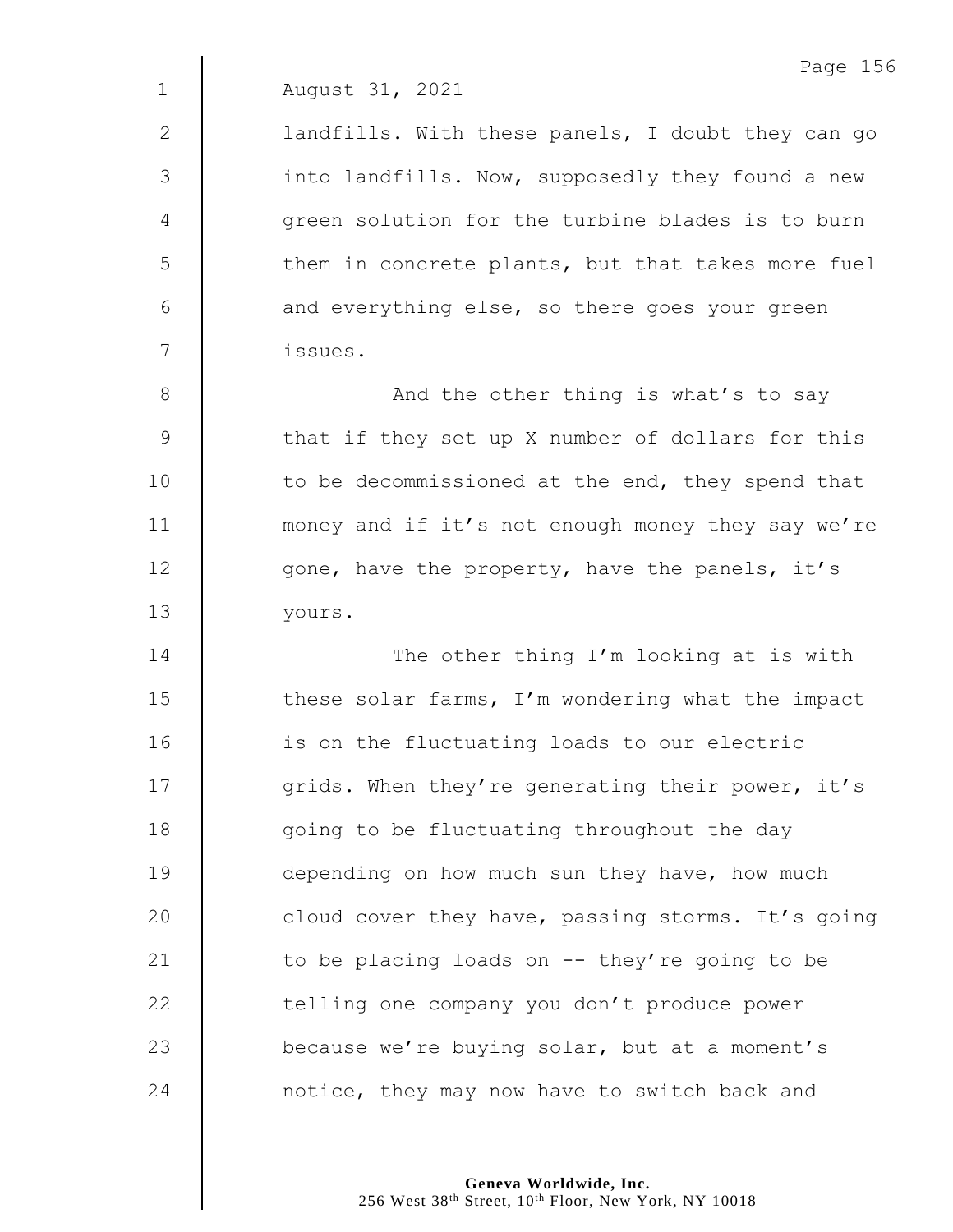Page 157 1 August 31, 2021 2 forth. 3 || So, I just hope that everybody is 4 | looking into some of the other facts with this to 5 || make sure that we're not left -- it's bad enough 6 | we have Indian Point and the cleanup of Indian 7 | Point. We don't need to have cleanup issues with 8 these various solar farms and other things that 9 are being proposed. 10 || Cne of the things that's out there right 11 | now is the current owners of solar panels on 12 | their homes, everything is wonderful, they're 13 making all kinds of money, but they're in for a 14 Surprise when it comes to find out do they 15 dispose of those solar panels. Thank you. 16 [applause] 17 | MS. MICHELLE RAMOS: Hi, my name is 18 **Michelle Ramos and I live at 6 Mill Court. I** 19 **don't** want to spend too much time but basically, 20 | I am 100 percent opposed to the solar farm. We 21 **came from the boroughs, from the Bronx, and we** 22 **Came** to Westchester to improve our quality of 23 | life for me, my family and my kids. And the 24 The asson why we chose Westchester County was just

> **Geneva Worldwide, Inc.** 256 West 38<sup>th</sup> Street, 10<sup>th</sup> Floor, New York, NY 10018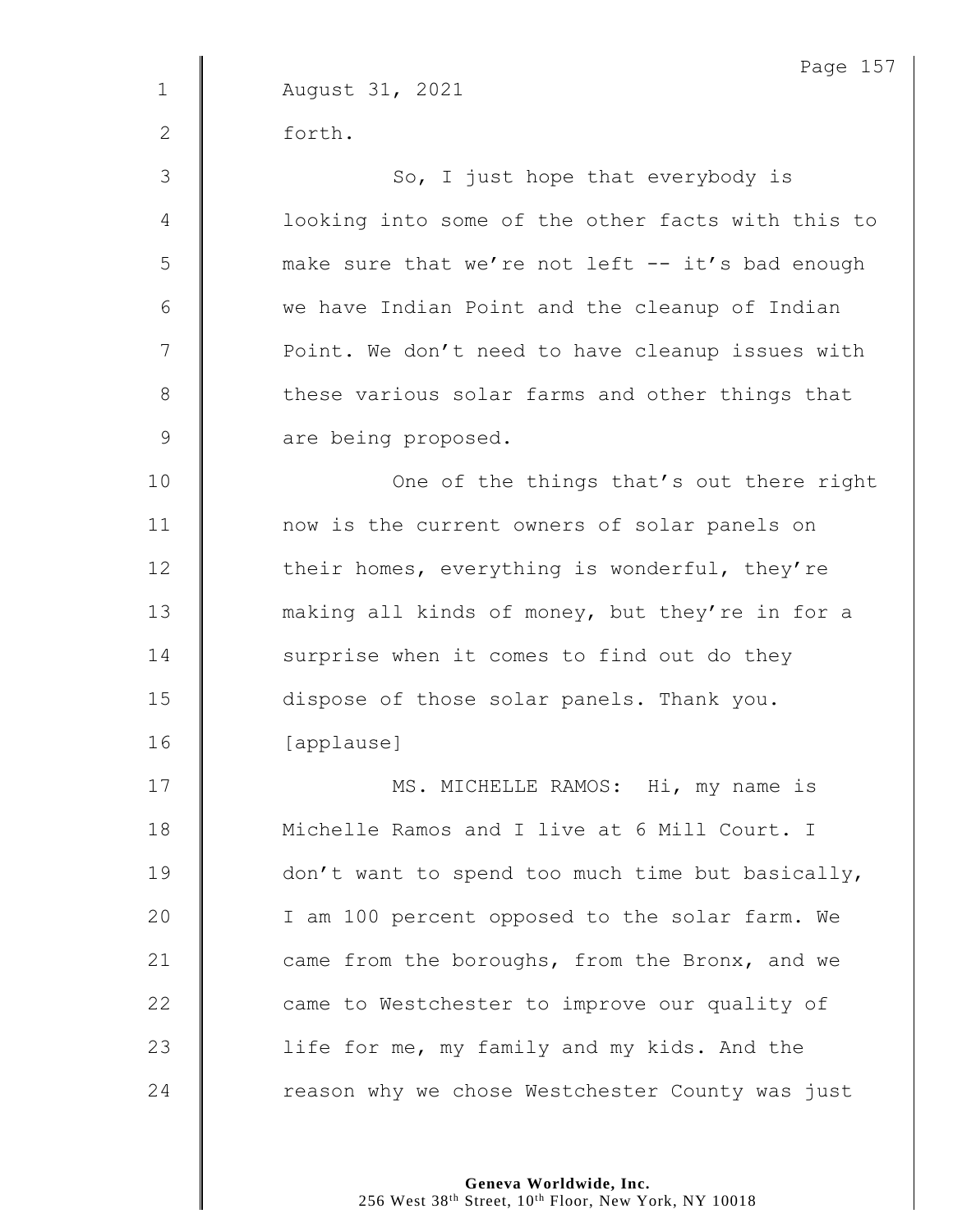|              | Page 158                                          |
|--------------|---------------------------------------------------|
| $\mathbf{1}$ | August 31, 2021                                   |
| $\mathbf{2}$ | to improve our quality of life. And we chose Mill |
| 3            | Court because of the beauty. The landscaping the  |
| 4            | trees, the forests, we fell in love. Once we saw  |
| 5            | that house, we knew it was ours, we had to move,  |
| 6            | and we have been there for eight years. I think   |
| 7            | it's a big mistake, and I just support everyone,  |
| $8\,$        | what they said here tonight. That's all I want to |
| 9            | say. [applause]                                   |
| 10           | MR. RAMOS: How you doing? I'm the                 |
| 11           | husband. [laughter]                               |
| 12           | MR. KESSLER: Also from the Bronx.                 |
| 13           | MR. RAMOS: I'm so proud of my                     |
| 14           | neighbors. I am very proud of you guys. You're my |
| 15           | lawyer, Rick. Anyway, you know, we came up here   |
| 16           | for the quality of life. I have a lot of friends  |
| 17           | here, my family is around here. And we just love  |
| 18           | this area. We take pride I this area and we have  |
| 19           | to go to you guys and say listen, this is just    |
| 20           | wrong. For all the reasons my neighbor said, it's |
| 21           | wrong. Something don't add up. Right. With me,    |
| 22           | it's very personal. I talk to my coyotes. I do    |
| 23           | have coyotes in the back, the owls, we sit in     |
| 24           | front of the porch, we just look at the scenery.  |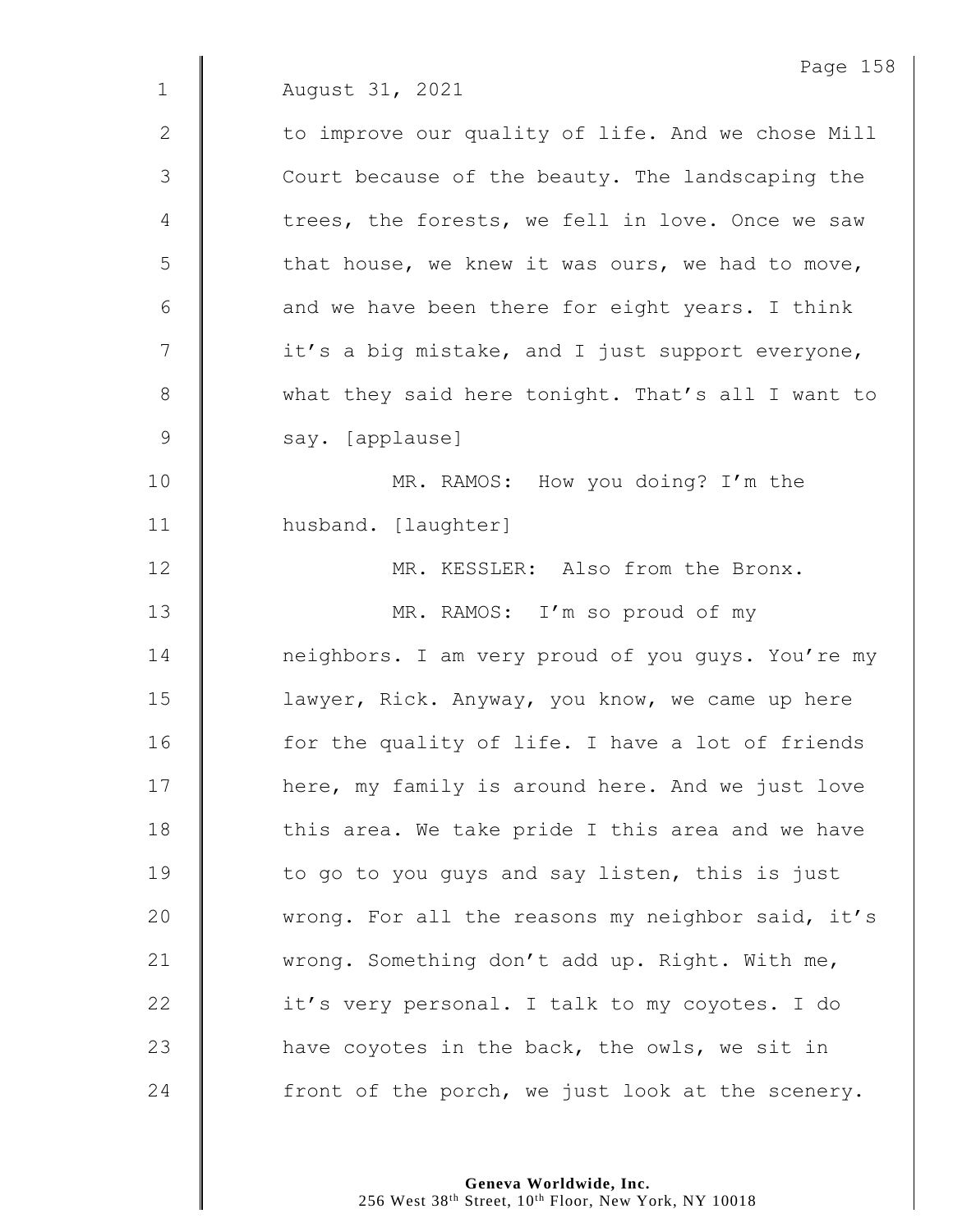2 | It's incredible. Solar panels back there does not 3 | belong there. I mean I wish I could hit the lotto 4 | and I buy this land from whoever owns it and just 5 | leave it alone, because it's that beautiful. So  $6 \parallel$  if you do get a chance and take a walk out there, 7  $\parallel$  vou're going to see what we're talking about. 8 Thank you. God bless. [applause] 9 || MR. WARREN SMITH: Hi, I'm Warren Smith 10 | from Verplanck New York, 203 Ninth Street. And I 11 | just have one question really. I see we're up to 12 **d** alternative number four and it looks like CVE has 13 **been trying to mitigate issues that you've** 14 **brought up previously.** And my question is if they  $15$   $\parallel$  got up to alternative number six and they 16 | mitigate the rainwater runoff and the sightlines 17 | and whatnot, according to how the zoning laws are 18 written, your zoning ordinances are written right 19 **now, would it be possible for you, just -- you** 20  $\parallel$  know, these people have brought up a lot of valid 21 | points about the scenery. And is it possible the 22 way the zoning laws are standing right now, to  $23$   $\parallel$  say no to CVE? And is this more of a policy type  $24$  | situation here, which the Board needs to remedy?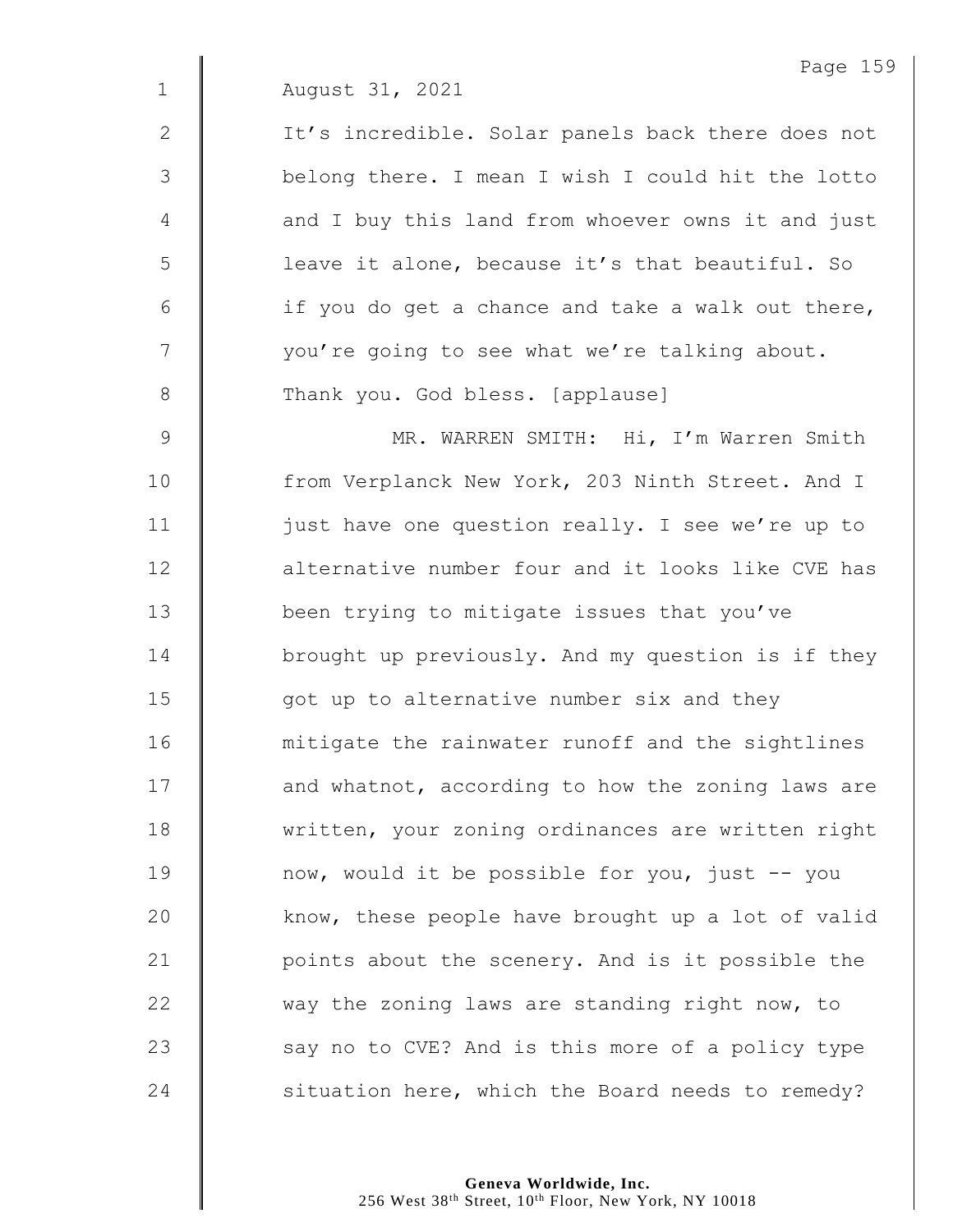|               | Page 160                                         |
|---------------|--------------------------------------------------|
| $\mathbf 1$   | August 31, 2021                                  |
| 2             | I didn't know how much leeway you have,          |
| 3             | if you're following the state laws, state        |
| 4             | regulations and how leeway do you have that's    |
| 5             | above and beyond those types of ordinance or     |
| 6             | regulations. Is that a question I -- I don't     |
| 7             | know, I'm just asking you because I don't know.  |
| $\,8\,$       | MR. KESSLER: I think we have lots of             |
| $\mathcal{G}$ | leeway.                                          |
| 10            | MR. SMITH: You do?                               |
| 11            | MR. KESSLER: I mean, keeping with the            |
| 12            | rules of SEQR and evaluating the impacts that it |
| 13            | has on the neighborhood, that's within our       |
| 14            | purview. That's how we make our decision.        |
| 15            | MR. SMITH: Okay. Thank you. [applause]           |
| 16            | MR. ANDY KUCHYNSKY: Hello, my name is            |
| 17            | Andy Kuchynsky, I'm relatively new to the area.  |
| 18            | MR. KESSLER: Bring the microphone down           |
| 19            | a little bit.                                    |
| 20            | MR. KUCHYNSKY: Yes, Andy Kuchynsky. I'm          |
| 21            | relatively new to this area, just a few years.   |
| 22            | Retired from the City of New York Department of  |
| 23            | Environmental Protection and now a little bit    |
| 24            | about water, and it's powerful stuff. You start  |
|               |                                                  |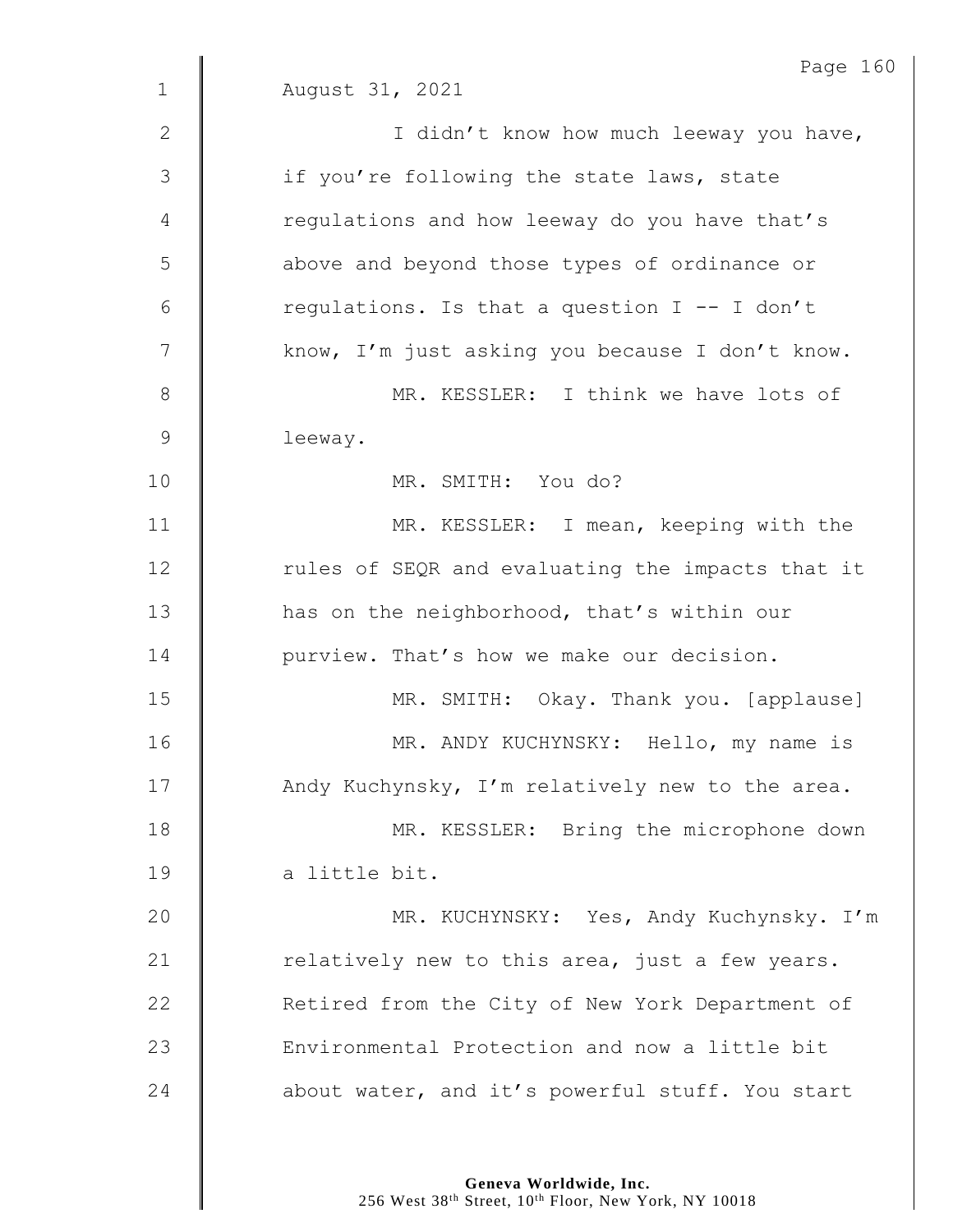1 August 31, 2021 2  $\parallel$  changing the environment, and I've seen it with 3 || golf courses and other places that it just adds 4 | to the problem. We have these storms coming in  $5 \parallel$  that through the infrastructure doesn't handle 6 | it. And we take away something that's 7 | irreversible damage. It takes time for the forest  $8 \parallel$  to grow and to give it a little  $-$  a whole lot of 9 | thought about changing something and when you 10 | change something, trying to get it back is tough. 11 | The mechanical problems that have been caused 12 **down county, the Sawmill River Parkway and all** 13  $\parallel$  the rivers, all the  $-$ - you start changing the, 14 | you know, cutting, getting -- changing the 15 **forest**, changing is going to cause an impact, and 16 | it deserves a lot of thought. You take away  $17$   $\parallel$  something without having a lot of extra thought, 18 **the engineering involved is significant.** So I 19  $\parallel$  hope you all -- I enjoy -- I really hadn't -- I 20  $\parallel$  came over here because my friend is, that I 21  $\parallel$  garden with really supports this look on this, 22 | not to ruin these forests, make changes that we 23 might regret, so I really enjoyed coming and 24 **dege** listening in on this. Thank you. [applause]

Page 161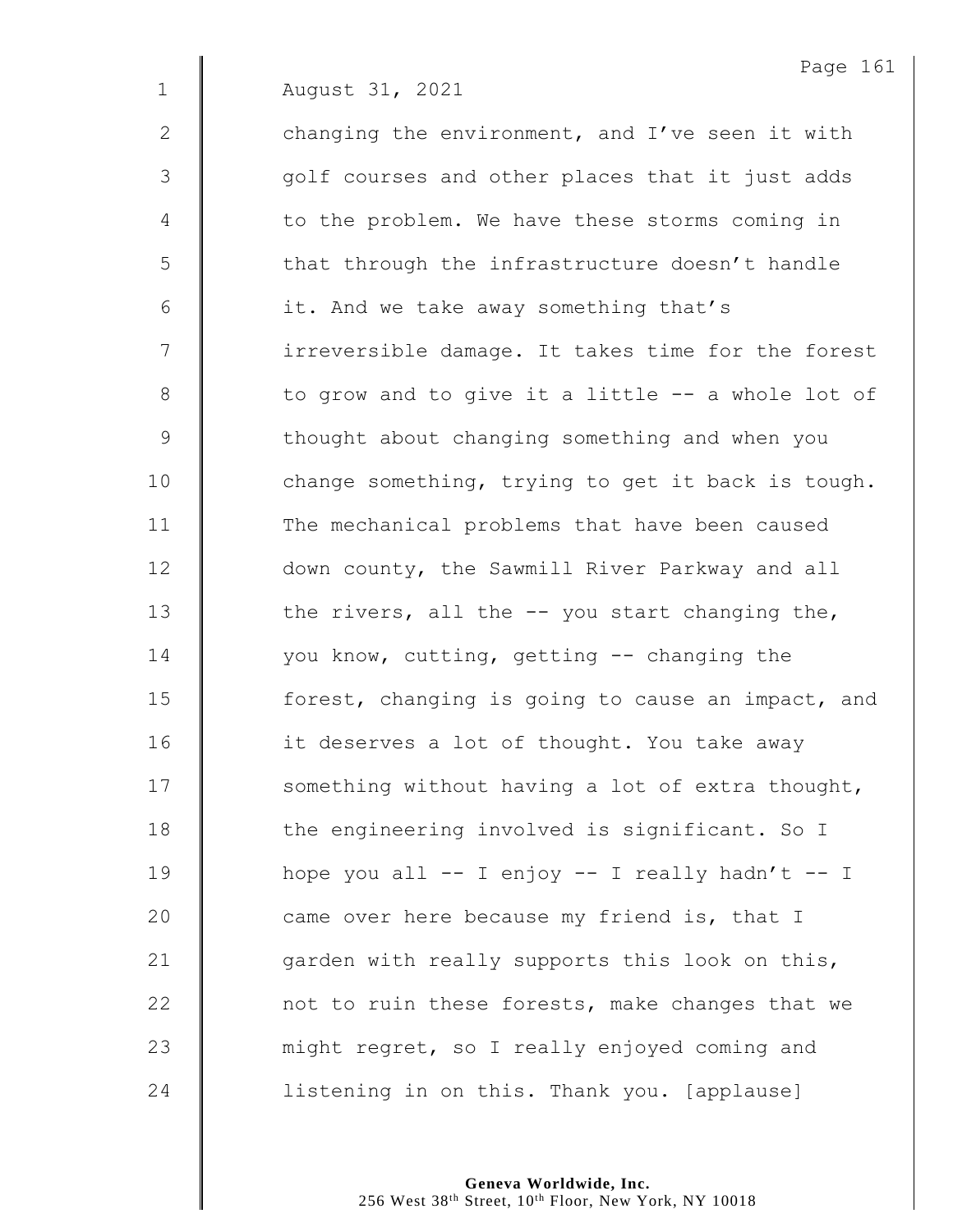|                | Page 162                                          |
|----------------|---------------------------------------------------|
| $\mathbf{1}$   | August 31, 2021                                   |
| 2              | MR. FOLEY: Sir, may I ask, are you in             |
| $\mathfrak{Z}$ | the Red Mill Road area? The gentleman who just    |
| 4              | spoke?                                            |
| 5              | MR. KUCHYNSKY: Hampton [unintelligible]           |
| 6              | $[03:00:36]$ .                                    |
| 7              | MR. FOLEY: Oh, all right. Okay.                   |
| 8              | MR. JULIANO CYST: My name is Juliano              |
| $\mathsf 9$    | Cyst [phonetic]. I'm the guy across the pond. You |
| 10             | have all of Mill Court here speaking, and I'm the |
| 11             | guy that all this is coming down on and that is   |
| 12             | on Mountain View Road. So I'm guess the only guy  |
| 13             | that ever speaks for Mountain View Road. I'm in   |
| 14             | agreeance with 99.9 percent of what they all      |
| 15             | said. I only have one comment. I'm used to, with  |
| 16             | the profession that I'm in, dealing with          |
| 17             | developers. So I know what they got to offer and  |
| 18             | what they want to give you and what they want you |
| 19             | to hear.                                          |
| 20             | This is what I heard. This company right          |
| 21             | here, all they did is come in and try to keep     |
| 22             | peace with all the ones bitching at Mill Court.   |
| 23             | That's all they did. You know how he did it? He   |
| 24             | moved it all from one end, I'll move it 200 feet  |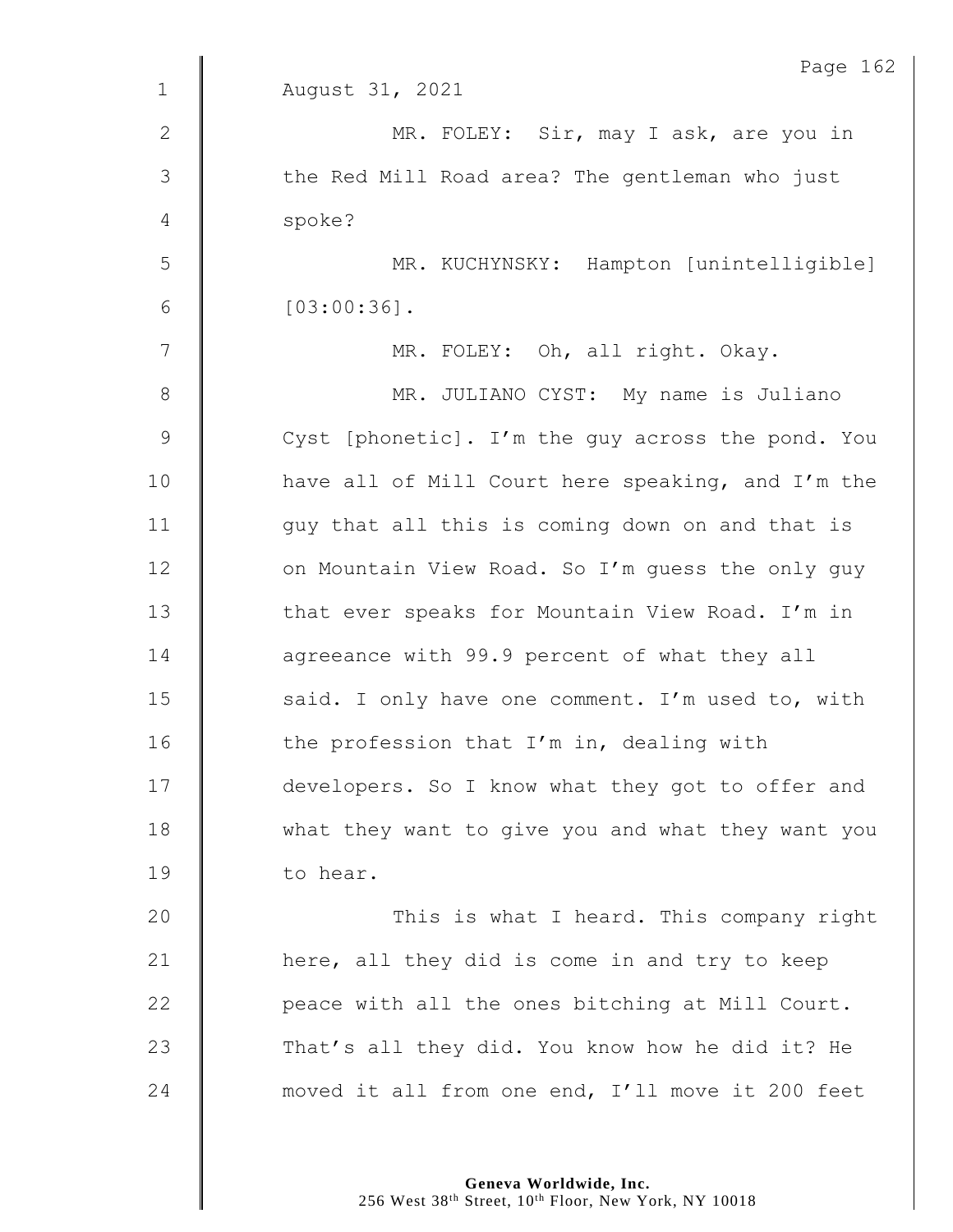2  $\parallel$  this way. It's the same thing, just to keep Mill 3 | Court Happy. Well now, I'm Mountain View, the 4 | only one that's ever going to speak. I have not  $5 \parallel$  too much to say. But that's his recommendation. 6 | He's just going to take that whole project, shift 7 | it away from Mill Court that might keep everybody 8 **happy** once he said that.

9 Well, one guy from Mountain View Road 10 | isn't happy if that's going to be moved down 11 | there. And plus, go put this stuff someplace 12 Where nothing happens. Who I work for is 13 | unimportant unless you want to know who I work 14 **for.** But this is no place to put things like 15 | this. Imagine putting this in your backyards. Go 16 | find some abandoned I don't know what, and just 17 | put it there, not in the middle of 40 acres of 18 **| land. Chow.** [applause]

**MR. ALFONSE TRUJILLO:** Hello, thank you 20 | again for giving us this opportunity to come and  $\parallel$  speak tonight. I took a tour with a couple of the **neighbors** to the property.

23 **MR. KEHOE:** State your name and address 24 for the record.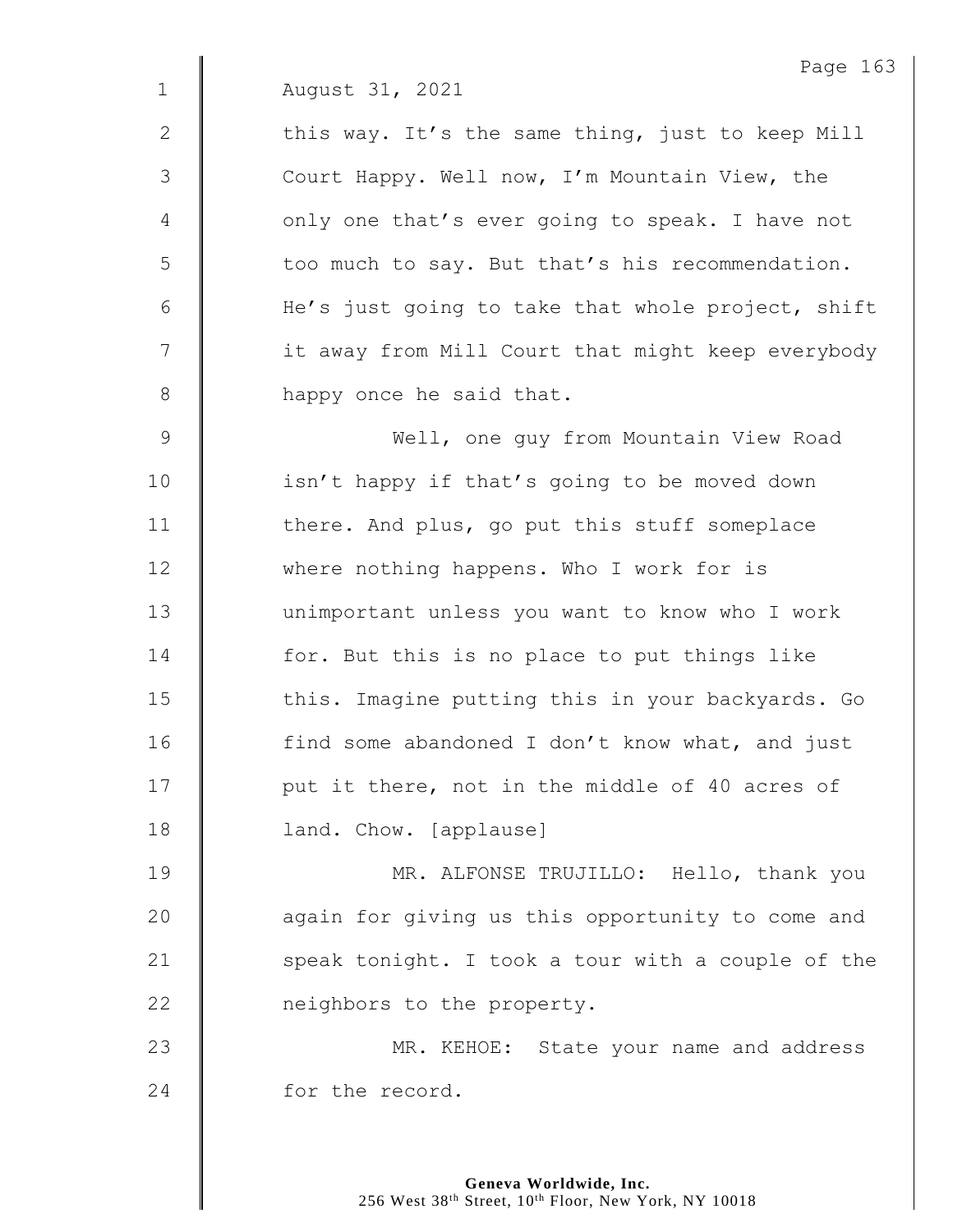|               | Page 164                                          |
|---------------|---------------------------------------------------|
| $\mathbf 1$   | August 31, 2021                                   |
| $\mathbf{2}$  | MR. TRUJILLO: I'm sorry?                          |
| 3             | MR. KEHOE: Just state your name and               |
| 4             | address for the record.                           |
| 5             | MR. TRUJILLO: I'm sorry. My name is               |
| $6\,$         | Alfonse Trujillo, I'm from 4 Mill Court and I've  |
| 7             | been in the area for 18 years, I'm living on Mill |
| $8\,$         | Court for over 18 years now. And as everybody     |
| $\mathcal{G}$ | said, I moved here because I love the area. But   |
| 10            | anyway, the grand scope to deforest, as Nancy     |
| 11            | said, equivalent of 12 football fields to put a   |
| 12            | giant reflector that now I've got to come home    |
| 13            | and I've got to see a giant reflector up the      |
| 14            | street, I think is, as I said last time, I'm just |
| 15            | opposed to the whole idea and I just hope that    |
| 16            | you are also. Well, thank you for your time.      |
| 17            | [applause]                                        |
| 18            | MR. KEVIN GIBSON: Good evening. My name           |
| 19            | is Kevin Gibson. I live at 10 Mill Court, so that |
| 20            | would be the top of the cul-de-sac on the east    |
| 21            | side of the cul-de-sac, the house closest to the  |
| 22            | top. Just a caveat off of what a few of my        |
| 23            | neighbors said here, I know they've been here 20, |
| 24            | 25 years, 30 years. I bought a house four months  |

**Geneva Worldwide, Inc.**

256 West 38th Street, 10th Floor, New York, NY 10018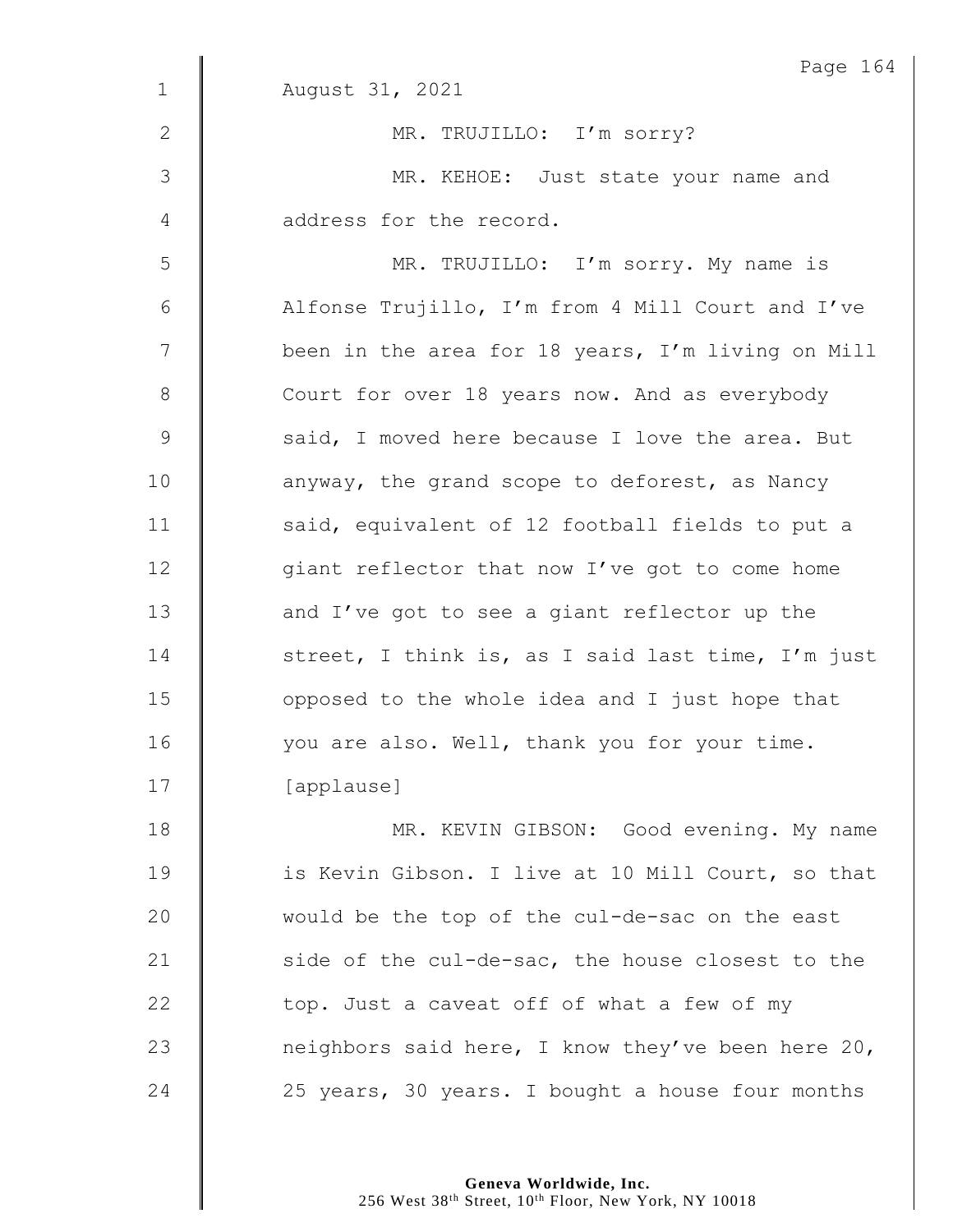$2 \parallel$  ago, and yeah. [applause] Much for the same 3 | The reasons they did 25 years ago. The place is 4 **d** absolutely beautiful. I have a 2-month old son at 5 | home, and we're really looking forward to growing  $6 \parallel$  roots in the area. You know, the school systems,  $7 \parallel$  the safety, everything up here is, you know, the 8 **best that I could ever hope for and I was so glad** 9 | to finally get in the area. And I really am 10 | looking forward to growing roots in this area and 11 **I** contributing and making this place even better 12 | than where I found it.

13 | To caveat off of what my neighbor Greg 14 | said, when I heard about this, it just didn't 15 | seem like it fit the bill. It didn't seem, it was 16 | almost like hammering a square peg into a round 17 | hole. It didn't seem like this really fits. 18 Again, I'm new to the area, clearly. You know, 19 **and this area offers a lot of things that I** 20 didn't have growing up. One of them is a garden 21  $\parallel$  in the back yard, right. And you hear about the  $22$   $\parallel$  potential for pollution and you pair that with 23  $\parallel$  the water runoff and me being at the top of the 24 cul-de-sac I think I would have a hesitation of

> **Geneva Worldwide, Inc.** 256 West 38<sup>th</sup> Street, 10<sup>th</sup> Floor, New York, NY 10018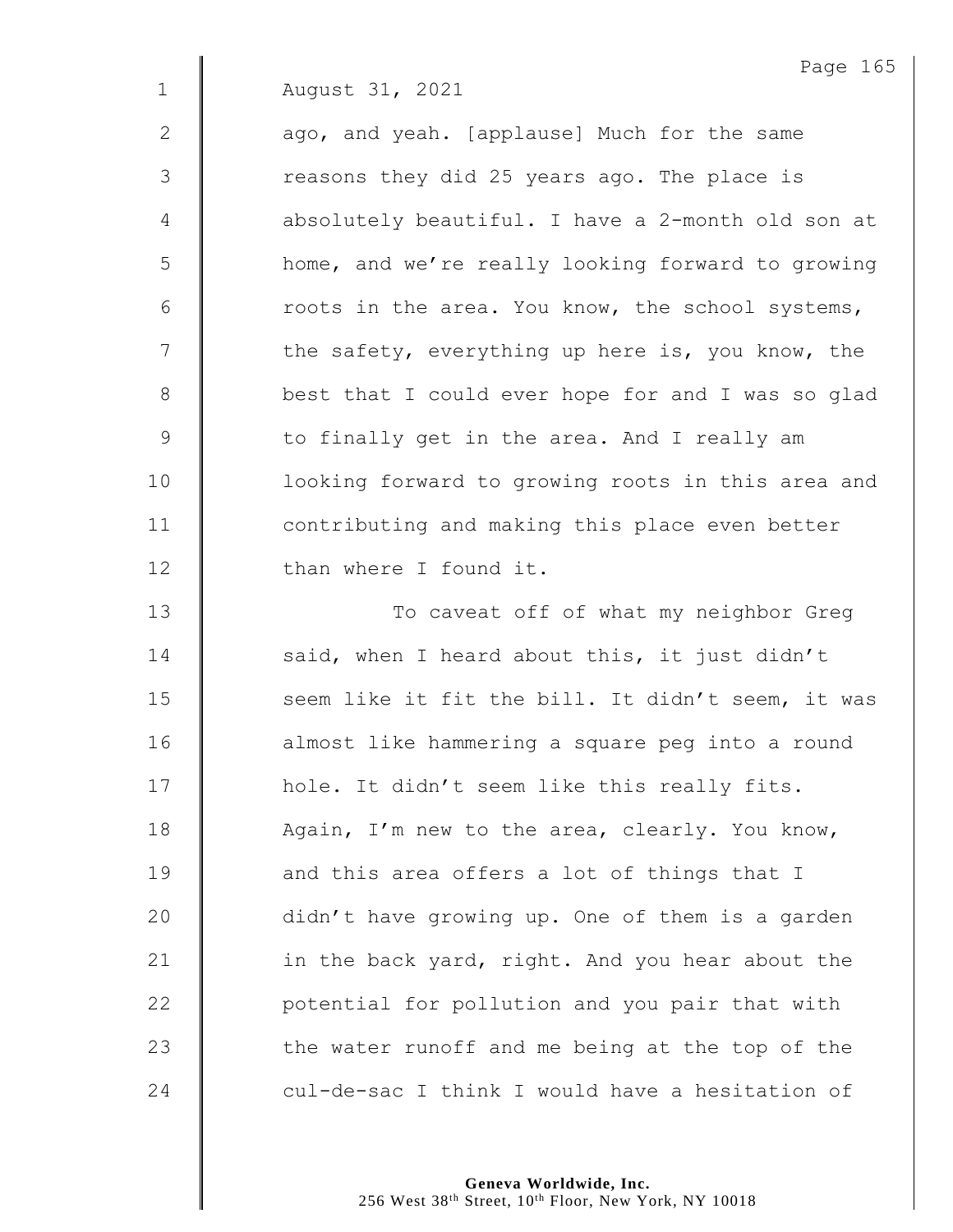$2 \parallel$  even eating something that's grown in the back 3 | vard, you know. And I don't know as far as, you 4 | know, to what lengths that pollution can go to 5 || and you pair that with the runoff and me being at  $6$   $\parallel$  the bottom of the hill or being on the slope on 7 | the way to the hill down. Something like that is 8 | kind of like a simple liberty that I would expect 9 | is to say if I'm growing something in my 10 | backyard, I feel like it would be safe enough to 11  $\parallel$  eat. But to have this amount of hardware, and

12 | like they clearly said from the minute they put 13 | it in, it's almost like it's going to start to 14 **degrade because they already have a plan for when** 15 | it's going to, you know, they're giving you a 16 | ballpark of when it's going to be done.

17 | That to me is kind of the most impactful  $\parallel$  is when you start saying it's so close to home, 19 | it's 200 feet, you know, that's probably not even  $\parallel$  two of these rooms, you know. So to have that  $\parallel$  threat for pollution, I'm all for clean energy **but I** think chopping down thousands of trees for  $\parallel$  clean energy, it's ironic. It's ironic as a fire **house burning down.** It doesn't make any sense.

> **Geneva Worldwide, Inc.** 256 West 38<sup>th</sup> Street, 10<sup>th</sup> Floor, New York, NY 10018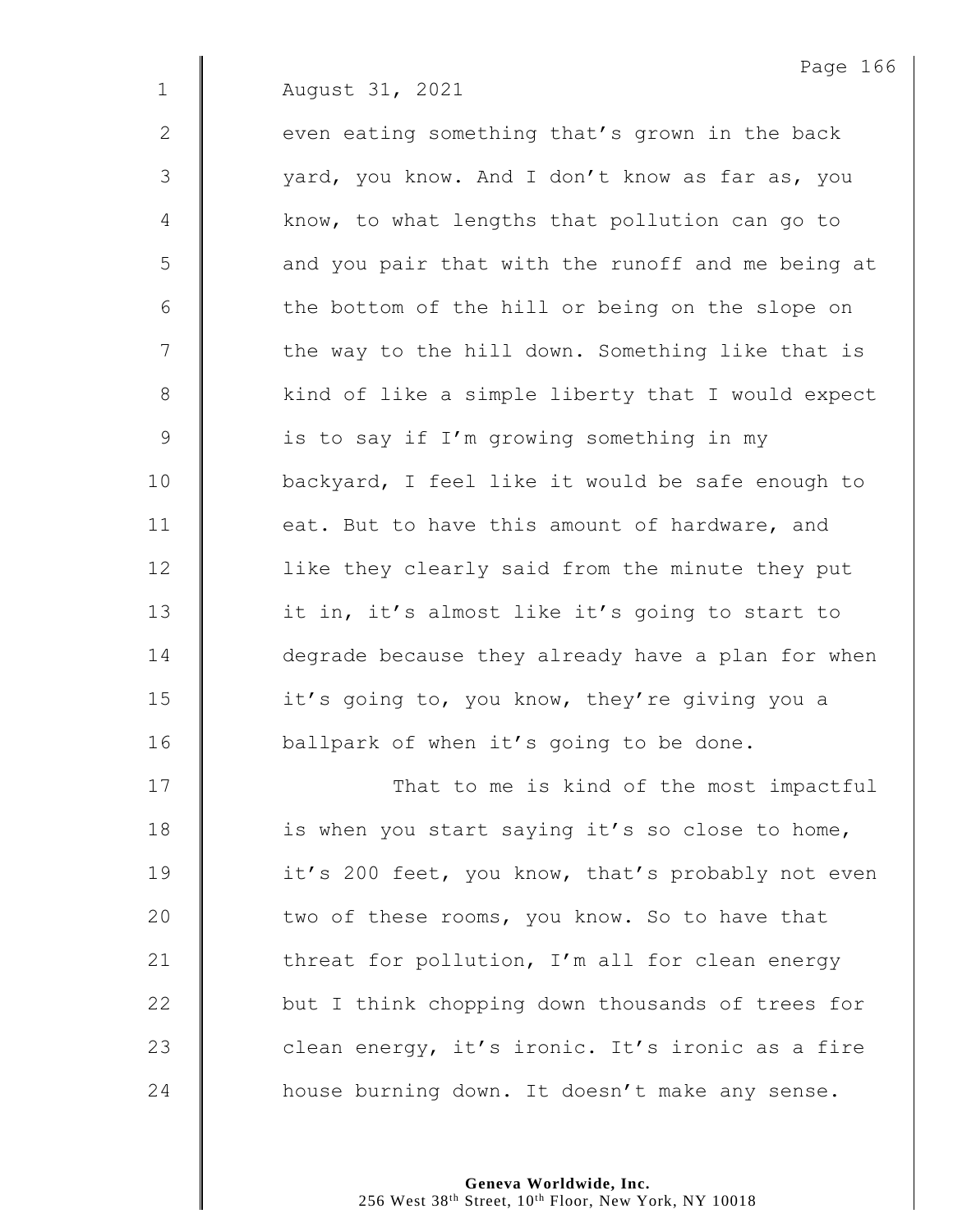|                | Page 16                                           |
|----------------|---------------------------------------------------|
| $\mathbf 1$    | August 31, 2021                                   |
| 2              | I hope that you guys take this with you.          |
| 3              | I really appreciate the time to come up here and  |
| $\overline{4}$ | talk to you and I appreciate the opportunity,     |
| 5              | oaky. Thank you. [applause]                       |
| $\sqrt{6}$     | MR. DANIEL ASIS: Hey, good evening,               |
| $\overline{7}$ | everybody. My name is Daniel Asis. I'm over at 25 |
| $8\,$          | Ely Road, so I'm not in the direct area that      |
| 9              | everybody else is affected. And I just heard      |
| 10             | about that saying it just didn't make sense like  |
| 11             | everybody else is echoing here. I've actually     |
| 12             | just moved here in the past year, so I don't know |
| 13             | any of these folks. I just heard about this. It   |
| 14             | didn't make any sense. I moved up here because it |
| 15             | is beautiful. A lot of greenery out here and      |
| 16             | that's the reason we moved. I've been all over    |
| 17             | the world, traveled with the army for about seven |
| 18             | years.                                            |
| 19             | I'm actually a professional engineer and          |
| 20             | I also have the experience on the other end as an |
| 21             | army engineer for running crews that do           |
| 22             | demolition work, running dozers and everything    |
| 23             | else. And just look at this topo maps and the     |
| 24             | gradients, it just looks bad. If they're already  |

Page 167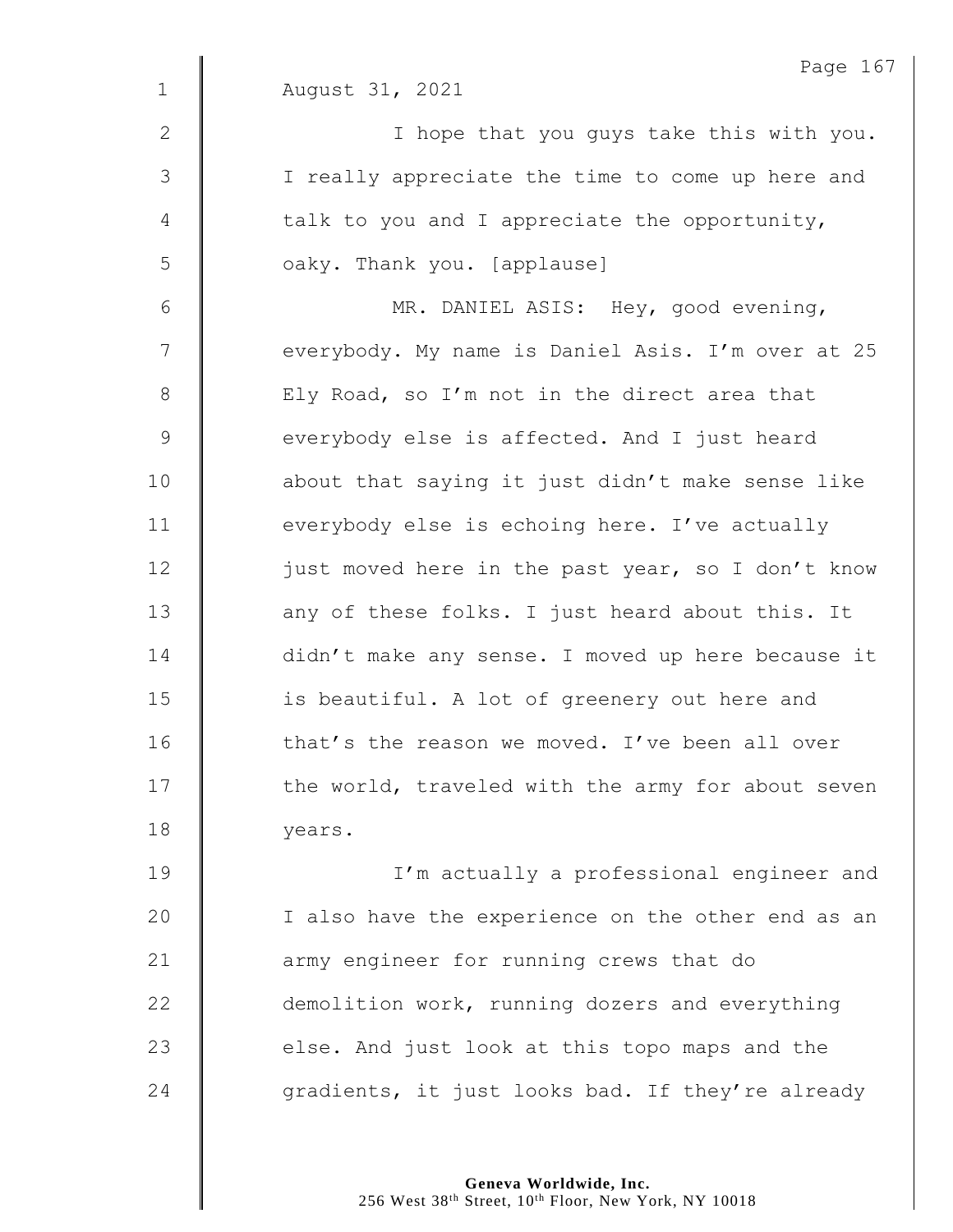1 August 31, 2021 2 | having issues with drainage over there at their

3  $\parallel$  driveways, and again, this is not affecting me  $4 \parallel$  because I'm completely on the opposite end, just 5 | looking at whatever that whatever erosion control 6 measures is, it's just not going to take 7 | immediately. It's going to take time. You could 8 **have your [unintelligible]** [03:08:01] walls and 9 everything else. But it's these folks that are 10 | out here that are going to suffer.

11 | So I've done ground work, I've seen both 12 **dends** in terms of both the design end and also in  $13$   $\parallel$  the practical execution, so that was just one of 14 | my first concerns.

 I saw that in vision four of this 16 | they've descaled from five megawatts to four **megawatts.** I just wasn't sure if that descaling **d** also took into account the yearly savings of the 130K per year coming out to about \$122 or \$10.21 **per resident per month, if that was descaled as well, going from five megawatts to four megawatts, what's the actual return to the taxpayers at that point.** 

24 Also is that number based on the actual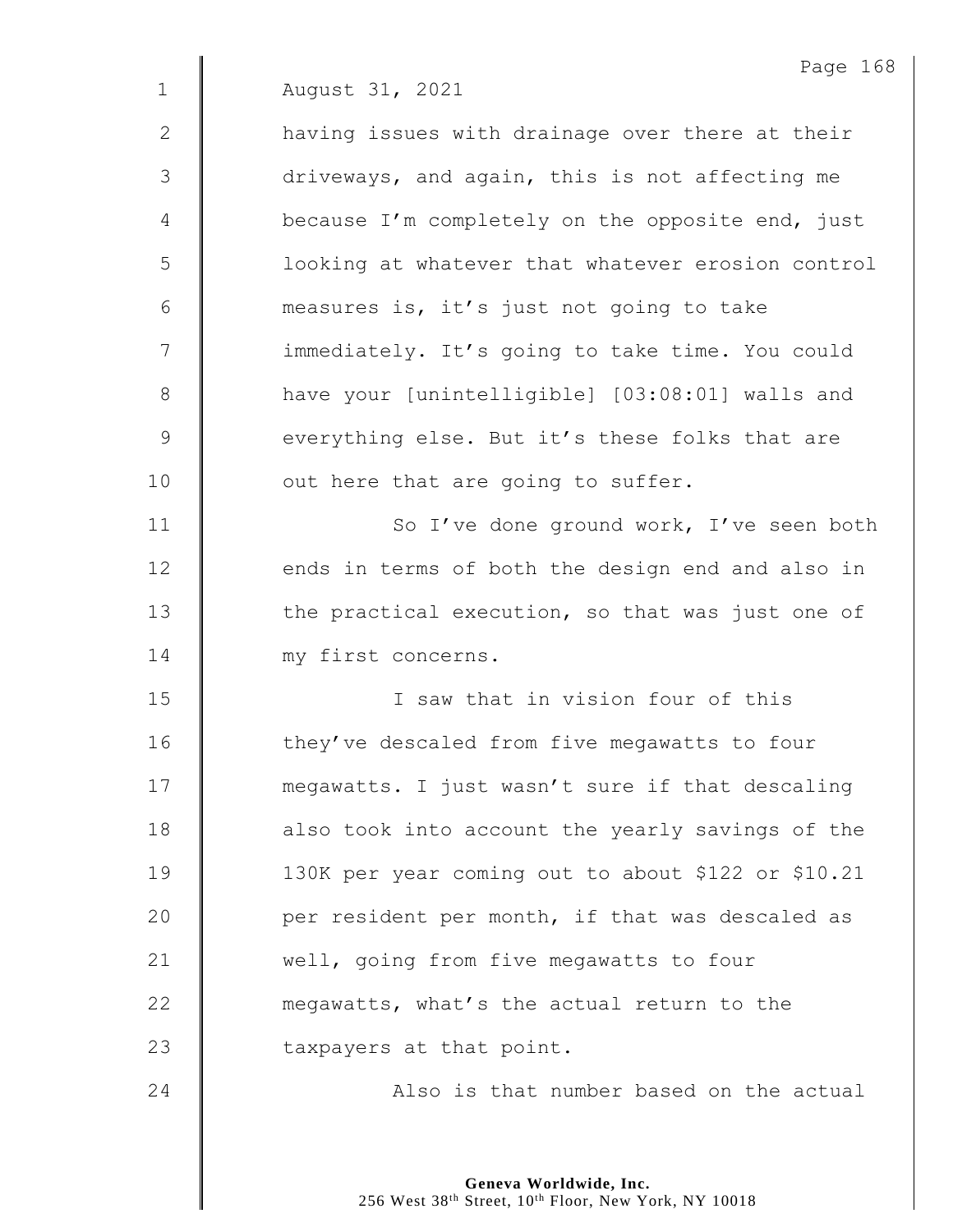2 **e**fficiency and output of these units or is it 3  $\parallel$  actually based off of 100 percent efficiency?

4 | Because, I don't know, since I've moved 5 | here we've had two or three tornado warnings, and 6 | frankly I was surprised. I lived in Texas for a 7 | couple of years, and there were a lot of 8 **tornadoes there.** I lived in Ft. Sill, Oklahoma. 9 There's a lot of tornadoes out there. I really 10 didn't expect it up here, but we've seen them, or 11 | I've had my kids down in the basement. So I'm  $12$   $\parallel$  just curious, is there an active maintenance plan 13 | as part of this for the 25 year duration of this 14 **I** project? If we have some windfall, some downed 15 limbs which seems to be an issue around in this  $16$  | area, is the company going to be coming in to 17  $\parallel$  replenish these panels, repairing the, so that 18 we're getting that output and we're getting our 19 **decive** all \$10.22 cents per month, or are we getting 20 **down** to \$2 and then we're just losing on the 21 | investment return?

22 | I took a look at the decommissioning 23 plan. It's about total \$700,000 or \$500 net 24 **positive based off laborers taking these things**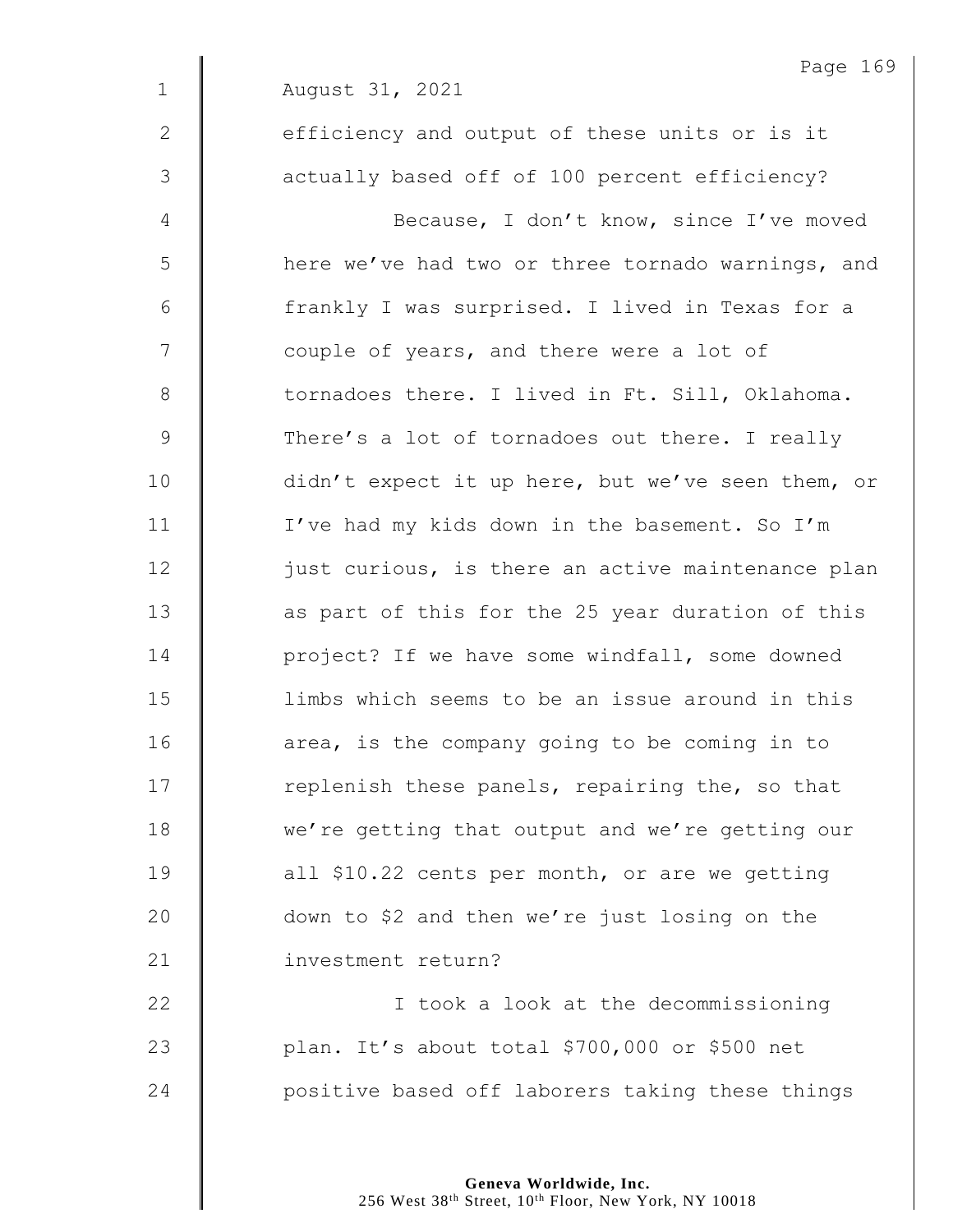|                | Page 170                                          |
|----------------|---------------------------------------------------|
| $\mathbf 1$    | August 31, 2021                                   |
| $\mathbf{2}$   | off and then recycling and then reselling them.   |
| $\mathcal{S}$  | I've worked with laborers, I've been in           |
| $\overline{4}$ | construction. These folks, they're not            |
| 5              | necessarily going to be taking care of it. I      |
| 6              | don't know if it's for salvage scrap value or     |
| 7              | something else. I don't know if that's inflated   |
| $\,8\,$        | or not, but it just seemed a little off to me     |
| $\mathsf 9$    | that you're putting in $-$ you're getting back    |
| 10             | \$500,000 in this investment. So I was just       |
| 11             | curious in terms of that.                         |
| 12             | A lot of the other folks out here have            |
| 13             | mentioned alternative sites, there's a ton of     |
| 14             | empty commercial space and active space, frankly. |
| 15             | They'd mentioned the parking areas. That's a      |
| 16             | great idea. Just driving around, there's that     |
| 17             | Cushman Wakefield for sale. I think it was an old |
| 18             | shopping area that could very easily be used for  |
| 19             | something similar in terms of this and the same   |
| 20             | accessibility in terms of the grid.               |
| 21             | Unfortunately, also, having lived in              |
| 22             | Texas, they did have a big issue in terms of      |
| 23             | wheeling and dealing in terms of energy. I don't  |

24  $\parallel$  know if y'all kept up with the news, the issue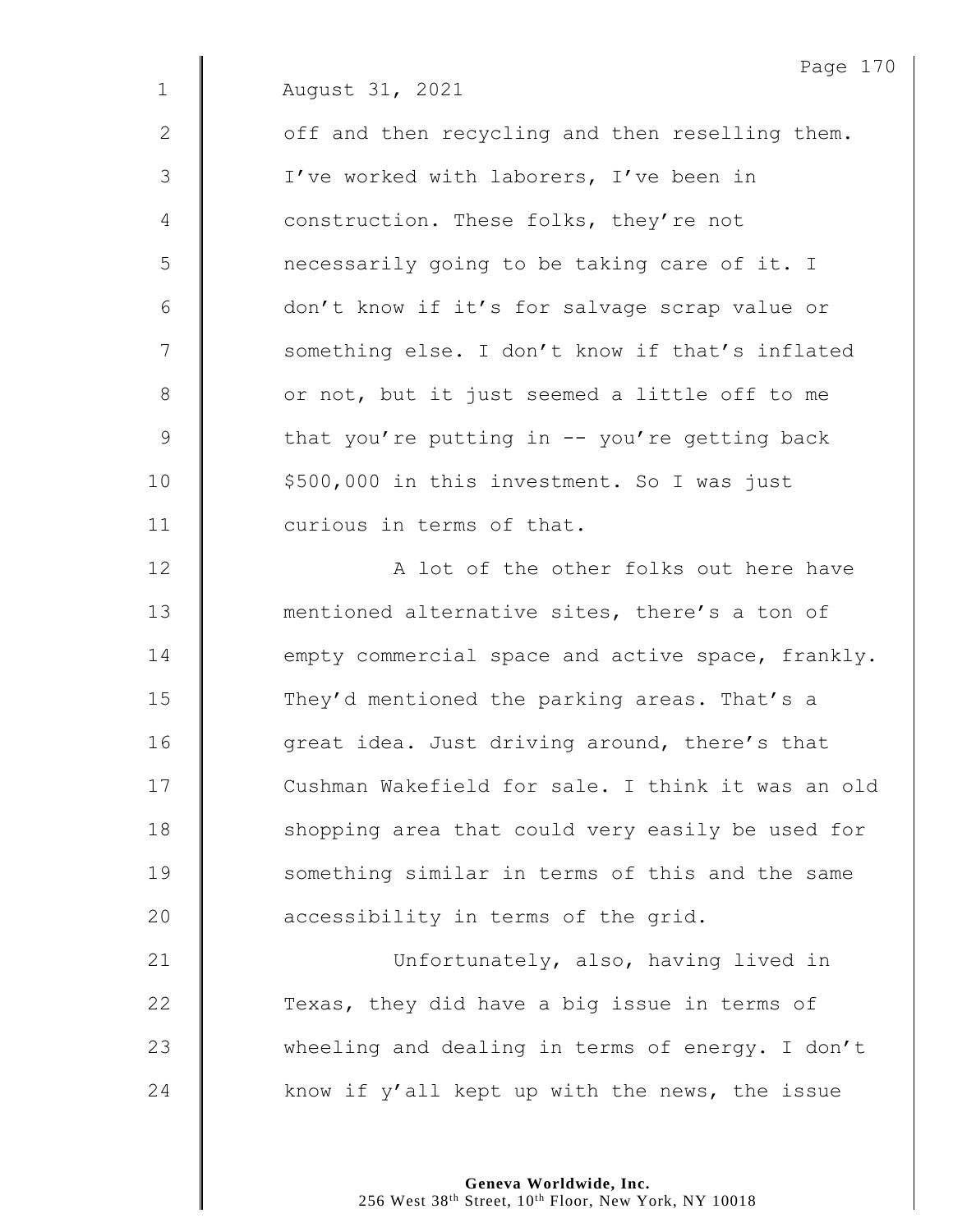2 | with their different energy companies that were 3 || feeding into their grids and the lack of 4 | reliability during cold weather and inclement 5 | weather. I think they had that deep freeze this  $6 \parallel$  past winter. So I think that'd be a big concern. 7 | I think someone else had mentioned that the lack 8 | of reliability turning on and off other means of 9 electricity could be a big concern for the 10 | residents as well, especially considering the 11 | number of outages and issues we've had with ConEd  $12$  as it is.

13 | So all in all, I think this may just be | a poor idea, but that's just my two cents, given **how frail these items are to be susceptible to** 16 | vandalism, hail, tornado, anything. So we may not  $\parallel$  really see that return. But again, just I'm proud  $\parallel$  of all these folks out here, like for being this **Concerned.** Thank you for your time. [applause] MR. JOSH BLACKLER: Hello, Josh 21 | Blackler, 137 Red Mill Road, adding my voice to  $\parallel$  the chorus against this, the unsuitable site.  $\parallel$  Since I've been here about eight years, I've seen  $\parallel$  a number of projects alongside my property, where

> **Geneva Worldwide, Inc.** 256 West 38<sup>th</sup> Street, 10<sup>th</sup> Floor, New York, NY 10018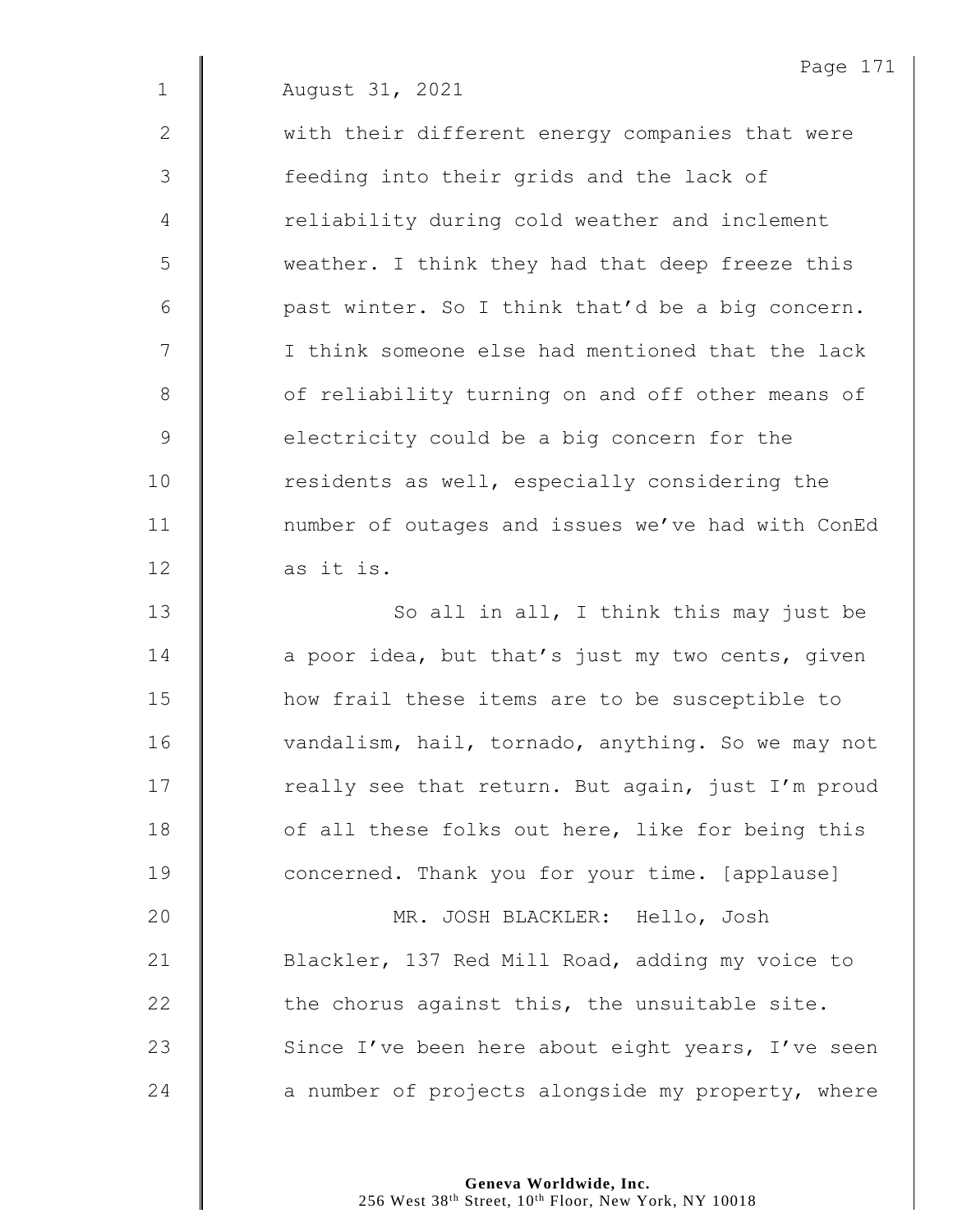|             | Page 172                                          |
|-------------|---------------------------------------------------|
| $\mathbf 1$ | August 31, 2021                                   |
| 2           | young, healthy trees have been taken down. And I  |
| 3           | think it has definitely shown me how quickly      |
| 4           | things can change, you know, changes in the       |
| 5           | vegetation, some areas that might have been moss  |
| 6           | have kind of dried up and become completely       |
| 7           | different. Changes in some of the plants from my  |
| 8           | neighbors because of the amount of light that     |
| $\mathsf 9$ | changes.                                          |
| 10          | So just saying I do have concerns about           |
| 11          | the long term effects of a larger scale,          |
| 12          | deforestation and how successful it would be even |
| 13          | with the meadow worked or whatever, the amount of |
| 14          | light and the amount of change that would do.     |
| 15          | Similarly, little changes your neighbors          |
| 16          | make can have massive effects on water. And I've  |
| 17          | seen that a couple of times where I've seen       |
| 18          | massive runoffs just through edge of my property  |
| 19          | from something my neighbor has done just from a   |
| 20          | small household project.                          |
| 21          | So the thought of the fact that we're             |
| 22          | all on a pretty significant slope, any major      |
| 23          | changes to any of that, it's got to go somewhere. |
| 24          | We already have issues on Mill Court, we already  |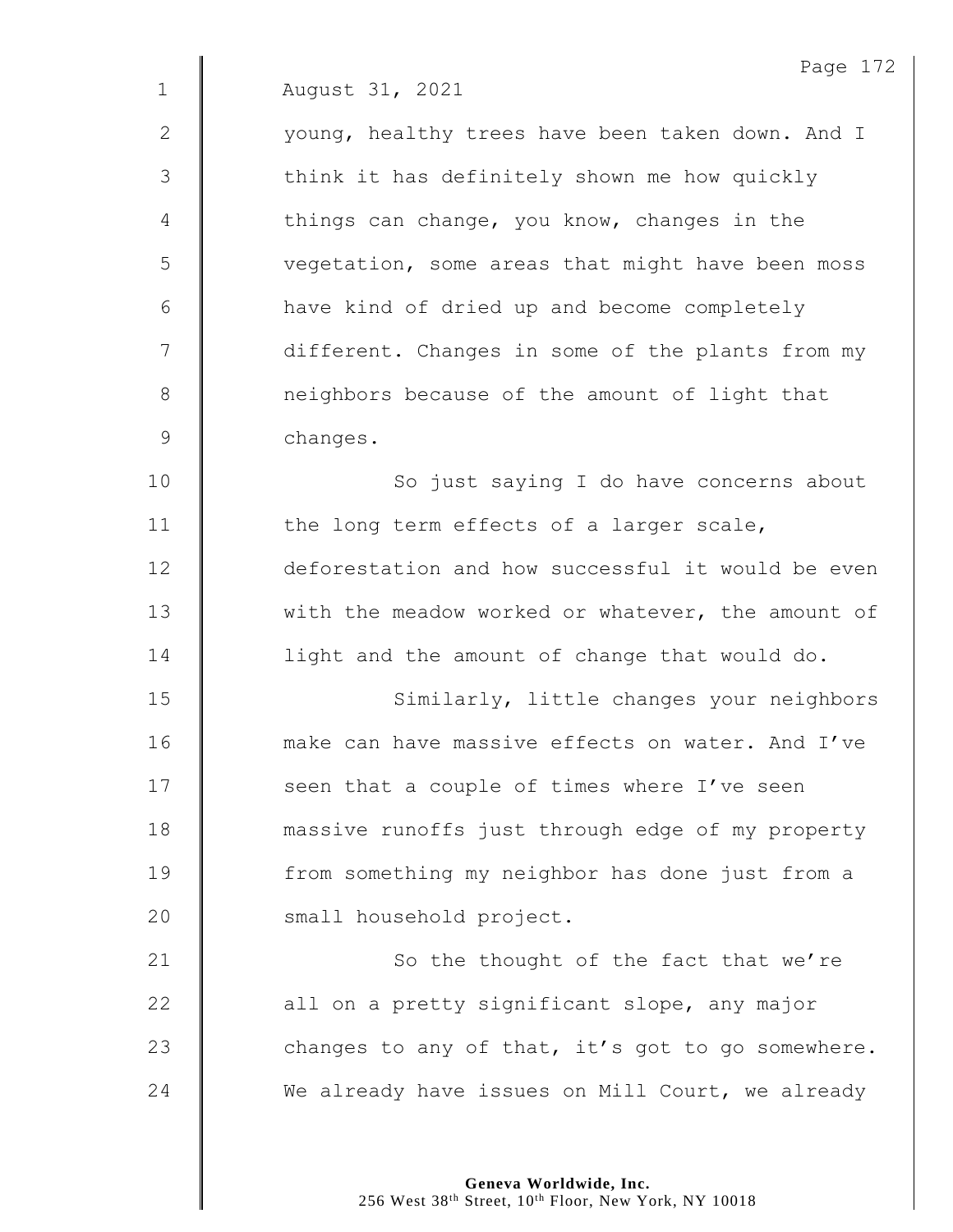|              | Page 173                                          |
|--------------|---------------------------------------------------|
| $\mathbf{1}$ | August 31, 2021                                   |
| 2            | have issues where I live at the bottom of my      |
| 3            | driveway where there's water that overcomes the   |
| 4            | storm drains, pools at the bottom of the road.    |
| 5            | So, you know, I enjoy raising my kids             |
| 6            | here. My son was so excited to see a hawk sitting |
| 7            | on one of our trees and how close we could see    |
| $8\,$        | it. And I just feel like this is the kind with    |
| $\mathsf 9$  | all these changes with the forest and things      |
| 10           | around us that just, it doesn't provide any       |
| 11           | benefit, and to be honest, the cost savings for   |
| 12           | the small [unintelligible] [03:13:55] just        |
| 13           | doesn't outweigh I think the damage and the       |
| 14           | difficulty with that, so thank you. [applause]    |
| 15           | MS. DOREEN LLERAS: Hi there, my name is           |
| 16           | Doreen Lleras, 7 Mill Court. I am the retired     |
| 17           | grandmother who loves to wash my grandkids        |
| 18           | thrive. This neighborhood does that. I sent two   |
| 19           | videos to Chris, I don't know if he ever really   |
| 20           | got them. I'm not so good with the computer, that |
| 21           | can illustrated the loveliness of our             |
| 22           | neighborhood. We have had turtles that laid eggs, |
| 23           | the kids got to watch. We've had a baby doe come  |
| 24           | try to play with our little dog. That didn't go   |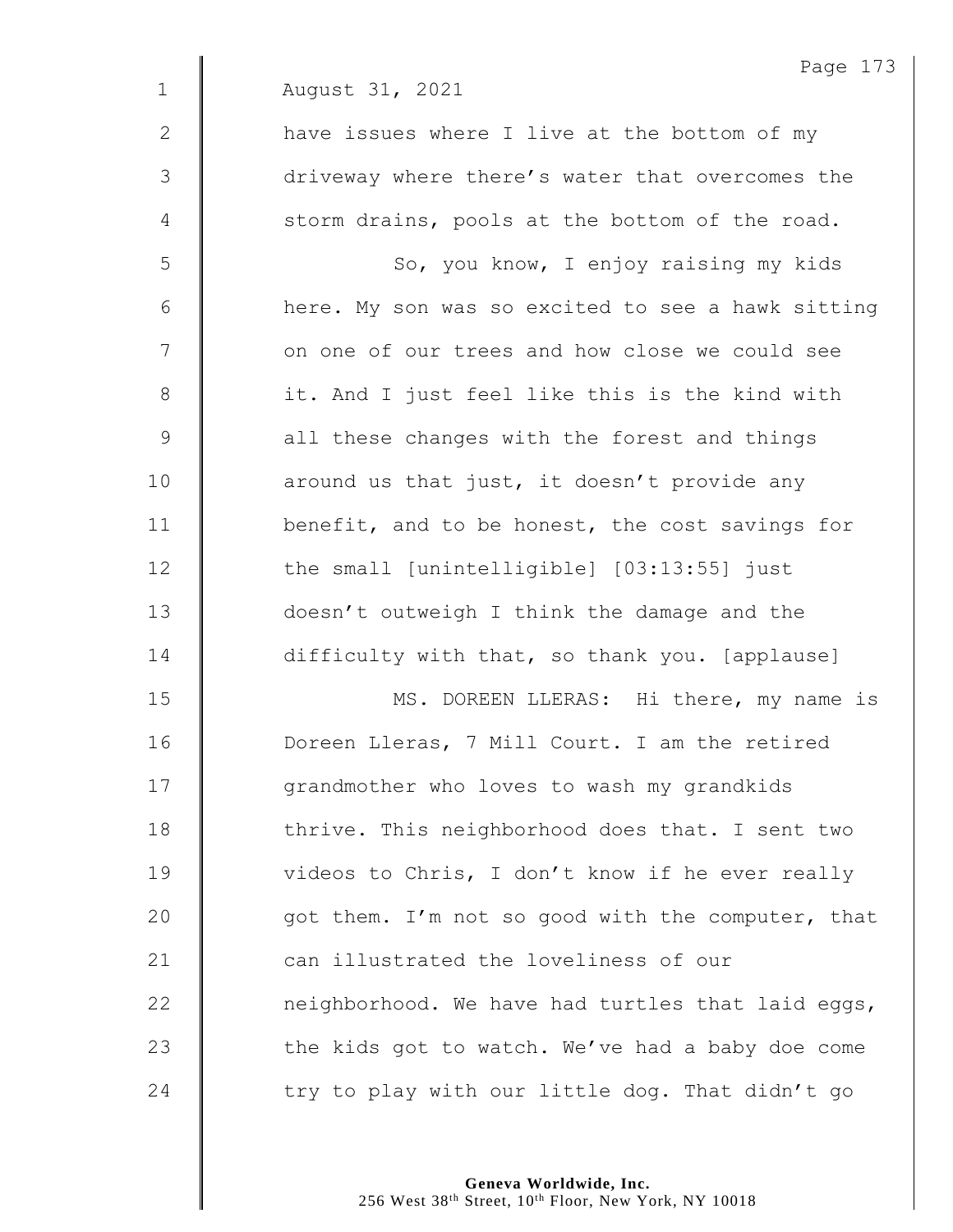|               | Page 174                                          |
|---------------|---------------------------------------------------|
| $\mathbf{1}$  | August 31, 2021                                   |
| $\mathbf{2}$  | so well.                                          |
| $\mathcal{S}$ | But I think every person here must have           |
| 4             | somebody that they love that has grown up and you |
| 5             | want to see them in happiness. Like they say,     |
| 6             | come to our neighborhood and you'll see it. Thank |
| 7             | you. [applause]                                   |
| $8\,$         | MS. TAYLOR: All right, I think that was           |
| $\mathcal{G}$ |                                                   |
| 10            | MR. JARED LUSK: Good evening, members             |
| 11            | of the Board. My name is Jared Lusk from Nixon    |
| 12            | Peabody. I'm here representing CVE. I just had a  |
| 13            | quick question. We saw the photos of the caution  |
| 14            | tape and I'm just curious because it's hard to    |
| 15            | tell sometimes with the tape. Is that caution     |
| 16            | tape, is that run at the property boundary, or is |
| 17            | that, was that installed on the project site at   |
| 18            | the distance of where the solar panels are, just  |
| 19            | to be clear. I wasn't clear.                      |
| 20            | MR. RIBEIRO: I'm going to answer so               |
| 21            | they'll have it on record, if you don't mind.     |
| 22            | MR. LUSK: Yeah.                                   |
| 23            | MR. RIBEIRO: Okay. The caution tape was           |
| 24            | installed at the 200 foot mark, where it's not at |
|               |                                                   |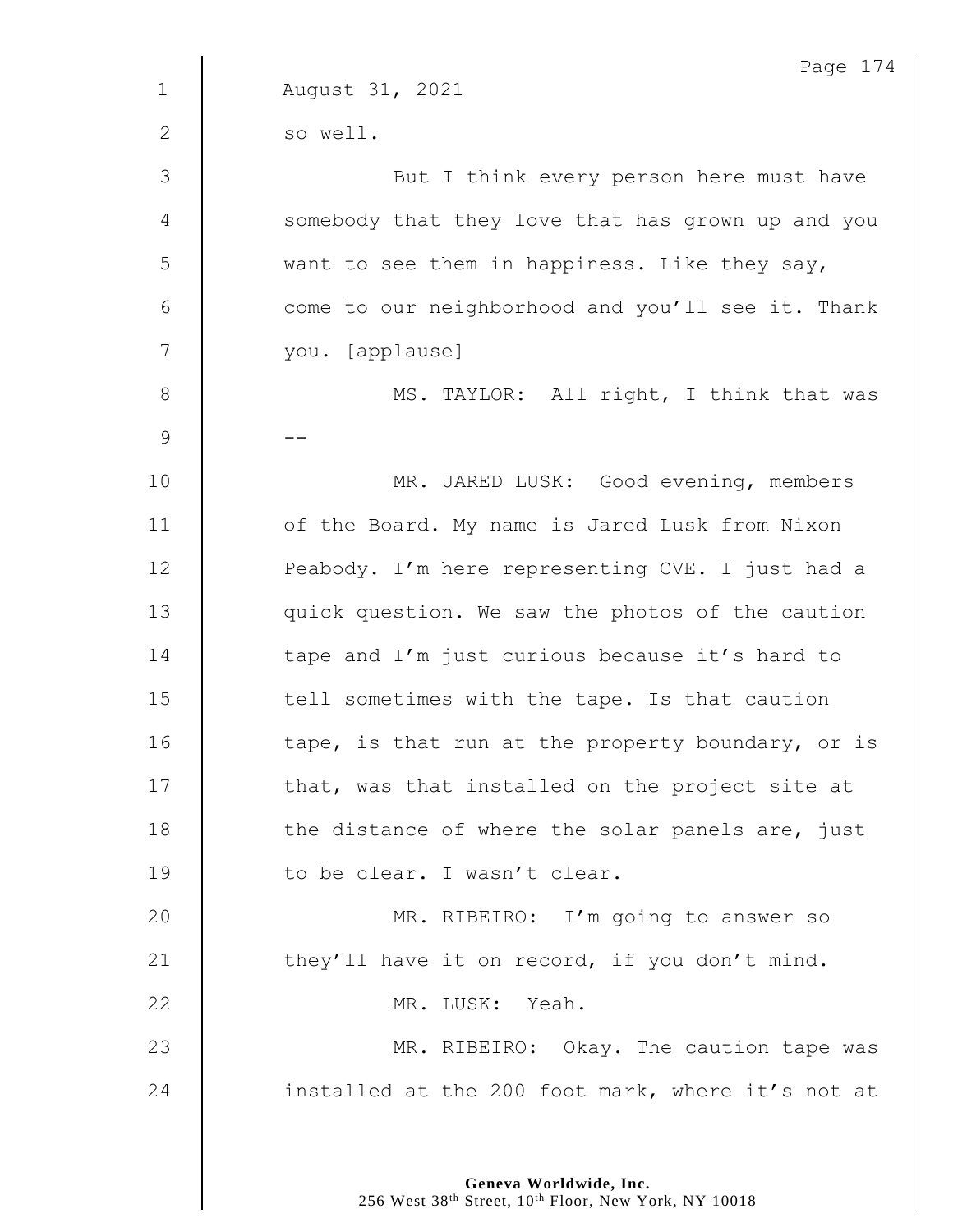|              | Page 175                                          |
|--------------|---------------------------------------------------|
| $\mathbf 1$  | August 31, 2021                                   |
| $\mathbf{2}$ | the property line. It's 200 feet off the property |
| 3            | line. Their version number four they're speaking  |
| 4            | of today was reduced from 250 feet previously to  |
| 5            | the 200 foot mark. So that line of tape that you  |
| 6            | start seeing is actual panels being installed at  |
| 7            | that location.                                    |
| 8            | MR. LUSK: It was just hard to tell from           |
| $\mathsf 9$  | the photos the distance. Thank you very much.     |
| 10           | MS. TAYLOR: All right.                            |
| 11           | MR. WEINAND: Hello.                               |
| 12           | MS. TAYLOR: [unintelligible] [03:16:31]           |
| 13           | adjourned.                                        |
| 14           | MR. KESSLER: Can I just ask a couple of           |
| 15           | questions?                                        |
| 16           | MR. WEINAND: Yeah.                                |
| 17           | MR. KESSLER: So in your presentation,             |
| 18           | you identified three benefits, right. One was     |
| 19           | environmental and carbon, one was tax, and one    |
| 20           | was the customer.                                 |
| 21           | MR. WEINAND: Yeah.                                |
| 22           | MR. KESSLER: Those are the three. If              |
| 23           | those three things added up to 100 percent, can   |
| 24           | you give me a percentage for each one of those as |
|              |                                                   |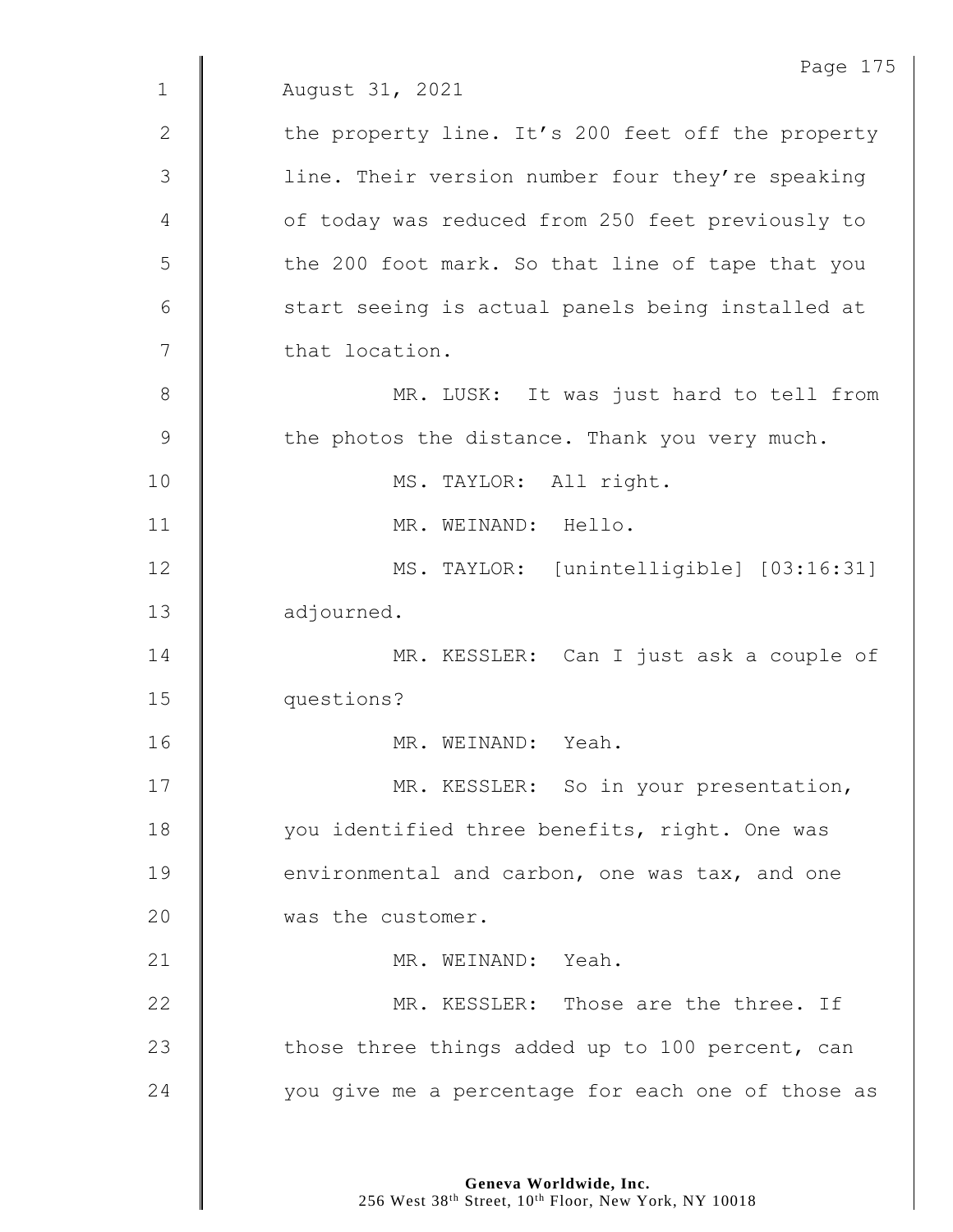Page 176 1 August 31, 2021 2 || to what you think the relative values are for 3 | those three things? How important is customer 4 | versus taxes versus environment in your project? 5 MR. WEINAND: Yeah. Uh, well they're  $6$  | incentivized, these projects are incentivized  $7 \parallel$  from a state level because of the environmental, 8 the positive environmental impacts, the positive 9 Carbon impacts. So that's number one, and that is 10 | by far the most impactful benefit of this site. 11 The math, on a per tree basis is very strong in 12 **favor of solar.** One tree removed is equal and 13  $\parallel$  then replacing that tree with solar, it's equal 14 **to replanting I think it's 67 trees. So that's** 15 The number one benefit of this system. And that's 16 Why Governor Cuomo has incentivized this so 17 **heavily, ex-governor.** 18 **MR. KESSLER:** The former governor, yeah. 19 **MR. WEINAND:** And then beyond that,

20 | these solar programs are structured in a way to 21  $\parallel$  include the community, so that, and that's where 22 | this community solar program comes from. It's a 23 way to get local residents to participate and 24  $\parallel$  feel like they're a part of the project. I think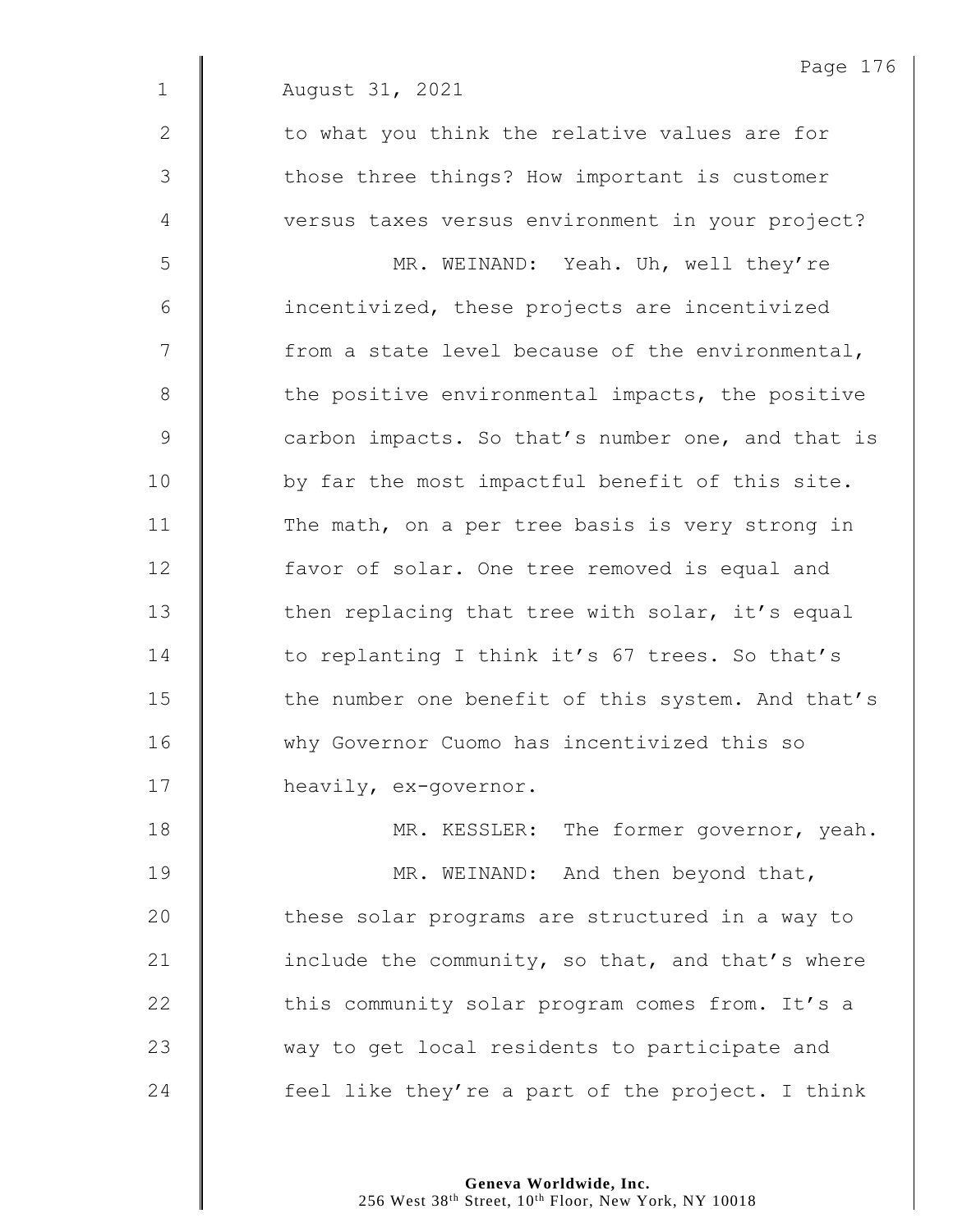|             | Page 177                                          |
|-------------|---------------------------------------------------|
| $\mathbf 1$ | August 31, 2021                                   |
| 2           | that's the second most impactful is the customer  |
| 3           | savings.                                          |
| 4           | MR. KESSLER: Even at \$10 a month                 |
| 5           | savings?                                          |
| 6           | MR. WEINAND: Well, I think the                    |
| 7           | cumulative benefit, which is correct, does need   |
| 8           | to be updated to alternative four, that was an    |
| $\mathsf 9$ | oversight, a mistake. The carbon impacts have     |
| 10          | been updated to alternative four in this, but the |
| 11          | customer savings cumulatively over 25 years are,  |
| 12          | are very substantial I think, yes.                |
| 13          | MR. KESSLER: Might be but when you                |
| 14          | bring it down to the basics --                    |
| 15          | MR. WEINAND: And then the property tax            |
| 16          |                                                   |
| 17          | MR. KESSLER: -- it's still \$10 a month.          |
| 18          | MR. KIMMERLING: It's less than \$10 a             |
| 19          | month.                                            |
| 20          | MR. KESSLER: Less than.                           |
| 21          | MR. WEINAND: It depends on -- yeah, but           |
| 22          | it's about that. It's about \$10 a month every    |
| 23          | month for 25 years across almost 1,000 residents. |
| 24          | And then the property tax.                        |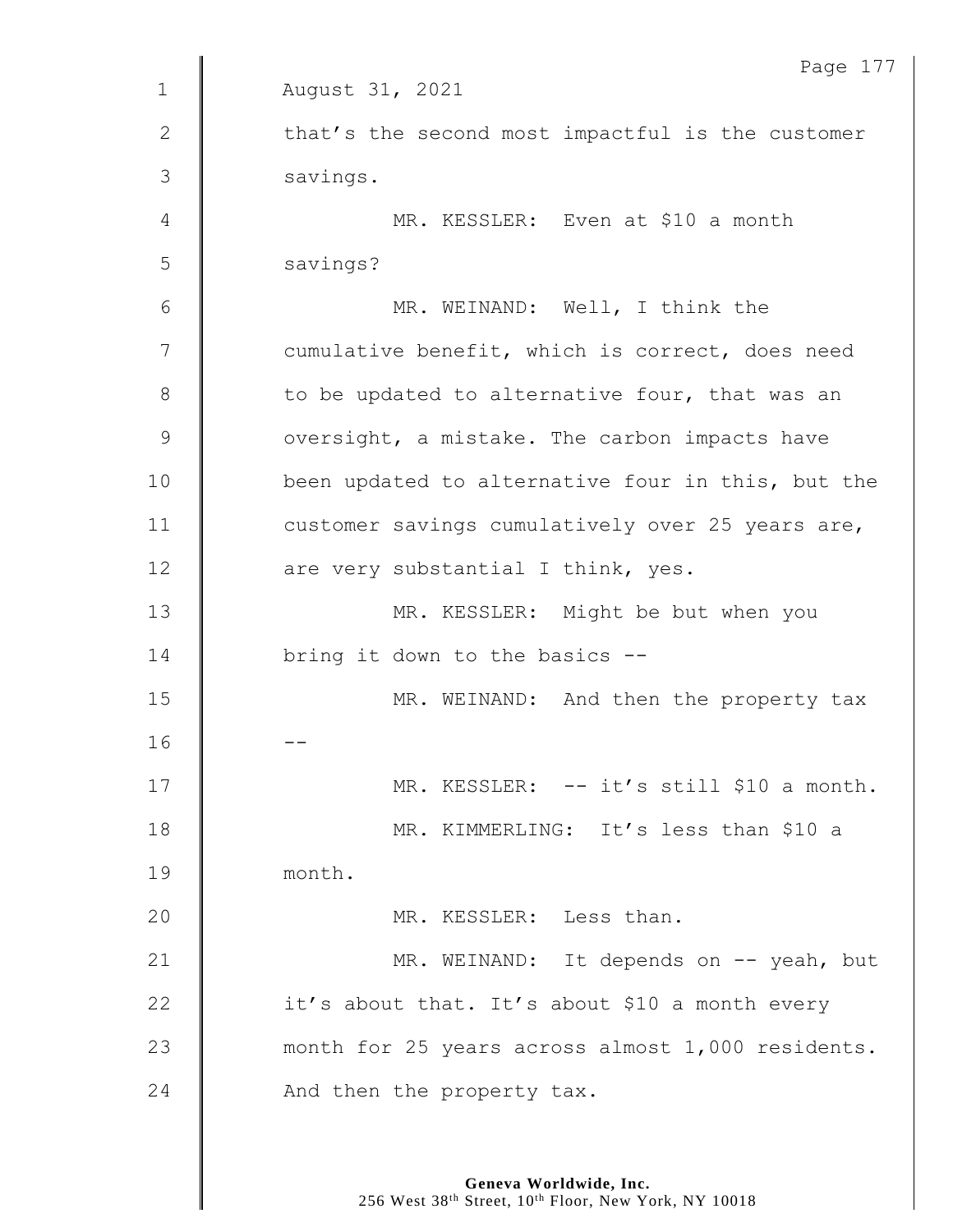|               | Page 178                                          |
|---------------|---------------------------------------------------|
| $\mathbf 1$   | August 31, 2021                                   |
| $\mathbf{2}$  | MR. KESSLER: Two cups of coffee a                 |
| 3             | month. [applause]                                 |
| 4             | MR. WEINAND: A Netflix subscription.              |
| 5             | MR. KESSLER: The other question I have,           |
| 6             | on the decommissioning I mean that presupposes    |
| 7             | though that you're going to continue to own that  |
| 8             | land in perpetuity. That's kind of an odd thing   |
| $\mathcal{G}$ | to assume, isn't it?                              |
| 10            | MR. WEINAND: The decommissioning?                 |
| 11            | MR. KESSLER: Yeah.                                |
| 12            | MR. WEINAND: Yeah, so we're submitting            |
| 13            | a decommissioning plan, a decommissioning bond to |
| 14            | remove the facility.                              |
| 15            | MR. KESSLER: But, you know, you're                |
| 16            | proposing to plant trees.                         |
| 17            | MR. WEINAND: Yeah.                                |
| 18            | MR. KESSLER: And as people have raised,           |
| 19            | and I have the same issue, that assumes that      |
| 20            | you're going to keep that property and nothing    |
| 21            | else is going to happen on that property.         |
| 22            | MR. WEINAND: That's correct. After the            |
| 23            | useful life of this solar facility, we'll have to |
| 24            | reassess what we want to do with the property     |
|               |                                                   |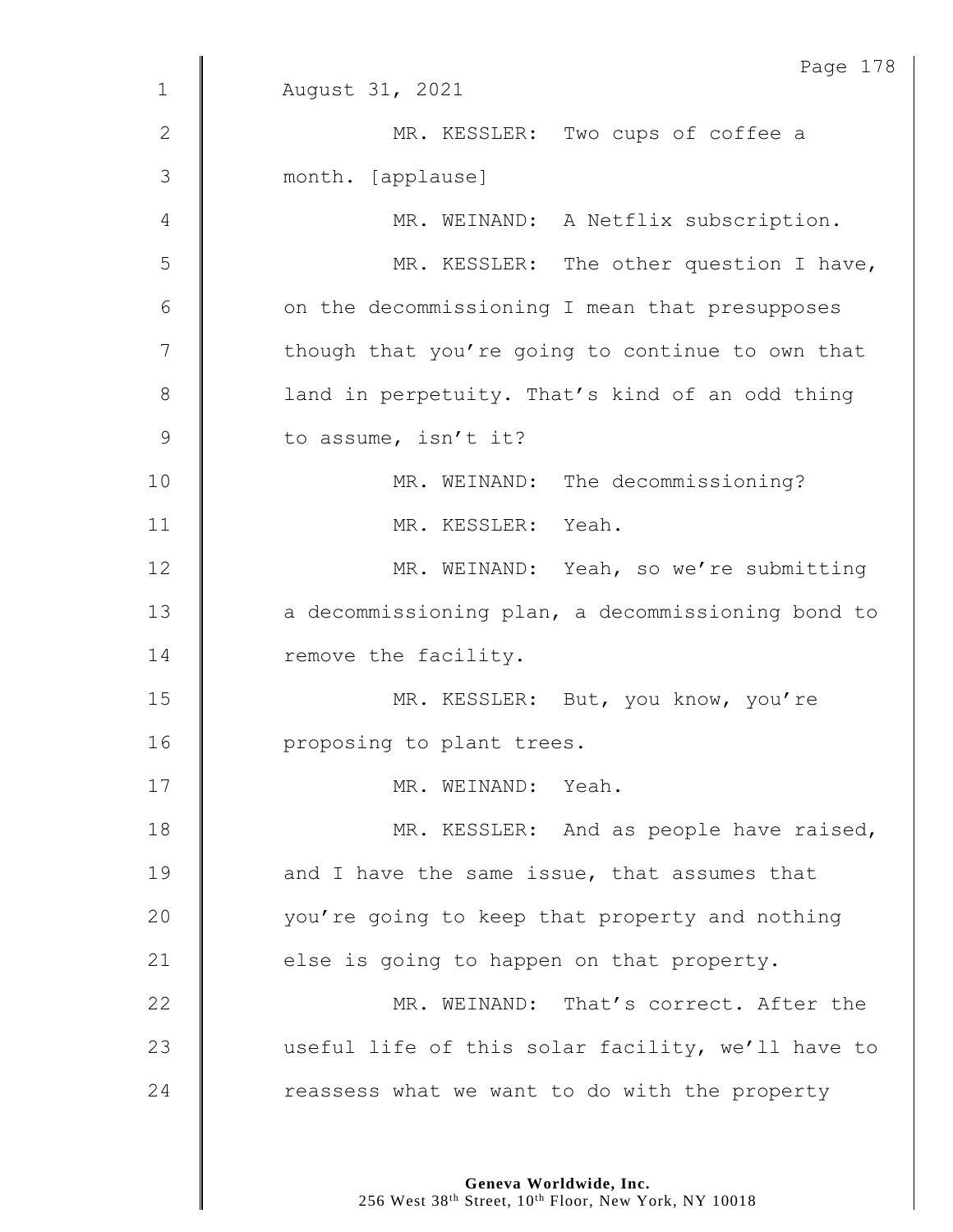|               | Page 179                                         |
|---------------|--------------------------------------------------|
| $\mathbf 1$   | August 31, 2021                                  |
| 2             | [boos/claps] once, once this facility stops      |
| $\mathcal{S}$ | operating, we're required by the decommissioning |
| 4             | plan to remove the facility and replant trees.   |
| 5             | MR. KESSLER: But you can replant trees           |
| 6             | and then sell the property or you sell the       |
| 7             | property before you replant trees?               |
| 8             | MR. WEINAND: We replant trees before we          |
| $\mathsf 9$   | sell the property.                               |
| 10            | MR. KESSLER: And then somebody could             |
| 11            | come and want to build something and take the    |
| 12            | trees down again?                                |
| 13            | MR. WEINAND: That's correct.                     |
| 14            | MR. KESSLER: Okay.                               |
| 15            | MR. WEINAND: Whatever the future owner           |
| 16            | wants to do with the property, they'd have to    |
| 17            | reapproach the planning board and seek approval. |
| 18            | MR. KESSLER: And just the last                   |
| 19            | question, I promise. When you did the comparison |
| 20            | to the residential, you did not include a tax    |
| 21            | revenue comparison as far as I could tell.       |
| 22            | MR. WEINAND: Yeah. We don't have great           |
| 23            | data on that, so.                                |
| 24            | MR. KESSLER: Well, you go back to the            |
|               |                                                  |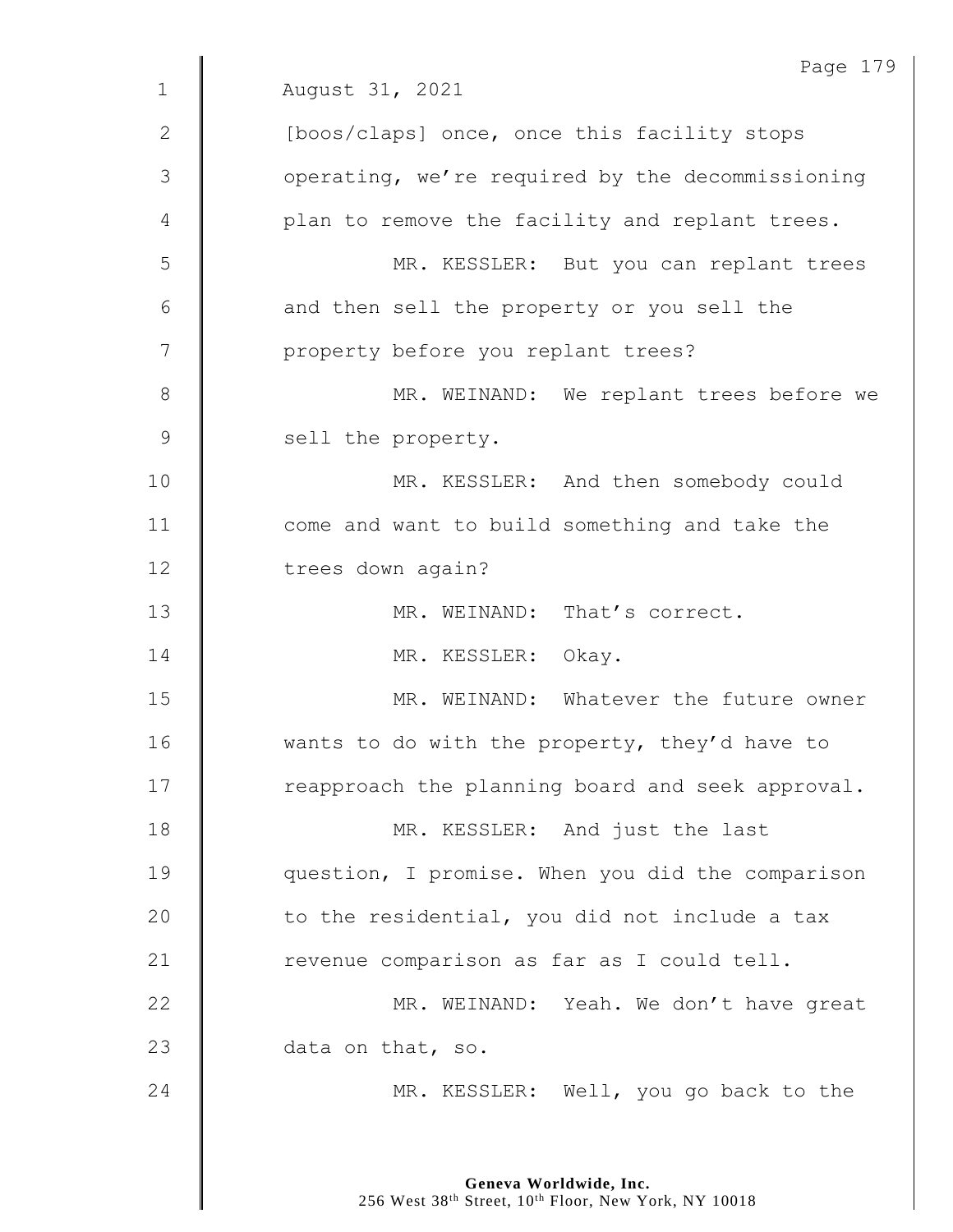|                 | Page 180                                     |
|-----------------|----------------------------------------------|
| $\mathbf 1$     | August 31, 2021                              |
| $\mathbf{2}$    | Mill Court Subdivision.                      |
| 3               | MR. WEINAND: Yeah, it's a little more        |
| 4               | complex. It's not a very straightforward     |
| 5               | analysis. We were having some difficultly    |
| $6\phantom{1}6$ | deciphering it all. Yes, the gross level tax |
| $\overline{7}$  | revenue --                                   |
| $8\,$           | MR. KESSLER: I'm sure --                     |
| 9               | MR. WEINAND: -- the gross level tax --       |
| 10              | MR. KESSLER: -- I'm sure staff can help      |
| 11              | you come up with that number.                |
| 12              | MR. WEINAND: It's higher than our solar      |
| 13              | farm.                                        |
| 14              | MR. KESSLER: Yes, that's my point.           |
| 15              | MR. WEINAND: But once you factor in all      |
| 16              | of the strain on town services, you know.    |
| 17              | MR. KESSLER: I understand that as well.      |
| 18              | MR. WEINAND: Water, sanitation,              |
| 19              | traffic, police --                           |
| 20              | MR. KESSLER: Fire.                           |
| 21              | MR. WEINAND: -- school.                      |
| 22              | MR. KESSLER: I understand that.              |
| 23              | MR. FOLEY: So do you own the property,       |
| 24              | or does Kirquel?                             |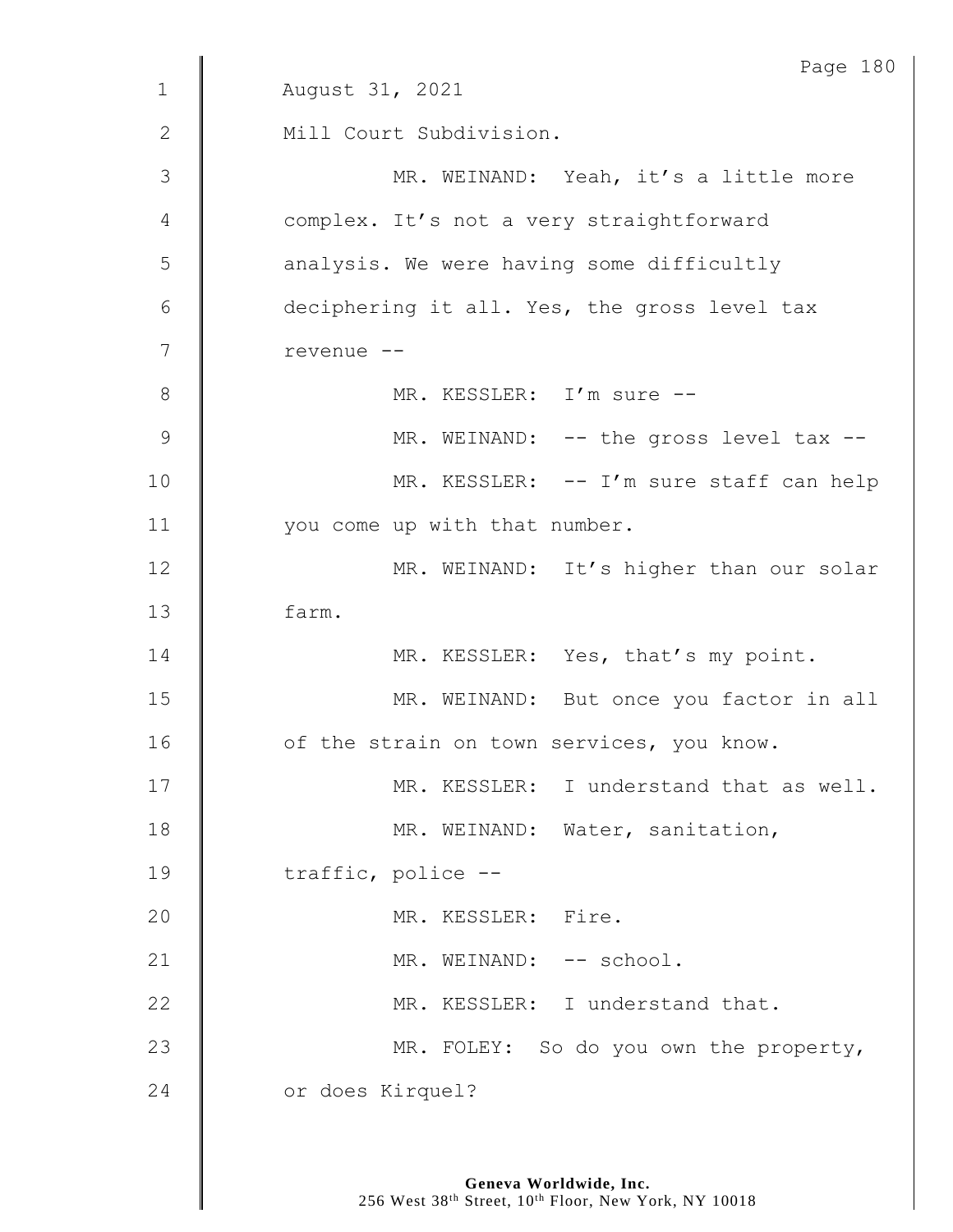|               | Page 181                                          |
|---------------|---------------------------------------------------|
| $1\,$         | August 31, 2021                                   |
| $\mathbf{2}$  | MR. WEINAND: Kirquel, yes, he owns the            |
| 3             | property.                                         |
| 4             | MR. FOLEY: Okay. So, if this is granted           |
| 5             | and you run the 25 years --                       |
| 6             | MR. WEINAND: Mm-hmm.                              |
| 7             | MR. FOLEY: -- and decommission, the               |
| $\,8\,$       | property goes back to him or whoever, and they    |
| $\mathcal{G}$ | can develop it into a subdivision or whatever.    |
| 10            | Correct?                                          |
| 11            | MR. WEINAND: If we don't go forward               |
| 12            | with this solar farm, that's correct, yes. They   |
| 13            | just actually renewed the --                      |
| 14            | MR. FOLEY: But what happens if you run            |
| 15            | the course and you're approved and you're there   |
| 16            | for 25 years, the solar farm. After that, I'm not |
| 17            | going to be around, but --                        |
| 18            | MR. SCHWALBE: There's still a chance              |
| 19            | reup the solar farm.                              |
| 20            | MR. WEINAND: Yeah.                                |
| 21            | MR. SCHWALBE: But still you guys are              |
| 22            | assuming that in 25 years, we're not going to     |
| 23            | install new solar panels and rerun the solar.     |
| 24            | That's a possibility.                             |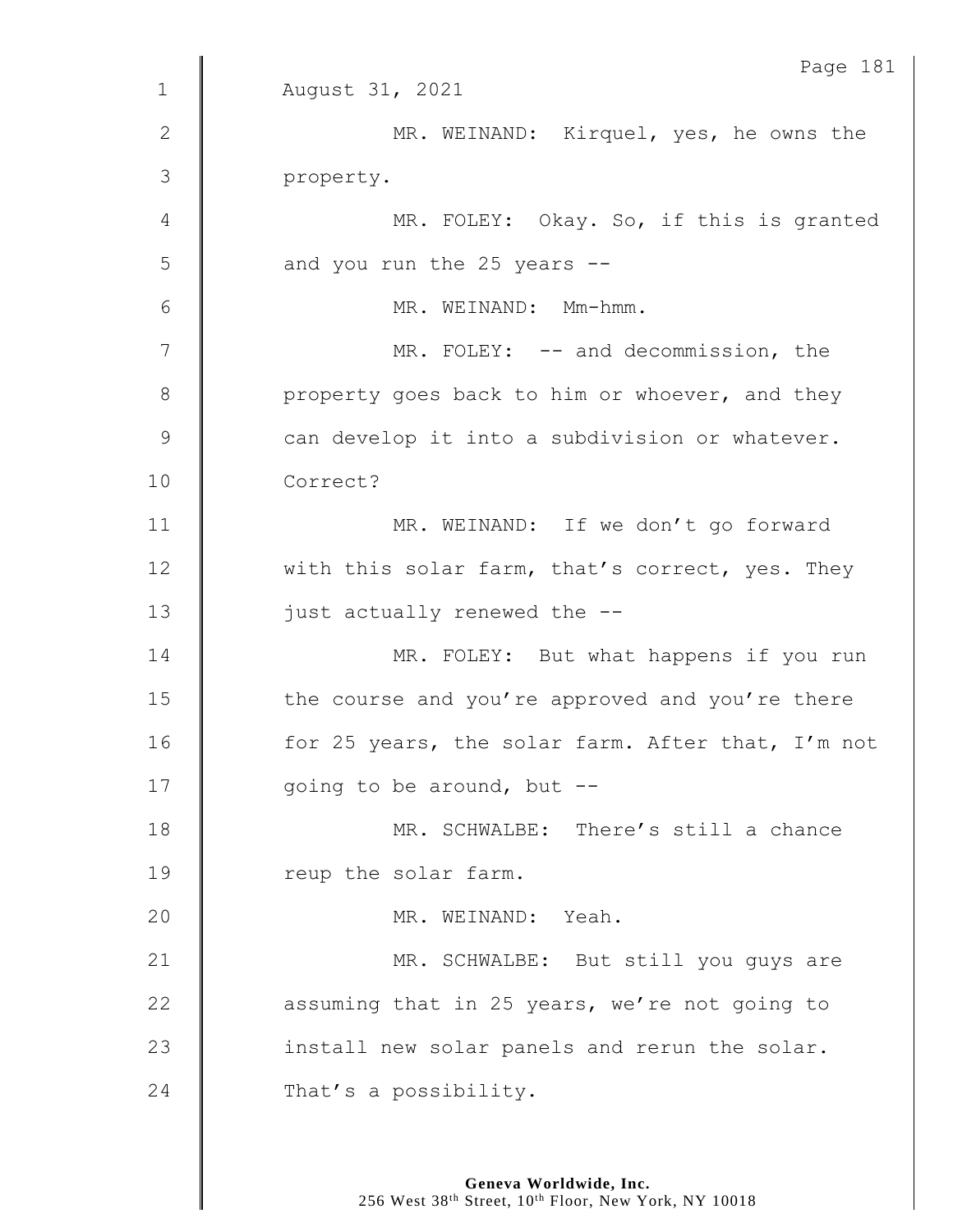|                | Page 182                                         |
|----------------|--------------------------------------------------|
| $\mathbf{1}$   | August 31, 2021                                  |
| $\mathbf{2}$   | MR. MAYES: That's not in your plan,              |
| 3              | that's not in your plan.                         |
| 4              | MR. WEINAND: It's the most likely                |
| 5              | option.                                          |
| 6              | MR. KESSLER: Well, that should have              |
| $\overline{7}$ | been disclosed somewhere.                        |
| $\,8\,$        | MR. FOLEY: I asked for a reason --               |
| $\mathcal{G}$  | MR. WEINAND: An active interconnection.          |
| 10             | MR. FOLEY: -- because there are other            |
| 11             | solar farm proposals in the general area, at     |
| 12             | least one.                                       |
| 13             | MR. WEINAND: I'm sorry?                          |
| 14             | MR. FOLEY: There are other solar farms           |
| 15             | in the next town, one, within a $-$ - you could  |
| 16             | throw a baseball and it would land on the other  |
| 17             | property near where I live. I've lived there 50  |
| 18             | years in that neighborhood below you guys. And   |
| 19             | that property, if it's developed on the Yorktown |
| 20             | side into a solar farm and runs the course of 25 |
| 21             | years, for example, it reverts back to the       |
| 22             | original owner who could then develop it.        |
| 23             | MR. WEINAND: We own it outright. We              |
| 24             | would -- it doesn't revert back to Kirquel. And  |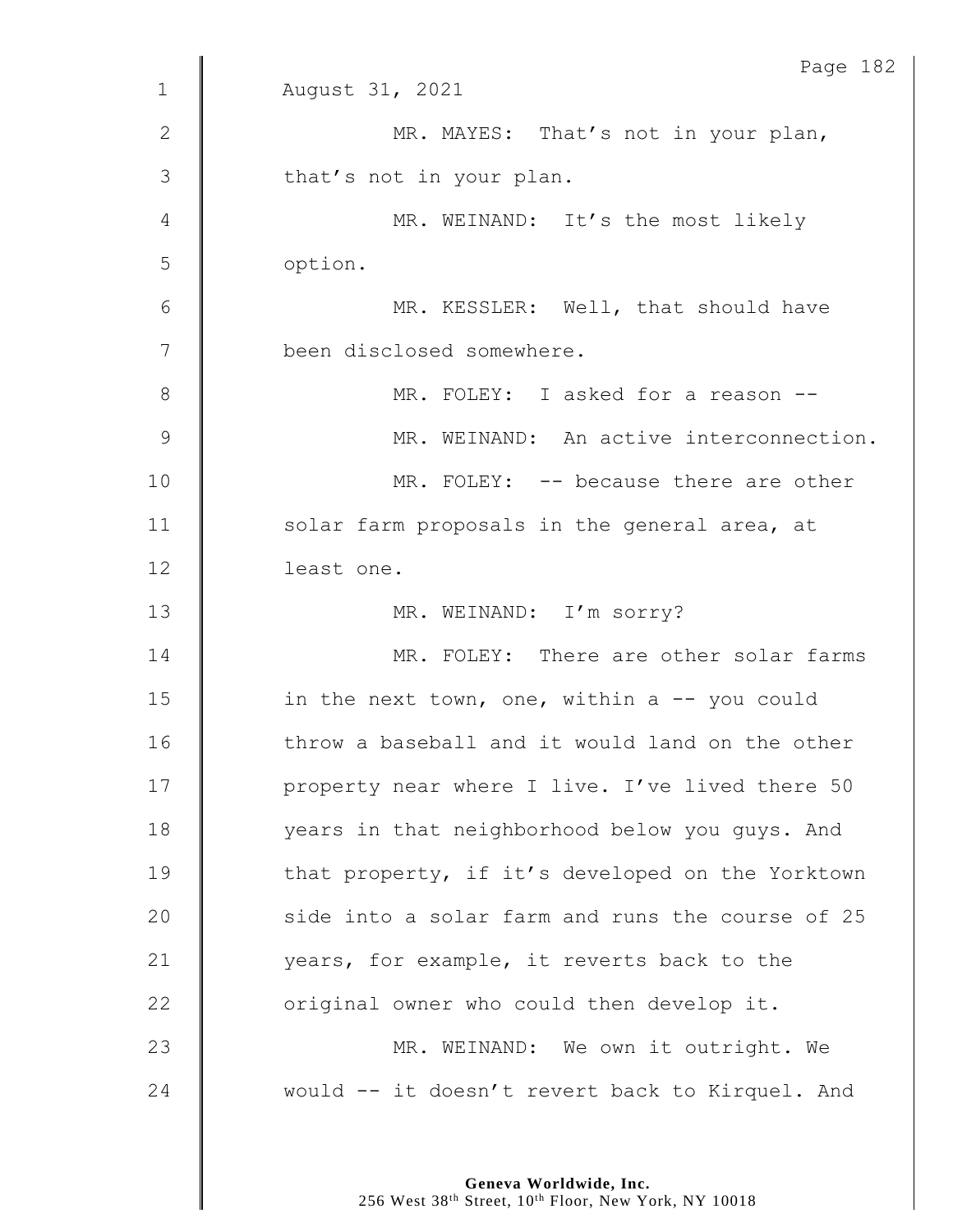|              | Page 183                                          |
|--------------|---------------------------------------------------|
| $\mathbf{1}$ | August 31, 2021                                   |
| 2            | we would, you know, run the numbers in year 35    |
| 3            | most likely, if it makes sense to reinvest in the |
| 4            | site and install a new facility.                  |
| 5            | UNIDENTIFIED MALE: There won't be any             |
| 6            | incentives then. You're not going to do it.       |
| 7            | MR. WEINAND: At that point, we would              |
| 8            | own the land and we'd have an active              |
| $\mathsf 9$  | interconnection agreement. The land is already    |
| 10           | cleared and graded and can very easily            |
| 11           | accommodate a new site. Also, you know, the       |
| 12           | technology is probably a little bit more          |
| 13           | efficient in 35 years. So, I mean it could be a   |
| 14           | whole different setup criteria to assess whether  |
| 15           | or not we'd want to install again.                |
| 16           | MR. KIMMERLING: Just a question on                |
| 17           | that. So this is part of, I think you said        |
| 18           | community solar program?                          |
| 19           | MR. WEINAND: Yes.                                 |
| 20           | MR. KIMMERLING: So what's the sense of            |
| 21           | community in that if the community isn't really   |
| 22           | looking forward to having you guys? [applause]    |
| 23           | MR. WEINAND: Well, it's --                        |
| 24           | MR. KIMMERLING: I mean if you're                  |
|              |                                                   |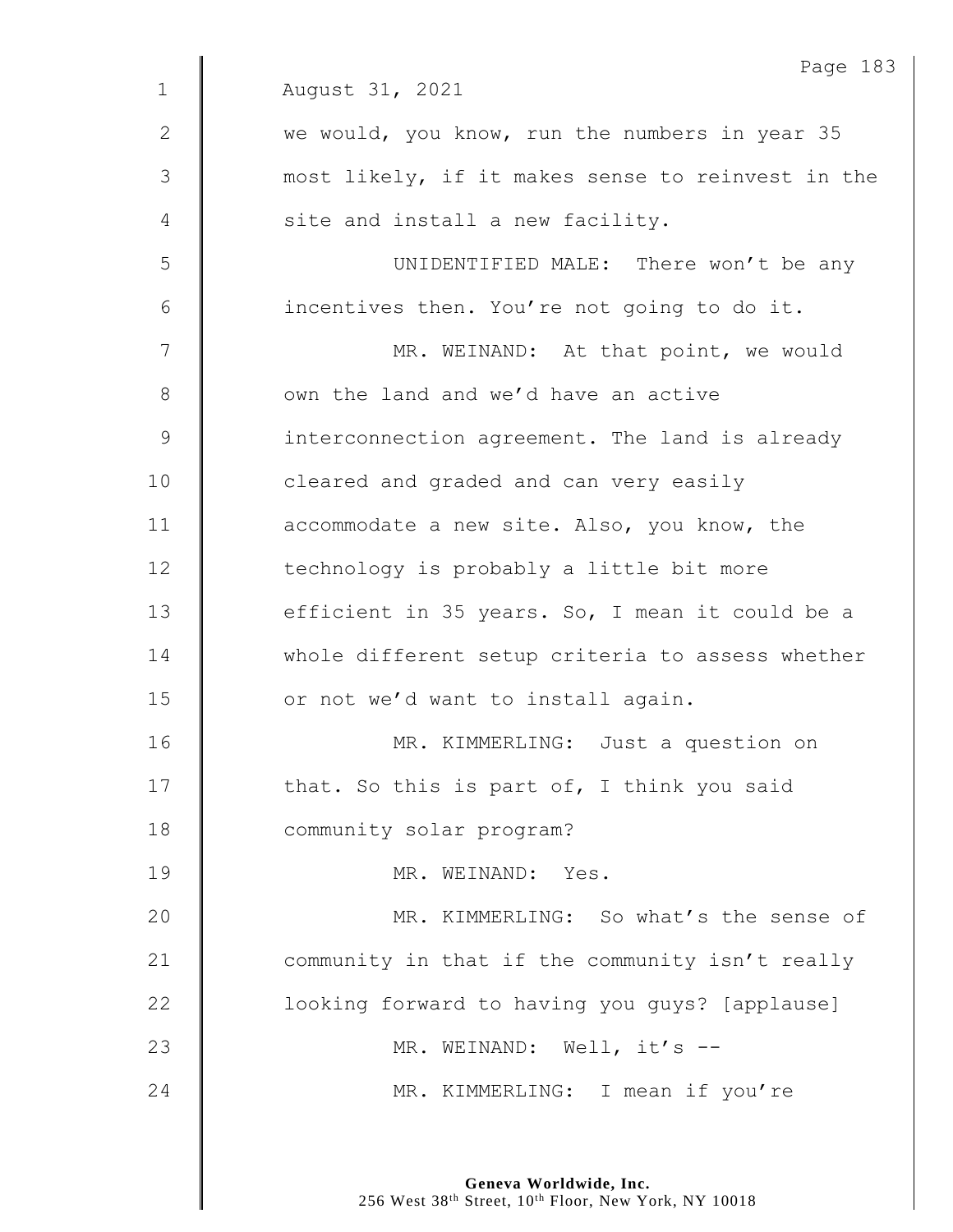|                | Page 184                                          |
|----------------|---------------------------------------------------|
| $\mathbf 1$    | August 31, 2021                                   |
| $\mathbf{2}$   | offering like --                                  |
| 3              | MR. WEINAND: Yeah.                                |
| 4              | MR. KIMMERLING: -- if you came to them            |
| 5              | and you said, look, we can make this like cool    |
| 6              | thing for you and they're like no thanks, then    |
| $\overline{7}$ | $like$ $-$                                        |
| $8\,$          | UNIDENTIFIED MALE: We've been saying              |
| $\mathcal{G}$  | no.                                               |
| 10             | MR. WEINAND: It's a, it's a different             |
| 11             | solar model.                                      |
| 12             | MR. KIMMERLING: Like what community               |
| 13             | would it be serving?                              |
| 14             | MR. WEINAND: Yeah, it's a different               |
| 15             | solar model. There's rooftop solar, there's       |
| 16             | residential solar, there's utility scale solar,   |
| 17             | which is actually the majority of what's getting  |
| 18             | installed in New York State, you know, sites that |
| 19             | are 200 to 2,000 acres, and then there's this     |
| 20             | middle market, community solar, where they limit  |
| 21             | you to a maximum of five megawatts. And these are |
| 22             | supposed to be upscale but distributed throughout |
| 23             | the community. So they're not 200 to 1,000 acres, |
| 24             | they're 20 to 40 acres, where local residents can |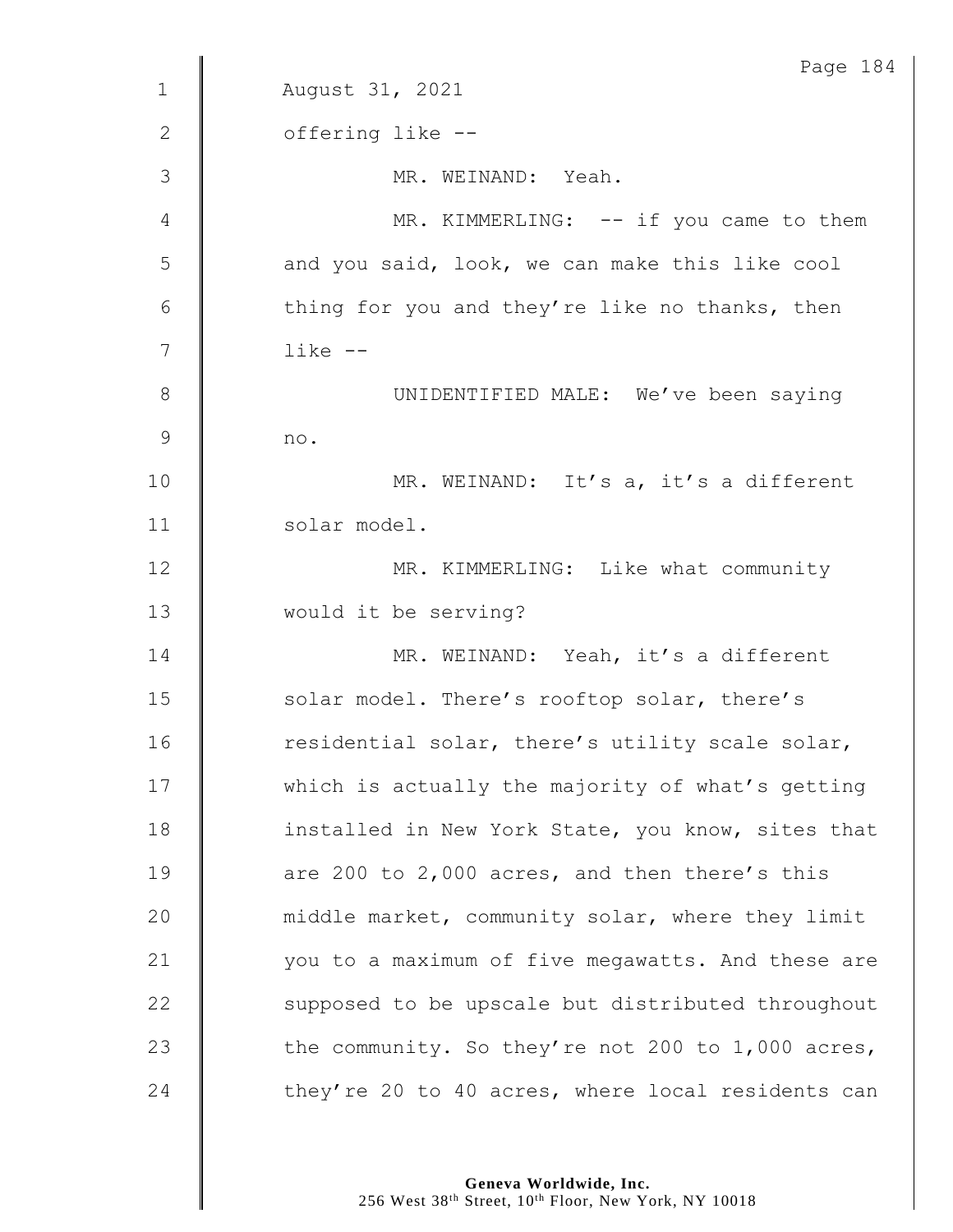|             | Page 185                                          |
|-------------|---------------------------------------------------|
| $\mathbf 1$ | August 31, 2021                                   |
| 2           | participate and it's a way of getting ground      |
| 3           | mount solar in more developed areas and           |
| 4           | distributing the benefits of that facility to     |
| 5           | those nearby rather than 1,000 acre facility in   |
| 6           | the middle of nowhere. It's a different model.    |
| 7           | MR. KIMMERLING: And what is the                   |
| 8           | business model if nobody wants to sign up?        |
| 9           | MR. WEINAND: I guess there is no                  |
| 10          | business model then. I mean, you know, you'd have |
| 11          | to                                                |
| 12          | MR. KIMMERLING: I mean I --                       |
| 13          | MR. WEINAND: -- you'd have to obviously           |
| 14          | get town support and get a permit.                |
| 15          | MR. KIMMERLING: Yeah.                             |
| 16          | MR. WEINAND: Like any other project.              |
| 17          | MR. KIMMERLING: But I mean who could,             |
| 18          | seriously, this is not a rhetorical question.     |
| 19          | MR. WEINAND: Yeah.                                |
| 20          | MR. KIMMERLING: Say none of the people            |
| 21          | who live around there want to sign up, so who     |
| 22          | could potentially sign up then? How far away or   |
| 23          | like how does that work?                          |
| 24          | MR. WEINAND: Yeah, anybody in Con                 |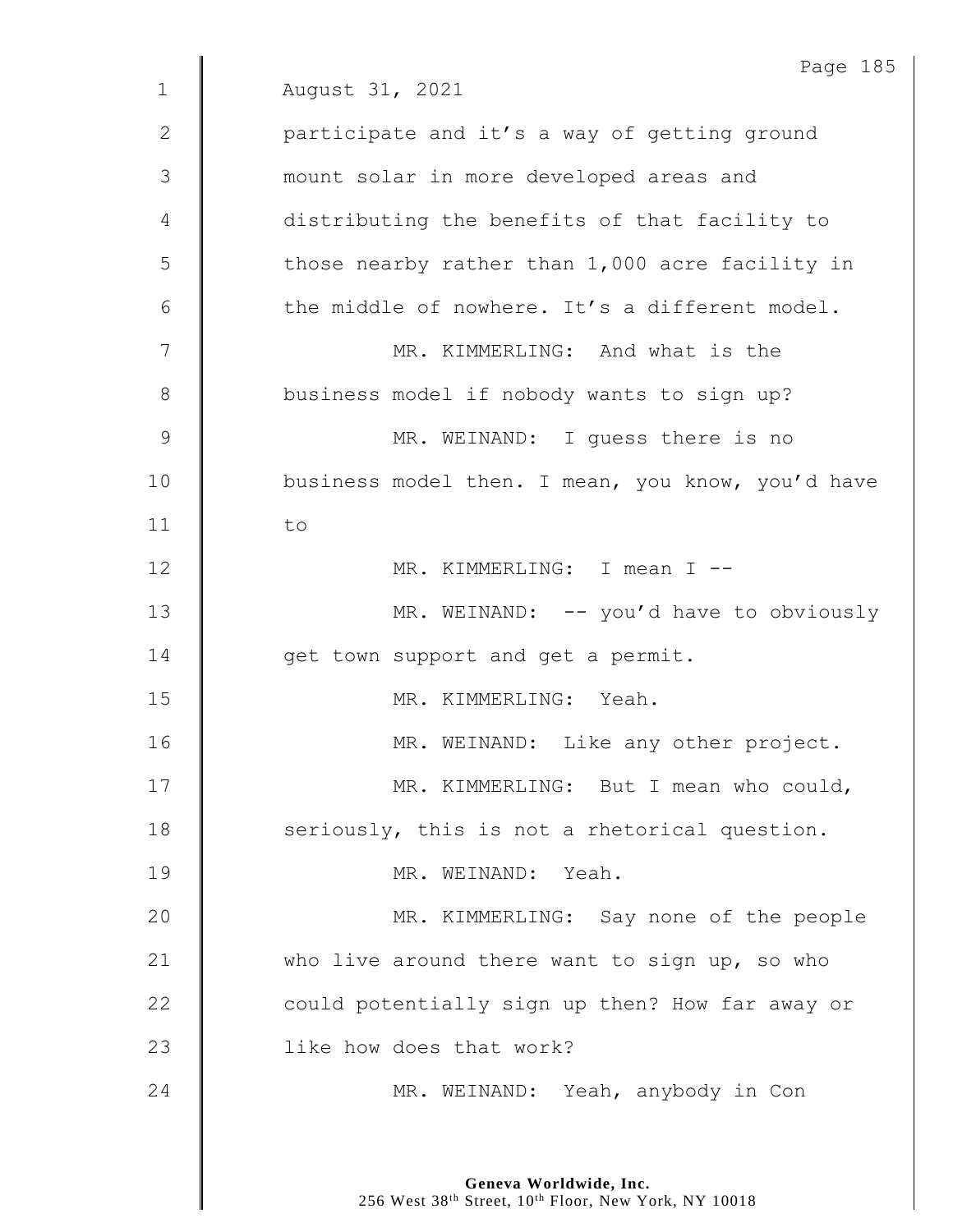|              | Page 186                                         |
|--------------|--------------------------------------------------|
| $\mathbf{1}$ | August 31, 2021                                  |
| $\mathbf{2}$ | Edison. Usually they do want to sign up. We      |
| 3            | haven't come across that yet. I know it's only a |
| 4            | Netflix subscription every month, it's two cups  |
| 5            | of coffee as you say, but it's free money        |
| 6            | essentially. So, usually we have an easy time    |
| 7            | getting people to subscribe.                     |
| 8            | MR. KIMMERLING: Thank you, I appreciate          |
| 9            | the answer.                                      |
| 10           | MR. WEINAND: Yeah.                               |
| 11           | UNIDENTIFIED MALE: I'll pay you ten              |
| 12           | thousand bucks to stay away. [applause]          |
| 13           | MR. KIMMERLING: Madam Chair --                   |
| 14           | MS. TAYLOR: Hello.                               |
| 15           | UNIDENTIFIED FEMALE: Fifteen. I'll form          |
| 16           | a land trust.                                    |
| 17           | MS. TAYLOR: Please, please.                      |
| 18           | MR. KIMMERLING: -- I'd like to make a            |
| 19           | motion to adjourn the public hearing.            |
| 20           | MS. TAYLOR: That's what I really would           |
| 21           | like to do.                                      |
| 22           | MR. KIMMERLING: I'm doing it.                    |
| 23           | MR. KESSLER: Second.                             |
| 24           | MR. MAYES: I second.                             |
|              |                                                  |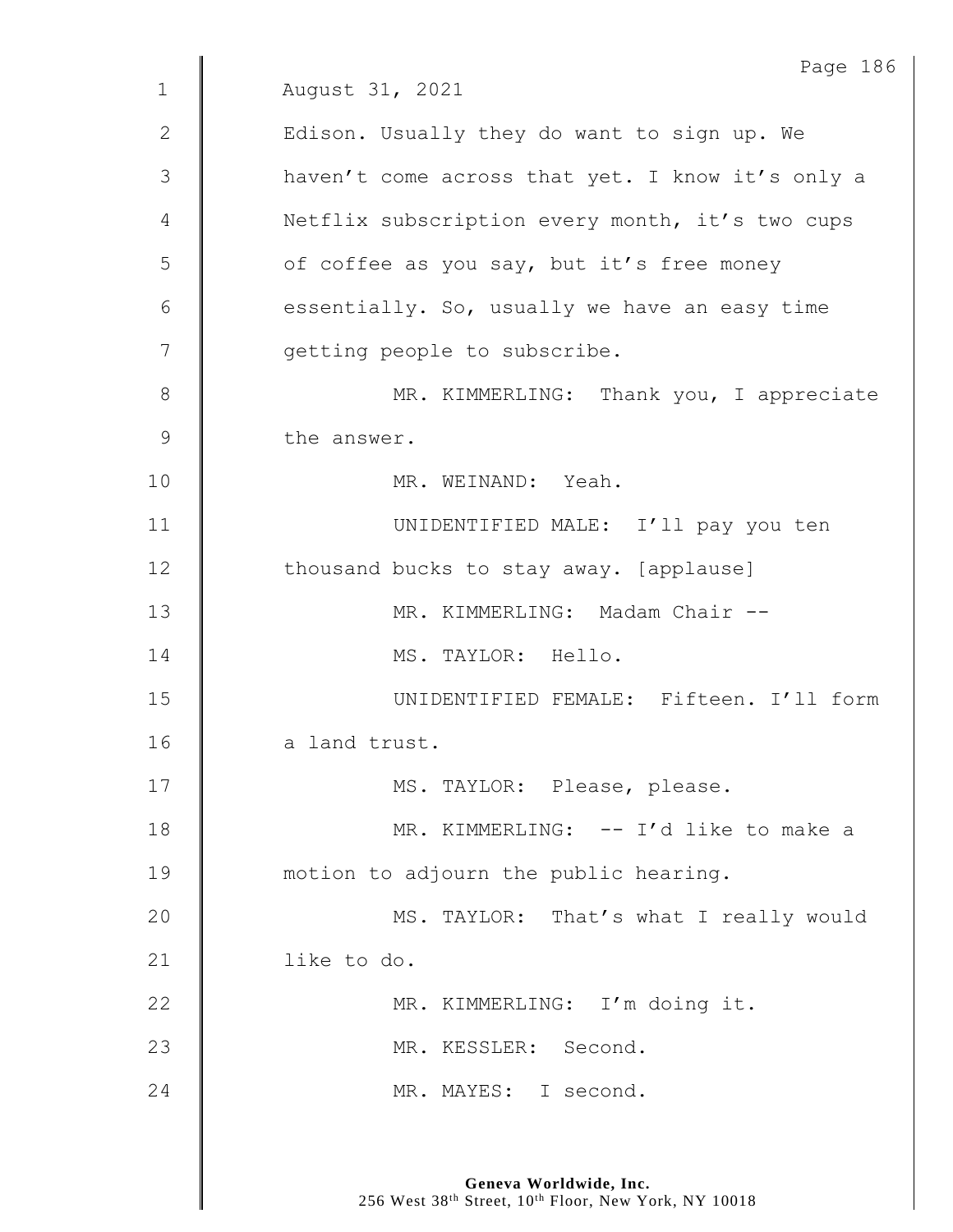|               | Page 187                                          |
|---------------|---------------------------------------------------|
| $\mathbf{1}$  | August 31, 2021                                   |
| $\mathbf{2}$  | MR. KIMMERLING: So we're going to                 |
| 3             | adjourn this public hearing to our next scheduled |
| 4             | meeting, which is October 5th.                    |
| 5             | MS. TAYLOR: Okay. I need a second on              |
| 6             | that.                                             |
| 7             | MR. KESSLER: Second.                              |
| $\,8\,$       | MR. KIMMERLING: You have a second.                |
| $\mathcal{G}$ | MS. TAYLOR: Okay. On the question, all            |
| 10            | in favor?                                         |
| 11            | MULTIPLE: Aye.                                    |
| 12            | MS. TAYLOR: Opposed? Okay. Thank you              |
| 13            | all.                                              |
| 14            | MR. KESSLER: Alright. See you next                |
| 15            | month.                                            |
| 16            | MR. FOLEY: We all appreciated your                |
| 17            | comments.                                         |
| 18            | MR. KESSLER: Excuse me, if you would              |
| 19            | leave quickly, we have one more item on the       |
| 20            | agenda to get through, we appreciate that, so we  |
| 21            | can go home too.                                  |
| 22            | MR. KESSLER: This is quick, right,                |
| 23            | we've got a resolution?                           |
| 24            | MR. KIMMERLING: Yeah, there's a --                |
|               |                                                   |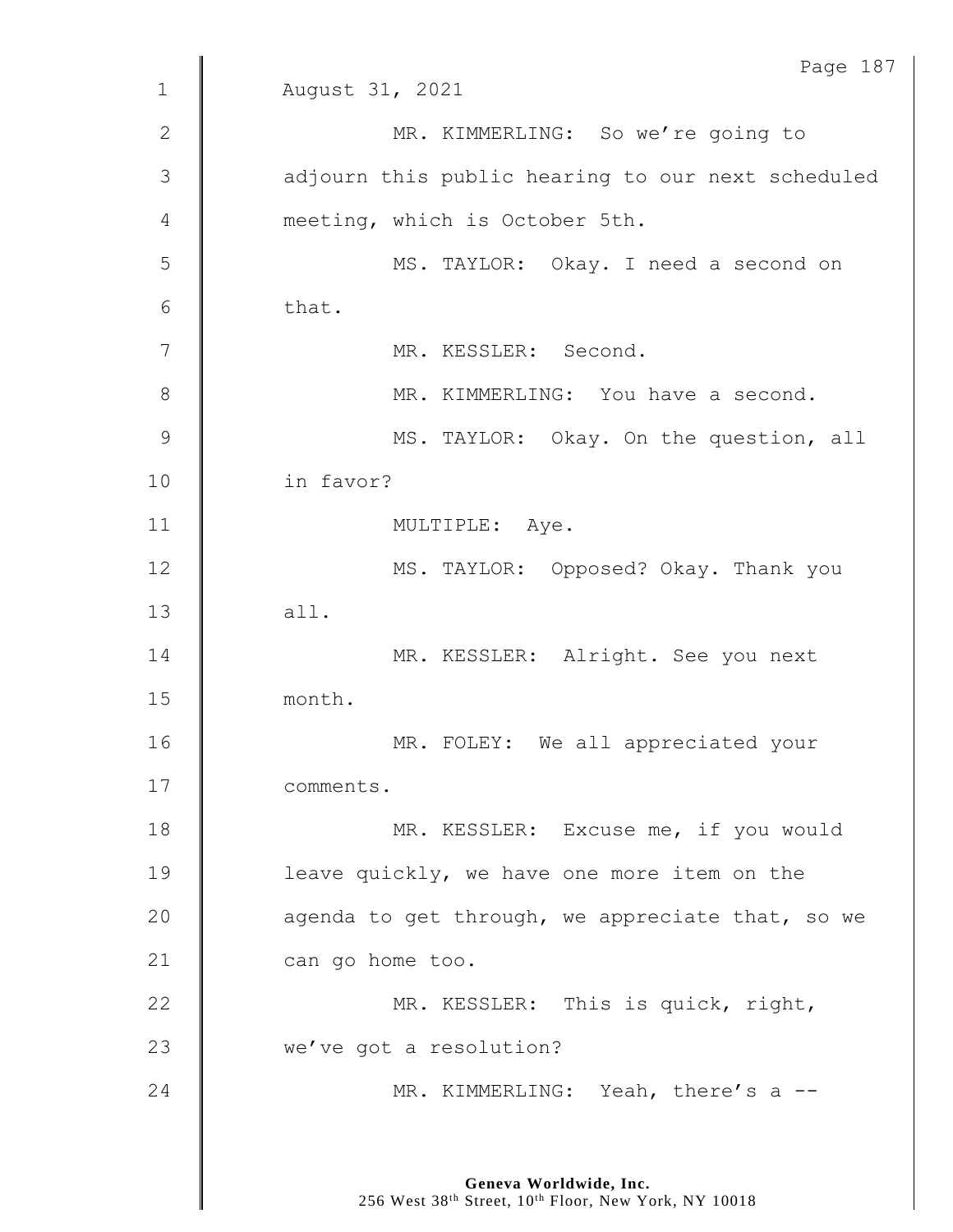|              | Page 188                                          |
|--------------|---------------------------------------------------|
| $\mathbf{1}$ | August 31, 2021                                   |
| 2            | [OFF-MIC CONVERSATION]                            |
| 3            | MS. TAYLOR: Okay, we have another item            |
| 4            | that we have to cover here.                       |
| 5            | MR. PREZIOSI: If anyone would like to             |
| $6\,$        | talk, please head out to the hallway and/or the   |
| 7            | corridor. There's still one other agenda item on  |
| $8\,$        | the agenda. Thank you.                            |
| 9            | MR. KESSLER: Alright.                             |
| 10           | MS. TAYLOR: Okay. The final item                  |
| 11           | tonight is an item of new business. It's PB 2021- |
| 12           | 4, a letter dated August 6, 2021 from Michael     |
| 13           | Sheridan, Esquire, requesting the required five   |
| 14           | year recertification of the special permit for an |
| 15           | existing cell tower located at 1065 Quaker Bridge |
| 16           | Road, East. Mr. Sheridan?                         |
| 17           | MR. SHERIDAN: Yes, good evening, chair,           |
| 18           | members of the Board. My name is Michael          |
| 19           | Sheridan, attorney for Snyder & Snyder, LLP, the  |
| 20           | attorneys for New York SSMA Limited Partnership   |
| 21           | DBA Verizon Wireless. As the chair just           |
| 22           | indicated, we're here in connection with the      |
| 23           | request for the five year recertification for the |
| 24           | special permit for the facility at 1065 Quaker    |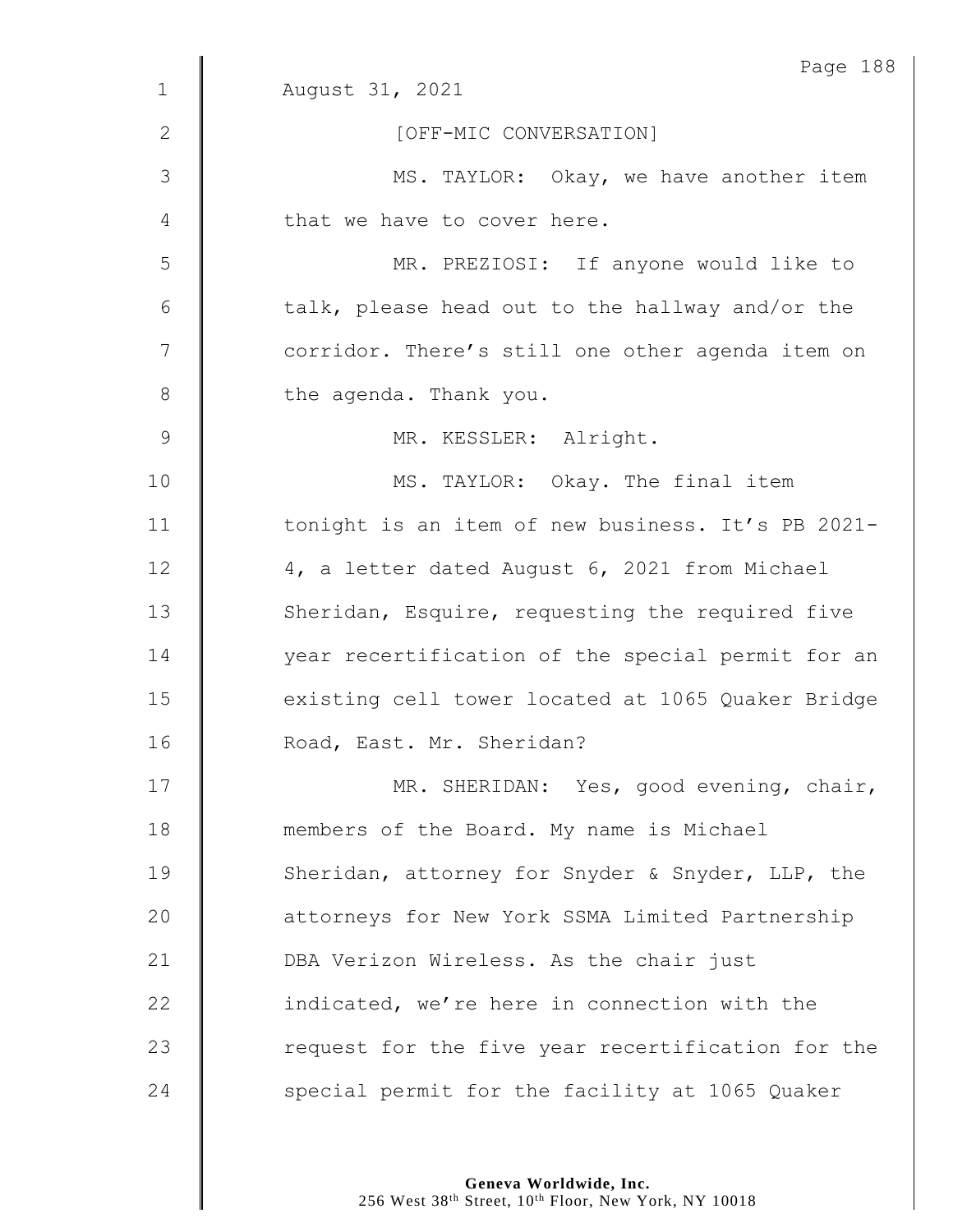|              | Page 189                                         |
|--------------|--------------------------------------------------|
| $\mathbf{1}$ | August 31, 2021                                  |
| $\mathbf{2}$ | Bridge Road East.                                |
| 3            | MR. KESSLER: Did you guys have a                 |
| 4            | conversation already about what you were doing?  |
| 5            | MR. KEHOE: Yes, that you're not getting          |
| 6            | the five year certification given the fact that  |
| 7            | the tower is still under construction. And yes,  |
| $8\,$        | we shared the proposed resolution.               |
| 9            | MR. SHERIDAN: Yes, so --                         |
| 10           | MR. KESSLER: Okay, good, so Madam Chair          |
| 11           | I move that we adopt the resolution 12-21        |
| 12           | granting a one year approval of, one additional  |
| 13           | year of approval of special permit.              |
| 14           | MR. SHERIDAN: And that contains the              |
| 15           | change that we requested?                        |
| 16           | MR. KEHOE: Yes.                                  |
| 17           | MR. SHERIDAN: Okay.                              |
| 18           | MS. TAYLOR: It's an extension for one            |
|              |                                                  |
| 19           | year?                                            |
| 20           | MR. KEHOE: Yes, but there was suggested          |
| 21           | changes made by the attorney that our attorney   |
| 22           | agreed to, which are highlighted in the          |
| 23           | resolution that you have. The second page should |
| 24           | but some $--$                                    |
|              |                                                  |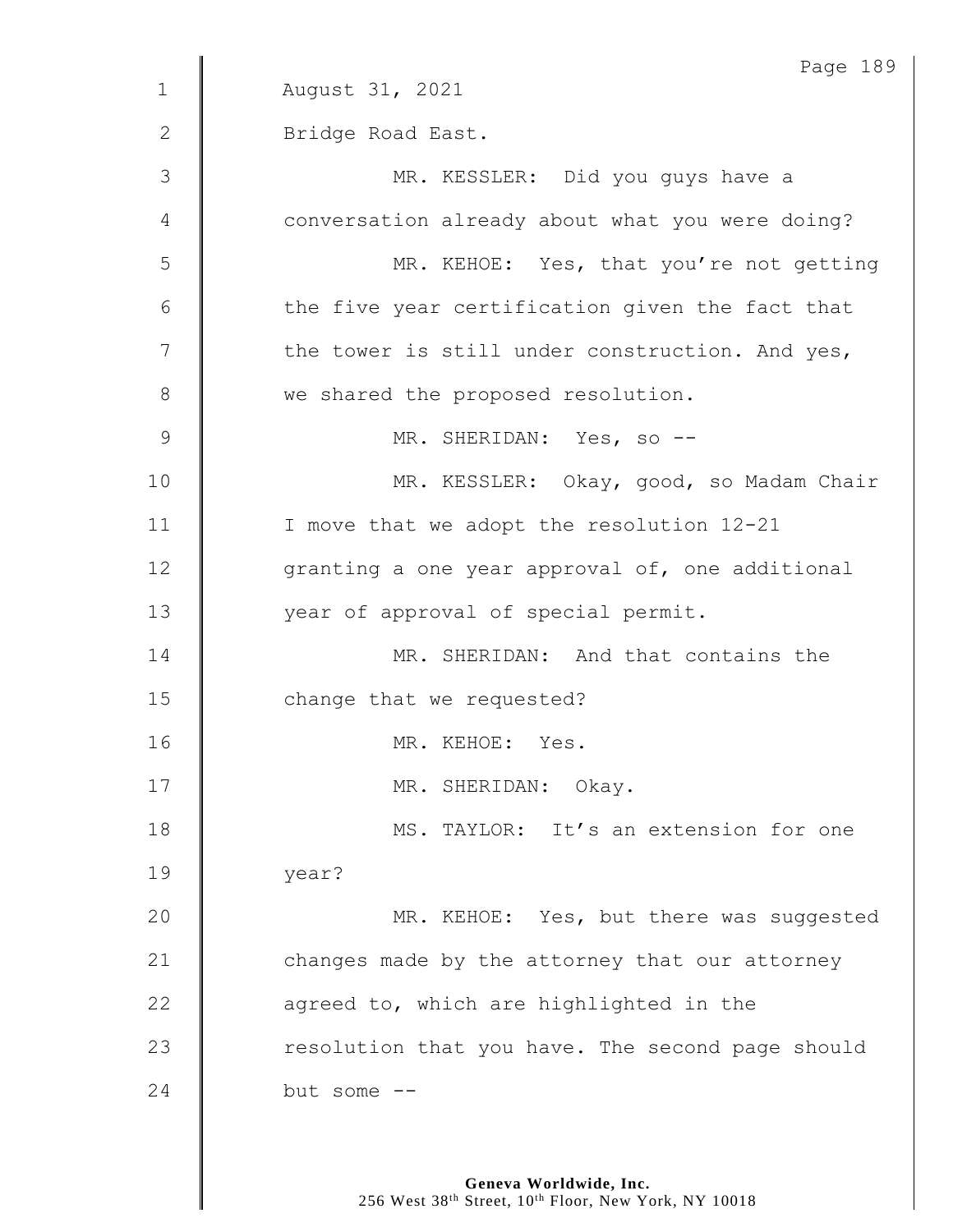|                 | Page 190                                |
|-----------------|-----------------------------------------|
| $\mathbf 1$     | August 31, 2021                         |
| $\mathbf{2}$    | MR. KESSLER: Oh, yeah. I see it.        |
| 3               | MR. KEHOE: And Mr. Sheridan just wanted |
| 4               | to ensure that we made that change.     |
| 5               | MR. KIMMERLING: Yeah, we have that.     |
| $6\phantom{1}6$ | MR. KESSLER: Okay.                      |
| 7               | MR. FOLEY: The part in red?             |
| 8               | MR. KESSLER: Yes.                       |
| 9               | MR. KEHOE: Yeah.                        |
| 10              | MR. KIMMERLING: Second.                 |
| 11              | MR. KESSLER: That's the resolution,     |
| 12              | yes. I've made a motion on it, yes.     |
| 13              | MR. SHERIDAN: Great, thank you.         |
| 14              | MR. FOLEY: Second.                      |
| 15              | MS. TAYLOR: Thank you. Alrightie. On    |
| 16              | the question? All in favor?             |
| 17              | MULTIPLE: Aye.                          |
| 18              | MS. TAYLOR: Opposed? Okay.              |
| 19              | MR. SHERIDAN: Thank you very much.      |
| 20              | MS. TAYLOR: We're done, thank you so    |
| 21              | much.                                   |
| 22              | MR. KEHOE: It's 10:30, we're adjourned. |
| 23              | (The public board meeting concluded     |
| 24              | at $10:30p.m.$ )                        |
|                 |                                         |